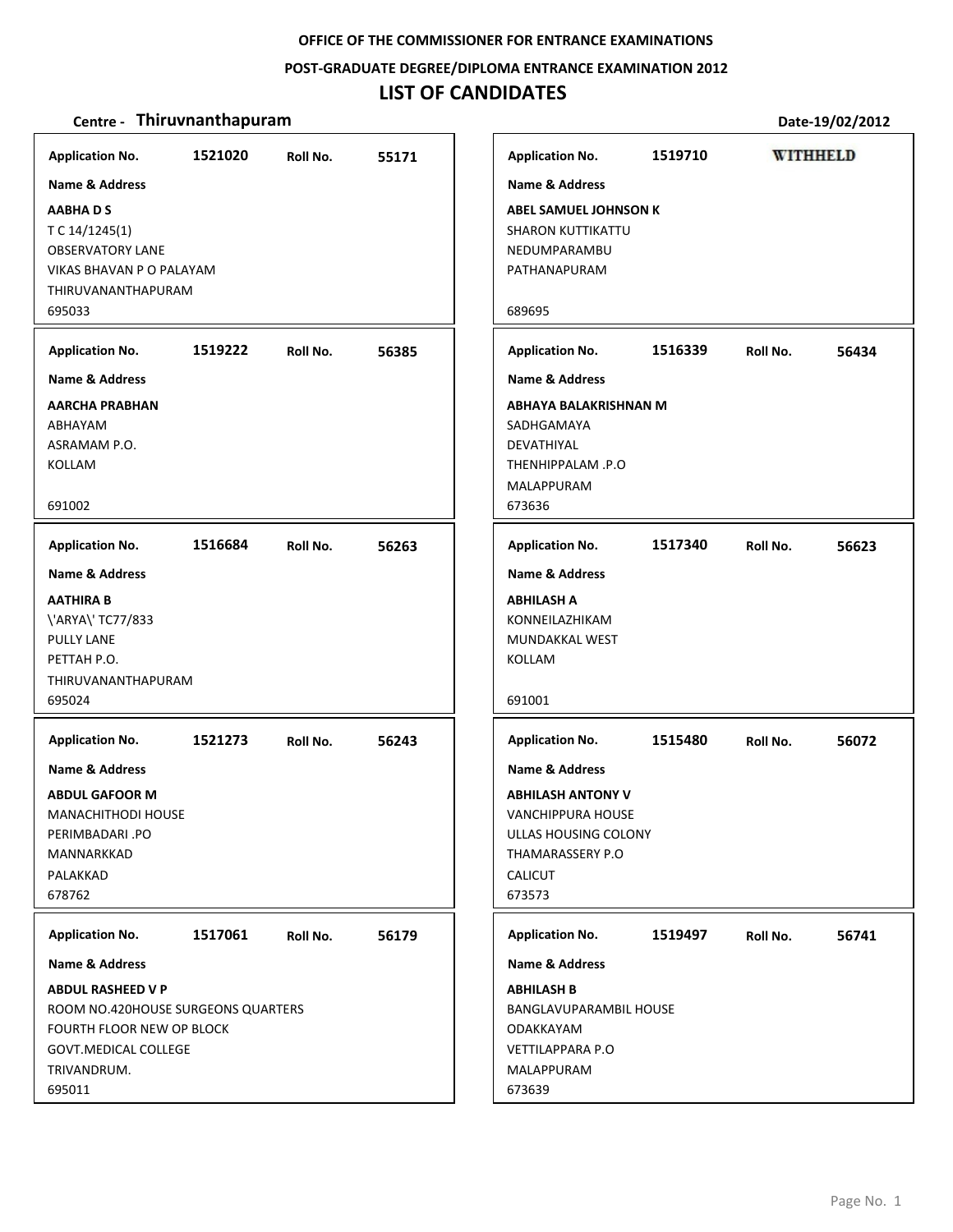#### **POST‐GRADUATE DEGREE/DIPLOMA ENTRANCE EXAMINATION 2012**

# **LIST OF CANDIDATES**

| <b>Application No.</b>                                                                                                        | 1516494 | Roll No. | 55016 |
|-------------------------------------------------------------------------------------------------------------------------------|---------|----------|-------|
| <b>Name &amp; Address</b>                                                                                                     |         |          |       |
| ABHILASH BALSALAM VASANTHAN<br>TC 30/1747(4) ABHIVIL<br>SIKHAMANI LANE<br>CHAYAKUDI ROADPETTAH<br><b>TRIVANDRUM</b><br>695024 |         |          |       |
| <b>Application No.</b>                                                                                                        | 1519509 | Roll No. | 55502 |
| <b>Name &amp; Address</b>                                                                                                     |         |          |       |
| ABHILASH JAYACHANDRAN<br><b>GOWRY SANKAR</b><br><b>VENJARAMOODU</b><br>VENJARAMOODU.P.O TRIVANDRUM<br>KERALA<br>695607        |         |          |       |
| <b>Application No.</b>                                                                                                        | 1516409 | Roll No. | 56259 |
| <b>Name &amp; Address</b>                                                                                                     |         |          |       |
| <b>ABHILASH RJ</b><br><b>GEETHAS</b><br>VRA 175 TC 10/910/3<br><b>MANNANMOOLA</b><br>PEROORKADA TRIVANDRUM<br>695005          |         |          |       |
| <b>Application No.</b>                                                                                                        | 1518454 | Roll No. | 56199 |
| <b>Name &amp; Address</b><br>ABHILASH V CHERIAN<br>OTTUKALLIL HOUSE<br>VETTIPURAM (WEST)<br>PATHANAMTHITTA P.O<br>689645      |         |          |       |
| <b>Application No.</b>                                                                                                        | 1516622 | Roll No. | 55018 |
| <b>Name &amp; Address</b>                                                                                                     |         |          |       |
| <b>ABHIMA M B</b><br><b>BHASURA</b><br>PONGUMOODU<br>KOOVALASSERY P.O<br>TRIVANDRUM                                           |         |          |       |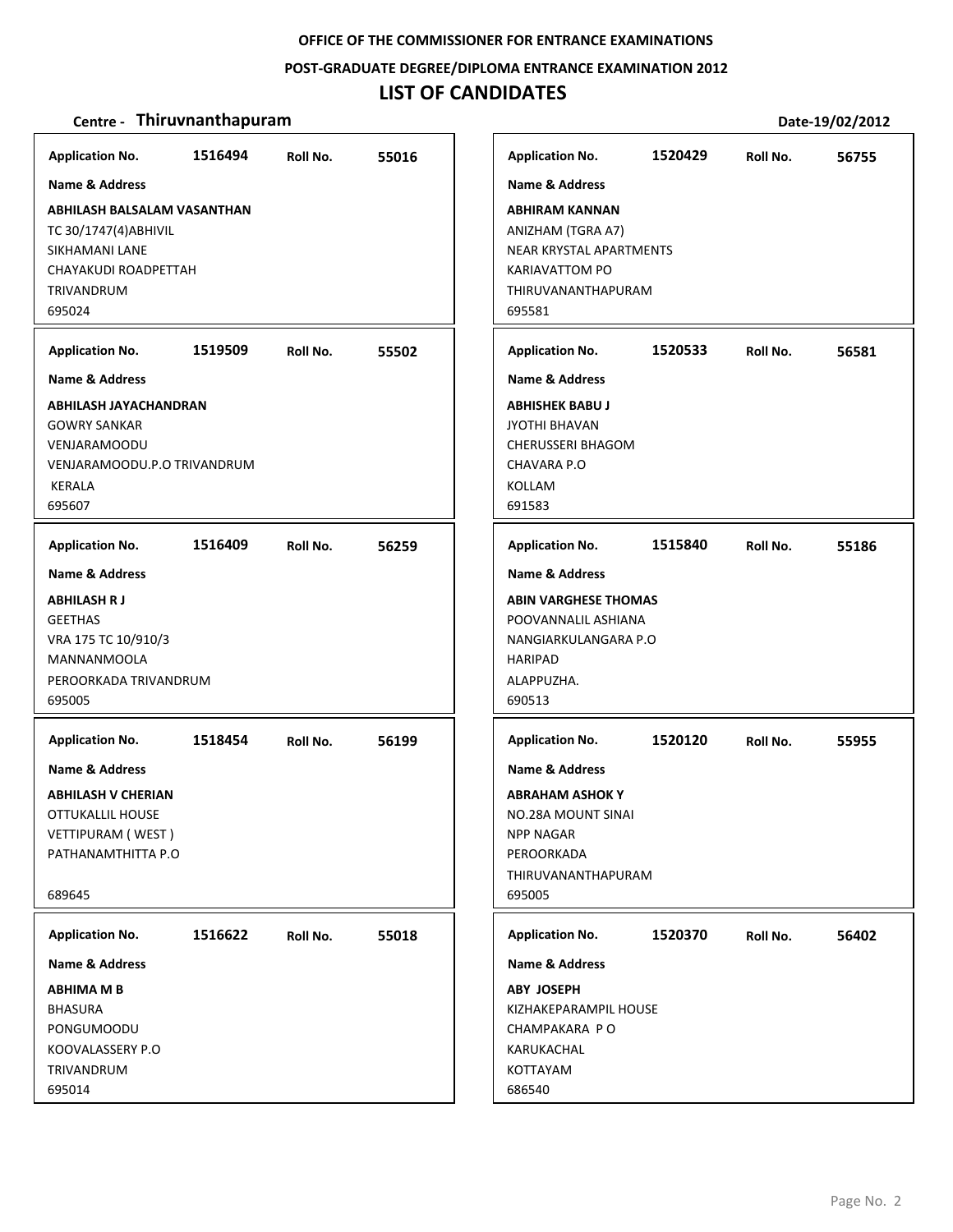**POST‐GRADUATE DEGREE/DIPLOMA ENTRANCE EXAMINATION 2012**

# **LIST OF CANDIDATES**

| <b>Application No.</b>                | 1520631 | <b>REJECTED</b> |       | <b>Application No.</b>                       | 1516149 | Roll No. | 56344           |
|---------------------------------------|---------|-----------------|-------|----------------------------------------------|---------|----------|-----------------|
| <b>Name &amp; Address</b>             |         |                 |       | <b>Name &amp; Address</b>                    |         |          |                 |
| <b>ACHAMMA AS</b>                     |         |                 |       | <b>ADMI V M KARANIYIL</b>                    |         |          |                 |
| TC 24/1824                            |         |                 |       | <b>KARANIYIL HOUSE</b>                       |         |          |                 |
| <b>ELANKOM NAGAR</b>                  |         |                 |       | MUKKOODU P O                                 |         |          |                 |
| THYCAUD PO                            |         |                 |       | MULAVANA                                     |         |          |                 |
| <b>TRIVANDRUM</b>                     |         |                 |       | KOLLAM                                       |         |          |                 |
| 695014                                |         |                 |       | 691503                                       |         |          |                 |
| <b>Application No.</b>                | 1515643 | Roll No.        | 55184 | <b>Application No.</b>                       | 1520261 |          | <b>WITHHELD</b> |
| <b>Name &amp; Address</b>             |         |                 |       | <b>Name &amp; Address</b>                    |         |          |                 |
| <b>ADARSH K</b>                       |         |                 |       | <b>AFSAL</b>                                 |         |          |                 |
| APPOOS KODAICHALIL HOUSE              |         |                 |       | KARIVILAKOM                                  |         |          |                 |
| <b>NELLIKKODE P.O</b>                 |         |                 |       | THOTTAKKADU PO                               |         |          |                 |
| <b>CALICUT</b>                        |         |                 |       | KALLAMBALAM                                  |         |          |                 |
| 673016                                |         |                 |       | THIRUVANANTHAPURAM<br>695605                 |         |          |                 |
|                                       |         |                 |       |                                              |         |          |                 |
| <b>Application No.</b>                | 1521024 | Roll No.        | 55349 | <b>Application No.</b>                       | 1517670 | Roll No. | 56628           |
| <b>Name &amp; Address</b>             |         |                 |       | <b>Name &amp; Address</b>                    |         |          |                 |
| <b>ADARSH VARGHESE</b>                |         |                 |       | <b>AHAMED SUBIR H</b>                        |         |          |                 |
| PUTHENPEEDIKAIL KULANGARA LANE PATTOM |         |                 |       | RAHMATHCKRA 216A                             |         |          |                 |
| TRIVANDRUM                            |         |                 |       | PUTHENCODE LANE CHEKKALAMUKKU                |         |          |                 |
|                                       |         |                 |       | SREEKARIYAM P.O THIRUVANANTHAPURAM<br>KERALA |         |          |                 |
| 695004                                |         |                 |       | 695017                                       |         |          |                 |
|                                       |         |                 |       |                                              |         |          |                 |
| <b>Application No.</b>                | 1517081 | Roll No.        | 56707 | <b>Application No.</b>                       | 1520082 | Roll No. | 56661           |
| Name & Address                        |         |                 |       | <b>Name &amp; Address</b>                    |         |          |                 |
| <b>ADITHYA DAS</b>                    |         |                 |       | AISWARYA MOHAN                               |         |          |                 |
| KOTTAPURATHU HOUSE                    |         |                 |       | SURYAKANTHI TOWNWARD                         |         |          |                 |
| RAMAPURAM                             |         |                 |       | CHEMANTHOOR PUNALUR                          |         |          |                 |
| KEERIKAD P.O.<br>ALAPPUZHA            |         |                 |       | PUNALUR P.O<br>KOLLAM                        |         |          |                 |
| 690508                                |         |                 |       | 691305                                       |         |          |                 |
|                                       |         |                 |       |                                              |         |          |                 |
| <b>Application No.</b>                | 1521189 | Roll No.        | 56505 | <b>Application No.</b>                       | 1519716 | Roll No. | 56568           |
| <b>Name &amp; Address</b>             |         |                 |       | <b>Name &amp; Address</b>                    |         |          |                 |
| <b>ADITI SUEELAN</b>                  |         |                 |       | AISWARYA LEKSHMI R V                         |         |          |                 |
| THEKKEMADATHIL                        |         |                 |       | MALARANI TC 17/1837(1)                       |         |          |                 |
| PAYIKUZHI                             |         |                 |       | NALLATHU LANE PURA 92                        |         |          |                 |
| OACHIRA P.O                           |         |                 |       | POOJAPURA TRIVANDRUM                         |         |          |                 |
| KOLLAM<br>690526                      |         |                 |       | 695012                                       |         |          |                 |
|                                       |         |                 |       |                                              |         |          |                 |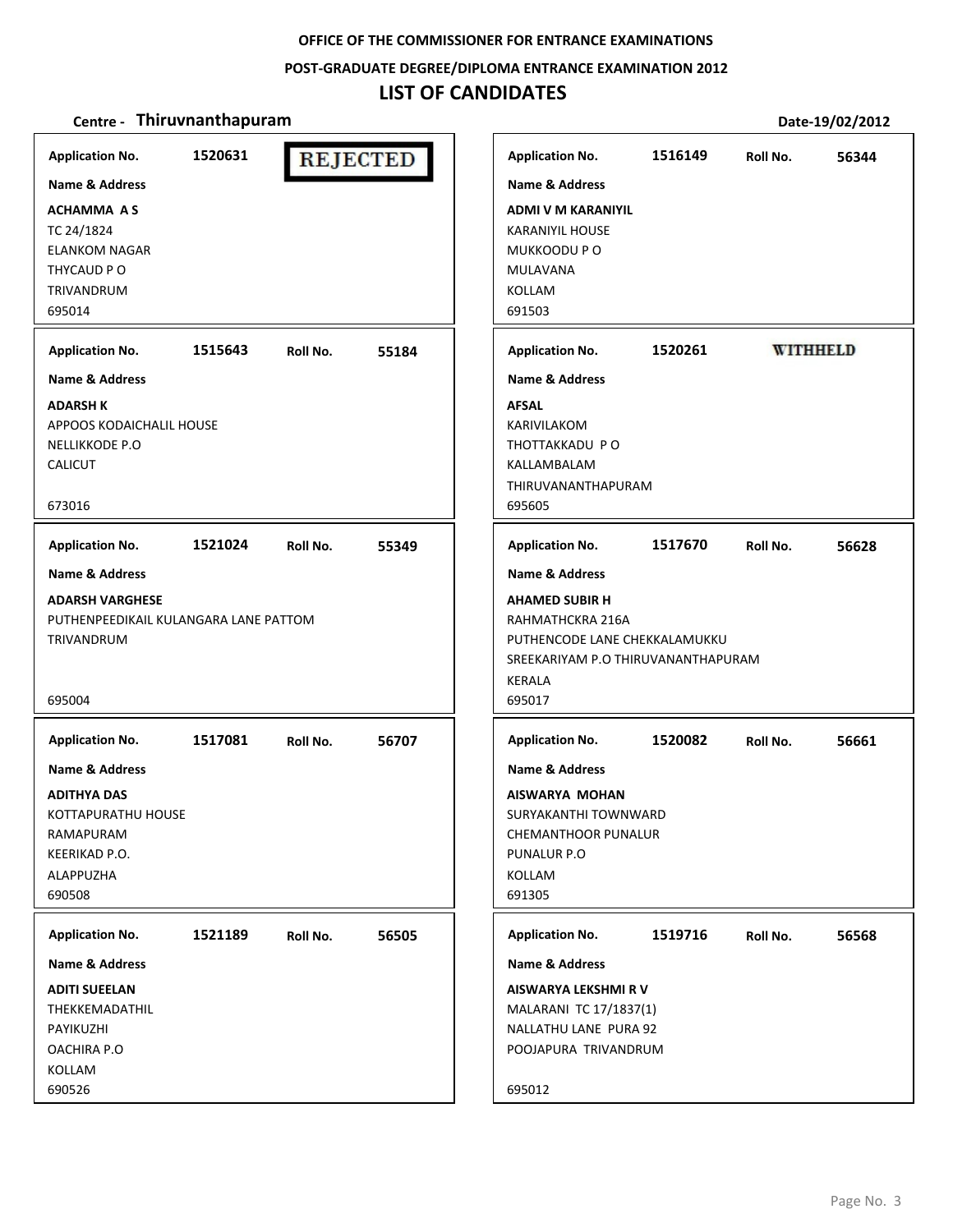#### **POST‐GRADUATE DEGREE/DIPLOMA ENTRANCE EXAMINATION 2012**

# **LIST OF CANDIDATES**

| <b>Application No.</b>                                                                                                                                                      | 1520035 | Roll No. | 56748 |
|-----------------------------------------------------------------------------------------------------------------------------------------------------------------------------|---------|----------|-------|
| <b>Name &amp; Address</b><br>AISWARYA RANI M S<br>CHANDRAGEETHAM<br>KIDAYARAKONAMVENPAKAL.P.O                                                                               |         |          |       |
| TRIVANDRUM                                                                                                                                                                  |         |          |       |
| 695123                                                                                                                                                                      |         |          |       |
| <b>Application No.</b>                                                                                                                                                      | 1515526 | Roll No. | 55094 |
| <b>Name &amp; Address</b><br><b>AJAS JAMAL</b><br>MUNDETTU HOUSE<br>PATHANADU<br>KANGAZHA P.O<br><b>KOTTAYAM</b><br>686541                                                  |         |          |       |
| <b>Application No.</b>                                                                                                                                                      | 1519999 | Roll No. | 55953 |
| <b>Name &amp; Address</b><br>AJAY ABRAHAM<br>ELAKKATTUKADUPIL<br>PARIYARAM PO<br><b>KOTTAYAM</b><br>686021                                                                  |         |          |       |
| <b>Application No.</b><br>Name & Address<br><b>AJAY ALEX</b><br>ARRA-162 AVITTOM ROADNEAR KALAKAUMUDI PRESS<br>MEDICAL COLLEGE.P.O<br><b>TRIVANDRUM</b><br>KERALA<br>695011 | 1517683 | Roll No. | 55299 |
| <b>Application No.</b>                                                                                                                                                      | 1520776 | Roll No. | 56234 |
| <b>Name &amp; Address</b>                                                                                                                                                   |         |          |       |
| <b>AJAY RAJAN</b><br>OHMKAR TC77/539<br>BEHIND ESI HOSPITAL<br>PETTAH<br>CHACKAI<br>695024                                                                                  |         |          |       |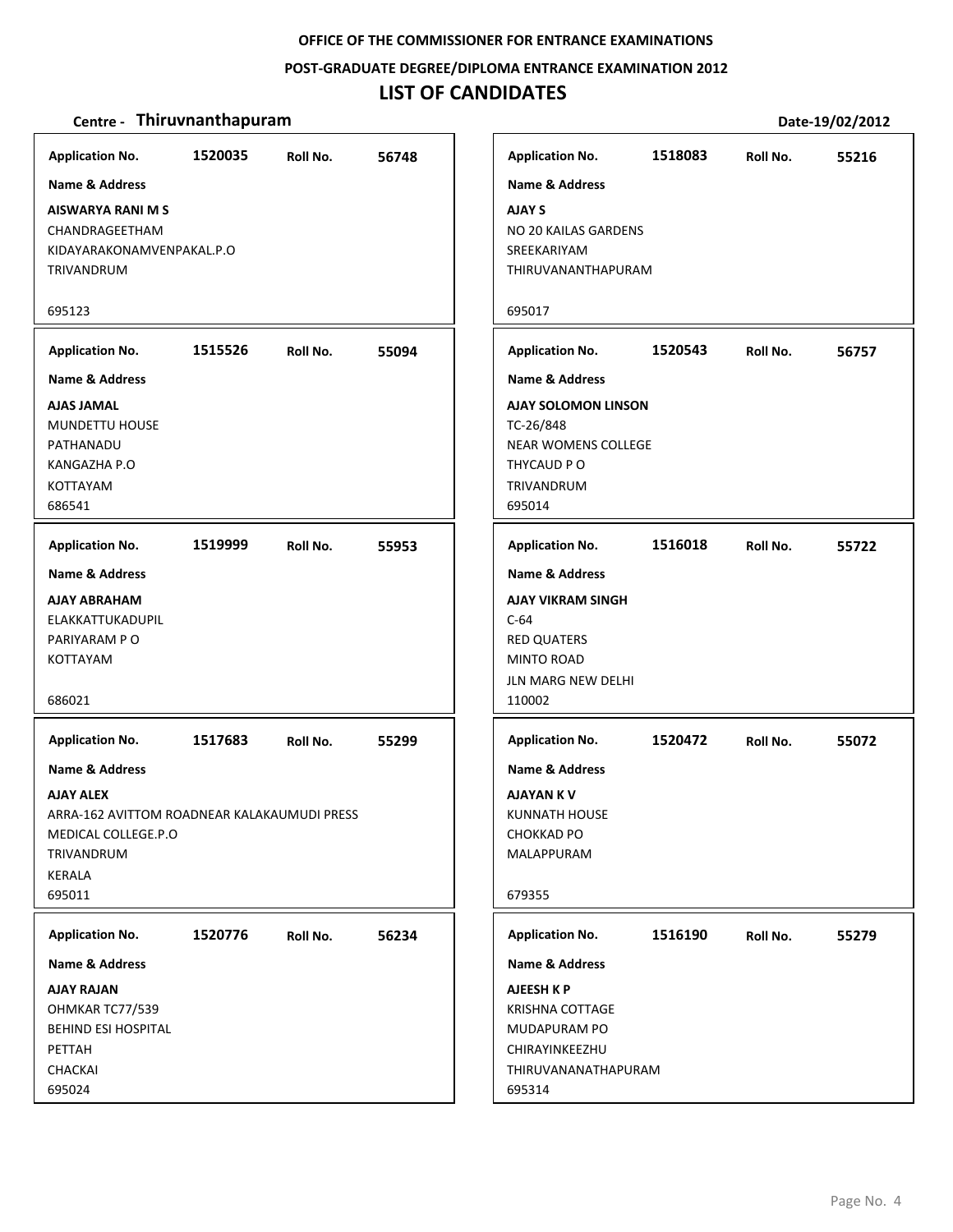#### **POST‐GRADUATE DEGREE/DIPLOMA ENTRANCE EXAMINATION 2012**

# **LIST OF CANDIDATES**

| <b>Application No.</b>                             | 1521095 | Roll No. | 55706 | <b>Application No.</b>                   | 1521168 | Roll No. | 55885           |
|----------------------------------------------------|---------|----------|-------|------------------------------------------|---------|----------|-----------------|
| <b>Name &amp; Address</b><br><b>AJEESH KUMAR S</b> |         |          |       | <b>Name &amp; Address</b><br>AJIKUMAR PC |         |          |                 |
| 25/2901 583 MADHAVA VILASAM                        |         |          |       | AJIKUMAR P C PARIJATHAM                  |         |          |                 |
| DHARMADESAM LANE                                   |         |          |       | MRA-61 MANNADI LANE AMBALAMMUKKU         |         |          |                 |
| <b>VANCHIYOOR</b>                                  |         |          |       | PEROORKADA P.O.                          |         |          |                 |
| THIRUVANANTHAPURAM<br>695035                       |         |          |       | TRIVANDRUM<br>695005                     |         |          |                 |
|                                                    |         |          |       |                                          |         |          |                 |
| <b>Application No.</b>                             | 1515253 | Roll No. | 56334 | <b>Application No.</b>                   | 1515896 | Roll No. | 56517           |
| <b>Name &amp; Address</b>                          |         |          |       | Name & Address                           |         |          |                 |
| <b>AJEESH LUKOSE</b>                               |         |          |       | AJISH KRISHNAN                           |         |          |                 |
| MANGALACHERIL HOUSE<br>KIDANGOOR SOUTH P O         |         |          |       | <b>KANDILATHU HOUSE</b>                  |         |          |                 |
| KOTTAYAM                                           |         |          |       | ELIPPAKKULAM P.O<br>PALLICKAL            |         |          |                 |
|                                                    |         |          |       | ALAPPUZHA.                               |         |          |                 |
| 686583                                             |         |          |       | 690503                                   |         |          |                 |
| <b>Application No.</b>                             | 1520915 | Roll No. | 55258 | <b>Application No.</b>                   | 1521097 | Roll No. | 55795           |
| <b>Name &amp; Address</b>                          |         |          |       | Name & Address                           |         |          |                 |
| AJEESH RAJ R                                       |         |          |       | <b>AJIT ALBERT</b>                       |         |          |                 |
| AJEESH RAJ R                                       |         |          |       | SHALOM MOSQUE LANE                       |         |          |                 |
| ANANDA BHAVAN KANDIYOOR                            |         |          |       | KUMARAPURAM                              |         |          |                 |
| THATTARAMBALAM P.O                                 |         |          |       | MEDICAL COLLEGE PO                       |         |          |                 |
| MAVELIKKARA ALAPPUZHA                              |         |          |       | TRIVANDRUM                               |         |          |                 |
| 690103                                             |         |          |       | 695011                                   |         |          |                 |
| <b>Application No.</b>                             | 1521191 | Roll No. | 56681 | <b>Application No.</b>                   | 1519876 |          | <b>REJECTED</b> |
| <b>Name &amp; Address</b>                          |         |          |       | Name & Address                           |         |          |                 |
| AJI N BENNY                                        |         |          |       | AJIT Y A                                 |         |          |                 |
| AJI N BENNY                                        |         |          |       | AJIT Y A                                 |         |          |                 |
| AJIBHAVAN KEEZHUKUNNU<br><b>COLLECTORATE P O</b>   |         |          |       | MOUNT SINAI NPP NAGAR<br>PEROORKADA      |         |          |                 |
| KOTTAYAM                                           |         |          |       | TRIVANDRUM                               |         |          |                 |
| 686002                                             |         |          |       | 695005                                   |         |          |                 |
| <b>Application No.</b>                             | 1516801 | Roll No. | 56264 | <b>Application No.</b>                   | 1519330 | Roll No. | 55499           |
| <b>Name &amp; Address</b>                          |         |          |       | <b>Name &amp; Address</b>                |         |          |                 |
| <b>AJI RAJAN</b>                                   |         |          |       | AJITH ANAND                              |         |          |                 |
| RAJVILLA PANNIVIZHA                                |         |          |       | PADMA NIVAS                              |         |          |                 |
| ADOOR PO                                           |         |          |       | AZHOOR PO                                |         |          |                 |
| PATHANAMTHITTA DISTRICT                            |         |          |       | PERUNGUZHI                               |         |          |                 |
| KERALA.                                            |         |          |       | THIRUVANANTHAPURAM                       |         |          |                 |
| 691523                                             |         |          |       | 695305                                   |         |          |                 |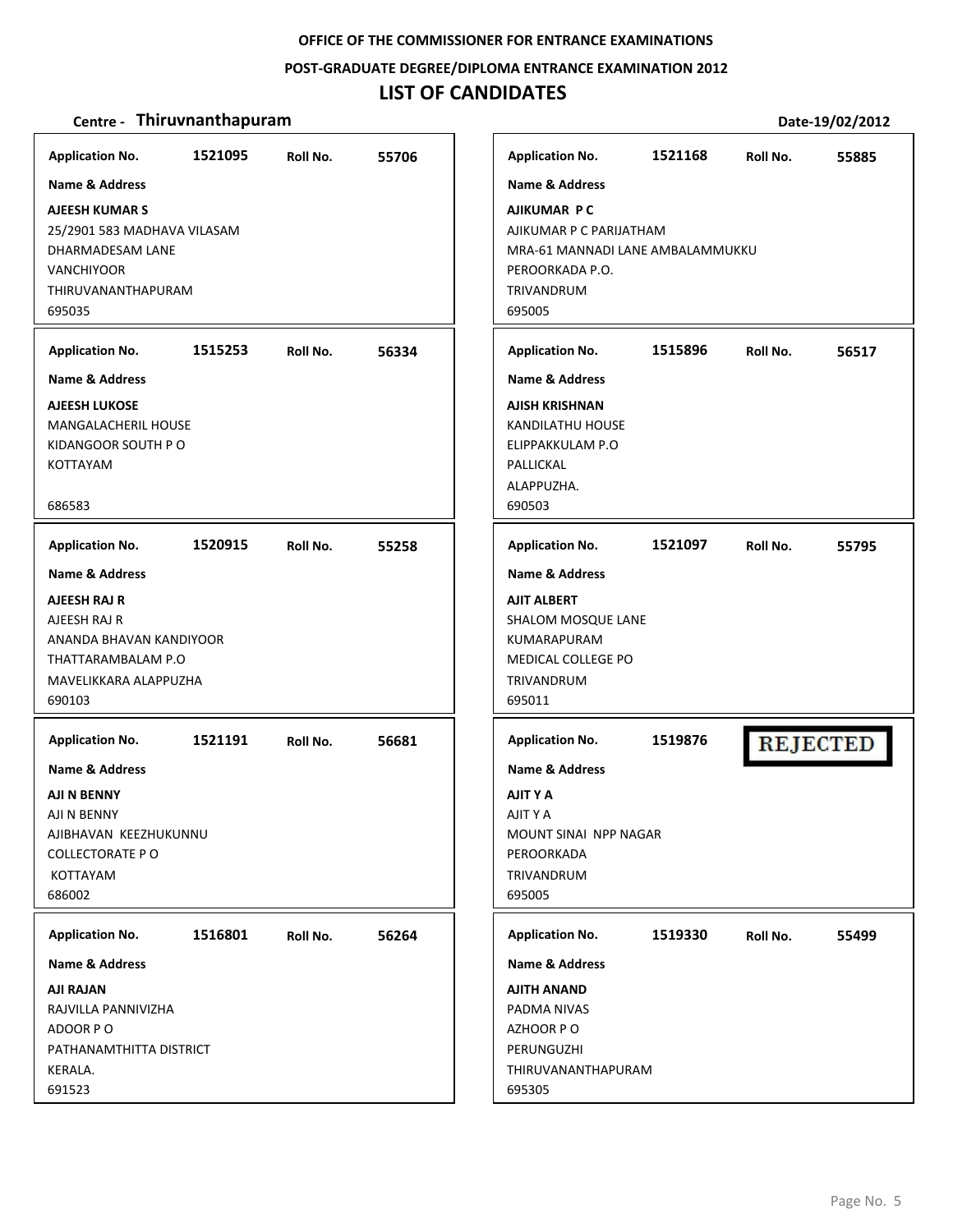#### **POST‐GRADUATE DEGREE/DIPLOMA ENTRANCE EXAMINATION 2012**

# **LIST OF CANDIDATES**

| <b>Application No.</b><br><b>Name &amp; Address</b><br><b>AJITH KUMAR C</b><br>AJITH KUMAR C<br>JANAKI NILAYAMMATHIL P O<br>PAYYANNUR KANNUR<br>670343                    | 1518996 | Roll No. | 56294 | <b>Application No.</b><br>Name & Address<br><b>AJMAL S</b><br>ANDUVAL PUTHEN PURAYIL<br>VADAKKUMTHALA PO<br>KARUNAGAPPALLY<br><b>KOLLAM</b><br>690536     | 1517801 | Roll No. | 56366 |
|---------------------------------------------------------------------------------------------------------------------------------------------------------------------------|---------|----------|-------|-----------------------------------------------------------------------------------------------------------------------------------------------------------|---------|----------|-------|
| <b>Application No.</b><br><b>Name &amp; Address</b><br>AJITH KUMAR V R<br>SHAILASREE<br>KALARIKKAL ROAD<br>KOLAZHY PO<br><b>THRISSUR</b><br>680010                        | 1517129 | Roll No. | 56356 | <b>Application No.</b><br><b>Name &amp; Address</b><br>AJO M ACHANKUNJU<br>MULLAPALLY PANDAKASALA<br>VAYAKAL PO<br><b>KOTTARAKARA</b><br>KOLLAM<br>691548 | 1515247 | Roll No. | 56158 |
| <b>Application No.</b><br><b>Name &amp; Address</b><br><b>AJITH PS</b><br>PUSHPAVADY<br>EZHUKONE P.O.<br>KOLLAM<br>691505                                                 | 1516678 | Roll No. | 56175 | <b>Application No.</b><br>Name & Address<br><b>AJOY SAMUEL MAMMEN</b><br><b>UPPUKKERIL</b><br>THAZHAKARA P.O<br>MAVELIKARA<br>690102                      | 1517105 | Roll No. | 55557 |
| <b>Application No.</b><br><b>Name &amp; Address</b><br>AJITH PRATHAP<br><b>VISWAMBHARAM</b><br>KURUMANDAL-B<br>PARAVUR P.O<br>KOLLAM<br>691301                            | 1519669 | Roll No. | 55148 | <b>Application No.</b><br><b>Name &amp; Address</b><br><b>NOV V</b><br>PEE CEE YEN HOUSE<br>PARASSALA<br>THIRUVANANTHAPURAM<br>695502                     | 1520325 | Roll No. | 55158 |
| <b>Application No.</b><br><b>Name &amp; Address</b><br><b>AJITHA P</b><br><b>KRISHNA KRIPA</b><br>TC 31205 NEAR ITI JUNCTION<br>CHACKAI P O<br>TIRUVANATHAPURAM<br>695024 | 1519526 | Roll No. | 56125 | <b>Application No.</b><br>Name & Address<br>AJU T THOMAS<br>THOMPUMPATTU<br>MALLASSERY P.O.<br>PATHANAMTHITTA<br>689646                                   | 1520609 | Roll No. | 55341 |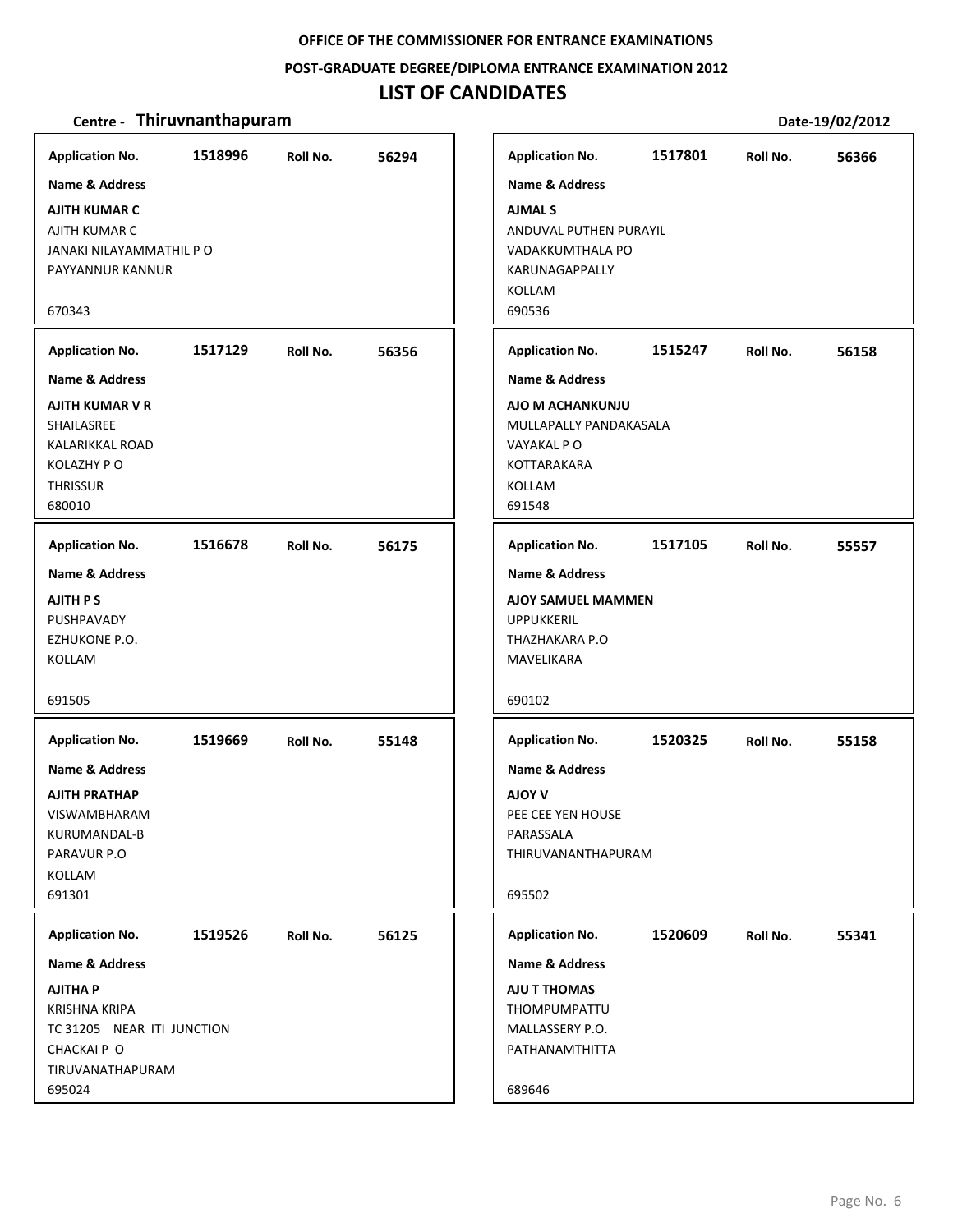#### **POST‐GRADUATE DEGREE/DIPLOMA ENTRANCE EXAMINATION 2012**

# **LIST OF CANDIDATES**

| <b>Application No.</b>        | 1519016 | Roll No. | 55050 | <b>Application No.</b>      | 1515330 | Roll No. | 55803 |
|-------------------------------|---------|----------|-------|-----------------------------|---------|----------|-------|
| <b>Name &amp; Address</b>     |         |          |       | <b>Name &amp; Address</b>   |         |          |       |
| <b>AKASH S</b>                |         |          |       | <b>AKHILA V</b>             |         |          |       |
| POORAM VEEDU                  |         |          |       | SREE VALSAM L.M.S R.A 108/B |         |          |       |
| <b>MADATHARA P O</b>          |         |          |       | NEAR C.S.I SCHOOL           |         |          |       |
| THIRUVANANTHAPURAM            |         |          |       | <b>ATTINGAL</b>             |         |          |       |
|                               |         |          |       | THIRUVANANTHAPURAM          |         |          |       |
| 691541                        |         |          |       | 695101                      |         |          |       |
| <b>Application No.</b>        | 1520886 | Roll No. | 56058 | <b>Application No.</b>      | 1518501 | Roll No. | 55310 |
| <b>Name &amp; Address</b>     |         |          |       | Name & Address              |         |          |       |
| AKASHDEEP A A                 |         |          |       | AKSHARA MOHAN L             |         |          |       |
| AMBIKA NILAYAM                |         |          |       | <b>INDIRA HOSTEL</b>        |         |          |       |
| <b>KONCHIRA P.O</b>           |         |          |       | M U HOSTELS                 |         |          |       |
| <b>VEMBAYAM</b>               |         |          |       | <b>MANIPAL</b>              |         |          |       |
| TRIVANDRUM                    |         |          |       | <b>KARNATAKA</b>            |         |          |       |
| 695615                        |         |          |       | 576104                      |         |          |       |
| <b>Application No.</b>        | 1519708 | Roll No. | 55949 | <b>Application No.</b>      | 1519370 | Roll No. | 55144 |
| <b>Name &amp; Address</b>     |         |          |       | <b>Name &amp; Address</b>   |         |          |       |
| <b>AKHILPR</b>                |         |          |       | AL AMEEN A S                |         |          |       |
| AARAMAM                       |         |          |       | SUDINA COTTAGE              |         |          |       |
| VELLAPANTHAL SANKARANELLUR PO |         |          |       | KALLAMBALAM P O             |         |          |       |
| KUTHUPARAMBA (VIA)            |         |          |       | THIRUVANANTHAPURAM          |         |          |       |
| <b>KANNUR</b>                 |         |          |       |                             |         |          |       |
| 670643                        |         |          |       | 695605                      |         |          |       |
| <b>Application No.</b>        | 1516263 | Roll No. | 55280 | <b>Application No.</b>      | 1520395 | Roll No. | 55337 |
| <b>Name &amp; Address</b>     |         |          |       | <b>Name &amp; Address</b>   |         |          |       |
| <b>AKHIL P SURESH</b>         |         |          |       | <b>ALANG</b>                |         |          |       |
| <b>AKHILA</b>                 |         |          |       | GANAM                       |         |          |       |
| DARSANA NAGAR 60              |         |          |       | KAVUMBHAGAM P O             |         |          |       |
| PATTATHANAM P O               |         |          |       | <b>TELLICHERRY</b>          |         |          |       |
| KOLLAM                        |         |          |       | <b>KANNUR</b>               |         |          |       |
| 691021                        |         |          |       | 670110                      |         |          |       |
|                               |         |          |       |                             |         |          |       |
| <b>Application No.</b>        | 1520181 | Roll No. | 56134 | <b>Application No.</b>      | 1519850 | Roll No. | 56394 |
| <b>Name &amp; Address</b>     |         |          |       | <b>Name &amp; Address</b>   |         |          |       |
| <b>AKHILA SEKHAR</b>          |         |          |       | <b>ALBERT J THOTTUPATTU</b> |         |          |       |
| KOWDIAR HEAVENS FLAT 2B       |         |          |       | THOTTUPATTU HOUSE           |         |          |       |
| PANDIT COLONY ROAD            |         |          |       | KODIKULAM P O               |         |          |       |
| KOWDIAR P.O                   |         |          |       | <b>THODUPUZHA</b>           |         |          |       |
| THIRUVANANTHAPURAM            |         |          |       | <b>IDUKKI</b>               |         |          |       |
| 695003                        |         |          |       | 685582                      |         |          |       |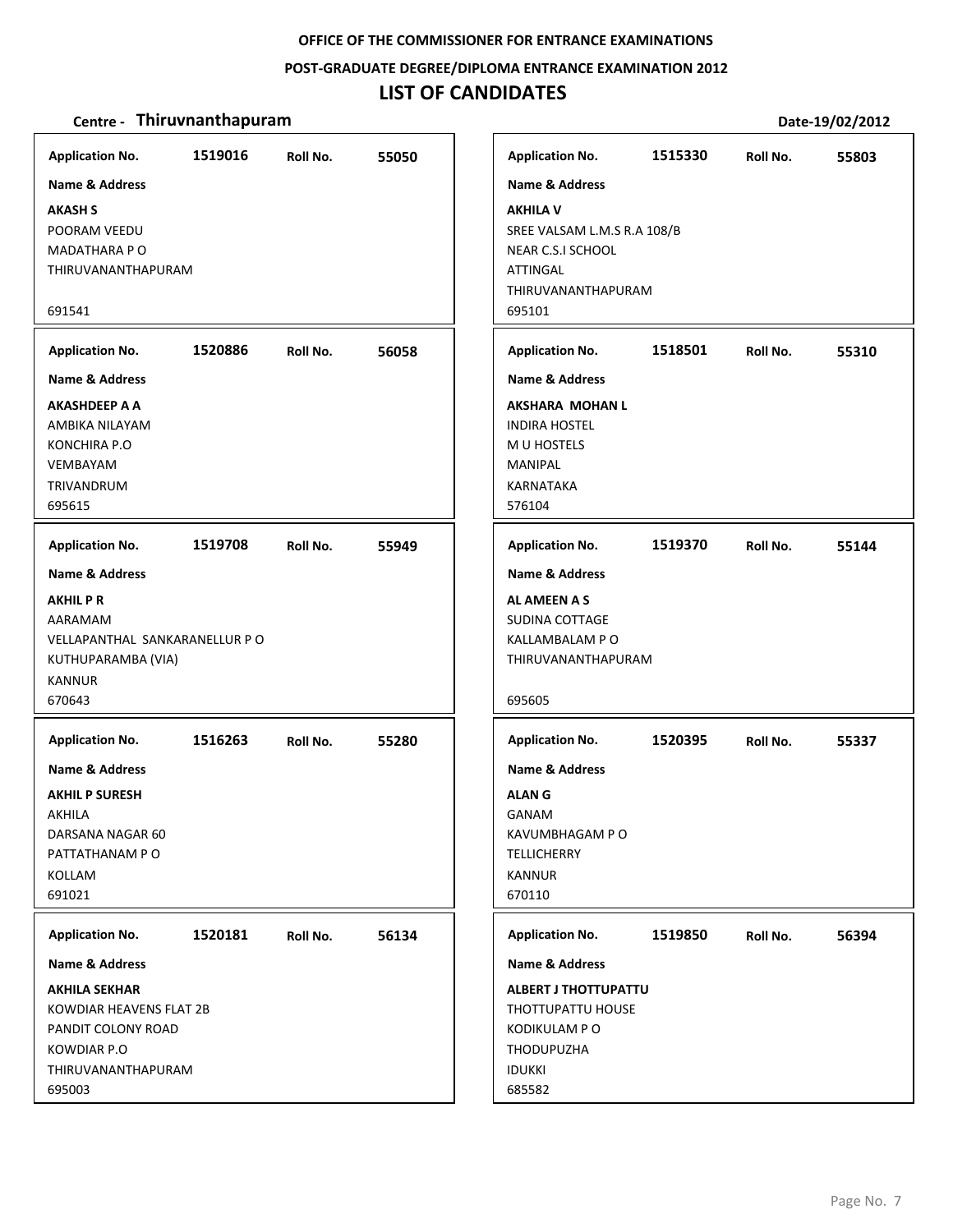#### **POST‐GRADUATE DEGREE/DIPLOMA ENTRANCE EXAMINATION 2012**

# **LIST OF CANDIDATES**

| <b>Application No.</b>                                                                                                                                 | 1516593 | Roll No. | 55907 | <b>Application No.</b>                                                                                                                             | 1518276 | Roll No. | 56285 |
|--------------------------------------------------------------------------------------------------------------------------------------------------------|---------|----------|-------|----------------------------------------------------------------------------------------------------------------------------------------------------|---------|----------|-------|
| <b>Name &amp; Address</b><br><b>ALEX M VARGHESE</b><br>MUNJANATTU HOUSE<br><b>VAYAKAL .P.O</b><br>VALAKOM VIA<br><b>KOLLAM</b><br>691532               |         |          |       | <b>Name &amp; Address</b><br><b>AMBIKA V</b><br>GAYATRI TC 17/1962 CRA 17<br>PALACE VIEW ROAD<br><b>POOJAPPURA</b><br>TRIVANDRUM<br>695012         |         |          |       |
| <b>Application No.</b>                                                                                                                                 | 1515885 | Roll No. | 56076 | <b>Application No.</b>                                                                                                                             | 1515914 | Roll No. | 55187 |
| <b>Name &amp; Address</b><br><b>ALTHAFAHMEDPILLAI</b><br><b>KALLOOR HOUSE</b><br>MK NAGAR MANGALAPURAM<br>THONNAKAL P O<br><b>TRIVANDRUM</b><br>695317 |         |          |       | <b>Name &amp; Address</b><br><b>AMBILI A</b><br>TC 17/776 1 AKSHARAM<br>CHITHRA NAGAR A 31<br>POOJAPPURA PO<br>TRIVANDRUM<br>695012                |         |          |       |
| <b>Application No.</b>                                                                                                                                 | 1521074 | Roll No. | 55172 | <b>Application No.</b>                                                                                                                             | 1515972 | Roll No. | 56342 |
| <b>Name &amp; Address</b><br><b>AMAL ANNE MATHEW</b><br>HOUSE NO. 100<br><b>NCC NAGAR</b><br>PERURKADA P O<br>TRIVANDRUM<br>695005                     |         |          |       | <b>Name &amp; Address</b><br><b>AMBILY ANU XAVIER</b><br><b>BETHLEHEM</b><br>TC 30/1415/1<br>ST ANNS CHURCH LANE<br>PALLIMUKKUTRIVANDRUM<br>695024 |         |          |       |
| <b>Application No.</b>                                                                                                                                 | 1519651 | Roll No. | 56391 | <b>Application No.</b>                                                                                                                             | 1518191 | Roll No. | 55929 |
| Name & Address<br><b>AMAL RAJ T K</b><br>T K BHAVAN<br><b>CHOOZHATTUKOTTA</b><br>MALAYAM P O<br>THIRUVANANTHAPURAM<br>695571                           |         |          |       | <b>Name &amp; Address</b><br><b>AMBILY ASHRAF R</b><br><b>FIRDHOUZ</b><br><b>INDIRAJI JUNCTION</b><br>KADAPPAKADA<br>KOLLAM-1<br>691001            |         |          |       |
| <b>Application No.</b>                                                                                                                                 | 1520797 | Roll No. | 56762 | <b>Application No.</b>                                                                                                                             | 1520215 | Roll No. | 55601 |
| Name & Address<br>AMBAUG<br>SANKARAMANGALAM TC 17/491(4)<br>PRA146A POOJAPPURAPO<br>THIRUVANANTHAPURAM                                                 |         |          |       | <b>Name &amp; Address</b><br><b>AMBILY B</b><br>KAVITHA 109 DEVAPALAN NAGAR<br>PEROORKADA<br>THIRUVANANTHAPURAM                                    |         |          |       |
| 695012                                                                                                                                                 |         |          |       | 695005                                                                                                                                             |         |          |       |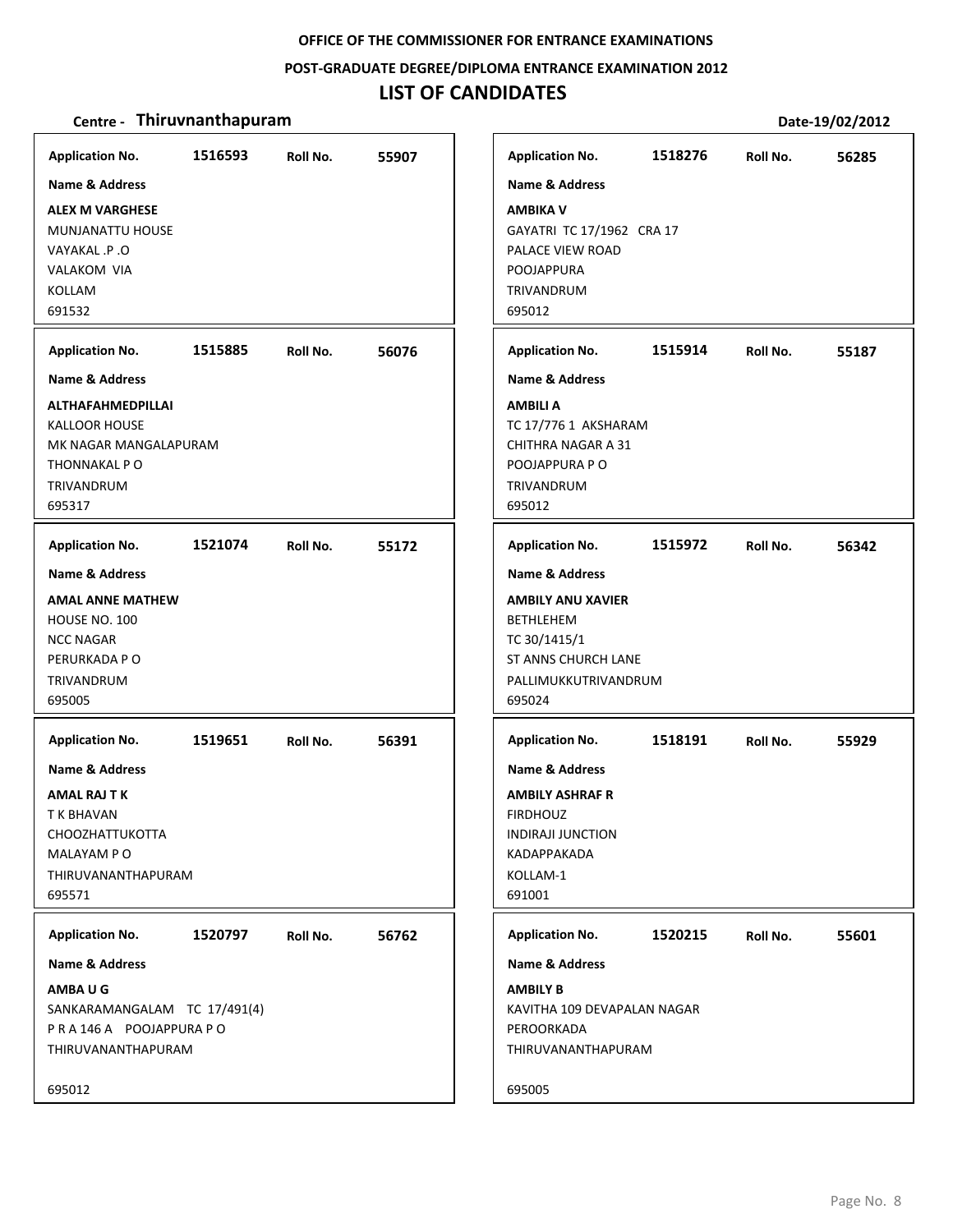#### **POST‐GRADUATE DEGREE/DIPLOMA ENTRANCE EXAMINATION 2012**

# **LIST OF CANDIDATES**

| <b>Application No.</b>                 | 1517989 | Roll No. | 56369 |
|----------------------------------------|---------|----------|-------|
| Name & Address                         |         |          |       |
| <b>AMBILY M PRAKASH</b>                |         |          |       |
| <b>MANCHIRA HOUSE</b>                  |         |          |       |
| NATTAKOM P.O.                          |         |          |       |
| KOTTAYAM                               |         |          |       |
|                                        |         |          |       |
| 686013                                 |         |          |       |
| <b>Application No.</b>                 | 1519564 | Roll No. | 55325 |
| <b>Name &amp; Address</b>              |         |          |       |
| <b>AMBILY RAMACHANDRAN</b>             |         |          |       |
| SARATHCHANDRA VILASOM                  |         |          |       |
| PAKALKURY P.O PALLICKAL                |         |          |       |
| KILIMANOOR                             |         |          |       |
| THIRUVANANTHAPURAM.                    |         |          |       |
| 695604                                 |         |          |       |
| <b>Application No.</b>                 | 1517922 | Roll No. | 55747 |
| <b>Name &amp; Address</b>              |         |          |       |
| AMBU MURALEEDHARAN                     |         |          |       |
| KOCHUVILA                              |         |          |       |
| MUKKOODU P.O MULAVANA                  |         |          |       |
| <b>KUNDARA</b>                         |         |          |       |
| KOLLAM                                 |         |          |       |
| 691503                                 |         |          |       |
| <b>Application No.</b>                 | 1516104 | Roll No. | 55456 |
| <b>Name &amp; Address</b>              |         |          |       |
| AMEENA KALAM                           |         |          |       |
| C/O ABDUL KALAM                        |         |          |       |
| <b>GREEN GARDENS HOUSE NO. KCRA 66</b> |         |          |       |
| CHELLAMANGALAM POWDIKONAM P.O.         |         |          |       |
| SREEKARIYAM TRIVANDRUM                 |         |          |       |
| 695587                                 |         |          |       |
|                                        |         |          |       |
| <b>Application No.</b>                 | 1519843 | Roll No. | 56218 |
| Name & Address                         |         |          |       |
| <b>AMINATH SHAHNAZ MK</b>              |         |          |       |
| ARAMAM TC 12/1293 VIKAS LANE - 20      |         |          |       |
| KUNNUKUZHY VANCHIYOOR PO               |         |          |       |
| THIRUVANANTHAPURAM                     |         |          |       |
|                                        |         |          |       |
| 695035                                 |         |          |       |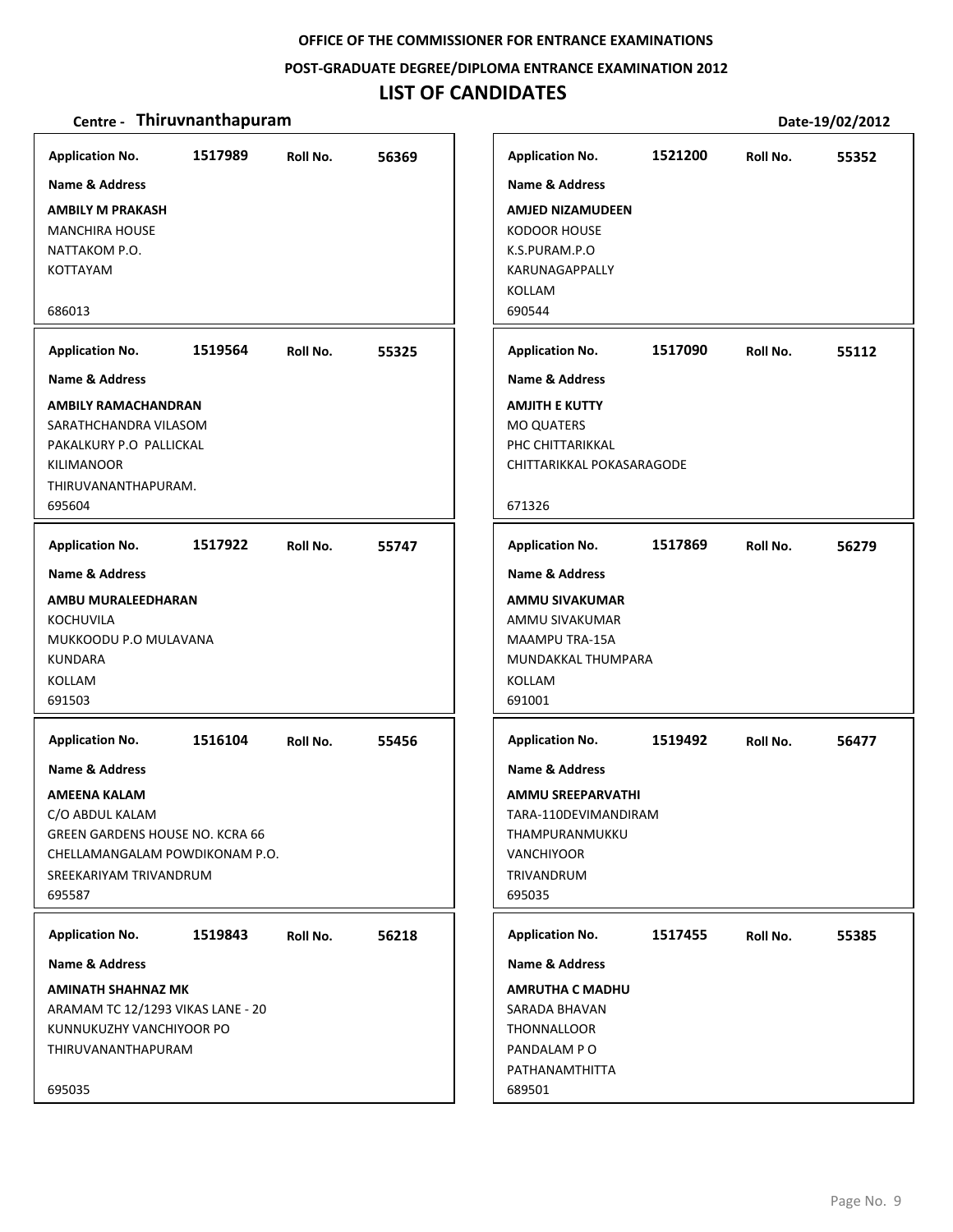#### **POST‐GRADUATE DEGREE/DIPLOMA ENTRANCE EXAMINATION 2012**

# **LIST OF CANDIDATES**

| <b>Application No.</b>                                                                                                         | 1520690 | <b>WITHHELD</b> |       | <b>Application No.</b>                                                                                                                     | 1518261 | Roll No. | 55663 |
|--------------------------------------------------------------------------------------------------------------------------------|---------|-----------------|-------|--------------------------------------------------------------------------------------------------------------------------------------------|---------|----------|-------|
| Name & Address<br>AMULYASAIPRIYARANI<br><b>VALIA VILAKOM</b><br>ORUVATHALKOTTAANAYARA P.O<br><b>TRIVANDRUM</b><br>695029       |         |                 |       | Name & Address<br><b>ANANDAJITH KARTHA P</b><br><b>INDEEVARAM</b><br>MULLUVILA LANE AMBALATHINKARA<br>KAZHAKKUTTOM<br>TRIVANDRUM<br>695582 |         |          |       |
| <b>Application No.</b>                                                                                                         | 1520922 | Roll No.        | 55436 | <b>Application No.</b>                                                                                                                     | 1515299 | Roll No. | 55447 |
| <b>Name &amp; Address</b>                                                                                                      |         |                 |       | <b>Name &amp; Address</b>                                                                                                                  |         |          |       |
| <b>AMY MOHAN</b><br><b>AMNI</b><br>CHEMPAZHENTHY ROAD<br>SREEKARIYAM P O<br>THIRUVANANTHAPURAM<br>695017                       |         |                 |       | ANANTHA KRISHNA V R<br>TREASA COTTAGETC 75/1115<br>CHAYAKKUDY ROAD<br>PETTAH<br>THIRUVANANTHAPURAM<br>695024                               |         |          |       |
| <b>Application No.</b>                                                                                                         | 1520870 | Roll No.        | 55702 | <b>Application No.</b>                                                                                                                     | 1521309 | Roll No. | 55532 |
| <b>Name &amp; Address</b>                                                                                                      |         |                 |       | <b>Name &amp; Address</b>                                                                                                                  |         |          |       |
| <b>ANAND GOPAL</b><br><b>HOUSE NO A-12-A</b><br>C.P.G.P LANE<br>SASTHAMANGALAM<br>TRIVANDRUM<br>695010                         |         |                 |       | ANANTHANARAYANAN K N<br><b>CHAITHRAM</b><br>PADA SOUTH<br><b>KARUNAGAPALLY</b><br>KOLLAM<br>690518                                         |         |          |       |
| <b>Application No.</b>                                                                                                         | 1518918 | Roll No.        | 55760 | <b>Application No.</b>                                                                                                                     | 1517338 | Roll No. | 56447 |
| <b>Name &amp; Address</b><br><b>ANAND PM</b><br><b>MULAMOOTIL</b><br><b>VETTUVENI</b><br><b>HARIPAD</b><br>ALAPPUZHA<br>690514 |         |                 |       | <b>Name &amp; Address</b><br><b>ANANTHAVALLY J</b><br>ANANTHABHAVAN<br>THOPRAMKUDY PO<br><b>IDUKKI</b><br>685515                           |         |          |       |
| <b>Application No.</b>                                                                                                         | 1521275 | Roll No.        | 56419 | <b>Application No.</b>                                                                                                                     | 1516496 | Roll No. | 55194 |
| Name & Address                                                                                                                 |         |                 |       | Name & Address                                                                                                                             |         |          |       |
| <b>ANAND V KARTHIK</b><br>PARAM KARTHIK<br><b>KADAVOOR</b><br>PERINAD PO<br>KOLLAM<br>691601                                   |         |                 |       | <b>ANAS M</b><br>PALAVILAYIL<br>VADAKKUMTHALA EAST PO<br>KARUNAGAPPALLY<br>KOLLAM<br>690536                                                |         |          |       |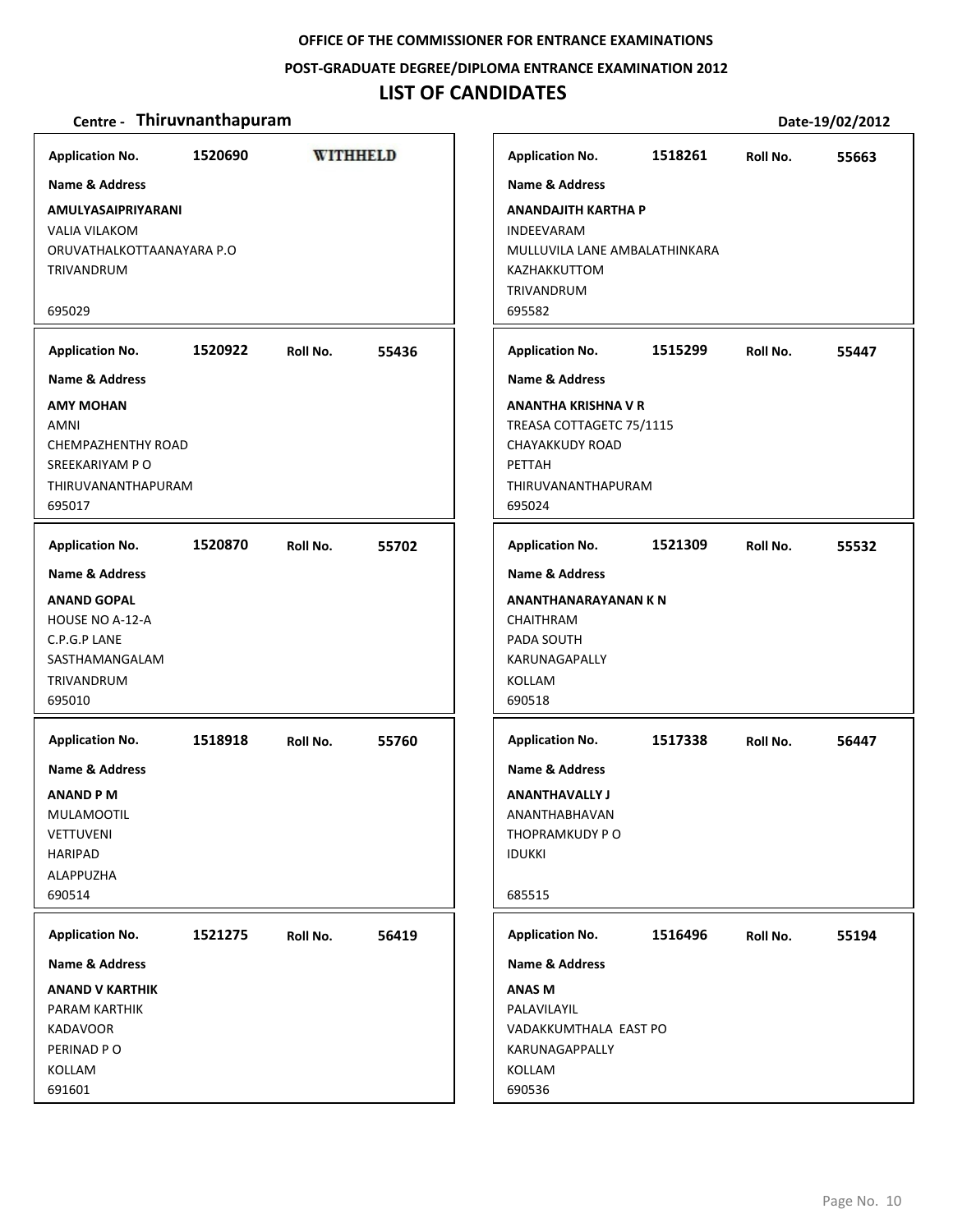**POST‐GRADUATE DEGREE/DIPLOMA ENTRANCE EXAMINATION 2012**

# **LIST OF CANDIDATES**

| <b>Application No.</b>                                                                                                                  | 1518749 | Roll No. | 56025 | <b>Application No.</b>                                                                                                        | 1520573 | Roll No. | 55785 |
|-----------------------------------------------------------------------------------------------------------------------------------------|---------|----------|-------|-------------------------------------------------------------------------------------------------------------------------------|---------|----------|-------|
| <b>Name &amp; Address</b>                                                                                                               |         |          |       | <b>Name &amp; Address</b>                                                                                                     |         |          |       |
| <b>ANAS SALIH</b><br>NALLANATTUKARAN PARAMBIL<br><b>MARKET ROAD</b><br><b>VAZHICHERRY WARD</b><br>ALAPPUZHA<br>688001                   |         |          |       | <b>ANCYMOL J</b><br>CHIRAVILA PUTHEN VEEDU<br>CHEMPAKAMANGALAM<br><b>KUDAVOOR PO</b><br>THIRUVANANTHAPURAM<br>695313          |         |          |       |
| <b>Application No.</b>                                                                                                                  | 1518695 | Roll No. | 56202 | <b>Application No.</b>                                                                                                        | 1517172 | Roll No. | 55736 |
| Name & Address                                                                                                                          |         |          |       | <b>Name &amp; Address</b>                                                                                                     |         |          |       |
| <b>ANBY P BABY</b><br>PANIKALETH HOUSE<br>VAZHAMUTTOM P O OMALLOOR<br>PATHANAMTHITTA<br><b>KERALA</b><br>689647                         |         |          |       | <b>ANEESA POOKUNJU</b><br>R J HOME THALAVILA MUKKU<br>P C MUKKU P O<br>KALLAMBALAM<br>TRIVANDRUM<br>695605                    |         |          |       |
| <b>Application No.</b>                                                                                                                  | 1520254 | Roll No. | 55068 | <b>Application No.</b>                                                                                                        | 1518238 | Roll No. | 55040 |
| <b>Name &amp; Address</b>                                                                                                               |         |          |       | <b>Name &amp; Address</b>                                                                                                     |         |          |       |
| <b>ANCHITHA P M</b><br>KRISHNAJYOTHI HOUSE NO.23<br><b>GOWRINAGAR</b><br>PONGUMOODU MEDICAL COLLEGE P.O<br>THIRUVANANTHAPURAM<br>695011 |         |          |       | <b>ANEESH ALEXANDER</b><br><b>ANEESH VILLA</b><br>KOMALLOOR P.O<br>CHARUMMOODU<br>ALAPPUZHA<br>690505                         |         |          |       |
| <b>Application No.</b>                                                                                                                  | 1520440 | Roll No. | 55516 | <b>Application No.</b>                                                                                                        | 1519286 | Roll No. | 56032 |
| Name & Address<br><b>ANCY MARY ALEX</b><br>CHUNDAMANNIL<br>ATTACHAKKAL P.O<br><b>KONNI</b><br>PATHANAMTHITTA<br>689692                  |         |          |       | <b>Name &amp; Address</b><br><b>ANEESH K S</b><br><b>KANNIYEL HOUSE</b><br>CHERUVARANAM<br>VARANAM P.O<br>CHERTHALA<br>688555 |         |          |       |
| <b>Application No.</b>                                                                                                                  | 1519353 | Roll No. | 56299 | <b>Application No.</b>                                                                                                        | 1515662 | Roll No. | 55451 |
| <b>Name &amp; Address</b>                                                                                                               |         |          |       | <b>Name &amp; Address</b>                                                                                                     |         |          |       |
| <b>ANCY MARY JACOB</b><br>KOCHUPURACKAL HOUSE<br>S.V MARKET PO<br>KARUNAGAPPALLY<br>KOLLAM<br>690573                                    |         |          |       | <b>ANEESH KV</b><br>V K BHAVAN<br><b>VENNIYOOR</b><br><b>VENGANOOR PO</b><br>TRIVANDRUM<br>695523                             |         |          |       |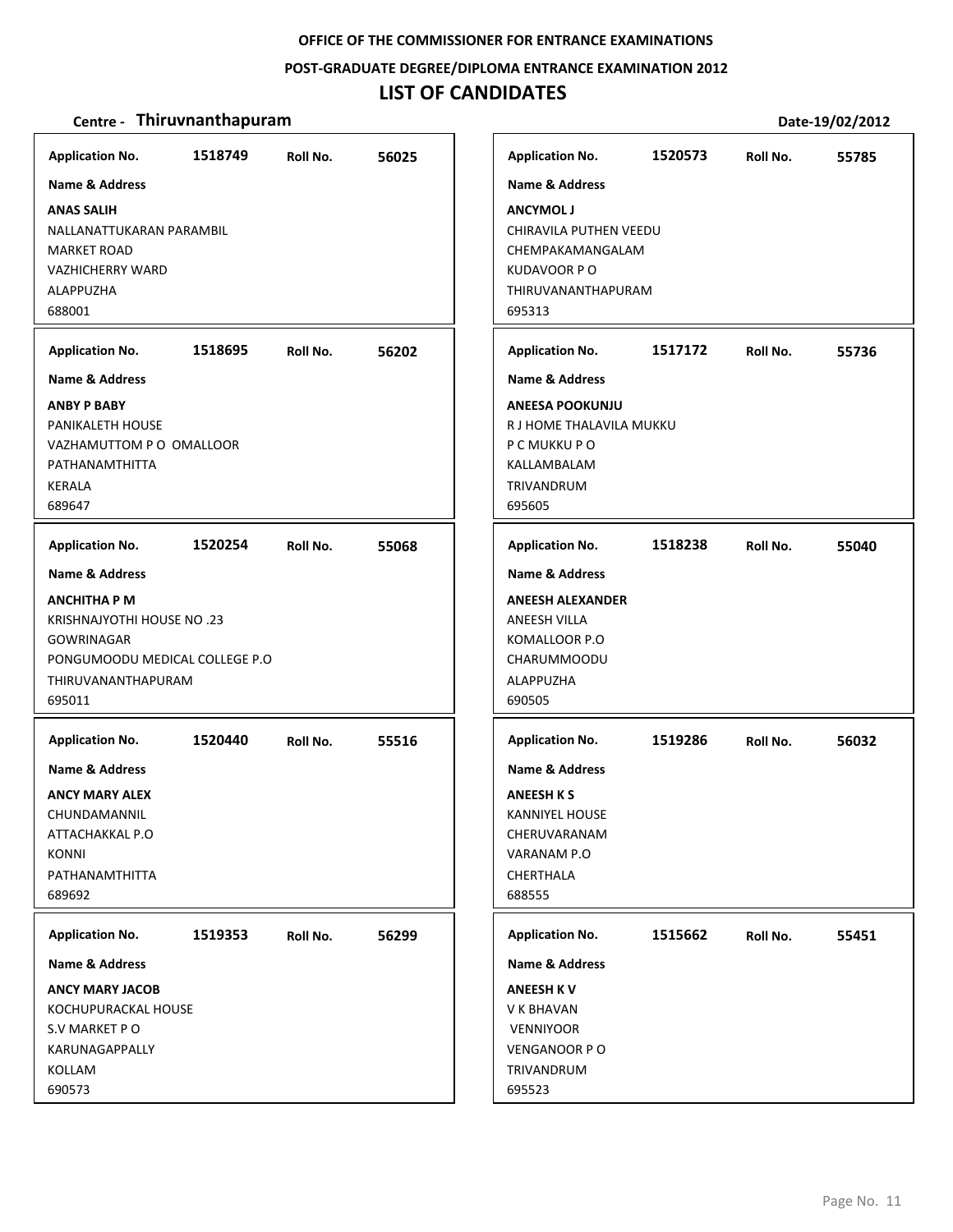#### **POST‐GRADUATE DEGREE/DIPLOMA ENTRANCE EXAMINATION 2012**

# **LIST OF CANDIDATES**

| <b>Application No.</b>                                                                                                                                            | 1521248 | Roll No. | 55353 | <b>Application No.</b>                                                                                                                            | 1515453 | Roll No. | 55538 |
|-------------------------------------------------------------------------------------------------------------------------------------------------------------------|---------|----------|-------|---------------------------------------------------------------------------------------------------------------------------------------------------|---------|----------|-------|
| Name & Address<br><b>ANEESH P</b><br>ANEESH P<br><b>USHAS</b><br>OPP SBT CHAVARA PO<br>KOLLAM<br>691583                                                           |         |          |       | <b>Name &amp; Address</b><br><b>ANGEL LIZY VARUGHESE</b><br><b>CHIRAYIL HOUSE</b><br>PULICKALKAVALA P.O.<br><b>VAZHOOR</b><br>KOTTAYAM<br>686515  |         |          |       |
| <b>Application No.</b>                                                                                                                                            | 1518419 | Roll No. | 55754 | <b>Application No.</b>                                                                                                                            | 1517548 | Roll No. | 55564 |
| <b>Name &amp; Address</b><br><b>ANEESH PILLAI</b><br>ANEESH BHAVAN<br><b>NETAJI NAGAR-266</b><br>VALATHUNGAL<br>KOLLAM<br>691018                                  |         |          |       | <b>Name &amp; Address</b><br><b>ANGEL LUCY JAMES</b><br>KAKKATTUPADAVIL<br>CHAMPAKARA P O<br>KARUKACHAL<br>KOTTAYAM<br>686540                     |         |          |       |
| <b>Application No.</b>                                                                                                                                            | 1517827 | Roll No. | 55479 | <b>Application No.</b>                                                                                                                            | 1517633 | Roll No. | 55832 |
| <b>Name &amp; Address</b><br><b>ANEESH RAJ</b><br><b>MANI MEDA</b><br>PIDARAM<br>PERUKAVU-P.O<br><b>THIRUVANANTHAPURAM</b><br>695573                              |         |          |       | <b>Name &amp; Address</b><br><b>ANGELA JENSI H</b><br>B / 97 DHEERAN NAGAR<br><b>TRICHY</b><br><b>TAMIL NADU</b><br>620009                        |         |          |       |
| <b>Application No.</b><br><b>Name &amp; Address</b><br><b>ANEESH RAJ A</b><br>ANISH BHAVAN<br>VENDAR PO<br>KOTTARAKKARA<br>KOLLAM<br>691507                       | 1515668 | Roll No. | 55540 | <b>Application No.</b><br><b>Name &amp; Address</b><br>ANIAMMA KURIAN<br>SNEHADEEPTHIBHAVAN<br>KUZHICHANI<br>VATTAVILA PO<br>TRIVANDRUM<br>695132 | 1520331 | Roll No. | 55247 |
| <b>Application No.</b><br>Name & Address<br><b>ANEESHKUMAR SURENDRAN</b><br>AJITH BHAVAN<br>MANAYILPANMANA P.O.<br>CHAVARAKOLLAM<br><b>KERALA STATE</b><br>691583 | 1520315 | Roll No. | 56401 | <b>Application No.</b><br>Name & Address<br><b>ANIE M THOMAS</b><br>MELOOTU HOUSE<br>PULAMON PO<br>KOTTARAKARA<br>KOLLAM<br>691531                | 1519120 | Roll No. | 56472 |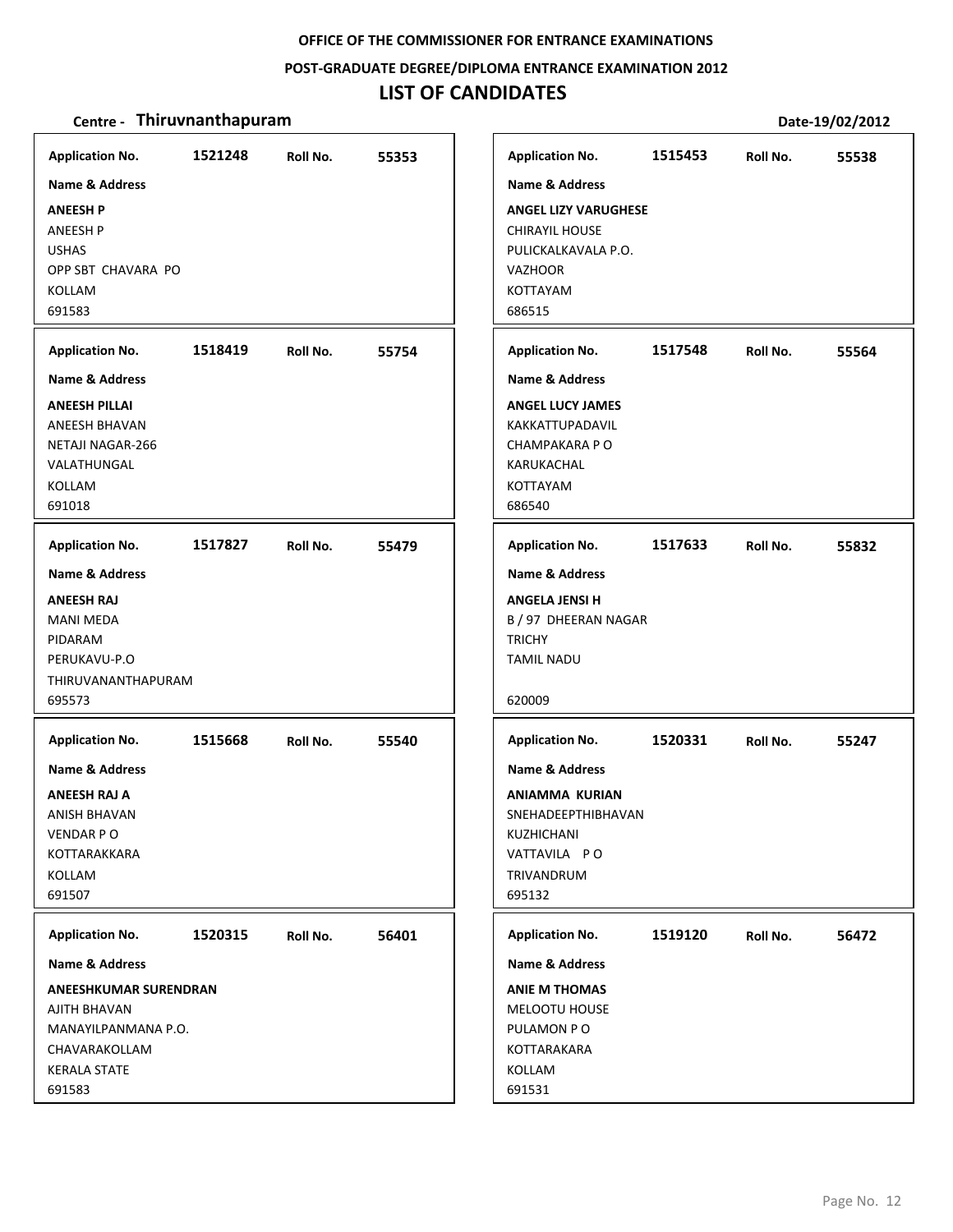#### **POST‐GRADUATE DEGREE/DIPLOMA ENTRANCE EXAMINATION 2012**

# **LIST OF CANDIDATES**

| <b>Application No.</b>                                                                                       | 1520451 | Roll No.        | 55961 | <b>Application No.</b>                                                                                                       | 1515799 | Roll No. | 55719 |
|--------------------------------------------------------------------------------------------------------------|---------|-----------------|-------|------------------------------------------------------------------------------------------------------------------------------|---------|----------|-------|
| Name & Address<br><b>ANIE SEBASTIAN</b>                                                                      |         |                 |       | <b>Name &amp; Address</b><br><b>ANIL THOMAS</b>                                                                              |         |          |       |
| PANDYAMMAKKIL HOUSE                                                                                          |         |                 |       | <b>THADATHIL HOUSE</b>                                                                                                       |         |          |       |
| MONIPPALLY PO                                                                                                |         |                 |       | <b>CHITTADY P.O</b>                                                                                                          |         |          |       |
| KOTTAYAM                                                                                                     |         |                 |       | <b>CHOTTY KOTTAYAM</b>                                                                                                       |         |          |       |
| 686636                                                                                                       |         |                 |       | 686512                                                                                                                       |         |          |       |
| <b>Application No.</b>                                                                                       | 1520931 | Roll No.        | 55881 | <b>Application No.</b>                                                                                                       | 1520741 | Roll No. | 56673 |
| <b>Name &amp; Address</b>                                                                                    |         |                 |       | <b>Name &amp; Address</b>                                                                                                    |         |          |       |
| <b>ANIL DAS R</b>                                                                                            |         |                 |       | <b>ANILA G</b>                                                                                                               |         |          |       |
| HOUSE NO 28                                                                                                  |         |                 |       | PRANAVAM                                                                                                                     |         |          |       |
| RAJALEKSHMI NAGAR                                                                                            |         |                 |       | NADAMEL JN                                                                                                                   |         |          |       |
| <b>PATTOM</b>                                                                                                |         |                 |       | <b>EDAKKIDOM P.O</b>                                                                                                         |         |          |       |
| THIRUVANANTHAPURAM                                                                                           |         |                 |       | KOLLAM                                                                                                                       |         |          |       |
| 695004                                                                                                       |         |                 |       | 691505                                                                                                                       |         |          |       |
| <b>Application No.</b>                                                                                       | 1517621 | Roll No.        | 55476 | <b>Application No.</b>                                                                                                       | 1520994 | Roll No. | 56060 |
| Name & Address                                                                                               |         |                 |       | <b>Name &amp; Address</b>                                                                                                    |         |          |       |
| <b>ANIL GEORGE PAUL</b><br><b>1ST SAINT GREGORIOUS SQUARE</b><br>TC 13/1827(8) KANNAYIL<br><b>KANNAMOOLA</b> |         |                 |       | <b>ANILA V PANACKAL</b><br>TC 23/701 TRRA - 204 NADAKKAV LANE<br>PEROORKADA P.O<br>THIRUVANANTHAPURAM                        |         |          |       |
| TRIVANDRUM                                                                                                   |         |                 |       |                                                                                                                              |         |          |       |
| 695011                                                                                                       |         |                 |       | 695005                                                                                                                       |         |          |       |
| <b>Application No.</b>                                                                                       | 1521343 | <b>WITHHELD</b> |       | <b>Application No.</b>                                                                                                       | 1520793 | Roll No. | 56674 |
| <b>Name &amp; Address</b>                                                                                    |         |                 |       | <b>Name &amp; Address</b>                                                                                                    |         |          |       |
| <b>ANIL KUMAR S</b><br>KUNNIL PUTHUVEEDU<br>NADAKKAL<br>KALLUVATHUKKAL<br>KOLLAM<br>691578                   |         |                 |       | <b>ANILKUMAR</b><br><b>NIKUNJAM</b><br>R.R.A-31 RAMAPURAM LANE<br>N.C.C ROAD AMBALAMUKKU<br>PEEROORKADA TRIVANDRUM<br>695005 |         |          |       |
| <b>Application No.</b>                                                                                       | 1517256 | Roll No.        | 55470 | <b>Application No.</b>                                                                                                       | 1515233 | Roll No. | 55891 |
| Name & Address                                                                                               |         |                 |       | <b>Name &amp; Address</b>                                                                                                    |         |          |       |
| <b>ANIL SUNDARAM</b>                                                                                         |         |                 |       | <b>ANILKUMAR B</b>                                                                                                           |         |          |       |
| <b>USHAS</b>                                                                                                 |         |                 |       | NANDANAM                                                                                                                     |         |          |       |
| ANUPAMA NAGAR                                                                                                |         |                 |       | CHAVARA BRIDGE PO                                                                                                            |         |          |       |
| PONGUMOODU                                                                                                   |         |                 |       | <b>CHAVARA</b>                                                                                                               |         |          |       |
| TRIVANDRUM                                                                                                   |         |                 |       | KOLLAM                                                                                                                       |         |          |       |
| 695011                                                                                                       |         |                 |       | 691583                                                                                                                       |         |          |       |
|                                                                                                              |         |                 |       |                                                                                                                              |         |          |       |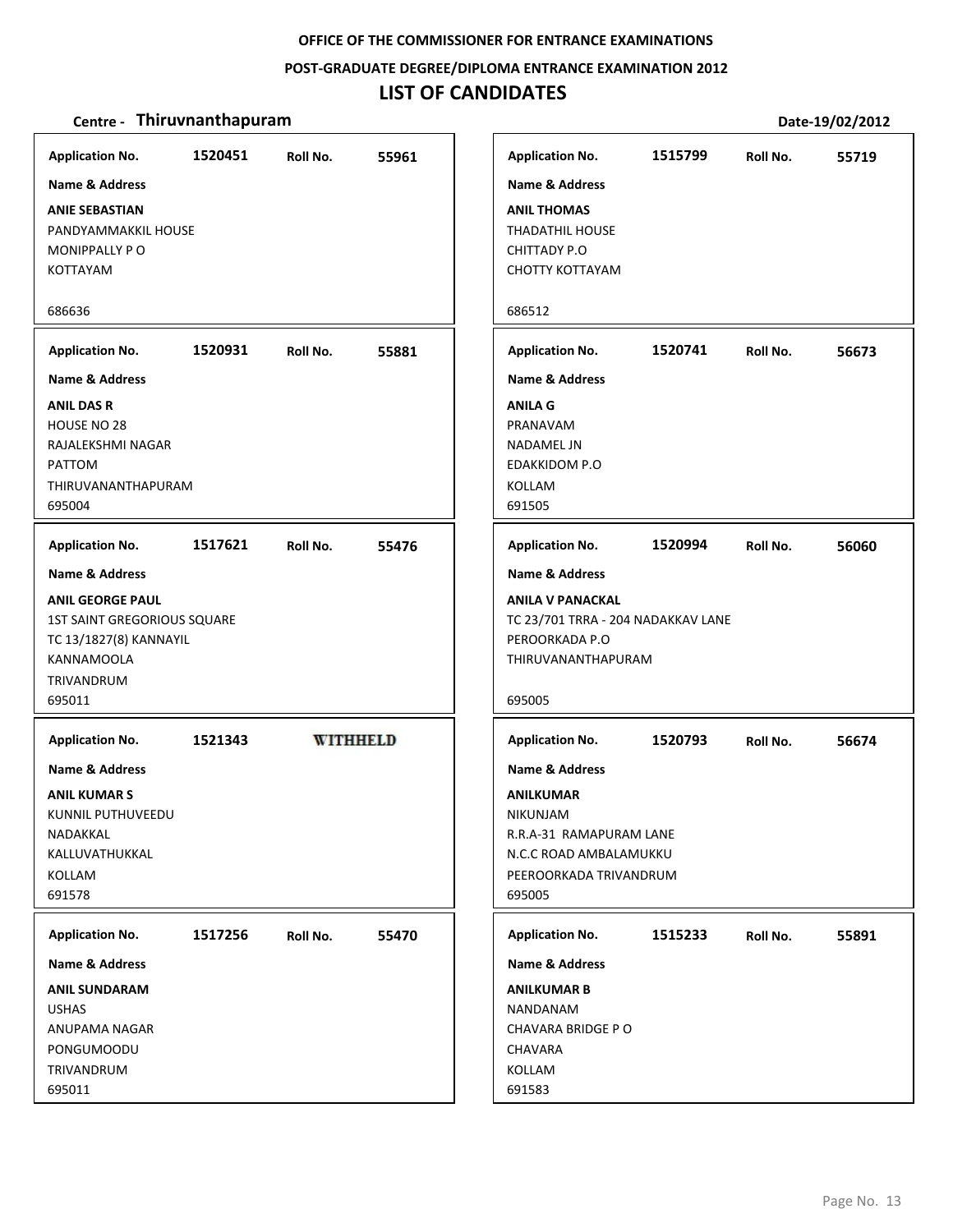#### **POST‐GRADUATE DEGREE/DIPLOMA ENTRANCE EXAMINATION 2012**

# **LIST OF CANDIDATES**

| <b>Application No.</b><br><b>Name &amp; Address</b><br><b>ANILKUMAR M S</b><br>MANGALATHUMADOM<br>T.C.13/1827/13<br>MEDICAL COLLEGE P.O.<br>TRIVANDRUM                        | 1516643 | Roll No. | 55552 | <b>Application No.</b><br><b>Name &amp; Address</b><br><b>ANISH C VARKEY</b><br><b>VICTORIA HOSPITAL</b><br>CHAMAMPATHAL.P.O.<br><b>VAZHOOR</b><br>KOTTAYAM                              | 1520668 | Roll No. | 55876 |
|-------------------------------------------------------------------------------------------------------------------------------------------------------------------------------|---------|----------|-------|------------------------------------------------------------------------------------------------------------------------------------------------------------------------------------------|---------|----------|-------|
| 695011<br><b>Application No.</b><br><b>Name &amp; Address</b><br><b>ANILKUMAR P</b><br><b>ASWATHY</b><br>PUTHENCHANTHA<br>VARKALA<br>THIRUVANANTHAPURAM<br>695141             | 1518611 | Roll No. | 56201 | 686517<br><b>Application No.</b><br><b>Name &amp; Address</b><br><b>ANISH GEORGE PAUL</b><br>KANNAYILTC 13/1827(8)<br><b>KOYIKKAL LANE</b><br>MEDICAL COLLEGE PO<br>TRIVANDRUM<br>695011 | 1520550 | Roll No. | 55251 |
| <b>Application No.</b><br><b>Name &amp; Address</b><br><b>ANILKUMAR V S</b><br><b>VADAKKEMURIYIL HOUSE</b><br>CHIRAKKADAVU EAST P O<br>PONKUNNAM<br><b>KOTTAYAM</b><br>686520 | 1516071 | Roll No. | 56607 | <b>Application No.</b><br><b>Name &amp; Address</b><br><b>ANISH IMMANUEL P</b><br>ROSE COTTAGE<br>VAVARAI ST.MANKAD P O<br>KANYAKUMARI<br>TAMILNADU<br>629172                            | 1519884 | Roll No. | 55329 |
| <b>Application No.</b><br><b>Name &amp; Address</b><br><b>ANIRUDH NAIR</b><br>HOUSE NO 21<br>SREEMOOLAM LANE<br>MEDICAL COLLEGE PO<br>TRIVANDRUM<br>695011                    | 1520381 | Roll No. | 56666 | <b>Application No.</b><br><b>Name &amp; Address</b><br><b>ANISH JOSE A</b><br><b>ANJALI</b><br>ARCHANA NAGAR HOUSE NO.1<br>PORT PALLITHOTTAM P.O.<br>KOLLAM<br>691006                    | 1516894 | Roll No. | 56441 |
| <b>Application No.</b><br><b>Name &amp; Address</b><br><b>ANISH ALEX THOMAS</b><br>NEERAMPLACKAL<br>PAZHAVANGADI P O<br>RANNY<br>PATHANAMTHITTA<br>689673                     | 1515998 | Roll No. | 55099 | <b>Application No.</b><br>Name & Address<br><b>ANISH KRISHNAN</b><br><b>ASHA BHAVAN</b><br>ARUNOOTTIMANGALAM<br>MANGAD P.O.<br>KOLLAM KERALA<br>691015                                   | 1517773 | Roll No. | 55656 |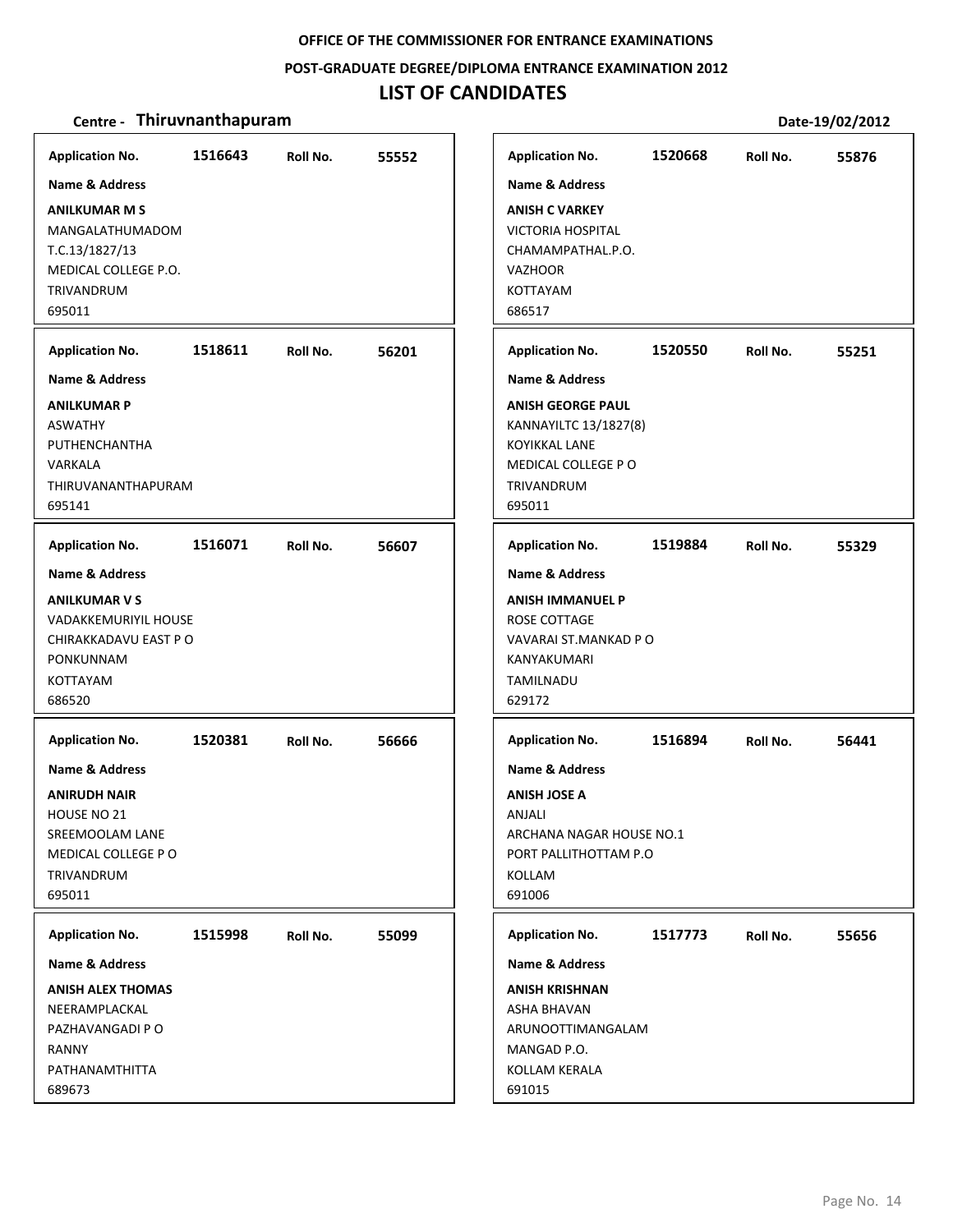#### **POST‐GRADUATE DEGREE/DIPLOMA ENTRANCE EXAMINATION 2012**

## **LIST OF CANDIDATES**

| <b>Application No.</b>         | 1517272                          | Roll No. | 55915           | <b>Application No.</b>    | 1516955                       | Roll No. | 55733 |
|--------------------------------|----------------------------------|----------|-----------------|---------------------------|-------------------------------|----------|-------|
| <b>Name &amp; Address</b>      |                                  |          |                 | <b>Name &amp; Address</b> |                               |          |       |
| <b>ANISH MATHEW THOMAS</b>     |                                  |          |                 | <b>ANITHA A</b>           |                               |          |       |
| MALAYIL PLAMOOTTIL HOUSE       |                                  |          |                 | NIRMALYAM                 |                               |          |       |
| KADAMPANAD P.O                 |                                  |          |                 | <b>NEAR NSSHS SCHOOL</b>  |                               |          |       |
| PATHANAMTHITTA                 |                                  |          |                 | <b>STORE JN</b>           |                               |          |       |
|                                |                                  |          |                 | MANNAR ALAPUZHA           |                               |          |       |
| 691552                         |                                  |          |                 | 689622                    |                               |          |       |
| <b>Application No.</b>         | 1519674                          | Roll No. | 55415           | <b>Application No.</b>    | 1519927                       | Roll No. | 56395 |
| <b>Name &amp; Address</b>      |                                  |          |                 | <b>Name &amp; Address</b> |                               |          |       |
| ANISH N R K                    |                                  |          |                 | <b>ANITHA BINU</b>        |                               |          |       |
| TC 9/2654-2 HOUSE A23-1        |                                  |          |                 |                           | SETHU MERA 63 EANTHIVILA LANE |          |       |
| <b>ELANKAM GARDENS STREET1</b> |                                  |          |                 | MEDICAL COLLEGE P.O       |                               |          |       |
|                                | VELLAYAMBALAM SASTHAMANGALAM P.O |          |                 | THIRUVANANTHAPURAM        |                               |          |       |
| THIRUVANANTHAPURAM KERALA.     |                                  |          |                 |                           |                               |          |       |
| 695010                         |                                  |          |                 | 695011                    |                               |          |       |
| <b>Application No.</b>         | 1517353                          | Roll No. | 55383           | <b>Application No.</b>    | 1516540                       | Roll No. | 56349 |
| <b>Name &amp; Address</b>      |                                  |          |                 | <b>Name &amp; Address</b> |                               |          |       |
| <b>ANISH PI</b>                |                                  |          |                 | <b>ANITHA KUMARY L</b>    |                               |          |       |
| POOVOTTU                       |                                  |          |                 | PRANAVAM                  |                               |          |       |
| MYLODE P O POOYAPALLY          |                                  |          |                 | KADAKKADU SOUTH           |                               |          |       |
| KOLLAM                         |                                  |          |                 | PANDALAM                  |                               |          |       |
|                                |                                  |          |                 | PATHANAMTHITTA            |                               |          |       |
|                                |                                  |          |                 | 689501                    |                               |          |       |
| <b>Application No.</b>         | 1518820                          | Roll No. | 56380           | <b>Application No.</b>    | 1515965                       | Roll No. | 56077 |
| <b>Name &amp; Address</b>      |                                  |          |                 | <b>Name &amp; Address</b> |                               |          |       |
| <b>ANISH SAM GEORGE</b>        |                                  |          |                 | <b>ANJALIC</b>            |                               |          |       |
| 121/18 EMERALD FLATS           |                                  |          |                 |                           | FLAT NO 3DEMERALD APARTMENTS  |          |       |
| THIRUMANGALAM                  |                                  |          |                 | NANDAVANAM PALAYAM        |                               |          |       |
| ANNANAGAR WEST                 |                                  |          |                 | TRIVANDRUM                |                               |          |       |
| CHENNAI TAMIL NADU             |                                  |          |                 |                           |                               |          |       |
|                                |                                  |          |                 | 695033                    |                               |          |       |
| <b>Application No.</b>         | 1515689                          |          | <b>WITHHELD</b> | <b>Application No.</b>    | 1518035                       | Roll No. | 56105 |
| <b>Name &amp; Address</b>      |                                  |          |                 | <b>Name &amp; Address</b> |                               |          |       |
| <b>ANISH STEPHEN</b>           |                                  |          |                 | <b>ANJALI SADANANDAN</b>  |                               |          |       |
| <b>GARDEN VILLA</b>            |                                  |          |                 | AISWARIYA                 |                               |          |       |
|                                | PAMPADDUMKUZHI PARASUVAIKAL PO   |          |                 | PERINGALA PO              |                               |          |       |
| TRIVANDRUM                     |                                  |          |                 | MULAKUZHA                 |                               |          |       |
|                                |                                  |          |                 | CHENGANNUR                |                               |          |       |
| 695508                         |                                  |          |                 | 689505                    |                               |          |       |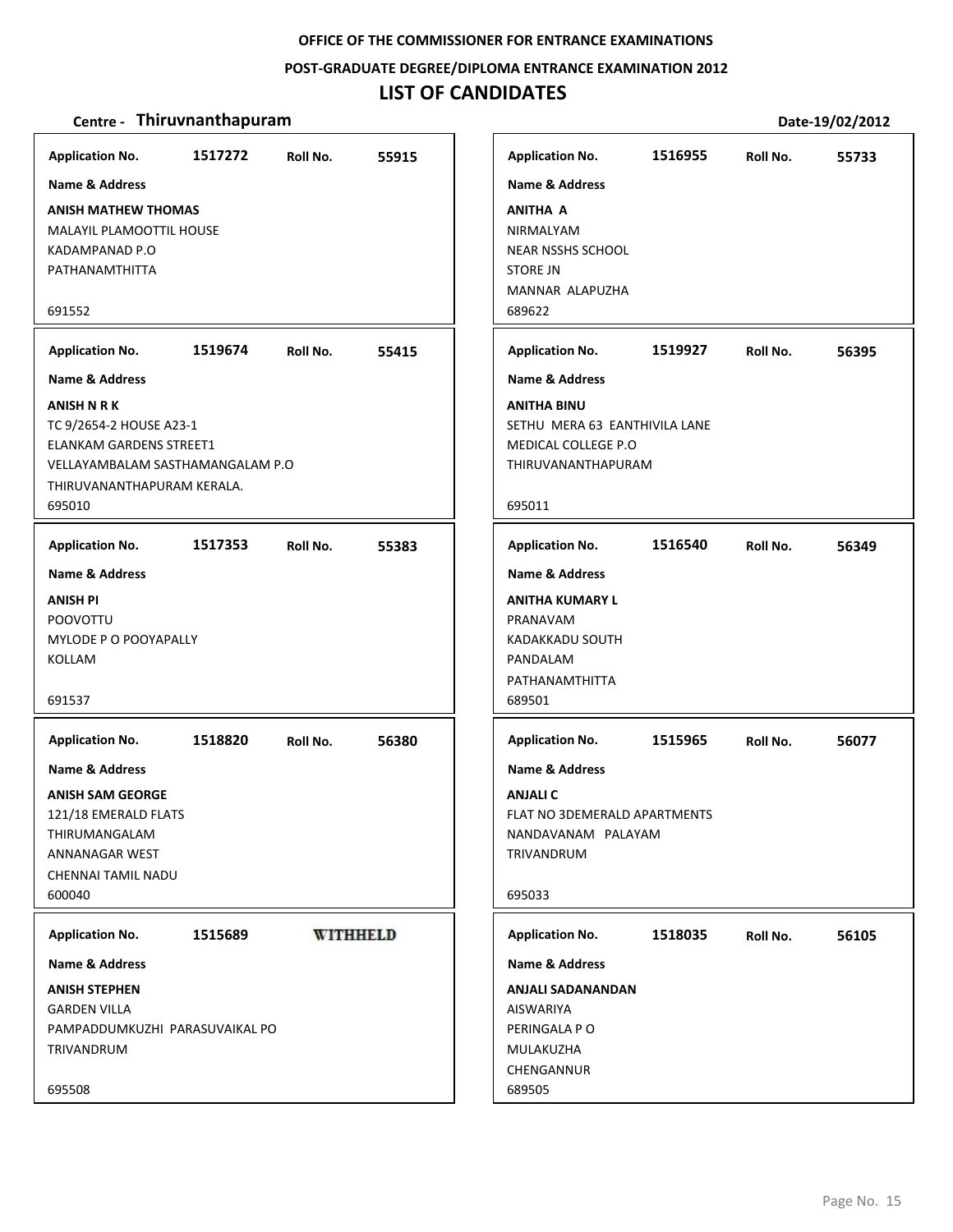#### **POST‐GRADUATE DEGREE/DIPLOMA ENTRANCE EXAMINATION 2012**

# **LIST OF CANDIDATES**

| <b>Application No.</b>                                                                                                                       | 1516993 | Roll No. | 56442 | <b>Application No.</b>                                                                                                            | 1516556 | Roll No. | 55106 |
|----------------------------------------------------------------------------------------------------------------------------------------------|---------|----------|-------|-----------------------------------------------------------------------------------------------------------------------------------|---------|----------|-------|
| Name & Address<br><b>ANJALI V R</b><br>TC 65/1986(1) ARAVIND<br><b>KAIRALI GARDENS</b><br>THIRUVALLAM<br><b>THIRUVANANTHAPURAM</b><br>695027 |         |          |       | Name & Address<br><b>ANJANA CHANDRAMOHAN</b><br><b>NANDANAM</b><br>NO 3 AKSHARAVEEDHI<br>PETTAH PO<br><b>TRIVANDRUM</b><br>695024 |         |          |       |
| <b>Application No.</b>                                                                                                                       | 1519028 | Roll No. | 55673 | <b>Application No.</b>                                                                                                            | 1520852 | Roll No. | 55079 |
| <b>Name &amp; Address</b>                                                                                                                    |         |          |       | <b>Name &amp; Address</b>                                                                                                         |         |          |       |
| ANJANA A<br>MAKAYIRAM TC 21/1898/2<br>ERA S48 ELANKOM<br>KARAMANA<br><b>TRIVANDRUM</b><br>695002                                             |         |          |       | ANJANA J NAIR<br>CHARANATH GARDENS EDAGRAMOM<br><b>KARUMOM PO</b><br><b>TRIVANDRUM</b><br>695002                                  |         |          |       |
| <b>Application No.</b>                                                                                                                       | 1515498 | Roll No. | 56425 | <b>Application No.</b>                                                                                                            | 1518264 | Roll No. | 55841 |
| <b>Name &amp; Address</b>                                                                                                                    |         |          |       | <b>Name &amp; Address</b>                                                                                                         |         |          |       |
| <b>ANJANA A B</b><br><b>SREE PADMAM</b><br>T C 11/797-1<br>NANTHENCODE<br>THIRUVANANTHAPURAM<br>695003                                       |         |          |       | <b>ANJANA J S</b><br>KRISHNAMANDIRAM<br>MANGALATHU NAGAR-51<br>PUNTHALATHAZHAM<br>KOLLAM<br>691004                                |         |          |       |
| <b>Application No.</b>                                                                                                                       | 1519754 | Roll No. | 55505 | <b>Application No.</b>                                                                                                            | 1517493 | Roll No. | 56362 |
| <b>Name &amp; Address</b>                                                                                                                    |         |          |       | <b>Name &amp; Address</b>                                                                                                         |         |          |       |
| <b>ANJANA ANNA JOSEPH</b><br>ANJANA ANNA JOSEPH<br>T.C.2/1002PRA 23 PUTHUPALLY LANE<br>MEDICAL COLLEGE P.O<br>TRIVANDRUM<br>695011           |         |          |       | <b>ANJANA M G</b><br>JRA 208(A) MADHAVAM<br>MUDIPPURA LANE<br><b>JAGATHY</b><br>THIRUVANANTHAPURAM<br>695014                      |         |          |       |
| <b>Application No.</b>                                                                                                                       | 1516203 | Roll No. | 55635 | <b>Application No.</b>                                                                                                            | 1518497 | Roll No. | 55043 |
| Name & Address                                                                                                                               |         |          |       | Name & Address                                                                                                                    |         |          |       |
| <b>ANJANA ASOKAN</b><br>ANJANA ASOKAN<br><b>GAYATHRI</b><br>EARAM CHATHANNOOR P.O.<br>KOLLAM KERALA.                                         |         |          |       | <b>ANJANA PRADEEP</b><br>X<br>DEEPTHY\                                                                                            |         |          |       |
| 691572                                                                                                                                       |         |          |       |                                                                                                                                   |         |          |       |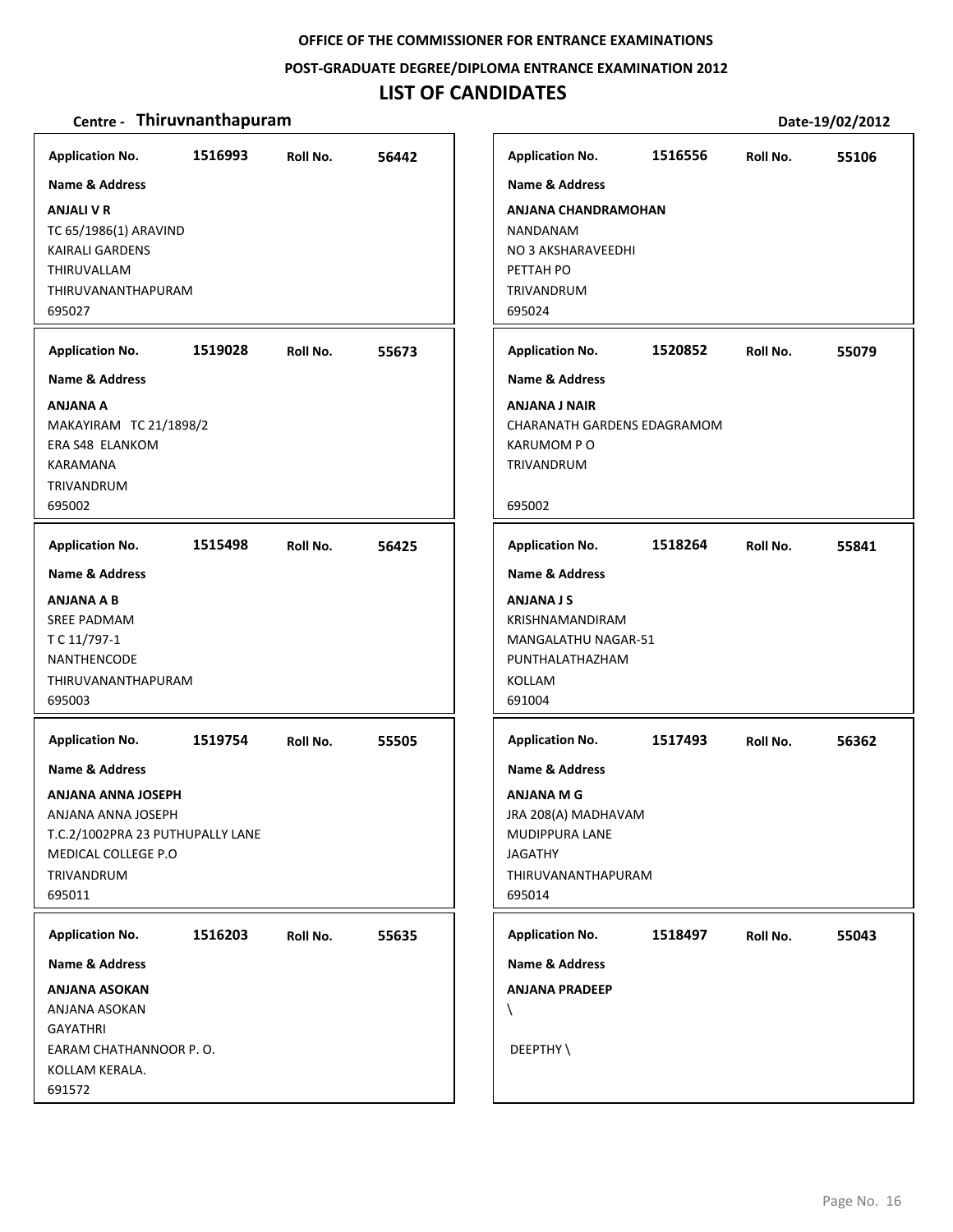**POST‐GRADUATE DEGREE/DIPLOMA ENTRANCE EXAMINATION 2012**

# **LIST OF CANDIDATES**

| <b>Application No.</b><br><b>Name &amp; Address</b><br><b>ANJANA S</b><br><b>VAISAKH</b><br>TC 16/1039 JRA 151<br>MP COMPLEX JAGATHY<br>TRIVANDRUM<br>695014 | 1516468 | Roll No. | 55905 | <b>Application No.</b><br><b>Name &amp; Address</b><br><b>ANJU GOPINATH</b><br><b>VRUNDAVAN MYTHRI GARDENS</b><br>PTC NAGAR<br><b>ULLOOR</b><br>TRIVANDRUM<br>695011 | 1518245 | Roll No. | 55218 |
|--------------------------------------------------------------------------------------------------------------------------------------------------------------|---------|----------|-------|----------------------------------------------------------------------------------------------------------------------------------------------------------------------|---------|----------|-------|
|                                                                                                                                                              |         |          |       |                                                                                                                                                                      |         |          |       |
| <b>Application No.</b><br><b>Name &amp; Address</b>                                                                                                          | 1521088 | Roll No. | 55528 | <b>Application No.</b><br><b>Name &amp; Address</b>                                                                                                                  | 1520771 | Roll No. | 55878 |
| <b>ANJANA S</b><br>AMBADI CRA C 99<br>SHEKHARAN NAIR LANE<br>CHERUVAKKAL SREEKARIYAM<br>THIRUVANANTHAPURAM<br>695017                                         |         |          |       | <b>ANJU K</b><br>C/O DR.P.KAMALASANAN<br><b>GAYATHRI</b><br>SASTHAMKOTTA<br><b>KOLLAM</b><br>690521                                                                  |         |          |       |
| <b>Application No.</b>                                                                                                                                       | 1520696 | Roll No. | 55432 | <b>Application No.</b>                                                                                                                                               | 1518416 | Roll No. | 55576 |
| <b>Name &amp; Address</b><br>ANJIN ANAND M<br>GITANJALI<br><b>BNA-34</b><br>CONVENT LANENALANCHIRA.P.O<br>THIRUVANANTHAPURAM<br>695015                       |         |          |       | <b>Name &amp; Address</b><br><b>ANJU K NAIR</b><br>A-296<br><b>CCITOWNSHIP</b><br>ADILABAD<br><b>ANDHRA PRADESH</b><br>504001                                        |         |          |       |
| <b>Application No.</b>                                                                                                                                       | 1521225 | Roll No. | 56418 | <b>Application No.</b>                                                                                                                                               | 1516609 | Roll No. | 56262 |
| Name & Address<br><b>ANJU ANN GEORGE</b><br><b>MALOLA HOUSE</b><br>MEVIDA PO<br>PALA<br>KOTTAYAM<br>686620                                                   |         |          |       | <b>Name &amp; Address</b><br><b>ANJU MARY MATHEWS</b><br>THADATHILAMKAL<br>MANNANTHALA PO<br>TRIVANDRUM<br>695015                                                    |         |          |       |
| <b>Application No.</b>                                                                                                                                       | 1520298 | Roll No. | 56136 | <b>Application No.</b>                                                                                                                                               | 1518781 | Roll No. | 55403 |
| Name & Address<br>ANJU DAS THULASI DAS<br>HRISHI KAMAL BN 202<br><b>BAPUJI NAGAR</b><br>MEDICAL COLLEGE .P.O<br>TRIVANDRUM<br>695011                         |         |          |       | Name & Address<br><b>ANJU RAJ</b><br>KARUNYAM<br>SANGEETHA NAGAR<br>PANGAPPARA.P.O<br>THIRUVANANTHAPURAMKERALA<br>695581                                             |         |          |       |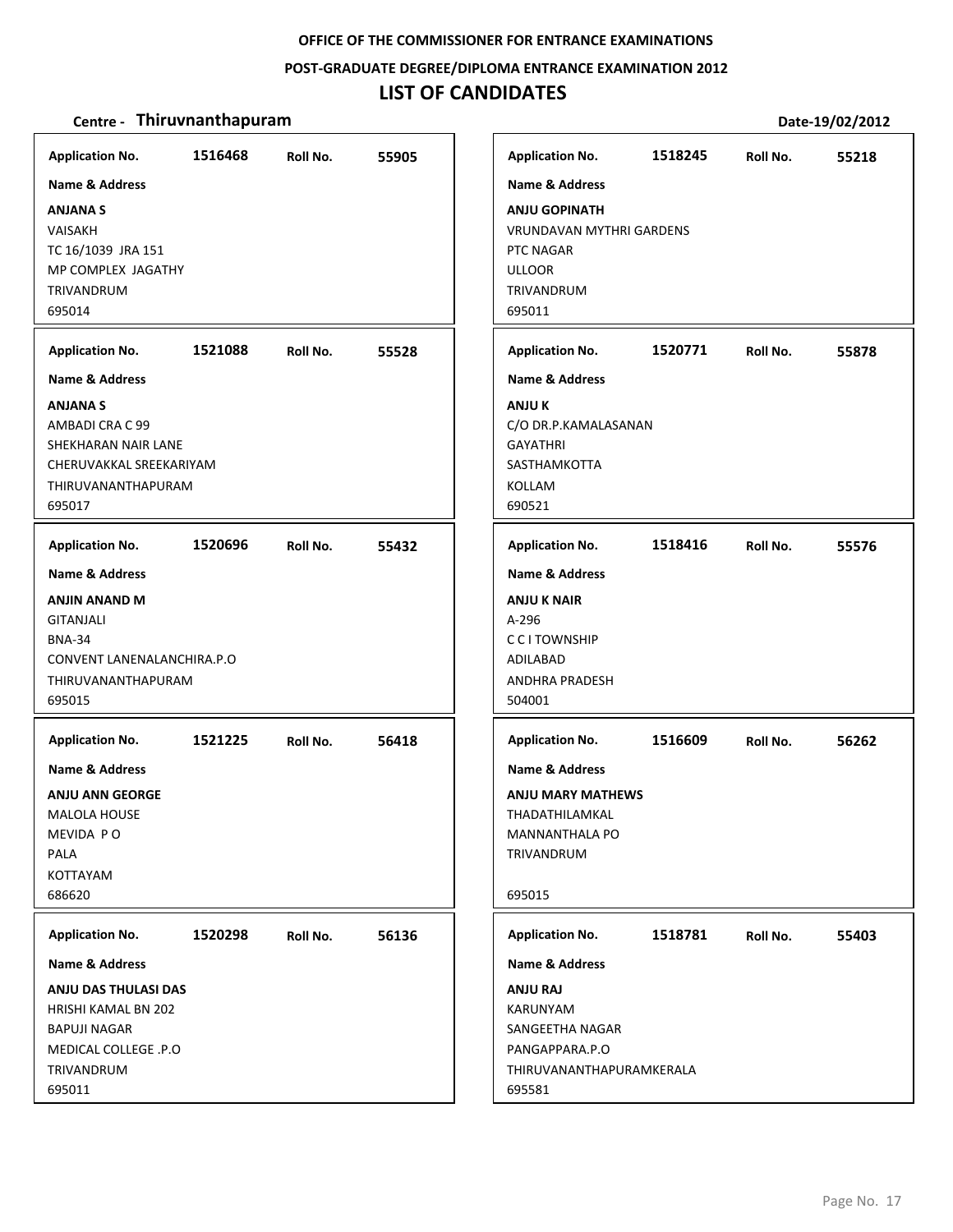#### **POST‐GRADUATE DEGREE/DIPLOMA ENTRANCE EXAMINATION 2012**

# **LIST OF CANDIDATES**

| <b>Application No.</b><br><b>Name &amp; Address</b><br><b>ANJU S NAIR</b><br>HOUSE NO 3<br>ANUGRAHA NAGAR<br><b>KOORKENCHERY P O</b><br><b>THRISSUR</b> | 1516326 | Roll No. | 56258 | <b>Application No.</b><br><b>Name &amp; Address</b><br><b>ANNA DAS C</b><br>C/O J CHRISTUDAS<br><b>KRIPA</b><br>PALLIMUKKU PEYAD P O<br>THIRUVANANTHAPURAM                               | 1520774 | Roll No. | 56056 |
|---------------------------------------------------------------------------------------------------------------------------------------------------------|---------|----------|-------|------------------------------------------------------------------------------------------------------------------------------------------------------------------------------------------|---------|----------|-------|
| 680007                                                                                                                                                  |         |          |       | 695573                                                                                                                                                                                   |         |          |       |
| <b>Application No.</b>                                                                                                                                  | 1516697 | Roll No. | 56527 | <b>Application No.</b>                                                                                                                                                                   | 1518028 | Roll No. | 55927 |
| <b>Name &amp; Address</b>                                                                                                                               |         |          |       | <b>Name &amp; Address</b>                                                                                                                                                                |         |          |       |
| <b>ANJU VIJAYAN</b><br>ANJU VIJAYAN<br>AJANTHAKOTTUKAL PO<br>BALARAMAPURAM<br>THIRUVANANTHAPURAM<br>695501                                              |         |          |       | <b>ANNA SUSAN THOMAS</b><br><b>B2 DOCTORS QUARTERS</b><br>PUSHPAGIRI MEDICAL COLLEGE<br>TIRUVALLA<br>689101                                                                              |         |          |       |
| <b>Application No.</b>                                                                                                                                  | 1517806 | Roll No. | 56542 | <b>Application No.</b>                                                                                                                                                                   | 1517429 | Roll No. | 56185 |
| <b>Name &amp; Address</b><br><b>ANJUKRISHNA K</b><br>PUTHIYA VEEDU<br>ODANAVATTOM PO<br>KOTTARAKARA<br>KOLLAM<br>691512<br><b>Application No.</b>       | 1520156 | Roll No. | 56662 | <b>Name &amp; Address</b><br><b>ANNA TINTU VERGHESE</b><br>T C 4/106(1) ANNA GARDENS<br>CHESHIRE HOME LANE G 12 A<br><b>KOWDIAR PO</b><br>TRIVANDRUM<br>695003<br><b>Application No.</b> | 1520343 | Roll No. | 55514 |
| <b>Name &amp; Address</b><br><b>ANN JOSE MEKAT</b><br>MEKAT<br>THACHOTTUKAV<br>MALAYINKIZH. P.O.<br>THIRUVANANTHAPURAM<br>695571                        |         |          |       | <b>Name &amp; Address</b><br><b>ANNIE TWINKLE THOMAS</b><br>BETHANIA VP 2/571 (A)<br>SANKARAN NAIR ROAD<br>PERUKAVE P.O.<br>THIRUVANANTHAPURAM<br>695573                                 |         |          |       |
| <b>Application No.</b>                                                                                                                                  | 1516425 | Roll No. | 55015 | <b>Application No.</b>                                                                                                                                                                   | 1520600 | Roll No. | 56670 |
| <b>Name &amp; Address</b>                                                                                                                               |         |          |       | <b>Name &amp; Address</b>                                                                                                                                                                |         |          |       |
| <b>ANN MARY JACOB</b><br>MANGALATHUMANNIL<br>NIRA-9<br><b>NALANCHIRA</b><br>THIRUVANANTHAPURAM<br>695015                                                |         |          |       | ANNU ANAND MJ<br>S/O OLIVER MAISONJAYA BHAVAN<br>TC2/3311(3)CRRA-12(A) CHALAKUZHY ROAD<br>PATTOM PO<br>TRIVANDRUM<br>695004                                                              |         |          |       |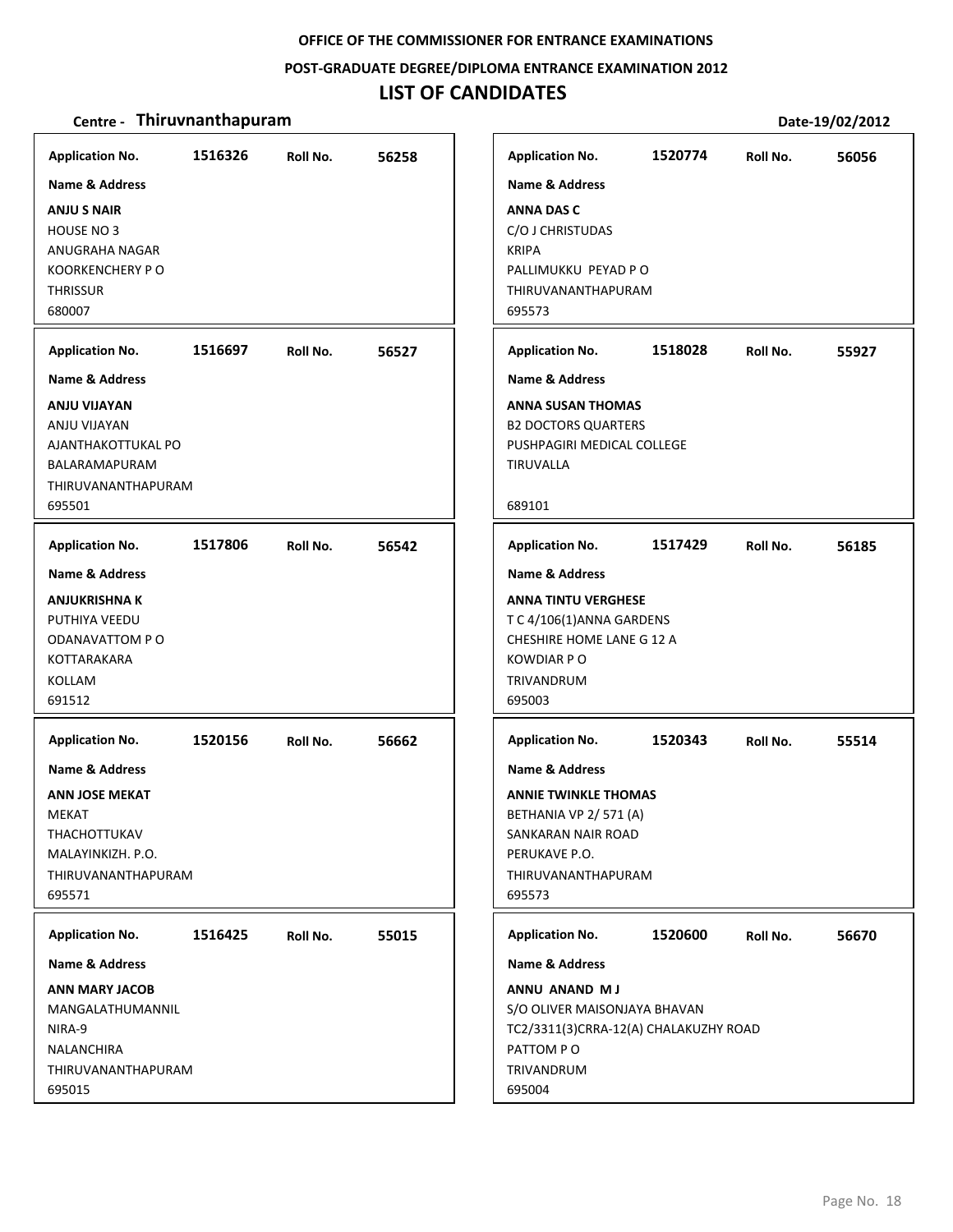#### **POST‐GRADUATE DEGREE/DIPLOMA ENTRANCE EXAMINATION 2012**

# **LIST OF CANDIDATES**

| <b>Name &amp; Address</b><br><b>ANNU SAJEEV</b><br>SOUHARDA-83<br><b>MANICHERIL HOUSE</b><br>KAZHAKUTTOM.P.O<br>TRIVANDRUM                            |         |          |       | <b>Name &amp; Address</b>                                                                                                              |         |          |       |
|-------------------------------------------------------------------------------------------------------------------------------------------------------|---------|----------|-------|----------------------------------------------------------------------------------------------------------------------------------------|---------|----------|-------|
| 695582                                                                                                                                                |         |          |       | <b>ANOOPS</b><br>SOUPARNIKA<br>PUTHANAMPALAM P O<br><b>IVERKALA</b><br>KOLLAM<br>691553                                                |         |          |       |
|                                                                                                                                                       |         |          |       |                                                                                                                                        |         |          |       |
| <b>Application No.</b><br><b>Name &amp; Address</b>                                                                                                   | 1520231 | Roll No. | 55957 | <b>Application No.</b><br><b>Name &amp; Address</b>                                                                                    | 1519986 | Roll No. | 55597 |
| <b>ANOOP VS</b><br>EACHEM PARAMPIL<br>KAVAL KAIKULANGARA WEST<br>CUTCHERY.P.O<br>KOLLAM<br>691013                                                     |         |          |       | <b>ANOOP S WARRIER</b><br>METHALLOOR WARRIUM<br>VELLOOR PO<br>KOTTAYAM<br>686501                                                       |         |          |       |
| <b>Application No.</b>                                                                                                                                | 1518131 | Roll No. | 56283 | <b>Application No.</b>                                                                                                                 | 1520976 | Roll No. | 55437 |
| <b>Name &amp; Address</b>                                                                                                                             |         |          |       | <b>Name &amp; Address</b>                                                                                                              |         |          |       |
| <b>ANOOP G C</b><br><b>CEE GEE NIVAS</b><br><b>MUZHUTHIRIAVATTOM</b><br>PALLIPURAM P.O KANIYAPURAM<br>THIRUVANANTHAPURAM<br>695316                    |         |          |       | <b>ANOOP SUGUNAN</b><br>HARISREE APARTMENTS FLAT NO 2C<br><b>VELLIYANNOOR ROAD</b><br>NEAR RASHTRADEEPIKA<br><b>THRISSUR</b><br>680005 |         |          |       |
| <b>Application No.</b>                                                                                                                                | 1517063 | Roll No. | 56267 | <b>Application No.</b>                                                                                                                 | 1515465 | Roll No. | 55716 |
| <b>Name &amp; Address</b><br><b>ANOOP N MOHAN</b><br>NIMI BHAVAN (NIMI BHAGEERADHI GARDEN)<br>KAZHAKKUNNU<br>CHULLIMANOOR PO<br>NEDUMANGADU<br>695541 |         |          |       | <b>Name &amp; Address</b><br><b>ANOOP THULASI</b><br>ANUPAMA PUNUKKONNOOR<br>ANCHUMUKKU<br>PERUMPUZHA P.O<br>KOLLAM<br>691504          |         |          |       |
| <b>Application No.</b>                                                                                                                                | 1519139 | Roll No. | 56736 | <b>Application No.</b>                                                                                                                 | 1517506 | Roll No. | 56626 |
| Name & Address                                                                                                                                        |         |          |       | <b>Name &amp; Address</b>                                                                                                              |         |          |       |
| <b>ANOOP O</b><br>KOLADATHU PADINJATTATHIL VEEDU<br>KANJAVELI.P O<br>KOLLAM<br>691602                                                                 |         |          |       | ANOOP V S<br>ANASWARAM<br>MUDIPURA LANE<br>NEAR BHSS ATTINGAL<br>ATTINGAL P O TRIVANDRUM<br>695101                                     |         |          |       |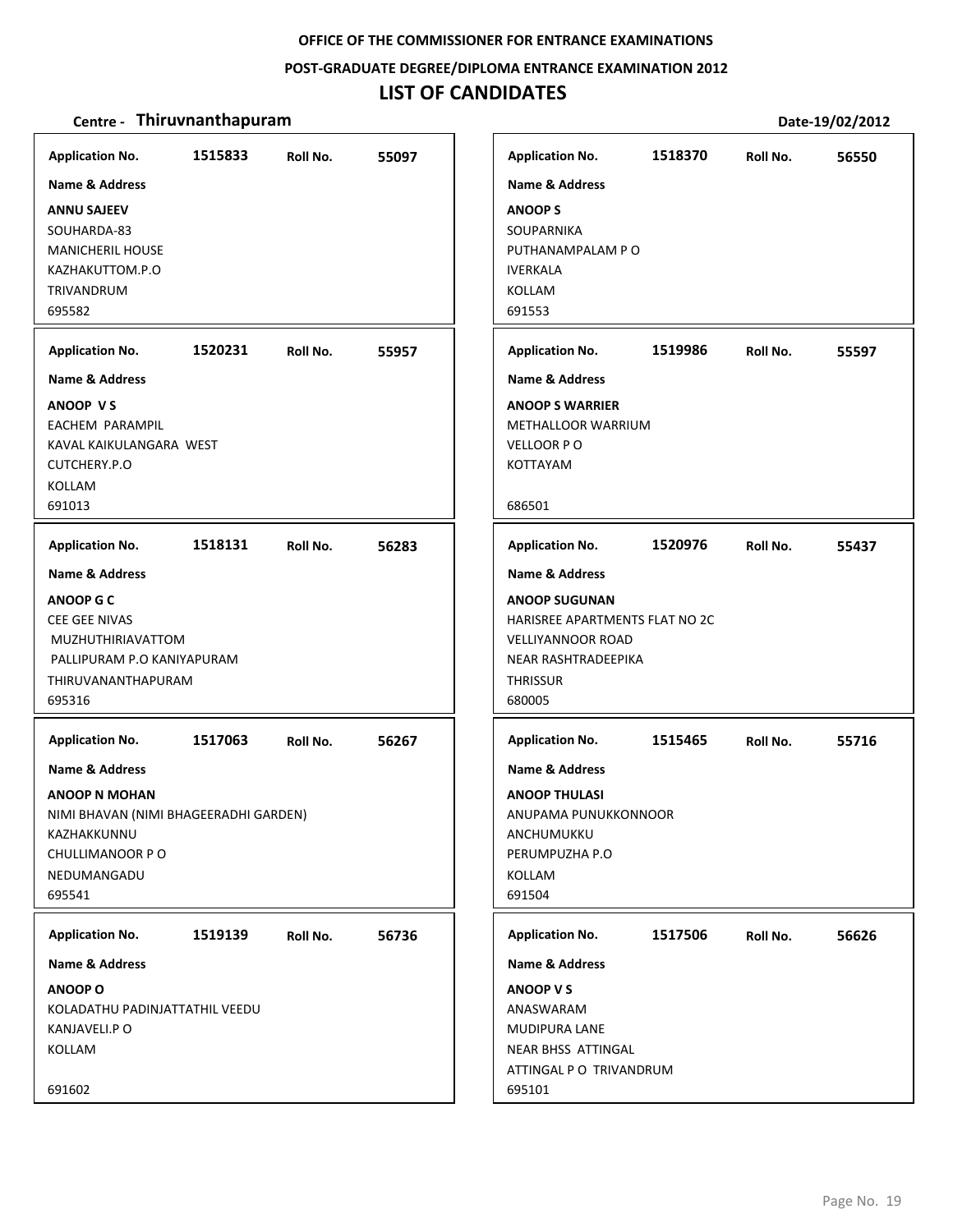#### **POST‐GRADUATE DEGREE/DIPLOMA ENTRANCE EXAMINATION 2012**

## **LIST OF CANDIDATES**

#### **Centre** • **Thiruvnanthapuram Date-19/02/2012**

**1520457 56228 ANSAR N** TC 49/184‐1 KALLATTUMUKKU MANACAUD P O TRIVANDRUM 695009 **Application No. Name & Address 1518687 55935 ANU AMBOOKEN** KANDAMKALAM HOUSE PUZHAVATHU P O CHANGANACHERRY KOTTAYAM 686101 **Application No. Name & Address 1518188 55840 ANU ANNIE JOHN** ADICHENPARAMBIL BIJOY VILLA AZHIYIDATHUCHIRA P.O THIRUVALLA KERALA 689113 **Application No. Name & Address 1517807 56630 ANU CHANDRAN** ANU CHANDRAVILASAM ADICHANALLOOR P.O KOLLAM 691573 **Application No. Name & Address 1517815 55123 ANU ELIZABETH MATHEW** PARAMBATHGRA‐56 TC‐2/1947(22) GOWREESA GARDEN GOWREESA PATTOM MEDICAL COLLEGE P.O. THIRUVANANTHAPURAM 695010 **Application No. Name & Address 1516415 56435 ANU FRANCIS** MANGALATH CHALAKUZHY ROAD MEDICAL COLLEGE P O TRIVANDRUM 695011 **Application No. Name & Address 1518773 55047 ANU J PRAKASH** ARCHANA KANDACHIRA PERINAD P.O KOLLAM 691601 **Application No. Name & Address 1515949 55810 ANU MARIE PETER** 29 KELTRON NAGAR KOLAZHY **THRISSUR** 680010 **Application No. Name & Address 1519034 55940 ANU MARY ABRAHAM** MALLEL KVRA 211 TC 12/581 VADAYAKKAD JN VANCHIYOOR P O THIRUVANANTHAPURAM 695035 **Application No. Name & Address 1515391 55804 ANU R I** CHANDRAKANTHAM PLAVODE KODUNGANOOR P.O. THIRUVANANTHAPURAM 695013 **Application No. Name & Address**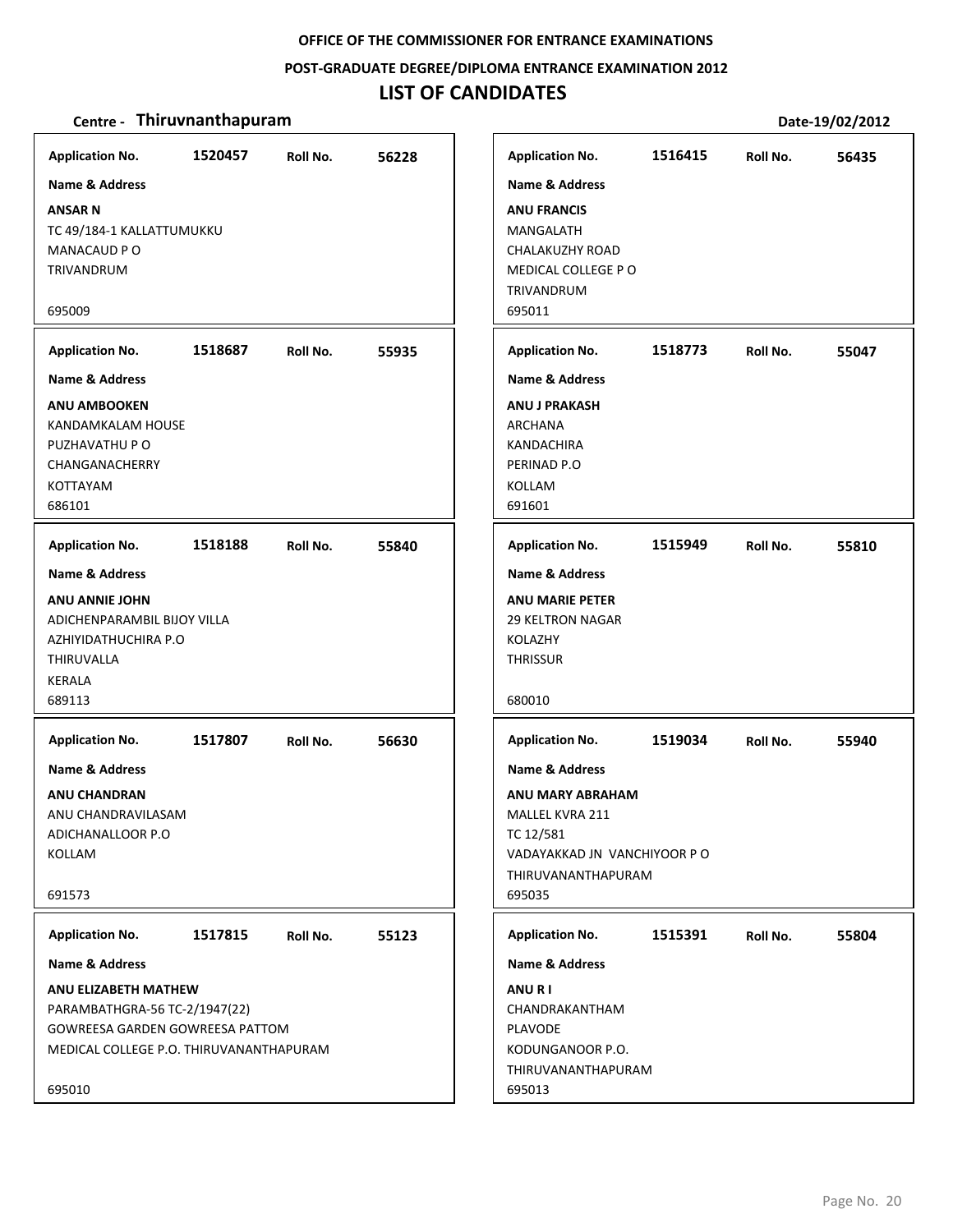**POST‐GRADUATE DEGREE/DIPLOMA ENTRANCE EXAMINATION 2012**

## **LIST OF CANDIDATES**

## **Centre** • **Thiruvnanthapuram Date**-19/02/2012

| <b>Application No.</b>                   | 1519043 | Roll No. | 56207 | <b>Application No.</b>      |
|------------------------------------------|---------|----------|-------|-----------------------------|
| Name & Address                           |         |          |       | <b>Name &amp; Address</b>   |
| <b>ANU SUDEESH BABU</b>                  |         |          |       | <b>ANULEKSHMICG</b>         |
| ANANDAM                                  |         |          |       | <b>GEETHANJALITHODIYOOR</b> |
| <b>VRINDAVAN NAGAR 124</b>               |         |          |       | VENGARAKARUNAGAPALL         |
| KADAPPAKADA P.O                          |         |          |       | KOLLAM                      |
| <b>KOLLAM</b>                            |         |          |       |                             |
| 691008                                   |         |          |       | 690523                      |
| <b>Application No.</b>                   | 1519449 | Roll No. | 55234 | <b>Application No.</b>      |
| <b>Name &amp; Address</b>                |         |          |       | <b>Name &amp; Address</b>   |
| <b>ANU THOMAS</b>                        |         |          |       | <b>ANUMOLE JOSE</b>         |
| \'HOLLY\' OPP. ANANDAVALLEESWARAM TEMPLE |         |          |       | JINGLE BELLSPKRA 87         |
| NALANCHIRA P O                           |         |          |       | T C 0622/XI                 |
| TRIVANDRUM                               |         |          |       | PAROTTUKONAMPATTOM          |
|                                          |         |          |       | THIRUVANANTHAPURAM          |
| 695015                                   |         |          |       | 695004                      |
| <b>Application No.</b>                   | 1521246 | Roll No. | 55264 | <b>Application No.</b>      |
| <b>Name &amp; Address</b>                |         |          |       | <b>Name &amp; Address</b>   |
| ANU VIJAYAN BABU                         |         |          |       | <b>ANUPA ALEX</b>           |
| <b>VEMPANATHU VEEDU</b>                  |         |          |       | KANNANKARA ANU BHAV         |
| NEDUMPARAMBU P O                         |         |          |       | S-48 SHANKAR NAGAR          |
| <b>ALAMCODE</b>                          |         |          |       | <b>KOLLAM</b>               |
| ATTINGAL                                 |         |          |       |                             |
| 695102                                   |         |          |       | 691001                      |
| <b>Application No.</b>                   | 1520409 | Roll No. | 55693 | <b>Application No.</b>      |
| <b>Name &amp; Address</b>                |         |          |       | <b>Name &amp; Address</b>   |
| <b>ANU WILSON</b>                        |         |          |       | <b>ANUPAMA B</b>            |
| ERATTAKULANGARA TC-7 734                 |         |          |       | <b>ANUPAM</b>               |
| LIC LANEKOCHULLOOR                       |         |          |       | NAMBARUVIKALA               |
| MEDICAL COLLEGE P.O.                     |         |          |       | ALUMKADAVU P.OKARUN         |
| THIRUVANANTHAPURAM                       |         |          |       | KOLLAMKERALA                |
| 695011                                   |         |          |       | 690573                      |
| <b>Application No.</b>                   | 1517245 | Roll No. | 55203 | <b>Application No.</b>      |
| <b>Name &amp; Address</b>                |         |          |       | <b>Name &amp; Address</b>   |
| ANUJA J S                                |         |          |       | ANUPAMA BAHULEYAN           |
| AMBADI                                   |         |          |       | ASWATHI                     |
| <b>UDAYAGIRI</b>                         |         |          |       | CHALAKUZHY LANE             |
| CHEMPAZHANTHY                            |         |          |       | MEDICAL COLLEGE.P.O.        |
| THIRUVANANTHAPURAM                       |         |          |       | TRIVANDRUM                  |
| 695587                                   |         |          |       | 695011                      |

# **1517307 55204 Application No. Roll No.** NORTH P O VENGARAKARUNAGAPALLY **1517368 55917 Application No. Roll No.** APO **1517776 55834 Application No. Roll No.** KANNANKARA ANU BHAVAN **1519832 55862 Application No. Roll No. AGAPPALLY 1518657 55223 Application No. Roll No.**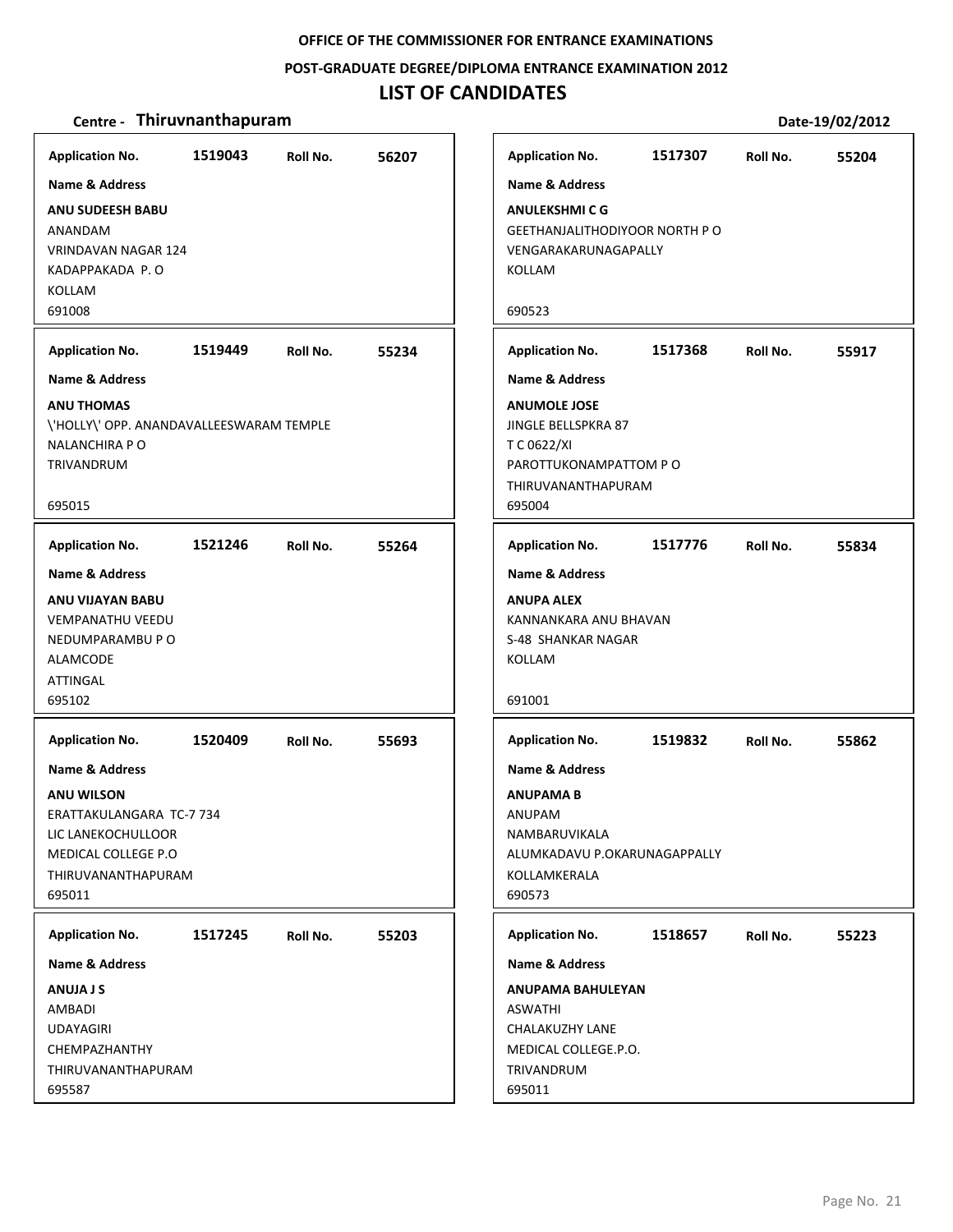**POST‐GRADUATE DEGREE/DIPLOMA ENTRANCE EXAMINATION 2012**

# **LIST OF CANDIDATES**

| <b>Application No.</b>                                                                                                                               | 1515314 | Roll No. | 55625 |
|------------------------------------------------------------------------------------------------------------------------------------------------------|---------|----------|-------|
| Name & Address                                                                                                                                       |         |          |       |
| <b>ANUPAMAS</b><br>ANUPAMA .S<br>SISIRAM TC 22/1609 MANNAMOOLA<br>MRA-39 PEROORKADA.P.O<br>THIRUVANANTHAPURAM<br>695005                              |         |          |       |
| <b>Application No.</b>                                                                                                                               | 1519018 | Roll No. | 55228 |
| <b>Name &amp; Address</b>                                                                                                                            |         |          |       |
| <b>ANUPAMAS</b><br>DWARAKA TC 7/1123<br>ANUPAMA NAGAR PONGUMMOODU<br>THIRUVANANTHAPURAM<br>695011                                                    |         |          |       |
| <b>Application No.</b>                                                                                                                               | 1516862 | Roll No. | 55821 |
| <b>Name &amp; Address</b>                                                                                                                            |         |          |       |
| <b>ANUPAMA S PILLAI</b><br><b>ANUPAMA S PILLAI</b><br>ANUPAMA<br><b>WEST FORT, MAVELIKARA</b><br>ALAPPUZHA. KERALA<br>690101                         |         |          |       |
| <b>Application No.</b>                                                                                                                               | 1517167 | Roll No. | 55647 |
| Name & Address<br><b>ANUPAMA SURESH</b><br>118/ROSE GARDENHOSPITAL LANE<br><b>KOCHULLOOR</b><br>MEDICAL COLLEGE P.O<br>THIRUVANANTHAPURAM.<br>695011 |         |          |       |
|                                                                                                                                                      |         |          |       |
| <b>Application No.</b>                                                                                                                               | 1520781 | Roll No. | 56410 |
| <b>Name &amp; Address</b><br><b>ANUPAMA V G</b><br><b>VEENA CNRA A-25</b><br>CHITHRA NAGAR<br>POOJAPPURA PO<br>THIRUVANANTHAPURAM<br>695012          |         |          |       |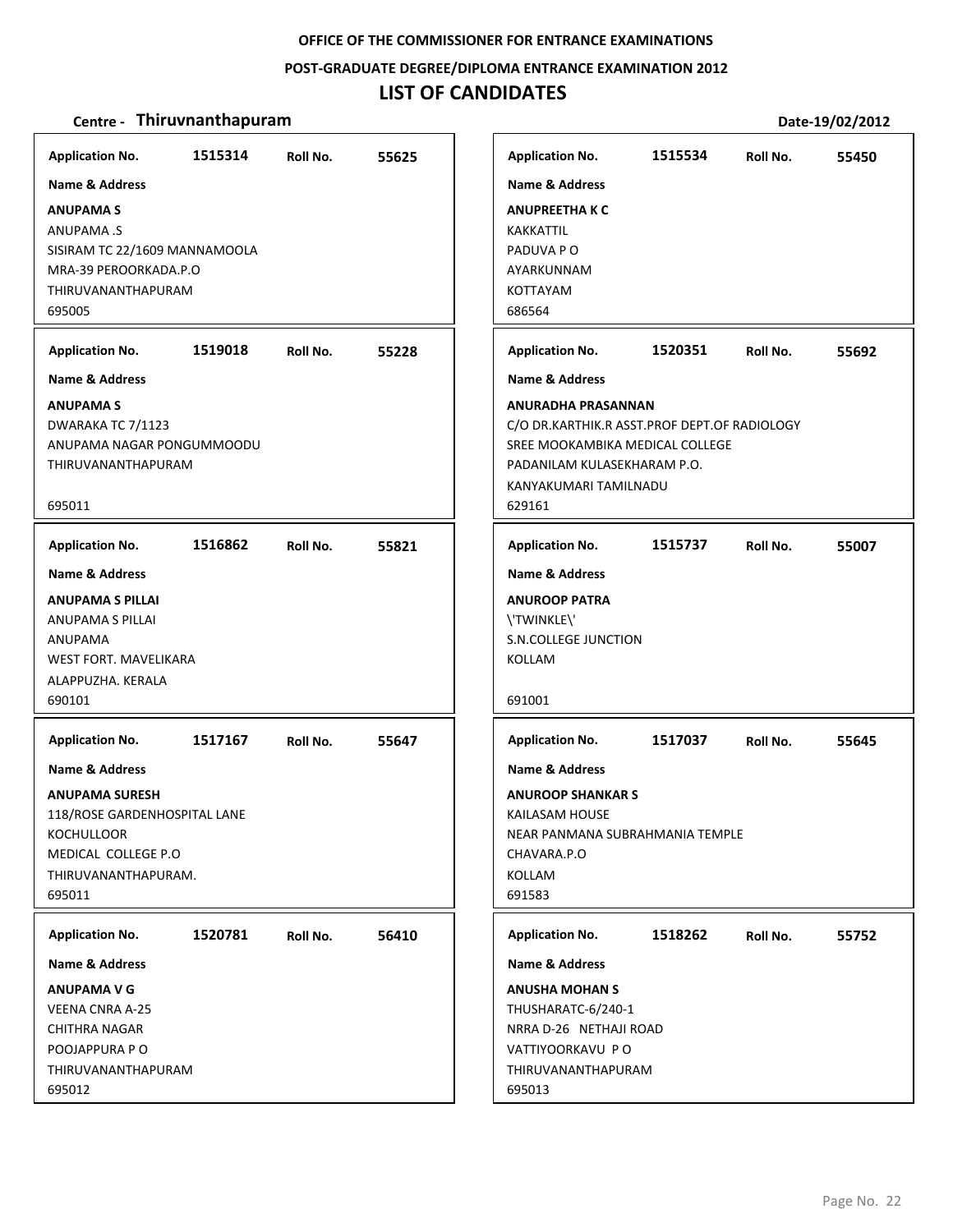#### **POST‐GRADUATE DEGREE/DIPLOMA ENTRANCE EXAMINATION 2012**

# **LIST OF CANDIDATES**

| <b>Application No.</b>                  | 1521236 | Roll No. | 56770 | <b>Application No.</b>                   | 1520320 | Roll No. | 56753 |
|-----------------------------------------|---------|----------|-------|------------------------------------------|---------|----------|-------|
| Name & Address                          |         |          |       | <b>Name &amp; Address</b>                |         |          |       |
| <b>ANUSHAR</b>                          |         |          |       | <b>APARNA PRATHAP</b>                    |         |          |       |
| ANU COTTAGE                             |         |          |       | <b>SITHARA</b>                           |         |          |       |
| VAZHIMUKKU                              |         |          |       | NEAR HEAD POST OFFICE                    |         |          |       |
| BALARAMAPURAM                           |         |          |       | CHINNAKKADA                              |         |          |       |
| TRIVANDRUM                              |         |          |       | KOLLAM.                                  |         |          |       |
| 695501                                  |         |          |       | 691001                                   |         |          |       |
| <b>Application No.</b>                  | 1520123 | Roll No. | 56044 | <b>Application No.</b>                   | 1517273 | Roll No. | 56004 |
| <b>Name &amp; Address</b>               |         |          |       | <b>Name &amp; Address</b>                |         |          |       |
| <b>ANWAR A</b>                          |         |          |       | <b>APARNAS</b>                           |         |          |       |
| <b>SHRUTHI</b>                          |         |          |       | CHITHRANJALI AKG NAGAR                   |         |          |       |
| <b>IDICHAKKAPLAMOODU</b>                |         |          |       | PANGAPPARA P.O.                          |         |          |       |
| PARASSALA POST                          |         |          |       | THIRUVANANTHAPURAM                       |         |          |       |
| THIRUVANANTHAPURAM                      |         |          |       | KERALA                                   |         |          |       |
| 695502                                  |         |          |       | 695581                                   |         |          |       |
| <b>Application No.</b>                  | 1520125 | Roll No. | 56133 | <b>Application No.</b>                   | 1515485 | Roll No. | 56161 |
| <b>Name &amp; Address</b>               |         |          |       |                                          |         |          |       |
|                                         |         |          |       | <b>Name &amp; Address</b>                |         |          |       |
| <b>ANWAR JAHANGIR</b>                   |         |          |       | <b>APARNA SINHA</b>                      |         |          |       |
| <b>ANWAR MANZIL</b><br>TKM COLLEGE P.O. |         |          |       | <b>AKV BUNGALOW</b><br><b>DURGA LANE</b> |         |          |       |
| <b>KARICODE</b>                         |         |          |       | CHEMPAZHANTHY PO CHEMPAZHANTHY           |         |          |       |
| <b>KOLLAM</b>                           |         |          |       | TRIVANDRUM                               |         |          |       |
| 691005                                  |         |          |       | 695011                                   |         |          |       |
|                                         |         |          |       |                                          |         |          |       |
| <b>Application No.</b>                  | 1515407 | Roll No. | 56248 | <b>Application No.</b>                   | 1519955 | Roll No. | 56747 |
| <b>Name &amp; Address</b>               |         |          |       | <b>Name &amp; Address</b>                |         |          |       |
| <b>APARNA BL</b>                        |         |          |       | <b>APARNA V</b>                          |         |          |       |
| HIMASREESREELANE                        |         |          |       | <b>BHASKARA VILAS</b>                    |         |          |       |
| SREEKARIYAM                             |         |          |       | KIZHAKKE BHAGAM                          |         |          |       |
| THIRUVANANTHAPURAM                      |         |          |       | PATHANAPURAM                             |         |          |       |
|                                         |         |          |       | <b>KOLLAM</b>                            |         |          |       |
| 695017                                  |         |          |       | 689695                                   |         |          |       |
| <b>Application No.</b>                  | 1521407 | Roll No. | 55979 | <b>Application No.</b>                   | 1520060 | Roll No. | 55776 |
| Name & Address                          |         |          |       | <b>Name &amp; Address</b>                |         |          |       |
| <b>APARNA DAS</b>                       |         |          |       | <b>APARNA VIMAL</b>                      |         |          |       |
| $4/257-3$                               |         |          |       | TC 11/1856                               |         |          |       |
| NEDUMPARAMBU HOUSE THAMPURANMUKKU       |         |          |       | MULLASSERI LANEYMR JN                    |         |          |       |
| KARIMANAL PO KULATHOOR                  |         |          |       | NANTHANCODE                              |         |          |       |
| TRIVANDRUM                              |         |          |       | THIRUVANANTHAPURAM                       |         |          |       |
| 695583                                  |         |          |       | 695003                                   |         |          |       |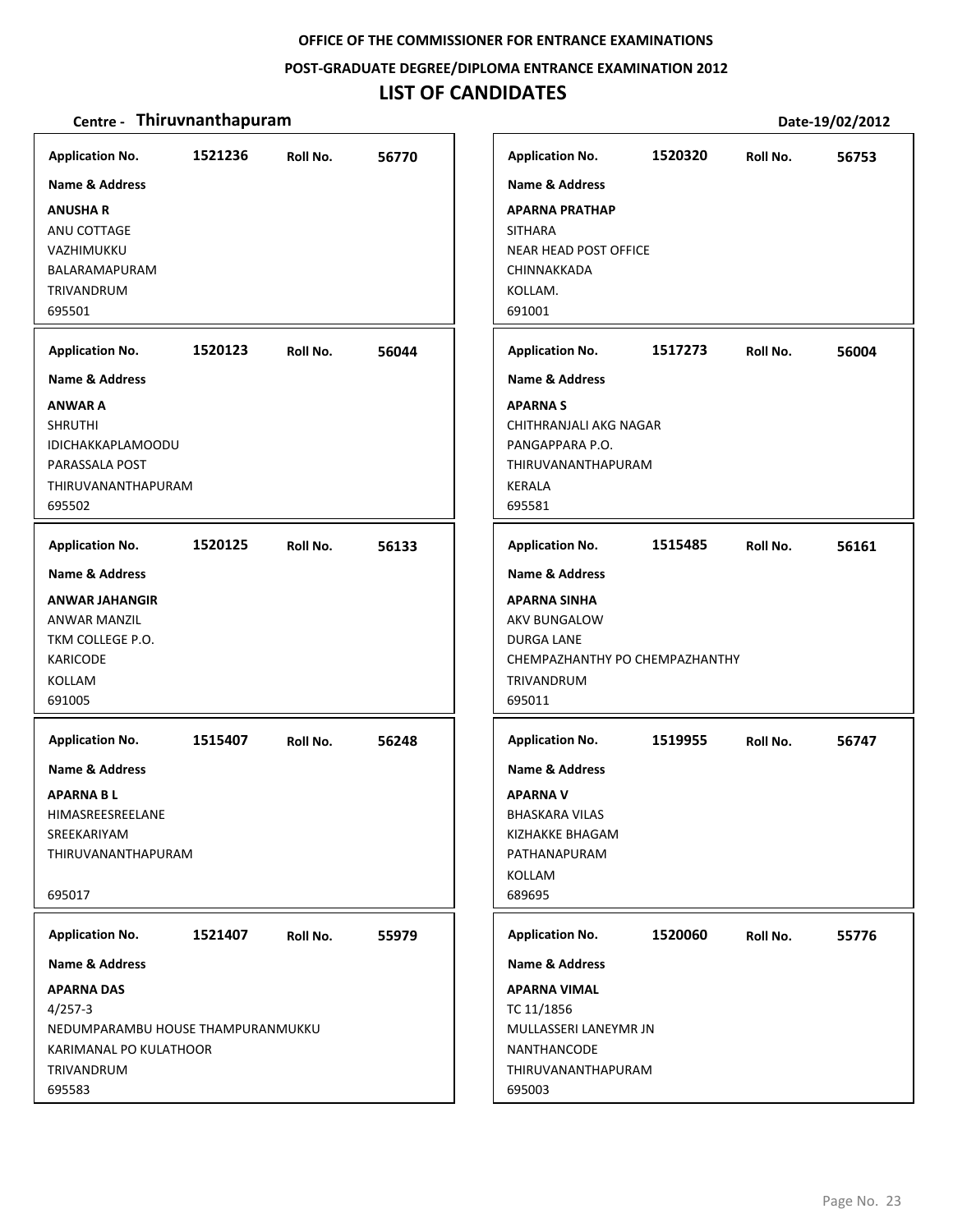#### **POST‐GRADUATE DEGREE/DIPLOMA ENTRANCE EXAMINATION 2012**

# **LIST OF CANDIDATES**

| <b>Application No.</b>                                                                                                                                              | 1516358 | Roll No. | 55192 | <b>Application No.</b>                                                                                                                             | 1520601 | Roll No. | 56758 |
|---------------------------------------------------------------------------------------------------------------------------------------------------------------------|---------|----------|-------|----------------------------------------------------------------------------------------------------------------------------------------------------|---------|----------|-------|
| <b>Name &amp; Address</b><br><b>ARATHIR</b><br>GO QUARTERS NO E-10<br>THEVALLY PO<br>KOLLAM-9<br>691009                                                             |         |          |       | <b>Name &amp; Address</b><br>ARAVIND K G<br>KOYIKKAL THEKKATHIL<br><b>MARU SOUTH</b><br>ALUMKADAVU P O<br>KARUNAGAPPALLY KOLLAM<br>690573          |         |          |       |
| <b>Application No.</b>                                                                                                                                              | 1518916 | Roll No. | 55671 | <b>Application No.</b>                                                                                                                             | 1517489 | Roll No. | 56274 |
| Name & Address<br><b>ARATHY S</b><br>SAROJA BHAVAN<br>MULAYARA P O<br>THIRUVANANTHAPURAM<br>695543                                                                  |         |          |       | <b>Name &amp; Address</b><br><b>ARAVIND S</b><br>$A - 58$<br>PUTHUPALLY LANE<br>MEDICAL COLLEGE .P.O.<br><b>TRIVANDRUM</b><br>695011               |         |          |       |
|                                                                                                                                                                     |         |          |       |                                                                                                                                                    |         |          |       |
| <b>Application No.</b>                                                                                                                                              | 1518068 | Roll No. | 56722 | <b>Application No.</b>                                                                                                                             | 1519815 | Roll No. | 55328 |
| <b>Name &amp; Address</b><br><b>ARATHYRAJ SL</b><br>NANDHANAM KP-II/609SRA 128<br><b>KURISHADI JUNCTION</b><br><b>NALANCHIRA PO</b><br>THIRUVANANTHAPURAM<br>695015 |         |          |       | <b>Name &amp; Address</b><br><b>ARCHANA</b><br>ARUNARCHANA (H) TC 6/1558<br>S.C.T NAGAR THURUVIKKAL P.O<br>AKKULAM<br>THIRUVANANTHAPURAM<br>695031 |         |          |       |
| <b>Application No.</b>                                                                                                                                              | 1515824 | Roll No. | 56692 | <b>Application No.</b>                                                                                                                             | 1520118 | Roll No. | 55866 |
| Name & Address<br><b>ARAVIND JOHNSON</b><br>CHAMAKALA<br><b>BETHEL ROAD</b><br>CHENGANNUR<br>ALAPPUZHA<br>689121                                                    |         |          |       | <b>Name &amp; Address</b><br><b>ARCHANA JAYAKUMAR</b><br>T.C. 11/1749-1<br>CHARACHIRA<br>KOWDIAR P.O.<br>THIRUVANANTHAPURAM<br>695003              |         |          |       |
| <b>Application No.</b>                                                                                                                                              | 1519712 | Roll No. | 56304 | <b>Application No.</b>                                                                                                                             | 1516665 | Roll No. | 55819 |
| <b>Name &amp; Address</b><br><b>ARAVIND K</b><br><b>MANAKAT CRRA B-3</b><br>CHALAKUZHY ROAD<br>PATTOM<br>THIRUVANANTHAPURAM<br>695004                               |         |          |       | <b>Name &amp; Address</b><br><b>ARCHANA M</b><br>TYPE 3/13 CPCRI RESIDENTIAL CAMPUS<br>KUDLU P O<br>KASARAGOD<br>671124                            |         |          |       |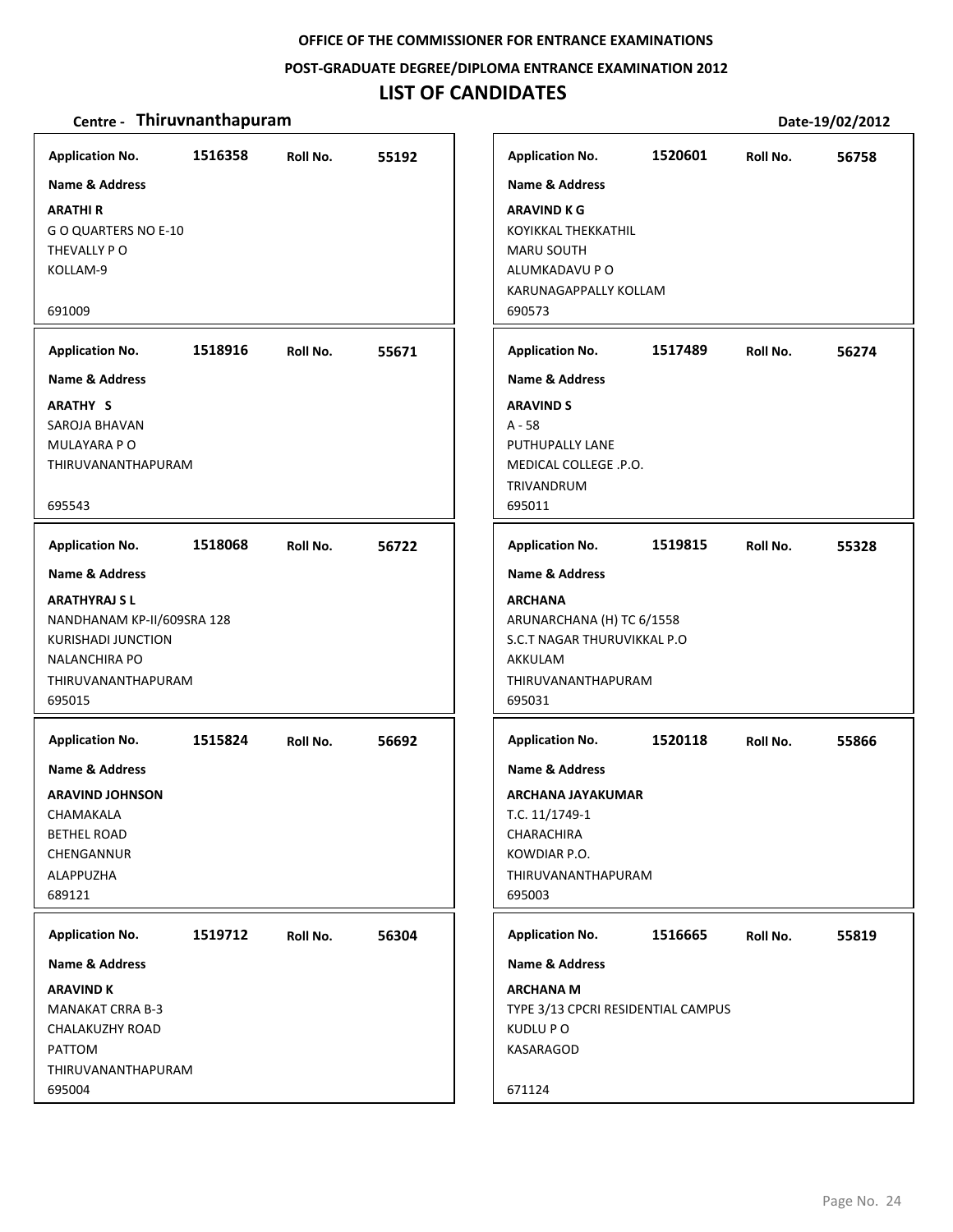#### **POST‐GRADUATE DEGREE/DIPLOMA ENTRANCE EXAMINATION 2012**

# **LIST OF CANDIDATES**

| <b>Application No.</b>                                                                                                     | 1517661 | Roll No. | 56099 |
|----------------------------------------------------------------------------------------------------------------------------|---------|----------|-------|
| <b>Name &amp; Address</b>                                                                                                  |         |          |       |
| <b>ARCHANA SREEKANTAN NAIR</b><br>E-22 TC- 7 1353 1 VAISHNAVAM<br>ARCHANA NAGAR MEDICAL COLLEGE.P.O.<br>THIRUVANANTHAPURAM |         |          |       |
| 695011                                                                                                                     |         |          |       |
| <b>Application No.</b>                                                                                                     | 1517474 | Roll No. | 56008 |
| <b>Name &amp; Address</b>                                                                                                  |         |          |       |
| <b>ARCHANA SURENDRAN</b><br>PALANANICKAL<br><b>KANAKARY P O</b><br>KOTTAYAM<br>686632                                      |         |          |       |
| <b>Application No.</b>                                                                                                     | 1517141 | Roll No. | 55113 |
| <b>Name &amp; Address</b>                                                                                                  |         |          |       |
| <b>ARCHANA UDAYAN</b><br><b>UDAYAPURI</b><br><b>K S URAM</b><br>KARUNAGAPALLY<br>KOLLAM<br>69054                           |         |          |       |
| <b>Application No.</b>                                                                                                     | 1518084 | Roll No. | 55305 |
| <b>Name &amp; Address</b><br>ARDRA G KRISHNAN<br>SARANGAM<br><b>VALLICODE PO</b><br>PATHANAMTHITTA                         |         |          |       |
| 689659                                                                                                                     |         |          |       |
| <b>Application No.</b>                                                                                                     | 1516513 | Roll No. | 55639 |
| <b>Name &amp; Address</b>                                                                                                  |         |          |       |
| <b>ARIF AK</b><br>VALIYAVILAKATHU VEEDU<br>KARAKKAMANDAPAM<br><b>NEMOM</b><br>THIRUVANANTHAPURAM<br>695020                 |         |          |       |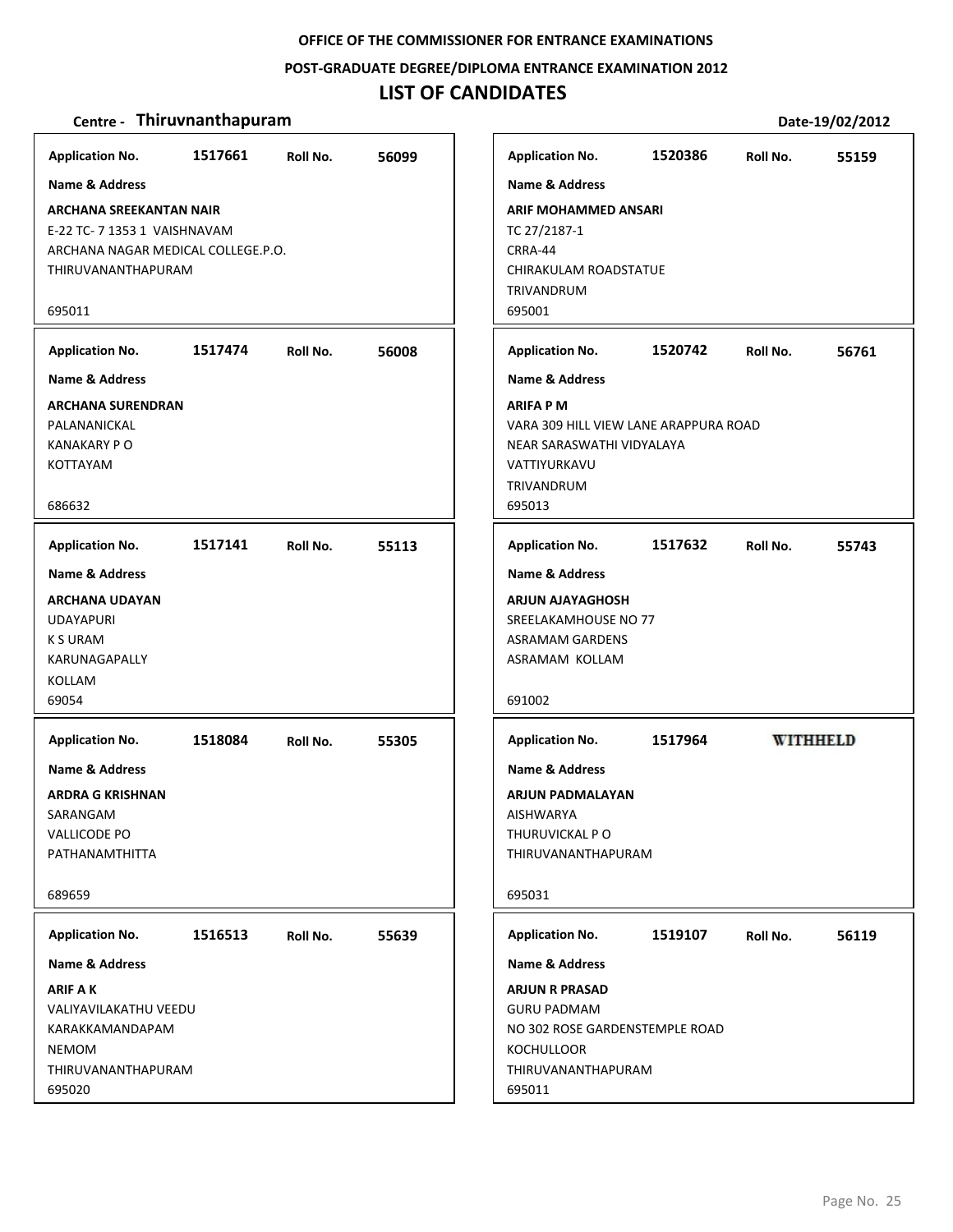#### **POST‐GRADUATE DEGREE/DIPLOMA ENTRANCE EXAMINATION 2012**

# **LIST OF CANDIDATES**

| <b>Application No.</b><br><b>Name &amp; Address</b><br><b>ARJUN SANKAR</b><br>S.M.HOSPITAL<br>KADAKKAL.P.O<br>KOLLAM<br>KERALA<br>691536                                                          | 1516485 | Roll No. | 56436 | <b>Application No.</b><br><b>Name &amp; Address</b><br><b>ARUN ARAVIND</b><br>LAKSHMI NAGAR A-26 SRI LAKSHMI<br>NEAR M.G COLLEGE KESAVADASAPURAM<br>THIRUVANANTHAPURAM<br>KERALA<br>695004 | 1515757 | Roll No. | 55274 |
|---------------------------------------------------------------------------------------------------------------------------------------------------------------------------------------------------|---------|----------|-------|--------------------------------------------------------------------------------------------------------------------------------------------------------------------------------------------|---------|----------|-------|
| <b>Application No.</b><br><b>Name &amp; Address</b><br><b>ARSHA R NAIR</b><br><b>AMARJYOTHI</b><br>KPRA 54-A<br>KARICHIYIL ATTINGAL. P. O.<br>THIRUVANANTHAPURAM<br>695101                        | 1515368 | Roll No. | 55003 | <b>Application No.</b><br><b>Name &amp; Address</b><br><b>ARUN CHERIAN MAMMEN</b><br><b>UPPUKKERIL</b><br>THAZHAKARA P.O<br>MAVELIKARA<br>690102                                           | 1517114 | Roll No. | 55913 |
| <b>Application No.</b><br><b>Name &amp; Address</b><br><b>ARSHAD KALLIATH</b><br>VARA 309 HILL VIEW LANE ARAPPURA ROAD<br>NEAR SARASWATHI VIDYALAYA<br>VATTIYURKAV<br><b>TRIVANDRUM</b><br>695013 | 1520751 | Roll No. | 55166 | <b>Application No.</b><br><b>Name &amp; Address</b><br><b>ARUN GOKUL G</b><br><b>GOKULAM HOUSE</b><br><b>BUDHANOOR PO</b><br><b>PULIYUR</b><br><b>ALLEPPEY</b><br>689510                   | 1520073 | Roll No. | 56309 |
| <b>Application No.</b><br><b>Name &amp; Address</b><br><b>ARUL KRISHNA RB</b><br>TC 29/1787KILIVEEDU<br>TR SUKUMARAN NAIR ROAD<br>CHEMPAKASSERYPERUNTHANNI<br>TRIVANDRUM<br>695008                | 1519487 | Roll No. | 56301 | <b>Application No.</b><br><b>Name &amp; Address</b><br><b>ARUN HARI</b><br><b>KRISHNA SAI</b><br><b>IAS COLONY</b><br>KAVALOOR LANEVATTIYOORKAVU<br>THIRUVANANTHAPURAM<br>695013           | 1520410 | Roll No. | 55782 |
| <b>Application No.</b><br><b>Name &amp; Address</b><br><b>ARUN</b><br>TC 15/1657 (7) KANDASWAMY REDDIAR<br>APPARTMENTS MP APPAN ROAD<br>VAZUTHACAUD<br>TRIVANDRUM<br>695014                       | 1520416 | Roll No. | 56138 | <b>Application No.</b><br><b>Name &amp; Address</b><br><b>ARUN JUDE ALPHONSE</b><br><b>KALICHERY HOUSE</b><br>KAUMUDI NAGAR-33<br>PALLITHOTTAM<br>KOLLAM<br>691006                         | 1516529 | Roll No. | 55906 |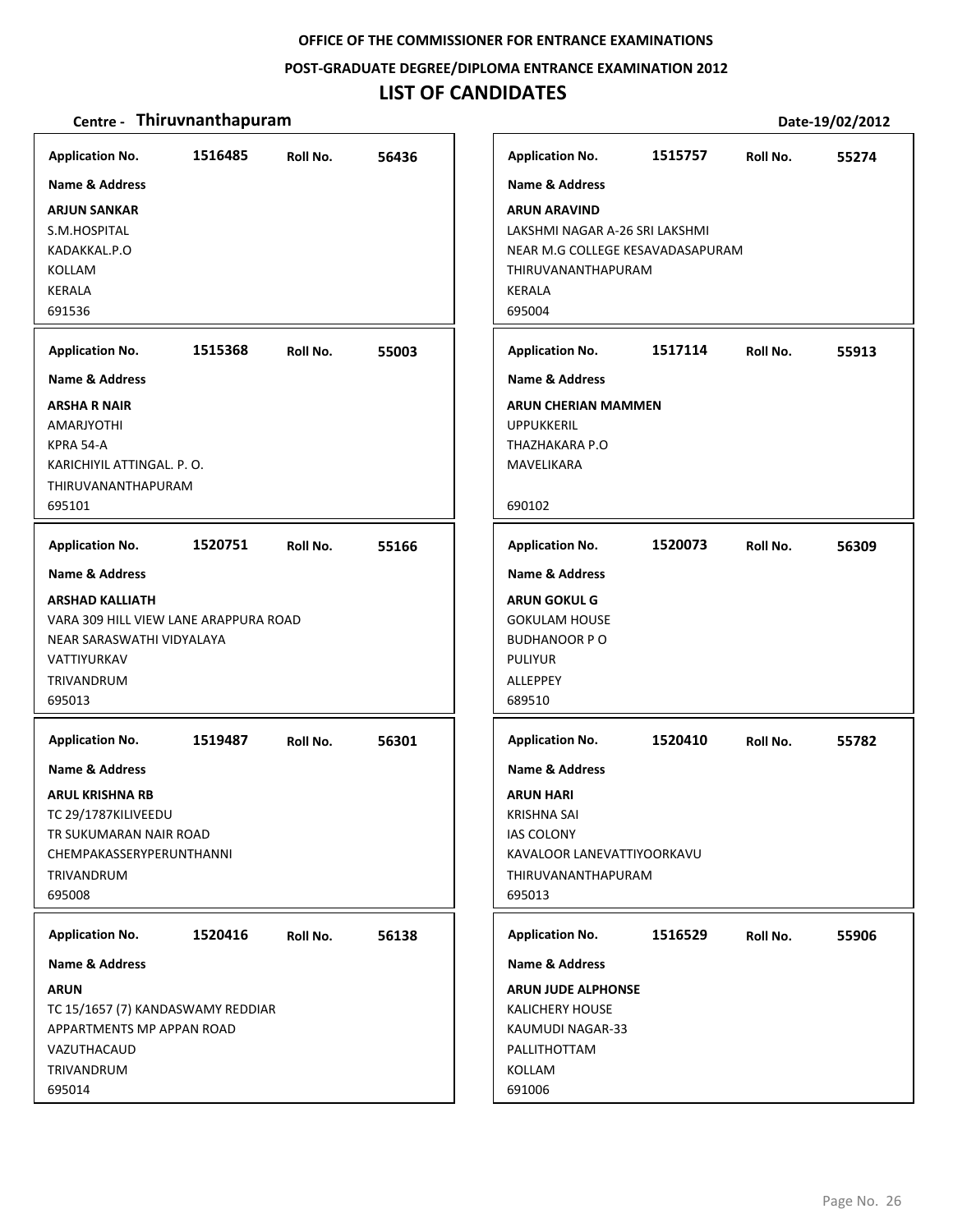#### **POST‐GRADUATE DEGREE/DIPLOMA ENTRANCE EXAMINATION 2012**

# **LIST OF CANDIDATES**

| <b>Application No.</b>                                                                                                                      | 1516389 | Roll No. | 55548 |
|---------------------------------------------------------------------------------------------------------------------------------------------|---------|----------|-------|
| <b>Name &amp; Address</b><br><b>ARUNK</b><br>$TC - 3/321(5)$<br>MUTTADA .PO<br>THIRUVANANTHAPURAM<br>695025<br><b>Application No.</b>       | 1515823 | Roll No. | 56604 |
| <b>Name &amp; Address</b>                                                                                                                   |         |          |       |
| <b>ARUN KUMAR A</b><br>S/O ANIL KUMAR P<br>TC 76/2291<br>ANAYARA P.O<br><b>THIRUVANANTHAPURAM</b><br>695029                                 |         |          |       |
| <b>Application No.</b>                                                                                                                      | 1517823 | Roll No. | 55301 |
| <b>Name &amp; Address</b><br><b>ARUN M</b><br>DR.ARUN. M<br>NANDANAM<br>GANDHINAGAR P.O.<br><b>KOTTAYAM</b><br>686008                       |         |          |       |
| <b>Application No.</b><br><b>Name &amp; Address</b><br><b>ARUN M</b><br>ARACKAL VADACKEDATHU HOUSE<br>NIRANAM NORTH<br>THIRUVALLA<br>689621 | 1518489 | Roll No. | 56639 |
|                                                                                                                                             | 1519004 |          |       |
| <b>Application No.</b><br><b>Name &amp; Address</b>                                                                                         |         | Roll No. | 56558 |
| <b>ARUN MENON C</b><br>SHREESHYLAM<br>TC36/1513<br>VALLAKKADAVU P O<br>THIRUVANANTHAPURAM<br>695008                                         |         |          |       |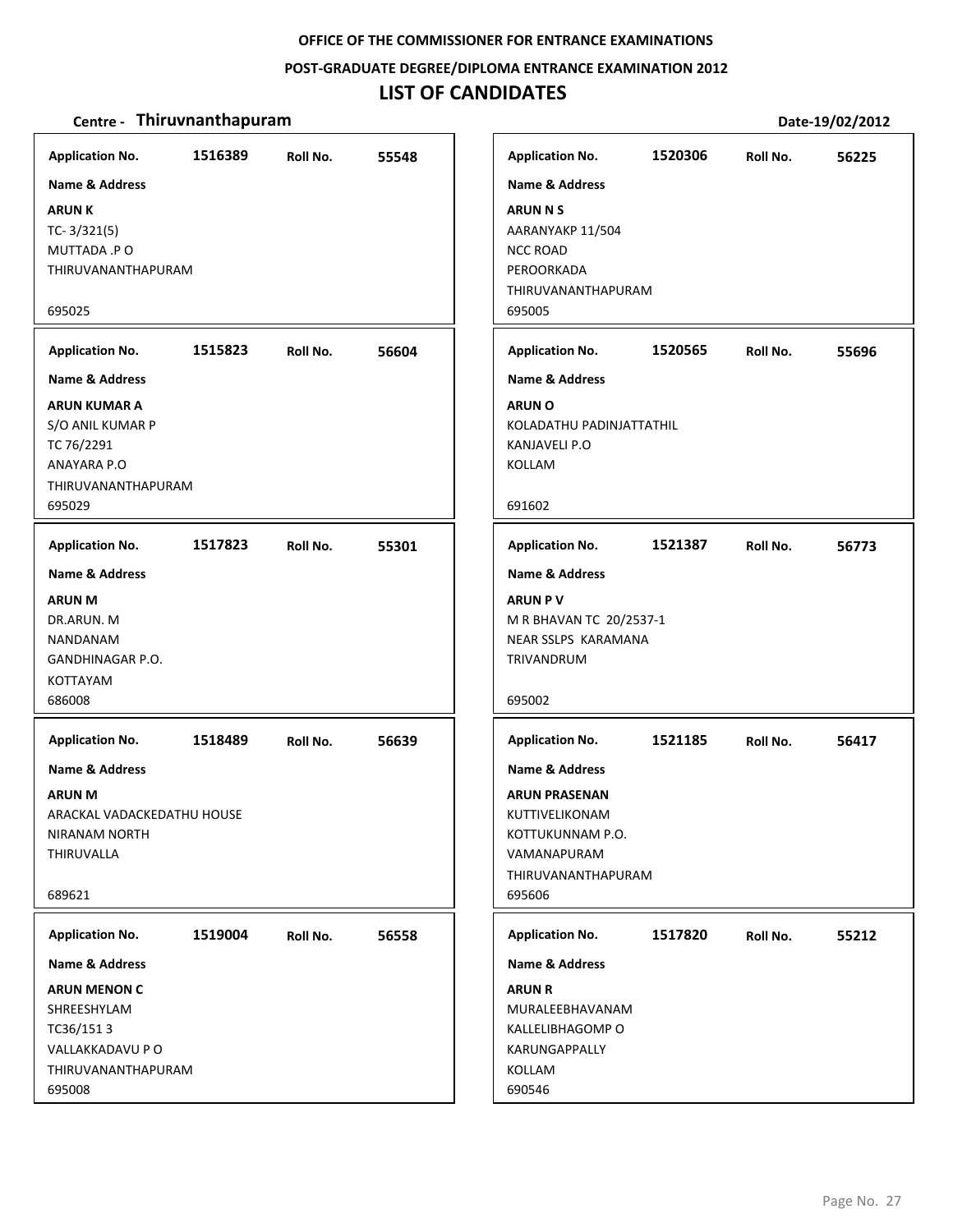#### **POST‐GRADUATE DEGREE/DIPLOMA ENTRANCE EXAMINATION 2012**

## **LIST OF CANDIDATES**

#### **Centre** • **Thiruvnanthapuram Date-19/02/2012**

**1520959 56589 ARUN RAJ S T** THAVOOTTU VEEDU PRAKKULAM P O KOLLAM 691602 **Application No. Name & Address 1520592 56318 ARUN S** CHITHRA PADA‐ NORTH KARUNAGAPPALLY KOLLAM 690518 **Application No. Name & Address 1520077 56485 ARUN S V** SASTHAVILASPERUMPAZHUTHOOR PERUMPAZHUTHOOR PO NEYYATTINKARA THIRUVANANTHAPURAM 695126 **Application No. Name & Address 1521061 56679 ARUN SANKAR U** KRISHNAVILASAMPALUVALLY VATTAKARIKKAKAM P.O PACHA THIRUVANANTHAPURAM 695562 **Application No. Name & Address 1520838 56499 ARUN T** E‐34 \'NEW RAYS\' ARCHANA NAGAR PONGUMMOODU MEDICAL COLLEGE P.O THIRUVANANTHAPURAM 695011 **Application No. Name & Address 1516809 56616 ARUN V JOY** VILAYIL SHARON PADA SOUTH KARUNAGAPPALLY KARUNAGAPPALLY PO KOLLAM 690518 **Application No. Name & Address 1520809 55612 ARUN WILSON** PUTHUPARAMBIL TC 13/1188‐A KANNANMOOLA MEDICAL COLLEGE P.O THIRUVANANTHAPURAM 695011 **Application No. Name & Address 1517917 55658 ARUNKUMAR K** TC 39/1451 (1) GURUKRIPA ARYA NAGAR . ARYASALA MANACAUD P.O THIRUVANANTHAPURAM KERALA 695009 **Application No. Name & Address 1520070 56221 ARUNKUMAR SREEKUMAR** RAREERAM TC 37/250 URA‐8 INSIDE FORT FORT P.O THIRUVANANTHAPURAM KERALA 695023 **Application No. Name & Address 1519880 55151 ARUNLAL S** AISWARYA SGLRA‐139 ST GEORGE LANE KUMARAPURAM MEDICAL COLLEGE P.O. THIRUVANANTHAPURAM KERALA. 695011 **Application No. Name & Address**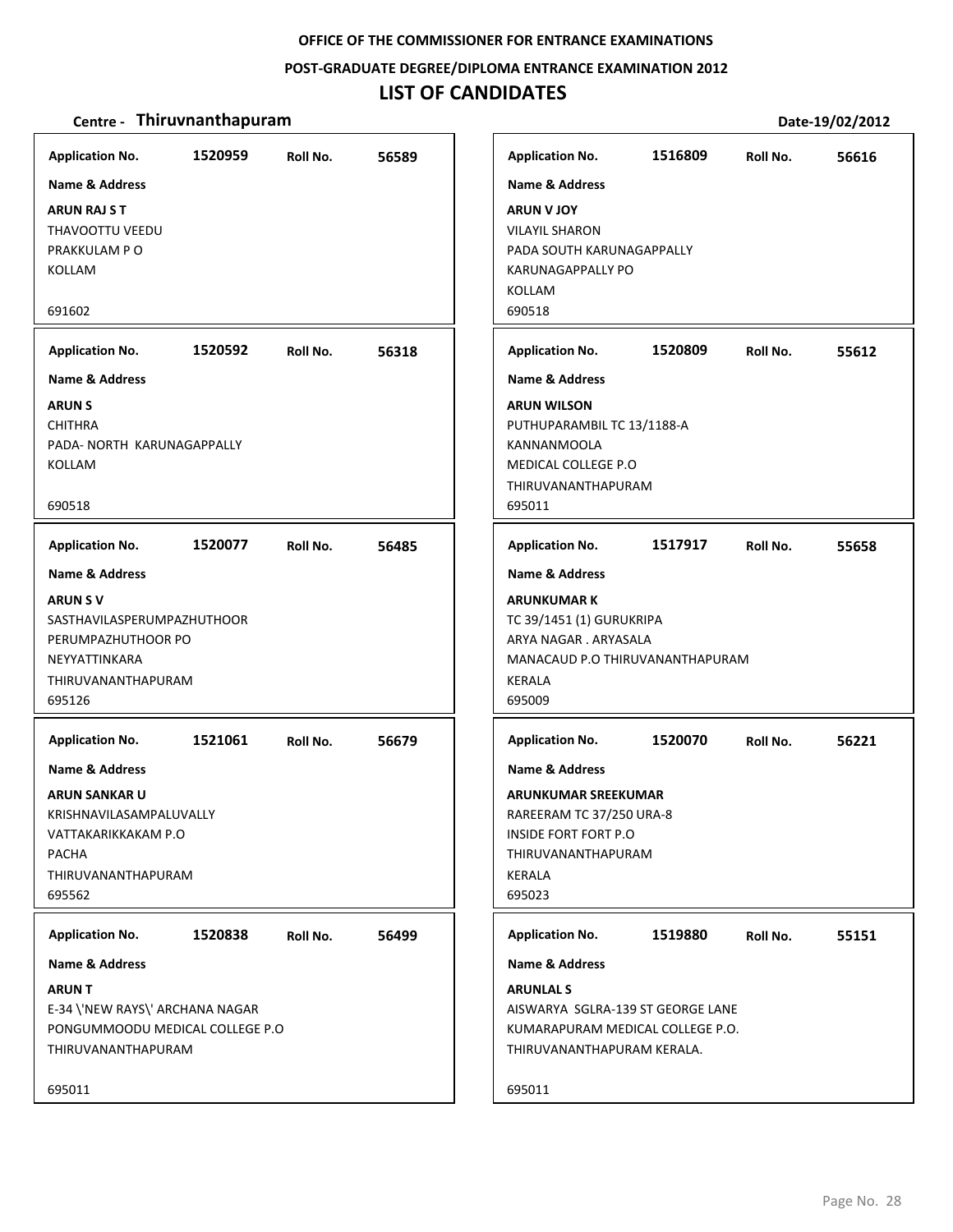#### **POST‐GRADUATE DEGREE/DIPLOMA ENTRANCE EXAMINATION 2012**

# **LIST OF CANDIDATES**

| <b>Application No.</b>                                                                                                                 | 1518706 | Roll No. | 56554 |
|----------------------------------------------------------------------------------------------------------------------------------------|---------|----------|-------|
| <b>Name &amp; Address</b>                                                                                                              |         |          |       |
| <b>ARUNNATH SOMANATHAN</b><br>KANDAMPULLY HOUSE<br><b>WEST NADA GURUVAYUR</b><br><b>THRISSUR DIST</b><br>KERALA<br>680101              |         |          |       |
|                                                                                                                                        |         |          |       |
| <b>Application No.</b><br><b>Name &amp; Address</b>                                                                                    | 1518849 | Roll No. | 56732 |
| <b>ARVEEN A S</b><br>MANNATH<br><b>SRA 144</b><br>PANGODE<br>THIRUMALA P O TRIVANDRUM<br>695006                                        |         |          |       |
| <b>Application No.</b>                                                                                                                 | 1517710 | Roll No. | 55744 |
| <b>Name &amp; Address</b><br><b>ARYABS</b><br>TC 2/2127(4)<br>TPJN 22<br>PATTOM PO<br>THIRUVANANTHAPURAM<br>695004                     |         |          |       |
| <b>Application No.</b><br><b>Name &amp; Address</b><br><b>ARYA JAMES</b><br>51 INDIRA NAGAR<br>PEROORKADA P.O.<br>TRIVANDRUM<br>695005 | 1520843 | Roll No. | 56675 |
| <b>Application No.</b>                                                                                                                 | 1517093 | Roll No. | 55201 |
| Name & Address                                                                                                                         |         |          |       |
| <b>ARYA JAYADEVAN</b><br>SURAJA<br>NJAKKANAL P O<br>KRISHNAPURAM OACHIRA<br>ALAPPUZHA<br>690533                                        |         |          |       |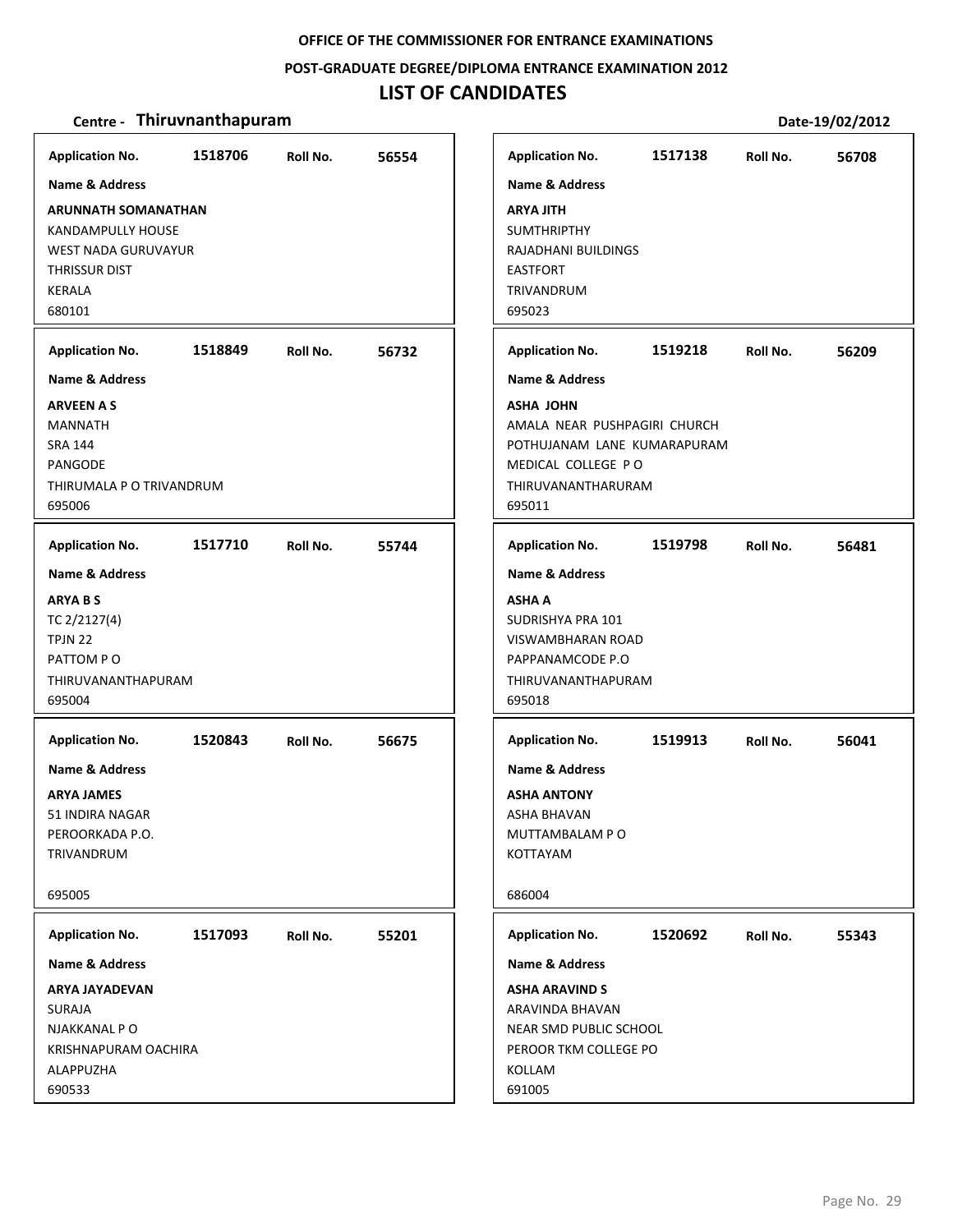**POST‐GRADUATE DEGREE/DIPLOMA ENTRANCE EXAMINATION 2012**

# **LIST OF CANDIDATES**

| <b>Application No.</b>                                                                                                     | 1517057 | Roll No. | 56090 | <b>Application No.</b>                                                                                                           | 1520166 | Roll No. | 55422 |
|----------------------------------------------------------------------------------------------------------------------------|---------|----------|-------|----------------------------------------------------------------------------------------------------------------------------------|---------|----------|-------|
| <b>Name &amp; Address</b>                                                                                                  |         |          |       | <b>Name &amp; Address</b>                                                                                                        |         |          |       |
| ASHA ELIZABETH MATHEW<br>MAMMOOTTILMRA-24<br>MADATHUVILA LANE<br>MEDICAL COLLEGE P 0<br>THIRUVANANTHAPURAM<br>695011       |         |          |       | <b>ASHAPT</b><br><b>KRISHNA VIHAR</b><br><b>KEECHERI JUNCTION</b><br>PAPINISSERI(PO)<br><b>KANNUR</b><br>670561                  |         |          |       |
| <b>Application No.</b>                                                                                                     | 1516969 | Roll No. | 56000 | <b>Application No.</b>                                                                                                           | 1517143 | Roll No. | 55202 |
| Name & Address                                                                                                             |         |          |       | <b>Name &amp; Address</b>                                                                                                        |         |          |       |
| <b>ASHA GEORGE</b><br>PARADAYIL TC 2/3274(6)<br><b>SCT NAGAR</b><br>PATTOM. PO<br>THIRUVANANTHAPURAM<br>695004             |         |          |       | <b>ASHASP</b><br>TC 10/1863(1) KRWA 74 A IAS COLONY<br><b>KAWALLOOR LANE</b><br>VATTIYOORKAVU P.O<br>TRIVANDRUM KERALA<br>695013 |         |          |       |
| <b>Application No.</b>                                                                                                     | 1519762 | Roll No. | 55683 | <b>Application No.</b>                                                                                                           | 1518304 | Roll No. | 55041 |
| <b>Name &amp; Address</b>                                                                                                  |         |          |       | <b>Name &amp; Address</b>                                                                                                        |         |          |       |
| <b>ASHA J BABU</b><br>BEENASVALIYAVILA VEEDU<br>POOVACHAL<br>TRIVANDRUM<br>695525                                          |         |          |       | <b>ASHA SREEDHAR</b><br>ANASWARA<br>MELAMCODE<br>NEMOM.P.O<br>THIRUVANANTHAPURAM<br>695020                                       |         |          |       |
| <b>Application No.</b>                                                                                                     | 1518954 | Roll No. | 56733 | <b>Application No.</b>                                                                                                           | 1519045 | Roll No. | 56383 |
| <b>Name &amp; Address</b><br><b>ASHA KRISHNAN</b><br>TC 18/1769(7)<br>PLAVILA<br>THIRUMALA<br>THIRUVANANTHAPURAM<br>695006 |         |          |       | <b>Name &amp; Address</b><br><b>ASHAUV</b><br>VARSHA<br>KARUVELI CHELLAMCODE<br>NEDUMANGAD<br>THIRUVANANTHAPURAM<br>695541       |         |          |       |
| <b>Application No.</b>                                                                                                     | 1518305 | Roll No. | 55130 | <b>Application No.</b>                                                                                                           | 1515801 | Roll No. | 55897 |
| Name & Address                                                                                                             |         |          |       | <b>Name &amp; Address</b>                                                                                                        |         |          |       |
| <b>ASHAMS</b><br>SOHUM<br>44-A NAVAJYOTHI NAGAR<br>KADAPPAKADA P.O.<br>KOLLAM<br>691008                                    |         |          |       | <b>ASHEEB A</b><br>\'CHOLA\'PERIYAMADAM LANE<br>KALLAMPALLY<br>SREEKARIYAM.P.O<br>THIRUVANANTHAPURAM<br>695017                   |         |          |       |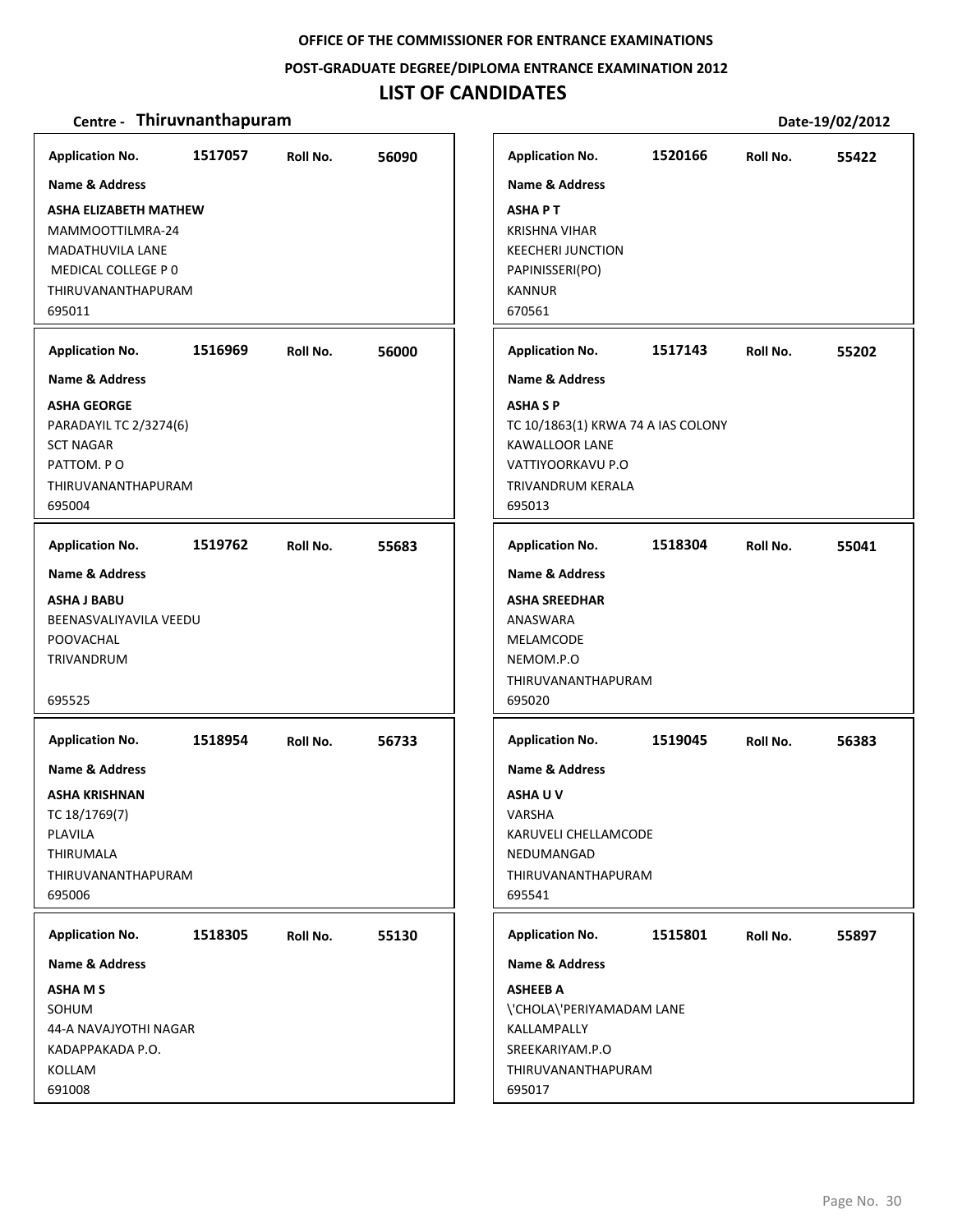#### **POST‐GRADUATE DEGREE/DIPLOMA ENTRANCE EXAMINATION 2012**

# **LIST OF CANDIDATES**

| <b>Application No.</b>         | 1517960 | Roll No. | 55214 | <b>Application No.</b>      | 1516434 | Roll No. | 55193 |
|--------------------------------|---------|----------|-------|-----------------------------|---------|----------|-------|
| Name & Address                 |         |          |       | Name & Address              |         |          |       |
| <b>ASHISH DAVID MANGALDASS</b> |         |          |       | <b>ASHWIN DAVID ASHOK</b>   |         |          |       |
| TC 2/3240 KULANGARA LANE       |         |          |       | <b>ROPHECA</b>              |         |          |       |
| PATTOM                         |         |          |       | <b>MARKET ROAD</b>          |         |          |       |
| THIRUVANANTHAPURAM             |         |          |       | <b>PUNALUR</b>              |         |          |       |
|                                |         |          |       | KOLLAM                      |         |          |       |
| 695004                         |         |          |       | 691305                      |         |          |       |
| <b>Application No.</b>         | 1518244 | Roll No. | 55129 | <b>Application No.</b>      | 1515901 | Roll No. | 56693 |
| <b>Name &amp; Address</b>      |         |          |       | <b>Name &amp; Address</b>   |         |          |       |
| <b>ASHISH PANICKER</b>         |         |          |       | <b>ASHWINI NAVEEN G</b>     |         |          |       |
| KANNAN KUZHA HOUSE             |         |          |       | PAINI VEEDU                 |         |          |       |
| PERUMPETTY PO                  |         |          |       | <b>ATTAKKAD</b>             |         |          |       |
| TIRUVALLA PATHANAMTHITTA       |         |          |       | PLACHIKKARA P O VIA PARAPPA |         |          |       |
|                                |         |          |       | <b>KASARGOD</b>             |         |          |       |
| 689592                         |         |          |       | 671533                      |         |          |       |
| <b>Application No.</b>         | 1520433 | Roll No. | 55249 | <b>Application No.</b>      | 1520714 | Roll No. | 55788 |
| <b>Name &amp; Address</b>      |         |          |       | <b>Name &amp; Address</b>   |         |          |       |
| <b>ASHLEY SARASAN</b>          |         |          |       | <b>ASWATHY LR</b>           |         |          |       |
| VP 7/367 A                     |         |          |       | CHARUVILA VEEDU             |         |          |       |
| VAIKUNDAM                      |         |          |       | PUTHUSSERIMUKKU.P.O         |         |          |       |
| VATTIYOORKAVU P O              |         |          |       | KALLAMBALAM                 |         |          |       |
| TRIVANDRUM                     |         |          |       |                             |         |          |       |
| 695013                         |         |          |       | 695605                      |         |          |       |
| <b>Application No.</b>         | 1517086 | Roll No. | 55023 | <b>Application No.</b>      | 1516176 | Roll No. | 55012 |
| <b>Name &amp; Address</b>      |         |          |       | <b>Name &amp; Address</b>   |         |          |       |
| ASHNA KALLINGAL AKBAR          |         |          |       | <b>ASWATHY R S</b>          |         |          |       |
| <b>SHAAZ HOUSE</b>             |         |          |       | <b>ASWATHY BHAVAN</b>       |         |          |       |
| PAYYOLI P.O                    |         |          |       | MANGATTUKADAVU              |         |          |       |
| KOZHIKODE                      |         |          |       | THIRUMALA PO                |         |          |       |
|                                |         |          |       | THIRUVANANTHAPURAM          |         |          |       |
| 673522                         |         |          |       | 695006                      |         |          |       |
| <b>Application No.</b>         | 1516702 | Roll No. | 56615 | <b>Application No.</b>      | 1520661 | Roll No. | 55698 |
| <b>Name &amp; Address</b>      |         |          |       | <b>Name &amp; Address</b>   |         |          |       |
| <b>ASHWATHY V T</b>            |         |          |       | <b>ASWATHY JAYAPAL</b>      |         |          |       |
| THUNDUKATIL VEEDU              |         |          |       | KALACHANAZHIKOM             |         |          |       |
| <b>VILAKUDY PO</b>             |         |          |       | VALIYAKADA                  |         |          |       |
| KOLLAM                         |         |          |       | CHIRAYINKEEZHU              |         |          |       |
|                                |         |          |       | THIRUVANANTHAPURAM          |         |          |       |
| 691508                         |         |          |       | 695804                      |         |          |       |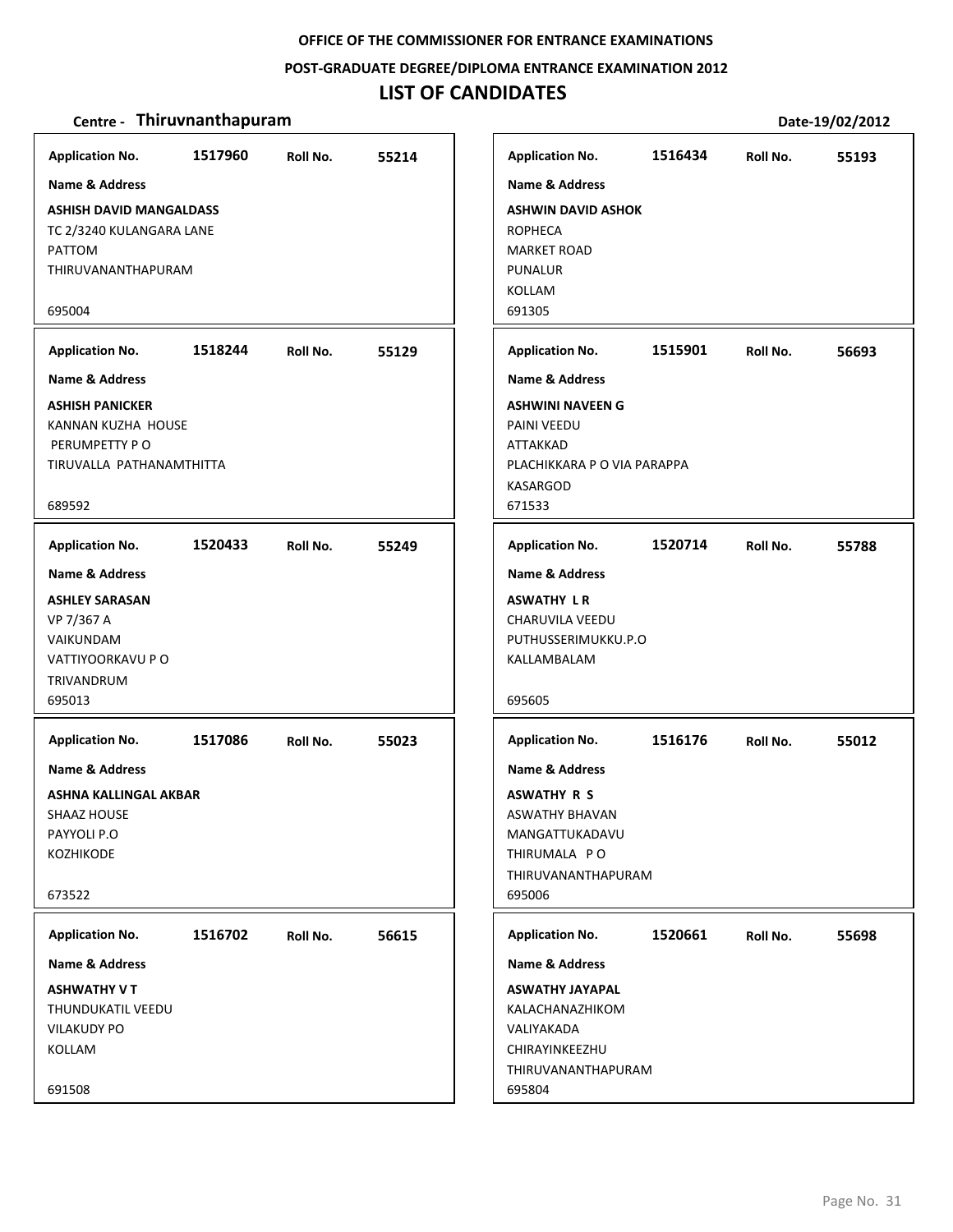**POST‐GRADUATE DEGREE/DIPLOMA ENTRANCE EXAMINATION 2012**

# **LIST OF CANDIDATES**

| <b>Application No.</b><br><b>Name &amp; Address</b><br><b>ASWATHY PL</b><br>MANCHADI<br>KOKOTHAMANGALAMMUNDELA.P.O<br>NEDUMANGAD<br>THIRUVANANTHAPURAM<br>695543    | 1517011 | Roll No. | 55111 | <b>Application No.</b><br><b>Name &amp; Address</b><br><b>ASWING</b><br><b>TOLEX</b><br>VADAKUMTHALA P O<br>KARUNAGAPALLY<br>KOLLAM<br>690536                                          | 1518313 | Roll No. | 55219 |
|---------------------------------------------------------------------------------------------------------------------------------------------------------------------|---------|----------|-------|----------------------------------------------------------------------------------------------------------------------------------------------------------------------------------------|---------|----------|-------|
| <b>Application No.</b><br>Name & Address<br><b>ASWATHY PRASAD S</b><br>\'BHASARA\'TC 49/879(3)<br>KONCHIRAVILA UPS JUNCTION<br>MANACAUD P.O<br>THIRUVANANTHAPURAM   | 1516585 | Roll No. | 55551 | <b>Application No.</b><br><b>Name &amp; Address</b><br><b>ASWIN MATHEW</b><br>KALLOOR MANIMANGALAM<br>THRIKKANNAMANGAL<br>KOTTARAKKARA P O<br><b>QUILON</b>                            | 1517132 | Roll No. | 56444 |
| 695009<br><b>Application No.</b><br>Name & Address<br><b>ASWATHY RAVIKUMAR</b><br>TC 9/2160 KOZHIKOTE HOUSE<br>SASTHAMANGALAM<br>TRIVANDRUM                         | 1519751 | Roll No. | 55416 | 691506<br><b>Application No.</b><br><b>Name &amp; Address</b><br><b>ASWINI R</b><br><b>SREEVIHAR</b><br>NATTAKAM P.O.<br><b>KOTTAYAM</b>                                               | 1517054 | Roll No. | 56001 |
| 695010<br><b>Application No.</b><br><b>Name &amp; Address</b><br><b>ASWATHY U</b><br><b>H S NIVAS</b><br>T C11/190-1<br>NANTHENCODE<br>THIRUVANANTHAPURAM<br>695005 | 1515408 | Roll No. | 56336 | 686013<br><b>Application No.</b><br><b>Name &amp; Address</b><br><b>ATHIRA KRISHNAN S</b><br>MAAMOOTTIL TC-3/629<br>T.K.DIVAKARAN ROAD<br>MUTTADA P.O.<br>THIRUVANANTHAPURAM<br>695025 | 1519465 | Roll No. | 55768 |
| <b>Application No.</b><br>Name & Address<br><b>ASWIND</b><br><b>CHEROOR VEEDU</b><br>CHATHANOOR<br>KOLLAM<br>691572                                                 | 1517533 | Roll No. | 55297 | <b>Application No.</b><br>Name & Address<br><b>ATHIRA MOHAN</b><br>ATHIRAT.C 11/1048HILVIEW LANE<br>PAROTTUKONAMPATTOM P.O<br>THIRUVANANTHAPURAM<br>695004                             | 1521023 | Roll No. | 55260 |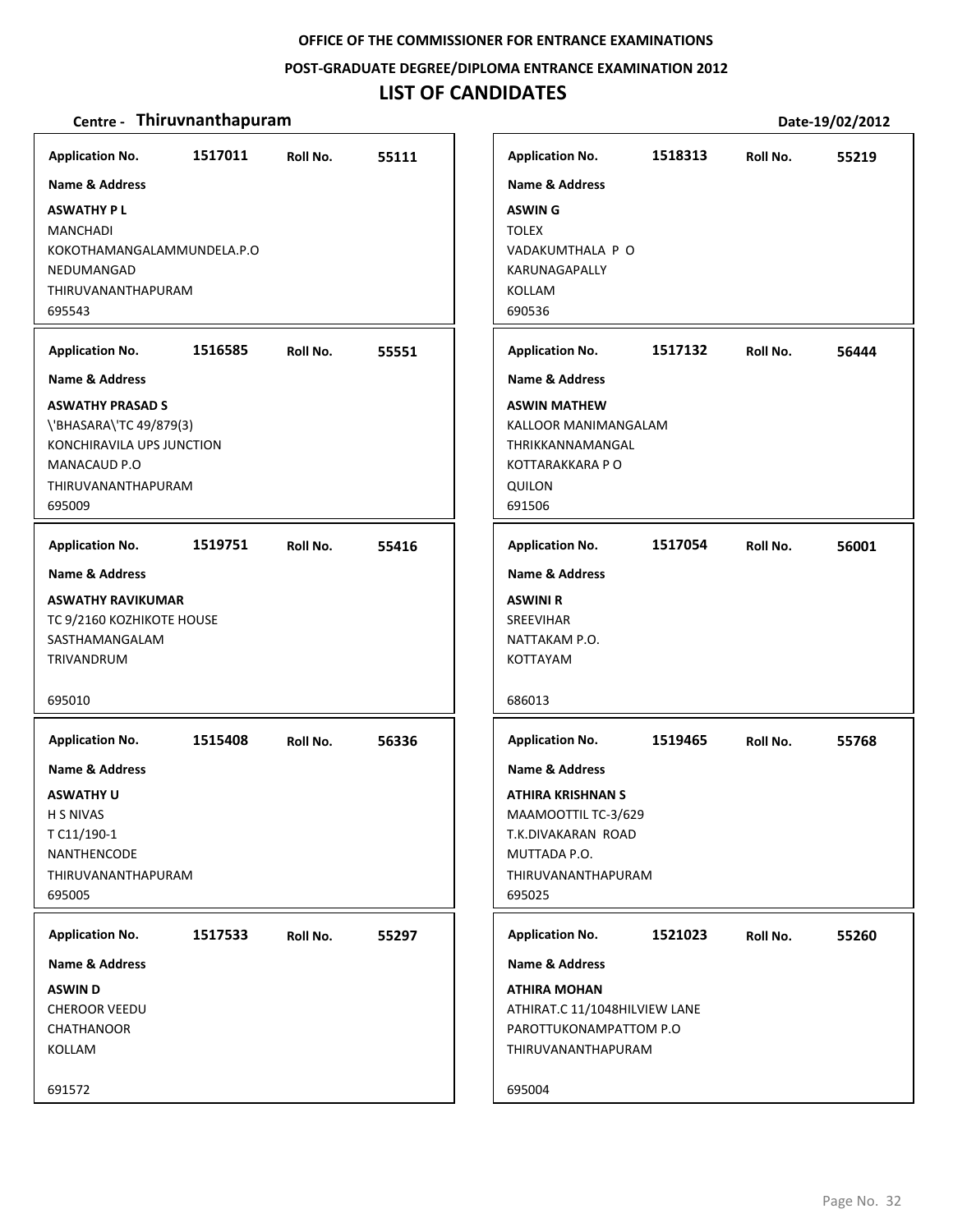#### **POST‐GRADUATE DEGREE/DIPLOMA ENTRANCE EXAMINATION 2012**

# **LIST OF CANDIDATES**

| <b>Application No.</b>                                                                                                                               | 1515953 | Roll No. | 55988 | <b>Application No.</b>                                                                                                                     | 1520495 | Roll No. | 55428 |
|------------------------------------------------------------------------------------------------------------------------------------------------------|---------|----------|-------|--------------------------------------------------------------------------------------------------------------------------------------------|---------|----------|-------|
| <b>Name &amp; Address</b><br><b>ATHIRA S</b><br>HOUSE NO 147 AKKARAVILA NAGAR<br>VADAKKEVILA P O<br>KOLLAM<br>691010                                 |         |          |       | <b>Name &amp; Address</b><br><b>ATHUL THULASI</b><br><b>CITY PLAZA</b><br><b>FLAT NO.107</b><br>MEDICAL COLLEGE PO<br>TRIVANDRUM<br>695011 |         |          |       |
|                                                                                                                                                      | 1519909 |          | 55863 | <b>Application No.</b>                                                                                                                     | 1517362 | Roll No. |       |
| <b>Application No.</b><br>Name & Address                                                                                                             |         | Roll No. |       | <b>Name &amp; Address</b>                                                                                                                  |         |          | 55739 |
| ATHIRA S M<br>RAJ BHAVAN<br><b>VETTIYARA P.O</b><br>NAVAIKULAM<br>THIRUVANANTHAPURAM<br>695603                                                       |         |          |       | <b>ATHUL U</b><br><b>THAARA</b><br>MAYYANAD P.O<br><b>KOLLAM</b><br>691303                                                                 |         |          |       |
|                                                                                                                                                      |         |          |       |                                                                                                                                            |         |          |       |
| <b>Application No.</b>                                                                                                                               | 1518662 | Roll No. | 55312 | <b>Application No.</b>                                                                                                                     | 1520916 | Roll No. | 55347 |
| <b>Name &amp; Address</b><br><b>ATHMANANDAN G S</b><br>TELE HOUSE TC 76/271<br>ANAYARA PO<br>THIRUVANANTHAPURAM<br>695029                            |         |          |       | Name & Address<br><b>ATHUL VIJAYAN H</b><br><b>CHITHIRA HOUSE</b><br>MANTHANAM PO<br>KUNNAMTHANAM<br>PATHANAMTHITTA<br>689581              |         |          |       |
| <b>Application No.</b>                                                                                                                               | 1519688 | Roll No. | 55682 | <b>Application No.</b>                                                                                                                     | 1515966 | Roll No. | 56166 |
| Name & Address<br><b>ATHUL GOPINATH N</b><br>S/O DR S N GOPINATHAN<br>SREE DHANWANTHARI SADAN<br><b>ELAPPARA</b><br><b>IDUKKI DISTRICT</b><br>685501 |         |          |       | <b>Name &amp; Address</b><br><b>AUGUSTIN L</b><br>CHERUKARA<br>CHITTAZHA<br>VATTAPPARA.P.O<br>THIRUVANANTHAPURAM<br>695028                 |         |          |       |
| <b>Application No.</b>                                                                                                                               | 1520798 | Roll No. | 55078 | <b>Application No.</b>                                                                                                                     | 1517499 | Roll No. | 56450 |
| <b>Name &amp; Address</b>                                                                                                                            |         |          |       | <b>Name &amp; Address</b>                                                                                                                  |         |          |       |
| <b>ATHUL SUGATHAN</b><br>NIRAMATHU VEEDU<br>AVANEESWARAM R S P O<br><b>KUNNICODE</b><br>KOLLAM<br>691517                                             |         |          |       | <b>AUGUSTUS JOSEPH</b><br>KANICHIKKUZHY HOUSE<br><b>PERUMTHODY</b><br>NEDUMPOIL P.O<br><b>KANNUR</b><br>670650                             |         |          |       |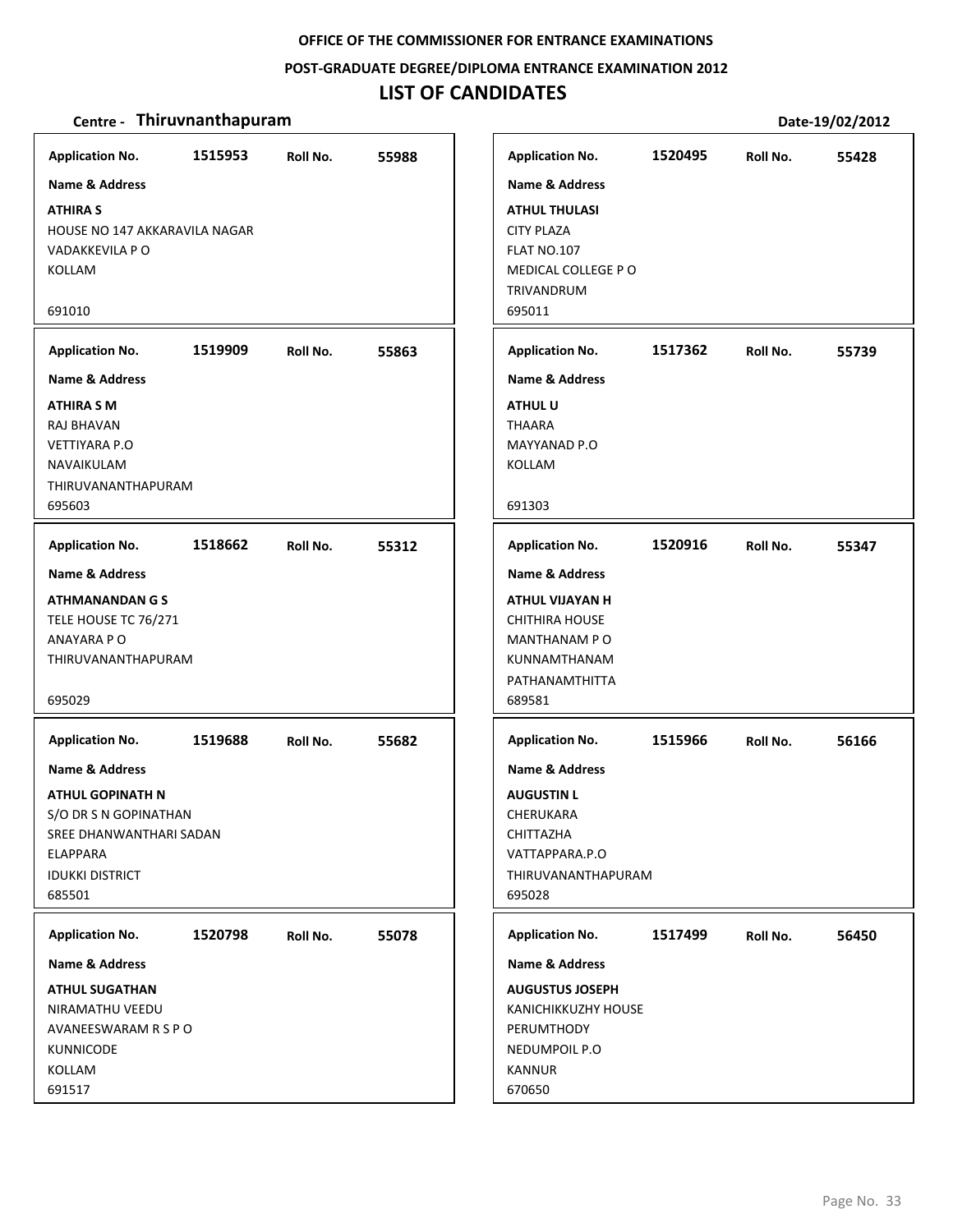#### **POST‐GRADUATE DEGREE/DIPLOMA ENTRANCE EXAMINATION 2012**

# **LIST OF CANDIDATES**

| <b>Application No.</b>             | 1519444 | Roll No. | 55056 | <b>Application No.</b>       | 1518283                         | Roll No. | 56373 |
|------------------------------------|---------|----------|-------|------------------------------|---------------------------------|----------|-------|
| <b>Name &amp; Address</b>          |         |          |       | <b>Name &amp; Address</b>    |                                 |          |       |
| <b>AVANTHY J</b>                   |         |          |       | <b>AZARUDEEN JALALUDEEN</b>  |                                 |          |       |
| ANIZHAM                            |         |          |       | <b>MUJEEB MANZIL</b>         |                                 |          |       |
| KSEB NAGAR HOUSE NO 124A           |         |          |       | NJAVELIKONAM                 |                                 |          |       |
| KAVANADU.P.O                       |         |          |       | KILIMANOOR. P. O             |                                 |          |       |
| KOLLAM                             |         |          |       | THIRUVANANTHAPURAM           |                                 |          |       |
| 691003                             |         |          |       | 695601                       |                                 |          |       |
| <b>Application No.</b>             | 1517712 | Roll No. | 55833 | <b>Application No.</b>       | 1516956                         | Roll No. | 55822 |
| <b>Name &amp; Address</b>          |         |          |       | <b>Name &amp; Address</b>    |                                 |          |       |
| <b>AVINASH MOHAN</b>               |         |          |       | <b>AZGAR ABDUL RASHEED</b>   |                                 |          |       |
| TC 2/1035-1                        |         |          |       | <b>AMNAS MANZIL</b>          |                                 |          |       |
| <b>CHARUVILA LANE</b>              |         |          |       | <b>MANCHALLOOR</b>           |                                 |          |       |
| MEDICAL COLLEGE P.O.               |         |          |       | KUNDAYAM P.O.                |                                 |          |       |
| TRIVANDRUM                         |         |          |       | PATHANAPURAM                 |                                 |          |       |
| 695011                             |         |          |       | 689695                       |                                 |          |       |
| <b>Application No.</b>             | 1516519 | Roll No. | 55817 | <b>Application No.</b>       | 1518752                         | Roll No. | 56114 |
| <b>Name &amp; Address</b>          |         |          |       | <b>Name &amp; Address</b>    |                                 |          |       |
| <b>AVIS PHILIP</b>                 |         |          |       | <b>BABEENA O</b>             |                                 |          |       |
| HOUSE NUMBER 527THEVARUPARAMBIL(H) |         |          |       | PADMAVATHY BHAVAN            |                                 |          |       |
| 5TH LANEDARSAN NAGAR               |         |          |       | KUREEPUZHA P O               |                                 |          |       |
| PEROORKADA P.O                     |         |          |       | PERINAD                      |                                 |          |       |
| TRIVANDRUM                         |         |          |       | KOLLAM                       |                                 |          |       |
| 695005                             |         |          |       | 691604                       |                                 |          |       |
| <b>Application No.</b>             | 1518791 | Roll No. | 55848 | <b>Application No.</b>       | 1520715                         | Roll No. | 55877 |
| <b>Name &amp; Address</b>          |         |          |       | <b>Name &amp; Address</b>    |                                 |          |       |
| AXINA ALI                          |         |          |       | <b>BABIDAA ALOYSIUS</b>      |                                 |          |       |
| <b>MARUKATTU HOUSE</b>             |         |          |       | <b>BABI VILLA</b>            |                                 |          |       |
| EDAIRIKAPPUZHA P.O.KANGAZHA        |         |          |       |                              | BISHOP PALACE NAGAR HOUSE NO 52 |          |       |
| KOTTAYAM(DIST)                     |         |          |       | TANGASSERY                   |                                 |          |       |
| KERALA                             |         |          |       | KOLLAM                       |                                 |          |       |
| 686541                             |         |          |       | 691007                       |                                 |          |       |
| <b>Application No.</b>             | 1518697 | Roll No. | 56290 | <b>Application No.</b>       | 1520544                         | Roll No. | 55073 |
| Name & Address                     |         |          |       | Name & Address               |                                 |          |       |
| <b>AYSWARYA S ASOK</b>             |         |          |       | <b>BABITHA M</b>             |                                 |          |       |
| SOUPARNIKA                         |         |          |       | C/O DR.KOCHU S MANI CASA MIA |                                 |          |       |
| SREECHAKRAM                        |         |          |       |                              | OPP KEYCEE MOVIES PATTAMBI ROAD |          |       |
| VELIYAMCODE PO                     |         |          |       | PERINTHALMANNA               |                                 |          |       |
| TRIVANDRUM                         |         |          |       | MALAPPURAM                   |                                 |          |       |
| 695512                             |         |          |       | 679322                       |                                 |          |       |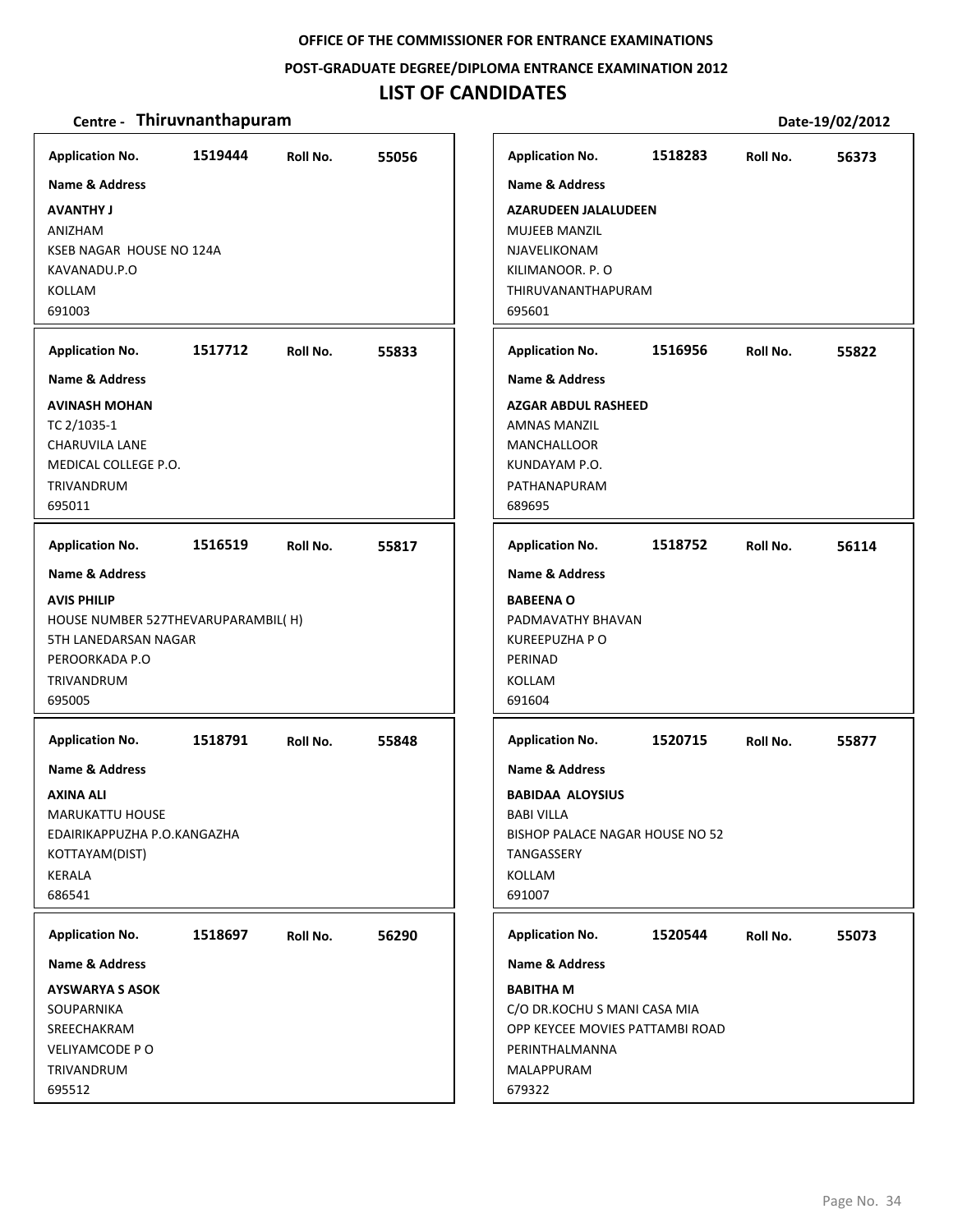#### **POST‐GRADUATE DEGREE/DIPLOMA ENTRANCE EXAMINATION 2012**

# **LIST OF CANDIDATES**

| <b>Application No.</b>      | 1516808 | Roll No. | 56528 | <b>Application No.</b>        | 1520905 | Roll No. | 56676 |
|-----------------------------|---------|----------|-------|-------------------------------|---------|----------|-------|
| <b>Name &amp; Address</b>   |         |          |       | <b>Name &amp; Address</b>     |         |          |       |
| <b>BABLOO THOMAS MANI</b>   |         |          |       | <b>BEENAC</b>                 |         |          |       |
| KUDILIL HOUSE               |         |          |       | <b>ASWATHY</b>                |         |          |       |
| THACHAKUNNU                 |         |          |       | <b>BEHIND M M FINANCIERS</b>  |         |          |       |
| PUTHUPPALLY PO              |         |          |       | MADANNADA                     |         |          |       |
| KOTTAYAM                    |         |          |       | VADAKKEVILA P O KOLLAM        |         |          |       |
| 686011                      |         |          |       | 691010                        |         |          |       |
| <b>Application No.</b>      | 1517825 | Roll No. | 55390 | <b>Application No.</b>        | 1520949 | Roll No. | 56148 |
| Name & Address              |         |          |       | Name & Address                |         |          |       |
| <b>BABY SULTANA S</b>       |         |          |       | <b>BEJOY PHILIP VARUGHESE</b> |         |          |       |
| SAJI MAHAL                  |         |          |       | KIZHAKKEPARAMPIL HOUSE        |         |          |       |
| KUZHIVILA                   |         |          |       | KADAMMANITTA PO               |         |          |       |
| EDAVA P.O.                  |         |          |       | PATHANAMTHITTA                |         |          |       |
| THIRUVANANTHAPURAM          |         |          |       |                               |         |          |       |
| 695311                      |         |          |       | 689649                        |         |          |       |
| <b>Application No.</b>      | 1515404 | Roll No. | 56160 | <b>Application No.</b>        | 1519711 | Roll No. | 56216 |
| <b>Name &amp; Address</b>   |         |          |       | <b>Name &amp; Address</b>     |         |          |       |
| <b>BABYSHERIN D S</b>       |         |          |       | <b>BEN CHITHAN</b>            |         |          |       |
| NOOPURA KAATTUMURAAKKAL     |         |          |       | <b>REENA NIVAS</b>            |         |          |       |
| MUDAPURAM PO                |         |          |       | KARAVARAM P.O                 |         |          |       |
| CHIRAYINKEEZHU              |         |          |       | KALLAMBALAM                   |         |          |       |
| THIRUVANANTHAPURAM          |         |          |       | TRIVANDRUM                    |         |          |       |
| 695314                      |         |          |       | 695605                        |         |          |       |
| <b>Application No.</b>      | 1519232 | Roll No. | 56649 | <b>Application No.</b>        | 1519279 | Roll No. | 55676 |
| Name & Address              |         |          |       | <b>Name &amp; Address</b>     |         |          |       |
| <b>BALAPRABHAN G</b>        |         |          |       | <b>BEN ROY JOHN</b>           |         |          |       |
| KP VIII/956-2 THIRUVENKADAM |         |          |       | KODIVILA VEEDU KUMMALLOOR P O |         |          |       |
| KODAI PARK MLA ROAD         |         |          |       | KAITHAKUZHY                   |         |          |       |
| KUDAPPANAKKUNNU             |         |          |       | KOLLAM                        |         |          |       |
| TRIVANDRUM                  |         |          |       |                               |         |          |       |
| 695043                      |         |          |       | 691573                        |         |          |       |
| <b>Application No.</b>      | 1515634 | Roll No. | 56690 | <b>Application No.</b>        | 1515712 | Roll No. | 56339 |
| <b>Name &amp; Address</b>   |         |          |       | <b>Name &amp; Address</b>     |         |          |       |
| <b>BEAUTY SASIDHARAN</b>    |         |          |       | <b>BENCY KOICKAL THOMAS</b>   |         |          |       |
| ISWARYA                     |         |          |       | <b>KOICKAL HOUSE</b>          |         |          |       |
| <b>OONNINMOODU</b>          |         |          |       | CHALAIKKARA                   |         |          |       |
| <b>BHOOTHAKULAM P.O</b>     |         |          |       | MARAMON P.O                   |         |          |       |
| KOLLAM                      |         |          |       | PATHANAMTHITTA                |         |          |       |
| 691302                      |         |          |       | 689549                        |         |          |       |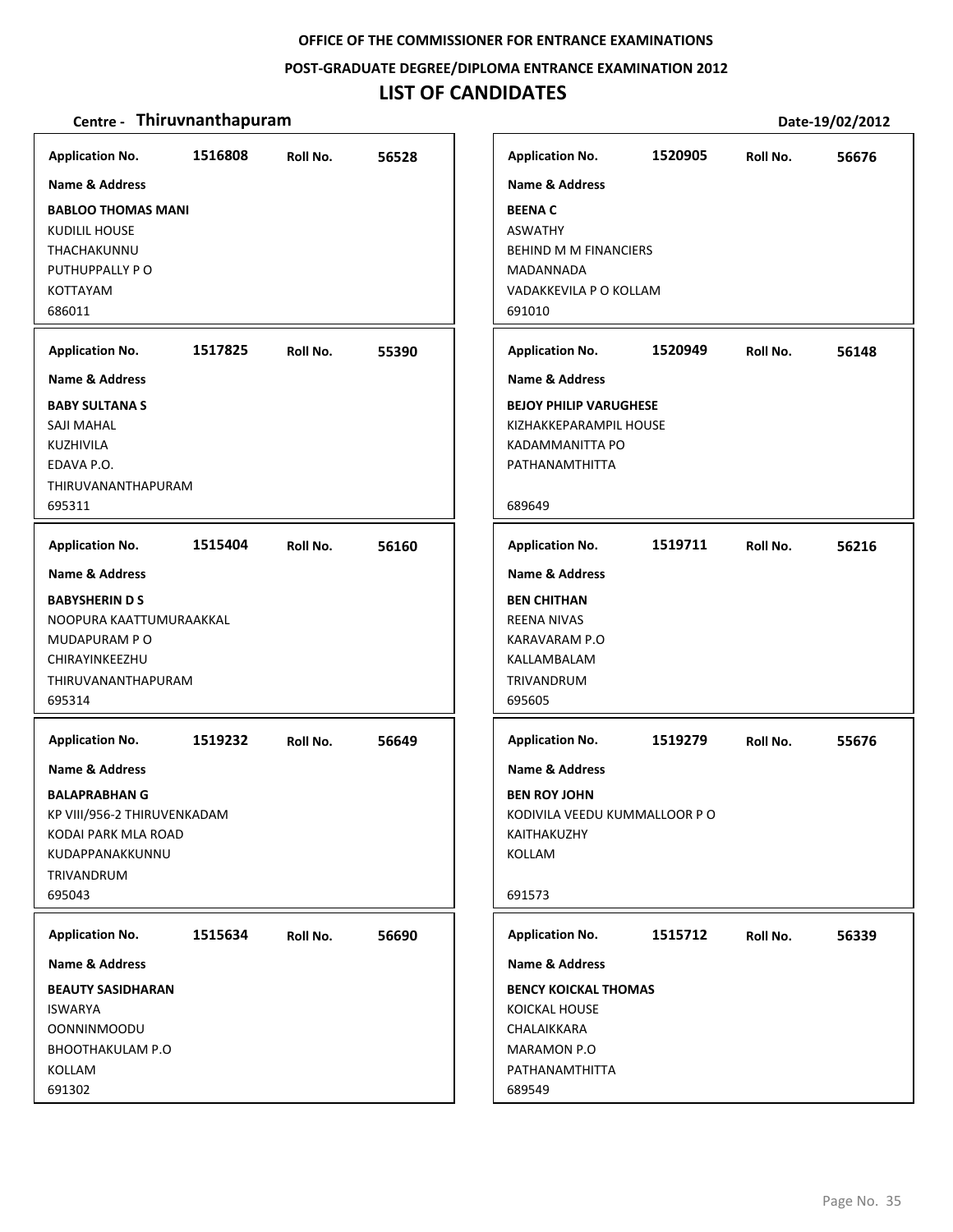#### **POST‐GRADUATE DEGREE/DIPLOMA ENTRANCE EXAMINATION 2012**

# **LIST OF CANDIDATES**

| <b>Application No.</b><br><b>Name &amp; Address</b><br><b>BENDHUT</b><br>MULAVOORAZHIKOM<br><b>NEAR FIRE STATION</b><br><b>CHAKKARA THOPU</b><br><b>KOLLAM</b><br>691001           | 1516093 | Roll No. | 55367 | <b>Application No.</b><br><b>Name &amp; Address</b><br><b>BENNY BRIGHT</b><br>KOTTAVILAYIL HOUSE<br><b>KURISHADI JUNCTION</b><br><b>NALANCHIRA P.O</b><br>THIRUVANATHAPURAM<br>695015           | 1518498 | Roll No. | 55132 |
|------------------------------------------------------------------------------------------------------------------------------------------------------------------------------------|---------|----------|-------|-------------------------------------------------------------------------------------------------------------------------------------------------------------------------------------------------|---------|----------|-------|
| <b>Application No.</b><br><b>Name &amp; Address</b><br><b>BENEDICT BRIGHT</b><br>KOTTAVILAYIL HOUSE<br>KURISHADI JUN.<br>NALANCHIRA P.O.<br>THIRUVANANTHAPURAM<br>695015           | 1518671 | Roll No. | 55579 | <b>Application No.</b><br><b>Name &amp; Address</b><br><b>BENNY P B</b><br>PUNCHAKONAM<br>ELAMADU P O<br><b>AYOOR</b><br>KOLLAM<br>691539                                                       | 1516530 | Roll No. | 55995 |
| <b>Application No.</b><br><b>Name &amp; Address</b><br><b>BENITH NELSON</b><br><b>AISON HOME</b><br>ARUKALIKKAL WEST<br>VAYALA P.O. PARAKODE VIA<br>ADOOR PATHANAMTHITTA<br>691554 | 1515622 | Roll No. | 56602 | <b>Application No.</b><br><b>Name &amp; Address</b><br><b>BENOY VARGHESE</b><br>TC 13/662 MIRANDA JN<br>KUNNUKUZHI<br><b>VANCHIYOOR PO</b><br>THIRUVANANTHAPUARAM<br>695035                     | 1516501 | Roll No. | 55372 |
| <b>Application No.</b><br><b>Name &amp; Address</b><br><b>BENJAMIN ALEX</b><br><b>PENIEL GARDENS</b><br>POLICE STATION ROAD<br>PATHANAPURAM.P.O<br>KOLLAM<br>689695                | 1518581 | Roll No. | 55222 | <b>Application No.</b><br><b>Name &amp; Address</b><br><b>BENZILAL WILLS SUNDAR SAHAYAM</b><br><b>WILLS BETHEL</b><br>19/244 NEAR GOVT.HOSPITAL JN<br>PARASSALA<br>THIRUVANANTHAPURAM<br>695502 | 1521404 | Roll No. | 55712 |
| <b>Application No.</b><br><b>Name &amp; Address</b><br><b>BENNETXYLEM P</b><br>CHRIST BHAVAN - PRA 87<br>PADMAVILASAM LANE<br>PEROORKADA<br>THIRUVANANTHAPURAM<br>695005           | 1520464 | Roll No. | 56404 | <b>Application No.</b><br><b>Name &amp; Address</b><br><b>BETSY V BABU</b><br><b>MANNARIATHU HOUSE</b><br>NELLIMALA P.O. ERAVIPEROOR VIA<br>THIRUVALLA PATHANAMTHITTA DIST.<br>KERALA<br>689542 | 1517772 | Roll No. | 55567 |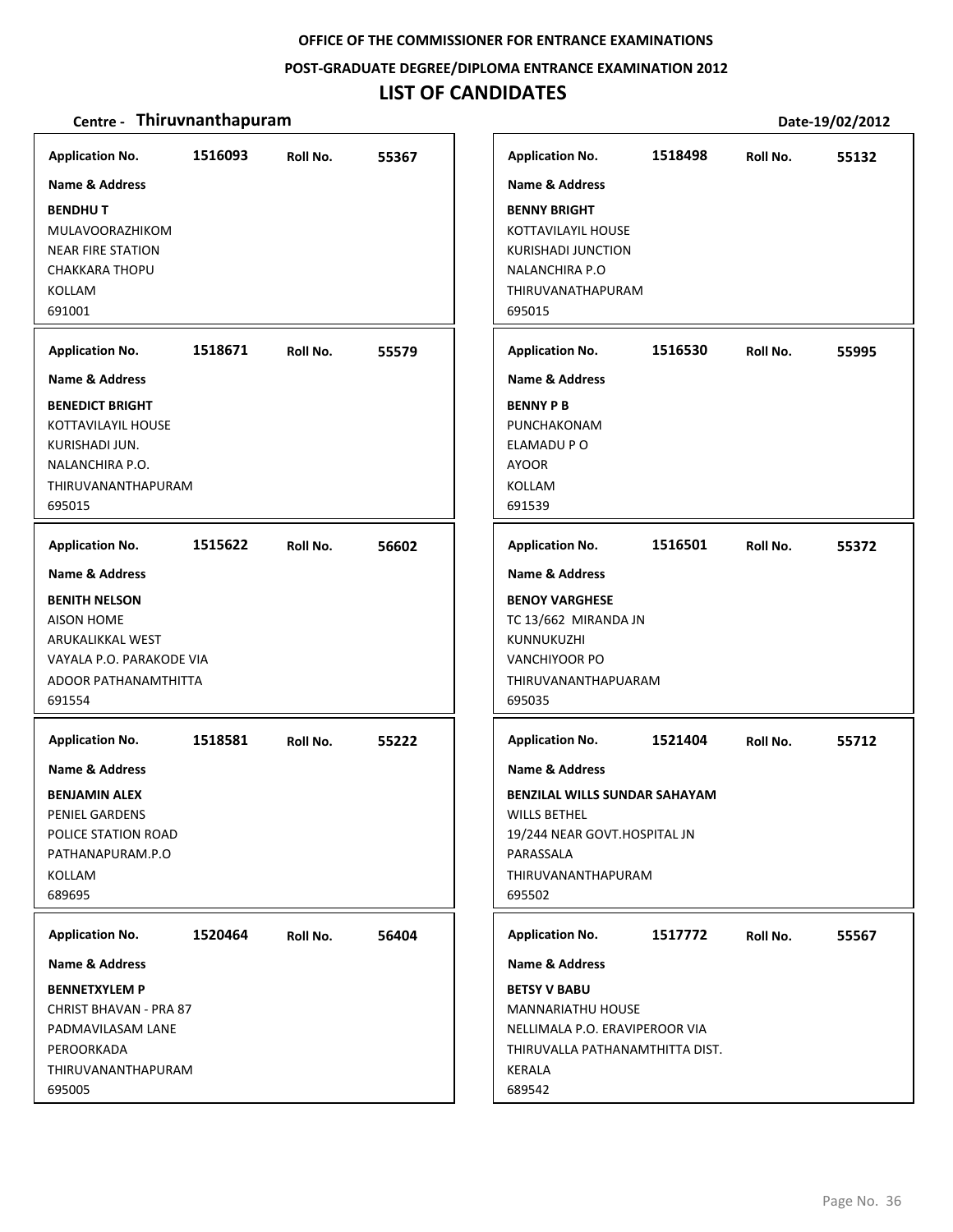**POST‐GRADUATE DEGREE/DIPLOMA ENTRANCE EXAMINATION 2012**

### **LIST OF CANDIDATES**

| <b>Application No.</b>                                                                                                         | 1516107 | Roll No. | 55634 |
|--------------------------------------------------------------------------------------------------------------------------------|---------|----------|-------|
| Name & Address<br><b>BETTY ABRAHAM</b><br>TC 6/193-5 PKP ROAD<br>KODUNGANOOR PO<br>VATTIYOORKAVU<br>THIRUVANANTHAPURAM         |         |          |       |
| 695013                                                                                                                         |         |          |       |
| <b>Application No.</b><br>Name & Address                                                                                       | 1516870 | Roll No. | 55910 |
| <b>BEULA ANN VARUGHESE</b><br><b>KARAMVELIL HOUSE</b><br><b>KARAMVELY PO</b><br>KARAMVELY<br>PATHANAMTHITTA<br>689643          |         |          |       |
| <b>Application No.</b>                                                                                                         | 1516266 | Roll No. | 55369 |
| <b>Name &amp; Address</b><br><b>BHAGYALEKSHMI A</b><br><b>VALIYAVILA VEEDU</b><br>NEDUNGOLAM PO<br>KOLLAM<br>691334            |         |          |       |
| <b>Application No.</b>                                                                                                         | 1518801 | Roll No. | 56204 |
| Name & Address<br><b>BHAGYASREE GOPINATH</b><br><b>KOCHUPARAMPIL</b><br>MUTHUKULAM NORTH<br>CHEPPAD P.O<br>ALAPPUZHA<br>690507 |         |          |       |
| <b>Application No.</b>                                                                                                         | 1520093 | Roll No. | 55243 |
| <b>Name &amp; Address</b>                                                                                                      |         |          |       |
| <b>BHAVYA R PRASAD</b><br><b>BHAVYASREE</b><br>KATTAYIL<br>ODANAVATTOM PO<br>KOLLAM<br>691512                                  |         |          |       |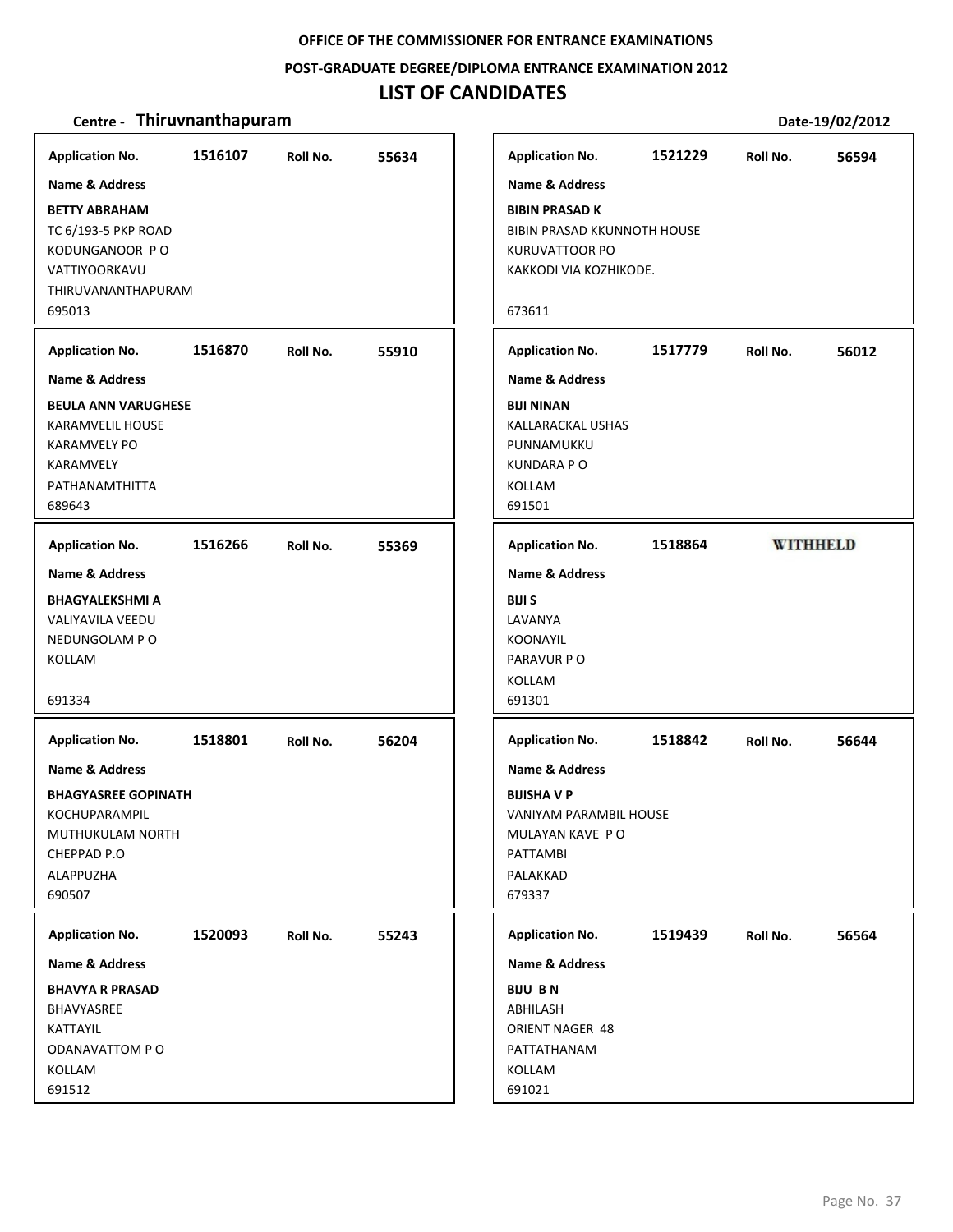#### **POST‐GRADUATE DEGREE/DIPLOMA ENTRANCE EXAMINATION 2012**

### **LIST OF CANDIDATES**

| <b>Application No.</b>                                                                                                        | 1521290 | Roll No. | 56683 |
|-------------------------------------------------------------------------------------------------------------------------------|---------|----------|-------|
| <b>Name &amp; Address</b>                                                                                                     |         |          |       |
| <b>BIJU CHAKRAPANY</b><br>DR.BIJU CHAKRAPANY<br><b>INDIRA SADANAM</b><br>PALAYAMKUNNU(PO)<br>VARKALATRIVANDRUM<br>695146      |         |          |       |
| <b>Application No.</b>                                                                                                        | 1520783 | Roll No. | 56498 |
| <b>Name &amp; Address</b>                                                                                                     |         |          |       |
| <b>BIJU I G</b><br>VISHNU PRIYA TC 4/496-5 B 7<br>SREEVILAS LANE KOWDIAR<br><b>KOWDIAR P.O</b><br>THIRUVANATHAPURAM<br>695003 |         |          |       |
| <b>Application No.</b>                                                                                                        | 1519253 | Roll No. | 55320 |
| <b>Name &amp; Address</b>                                                                                                     |         |          |       |
| <b>BIJUMON L</b><br><b>SWAMIKRIPA</b><br>MUTHUKULAM SOUTH P.O<br>ALAPPUZHA                                                    |         |          |       |
| 690506                                                                                                                        |         |          |       |
| <b>Application No.</b>                                                                                                        | 1520412 | Roll No. | 55960 |
| <b>Name &amp; Address</b>                                                                                                     |         |          |       |
| <b>BIN REMAKANTHAN</b><br>KALLIYILPURA VEEDU<br>VALLIYAKADA<br>CHIRAYINKIL.P.O.<br>TRIVANDRUM<br>695304                       |         |          |       |
| <b>Application No.</b>                                                                                                        | 1516087 | Roll No. | 56695 |
| <b>Name &amp; Address</b>                                                                                                     |         |          |       |
| <b>BINA NEGI</b><br>111 VINAYAK SMRITIRANGHAVI ESTATE                                                                         |         |          |       |

| <b>Application No.</b>                          | 1520647 | Roll No. | 56759 |
|-------------------------------------------------|---------|----------|-------|
| <b>Name &amp; Address</b>                       |         |          |       |
| <b>BINDHU V</b>                                 |         |          |       |
| PALAVILA MYLAPURE                               |         |          |       |
| <b>UMAYANALLOOR</b><br>KOLLAM                   |         |          |       |
|                                                 |         |          |       |
| 691589                                          |         |          |       |
| <b>Application No.</b>                          | 1515655 | Roll No. | 55273 |
| <b>Name &amp; Address</b>                       |         |          |       |
| <b>BINDHUKB</b>                                 |         |          |       |
| T C 11/1745 CRA G-32 CHARACHIRA                 |         |          |       |
| NANTHANCODE KAUDIAR. P. O<br>THIRUVANANTHAPURAM |         |          |       |
|                                                 |         |          |       |
| 695003                                          |         |          |       |
| <b>Application No.</b>                          | 1517884 | Roll No. | 56631 |
| <b>Name &amp; Address</b>                       |         |          |       |
| <b>BINDINA B</b>                                |         |          |       |
| <b>BINDINA BHAVAN</b>                           |         |          |       |
| <b>THIRUVELLOOR</b><br>ANDOORKONM PO            |         |          |       |
| TRIVANDRUM                                      |         |          |       |
| 695584                                          |         |          |       |
| <b>Application No.</b>                          | 1519432 | Roll No. | 56388 |
| <b>Name &amp; Address</b>                       |         |          |       |
| <b>BINDU EARNEST</b>                            |         |          |       |
| ABHILASH                                        |         |          |       |
| ORIENT NAGER 48                                 |         |          |       |
| PATTATHANAM PO                                  |         |          |       |
| <b>KOLLAM</b>                                   |         |          |       |
| 691021                                          |         |          |       |
| <b>Application No.</b>                          | 1520784 | Roll No. | 56586 |
| <b>Name &amp; Address</b>                       |         |          |       |
| <b>BINDU G</b>                                  |         |          |       |
| <b>M S HOUSE</b>                                |         |          |       |
| NANDAIVANAM<br>NEDUMPARAMBU P O ALAMCODE        |         |          |       |
| THIRUVANANTHAPURAM                              |         |          |       |
| 695102                                          |         |          |       |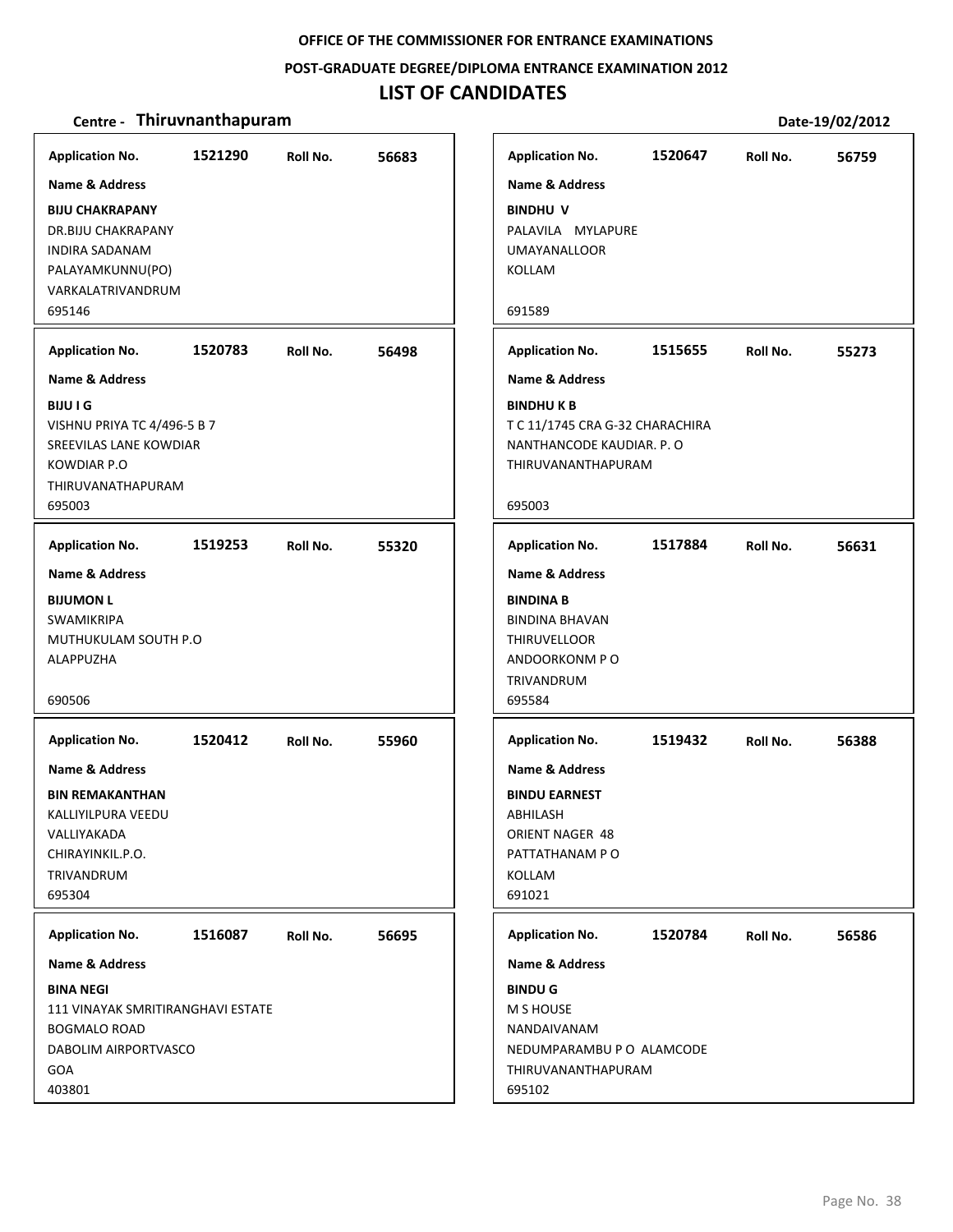### **POST‐GRADUATE DEGREE/DIPLOMA ENTRANCE EXAMINATION 2012**

### **LIST OF CANDIDATES**

| <b>Application No.</b>           | 1521265 | Roll No. | 55976 |
|----------------------------------|---------|----------|-------|
| <b>Name &amp; Address</b>        |         |          |       |
| <b>BINDUR</b>                    |         |          |       |
| FLAT NO 7-ACHOICE HEIGHTS        |         |          |       |
|                                  |         |          |       |
| MUSEUM BAINS COMPOUND            |         |          |       |
| KOWDIAR P.O                      |         |          |       |
| THIRUVANANTHAPURAM               |         |          |       |
| 695003                           |         |          |       |
| <b>Application No.</b>           | 1519220 | Roll No. | 56297 |
| <b>Name &amp; Address</b>        |         |          |       |
| <b>BINDUS</b>                    |         |          |       |
| SABIJA TC.5/330                  |         |          |       |
| 13- INDIRA NAGAR                 |         |          |       |
| PEROORKADA.P.O                   |         |          |       |
| THIRUVANANTHAPURAM               |         |          |       |
| 695005                           |         |          |       |
| <b>Application No.</b>           | 1517310 | Roll No. | 55382 |
| <b>Name &amp; Address</b>        |         |          |       |
| <b>BINDU SIMSON</b>              |         |          |       |
| <b>HOUSE NO.10 HEERA GARDENS</b> |         |          |       |
| PANGAPPARA P.O.                  |         |          |       |
| <b>KARIYAVATTOM</b>              |         |          |       |
| THIRUVANANTHAPURAM               |         |          |       |
| 695581                           |         |          |       |
| <b>Application No.</b>           | 1519662 | Roll No. | 56655 |
| <b>Name &amp; Address</b>        |         |          |       |
| <b>BINDUT</b>                    |         |          |       |
|                                  |         |          |       |
| SRI PA DAM                       |         |          |       |
| <b>NAVAMI GARDENS</b>            |         |          |       |
| KALLAMPALLY                      |         |          |       |
| SREEKARIYAM                      |         |          |       |
| 695017                           |         |          |       |
| <b>Application No.</b>           | 1517402 | Roll No. | 55384 |
| Name & Address                   |         |          |       |
| <b>BINEESH W</b>                 |         |          |       |
| KALADOOD THANNININNA             |         |          |       |
| NELLIKAKUZHI                     |         |          |       |
| KANJIRAMKULAM P.O.               |         |          |       |
| NEYYATTINKARA TRIVANDRUM.        |         |          |       |
| 695524                           |         |          |       |
|                                  |         |          |       |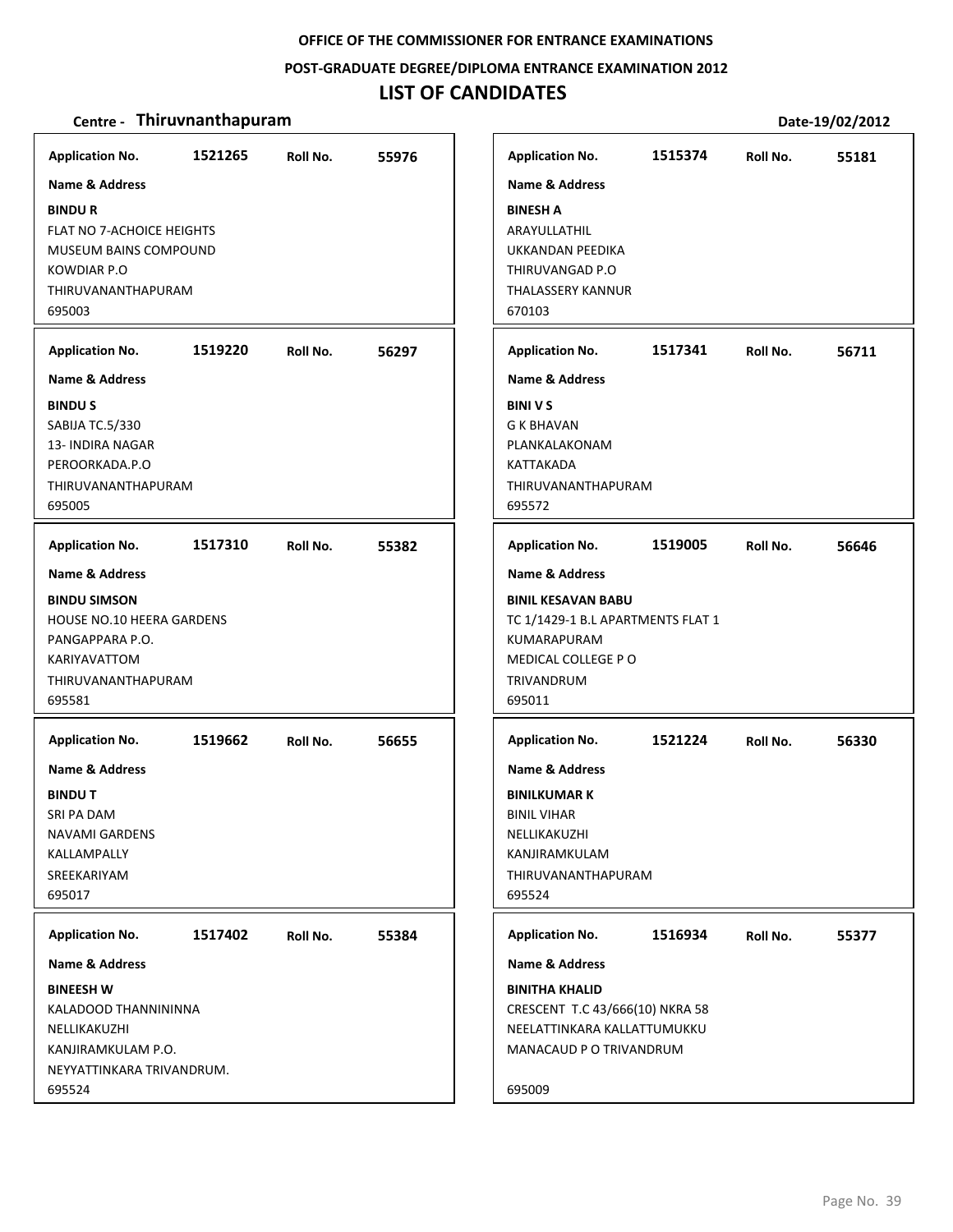**POST‐GRADUATE DEGREE/DIPLOMA ENTRANCE EXAMINATION 2012**

### **LIST OF CANDIDATES**

| <b>Application No.</b><br>Name & Address                                                                                                                       | 1519065 | Roll No.        | 55229 | <b>Application No.</b><br><b>Name &amp; Address</b>                                                                 | 1518368 | Roll No. | 56462 |
|----------------------------------------------------------------------------------------------------------------------------------------------------------------|---------|-----------------|-------|---------------------------------------------------------------------------------------------------------------------|---------|----------|-------|
| <b>BINO JOSE</b><br>T.C.48/1079 VIKAS NAGAR<br>AMBALATHARA<br>POONTHURA P.O.<br><b>TRIVANDRUM</b><br>695026                                                    |         |                 |       | <b>BINSA ABDUL BASHEER</b><br><b>AYSHA MANZIL</b><br>KAVALAYOOR PO<br>VARKALA<br>TRIVANDRUM<br>695144               |         |          |       |
| <b>Application No.</b>                                                                                                                                         | 1519743 | <b>WITHHELD</b> |       | <b>Application No.</b>                                                                                              | 1515685 | Roll No. | 55807 |
| <b>Name &amp; Address</b>                                                                                                                                      |         |                 |       | <b>Name &amp; Address</b>                                                                                           |         |          |       |
| <b>BINO PAUL SEBASTIAN</b><br>ST ANTONY\'S HOSPITAL<br>KAINAKARI P.O<br>ALLAPUZA<br>688501                                                                     |         |                 |       | <b>BINUAV</b><br><b>BIJU VIHAR</b><br>TC-2/1036 PRRA-14<br>MEDICALCOLLEGE .PO<br>TRIVANDRUM<br>695011               |         |          |       |
| <b>Application No.</b>                                                                                                                                         | 1517979 | <b>WITHHELD</b> |       | <b>Application No.</b>                                                                                              | 1517571 | Roll No. | 56451 |
| Name & Address                                                                                                                                                 |         |                 |       | <b>Name &amp; Address</b>                                                                                           |         |          |       |
| <b>BINOD KUMAR M</b><br><b>FLAT NO B4</b><br><b>RUBICON APARTMENTS</b><br>KESAVADASAPURAMPATTOM P.O<br>TRIVANDRUM<br>695004                                    |         |                 |       | <b>BINU B MATHEW</b><br>THEKKADATHU VEEDU<br><b>NALLILA PO</b><br><b>NALLILA</b><br>KOLLAM<br>691515                |         |          |       |
| <b>Application No.</b>                                                                                                                                         | 1517755 | Roll No.        | 56717 | <b>Application No.</b>                                                                                              | 1517583 | Roll No. | 56627 |
| Name & Address<br><b>BINOJ KUMAR K N</b><br>DR.BINOJ KUMAR K N<br>T C 4 / 2359 VIKRAMAPURAM HILLS VH 374<br><b>EAST PATTOM</b><br>THIRUVANANTHAPURAM<br>695004 |         |                 |       | <b>Name &amp; Address</b><br><b>BINU C MATHAI</b><br><b>CHERIPERIL HOUSE</b><br>KULAKKADP.O<br>TIRUVALLA<br>689101  |         |          |       |
| <b>Application No.</b>                                                                                                                                         | 1517880 | Roll No.        | 56543 | <b>Application No.</b>                                                                                              | 1519376 | Roll No. | 55233 |
| <b>Name &amp; Address</b>                                                                                                                                      |         |                 |       | <b>Name &amp; Address</b>                                                                                           |         |          |       |
| <b>BINOY D RAJ</b><br>RAJ NILAYAM NEAR R C CHURCH<br>R C STREET<br>NEYYATTINKARA P O<br>THIRUVANTHAPURAM<br>695121                                             |         |                 |       | <b>BINU DAS C</b><br>LC.BHAVANPOOVARPAMPUKALA<br>KARUMKULAM PUTHIYATHURA PO<br>THIRUVANTHAPURAM<br>KERALA<br>695526 |         |          |       |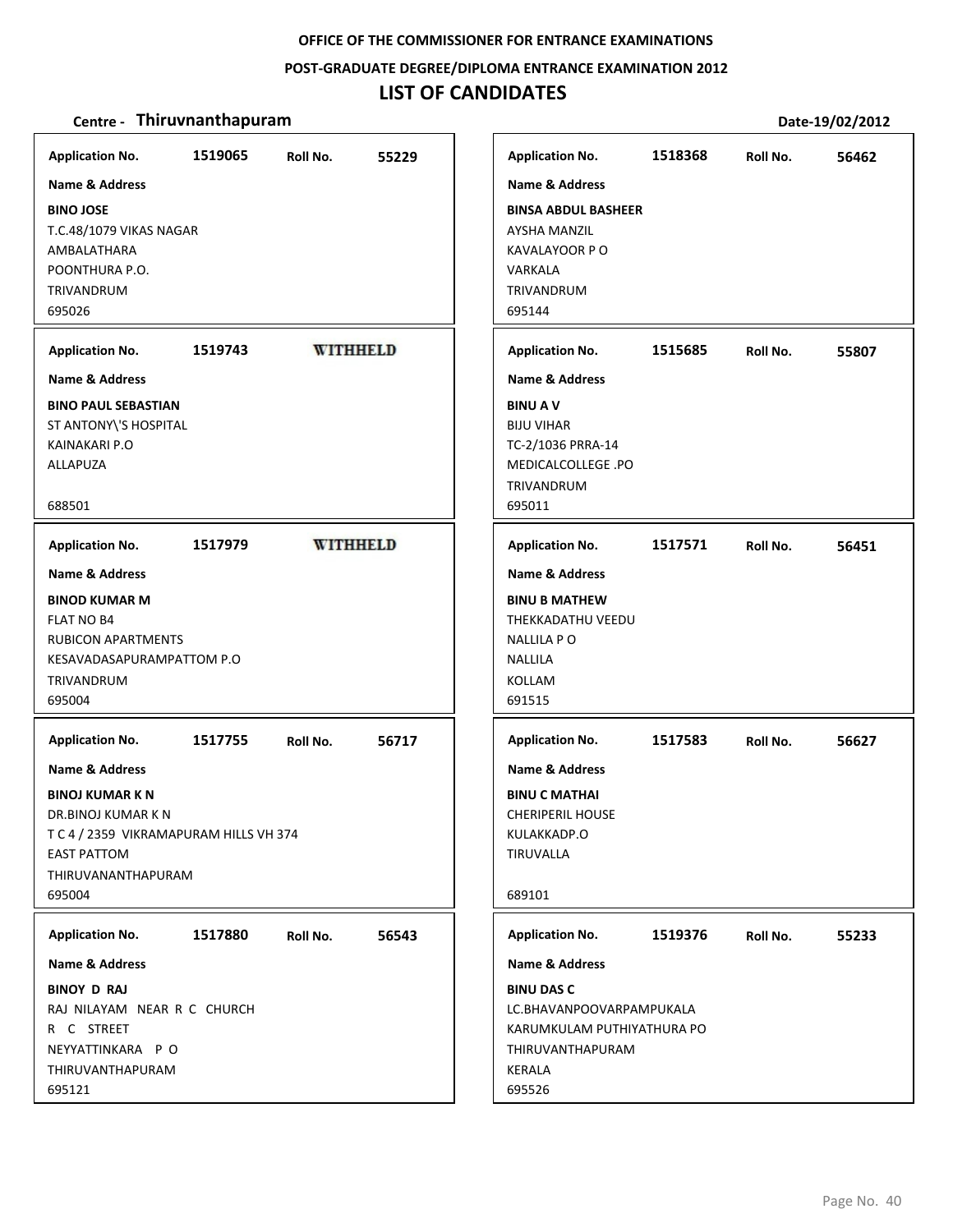### **POST‐GRADUATE DEGREE/DIPLOMA ENTRANCE EXAMINATION 2012**

# **LIST OF CANDIDATES**

| <b>Application No.</b>                                      | 1520654 | Roll No. | 55342 |
|-------------------------------------------------------------|---------|----------|-------|
| <b>Name &amp; Address</b>                                   |         |          |       |
| <b>BINU N K</b>                                             |         |          |       |
| FLAT NO EF 7 161 P T CHACKO NAGAR<br><b>MEDICAL COLLEGE</b> |         |          |       |
| THIRUVANATHAPURAM                                           |         |          |       |
|                                                             |         |          |       |
| 695011                                                      |         |          |       |
| <b>Application No.</b>                                      | 1520995 | Roll No. | 56149 |
| Name & Address                                              |         |          |       |
| <b>BINUKUTTAN PV</b>                                        |         |          |       |
| PERUMPARAMPIL HOUSE<br>THALAVADY SOUTH P.O                  |         |          |       |
| ALEPPY                                                      |         |          |       |
|                                                             |         |          |       |
| 689572                                                      |         |          |       |
| <b>Application No.</b>                                      | 1521331 | Roll No. | 56244 |
| <b>Name &amp; Address</b>                                   |         |          |       |
| <b>BIPIN K GOPAL</b>                                        |         |          |       |
| KARTHIKA                                                    |         |          |       |
| <b>MONVILA</b>                                              |         |          |       |
| <b>KULATHOOR</b><br>THIRUVANANTHAPURAM                      |         |          |       |
| 695583                                                      |         |          |       |
|                                                             |         |          |       |
| <b>Application No.</b>                                      | 1519047 | Roll No. | 56471 |
| Name & Address                                              |         |          |       |
| <b>BISHNU RAVI K</b>                                        |         |          |       |
| SREEKESAVAM TC 21/1306(2)                                   |         |          |       |
| SOMAN NAGAR KARAMANA<br>TRIVANDRUM                          |         |          |       |
|                                                             |         |          |       |
| 695002                                                      |         |          |       |
| <b>Application No.</b>                                      | 1520352 | Roll No. | 55781 |
| Name & Address                                              |         |          |       |
| <b>BLESSY JOHNS</b>                                         |         |          |       |
| <b>BETHEL</b>                                               |         |          |       |
| ORUVATHILKONAM                                              |         |          |       |
| MANNANTHALA P O                                             |         |          |       |
| TRIANDRUM                                                   |         |          |       |
| 695015                                                      |         |          |       |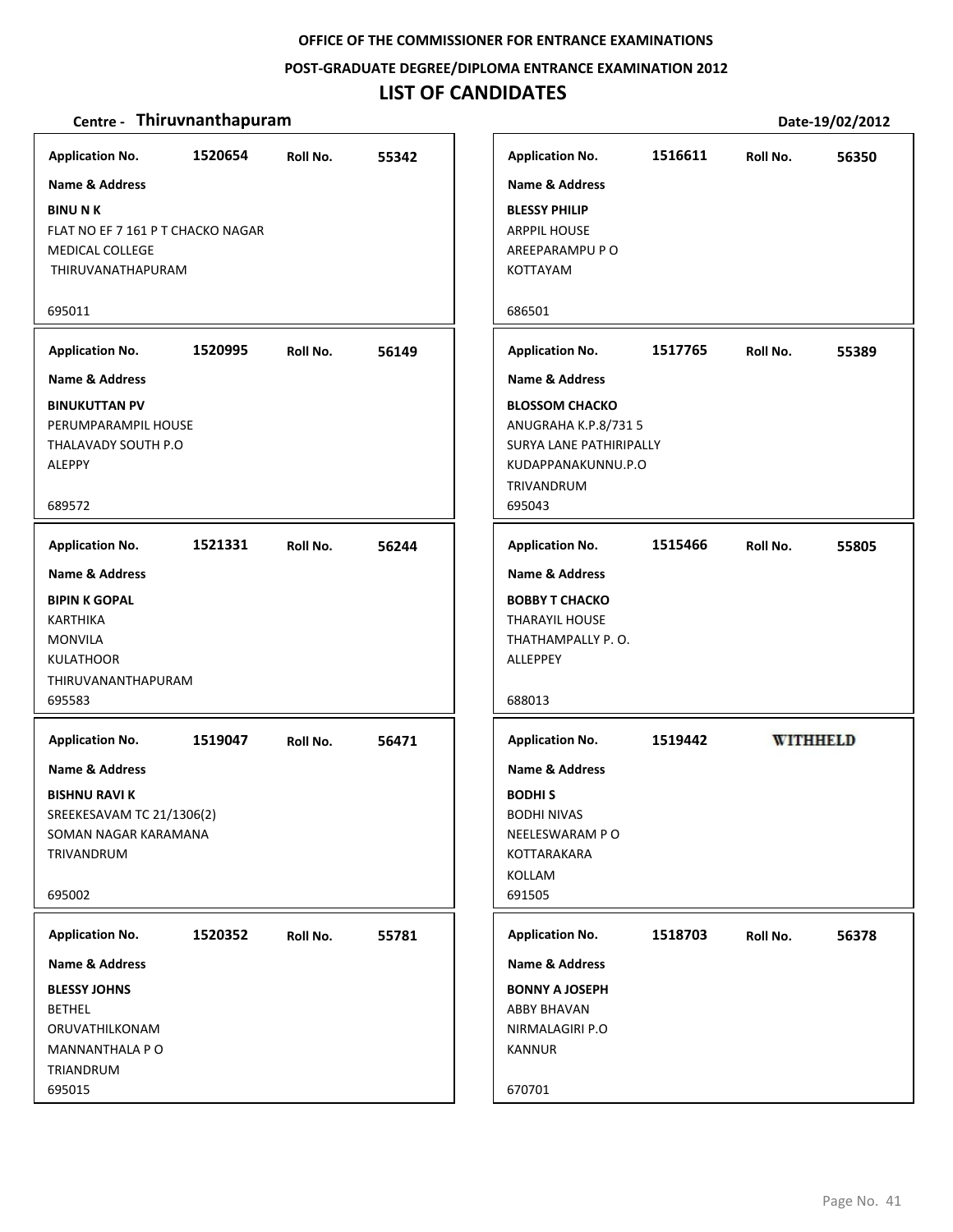### **POST‐GRADUATE DEGREE/DIPLOMA ENTRANCE EXAMINATION 2012**

### **LIST OF CANDIDATES**

| <b>Application No.</b><br>Name & Address                                                                                    | 1517780 | Roll No. | 56101 | <b>Application No.</b><br><b>Name &amp; Address</b>                                                                                 | 1516590 | Roll No. | 55729 |
|-----------------------------------------------------------------------------------------------------------------------------|---------|----------|-------|-------------------------------------------------------------------------------------------------------------------------------------|---------|----------|-------|
| <b>BRAHMA DUTH B L</b><br>231'SWATHY'<br>A.K.G. NAGAR<br>PEROORKADA P O<br>THIRUVANANTHAPURAM<br>695005                     |         |          |       | <b>CHAITHRA M S</b><br>\'SANDHYAM\'<br>SREE KRISHNA NAGAR.217<br>ASRAMAM.P.O<br>KOLLAM<br>691002                                    |         |          |       |
| <b>Application No.</b>                                                                                                      | 1517367 | Roll No. | 55828 | <b>Application No.</b>                                                                                                              | 1519343 | Roll No. | 56033 |
| <b>Name &amp; Address</b>                                                                                                   |         |          |       | <b>Name &amp; Address</b>                                                                                                           |         |          |       |
| <b>CEENA V NETTO</b><br><b>CEENA DALE</b><br>K.L.R.A-28<br>MUNDAKKAL EAST<br>KOLLAM<br>691001                               |         |          |       | <b>CHANDANT</b><br><b>CHANDAN HOUSE</b><br>ANAYARA LANE<br>ANAYARA PO<br>THIRUVANANTHAPURAM<br>695029                               |         |          |       |
| <b>Application No.</b>                                                                                                      | 1515725 | Roll No. | 56603 | <b>Application No.</b>                                                                                                              | 1516741 | Roll No. | 55375 |
| <b>Name &amp; Address</b>                                                                                                   |         |          |       | <b>Name &amp; Address</b>                                                                                                           |         |          |       |
| <b>CEETHU B RAJ</b><br>SREE DISHEETC18/1905(1)<br>SRI HILLS COLONY<br>THIRUMALA<br>THIRUVANANTHAPURAM<br>695006             |         |          |       | <b>CHANDANA SEKHAR N</b><br><b>AISWARYA</b><br>PONGANADU.P.O<br><b>KILIMANOOR</b><br>TRIVANDRUM<br>695601                           |         |          |       |
| <b>Application No.</b>                                                                                                      | 1518303 | Roll No. | 56725 | <b>Application No.</b>                                                                                                              | 1518790 | Roll No. | 55759 |
| <b>Name &amp; Address</b>                                                                                                   |         |          |       | <b>Name &amp; Address</b>                                                                                                           |         |          |       |
| <b>CERENE ROSE JOSE</b><br>C/O DR JESSY M KURIAKOSE<br>AGRICULTURE RESEARCH STATION<br>KALLUNGAL P.O<br>TIRUVALLA<br>689102 |         |          |       | <b>CHANDANA VIJAY</b><br>KANAVUT.C 7/1720(5)<br>HOUSE NO-A $25(1)$<br>SREECHITHRANAGARTHIRUMALA P.O<br>THIRUVANANTHAPURAM<br>695006 |         |          |       |
| <b>Application No.</b>                                                                                                      | 1516286 | Roll No. | 55547 | <b>Application No.</b>                                                                                                              | 1520382 | Roll No. | 56754 |
| <b>Name &amp; Address</b>                                                                                                   |         |          |       | <b>Name &amp; Address</b>                                                                                                           |         |          |       |
| <b>CHAITHANYA C DAS</b><br>TC 11/1376 HOUSE NO 47<br>BAINS COMPOUND NANTHANCODE<br>THIRUVANANTHAPURAM<br>KERALA<br>695003   |         |          |       | <b>CHANDHAN M</b><br><b>HOUSE NO.1 PADMANAGAR</b><br>EAST FORT TRIVANDRUM<br>695023                                                 |         |          |       |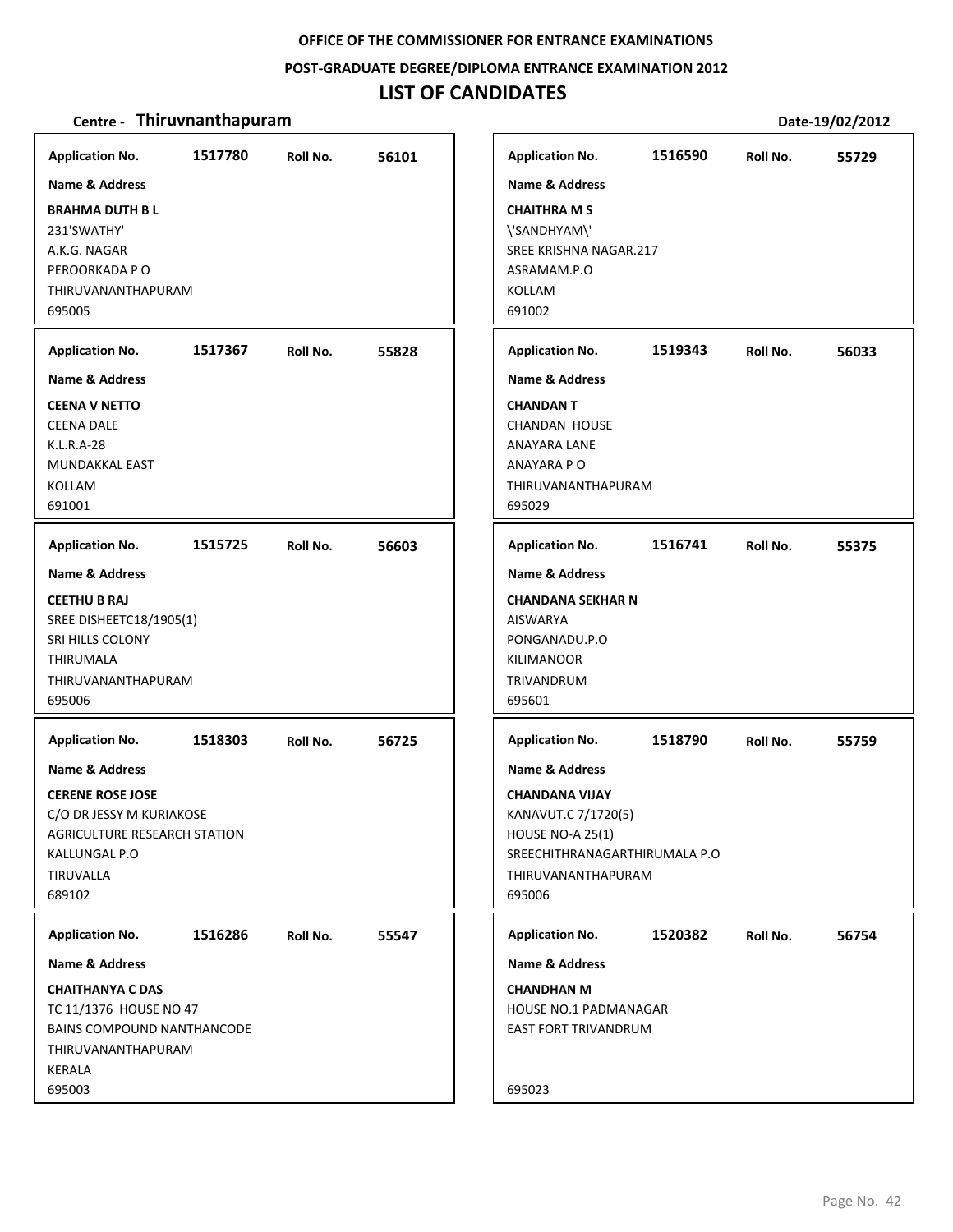**POST‐GRADUATE DEGREE/DIPLOMA ENTRANCE EXAMINATION 2012**

### **LIST OF CANDIDATES**

| <b>Application No.</b>                                                                                                      | 1515530 | Roll No. | 55361 | <b>Application No.</b>                                                                                                       | 1518562 | Roll No. | 56552           |
|-----------------------------------------------------------------------------------------------------------------------------|---------|----------|-------|------------------------------------------------------------------------------------------------------------------------------|---------|----------|-----------------|
| Name & Address                                                                                                              |         |          |       | Name & Address                                                                                                               |         |          |                 |
| <b>CHARLY CHACKO JOSEPH</b><br><b>CHOORAKATTU CHIRAMEL</b><br>KATTODE MANJADI P O<br>PATHANAMTHITTA<br>THIRUVALLA<br>689105 |         |          |       | <b>CHINJU ANTONY</b><br>NELPURACKAL HOUSE<br>KARUVATTA NORTH P O<br>ALAPPUZHA<br>690517                                      |         |          |                 |
| <b>Application No.</b>                                                                                                      | 1521360 | Roll No. | 55978 | <b>Application No.</b>                                                                                                       | 1516010 | Roll No. | 55544           |
| <b>Name &amp; Address</b>                                                                                                   |         |          |       | Name & Address                                                                                                               |         |          |                 |
| <b>CHENTHOORNATH MONIE</b><br>CHENTHOOR ILLAMCHANDANAKAVU<br>A.N PURAM<br>ALAPPUZHA<br>688011                               |         |          |       | <b>CHINNU ANN STEPHEN</b><br>MAMMOOTTIL 3<br>PUZHAVATHU<br>CHANGANACHERRY<br>KOTTAYAM<br>686101                              |         |          |                 |
|                                                                                                                             |         |          |       |                                                                                                                              |         |          |                 |
| <b>Application No.</b>                                                                                                      | 1518637 | Roll No. | 56641 | <b>Application No.</b>                                                                                                       | 1516565 |          | <b>WITHHELD</b> |
| Name & Address                                                                                                              |         |          |       | Name & Address                                                                                                               |         |          |                 |
| <b>CHIKKU JOHN</b><br><b>PACHELIL</b><br>SALEMPURAM<br>PATHANPURAM P.O.<br>KOLLAM (DIST)<br>689695                          |         |          |       | <b>CHINNUS</b><br>VAISAKH CRAC89<br>NEAR GOVT HSS<br>KAZHAKUTTOM<br>TRIVANDRUM<br>695582                                     |         |          |                 |
| <b>Application No.</b>                                                                                                      | 1516539 | Roll No. | 56261 | <b>Application No.</b>                                                                                                       | 1515844 | Roll No. | 55275           |
| Name & Address<br><b>CHINCHILU RV</b><br>RAINA SADANAM<br><b>ALENCHERRY</b><br>YEROOR PO<br>ANCHAL KOLAM<br>691312          |         |          |       | Name & Address<br><b>CHINNU SAJEEV</b><br>SOUHARDA-83<br><b>MANICHERIL HOUSE</b><br>KAZHAKUTTOM.P.O.<br>TRIVANDRUM<br>695582 |         |          |                 |
| <b>Application No.</b>                                                                                                      | 1518942 | Roll No. | 56293 | <b>Application No.</b>                                                                                                       | 1516455 | Roll No. | 55727           |
| Name & Address                                                                                                              |         |          |       | Name & Address                                                                                                               |         |          |                 |
| <b>CHINDUPS</b><br>PRASANTHY NEAR SASTHAMKOVIL                                                                              |         |          |       | <b>CHINNU SURENDRAN</b><br>CHINNU VIHAR                                                                                      |         |          |                 |
| MAYYANAD P O<br>KOLLAM                                                                                                      |         |          |       | MEL-VETTOOR P.O<br>VILABHAGOM VARKALA                                                                                        |         |          |                 |
| 691303                                                                                                                      |         |          |       | TRIVANDRUM<br>695312                                                                                                         |         |          |                 |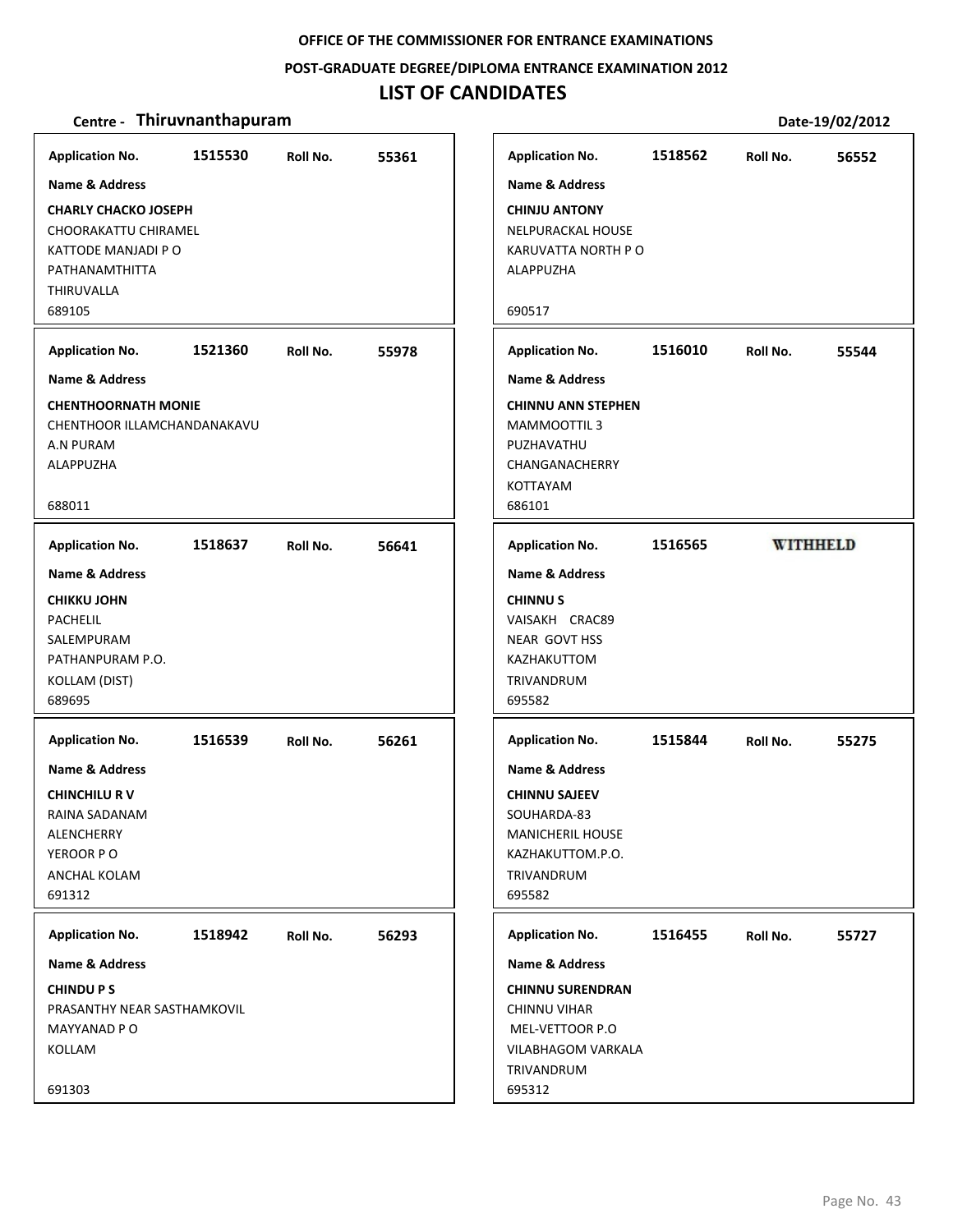#### **POST‐GRADUATE DEGREE/DIPLOMA ENTRANCE EXAMINATION 2012**

### **LIST OF CANDIDATES**

#### **Centre** • **Thiruvnanthapuram Date-19/02/2012**

**1517385 56360 CHINTHA SALAM A** AICKARA HOUSE NEAR CHEMMANAMPADY GANDHINAGAR P O KOTTAYAM 686008 **Application No. Name & Address 1519082 55585 CHITHRA GOPAL S** KARTHIKA MININAGAR KATTAKKADA P O TRIVANDRUM 695572 **Application No. Name & Address 1520595 56494 CHITHRA L R** ASWATHY ARIYOTTUKONAM ANDOORKONAM P O POTHENCODE TRIVANDRUM 695584 **Application No. Name & Address 1516001 55366 CHITHRA P V** CHITHRA P V CHITHIRAT C 11/1070(2) WATTS LANENANTHANCODE THIRUVANANTHAPURAM 695003 **Application No. Name & Address 1521099 55884 CHITRA K R** CHAITHRAM SANTHI NAGAR VANIYAMBALAM P O WANDOORMALAPPURAM 679339 **Application No. Name & Address 1520454 56139 CHRISTINA MARIYAM JOY** ABHILASH TC 16/170 EVRA‐380 EASWARAVILASAM ROAD VAZHUTACAUD THIRUVANANTHAPURAM 695014 **Application No. Name & Address 1518990 56117 CHRISTOPHER A** MANI MANDIRAM CHITTOOR PANMANA CHAVARA P O KOLLAM 691583 **Application No. Name & Address 1515238 55980 CHRISTY ABRAHAM** VALLELIL HOUSE PODIYADI P.O THIRUVALLA 689110 **Application No. Name & Address 1519555 55236 CIBY SAMJI** OLIVE PALACE LANE PAPPANAMCODE THIRUVANANTHAPURAM 695018 **Application No. Name & Address 1519230 56473 CIJIL CHELLASWAMY** MANKUZHI HOUSE ADAIKKAKUZHI P.O PARASALA 629153 **Application No. Name & Address**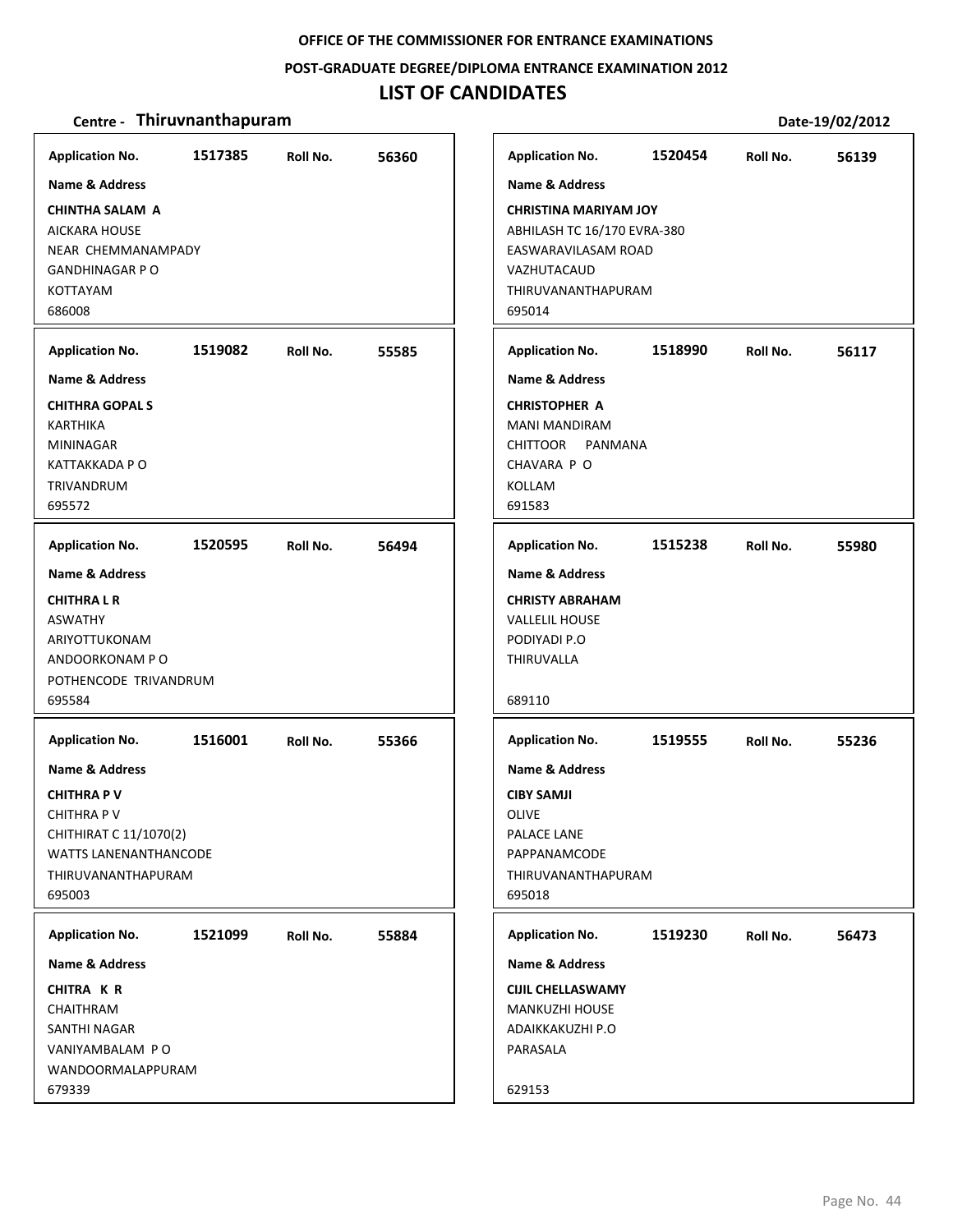#### **POST‐GRADUATE DEGREE/DIPLOMA ENTRANCE EXAMINATION 2012**

### **LIST OF CANDIDATES**

| <b>Application No.</b>                                                                                                                                                 | 1521377 | Roll No. | 56509 | <b>Application No.</b>                                                                                                                                                    | 1520685 | Roll No. | 55076 |
|------------------------------------------------------------------------------------------------------------------------------------------------------------------------|---------|----------|-------|---------------------------------------------------------------------------------------------------------------------------------------------------------------------------|---------|----------|-------|
| Name & Address<br><b>CINE SUPRIYA V R</b><br>KARAVARAM<br><b>TRA 75</b><br>MUNDAKKAL<br><b>KOLLAM</b><br>691001<br><b>Application No.</b><br><b>Name &amp; Address</b> | 1520956 | Roll No. | 56501 | <b>Name &amp; Address</b><br><b>COLIN DESMOND FERNANDEZ</b><br>JOLLY DALE PALLITHOTHAM<br><b>KOLLAM</b><br>KOLLAM<br>691006<br><b>Application No.</b><br>Name & Address   | 1519042 | Roll No. | 56118 |
| <b>CINI V A</b><br>HOUSE NO 704 CINI BHAVAN<br>PRASANTH NAGAR ULLOOR<br>MEDICAL COLLEGE. P. O<br>THIRUVANANTHAPURAM<br>695011                                          |         |          |       | <b>CUCKOO P RAJEEVAN</b><br>V R BHAVAN<br>NETHAJIPURAM NETHAJIPURAM PO<br>SANTHIGIRI POTHENCODE<br>THIRUVANANTHAPURAM<br>695589                                           |         |          |       |
| <b>Application No.</b>                                                                                                                                                 | 1519200 | Roll No. | 56031 | <b>Application No.</b>                                                                                                                                                    | 1517978 | Roll No. | 56015 |
| <b>Name &amp; Address</b><br>CINJU LOWARANCE CHELLASWAMY<br><b>MANKUZHI HOUSE</b><br>ADAIKKAKUZHI P.O<br>PARASALA<br>K.K.DIST<br>629153                                |         |          |       | <b>Name &amp; Address</b><br><b>DALIA D S</b><br>DALIYA COTTAGE<br>PULLANIMUKKU<br><b>NELLIVILA PO</b><br>TRIVANDRUM<br>695523                                            |         |          |       |
| <b>Application No.</b><br><b>Name &amp; Address</b><br><b>CINY NV</b><br>NAVANEETHAM<br>VAIDYASALA NAGAR-428A<br>ASRAMOM(P.O)<br>KOLLAM<br>691002                      | 1521316 | Roll No. | 55888 | <b>Application No.</b><br><b>Name &amp; Address</b><br><b>DANIE JAYANAND</b><br>175 VAZHAPLAVILA HOUSE<br>21 NEAR CSI CHURCH<br>AMARAVILA<br>THIRUVANANTHAPURAM<br>695122 | 1516693 | Roll No. | 56439 |
| <b>Application No.</b><br>Name & Address<br><b>CLENIN FRANCIS FERIAH</b><br><b>CLIFF HOUSE</b><br>MEKKADU<br>CHAVARA.P O.<br>KOLLAM<br>691583                          | 1521372 | Roll No. | 56156 | <b>Application No.</b><br>Name & Address<br><b>DANIEL ARUN SAJI</b><br><b>BETHEL HOUSE</b><br><b>NEAR COLLEGE STEPS</b><br>NALANCHIRA<br>TRIVANDRUM<br>695015             | 1517431 | Roll No. | 56361 |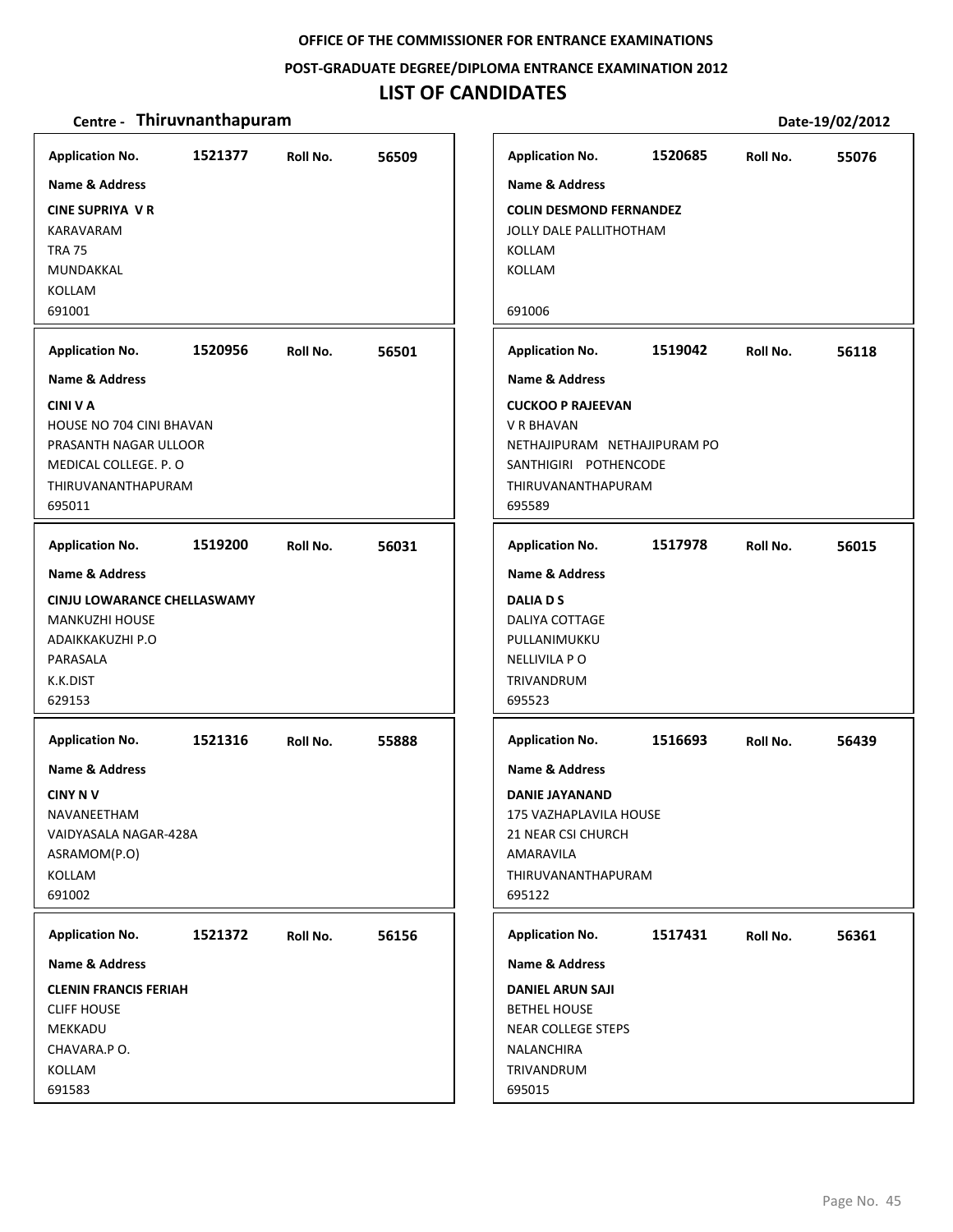### **POST‐GRADUATE DEGREE/DIPLOMA ENTRANCE EXAMINATION 2012**

### **LIST OF CANDIDATES**

| <b>Application No.</b>                                                                                                                                                                                                                                                         | 1519187 | Roll No. | 55675 |
|--------------------------------------------------------------------------------------------------------------------------------------------------------------------------------------------------------------------------------------------------------------------------------|---------|----------|-------|
| <b>Name &amp; Address</b><br><b>DANNY MATHEW L</b><br>T.C 18/661(4) ARAMADA P.O<br>PUNNACKAMUGHAL<br><b>TRIVANDRUM</b><br>695032<br>695032<br><b>Application No.</b><br><b>Name &amp; Address</b><br><b>DANU C</b><br>DAIVADATHAM TC2/1968 6<br>ADARSH NAGAR JUNCTION AN 312 M | 1517706 | Roll No. | 55655 |
| <b>GOWREESHAPATTOM PATTOM P.O</b><br>THIRUVANANTHAPURAM<br>695004                                                                                                                                                                                                              |         |          |       |
| <b>Application No.</b>                                                                                                                                                                                                                                                         | 1520964 | Roll No. | 56677 |
| <b>Name &amp; Address</b><br><b>DAWN CHERIAN K</b><br>9PH <sub>2</sub><br><b>HEERA KINARA</b><br>KESAVADASAPURAM<br>TRIVANDRUM.<br>695004                                                                                                                                      |         |          |       |
| <b>Application No.</b>                                                                                                                                                                                                                                                         | 1515984 | Roll No. | 56694 |
| <b>Name &amp; Address</b><br><b>DEEPA C M</b><br>D/O MANIKKAN CK TMC52/34 AHAS<br>2ND STREET PRIYADARSINI COLONY<br>PANCHIKKAL AYYANTHOLE<br><b>THRISSUR</b><br>680003                                                                                                         |         |          |       |
| <b>Application No.</b>                                                                                                                                                                                                                                                         | 1515421 | Roll No. | 56688 |
| <b>Name &amp; Address</b>                                                                                                                                                                                                                                                      |         |          |       |
| <b>DEEPA DY</b><br>DIVYAPRABHA TC-7/436 NLRA-253<br><b>NEERAZHI LANE ULLOOR</b><br><b>MEDICAL COLLEGE PO</b><br>TRIVAMDRUM<br>695011                                                                                                                                           |         |          |       |

| <b>Application No.</b>          | 1518046 | Roll No. | 56282 |
|---------------------------------|---------|----------|-------|
| <b>Name &amp; Address</b>       |         |          |       |
| <b>DEEPA G</b>                  |         |          |       |
| <b>AMBADI TC 10/228</b>         |         |          |       |
| SNRA-7 SWATHY NAGAR LANE NO-4   |         |          |       |
| PEROORKADA P.O                  |         |          |       |
| THIRUVANANTHAPURAM<br>695005    |         |          |       |
|                                 |         |          |       |
| <b>Application No.</b>          | 1520438 | Roll No. | 55427 |
| <b>Name &amp; Address</b>       |         |          |       |
| <b>DEEPA MS</b>                 |         |          |       |
| SREE GOVINDAMSANTHIVILA         |         |          |       |
| NEMOM PO                        |         |          |       |
| THIRUVANANTHAPURAM              |         |          |       |
| 695020                          |         |          |       |
| <b>Application No.</b>          | 1521094 | Roll No. | 55617 |
| <b>Name &amp; Address</b>       |         |          |       |
| <b>DEEPA R NAIR</b>             |         |          |       |
| PADMA VIHAR                     |         |          |       |
| <b>OPPOSITE MUTHOOT VALLEY</b>  |         |          |       |
| KALLAYAM.P.O                    |         |          |       |
| THIRUVANANTHAPURAM              |         |          |       |
| 695043                          |         |          |       |
| <b>Application No.</b>          | 1520653 | Roll No. | 55253 |
| <b>Name &amp; Address</b>       |         |          |       |
| <b>DEEPA V K</b>                |         |          |       |
| VASANTHALAYAM                   |         |          |       |
| <b>MONVILA</b>                  |         |          |       |
| <b>KULATHOOR P O</b>            |         |          |       |
| THIRUVANANTHAPURAM<br>695583    |         |          |       |
|                                 |         |          |       |
| <b>Application No.</b>          | 1519180 | Roll No. | 55497 |
| <b>Name &amp; Address</b>       |         |          |       |
| <b>DEEPAK NAIR</b>              |         |          |       |
| TC 2/3110/1 RENJINI             |         |          |       |
| <b>KRA-62</b>                   |         |          |       |
|                                 |         |          |       |
| PATTOM PO<br>THIRUVANANTHAPURAM |         |          |       |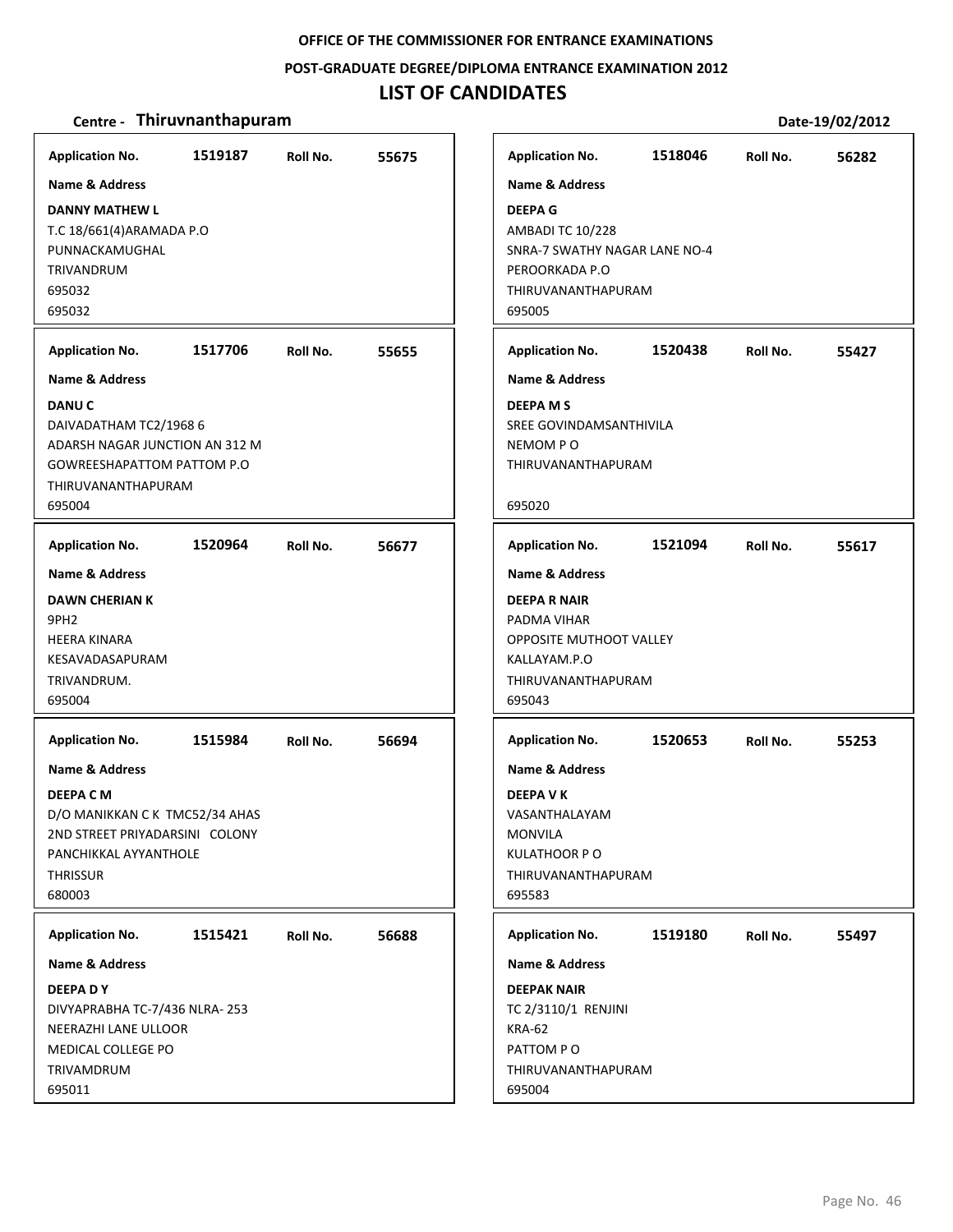### **POST‐GRADUATE DEGREE/DIPLOMA ENTRANCE EXAMINATION 2012**

### **LIST OF CANDIDATES**

| <b>Application No.</b>           | 1517985 | Roll No. | 56193 | <b>Application No.</b>      | 1520705                          | Roll No. | 55610 |
|----------------------------------|---------|----------|-------|-----------------------------|----------------------------------|----------|-------|
| <b>Name &amp; Address</b>        |         |          |       | <b>Name &amp; Address</b>   |                                  |          |       |
| <b>DEEPAK PAUL</b>               |         |          |       | <b>DEEPTHI CHRISTUS</b>     |                                  |          |       |
| TC 5/2091 OPP SRI KRISHNA TEMPLE |         |          |       | C/O DR CHRISTUS THOMAS      |                                  |          |       |
| CHERUVIKKAL                      |         |          |       | NO 51 COURT ROAD            |                                  |          |       |
| SREEKARYAM                       |         |          |       |                             | ADV.P.DHARMARAJ COMPLEX          |          |       |
| TRIVANDRUM                       |         |          |       | NAGERCOIL TAMIL NADU        |                                  |          |       |
| 695017                           |         |          |       | 629001                      |                                  |          |       |
| <b>Application No.</b>           | 1517330 | Roll No. | 56271 | <b>Application No.</b>      | 1518032                          | Roll No. | 56016 |
| <b>Name &amp; Address</b>        |         |          |       | <b>Name &amp; Address</b>   |                                  |          |       |
| <b>DEEPAK S PILLAI</b>           |         |          |       | <b>DEEPTHID</b>             |                                  |          |       |
| DEEPTHIAKGNRA-34MAMPAZHAKONAM    |         |          |       |                             | T C 76/2613(4) ARA 257A ANUGRAHA |          |       |
| AVANAVANCHERRYATTINGAL           |         |          |       |                             | MOKAD LANE ANAYARA P O           |          |       |
| <b>THIRUVANANTHAPURAM</b>        |         |          |       | TRIVANDRUM                  |                                  |          |       |
| <b>KERALA</b>                    |         |          |       |                             |                                  |          |       |
| 695103                           |         |          |       | 695029                      |                                  |          |       |
| <b>Application No.</b>           | 1515219 | Roll No. | 55268 | <b>Application No.</b>      | 1519705                          | Roll No. | 55860 |
| <b>Name &amp; Address</b>        |         |          |       | <b>Name &amp; Address</b>   |                                  |          |       |
| <b>DEEPAN C</b>                  |         |          |       | <b>DEEPTHI DAMODARAN</b>    |                                  |          |       |
| 445 SAROJ PUNNAI NAGAR           |         |          |       | DEEPAM E.V.NAGAR            |                                  |          |       |
| <b>HOLY CROSS COLLEGE ROAD</b>   |         |          |       | KARUVATTA                   |                                  |          |       |
| NAGERCOIL                        |         |          |       | ADOOR P.O                   |                                  |          |       |
| TAMILNADU.                       |         |          |       | PATHANAMTHITTA              |                                  |          |       |
| 629004                           |         |          |       | 691523                      |                                  |          |       |
| <b>Application No.</b>           | 1515729 | Roll No. | 56691 | <b>Application No.</b>      | 1521342                          | Roll No. | 55088 |
| <b>Name &amp; Address</b>        |         |          |       | <b>Name &amp; Address</b>   |                                  |          |       |
| <b>DEEPASREE J</b>               |         |          |       | <b>DEEPTHI V MOHAN</b>      |                                  |          |       |
| A-2 NEW FACULTY BUILDING         |         |          |       | VIJI NILAYAM                |                                  |          |       |
| SREE CHITRA QUARTERS KUMARAPURAM |         |          |       |                             | NEAR CHECK POST AMARAVILA        |          |       |
| MEDICAL COLLEGE (P.O)            |         |          |       | AMARAVILA P O               |                                  |          |       |
| THIRUVANANTHAPURAM KERALA.       |         |          |       | TRIVANDRUM                  |                                  |          |       |
| 695011                           |         |          |       | 695122                      |                                  |          |       |
| <b>Application No.</b>           | 1518315 | Roll No. | 55308 | <b>Application No.</b>      | 1515821                          | Roll No. | 56428 |
| <b>Name &amp; Address</b>        |         |          |       | Name & Address              |                                  |          |       |
| <b>DEEPTHI BENNY</b>             |         |          |       | DEEPTHI VIJAYA KUMAR        |                                  |          |       |
| <b>KONNAYIL HOUSE</b>            |         |          |       | <b>B S MANDIRAM SNAE 28</b> |                                  |          |       |
| KUTTAPUZHA P.O                   |         |          |       | <b>SASTRI NAGAR</b>         |                                  |          |       |
| THIRUVALLA                       |         |          |       | <b>KARAMANA PO</b>          |                                  |          |       |
| PATHANAMTHITTA                   |         |          |       | THIRUVANANTHAPURAM          |                                  |          |       |
| 689103                           |         |          |       | 695002                      |                                  |          |       |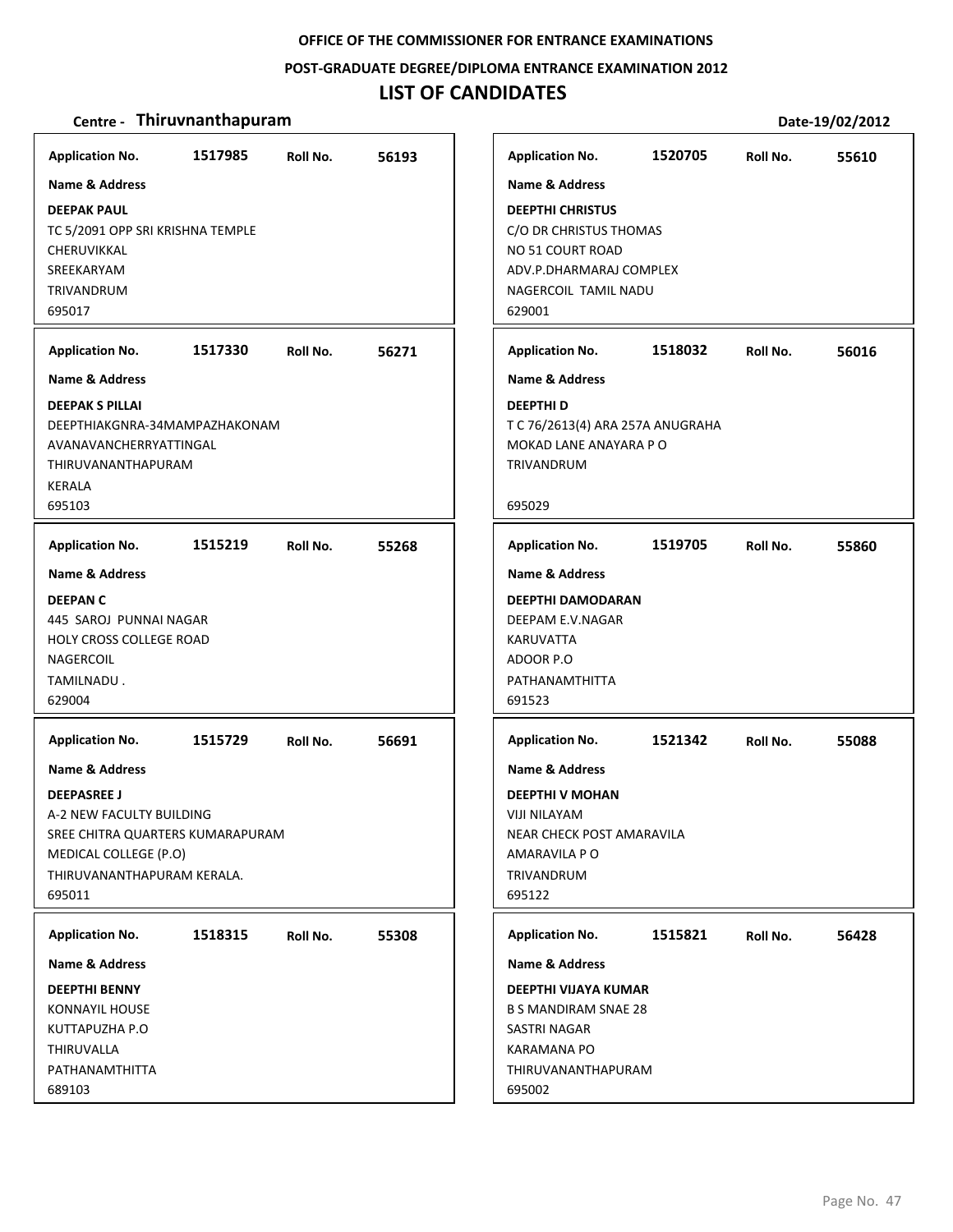#### **POST‐GRADUATE DEGREE/DIPLOMA ENTRANCE EXAMINATION 2012**

# **LIST OF CANDIDATES**

| <b>Application No.</b>                                                                                                                             | 1517395 | Roll No.        | 55028 |
|----------------------------------------------------------------------------------------------------------------------------------------------------|---------|-----------------|-------|
| Name & Address<br><b>DEEPTHIMOL JOSE</b><br><b>VETTIKATTIL HOUSE</b><br>S.H MOUNT P.O.<br><b>KOTTAYAM</b><br>686006                                |         |                 |       |
| <b>Application No.</b>                                                                                                                             | 1516787 | Roll No.        | 55909 |
| Name & Address<br><b>DEEPTHY G</b><br><b>GEETHAM</b><br>AREEPARAMBU P O<br><b>KOTTAYAM</b><br>686501                                               |         |                 |       |
| <b>Application No.</b>                                                                                                                             | 1519894 | <b>WITHHELD</b> |       |
| <b>Name &amp; Address</b><br><b>DEEPTILM</b><br>\\\'KAVERI\\\'TC 39/1850 (1)<br><b>KAVERI GARDENS</b><br>CHALA P O<br>THIRUVANANTHAPURAM<br>695036 |         |                 |       |
| <b>Application No.</b><br>Name & Address<br><b>DEEPUB</b><br><b>KRISHNANIVAS</b><br>MANKUNNIL<br>MATHRA PO<br>PUNALOOR KOLLAM<br>691315            | 1515493 | Roll No.        | 56249 |
| <b>Application No.</b>                                                                                                                             | 1515848 | Roll No.        | 55453 |
| Name & Address<br><b>DEEPUD</b><br>DEEPTHI NIVAS<br>AMBALAM KUNNU<br>NETTAYAM P O<br>KOLLAM<br>691537                                              |         |                 |       |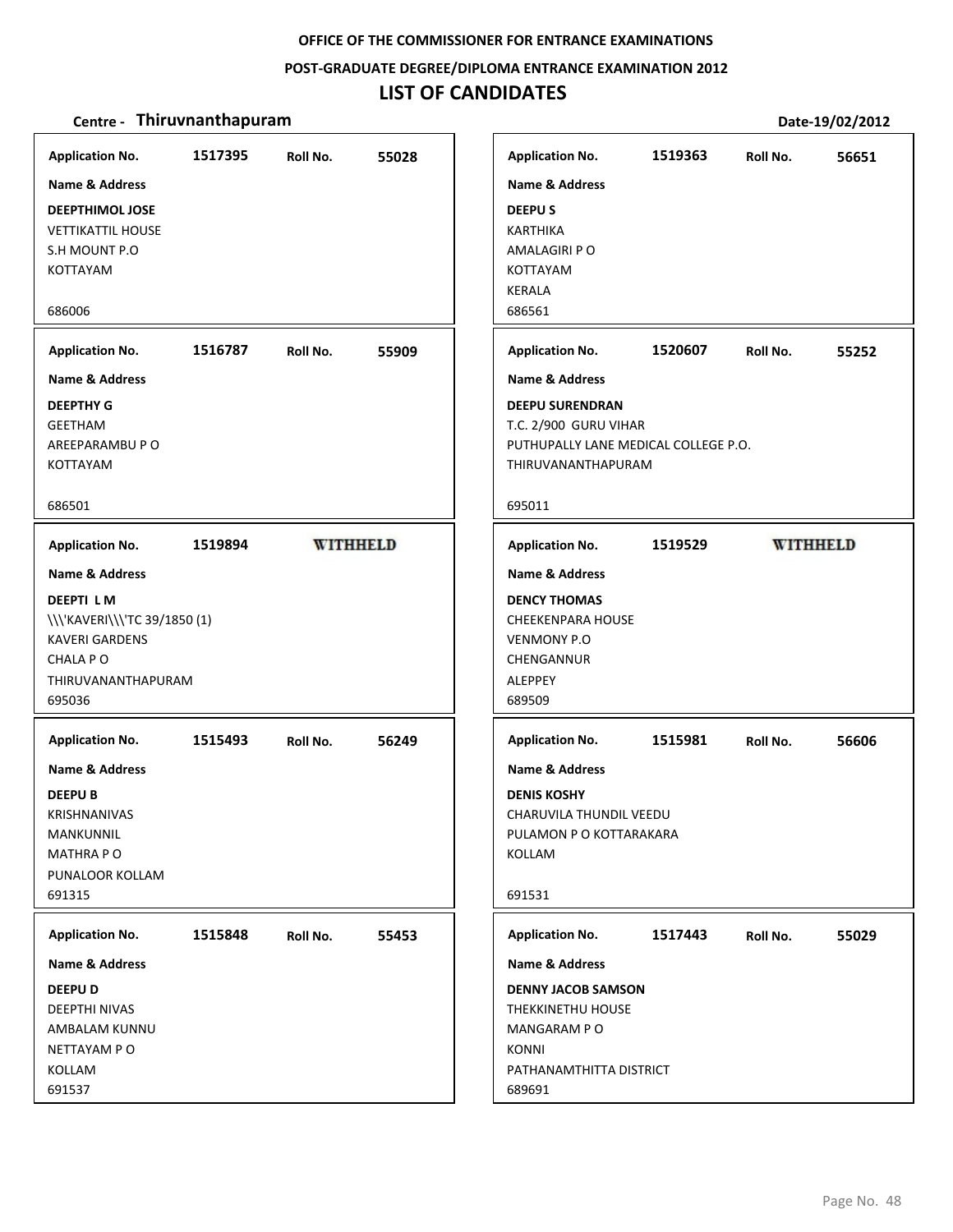#### **POST‐GRADUATE DEGREE/DIPLOMA ENTRANCE EXAMINATION 2012**

### **LIST OF CANDIDATES**

#### **Centre** • **Thiruvnanthapuram Date-19/02/2012**

**1519972 55419 DEVI B** SANATHANA ADICHANALLOOR ADICHANALLOOR P.O. KOLLAM 691573 **Application No. Name & Address 1520548 55162 DEVI C B** CHERAKULAM HOUSE AYYAPPANKAVU WEST COCHIN‐18 682018 **Application No. Name & Address 1515271 56598 DEVIKA J** KAMALASARAS MENILAM THIRUVALLAM P O THIRUVANANTHAPURAM 695027 **Application No. Name & Address 1516505 55550 DEVRAJ R** NPPN 40‐A ASWATHY VP 1/60 NPP NAGAR LANE ‐1 PEROORKADA THIRUVANANTHAPURAM 695005 **Application No. Name & Address 1521391 55267 DHANOOP ABRAHAM VARGHESE** ASHA BHAVAN VALACODU **PUNALUR** KOLLAM 691331 **Application No. Name & Address 1521401 55534 DHANYA DEV M** ARADHANA 42N S S KARAYOGAM ROAD ANAYARA POST THIRUVANANTHAPURAM 695029 **Application No. Name & Address 1519083 55674 DHANYA AP** CLAIMENT VLANGAMURI POOVAR ROAD NEYYATTINKARA TRIVANDRUM 695121 **Application No. Name & Address 1520832 56323 DHANYA G KRISHNAN** NALINAM PUTHENVILA VADAKKATHIL CHERIYELA ALUMMOOD P O KOLLAM 691577 **Application No. Name & Address 1515886 56165 DHANYA LOUIS J S** SACRED HEART HOUSE SBT BUILDING THUTHUR P O KANYAKUMARI TAMILNADU 629176 **Application No. Name & Address 1517831 55568 DHANYA P R** RADHEYAM TC68/678(1) THIRUVALLOM PO THIRUVANANTHAPURAM 695027 **Application No. Name & Address**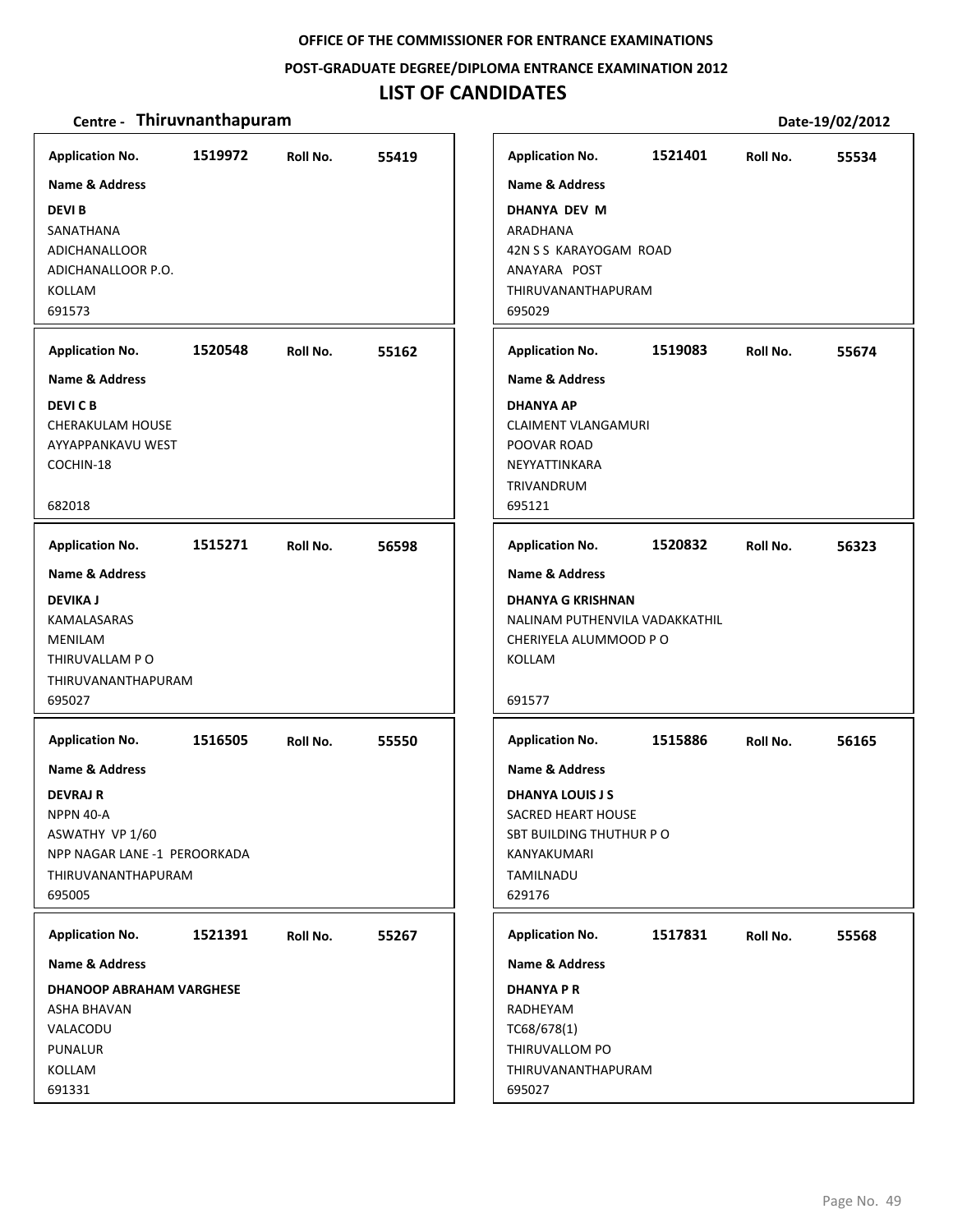### **POST‐GRADUATE DEGREE/DIPLOMA ENTRANCE EXAMINATION 2012**

# **LIST OF CANDIDATES**

| <b>Application No.</b>                                                                                                                              | 1518772 | Roll No. | 56731 | <b>Application No.</b>                                                                                                                                           | 1519685 | Roll No. | 55593 |
|-----------------------------------------------------------------------------------------------------------------------------------------------------|---------|----------|-------|------------------------------------------------------------------------------------------------------------------------------------------------------------------|---------|----------|-------|
| <b>Name &amp; Address</b><br><b>DHANYASP</b><br><b>SWATHY</b><br>K P A C JN KALLUMMOODU<br>KAYAMKULAM P O<br><b>ALAPUZHA</b><br>690502              |         |          |       | <b>Name &amp; Address</b><br><b>DIBIN RAJ</b><br>S/O J RAJAN<br>KUZHIVILA<br><b>VIZHAVOOR</b><br>MALAYAM PO. TRIVANDRUM<br>695571                                |         |          |       |
| <b>Application No.</b>                                                                                                                              | 1520965 | Roll No. | 56765 | <b>Application No.</b>                                                                                                                                           | 1520676 | Roll No. | 56143 |
| <b>Name &amp; Address</b><br><b>DHANYA SHAJI R</b><br>\\\'ARUNODHAYAM\\\' SDNRA B38A<br><b>ORUVATHILKOTA</b><br>ANAYARA P.O<br>TRIVANDRUM<br>695029 |         |          |       | <b>Name &amp; Address</b><br><b>DIJO SASIKUMAR</b><br>HOUSE NO.45 - A ADARSH NAGAR<br>POTTAKUZHI ROAD PATTOM P.O.<br>THIRUVANANTHAPURAM<br>695004                |         |          |       |
| <b>Application No.</b>                                                                                                                              | 1516422 | Roll No. | 56699 | <b>Application No.</b>                                                                                                                                           | 1520316 | Roll No. | 56489 |
| Name & Address<br><b>DHANYA UNNIKRISHNAN</b><br><b>KRISHNAS</b><br>AYYANKOVIL<br><b>KANUL P.O</b><br><b>KANNUR</b><br>670562                        |         |          |       | <b>Name &amp; Address</b><br><b>DILEEPS</b><br>TC 29/76 KRISHNA<br>M K K NAIR ROAD<br>PETTAH<br>THIRUVANANTHAPURAM<br>695024                                     |         |          |       |
| <b>Application No.</b><br>Name & Address<br><b>DHEERAJ S</b><br>THUSHARA<br>PILAPUZHA<br><b>HARIPAD P O</b><br><b>ALAPPUZHA</b><br>690514           | 1517975 | Roll No. | 55926 | <b>Application No.</b><br><b>Name &amp; Address</b><br><b>DILIP ABRAHAM</b><br>MALAYIL PARAMBIL HOUSE<br>ERAVIPEROOR PO<br>TIRUVALLA<br>PATHANAMTHITTA<br>689542 | 1518165 | Roll No. | 55217 |
| <b>Application No.</b><br><b>Name &amp; Address</b>                                                                                                 | 1518053 | Roll No. | 56370 | <b>Application No.</b><br><b>Name &amp; Address</b>                                                                                                              | 1517322 | Roll No. | 56005 |
| <b>DIANA NOBLE</b><br>\'SHALOM\'TC 24/2074 (4)<br>POUND ROADPANAVILA<br>THYCAUD.P.O<br>TRIVANDRUM<br>695014                                         |         |          |       | <b>DIMPLE JOHN MANJURAN</b><br>C/O DR. JINESH THOMAS<br>FLAT B-4 RUBICON MANSIONS<br>NEAR MEDICAL COLLEGE<br>TRIVANDRUM<br>685011                                |         |          |       |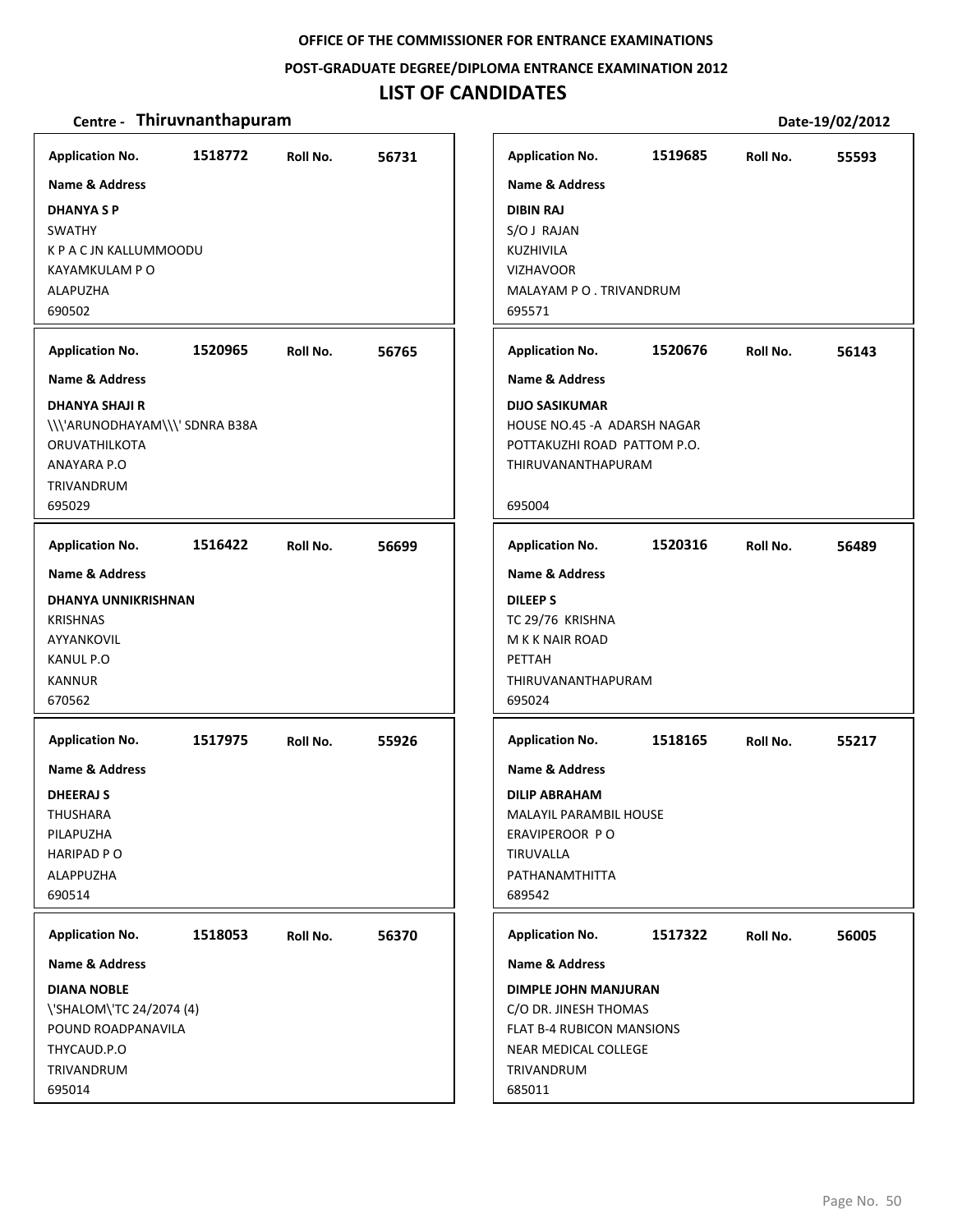### **POST‐GRADUATE DEGREE/DIPLOMA ENTRANCE EXAMINATION 2012**

### **LIST OF CANDIDATES**

| <b>Name &amp; Address</b><br><b>Name &amp; Address</b><br>DIPU S V<br><b>DINESH JAYARAM</b><br><b>ADITI</b><br>ANJALI T.C 33/2662 VARA - 711<br><b>69 ROSE GARDENS</b><br>ESWARI AMMAN KOVIL ROAD<br>PONGUMOODU<br>VATTIYOORKAVU<br>THIRUVANANTHAPURAM<br>THIRUVANANTHAPURAM<br>695011<br>695013<br>1521030<br><b>Application No.</b><br>55527<br>Roll No.<br><b>Name &amp; Address</b><br><b>DINESH M</b><br>T.C.10/828(4) SURYA LANE 60<br>EDAKKULAM MANNANMOOLA<br>PEROORKADA P.O.<br>695005<br><b>Application No.</b><br>1518526<br>55844<br>Roll No.<br><b>Name &amp; Address</b><br><b>DINESH R S</b><br>410 SANGEETH NAGAR<br>THYCAUD<br>THIRUVANANTHAPURAM<br>695014<br><b>Application No.</b><br>1517947<br>56368<br>Roll No.<br><b>Name &amp; Address</b><br><b>DINKLE SITARAM</b><br>ANCHARANDIL<br><b>VIKAS NAGAR-5</b><br>PATTATHANAM<br>KOLLAM<br>691021<br>1518824<br>Roll No.<br>56556<br>THIRUVANANTHAPURAM KERALA | <b>Application No.</b>                                                                                                         | 1520862 | Roll No. | 55257 |
|-------------------------------------------------------------------------------------------------------------------------------------------------------------------------------------------------------------------------------------------------------------------------------------------------------------------------------------------------------------------------------------------------------------------------------------------------------------------------------------------------------------------------------------------------------------------------------------------------------------------------------------------------------------------------------------------------------------------------------------------------------------------------------------------------------------------------------------------------------------------------------------------------------------------------------------|--------------------------------------------------------------------------------------------------------------------------------|---------|----------|-------|
| <b>Application No.</b><br><b>Name &amp; Address</b><br><b>FLAT NO-EF/7-161</b><br><b>TRIVANDRUM</b><br>695011<br><b>Application No.</b><br><b>Name &amp; Address</b><br><b>DIVIJA</b><br>LEKSHMI BHAVAN<br><b>T.K.M.C P.O</b><br>KOLLAM<br>691005<br><b>Application No.</b><br><b>Name &amp; Address</b><br>ATTINGAL P.O<br>695101<br><b>Application No.</b><br>Name & Address<br><b>DIVYA SASI</b><br>EDAKKIDOM P.O<br><b>EZHUKONE</b><br>KOLLAM                                                                                                                                                                                                                                                                                                                                                                                                                                                                                   |                                                                                                                                |         |          |       |
| <b>DIVEEN SEN GEETH D</b><br>PT CHACKO NAGAR<br>MEDICAL COLLEGE P.O<br><b>DIVYA SADASIVAN</b>                                                                                                                                                                                                                                                                                                                                                                                                                                                                                                                                                                                                                                                                                                                                                                                                                                       |                                                                                                                                |         |          |       |
| NEAR AMAR HOSPITAL                                                                                                                                                                                                                                                                                                                                                                                                                                                                                                                                                                                                                                                                                                                                                                                                                                                                                                                  |                                                                                                                                |         |          |       |
| C/O LEKSHMI MOTORSPEROOR                                                                                                                                                                                                                                                                                                                                                                                                                                                                                                                                                                                                                                                                                                                                                                                                                                                                                                            |                                                                                                                                |         |          |       |
| 1518569<br>FLAT NO. 4 MANGALYA APARTMENTS<br>THIRUVANANTHAPURAM<br>CHARUVILA PUTHEN VEEDU                                                                                                                                                                                                                                                                                                                                                                                                                                                                                                                                                                                                                                                                                                                                                                                                                                           |                                                                                                                                |         |          |       |
| 1517926                                                                                                                                                                                                                                                                                                                                                                                                                                                                                                                                                                                                                                                                                                                                                                                                                                                                                                                             |                                                                                                                                |         |          |       |
|                                                                                                                                                                                                                                                                                                                                                                                                                                                                                                                                                                                                                                                                                                                                                                                                                                                                                                                                     | <b>Application No.</b><br><b>Name &amp; Address</b><br><b>DIPIN MANI</b><br><b>SREE SAUDHAM</b><br>PALAKUNNU<br>CHIRAYINKEEZHU |         |          |       |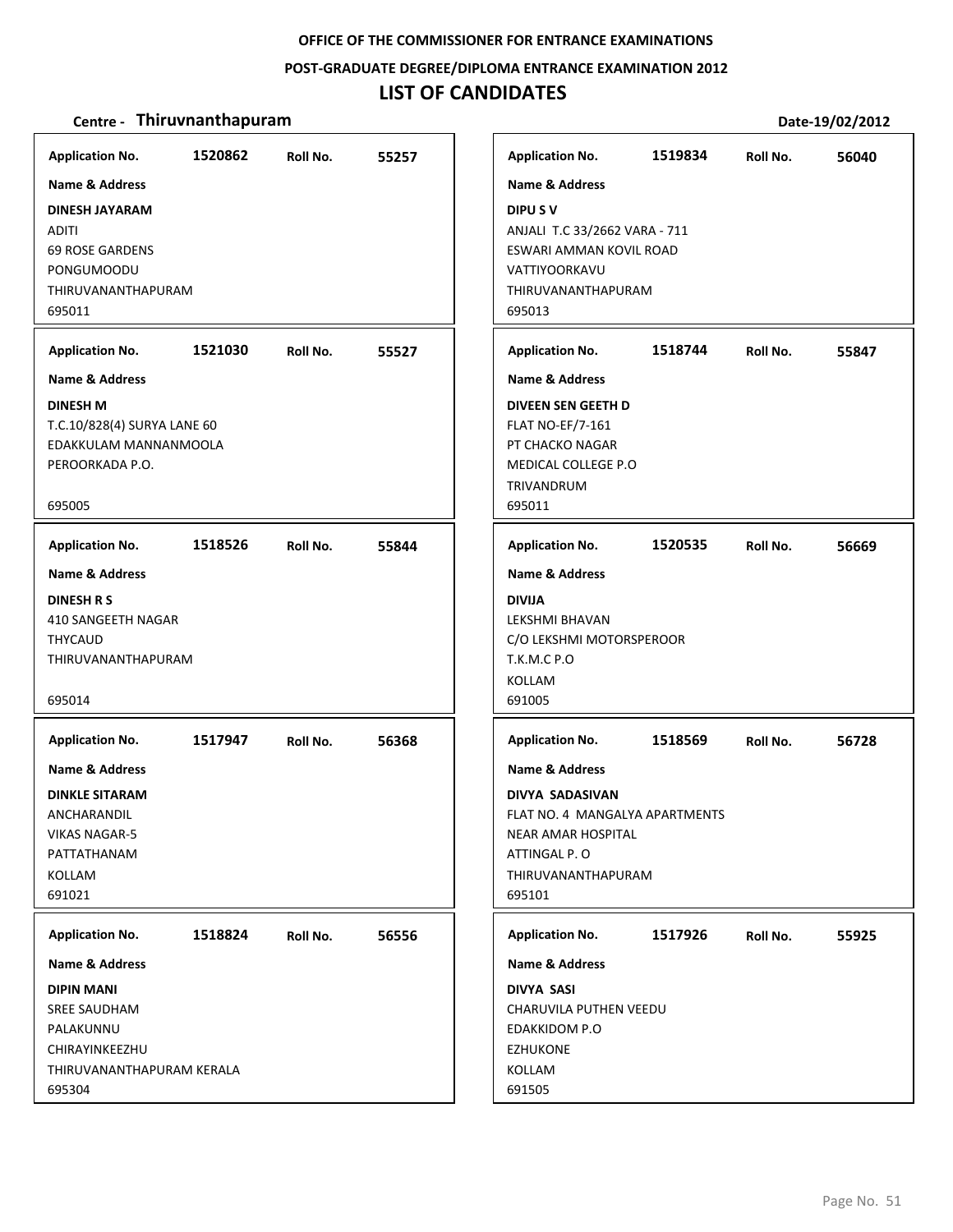#### **POST‐GRADUATE DEGREE/DIPLOMA ENTRANCE EXAMINATION 2012**

### **LIST OF CANDIDATES**

| <b>Application No.</b><br><b>Name &amp; Address</b><br><b>DIVYA A S</b><br><b>THIRUVATHIRA</b><br>AZHICODE PO<br>KARAKULAM VIA<br>THIRUVANANTHAPURAM<br>695564                  | 1516262 | Roll No. | 55191 | <b>Application No.</b><br><b>Name &amp; Address</b><br><b>DIVYA DV</b><br>PONCHILAMB KOTTUKALKONAM<br>KATTACHALKUZHY.P.O<br>BALARAMAPURAM<br>TRIVANDRUM<br>695509     | 1520074 | Roll No. | 56397 |
|---------------------------------------------------------------------------------------------------------------------------------------------------------------------------------|---------|----------|-------|-----------------------------------------------------------------------------------------------------------------------------------------------------------------------|---------|----------|-------|
| <b>Application No.</b><br><b>Name &amp; Address</b>                                                                                                                             | 1515802 | Roll No. | 55986 | <b>Application No.</b><br><b>Name &amp; Address</b>                                                                                                                   | 1520154 | Roll No. | 56486 |
| DIVYA ALEX<br>DEEPTHI ALINTEVADAKETHIL<br>SOORANAD PO<br>CHAKKUVALLY<br>KOLLAM<br>693522                                                                                        |         |          |       | DIVYA DAMODARAN VATTAPARAMPIL<br>VATTAPARAMPIL HOUSE<br>PO VATTEKODE<br><b>MANJERI</b><br>MALAPPURAM<br>676122                                                        |         |          |       |
| <b>Application No.</b>                                                                                                                                                          | 1518170 | Roll No. | 55484 | <b>Application No.</b>                                                                                                                                                | 1519856 | Roll No. | 56482 |
| <b>Name &amp; Address</b><br>DIVYA BALAKRISHNAN<br>NEETHISREE HOUSE NUMBER 48<br><b>ASWATHY GARDENS</b><br>AMBALATHARA POONTHURA P O<br>THIRUVANANTHAPURAM<br>695026            |         |          |       | <b>Name &amp; Address</b><br><b>DIVYA DAS</b><br>T.C 2/1120(9) GURUKRUPA<br><b>KESAVA GARDENS</b><br>MURINJAPALAM<br>MEDICAL COLLEGE P.O THIRUVANANTHAPURAM<br>695011 |         |          |       |
| <b>Application No.</b>                                                                                                                                                          | 1519508 | Roll No. | 55413 | <b>Application No.</b>                                                                                                                                                | 1519438 | Roll No. | 56476 |
| <b>Name &amp; Address</b><br><b>DIVYA CK</b><br>BANGLAVUPARAMBIL(H)<br>ODAKKAYAM<br><b>VETTILAPPARA PO</b><br><b>MALAPPURAM</b><br>673639                                       |         |          |       | <b>Name &amp; Address</b><br>DIVYA DIVAKARAN NAIR<br>ATHIRATC 19/292 (1)<br>VPS 339 VATTAVILA<br>THIRUMALA P O<br>THIRUVANTHAPURAM<br>695006                          |         |          |       |
| <b>Application No.</b>                                                                                                                                                          | 1517344 | Roll No. | 55027 | <b>Application No.</b>                                                                                                                                                | 1515811 | Roll No. | 56164 |
| <b>Name &amp; Address</b><br><b>DIVYA CHANDRADAS</b><br>BN-56DIVYA DHANUSMICROWAVE LANE<br>BAPUJI NAGARPONGUMMOODU<br>MEDICAL COLLEGE P.O<br>THIRUVANANTHAPURAMKERALA<br>695011 |         |          |       | Name & Address<br><b>DIVYA GRACE VARGHESE</b><br>1A SFS-1<br>ALTHARA JUNCTION<br>VELLAYAMBALAM<br>TRIVANDRUM<br>695014                                                |         |          |       |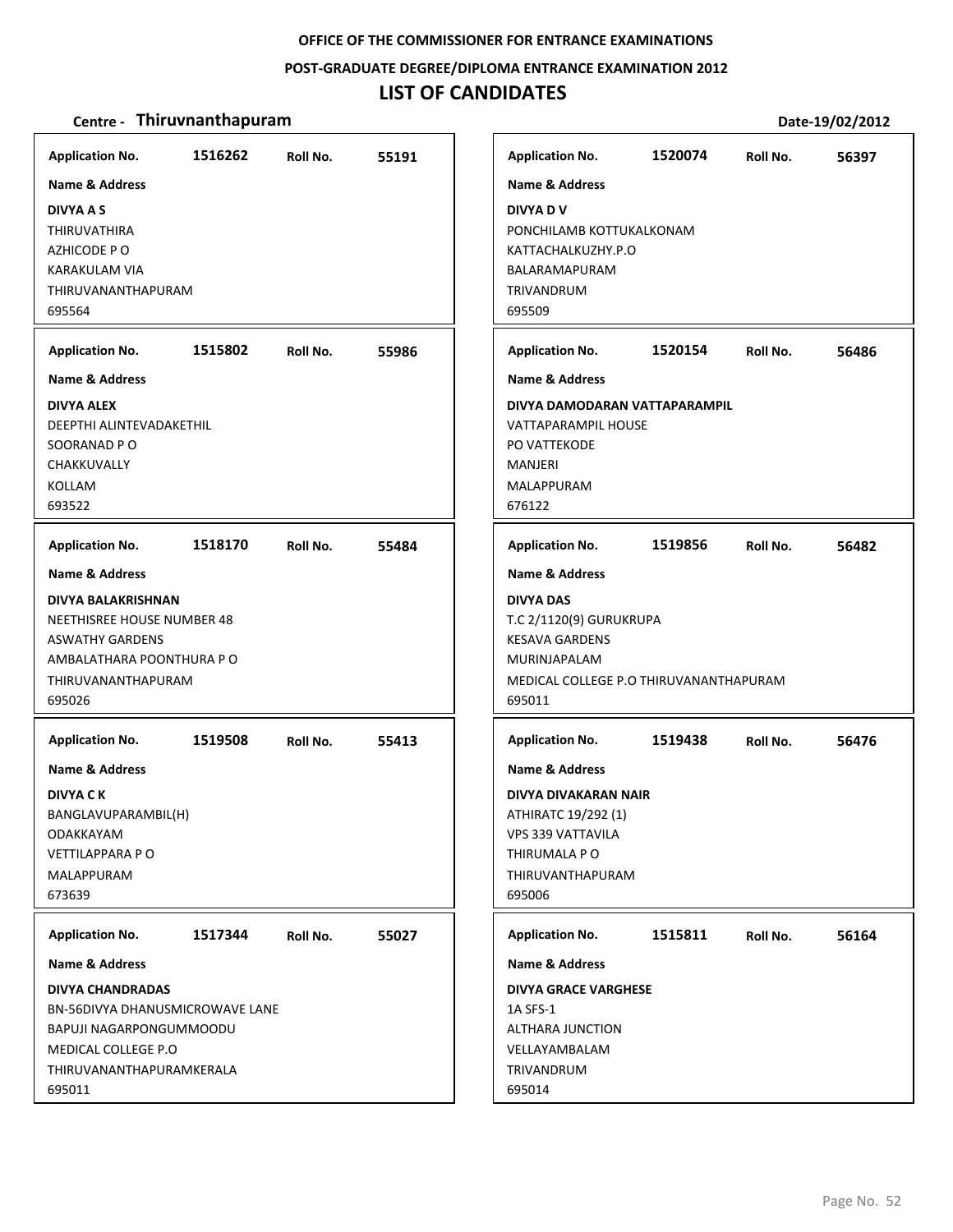**POST‐GRADUATE DEGREE/DIPLOMA ENTRANCE EXAMINATION 2012**

### **LIST OF CANDIDATES**

| <b>Application No.</b>                                                                                                                          | 1517321 | Roll No. | 55916 | <b>Application No.</b>                                                                                                                  | 1517345 | Roll No. | 55116 |
|-------------------------------------------------------------------------------------------------------------------------------------------------|---------|----------|-------|-----------------------------------------------------------------------------------------------------------------------------------------|---------|----------|-------|
| <b>Name &amp; Address</b>                                                                                                                       |         |          |       | <b>Name &amp; Address</b>                                                                                                               |         |          |       |
| <b>DIVYA J PRAKASH</b><br>KAUSTHUBHAM HOUSE NO B21<br>PALOOR LANE<br><b>MEDICAL COLLEGE PO</b><br>THIRUVANANTHAPURAM<br>695011                  |         |          |       | DIVYA MAVANAVILA VIJAYAKUMAR<br>MAVANAVILA VEEDU<br>MYLOM PO<br>KOTTARAKARA<br>691560                                                   |         |          |       |
| <b>Application No.</b>                                                                                                                          | 1518254 | Roll No. | 55396 | <b>Application No.</b>                                                                                                                  | 1518425 | Roll No. | 55932 |
| <b>Name &amp; Address</b>                                                                                                                       |         |          |       | <b>Name &amp; Address</b>                                                                                                               |         |          |       |
| <b>DIVYA JOHN</b><br>DIVYA JOHN<br><b>ASSISTANT SURGEON</b><br>PHC MARANGATTUPILLY<br>KOTTAYAM<br>686635                                        |         |          |       | <b>DIVYA MOHAN</b><br>SANTHIMA<br>PADINJATTINKARA<br>KOTTARAKKARA PO<br><b>KOLLAM</b><br>691506                                         |         |          |       |
| <b>Application No.</b>                                                                                                                          | 1517346 | Roll No. | 55205 | <b>Application No.</b>                                                                                                                  | 1521202 | Roll No. | 55530 |
| Name & Address                                                                                                                                  |         |          |       | <b>Name &amp; Address</b>                                                                                                               |         |          |       |
| <b>DIVYA K</b><br>KRWA-178SOORYA<br><b>KAVALLOOR LANE</b><br>VATTIYOORKAVU<br>THIRUVANANTHAPURAM<br>695013                                      |         |          |       | <b>DIVYA MOHAN</b><br><b>BALAGOPAL HOUSE</b><br><b>SRA 43</b><br><b>NALANCHIRA P O</b><br>TRIVANDRUM<br>695015                          |         |          |       |
| <b>Application No.</b>                                                                                                                          | 1517718 | Roll No. | 55922 | <b>Application No.</b>                                                                                                                  | 1517749 | Roll No. | 56629 |
| <b>Name &amp; Address</b><br><b>DIVYA KRISHNA V</b><br>TC 11/961<br>VARUVILAKOM NEW HOUSE<br><b>NANTHANCODE</b><br>THIRUVANANTHAPURAM<br>695003 |         |          |       | <b>Name &amp; Address</b><br><b>DIVYA RAMALINGAM</b><br><b>DIVYAM</b><br>THONNALLOORE<br>PANDALAM P.O.<br>PATHANAMTHITTA DIST<br>689501 |         |          |       |
| <b>Application No.</b>                                                                                                                          | 1520235 | Roll No. | 56046 | <b>Application No.</b>                                                                                                                  | 1517401 | Roll No. | 55295 |
| <b>Name &amp; Address</b>                                                                                                                       |         |          |       | <b>Name &amp; Address</b>                                                                                                               |         |          |       |
| <b>DIVYA LOUIS J S</b><br>SACRED HEART HOUSE<br>AMBALATHUMOOLA CHOWARA P O<br>BALARAMAPURAM<br>THIRUVANANTHAPURAM                               |         |          |       | <b>DIVYA S</b><br>AMBADI<br><b>NEAR RLY STATION</b><br>VARKALA PO<br>TRIVANDRUM                                                         |         |          |       |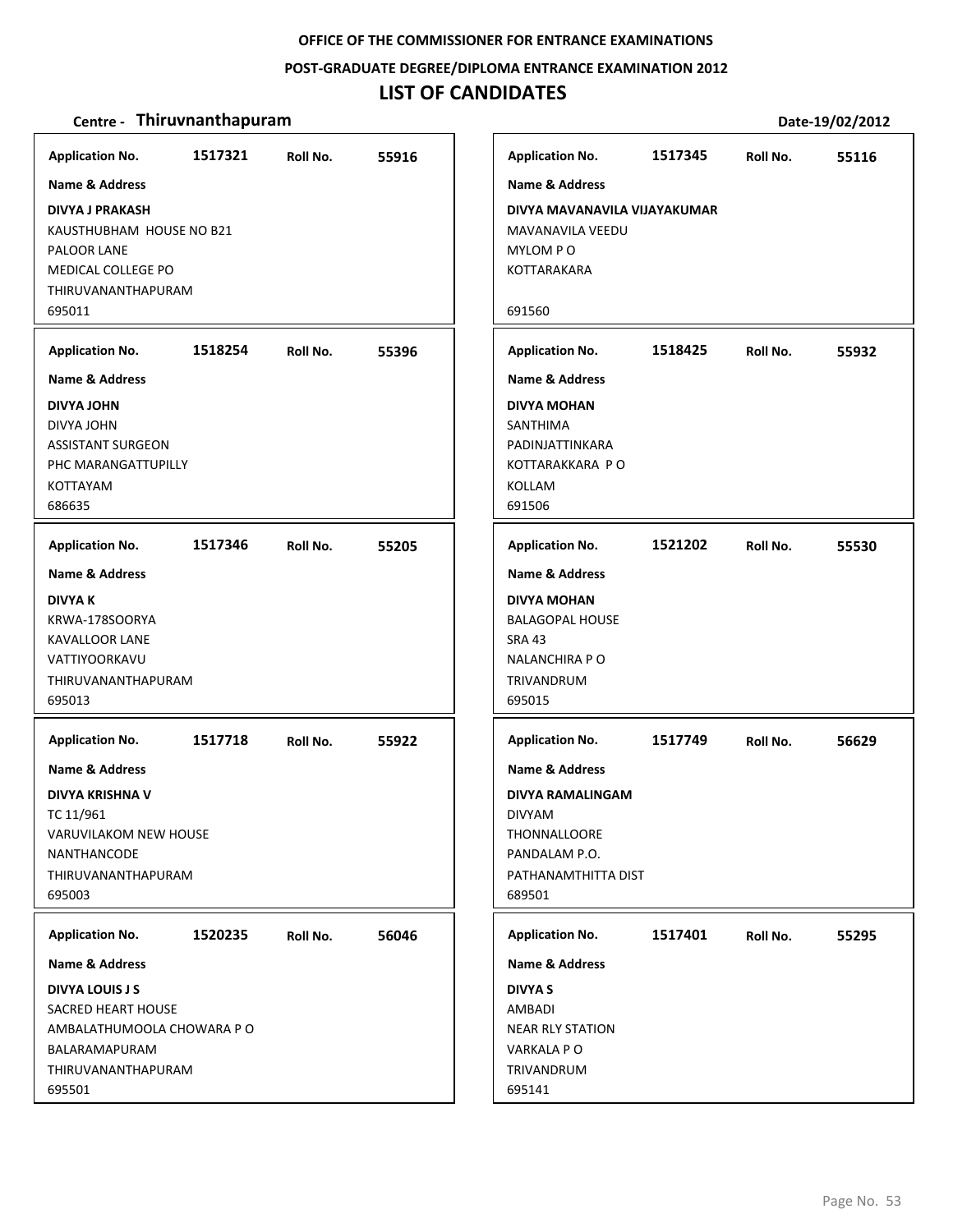### **POST‐GRADUATE DEGREE/DIPLOMA ENTRANCE EXAMINATION 2012**

# **LIST OF CANDIDATES**

| <b>Application No.</b>                                                                                                                                                                       | 1521216 | Roll No. | 56153 | <b>Application No.</b>                                                                                                                                              | 1520901 | Roll No. | 56500 |
|----------------------------------------------------------------------------------------------------------------------------------------------------------------------------------------------|---------|----------|-------|---------------------------------------------------------------------------------------------------------------------------------------------------------------------|---------|----------|-------|
| <b>Name &amp; Address</b><br><b>DIVYA S IYER</b><br>SREE CHAKRA TC-29/960 ARA-12<br>KOZHIYOOTTU LANE<br>PALKULANGARA<br>THIRUVANANTHAPURAM<br>695024                                         |         |          |       | <b>Name &amp; Address</b><br><b>DIVYA V L</b><br>TC 76/940<br>PANCHAMI TEMPLE LANE<br>KALLUMMOODU<br>ANAYARA P O TRIVANDRUM<br>695029                               |         |          |       |
| <b>Application No.</b>                                                                                                                                                                       | 1515755 | Roll No. | 55185 | <b>Application No.</b>                                                                                                                                              | 1520243 | Roll No. | 56312 |
| <b>Name &amp; Address</b><br><b>DIVYA S S</b><br>THIRUVATHIRA FLAT B1 T C 1/887 2<br>ATTARA APARTMENTS MOSQUE LANE KUMARAPURAM<br><b>MEDICAL COLLEGE P O</b><br>THIRUVANANTHAPURAM<br>695011 |         |          |       | <b>Name &amp; Address</b><br><b>DIVYA V S</b><br>93 SAPHALYA<br>S N NAGAR<br>PETTAH PO<br>THIRUVANANTHAPURAM<br>695024                                              |         |          |       |
| <b>Application No.</b>                                                                                                                                                                       | 1515846 | Roll No. | 55364 | <b>Application No.</b>                                                                                                                                              | 1517406 | Roll No. | 55562 |
| <b>Name &amp; Address</b><br><b>DIVYA THOMAS</b><br>POOVANNALIL ASHIANA<br>NANGIARKULANGARA P.O<br>HARIPAD<br>ALAPPUZHA.<br>690513                                                           |         |          |       | <b>Name &amp; Address</b><br><b>DIVYASREE H K</b><br><b>HARISREE</b><br>T C 5/2443<br>KOWDIAR P O AMBALAMUKKU<br>THIRUVANANTHAPURAM<br>695003                       |         |          |       |
| <b>Application No.</b><br><b>Name &amp; Address</b><br><b>DIVYA V</b><br>TC 3/122(1)RAMKAMAL<br>PARUTHIPPARA<br>PATTOM PO<br><b>TRIVANDRUM</b><br>695004                                     | 1515523 | Roll No. | 55005 | <b>Application No.</b><br><b>Name &amp; Address</b><br><b>DON JOSE K</b><br><b>KAKKASSERY HOUSE</b><br>NAMBAZHIKAD PO<br><b>MATTAM</b><br><b>THRISSUR</b><br>680602 | 1517688 | Roll No. | 55477 |
| <b>Application No.</b><br><b>Name &amp; Address</b>                                                                                                                                          | 1517913 | Roll No. | 55480 | <b>Application No.</b><br><b>Name &amp; Address</b>                                                                                                                 | 1516613 | Roll No. | 56438 |
| <b>DIVYA V</b><br>HAMLET<br>POWDIKONAM PO<br>TRIVANDRUM                                                                                                                                      |         |          |       | <b>DON SEBASTIAN</b><br>THADATHILAMKAL<br>MANNANTHALA PO<br>TRIVANDRUM                                                                                              |         |          |       |
| 695587                                                                                                                                                                                       |         |          |       | 695015                                                                                                                                                              |         |          |       |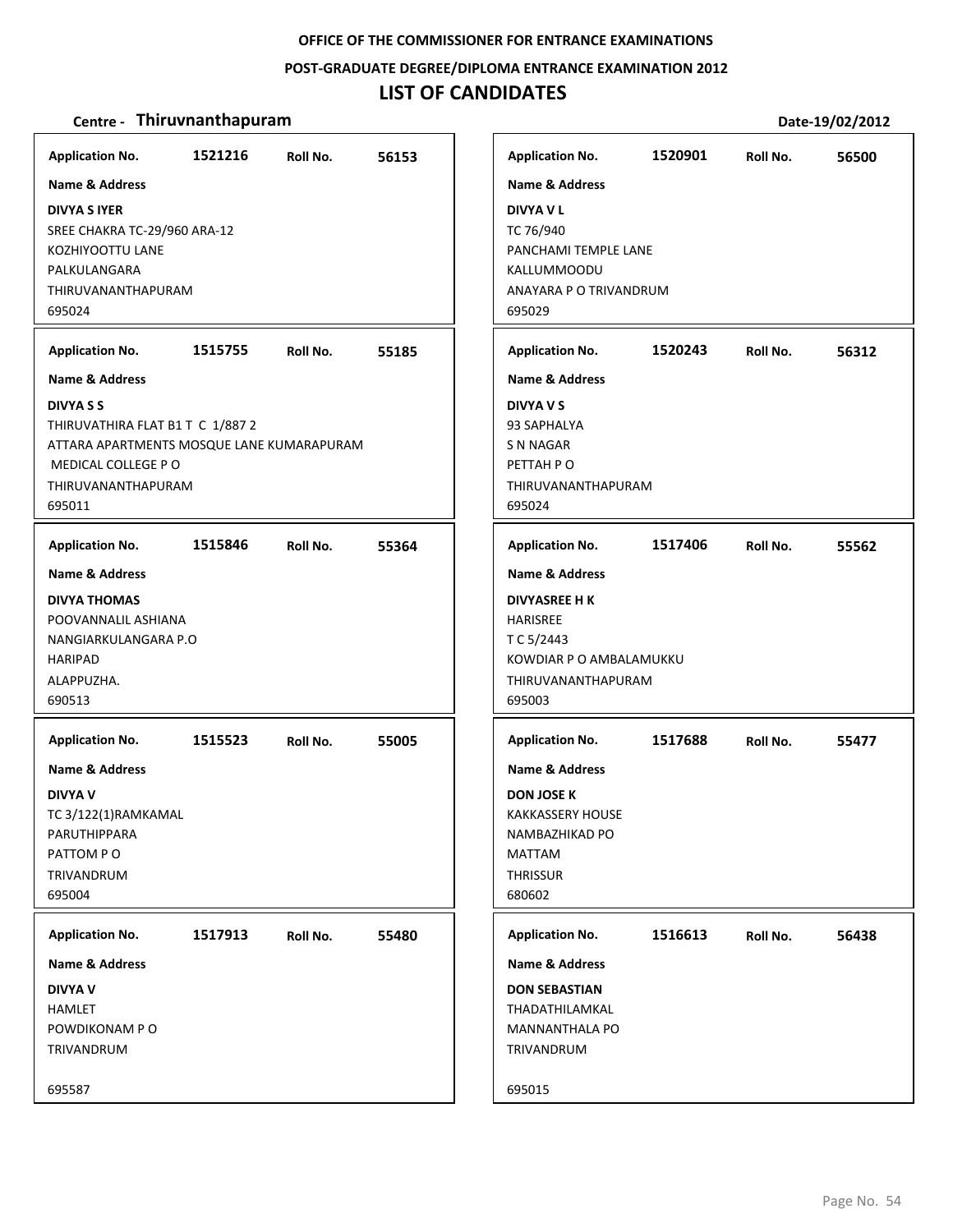**POST‐GRADUATE DEGREE/DIPLOMA ENTRANCE EXAMINATION 2012**

### **LIST OF CANDIDATES**

| <b>Application No.</b>                              | 1519117 | Roll No. | 56384           |
|-----------------------------------------------------|---------|----------|-----------------|
| <b>Name &amp; Address</b>                           |         |          |                 |
| <b>DONA M ISAC</b>                                  |         |          |                 |
| <b>JOSEPH VILLA</b>                                 |         |          |                 |
| <b>ELLIL HOUSE</b>                                  |         |          |                 |
| MARAMON P.O<br>PATHANAMTHITTA                       |         |          |                 |
| 689549                                              |         |          |                 |
| <b>Application No.</b>                              | 1518027 | Roll No. | 55838           |
| <b>Name &amp; Address</b>                           |         |          |                 |
| <b>DONA SUSAN KURIAN</b>                            |         |          |                 |
| <b>VICTORIA HOSPITAL</b>                            |         |          |                 |
| CHAMAMPATHAL P O                                    |         |          |                 |
| <b>VAZHOOR</b><br>KOTTAYAM                          |         |          |                 |
| 686517                                              |         |          |                 |
|                                                     |         |          |                 |
| <b>Application No.</b>                              | 1518815 |          | <b>WITHHELD</b> |
| <b>Name &amp; Address</b>                           |         |          |                 |
| <b>DONEY MANUEL JOHN</b>                            |         |          |                 |
| THIRUCHUVATTIL MANUEL VILLA<br><b>CHERUKOLE P.O</b> |         |          |                 |
| MAVELIKARA                                          |         |          |                 |
| ALAPUZHA                                            |         |          |                 |
| 690104                                              |         |          |                 |
| <b>Application No.</b>                              | 1517876 | Roll No. | 56455           |
| Name & Address                                      |         |          |                 |
| <b>DONY MANATTU MATHAIKUTTY</b>                     |         |          |                 |
| <b>MANATTU HOUSE</b>                                |         |          |                 |
| <b>CHERUKOLE P.O</b>                                |         |          |                 |
| .KOZHENCHERRY                                       |         |          |                 |
| PATHANAMITHITTA                                     |         |          |                 |
| 689650                                              |         |          |                 |
| <b>Application No.</b>                              | 1520802 | Roll No. | 55256           |
| <b>Name &amp; Address</b>                           |         |          |                 |
| <b>DORA JERINA JOSE</b>                             |         |          |                 |
| <b>JOSE HOUSE</b>                                   |         |          |                 |
| CHANNANKARA P O                                     |         |          |                 |
| THIRUVANANTHAPURAM                                  |         |          |                 |
| 695315                                              |         |          |                 |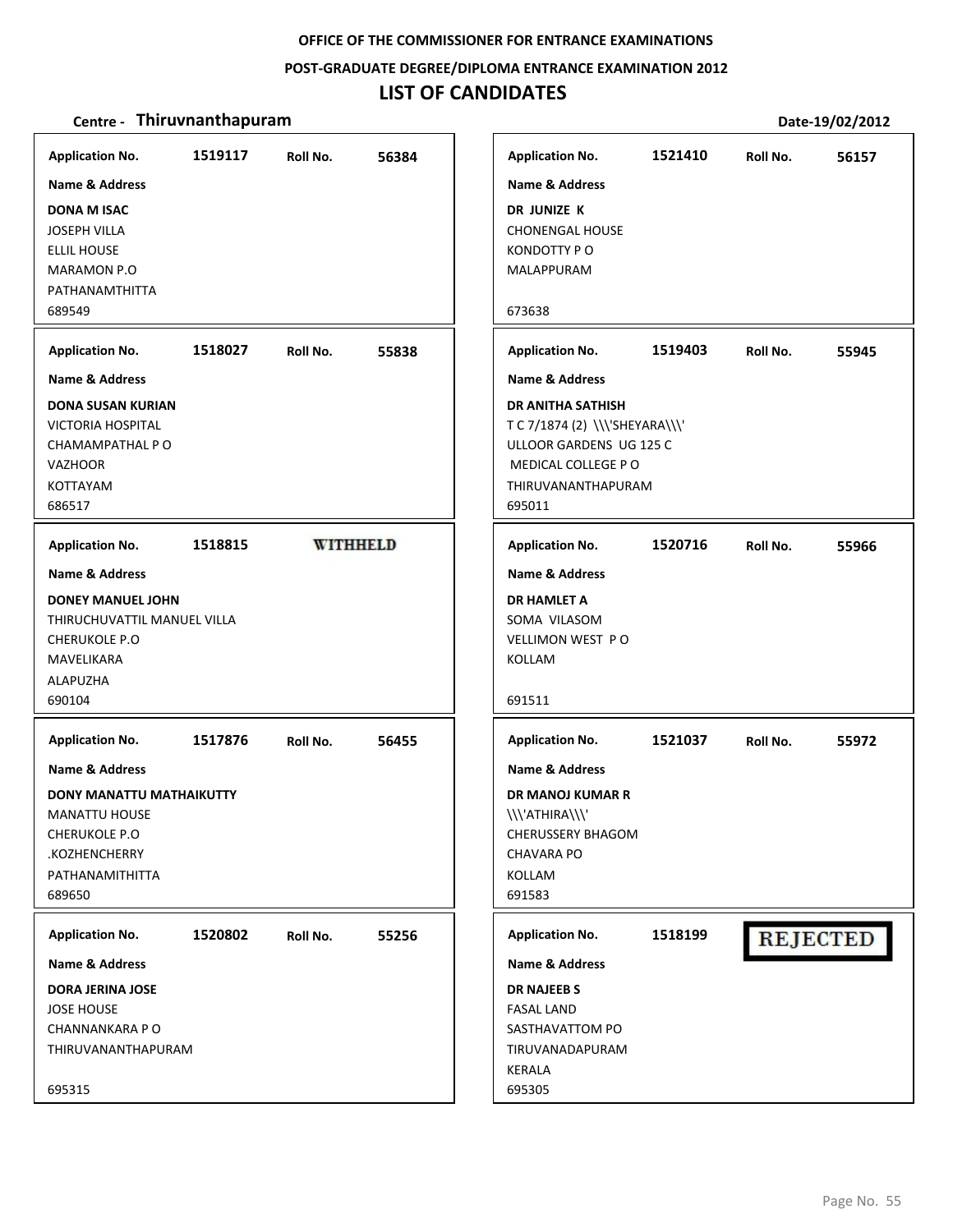#### **POST‐GRADUATE DEGREE/DIPLOMA ENTRANCE EXAMINATION 2012**

# **LIST OF CANDIDATES**

| <b>Application No.</b>                                                                                                                                                                  | 1520914 | Roll No. | 55169 | <b>Application No.</b>                                                                                                                                                  | 1518821 | Roll No. | 56468 |
|-----------------------------------------------------------------------------------------------------------------------------------------------------------------------------------------|---------|----------|-------|-------------------------------------------------------------------------------------------------------------------------------------------------------------------------|---------|----------|-------|
| Name & Address<br><b>DR RADHIKA D S</b><br><b>JAYAN NAGAR-98</b><br><b>OLAYIL</b><br>THEVALLY P.O<br>KOLLAM<br>691009                                                                   |         |          |       | <b>Name &amp; Address</b><br><b>ELIZEBETH ISSAC V</b><br><b>AMOOLYA</b><br>KAIRALI NAGAR NO 14<br>KOTTARAKARA<br><b>KOLLAM</b><br>691506                                |         |          |       |
| <b>Application No.</b>                                                                                                                                                                  | 1520877 | Roll No. | 55880 | <b>Application No.</b>                                                                                                                                                  | 1516089 | Roll No. | 55100 |
| <b>Name &amp; Address</b><br><b>DR REKHA TR</b><br>THRICHEMPULLY HOUSE<br>CO OPERATIVE ROAD<br>CHEMBUKKAVU<br><b>THRISSUR</b><br>680020                                                 |         |          |       | <b>Name &amp; Address</b><br><b>ERSHAD T</b><br>SHABNAMHOUSE NO 31<br>POURNAMI NAGAR 2 ST<br>KALLATTUMUKKUMANACAUD P O<br>TRIVANDRUM<br>695009                          |         |          |       |
| <b>Application No.</b>                                                                                                                                                                  | 1521374 | Roll No. | 56245 | <b>Application No.</b>                                                                                                                                                  | 1520926 | Roll No. | 55703 |
| Name & Address<br>DR UNNIKRISHNAN JP<br>SURYA SARAS<br><b>GRA536</b><br><b>GOWREESAPATTOM</b><br>PATTOM PO TRIVANDRUM<br>695004                                                         |         |          |       | <b>Name &amp; Address</b><br><b>ESAAC BIJU N</b><br>KUZHIVILA VEEDU<br>KANNARAVILA<br>NELLIMOODU P O<br>THIRUVANANTHAPURAM<br>695524                                    |         |          |       |
| <b>Application No.</b><br><b>Name &amp; Address</b><br><b>ELIZABETH MATHAI</b><br><b>SOUPARNIKA</b><br>MANKAMKUZHY P. O<br>MAVELIKARA<br>ALAPPUZHA<br>690558                            | 1516617 | Roll No. | 56614 | <b>Application No.</b><br><b>Name &amp; Address</b><br><b>FABY SALIM</b><br><b>FABY COTTAGE</b><br>T C 5/1250<br>SREEKARYAM P.O.<br>THIRUVANANTHAPURAM.<br>695017       | 1516278 | Roll No. | 55458 |
| <b>Application No.</b><br><b>Name &amp; Address</b><br><b>ELIZABETH MATHEW</b><br>ELIZABETH MATHEW C/O VARGHESE THOMAS<br>HOUSE NO 317 AKG NAGAR<br>PEROORKADA PO<br>THIRUVANANTHAPURAM | 1518457 | Roll No. | 56287 | <b>Application No.</b><br>Name & Address<br><b>FAIRY SUSAN VARGHESE</b><br>FLAT NO. BB2CELESTIAL BUILDINGS<br>BCANTI HOMESJAWAHAR NAGAR<br>KOWDIAR POTHIRUVANANTHAPURAM | 1520859 | Roll No. | 55168 |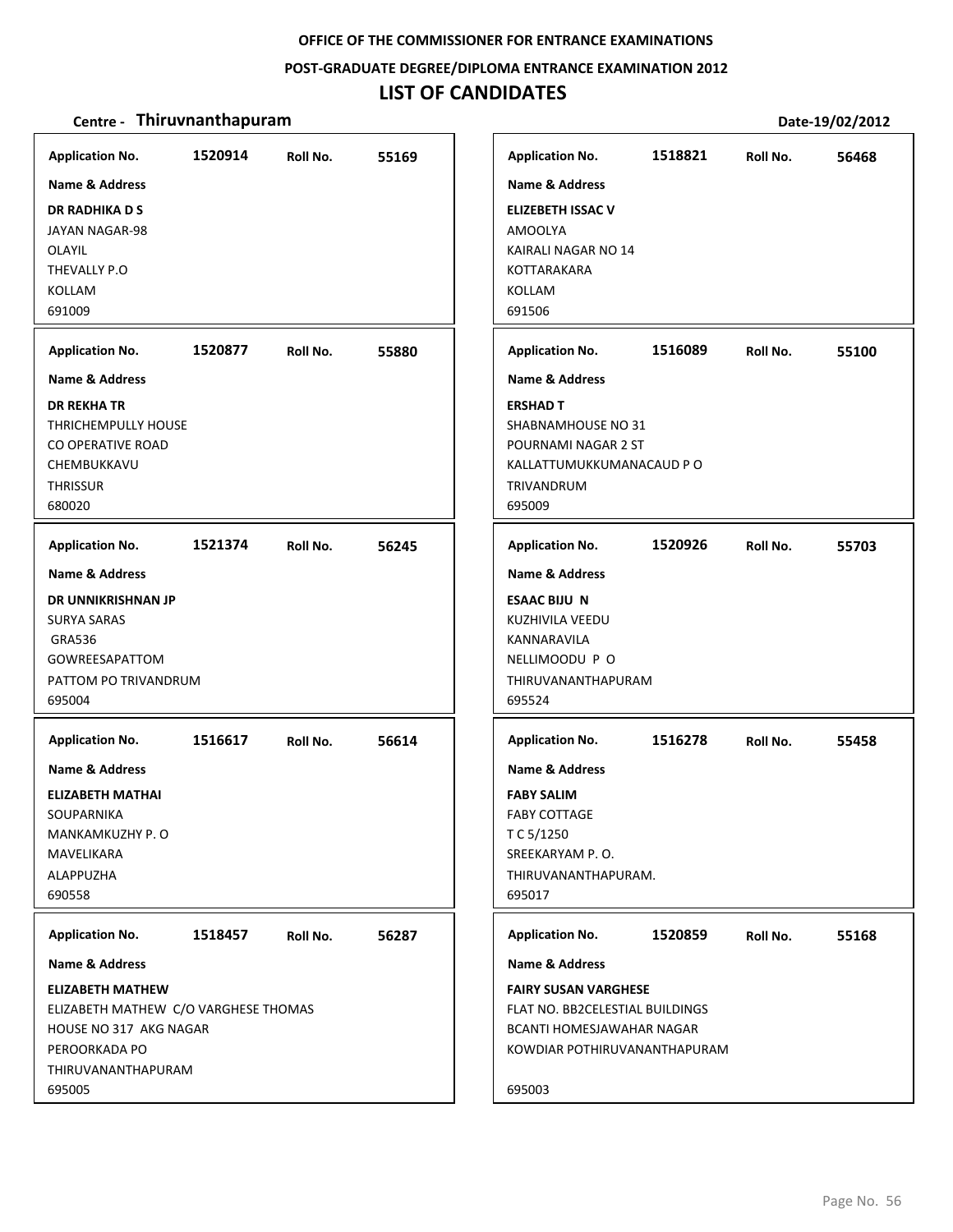### **POST‐GRADUATE DEGREE/DIPLOMA ENTRANCE EXAMINATION 2012**

# **LIST OF CANDIDATES**

| <b>Application No.</b>                                                                                                        | 1519805 | Roll No. | 56657 | <b>Application No.</b>                                                                                                                               | 1517413 | Roll No. | 55829 |
|-------------------------------------------------------------------------------------------------------------------------------|---------|----------|-------|------------------------------------------------------------------------------------------------------------------------------------------------------|---------|----------|-------|
| <b>Name &amp; Address</b><br><b>FAIZA MOHAMED KASSIM</b><br><b>ROSE COTTE</b><br>THAZHAMEL<br>ANCHAL P.O.<br>KOLLAM<br>691306 |         |          |       | <b>Name &amp; Address</b><br>FATHIMA HAMEED<br><b>BARAYIL HOUSE</b><br>VATTAKATTUPADAY<br><b>PERUMBAVOOR</b><br><b>ERNAKULAM DISTRICT.</b><br>683542 |         |          |       |
| <b>Application No.</b>                                                                                                        | 1518746 | Roll No. | 55936 | <b>Application No.</b>                                                                                                                               | 1517021 | Roll No. | 55467 |
| <b>Name &amp; Address</b>                                                                                                     |         |          |       | <b>Name &amp; Address</b>                                                                                                                            |         |          |       |
| <b>FAIZAL ALI A A</b><br>PUTHENCHAL<br>PERIYAR LANE<br><b>NEAR KMK HOSPITAL</b><br>ALUVA<br>683101                            |         |          |       | <b>FAZEELA A</b><br>FAZEELA MANZIL<br>KARIKKODU<br>TKMCPO<br>KOLLAM<br>691005                                                                        |         |          |       |
| <b>Application No.</b>                                                                                                        | 1517433 | Roll No. | 56449 | <b>Application No.</b>                                                                                                                               | 1518557 | Roll No. | 56464 |
| Name & Address                                                                                                                |         |          |       | <b>Name &amp; Address</b>                                                                                                                            |         |          |       |
| <b>FAJISH F</b><br>PERCH<br>NN 67 MENONS LANE<br><b>INDIRA NAGAR</b><br>PEROORKADA<br>695005                                  |         |          |       | <b>FEBINA JAMAL</b><br>MADATHIPARAMBIL HOUSE<br><b>HIDAYATH NAGAR</b><br>KALATHODEOLLUKARA P O<br><b>THRISSUR</b><br>680655                          |         |          |       |
| <b>Application No.</b>                                                                                                        | 1518158 | Roll No. | 55128 | <b>Application No.</b>                                                                                                                               | 1518767 | Roll No. | 56467 |
| <b>Name &amp; Address</b>                                                                                                     |         |          |       | <b>Name &amp; Address</b>                                                                                                                            |         |          |       |
| <b>FARZIN HASHIM</b><br>TC-30/1001CRESCENTCSM NAGAR<br>EDAPAZHANJI SASTHAMANGALAM P.O<br>TRIVANDRUM                           |         |          |       | <b>FEISAL ASSIM A S</b><br>CRESCENT<br>KANIYAPURAM P O<br>THIRUVANANTHAPURAM                                                                         |         |          |       |
| 695010                                                                                                                        |         |          |       | 695301                                                                                                                                               |         |          |       |
| <b>Application No.</b>                                                                                                        | 1517902 | Roll No. | 55213 | <b>Application No.</b>                                                                                                                               | 1519802 | Roll No. | 56569 |
| Name & Address                                                                                                                |         |          |       | Name & Address                                                                                                                                       |         |          |       |
| <b>FATHIMA RASHEED</b><br>MELEVILAYIL<br>THRIPPILAZHIKOM<br>KUNDARA<br>KOLLAM<br>691509                                       |         |          |       | <b>FEIZAL AN</b><br>FEBISAL VILLA<br>ADINAD SOUTH<br>KATTIL KADAVU P O<br>KARUNAGAPPALLY<br>690542                                                   |         |          |       |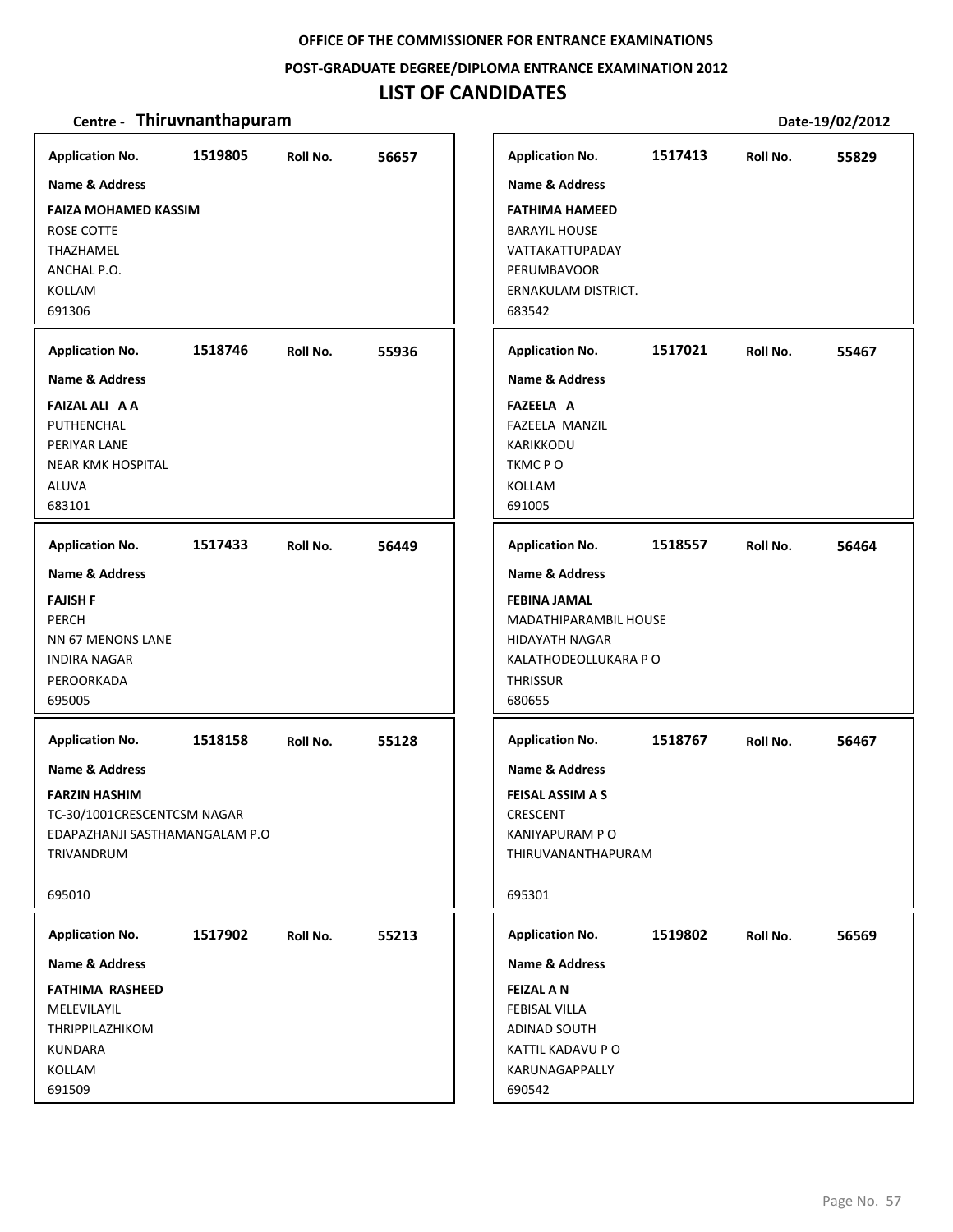### **POST‐GRADUATE DEGREE/DIPLOMA ENTRANCE EXAMINATION 2012**

### **LIST OF CANDIDATES**

|                                                             | <b>Application No.</b>                                                  | 1515306                                                             | Roll No.                       |
|-------------------------------------------------------------|-------------------------------------------------------------------------|---------------------------------------------------------------------|--------------------------------|
| <b>FRENIJK</b><br>695501                                    | Name & Address                                                          | KALLUVILAKATH HOUSE<br>NEAR H S BALARAMAPURAM<br>THIRUVANANTHAPURAM |                                |
|                                                             | <b>Application No.</b><br>Name & Address                                | 1516151                                                             | Roll No.                       |
| <b>GADHAR</b><br>TC 7/881-5<br>695013                       | 'SOMAGADHA'<br>CHITTATTINKARA                                           |                                                                     | VATTIYOORKAVU P O . TRIVANDRUM |
|                                                             | <b>Application No.</b>                                                  | 1519362                                                             | Roll No.                       |
| <b>KC IX 1049</b><br>KOLLAM<br>691001                       | Name & Address<br><b>GANAMURALIS</b><br>EDAYILAZHIKOM<br>SASTRIJUNCTION |                                                                     |                                |
| <b>GANESH M</b><br><b>GANESH M</b><br>PERINAD P.O<br>KOLLAM | <b>Application No.</b><br>Name & Address                                | 1517096<br>ABHAYA KOTTAKKAKOM                                       | Roll No.                       |
|                                                             | <b>Application No.</b>                                                  | 1520357                                                             | Roll No.                       |
| Name & Address                                              |                                                                         |                                                                     |                                |
| <b>GANESH MOHAN</b><br>KANDANCHALIL<br>KILIKOLLOOR P.O.     |                                                                         |                                                                     |                                |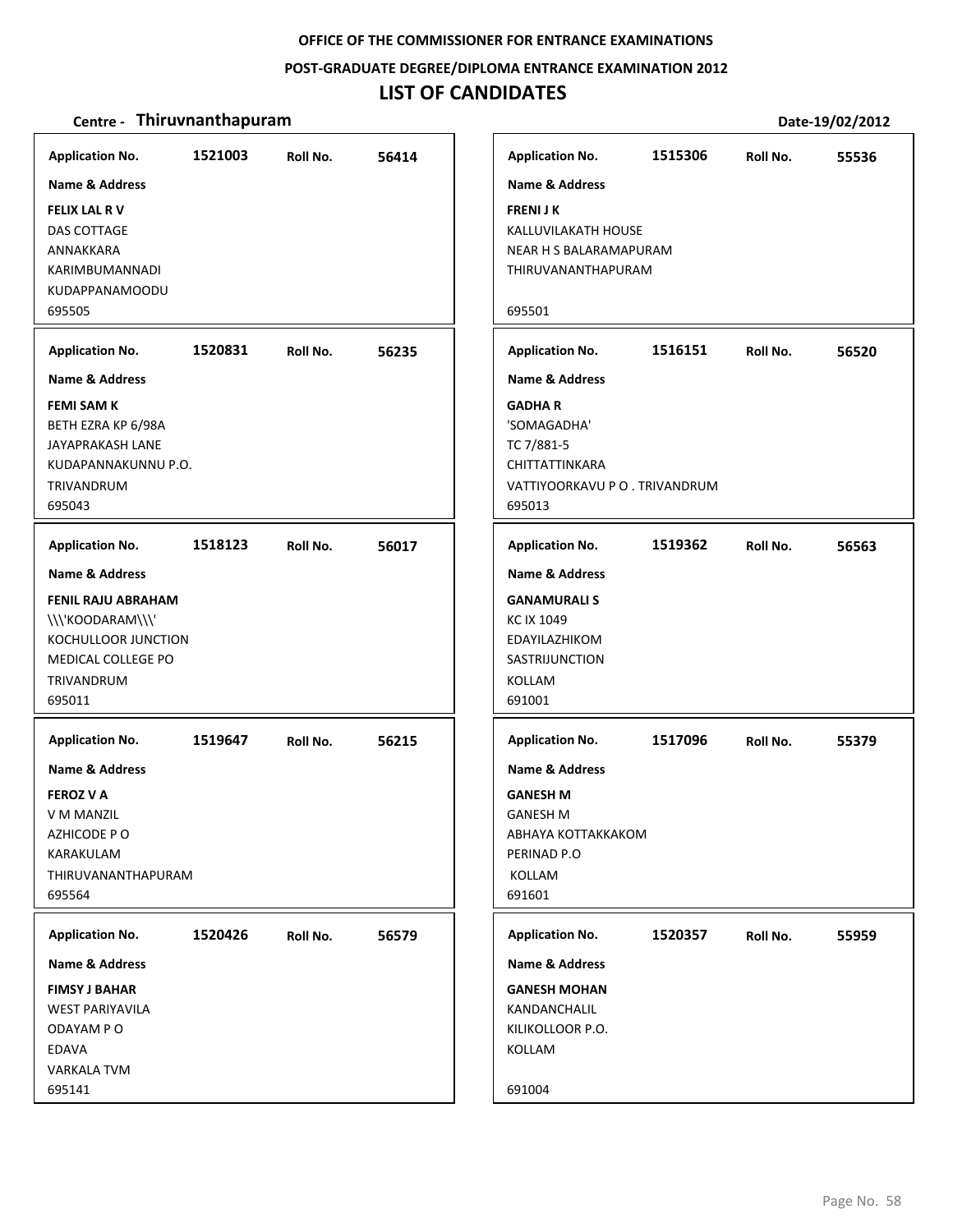#### **POST‐GRADUATE DEGREE/DIPLOMA ENTRANCE EXAMINATION 2012**

# **LIST OF CANDIDATES**

| <b>Application No.</b>                                                                                                                                | 1520178 | Roll No. | 56045 | <b>Application No.</b>                                                                                                                            | 1521133 | Roll No. | 56768 |
|-------------------------------------------------------------------------------------------------------------------------------------------------------|---------|----------|-------|---------------------------------------------------------------------------------------------------------------------------------------------------|---------|----------|-------|
| <b>Name &amp; Address</b><br><b>GANESHKUMAR J R</b><br><b>SREEGANESH HOUSE</b><br>KAIRALI GARDENS A2<br>PANGAPPARA.PO<br>THIRUVANANTHAPURAM<br>695581 |         |          |       | <b>Name &amp; Address</b><br><b>GAYATHRI G NAIR</b><br><b>A4 STAFF QUARTERS</b><br>RAGACOVAS CAMPUS.<br>KURUMBAPET<br><b>PUDUCHERRY</b><br>605009 |         |          |       |
| <b>Application No.</b>                                                                                                                                | 1516772 | Roll No. | 55731 | <b>Application No.</b>                                                                                                                            | 1516677 | Roll No. | 56086 |
| <b>Name &amp; Address</b>                                                                                                                             |         |          |       | <b>Name &amp; Address</b>                                                                                                                         |         |          |       |
| <b>GAURAV P SANKER</b><br>HOUSE NO 55<br><b>INDIRA NAGAR</b><br>PEROORKADA<br>THIRUVANANTHAPURAM<br>695005                                            |         |          |       | <b>GAYATRI G</b><br>21 \'ANUGRAH\'<br>AYODYA NAGAR<br>PIRIVUSALA CHANDRANAGAR P.O.<br>PALAKKAD<br>678007                                          |         |          |       |
| <b>Application No.</b>                                                                                                                                | 1516231 | Roll No. | 56169 | <b>Application No.</b>                                                                                                                            | 1520643 | Roll No. | 56583 |
| <b>Name &amp; Address</b>                                                                                                                             |         |          |       | <b>Name &amp; Address</b>                                                                                                                         |         |          |       |
| <b>GAUTHAM CHANDRAN</b><br><b>2D VASANTH APARTMENTS</b><br>MANJALIKULAM ROAD<br><b>THAMPANOOR</b><br>TRIVANDRUM<br>695001                             |         |          |       | <b>GAYATRI GOPAN</b><br><b>DWARAKA</b><br>NEXT TO SBT<br>SASTHAMANGALAM<br>THIRUVANANTHAPURAM.<br>695010                                          |         |          |       |
| <b>Application No.</b>                                                                                                                                | 1517334 | Roll No. | 56359 | <b>Application No.</b>                                                                                                                            | 1518935 | Roll No. | 56027 |
| <b>Name &amp; Address</b><br><b>GAYATHRI PILLAIR</b><br>PADMAS MARU SOUTH<br>ALUMKADAVU PO<br>KARUNAGAPALLI<br>KOLLAM<br>690573                       |         |          |       | <b>Name &amp; Address</b><br><b>GAYATRILK</b><br>TC43/629(3)\'GAYATRI\'ARA-105<br>KAMALESWARAM<br>MANACAUD.P.O.<br>TRIVANDRUM<br>695009           |         |          |       |
| <b>Application No.</b>                                                                                                                                | 1518737 | Roll No. | 55669 | <b>Application No.</b>                                                                                                                            | 1520007 | Roll No. | 56220 |
| <b>Name &amp; Address</b>                                                                                                                             |         |          |       | Name & Address                                                                                                                                    |         |          |       |
| <b>GAYATHRI G</b><br>\'GAYATHRI\' TC 12/246(1)<br>MULAVANA<br>VANCHIYOOR PO<br>THIRUVANANTHAPURAM<br>695035                                           |         |          |       | <b>GEETHA CHERIAN</b><br><b>LALI BHAVAN</b><br>NO. 46 NTV NAGAR<br>KADAPPAKADA<br>KOLLAM<br>691008                                                |         |          |       |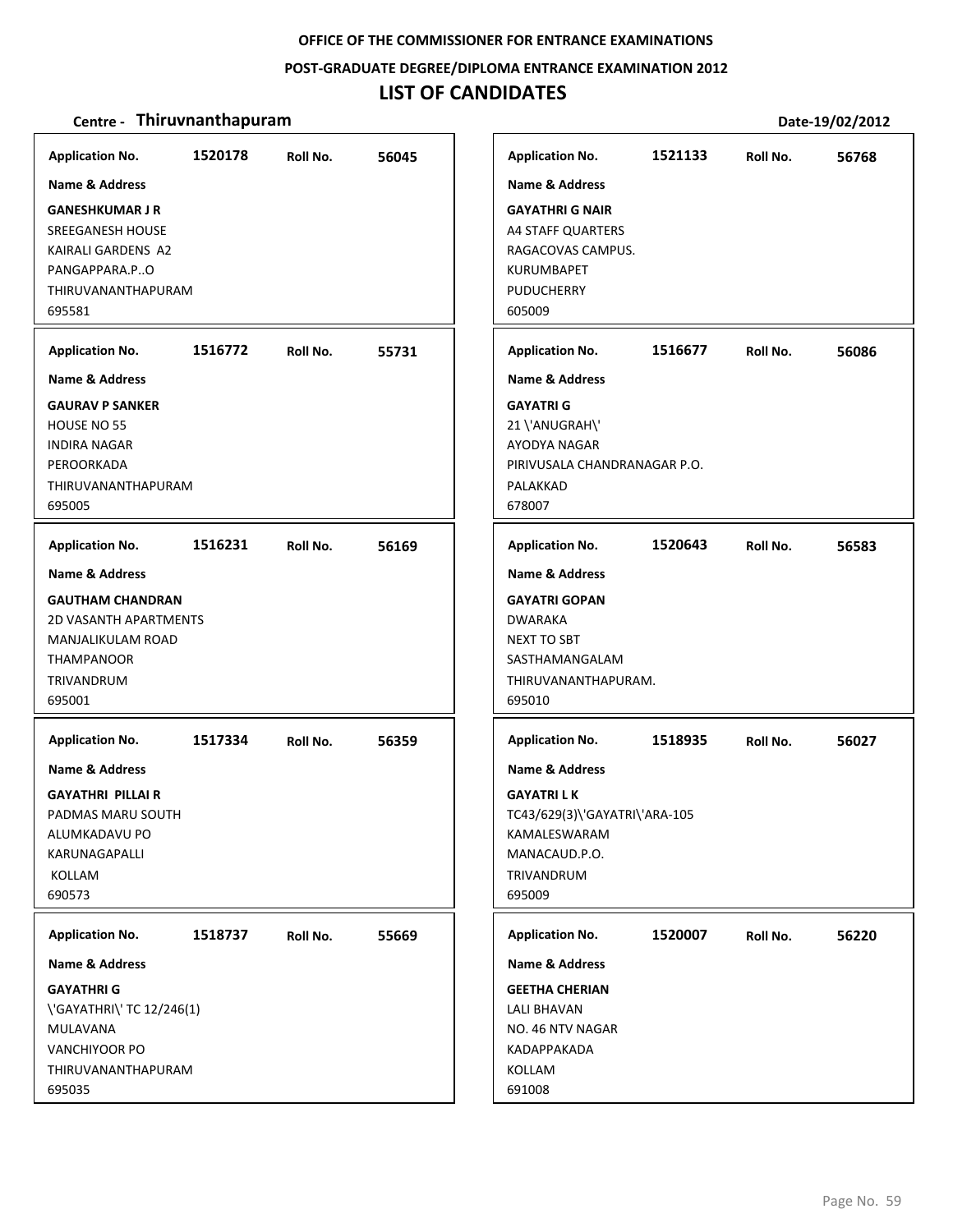#### **POST‐GRADUATE DEGREE/DIPLOMA ENTRANCE EXAMINATION 2012**

### **LIST OF CANDIDATES**

|                            | Application No. 1520042 WITHHELD       |          |       | App              |
|----------------------------|----------------------------------------|----------|-------|------------------|
| <b>Name &amp; Address</b>  |                                        |          |       | Nan              |
| <b>GEETHAR</b>             |                                        |          |       | <b>GEO</b>       |
| T C-11/1861-2              |                                        |          |       | TC <sub>9</sub>  |
| YMR -90 MULLASSERI LANE    |                                        |          |       | SAS <sup>-</sup> |
| NANTHENCOD KAWDIAR P.O.    |                                        |          |       | <b>TRIV</b>      |
| THIRUVANANTHAPURAM         |                                        |          |       |                  |
| 695003                     |                                        |          |       | 695              |
|                            | Application No. 1517257 Roll No. 55559 |          |       | App              |
| Name & Address             |                                        |          |       | Nan              |
| <b>GEETHANJALI M</b>       |                                        |          |       | <b>GEO</b>       |
| <b>USHAS</b>               |                                        |          |       | <b>KEE</b>       |
| ANUPAMA NAGAR              |                                        |          |       | KOT              |
| PONGUMOODU                 |                                        |          |       | KOT              |
| TRIVANDRUM                 |                                        |          |       |                  |
| 695011                     |                                        |          |       | 686              |
|                            | Application No. 1520904 Roll No. 56588 |          |       | App              |
| Name & Address             |                                        |          |       | Nan              |
| <b>GEETHANJALI S MOHAN</b> |                                        |          |       | <b>GEO</b>       |
| <b>KRISHNA KRIPA</b>       |                                        |          |       | THA              |
| PAZHAYA ROAD               |                                        |          |       | <b>BUR</b>       |
| MEDICAL COLLEGE P.O.       |                                        |          |       | <b>TRIV</b>      |
| TRIVANDRUM                 |                                        |          |       |                  |
| 695011                     |                                        |          |       | 695              |
|                            | Application No. 1518553 Roll No. 56376 |          |       | App              |
| <b>Name &amp; Address</b>  |                                        |          |       | Nan              |
| <b>GEETHU G</b>            |                                        |          |       | <b>GIG</b>       |
| <b>DEVIPRIYA</b>           |                                        |          |       | ARD              |
| VAZHOOR P 0                |                                        |          |       | ARU              |
| <b>KOTTAYAM</b>            |                                        |          |       | <b>VAT</b>       |
|                            |                                        |          |       | TRIV             |
| 686504                     |                                        |          |       | 695              |
| <b>Application No.</b>     | 1519895                                | Roll No. | 55507 | App              |
| <b>Name &amp; Address</b>  |                                        |          |       | Nan              |
| <b>GEETHUS</b>             |                                        |          |       | <b>GIN</b>       |
| SOUMYA HOSPITAL            |                                        |          |       | THE.             |
| BHARATHANNOOR PO           |                                        |          |       | MUI              |
| TRIVANDRUM                 |                                        |          |       | <b>KUN</b>       |
|                            |                                        |          |       | KOL              |
| 695616                     |                                        |          |       | 691              |
|                            |                                        |          |       |                  |

| <b>Application No.</b>                                                                                                          | 1515428 | Roll No. | 55271 |
|---------------------------------------------------------------------------------------------------------------------------------|---------|----------|-------|
| <b>Name &amp; Address</b>                                                                                                       |         |          |       |
| <b>GEORGE JACOB MALAYIL</b><br>TC 9/2465 A 14 SREE RANGOM LANE<br>SASTHAMANGALAM<br>TRIVANDRUM                                  |         |          |       |
| 695010                                                                                                                          |         |          |       |
| <b>Application No.</b>                                                                                                          | 1519767 | Roll No. | 55950 |
| <b>Name &amp; Address</b>                                                                                                       |         |          |       |
| <b>GEORGE MATHEW</b><br><b>KEERANKERIPARAMPIL HOUSE</b><br>KOTHANALOOR P.O<br>KOTTAYAM                                          |         |          |       |
| 686632                                                                                                                          |         |          |       |
| <b>Application No.</b>                                                                                                          | 1516990 | Roll No. | 56354 |
| <b>Name &amp; Address</b>                                                                                                       |         |          |       |
| <b>GEORGE VARGHESE MANI</b><br>THANACHIRAYIL HOUSE TC 13/1361<br><b>BURMA ROAD KUMARAPURAM P.O</b><br>TRIVANDRUM - 11<br>695011 |         |          |       |
| <b>Application No.</b>                                                                                                          | 1516092 | Roll No. | 55278 |
| <b>Name &amp; Address</b>                                                                                                       |         |          |       |
| <b>GIGIN SV</b><br>ARDRA<br><b>ARUVIODE</b><br>VATTAPPARA P.O<br>TRIVANDRUM<br>695028                                           |         |          |       |
| <b>Application No.</b>                                                                                                          | 1517685 | Roll No. | 55388 |
| <b>Name &amp; Address</b>                                                                                                       |         |          |       |
| <b>GINU G THOMAS</b><br>THEJUS SARAH\'S CHAMBERS<br>MULAVANA P O<br><b>KUNDARA</b>                                              |         |          |       |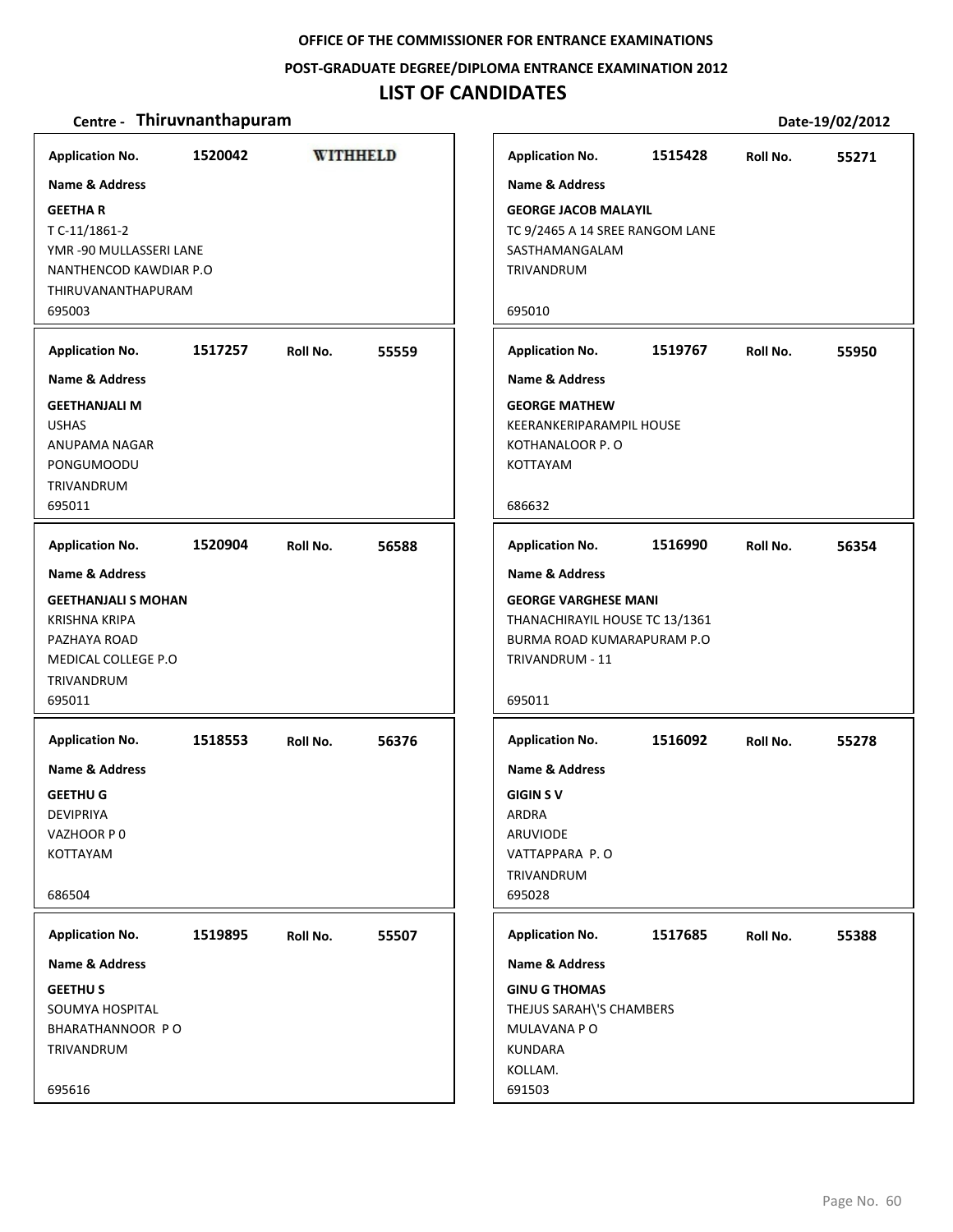#### **POST‐GRADUATE DEGREE/DIPLOMA ENTRANCE EXAMINATION 2012**

# **LIST OF CANDIDATES**

| <b>Application No.</b>                                                                                                                                       | 1517163 | Roll No. | 55469 | <b>Application No.</b>                                                                                                               | 1518758 | Roll No. | 56291 |
|--------------------------------------------------------------------------------------------------------------------------------------------------------------|---------|----------|-------|--------------------------------------------------------------------------------------------------------------------------------------|---------|----------|-------|
| Name & Address<br><b>GINU THOMAS A</b><br><b>AYKKARETH HOUSE</b><br>PANDANAD NORTH PO<br>KALLISSERY<br>CHENGANNUR<br>689124                                  |         |          |       | <b>Name &amp; Address</b><br><b>GOPAKUMAR G</b><br>AISWARYA BHAVAN<br>NEDUPURAM<br>KOTTUKKAL P.O<br><b>KOLLAM</b><br>691519          |         |          |       |
| <b>Application No.</b>                                                                                                                                       | 1516882 | Roll No. | 56177 | <b>Application No.</b>                                                                                                               | 1517422 | Roll No. | 56007 |
| <b>Name &amp; Address</b><br><b>GIRISH S</b><br><b>CHAITHRAM</b><br>AYRAVON PO<br><b>KONNY</b><br>PATHANAMTHITTA<br>689691                                   |         |          |       | <b>Name &amp; Address</b><br><b>GOPAKUMAR P</b><br>KAYANIYIL HOUSE WEST<br>KADAKKAVUR P.O<br>THIRUVANANTHAPURAM<br>695306            |         |          |       |
| <b>Application No.</b>                                                                                                                                       | 1519994 | Roll No. | 55775 | <b>Application No.</b>                                                                                                               | 1519782 | Roll No. | 56217 |
| Name & Address<br><b>GOGGY PAPPY GEORGE</b><br><b>HEBRON VILLA</b><br>KANNAMANGALAM SOUTH CHETTIKULANGARA PO<br>MAVELIKARA<br>ALLAPUZHA<br>690106            |         |          |       | <b>Name &amp; Address</b><br><b>GOPIKA PRASAD</b><br>R.R.VILLA<br>TC 27/1023(1)<br><b>VANCHIYOOR</b><br>THIRUVANANTHAPURAM<br>695035 |         |          |       |
| <b>Application No.</b>                                                                                                                                       | 1520221 | Roll No. | 55779 | <b>Application No.</b>                                                                                                               | 1521300 | Roll No. | 55176 |
| <b>Name &amp; Address</b><br><b>GOGY JACOB GEORGE</b><br>FLAT NO 1C1 SANJEEVANI APARTMENTS<br>NEAR MEDICAL COLLEGE<br>THIRUVANANTHAPURAM<br>KERALA<br>695011 |         |          |       | <b>Name &amp; Address</b><br><b>GOPIKA PREM R</b><br>E-11 ARUN-DALE<br>MARUTHOORKADAVU<br>TRIVANDRUM<br>695002                       |         |          |       |
| <b>Application No.</b>                                                                                                                                       | 1515338 | Roll No. | 56159 | <b>Application No.</b>                                                                                                               | 1519346 | Roll No. | 56122 |
| Name & Address<br><b>GOKULDEV V</b><br>VRINDAVAN GRA C 235<br>YETTAYOORKONAM ROAD KURUVIKKADU<br>VATTIYOORKAVU P.O.<br>THIRUVANANTHAPURAM<br>695013          |         |          |       | <b>Name &amp; Address</b><br><b>GOPIKRISHNAN U</b><br>SRA 41 SASTHA NAGAR<br>PANGODE<br>THIRUMALA PO<br>TRIVANDRUM<br>695006         |         |          |       |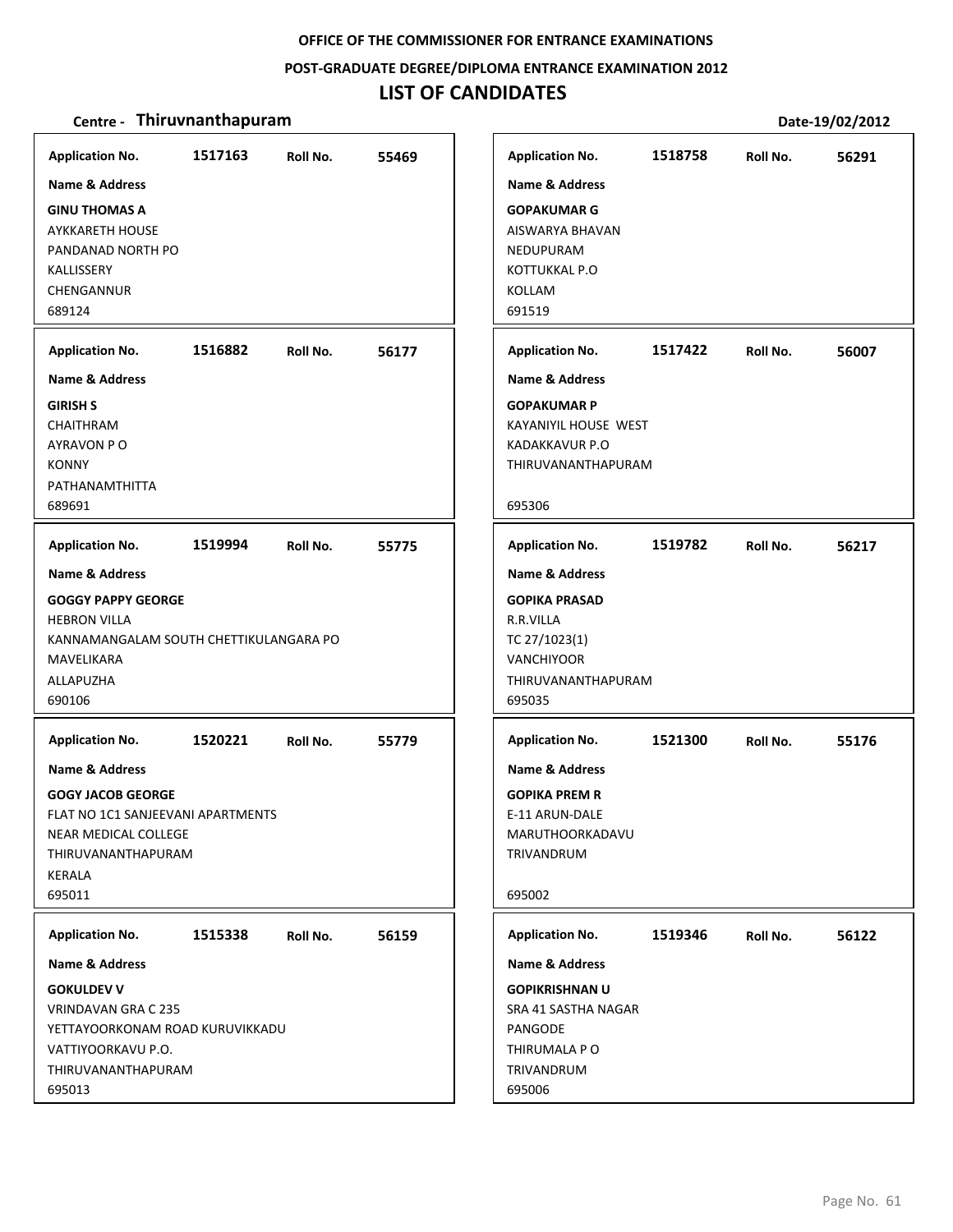#### **POST‐GRADUATE DEGREE/DIPLOMA ENTRANCE EXAMINATION 2012**

### **LIST OF CANDIDATES**

| <b>Application No.</b><br><b>Name &amp; Address</b><br><b>GOURIS</b><br><b>THOPPIL</b><br>PADA SOUTH                                                      | 1518709 | Roll No. | 56642 | <b>Application No.</b><br><b>Name &amp; Address</b><br><b>GULSIV NAIR B</b><br><b>3-D NIKUNJAM FORTUNE</b><br>JAWAHAR NAGAR KOWDIAR | 1521055 | Roll No. | 56503 |
|-----------------------------------------------------------------------------------------------------------------------------------------------------------|---------|----------|-------|-------------------------------------------------------------------------------------------------------------------------------------|---------|----------|-------|
| <b>KARUNAGAPALLY PO</b><br><b>KOLLAM</b><br>690518                                                                                                        |         |          |       | THIRUVANANTHAPURAM<br><b>KERALA</b><br>695003                                                                                       |         |          |       |
| <b>Application No.</b>                                                                                                                                    | 1520584 | Roll No. | 56141 | <b>Application No.</b>                                                                                                              | 1520041 | Roll No. | 55064 |
| <b>Name &amp; Address</b>                                                                                                                                 |         |          |       | <b>Name &amp; Address</b>                                                                                                           |         |          |       |
| <b>GRACE MARIAM GEORGE</b><br><b>MUGHATHALA HOUSE</b><br>SOORYA NAGAR83/A<br>POWDIKONAM P O<br>TRIVANDRUM<br>695587                                       |         |          |       | <b>GURUDAS M P</b><br>GURUDAS M P MANGALATHUVEEDU<br>TC 24 1725<br>ELANKOMLANE THYCAUD<br>TRIVANDRUM<br>695014                      |         |          |       |
| <b>Application No.</b>                                                                                                                                    | 1518372 | Roll No. | 56638 | <b>Application No.</b>                                                                                                              | 1515951 | Roll No. | 55899 |
| <b>Name &amp; Address</b>                                                                                                                                 |         |          |       | <b>Name &amp; Address</b>                                                                                                           |         |          |       |
| <b>GRAZINA PUNNAMOOTIL BOAZ</b><br><b>GRACE BHAVAN</b><br>PUNNAMOODU<br>MAVELIKARA<br>ALLEPY<br>690101                                                    |         |          |       | <b>HALLY T</b><br>MANGALATH<br><b>MARU SOUTH</b><br>ALUMKADAVU P O<br>KARUNAGAPPALLY<br>690573                                      |         |          |       |
| <b>Application No.</b>                                                                                                                                    | 1518789 | Roll No. | 55670 | <b>Application No.</b>                                                                                                              | 1519878 | Roll No. | 55062 |
| <b>Name &amp; Address</b><br><b>GREESHMA S</b><br><b>B.N.439 GREESHMAM</b><br><b>BAPUJI NAGAR</b><br>MEDICAL COLLEGE.P.O.<br>THIRUVANANTHAPURAM<br>695011 |         |          |       | <b>Name &amp; Address</b><br><b>HANIES H</b><br><b>BROTHERS MANZIL</b><br>PORUVAZHY PO<br>BHARANIKAVU<br>KOLLAM<br>690520           |         |          |       |
| <b>Application No.</b>                                                                                                                                    | 1520441 | Roll No. | 55605 | <b>Application No.</b>                                                                                                              | 1521348 | Roll No. | 55355 |
| Name & Address                                                                                                                                            |         |          |       | Name & Address                                                                                                                      |         |          |       |
| <b>GREYGUN SHARMA S</b><br>NAMBIYIL<br><b>KILIKOLLOOR</b><br>KOLLAM<br>691004                                                                             |         |          |       | HAREESH FAZULU RAHMAN<br>CHEKKALAVILA<br>NEAR KALARI TEMPLE PARAYIL<br>EDAVA P.O.<br>TRIVANDRUM<br>695311                           |         |          |       |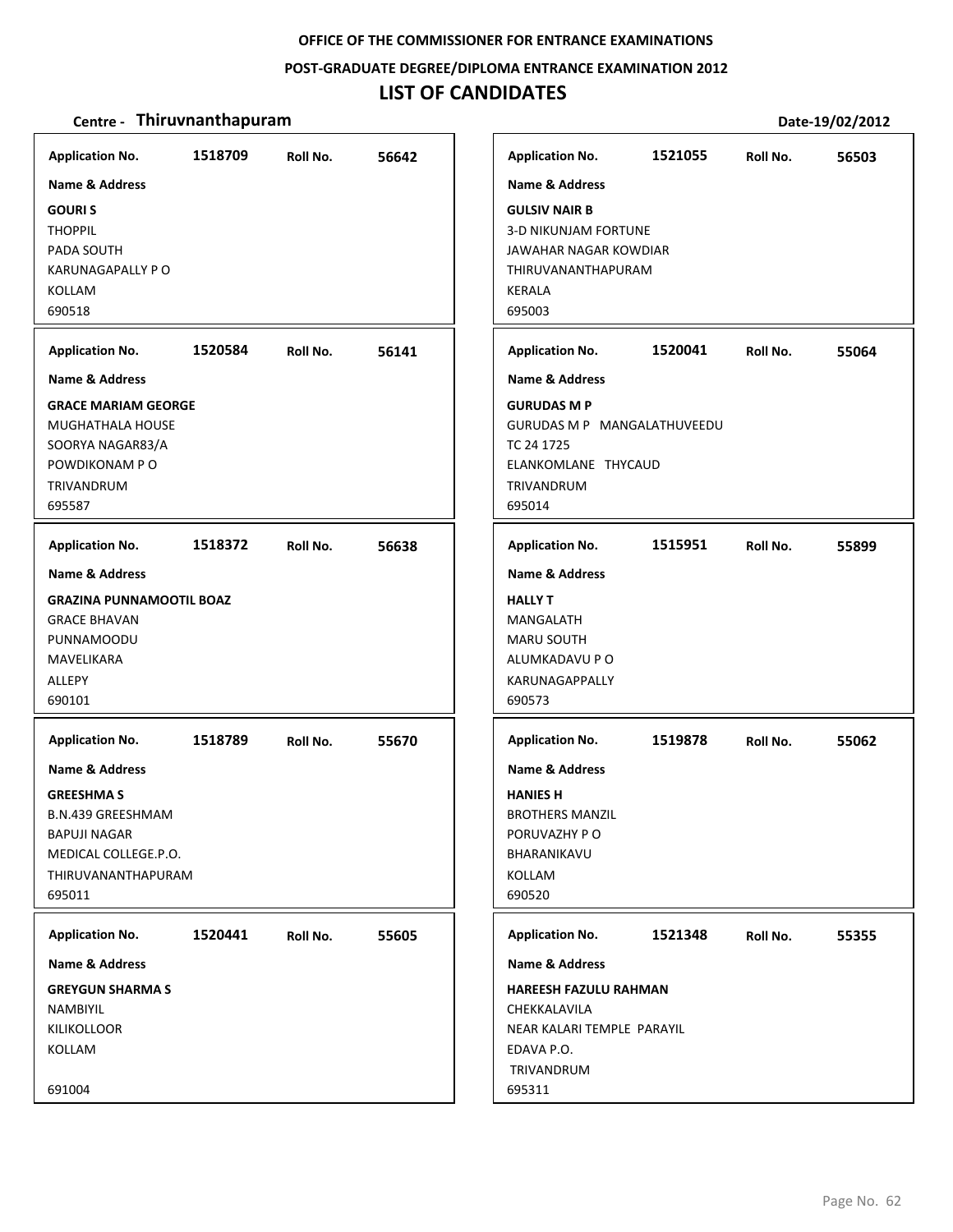**POST‐GRADUATE DEGREE/DIPLOMA ENTRANCE EXAMINATION 2012**

### **LIST OF CANDIDATES**

| <b>Application No.</b>        | 1518017 | Roll No.        | 55482 | <b>Application No.</b>    | 1515752                          | Roll No. | 55096 |
|-------------------------------|---------|-----------------|-------|---------------------------|----------------------------------|----------|-------|
| Name & Address                |         |                 |       | <b>Name &amp; Address</b> |                                  |          |       |
| <b>HAREESH V</b>              |         |                 |       | <b>HARILAL PS</b>         |                                  |          |       |
| <b>VALLIATH BHAVAN</b>        |         |                 |       | PUNNACKAL HOUSE           |                                  |          |       |
| <b>KARAKKAD PO</b>            |         |                 |       | <b>KALLARKUTTYP O</b>     |                                  |          |       |
| CHENGANNUR                    |         |                 |       | <b>KATHIPPARA</b>         |                                  |          |       |
| ALAPPUZHA                     |         |                 |       | <b>IDUKKI</b>             |                                  |          |       |
| 689504                        |         |                 |       | 685562                    |                                  |          |       |
|                               |         |                 |       |                           |                                  |          |       |
| <b>Application No.</b>        | 1515610 | <b>WITHHELD</b> |       | <b>Application No.</b>    | 1520813                          | Roll No. | 55701 |
| <b>Name &amp; Address</b>     |         |                 |       | <b>Name &amp; Address</b> |                                  |          |       |
| <b>HARIKRISHNAN A B</b>       |         |                 |       | <b>HARIPRIYA H</b>        |                                  |          |       |
| THENTHULLIMANA                |         |                 |       | <b>SREE HARI</b>          |                                  |          |       |
| AVANAVANCHERY P O             |         |                 |       |                           | MUSALIAR NAGAR HOUSE NO 32       |          |       |
| ATTINGAL                      |         |                 |       | KILIKOLLOOR PO            |                                  |          |       |
| TRIVANDRUM                    |         |                 |       | KOLLAM                    |                                  |          |       |
| 695103                        |         |                 |       | 691004                    |                                  |          |       |
| <b>Application No.</b>        | 1516829 | Roll No.        | 55198 | <b>Application No.</b>    | 1518622                          | Roll No. | 56377 |
| <b>Name &amp; Address</b>     |         |                 |       | <b>Name &amp; Address</b> |                                  |          |       |
| <b>HARIKRISHNAN R</b>         |         |                 |       | <b>HARISKR</b>            |                                  |          |       |
| DARSANA HOUSE                 |         |                 |       | <b>PARAMBIL HOUSE</b>     |                                  |          |       |
| ALUMMOODU JUNCTION            |         |                 |       | PARAMBIL PADI             |                                  |          |       |
| KUTTEMPEROOR P.O.             |         |                 |       | <b>VENGARA PO</b>         |                                  |          |       |
| MANNAR ALAPPUZHA DISTRICT     |         |                 |       | MALAPPURAM                |                                  |          |       |
| 689623                        |         |                 |       | 676304                    |                                  |          |       |
| <b>Application No.</b>        | 1518151 | Roll No.        | 56635 | <b>Application No.</b>    | 1518914                          | Roll No. | 55582 |
|                               |         |                 |       |                           |                                  |          |       |
| <b>Name &amp; Address</b>     |         |                 |       | <b>Name &amp; Address</b> |                                  |          |       |
| <b>HARIKRISHNAN RI</b>        |         |                 |       | <b>HARISANKAR V H</b>     |                                  |          |       |
| <b>MELATHIL VEEDUBSRA D-4</b> |         |                 |       | \'SANKARAGIRI\' PLRA 78   |                                  |          |       |
| <b>BHAGATH SINGH ROAD</b>     |         |                 |       |                           | PULIMOODU LANEVATTIYOORKAVU PO   |          |       |
| PETTAH                        |         |                 |       | THIRUVANANTHAPURAM        |                                  |          |       |
| THIRUVANANTHAPURAM            |         |                 |       |                           |                                  |          |       |
| 695024                        |         |                 |       | 695013                    |                                  |          |       |
| <b>Application No.</b>        | 1517568 | Roll No.        | 56275 | <b>Application No.</b>    | 1520511                          | Roll No. | 55962 |
| Name & Address                |         |                 |       | <b>Name &amp; Address</b> |                                  |          |       |
| <b>HARIKUMAR G</b>            |         |                 |       | <b>HARISH MOHAN C</b>     |                                  |          |       |
| SWATHI GREHAMTC-8/171(11)     |         |                 |       | <b>REVATHY</b>            |                                  |          |       |
| KAIRALI NAGARTHIRUMALA P O    |         |                 |       |                           | THAMPANOOR ROADNEAR KACHERY NADA |          |       |
| THIRUVANANTHAPURAM            |         |                 |       |                           | ATTINGALTHIRUVANANTHAPURAM       |          |       |
|                               |         |                 |       |                           |                                  |          |       |
| 695006                        |         |                 |       | 695101                    |                                  |          |       |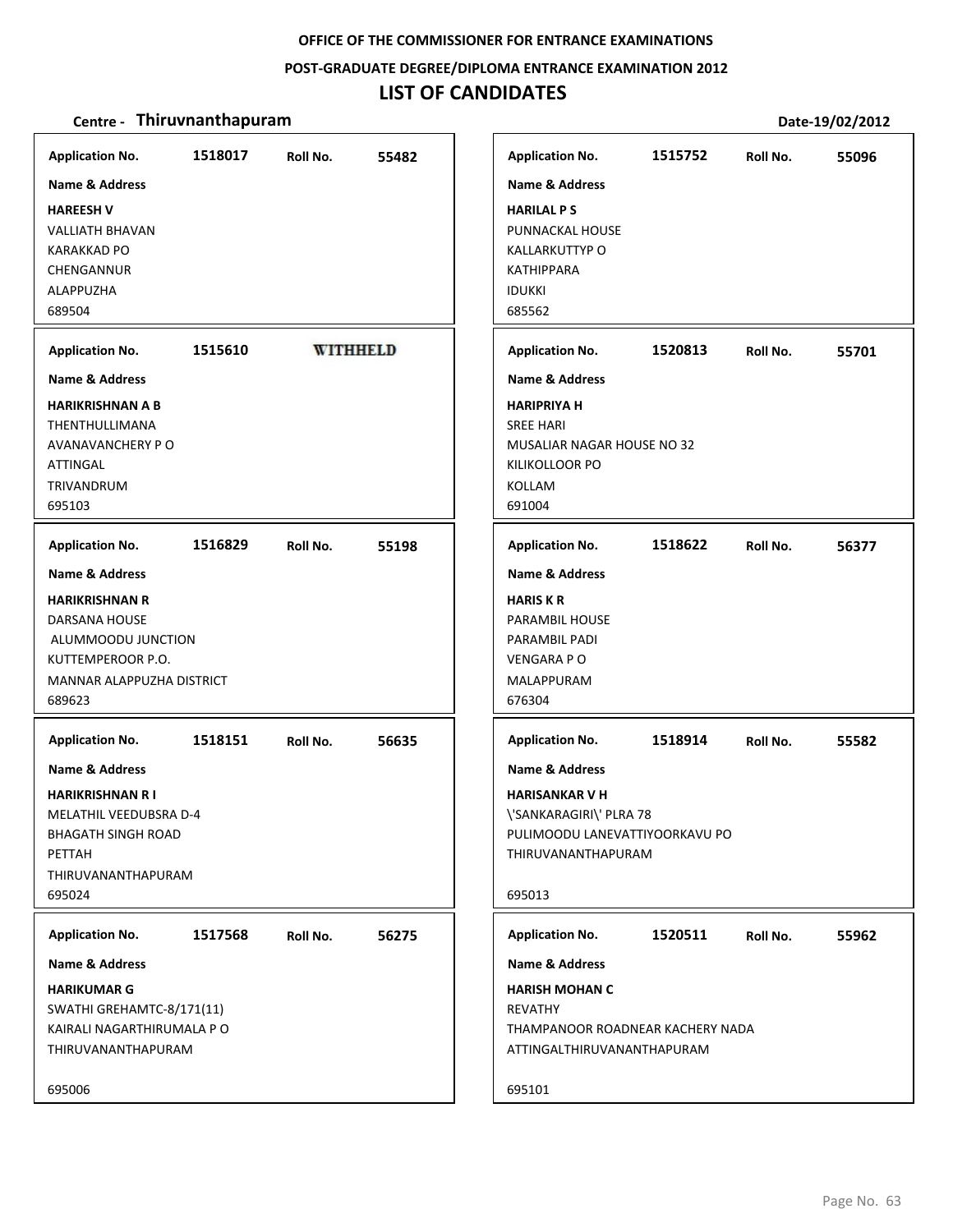#### **POST‐GRADUATE DEGREE/DIPLOMA ENTRANCE EXAMINATION 2012**

### **LIST OF CANDIDATES**

| <b>Application No.</b>            | 1518768 | Roll No. | 56555 | <b>Application No.</b>      | 1518450 | Roll No. | 56110 |
|-----------------------------------|---------|----------|-------|-----------------------------|---------|----------|-------|
| <b>Name &amp; Address</b>         |         |          |       | <b>Name &amp; Address</b>   |         |          |       |
| <b>HARISH S</b>                   |         |          |       | <b>HASEENA JASMINE L</b>    |         |          |       |
| TC 4-638 SREE HARI                |         |          |       | VADAKKUMKARA PUTHEN VEEDU   |         |          |       |
| SREE VILAS LANE HS NO 35          |         |          |       | DAIVAPPURA P.O PERINGAMMALA |         |          |       |
| <b>KOWDIAR PO</b>                 |         |          |       | THIRUVANANTHAPURAM          |         |          |       |
| TRIVANDRUM                        |         |          |       |                             |         |          |       |
| 695003                            |         |          |       | 695563                      |         |          |       |
|                                   |         |          |       |                             |         |          |       |
| <b>Application No.</b>            | 1521196 | Roll No. | 55085 | <b>Application No.</b>      | 1516397 | Roll No. | 55815 |
| <b>Name &amp; Address</b>         |         |          |       | <b>Name &amp; Address</b>   |         |          |       |
| <b>HARITHA R S</b>                |         |          |       | <b>HASHIM I</b>             |         |          |       |
| PARIJATHAM HOUSE NO 18            |         |          |       | PULITHITTA VEEDU            |         |          |       |
| <b>GOWRI NAGAR</b>                |         |          |       | MANAPPALLY NORTH PO         |         |          |       |
| PONGUMOODUMEDICAL COLLEGE P O     |         |          |       | KARUNAGAPPALLY              |         |          |       |
| TRIVANDRUM                        |         |          |       | KOLLAM                      |         |          |       |
| 695011                            |         |          |       | 690574                      |         |          |       |
| <b>Application No.</b>            | 1517184 | Roll No. | 56092 | <b>Application No.</b>      | 1517117 | Roll No. | 56002 |
|                                   |         |          |       |                             |         |          |       |
| Name & Address                    |         |          |       | <b>Name &amp; Address</b>   |         |          |       |
| <b>HARRIS MOHAMMED PARAVENGAL</b> |         |          |       | <b>HAZNA HAMEED</b>         |         |          |       |
| <b>VILAYIL VEEDU</b>              |         |          |       | THADATHIL GREEN HOUSE       |         |          |       |
| VARINJAM                          |         |          |       | S.R.P.M.(P.O)THAZHAVA       |         |          |       |
| KARAMCODE P.O                     |         |          |       | KARUNAGAPPALLYKOLLAM        |         |          |       |
| <b>QUILON DISTRICT</b>            |         |          |       | <b>KERALA</b>               |         |          |       |
| 691579                            |         |          |       | 690539                      |         |          |       |
| <b>Application No.</b>            | 1520364 | Roll No. | 56226 | <b>Application No.</b>      | 1517703 | Roll No. | 55566 |
| <b>Name &amp; Address</b>         |         |          |       | <b>Name &amp; Address</b>   |         |          |       |
| <b>HARRY JACOB GEORGE</b>         |         |          |       | <b>HEMANTH S R</b>          |         |          |       |
| CHENNALA KIZHAKKATHIL             |         |          |       | D-23 HEMANTHAM              |         |          |       |
| THATTARAMBALAM P.O.               |         |          |       | SREERANGAMLANE              |         |          |       |
| MAVELIKARA                        |         |          |       | SASTHAMANGALAM P.O          |         |          |       |
| ALLEPPEY                          |         |          |       | <b>TRIVANDRUM</b>           |         |          |       |
| 690103                            |         |          |       | 695010                      |         |          |       |
|                                   |         |          |       |                             |         |          |       |
| <b>Application No.</b>            | 1518380 | Roll No. | 55042 | <b>Application No.</b>      | 1517732 | Roll No. | 56277 |
| <b>Name &amp; Address</b>         |         |          |       | <b>Name &amp; Address</b>   |         |          |       |
| <b>HARRY MORRIS</b>               |         |          |       | <b>HIMA M S</b>             |         |          |       |
| HARRY DALEILAYEDATHU              |         |          |       | KAILAS NEAR NH              |         |          |       |
| ALTHARAMOODU                      |         |          |       | VETTUROAD                   |         |          |       |
| KAVANAD P.O                       |         |          |       | KANIYAPURAM P.O.            |         |          |       |
| KOLLAM                            |         |          |       | THIRUVANANTHAPURAM          |         |          |       |
| 691003                            |         |          |       | 695301                      |         |          |       |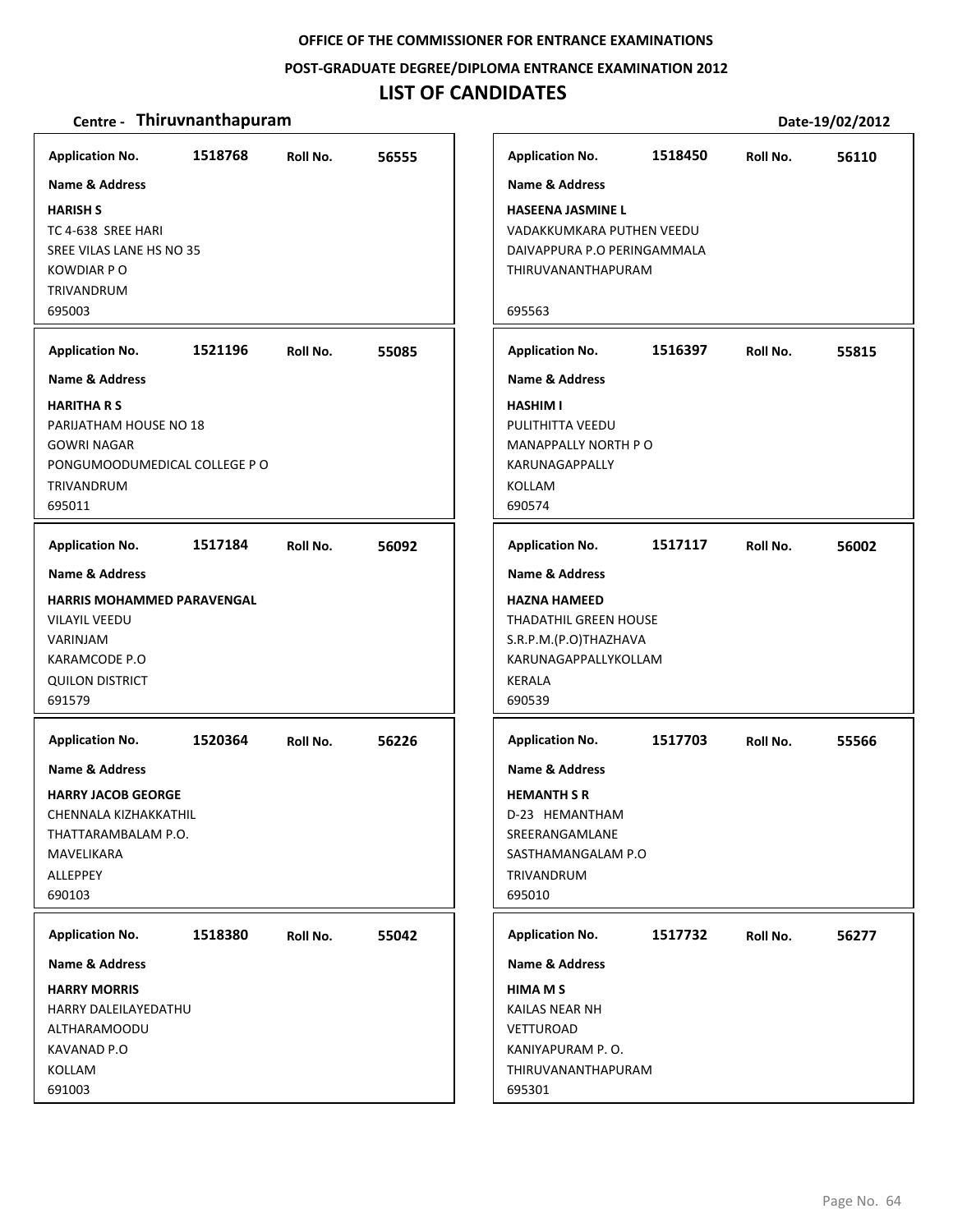#### **POST‐GRADUATE DEGREE/DIPLOMA ENTRANCE EXAMINATION 2012**

# **LIST OF CANDIDATES**

|                           | <b>Application No.</b>                                            | 1520274                                            | Roll No.                       |
|---------------------------|-------------------------------------------------------------------|----------------------------------------------------|--------------------------------|
|                           | <b>Name &amp; Address</b>                                         |                                                    |                                |
| 695014                    | <b>INDURM</b><br>T.C. $16/1341(1)$<br>KANNETTUMUKKU<br>THYCAUD PO | THIRUVANANTHAPURAM                                 |                                |
|                           | <b>Application No.</b>                                            | 1520523                                            | Roll No.                       |
|                           | <b>Name &amp; Address</b>                                         |                                                    |                                |
| 679322                    | <b>INDU RAJA M</b><br>MALAPPURAM                                  | C/O DR.SANTHAKUMARI<br>NANDHANAM HILL VIEW GARDENS | AMMINIKADU P.O. PERINTHALMANNA |
|                           | <b>Application No.</b>                                            | 1517286                                            | Roll No.                       |
|                           | <b>Name &amp; Address</b>                                         |                                                    |                                |
| 695035                    | KUNNUKUZHY<br>VANCHYOOR PO<br>TRIVANDRUM                          | <b>INDU S VISWANATHAN</b><br>KARTHIKA TC12/246(2)  |                                |
|                           | <b>Application No.</b>                                            | 1515423                                            | Roll No.                       |
|                           | <b>Name &amp; Address</b>                                         |                                                    |                                |
| <b>INDUSARATH S</b>       |                                                                   |                                                    |                                |
| <b>CHAKKAL LINS</b>       |                                                                   |                                                    |                                |
| PRAKKULAM P.O.            |                                                                   |                                                    |                                |
|                           |                                                                   |                                                    |                                |
|                           |                                                                   |                                                    |                                |
| <b>Application No.</b>    |                                                                   | 1517166                                            | <b>REJECTED</b>                |
| <b>Name &amp; Address</b> |                                                                   |                                                    |                                |
| <b>IRANSHAH SM</b>        |                                                                   |                                                    |                                |
|                           |                                                                   |                                                    |                                |
| <b>VARAVILA PO</b>        |                                                                   |                                                    |                                |
| VAVVAKKAVU VIA            |                                                                   |                                                    |                                |
|                           |                                                                   |                                                    |                                |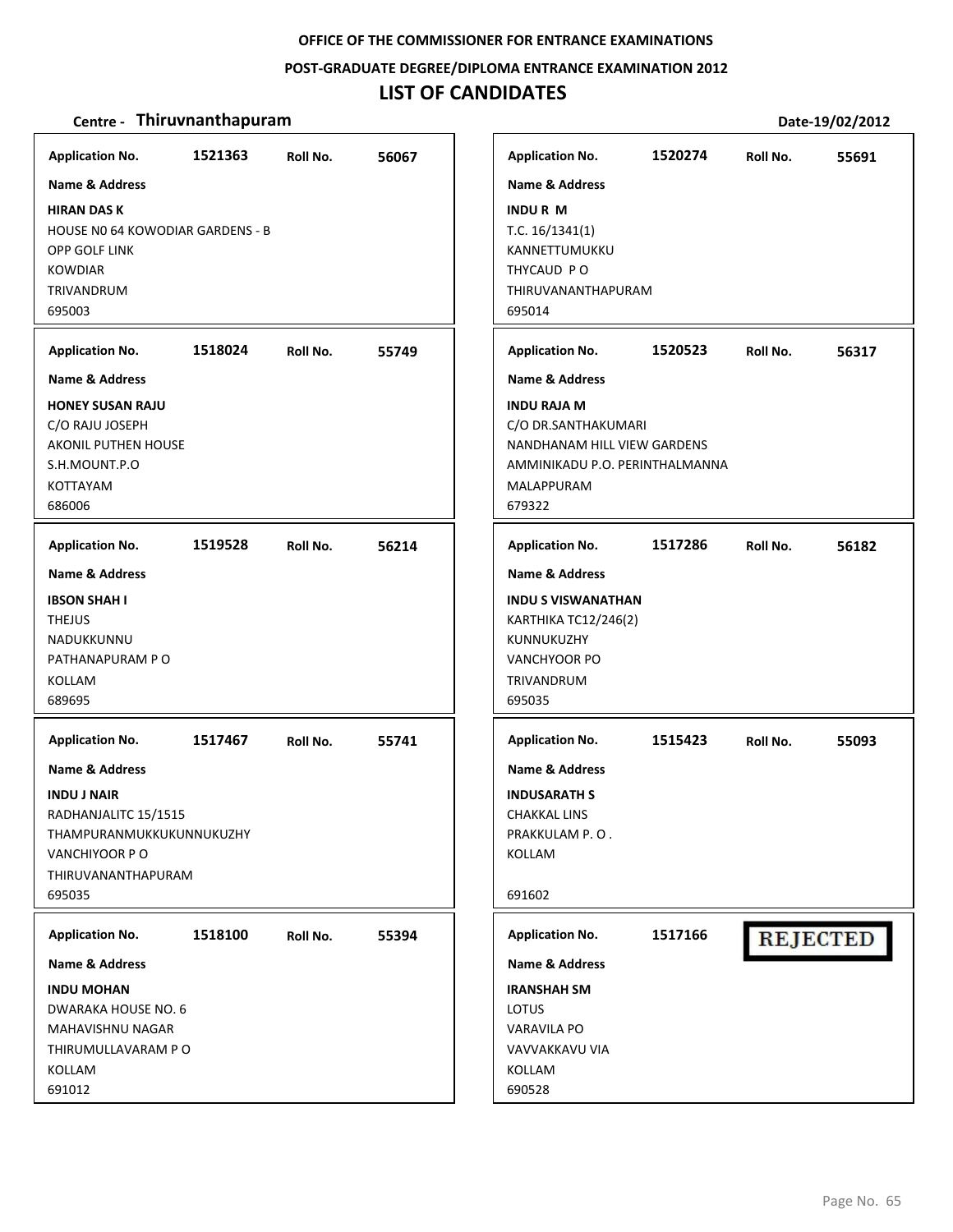### **POST‐GRADUATE DEGREE/DIPLOMA ENTRANCE EXAMINATION 2012**

### **LIST OF CANDIDATES**

| <b>Application No.</b>                                                                                                              | 1516141 | Roll No. | 56256 | <b>Application No.</b>                                                                                                                               | 1516805 | Roll No. | 56440 |
|-------------------------------------------------------------------------------------------------------------------------------------|---------|----------|-------|------------------------------------------------------------------------------------------------------------------------------------------------------|---------|----------|-------|
| <b>Name &amp; Address</b><br><b>IVY S RAJ</b><br>SWATHY<br>THAZHAKARA P O<br>MAVELIKARA<br>ALAPUZHA<br>690102                       |         |          |       | Name & Address<br><b>JAIMY RAICHEL JOHN</b><br>POIKAVILA TC-07/1160<br>ANUPAMA NAGAR<br>PONGUMOODUMEDICAL COLLEGE P.O<br>THIRUVANATHAPURAM<br>695011 |         |          |       |
| <b>Application No.</b>                                                                                                              | 1520611 | Roll No. | 55519 | <b>Application No.</b>                                                                                                                               | 1521406 | Roll No. | 55890 |
| <b>Name &amp; Address</b>                                                                                                           |         |          |       | <b>Name &amp; Address</b>                                                                                                                            |         |          |       |
| <b>IVY VISWAMOHANAN</b><br>ASHRAMAM<br>POCHAMKONAM<br>EZHUKONE P.O<br>KOLLAM KERALA<br>691505                                       |         |          |       | <b>JAIN A</b><br><b>JAIN COTTAGE</b><br>VANNIYACODE<br>PARASSALA<br>THIRUVANANTHAPURAM.<br>695502                                                    |         |          |       |
| <b>Application No.</b>                                                                                                              | 1517762 | Roll No. | 55122 | <b>Application No.</b>                                                                                                                               | 1519847 | Roll No. | 56306 |
| Name & Address                                                                                                                      |         |          |       | <b>Name &amp; Address</b>                                                                                                                            |         |          |       |
| <b>JACOB P BRITE</b><br>MANNARIATHU HOUSE<br>NELLIMALA P.O. ERAVIPEROOR VIA<br>THIRUVALLA PATHANAMTHITTA<br><b>KERALA</b><br>689542 |         |          |       | <b>JAIN RAJ S R</b><br><b>KAILAS</b><br>MARUTHAMONPALLY POOYAPPALLY P.O<br>KOTTARAKKARA<br>KOLLAM<br>691537                                          |         |          |       |
| <b>Application No.</b>                                                                                                              | 1517194 | Roll No. | 56269 | <b>Application No.</b>                                                                                                                               | 1520520 | Roll No. | 56229 |
| Name & Address<br><b>JACOB SHAJI</b><br>KAYYALAKAM HOUSE<br>KURISHUMMOODU P.O.<br>CHANGANACHERRYKOTTAYAM<br>686104                  |         |          |       | <b>Name &amp; Address</b><br><b>JAISON THOMAS</b><br>KOONAMMAKKIL HOUSE<br>KURAVILANGAD<br>KOTTAYAM<br><b>KERALA</b><br>686633                       |         |          |       |
| <b>Application No.</b>                                                                                                              | 1521260 | Roll No. | 55709 | <b>Application No.</b>                                                                                                                               | 1518936 | Roll No. | 56116 |
| <b>Name &amp; Address</b>                                                                                                           |         |          |       | <b>Name &amp; Address</b>                                                                                                                            |         |          |       |
| <b>JAHAS J</b><br>KARIVILAKOM<br>NARIKKALUMUKKU<br>PALACHIRA P.O<br>VARKALA<br>695143                                               |         |          |       | <b>JAITHRA NAIR G</b><br><b>SREE VIHAR T.C 17/1158</b><br>SASTHA NAGAR PANGODE<br>THIRUMALA P.O<br>THIRUVANANTHAPURAM<br>695006                      |         |          |       |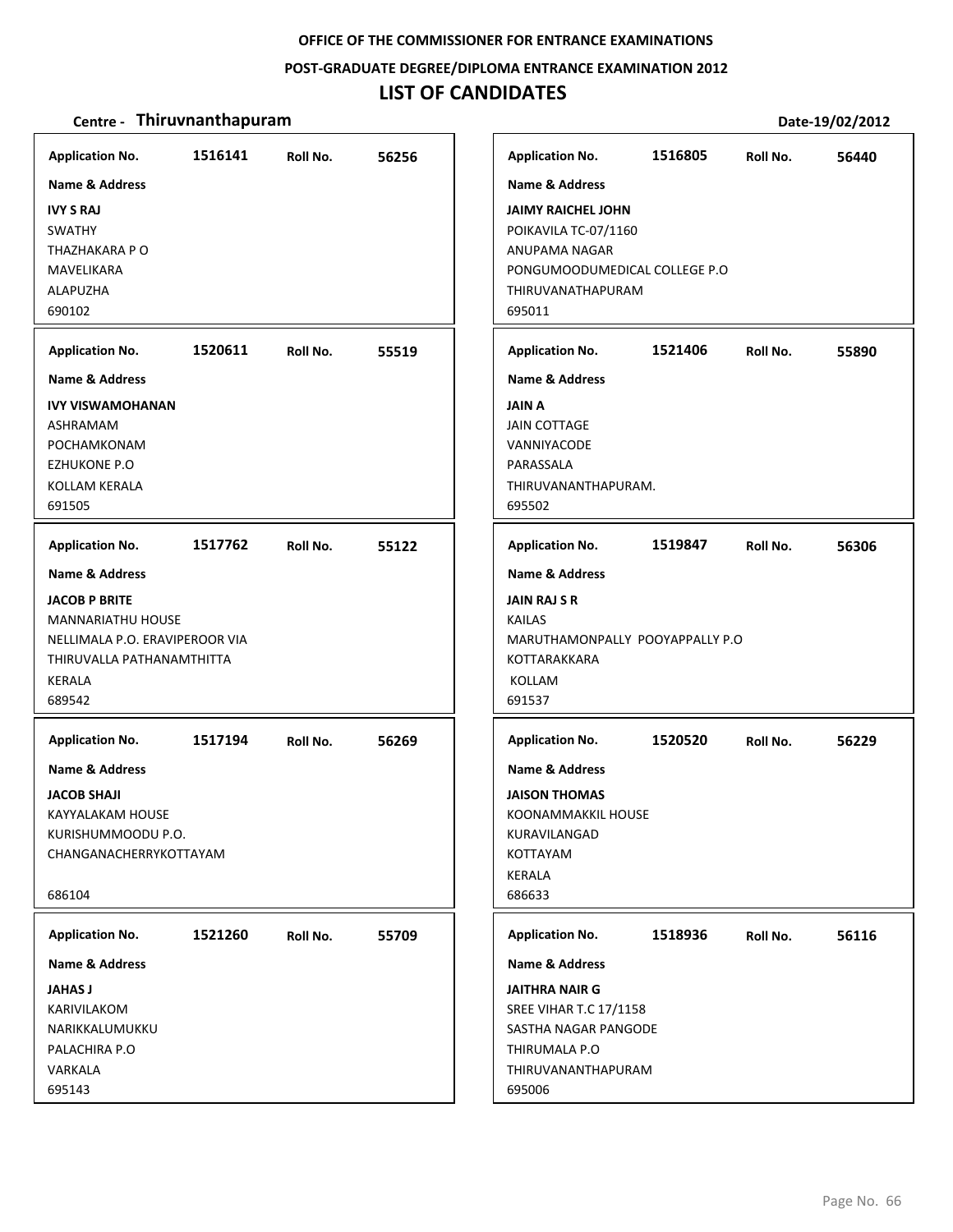### **POST‐GRADUATE DEGREE/DIPLOMA ENTRANCE EXAMINATION 2012**

# **LIST OF CANDIDATES**

| <b>Application No.</b>              | 1519960 | Roll No. | 55063 | <b>Application No.</b>                | 1520923 | Roll No. | 55525 |
|-------------------------------------|---------|----------|-------|---------------------------------------|---------|----------|-------|
| Name & Address                      |         |          |       | <b>Name &amp; Address</b>             |         |          |       |
| <b>JAMUNA VARGHESE</b>              |         |          |       | <b>JAWAHAR IS</b>                     |         |          |       |
| <b>KANAVE</b>                       |         |          |       | PREM NIVAS                            |         |          |       |
| KALLUMALA                           |         |          |       | <b>GOVT. HOSPITAL JUNCTION</b>        |         |          |       |
| <b>MAVELIKARA</b>                   |         |          |       | PARASSALA PO                          |         |          |       |
| <b>KERALA</b>                       |         |          |       | TRIVANDRUM                            |         |          |       |
| 690110                              |         |          |       | 695502                                |         |          |       |
| <b>Application No.</b>              | 1520213 | Roll No. | 55512 | <b>Application No.</b>                | 1518294 | Roll No. | 56549 |
| <b>Name &amp; Address</b>           |         |          |       | <b>Name &amp; Address</b>             |         |          |       |
| <b>JASEELA JAMALUDEEN</b>           |         |          |       | <b>JAYA MARY</b>                      |         |          |       |
| SYRAAB MANZIL                       |         |          |       | MANIKANTA SADANAM                     |         |          |       |
| C.S.NAGAR-161                       |         |          |       | <b>PUNUKANNOOR</b>                    |         |          |       |
| NEAR MUSALIAR LANE CANTONMENT SOUTH |         |          |       | PERUMPUZHA P.O.                       |         |          |       |
| <b>KOLLAM</b>                       |         |          |       | KERALAPURAM KOLLAM                    |         |          |       |
| 691001                              |         |          |       | 691504                                |         |          |       |
| <b>Application No.</b>              | 1518386 | Roll No. | 55309 | <b>Application No.</b>                | 1516818 | Roll No. | 55109 |
| <b>Name &amp; Address</b>           |         |          |       | <b>Name &amp; Address</b>             |         |          |       |
| <b>JASIM SALIM</b>                  |         |          |       | <b>JAYA RAJ NAIR K</b>                |         |          |       |
| ROOM NO-53                          |         |          |       | HOUSE NO 622                          |         |          |       |
| MADRAS MEDICAL COLLEGE MENS HOSTEL  |         |          |       | PRASHANT NAGAR                        |         |          |       |
| <b>FRAZER BRIDGE ROAD</b>           |         |          |       | MEDICAL COLLEGE PO ULLOOR             |         |          |       |
| CHENNAI-3 TAMIL NADU                |         |          |       | THIRUVANANTHAPURAM                    |         |          |       |
| 600003                              |         |          |       | 695011                                |         |          |       |
| <b>Application No.</b>              | 1515708 | Roll No. | 56251 | <b>Application No.</b>                | 1521035 | Roll No. | 55794 |
| Name & Address                      |         |          |       | <b>Name &amp; Address</b>             |         |          |       |
| <b>JASMIN S M</b>                   |         |          |       | <b>JAYAKANTH R</b>                    |         |          |       |
| DARUSSALAM                          |         |          |       | <b>KARTHIKA NIVAS</b>                 |         |          |       |
| <b>KARUKONE PO</b>                  |         |          |       | <b>RNRA-13</b>                        |         |          |       |
| ANCHAL                              |         |          |       | KAIKULANGARA NORTH THIRUMULLAVARAM PO |         |          |       |
| KOLLAM                              |         |          |       | KOLLAM                                |         |          |       |
| 691306                              |         |          |       | 691012                                |         |          |       |
| <b>Application No.</b>              | 1521274 | Roll No. | 56331 | <b>Application No.</b>                | 1515527 | Roll No. | 55183 |
| <b>Name &amp; Address</b>           |         |          |       | <b>Name &amp; Address</b>             |         |          |       |
| <b>JASMIN T JACOB</b>               |         |          |       | <b>JAYAKRISHNAN J</b>                 |         |          |       |
| <b>ALLEN VILLA</b>                  |         |          |       | SREEKRISHNA BN 19-A                   |         |          |       |
| PUNNATHALA                          |         |          |       | SREEKRISHNA NAGAR                     |         |          |       |
| THIRUMULLAVARAM PO                  |         |          |       | PONGUMOODU MEDICAL COLLEGE P.O        |         |          |       |
| KOLLAM                              |         |          |       | THIRUVANANTHAPURAM                    |         |          |       |
| 691012                              |         |          |       | 695011                                |         |          |       |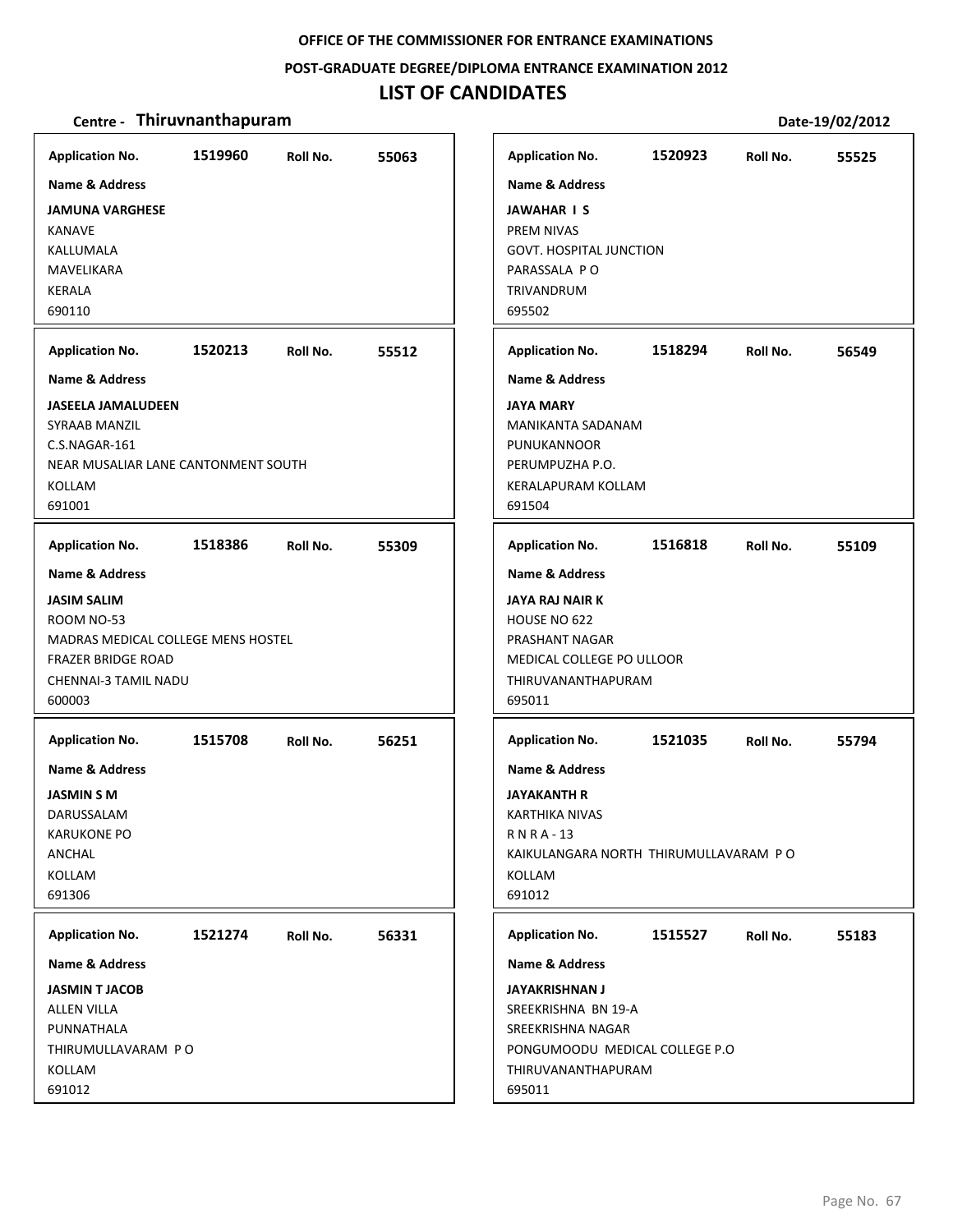#### **POST‐GRADUATE DEGREE/DIPLOMA ENTRANCE EXAMINATION 2012**

# **LIST OF CANDIDATES**

| <b>Application No.</b>    | 1517176 | Roll No. | 55914 | <b>Application No.</b>                       | 1521228 | Roll No. | 56506 |
|---------------------------|---------|----------|-------|----------------------------------------------|---------|----------|-------|
| Name & Address            |         |          |       | <b>Name &amp; Address</b>                    |         |          |       |
| <b>JAYAKRISHNAN V Y</b>   |         |          |       | <b>JEAN P CHACKO</b>                         |         |          |       |
| VADAKKEKARA VEEDU         |         |          |       | JYOTHIS SRA-20                               |         |          |       |
| <b>KIP ROAD</b>           |         |          |       | <b>KURISSADI JUNCTION</b>                    |         |          |       |
| PANNIVIZHA                |         |          |       | <b>NALANCHIRA P O</b>                        |         |          |       |
| ADOOR P.O.                |         |          |       | THIRUVANANTHAPURAM                           |         |          |       |
| 691523                    |         |          |       | 695015                                       |         |          |       |
| <b>Application No.</b>    | 1520560 | Roll No. | 55518 | <b>Application No.</b>                       | 1520754 | Roll No. | 55344 |
| <b>Name &amp; Address</b> |         |          |       | <b>Name &amp; Address</b>                    |         |          |       |
| <b>JAYALAL N G</b>        |         |          |       | <b>JEAN PIOUS</b>                            |         |          |       |
| <b>JAYAVIHAR</b>          |         |          |       | \\\'\\\'JAMIL\\\'\\\'TC15/462-1109 CSM NAGAR |         |          |       |
| PERUMPULICKAL             |         |          |       | EDAPAZHINJI                                  |         |          |       |
| MANNAM NAGAR PO           |         |          |       | THIRUVANANTHAPURAM                           |         |          |       |
| PANDALAM PATHANAMTHITTA   |         |          |       | 695010                                       |         |          |       |
| 689501                    |         |          |       | 695010                                       |         |          |       |
| <b>Application No.</b>    | 1519453 | Roll No. | 55501 | <b>Application No.</b>                       | 1517971 | Roll No. | 55748 |
| <b>Name &amp; Address</b> |         |          |       | <b>Name &amp; Address</b>                    |         |          |       |
| <b>JAYALEKSHMI V</b>      |         |          |       | <b>JEBU A THOMAS</b>                         |         |          |       |
| LEKSHMI NIVAS             |         |          |       | <b>THUNDIYIL HOUSE</b>                       |         |          |       |
| <b>KOMMADY</b>            |         |          |       | THELLIYOOR P.O                               |         |          |       |
| ALAPPUZHA NORTH P O       |         |          |       | VENNNIKULAM                                  |         |          |       |
| ALAPPUZHA                 |         |          |       | PATHANAMTHITTA                               |         |          |       |
| 688007                    |         |          |       | 689544                                       |         |          |       |
| <b>Application No.</b>    | 1518759 | Roll No. | 56379 | <b>Application No.</b>                       | 1518478 | Roll No. | 56375 |
| <b>Name &amp; Address</b> |         |          |       | <b>Name &amp; Address</b>                    |         |          |       |
| JAYAN M G                 |         |          |       | <b>JEBY JACOB</b>                            |         |          |       |
| <b>GOPURAM</b>            |         |          |       | ARAPPURAYIL                                  |         |          |       |
| KUMARANELLUR P O          |         |          |       | <b>ISSAC NAGAR</b>                           |         |          |       |
| WADAKKANCHERY             |         |          |       | PULAMON PO                                   |         |          |       |
| THRISSUR                  |         |          |       | KOTTARAKKARA                                 |         |          |       |
| 680590                    |         |          |       | 691531                                       |         |          |       |
| <b>Application No.</b>    | 1520827 | Roll No. | 56057 | <b>Application No.</b>                       | 1520642 | Roll No. | 56495 |
| Name & Address            |         |          |       | Name & Address                               |         |          |       |
| <b>JAYARAM J K</b>        |         |          |       | <b>JEENA J SATHYAN</b>                       |         |          |       |
| CHAITHANYA (H)            |         |          |       | VAYALINKARA ANCHUTHENGINMOODU                |         |          |       |
| TC 76/698 ANAYARA PO      |         |          |       | KULATHUMMAL KATTAKADA P O                    |         |          |       |
| THIRUVANANTHAPURAM        |         |          |       | THIRUVANANTHAPURAM                           |         |          |       |
| 695029                    |         |          |       | 695572                                       |         |          |       |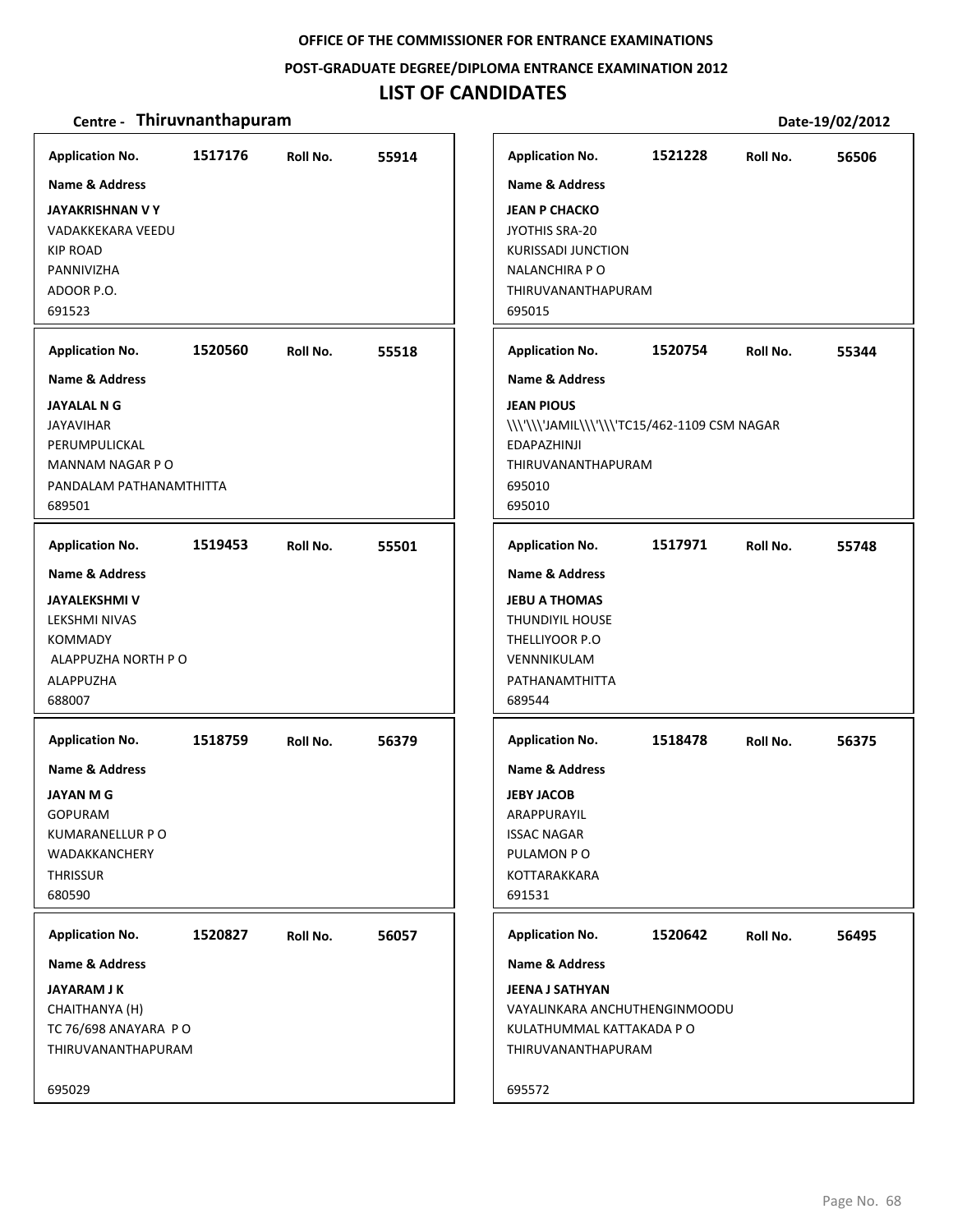#### **POST‐GRADUATE DEGREE/DIPLOMA ENTRANCE EXAMINATION 2012**

### **LIST OF CANDIDATES**

#### **Centre** • **Thiruvnanthapuram Date-19/02/2012**

**1520277 55780 JEENA JOHNS** C/O SARAMMA GEORGE KANICHUKATTU HOUSE PURAMATTOM.P.O PATHNAMTHITTA 689543 **Application No. Name & Address 1520318 56577 JEENA T** JEENALAYAMKADAVILA VANCHIYOOR . P OALAMCODE ATTINGAL TRIVANDRUM 695102 **Application No. Name & Address 1515638 55006 JEEVAN G S** SANJEEVAM HOUSE NO.41 UPS LANE AMBALATHARA THIRUVANANTHAPURAM KERALA 695026 **Application No. Name & Address 1519731 55060 JEEVAN K** NANMA NANNUVAKADU PATHANAMTHITTA 689645 **Application No. Name & Address 1521250 55442 JEEVAN KRISHNAN K** JEEVAN KRISHNAN K KOCHUKALAYIL HOUSE NO 145 AKG NAGAR PEROORKADA P O THIRUVANANTHAPURAM 695005 **Application No. Name & Address 1520432 55160 JEFI ROSE JACOB** TC 3/905‐1 HOUSE NO AL 2 ARAPPURA LANE MUTTADA THIRUVANANTHAPURAM 695025 **Application No. Name & Address 1517790 56278 JEMY JOSE** ARACKAL PADEETTATHIL PUTHIYAVILA KAREELAKULANGARA P O ALAPPUZHA 690572 **Application No. Name & Address 1517680 55121 JENITA SEREEN** C/O MRS. SHEBA JOSEPH KITCHLEY GARDENS 28 D MAIN ROAD VILLAPURAM MADURAI TAMIL NADU. 625012 **Application No. Name & Address 1517612 55387 JENSI ACHAMMA GEORGE** PUNNAVILLA HOUSE NO. 364 PEOPLE\'S NAGAR SASTRI JUNCTION KOLLAM 691001 **Application No. Name & Address 1517655 56010 JENY AUGUSTINE** ARACKAL HOUSE THURUTHY P O CHANGANACHERRY KOTTAYAM 686535 **Application No. Name & Address**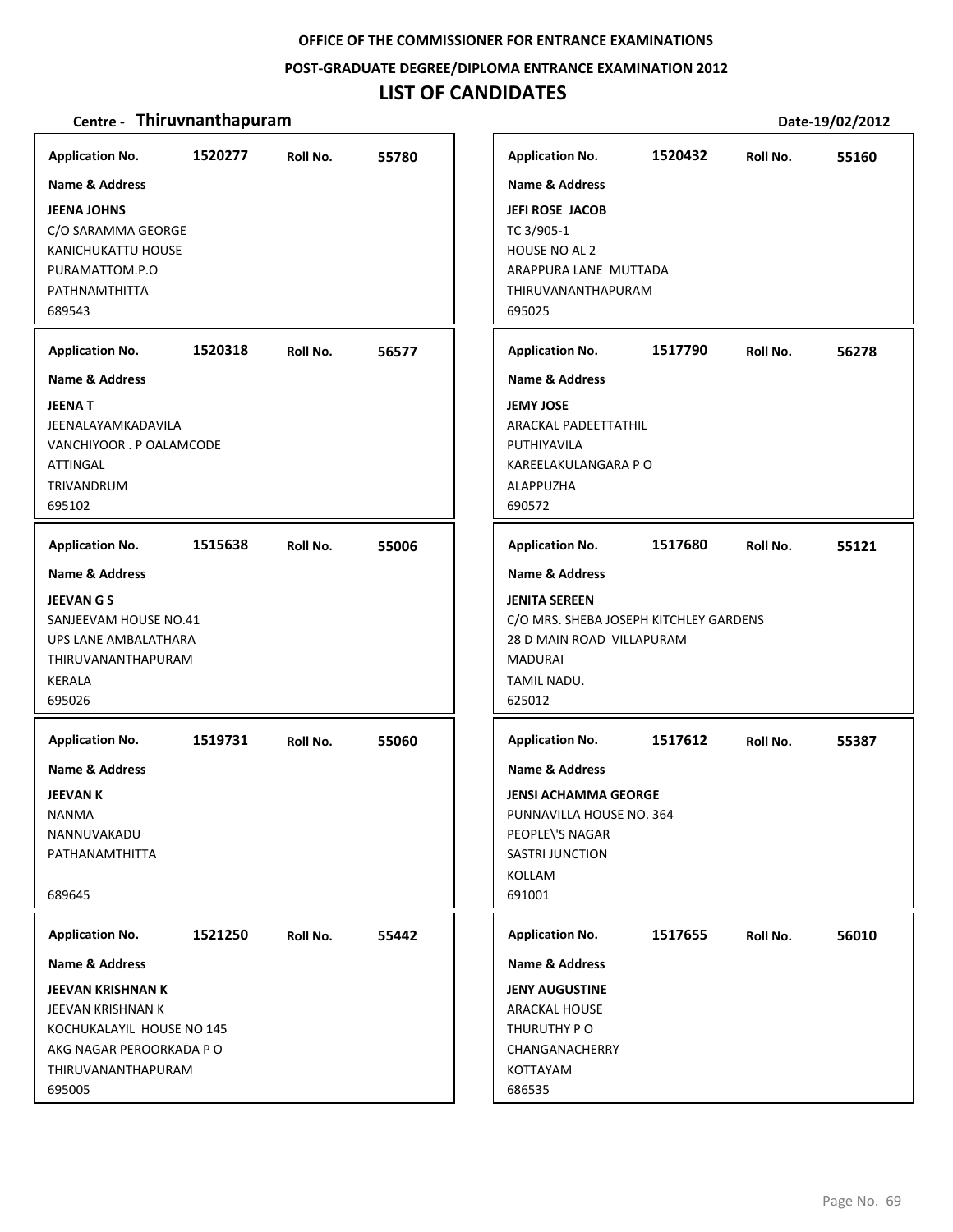**POST‐GRADUATE DEGREE/DIPLOMA ENTRANCE EXAMINATION 2012**

### **LIST OF CANDIDATES**

| <b>Application No.</b>                        | 1515931 | Roll No. | 55454 | <b>Application No.</b>        | 1517118 | Roll No. | 56091 |
|-----------------------------------------------|---------|----------|-------|-------------------------------|---------|----------|-------|
| <b>Name &amp; Address</b>                     |         |          |       | Name & Address                |         |          |       |
| <b>JENYZ MOHAMMEDALI MUNDODAN</b>             |         |          |       | <b>JESIN ELSA JOSE</b>        |         |          |       |
| FLAT S-2                                      |         |          |       | <b>CHERIYIL</b>               |         |          |       |
| NENEH APARTMENTS NEAR MSS                     |         |          |       | KOZHUVALLUR P.O               |         |          |       |
| MEDICAL COLLEGE P.O.                          |         |          |       | CHENGANNUR                    |         |          |       |
| <b>KOZHIKODE</b>                              |         |          |       |                               |         |          |       |
| 673008                                        |         |          |       | 689521                        |         |          |       |
| <b>Application No.</b>                        | 1519388 | Roll No. | 55767 | <b>Application No.</b>        | 1517563 | Roll No. | 56098 |
| <b>Name &amp; Address</b>                     |         |          |       | <b>Name &amp; Address</b>     |         |          |       |
| <b>JEREEN VARGHESE</b>                        |         |          |       | <b>JESLEAN JOSE</b>           |         |          |       |
| <b>CINNAMON GARDENSHOUSE NO-11</b>            |         |          |       | <b>JOSEKUTTY KUNJAPPAN</b>    |         |          |       |
| <b>CHRIST NAGAR ROADVAZYILLA</b>              |         |          |       | <b>KIZHAKKE VEEDU</b>         |         |          |       |
| KARAKULAM P O                                 |         |          |       | KAITHACODU P.O PUTHOOR        |         |          |       |
| THIRUVANANTHAPURAM                            |         |          |       | KOLLAM KERALA                 |         |          |       |
| 695564                                        |         |          |       | 691543                        |         |          |       |
| <b>Application No.</b>                        | 1521291 | Roll No. | 56771 | <b>Application No.</b>        | 1519516 | Roll No. | 55680 |
| <b>Name &amp; Address</b>                     |         |          |       | <b>Name &amp; Address</b>     |         |          |       |
| <b>JERIN JOSE THOMAS</b>                      |         |          |       | <b>JESNA HASSAN</b>           |         |          |       |
| ROOM NO 121 BOYS HOSTEL                       |         |          |       | TC 7/1231(1) JYOTSNA          |         |          |       |
| SREE MOOKAMBIKA INSTITUTE OF MEDICAL SCIENCES |         |          |       | KOOTTAMVILA ROAD              |         |          |       |
| PADANILAM KULASEKHARAM                        |         |          |       | VATTIYOORKAVU PO              |         |          |       |
| KANYAKUMARI TAMIL NADU                        |         |          |       | TRIVANDRUM                    |         |          |       |
| 629161                                        |         |          |       | 695013                        |         |          |       |
| <b>Application No.</b>                        | 1517524 | Roll No. | 55119 | <b>Application No.</b>        | 1518345 | Roll No. | 56020 |
| <b>Name &amp; Address</b>                     |         |          |       | Name & Address                |         |          |       |
| <b>JERRY GEORGE</b>                           |         |          |       | <b>JESS ELIZABETH RASALAM</b> |         |          |       |
| KANICHERIL HOUSE                              |         |          |       | JESSY NIVAS NNRA 137          |         |          |       |
| SASTHA ROAD                                   |         |          |       | NANTHENCODE JUNCTION          |         |          |       |
| SEKHARIPURAM PO                               |         |          |       | <b>TRIVANDRUM</b>             |         |          |       |
| PALAKKAD                                      |         |          |       |                               |         |          |       |
| 678010                                        |         |          |       | 695003                        |         |          |       |
| <b>Application No.</b>                        | 1517900 | Roll No. | 55124 | <b>Application No.</b>        | 1517948 | Roll No. | 56456 |
| <b>Name &amp; Address</b>                     |         |          |       | Name & Address                |         |          |       |
| <b>JERRY JACOB</b>                            |         |          |       | <b>JESSICA PRATHAP</b>        |         |          |       |
| <b>KUNNEL JIREH</b>                           |         |          |       | HOUSE NO 829                  |         |          |       |
| CHENNITHALA P.O.                              |         |          |       | PRASANTH NAGAR                |         |          |       |
| MAVELIKARA                                    |         |          |       | ULLOOR MEDICAL COLLEGE P.O    |         |          |       |
| ALLEPPEY                                      |         |          |       | THIRUVANANTHAPURAM            |         |          |       |
| 690105                                        |         |          |       | 695011                        |         |          |       |

**Centre** • **Thiruvnanthapuram Date-19/02/2012 1517118 56091 Application No. Roll No.**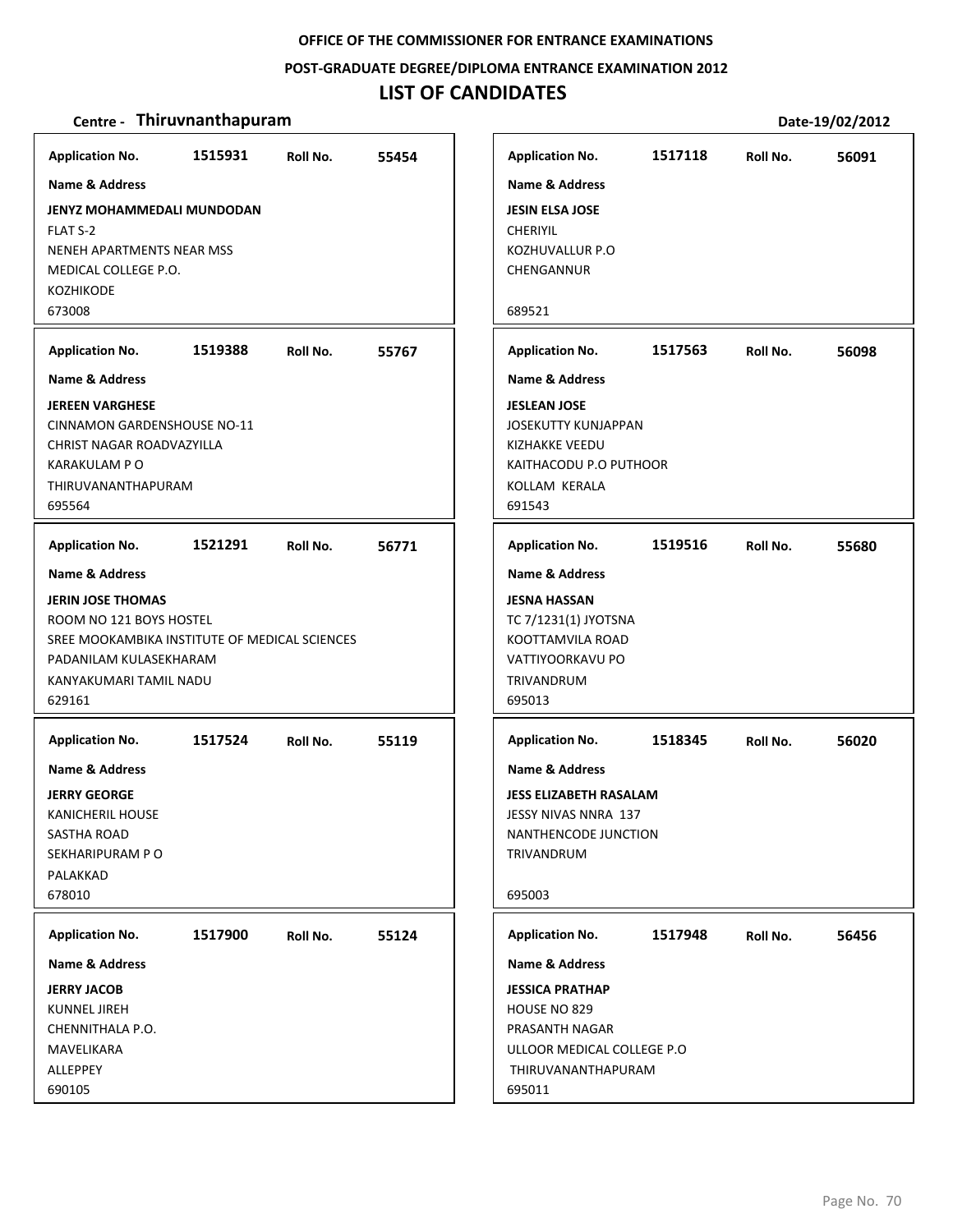### **POST‐GRADUATE DEGREE/DIPLOMA ENTRANCE EXAMINATION 2012**

# **LIST OF CANDIDATES**

| <b>Application No.</b>                                                                                                                      | 1521198 | Roll No.        | 55174 | <b>Application No.</b>                                                                                                                   | 1517136 | Roll No. | 56620 |
|---------------------------------------------------------------------------------------------------------------------------------------------|---------|-----------------|-------|------------------------------------------------------------------------------------------------------------------------------------------|---------|----------|-------|
| <b>Name &amp; Address</b><br><b>JESSY JOSEPH</b><br>50-M VIKAS APARTMENTS<br><b>WEST ENCLAVE</b><br>PITAMPURA<br><b>NEW DELHI</b><br>110034 |         |                 |       | <b>Name &amp; Address</b><br><b>JIJITH S PRASAD</b><br>AJITH BHAVAN<br><b>IRA A-47</b><br>NETTAYAM (P.O)<br>THIRUVANANTHAPURAM<br>695013 |         |          |       |
| <b>Application No.</b>                                                                                                                      | 1520617 | <b>WITHHELD</b> |       | <b>Application No.</b>                                                                                                                   | 1516294 | Roll No. | 55725 |
| <b>Name &amp; Address</b>                                                                                                                   |         |                 |       | <b>Name &amp; Address</b>                                                                                                                |         |          |       |
| <b>JEWEL JACOB</b><br>THENGU VILA VEEDU<br>VALAKOM P.O<br>KOTTARAKARA<br>KOLLAM<br>691532                                                   |         |                 |       | <b>JIJO JOSEPH JOSEPH</b><br>VARAMPATH<br>7/C SFS KINGSWOOD<br><b>JAWAHARNAGAR</b><br>KOWDIAR P. O. TRIVANDRUM<br>695003                 |         |          |       |
| <b>Application No.</b>                                                                                                                      | 1518881 | Roll No.        | 55404 | <b>Application No.</b>                                                                                                                   | 1520079 | Roll No. | 56573 |
| <b>Name &amp; Address</b><br><b>JIBILEE DANIEL</b><br><b>DHANYA</b><br>MUKKOODU PO<br>PARUTHUMPARA<br>KOLLAM<br>691503                      |         |                 |       | <b>Name &amp; Address</b><br><b>JIJU S</b><br><b>KARTHIKA</b><br><b>MWRA-143A</b><br>H AND C ROAD MUNDAKKAL WEST<br>KOLLAM<br>691001     |         |          |       |
| <b>Application No.</b>                                                                                                                      | 1518570 | Roll No.        | 55044 | <b>Application No.</b>                                                                                                                   | 1515463 | Roll No. | 55627 |
| Name & Address<br><b>JIHANA SHAJAHAN</b><br>M A K HOUSE<br>MAMATHA NAGAR 9<br><b>NEAR KSEB</b><br>KAZHAKKUTTOM<br>695582                    |         |                 |       | <b>Name &amp; Address</b><br><b>JIMMY JOHN</b><br><b>8CHEERA GRACE</b><br><b>KOWDIAR</b><br>TRIVANDRUM<br><b>KERALA</b><br>695003        |         |          |       |
| <b>Application No.</b>                                                                                                                      | 1518800 | Roll No.        | 56115 | <b>Application No.</b>                                                                                                                   | 1516194 | Roll No. | 55457 |
| Name & Address                                                                                                                              |         |                 |       | Name & Address                                                                                                                           |         |          |       |
| <b>JIJI SANJEEVAN NAIR</b><br>ARUNODAYAM<br>M.G.N.NAGAR<br>NEMOM - P.O.<br>THIRUVANANDAPURAM<br>695020                                      |         |                 |       | <b>JINCHU SUNDARSS</b><br>SREEPADAM<br>NEAR ARUMANOOR MARKET<br>THIRUPURAM PO<br>TRIVANDRUM<br>695133                                    |         |          |       |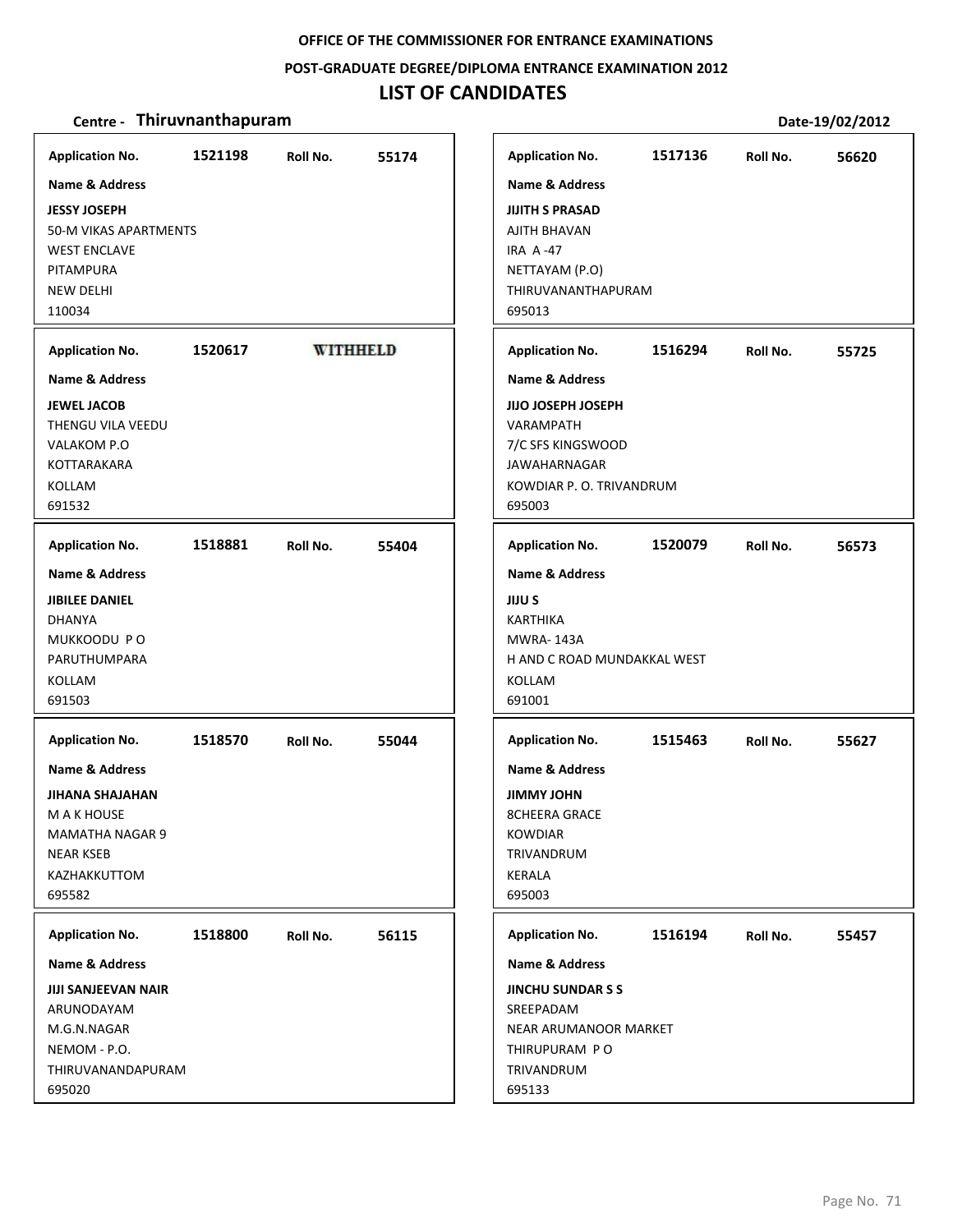#### **POST‐GRADUATE DEGREE/DIPLOMA ENTRANCE EXAMINATION 2012**

### **LIST OF CANDIDATES**

#### **Centre** • **Thiruvnanthapuram Date-19/02/2012**

**1518589 55578 JINCY J** BETHANIA HOUSE GANDHIPURAM SREEKARIYAM P.O TRIVANDRUM 695017 695017 **Application No. Name & Address 1517394 56712 JINEESH RAJ** PULIMOODU VEEDU KAVARA VENJARAMOODU P.O TRIVANDRUM 695607 **Application No. Name & Address 1519826 55595 JINESH J S** JAYABHAVAN ELAMANNOOR P.O VIA. ADOOR PATHANAMTHITTA 691524 **Application No. Name & Address 1518688 56024 JINU CHANDRAN R** VIJAYAMANGALATHU MARUTHUMMOODU AYIROOPPARA P O THIRUVANANTHAPURAM 695584 **Application No. Name & Address 1515656 55362 JISHA R RAJU** K R SADANAM THAZHAM SOUTH CHATHANNOOR P.O KOLLAM 691572 **Application No. Name & Address 1520236 56135 JISHA R S** RAJVIHAR MARAKKAMUTTOM **VAZHUTHOOR** NEYYATTINKARA TRIAVANDRUM 695121 **Application No. Name & Address 1518999 56470 JISHA ROY BABU** JAYABHARATHAM VILLA ARAMPUNNA ELAMPAL P O KOLLAM 691322 **Application No. Name & Address 1518058 56546 JISHA S KHAN** ABIDA MANZIL KALLELIBHAGOM P.O KARUNAGAPPALLY KOLLAM 690546 **Application No. Name & Address 1518673 55668 JISHA T U** CHAITHRAM NEERKKUNNAM T D M C PO ALAPPUZHA 688005 **Application No. Name & Address 1518269 55930 JITHA G** RAGAM PADA NORTH KARUNAGAPPALLY . P .O. KOLLAM 690518 **Application No. Name & Address**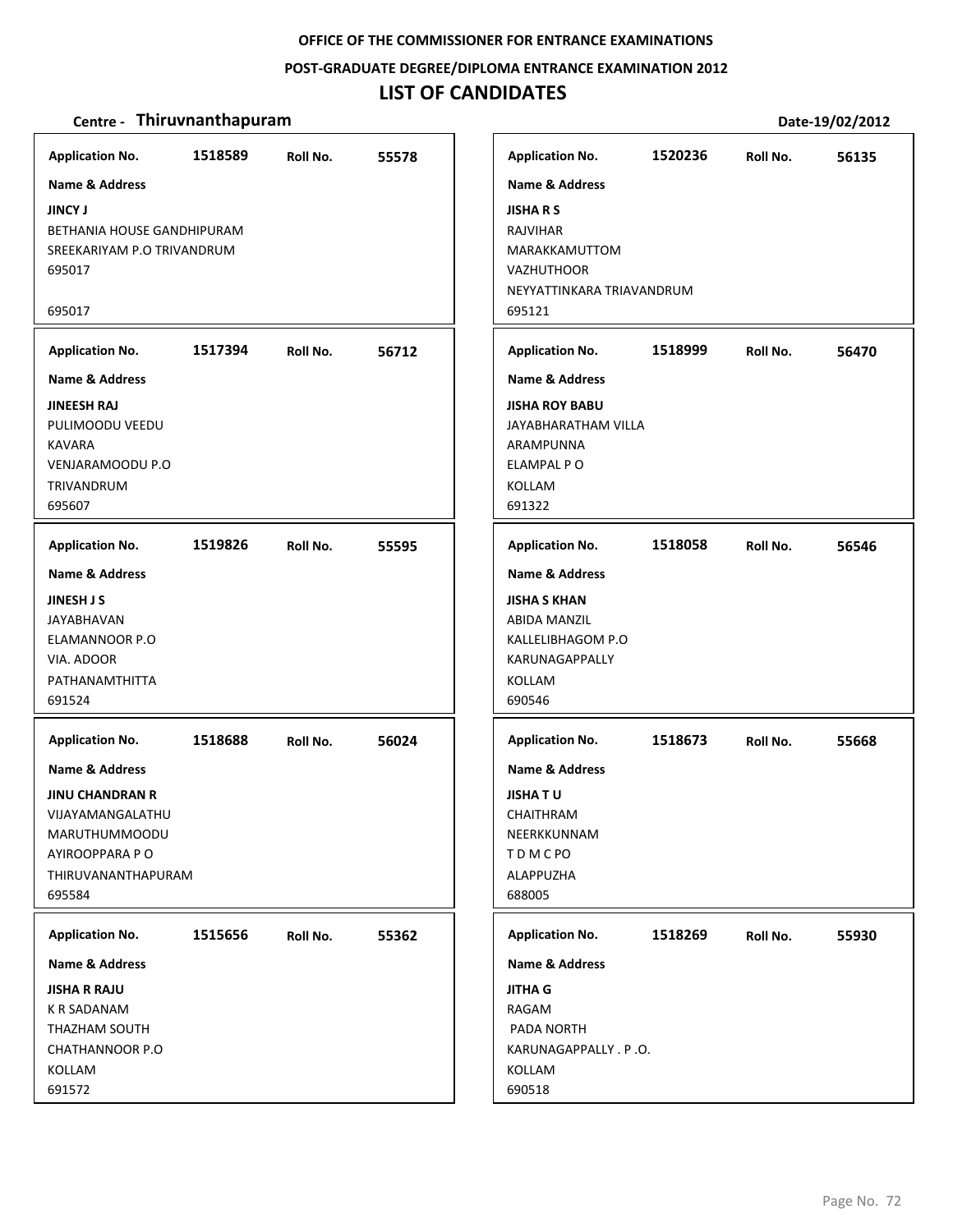#### **POST‐GRADUATE DEGREE/DIPLOMA ENTRANCE EXAMINATION 2012**

### **LIST OF CANDIDATES**

| <b>Application No.</b>                              | 1520005 | Roll No. | 56131 | <b>Application No.</b>                       | 1520734 | Roll No. | 56497 |
|-----------------------------------------------------|---------|----------|-------|----------------------------------------------|---------|----------|-------|
| <b>Name &amp; Address</b>                           |         |          |       | <b>Name &amp; Address</b>                    |         |          |       |
| <b>JITHA J</b>                                      |         |          |       | <b>JITHIN BHANU</b>                          |         |          |       |
| <b>GOPAL NIVAS</b>                                  |         |          |       | <b>UDAYAM</b>                                |         |          |       |
| <b>OOMANPALLIKKARA</b>                              |         |          |       | MUTHUKATTUKARA NOORANAD P.O.                 |         |          |       |
| KILIMANOOR .P.O                                     |         |          |       | ALAPUZHA                                     |         |          |       |
| THIRUVANANTHAPURAM                                  |         |          |       |                                              |         |          |       |
| 695601                                              |         |          |       | 690504                                       |         |          |       |
|                                                     |         |          |       |                                              |         |          |       |
| <b>Application No.</b><br><b>Name &amp; Address</b> | 1520753 | Roll No. | 55255 | <b>Application No.</b>                       | 1515547 | Roll No. | 55539 |
|                                                     |         |          |       | <b>Name &amp; Address</b>                    |         |          |       |
| <b>JITHA VIJAY</b>                                  |         |          |       | <b>HTIL UITH</b>                             |         |          |       |
| <b>ATHIRA</b>                                       |         |          |       | SWATHY TC-16/409(1) EVRA-479                 |         |          |       |
| <b>KURUMANDAL B</b>                                 |         |          |       | <b>NANDANAM LANE</b>                         |         |          |       |
| PARAVUR PO                                          |         |          |       | THYCAUD PO                                   |         |          |       |
| KOLLAM<br>691301                                    |         |          |       | TRIVANDRUM<br>695014                         |         |          |       |
|                                                     |         |          |       |                                              |         |          |       |
| <b>Application No.</b>                              | 1517570 | Roll No. | 56363 | <b>Application No.</b>                       | 1518604 | Roll No. | 56023 |
| <b>Name &amp; Address</b>                           |         |          |       | <b>Name &amp; Address</b>                    |         |          |       |
| <b>JITHESH A S</b>                                  |         |          |       | <b>JITHIN M ANTONY</b>                       |         |          |       |
| ALUMMOOTTIL HOUSE                                   |         |          |       | <b>JITHIN M ANTONY</b>                       |         |          |       |
| PAYYAKKODU                                          |         |          |       | MANALELCNRA-30.                              |         |          |       |
| OYOOR PO                                            |         |          |       | <b>CHEMPAKASSERY NAGAR</b>                   |         |          |       |
| KOLLAM                                              |         |          |       | KESAVADASAPURAMTRIVANDRUM                    |         |          |       |
| 691510                                              |         |          |       | 695004                                       |         |          |       |
| <b>Application No.</b>                              | 1520471 | Roll No. | 56756 | <b>Application No.</b>                       | 1520062 | Roll No. | 55865 |
| <b>Name &amp; Address</b>                           |         |          |       | <b>Name &amp; Address</b>                    |         |          |       |
| <b>JITHESH VIJAYAN</b>                              |         |          |       |                                              |         |          |       |
| DARSANA                                             |         |          |       | <b>JITHIN M JOSE</b><br>MALIAMPURACKAL HOUSE |         |          |       |
| OPP-RRVGHSS                                         |         |          |       | PULINCUNNOO                                  |         |          |       |
| KILIMANOOR P.O                                      |         |          |       | ALAPPUZHA                                    |         |          |       |
| THIRUVANANTHAPURAM                                  |         |          |       |                                              |         |          |       |
| 695601                                              |         |          |       | 688504                                       |         |          |       |
|                                                     |         |          |       |                                              |         |          |       |
| <b>Application No.</b>                              | 1520977 | Roll No. | 55526 | <b>Application No.</b>                       | 1516851 | Roll No. | 55554 |
| Name & Address                                      |         |          |       | <b>Name &amp; Address</b>                    |         |          |       |
| <b>JITHIN A S</b>                                   |         |          |       | <b>JITHIN RAMAKRISHNAN</b>                   |         |          |       |
| <b>KARTHIKA</b>                                     |         |          |       | ARAYILTHODI PARAMBIL                         |         |          |       |
| AMPALATHUMKALA P O                                  |         |          |       | PURAMATHRA                                   |         |          |       |
| KOLLAM                                              |         |          |       | KULUKKALLUR PO                               |         |          |       |
|                                                     |         |          |       | PALAKKAD                                     |         |          |       |
| 691505                                              |         |          |       | 679337                                       |         |          |       |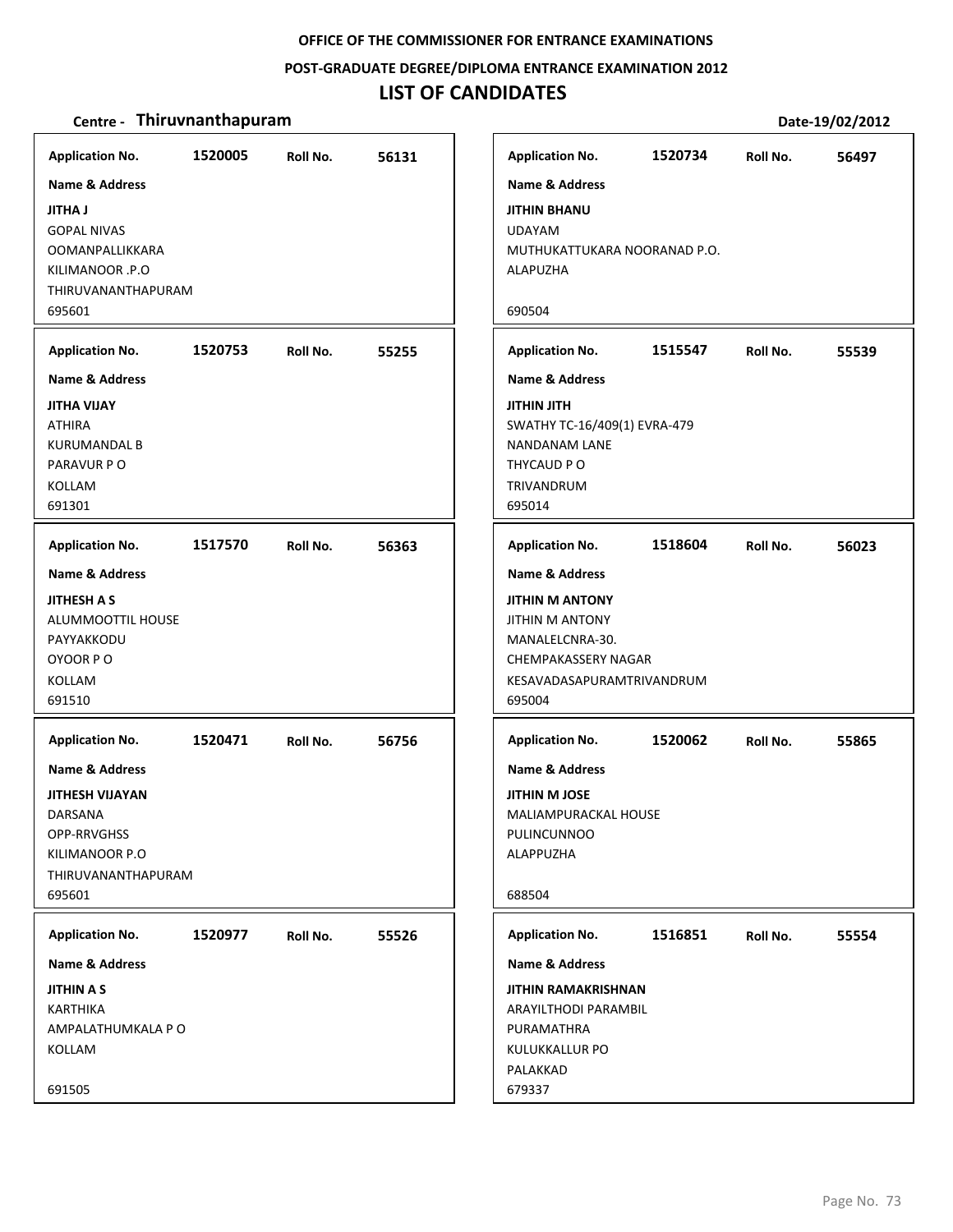#### **POST‐GRADUATE DEGREE/DIPLOMA ENTRANCE EXAMINATION 2012**

### **LIST OF CANDIDATES**

#### **Centre** • **Thiruvnanthapuram Date-19/02/2012**

695521

689544

NANNOOR

THIRUVALLA 689541

**JOAN PIOUS**

695010

PAIKA

KOTTAYAM 686577

**1521232 56682 JITHU S J NATH** HILL LAND HOUSE MOTTAVILLA AVADUTHURA VIZHINJAM P.O TRIVANDRUM **Application No. Name & Address 1518492 56727 JITU V THOMAS** THUNDIYIL HOUSE THELLIYOOR P.O VENNNIKULAM PATHANAMTHITTA **Application No. Name & Address 1518292 56461 JIYA MICHAEL** ST MARY\\\'S HOSPITAL VALLAMKULAM P.O **Application No. Name & Address 1520760 55700** JAMIL TC 15/462‐1109 CSM NAGAR EDAPAZHINJI THIRUVANANTHAPURAM **Application No. Name & Address 1518866 55226 JOBIN JOSEPH G** GANAPATHIPLACKAL POOVARANI P O **Application No. Name & Address 1519086 55763 JOBIN VARKEY POTHEN** ANGATHAZHA MELEKUTTU HOUSE KAVIYOOR PO THIRUVALLA PATHANAMTHITTA 689582 **Application No. Name & Address 1520384 55070 JOE JOSEPH** KODIMATTATHIL HOUSE NO.26 CMC LANE NALANCHIRA THIRUVANANTHAPURAM 695015 **Application No. Name & Address 1516173 56696 JOEL MATHEW G** VETTATHU HOUSE ROSE GARDENS 85 PONGUMMOOD MEDICAL COLLEGE P O TRIVANDRUM 695011 **Application No. Name & Address 1517483 56097 JOHN MICHAEL DCRUZ** SANHILDAS 109 BISHOP PALACE NAGAR TANGASSERI KOLLAM 691007 **Application No. Name & Address 1515250 56246 JOHN P GEORGE** PANACHAVILAYIL PUTHEN VEEDU KADAMPANAD P O PATHANAMTHITTA 691552 **Application No. Name & Address**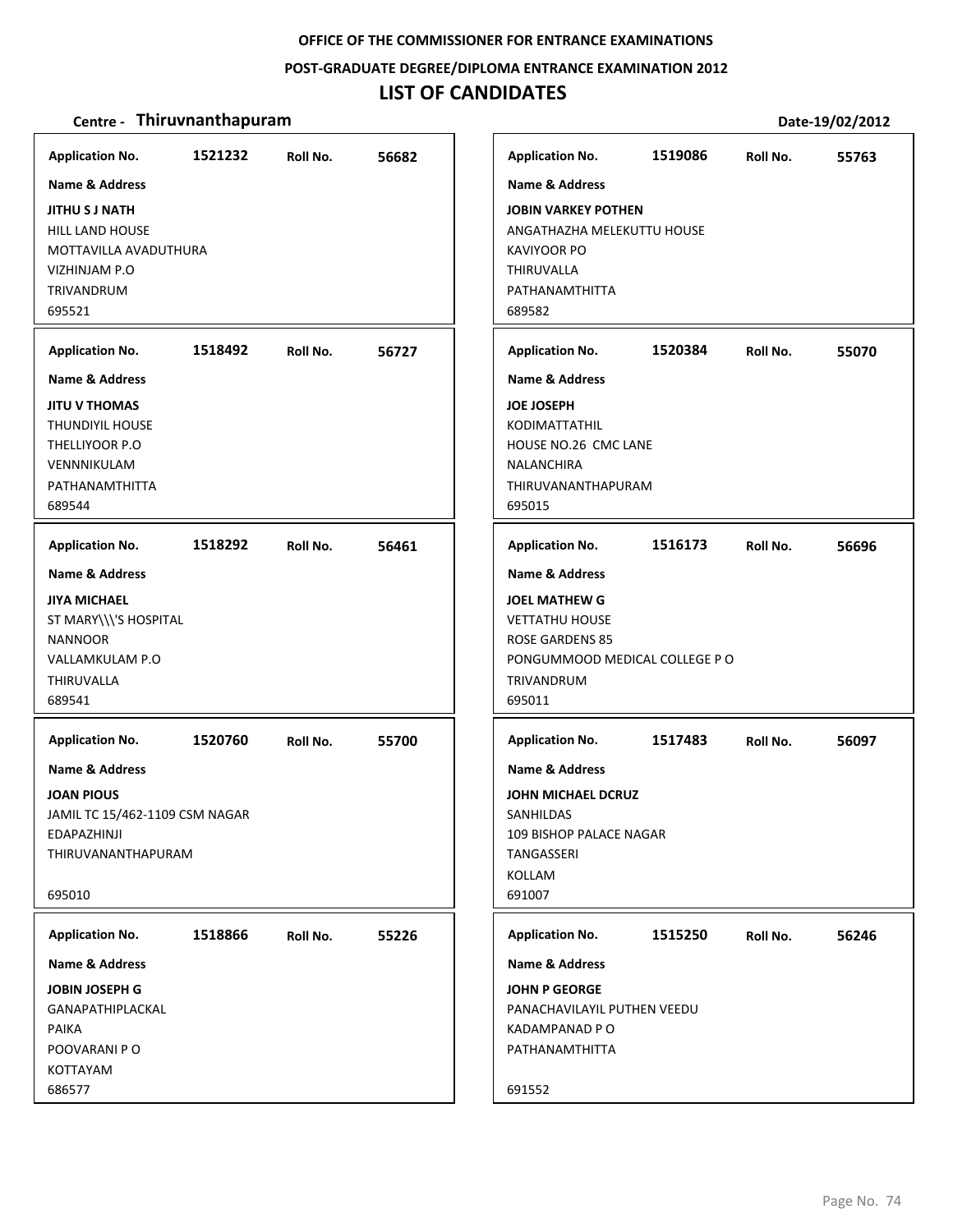#### **POST‐GRADUATE DEGREE/DIPLOMA ENTRANCE EXAMINATION 2012**

### **LIST OF CANDIDATES**

| <b>Application No.</b>       | 1519441 | Roll No. | 56652 | <b>Application No.</b>                       | 1520677 | Roll No. | 56232 |
|------------------------------|---------|----------|-------|----------------------------------------------|---------|----------|-------|
| <b>Name &amp; Address</b>    |         |          |       | <b>Name &amp; Address</b>                    |         |          |       |
| <b>JOHN TOMSON</b>           |         |          |       | <b>JOSELINE PRIYA KEERTHANA S</b>            |         |          |       |
| ST.JOSEPH\'S HOUSE A 1       |         |          |       | 73A/10 PONMENI JEYA NAGAR                    |         |          |       |
| KANAANIL                     |         |          |       | THIRD MAIN ROAD                              |         |          |       |
| <b>BEACH P.O</b>             |         |          |       | <b>BYE PASS ROAD</b>                         |         |          |       |
| TRIVANDRUM                   |         |          |       | <b>MADURAI TAMILNADU</b>                     |         |          |       |
| 695007                       |         |          |       | 625010                                       |         |          |       |
| <b>Application No.</b>       | 1519723 | Roll No. | 56744 | <b>Application No.</b>                       | 1518974 | Roll No. | 55672 |
| <b>Name &amp; Address</b>    |         |          |       | <b>Name &amp; Address</b>                    |         |          |       |
| <b>JOHNY SIMON PERIERA</b>   |         |          |       | <b>JOSENA JACOB</b>                          |         |          |       |
| A-22LOURDHVILLA              |         |          |       | <b>JOSENA JACOB</b>                          |         |          |       |
| <b>KANAKANAGAR ROAD</b>      |         |          |       | VENGAMOOTTIL(H)                              |         |          |       |
| VELLAYAMBALAM                |         |          |       | NALUNNAKAL PO                                |         |          |       |
| <b>TRIVANDRUM</b>            |         |          |       | VAKATHANAM                                   |         |          |       |
| 695003                       |         |          |       | 686538                                       |         |          |       |
| <b>Application No.</b>       | 1517669 | Roll No. | 56540 | <b>Application No.</b>                       | 1517409 | Roll No. | 55740 |
| <b>Name &amp; Address</b>    |         |          |       | <b>Name &amp; Address</b>                    |         |          |       |
| <b>JOLLEY THOMAS</b>         |         |          |       | <b>JOSEPH GEORGE</b>                         |         |          |       |
| <b>KOODATHINAL</b>           |         |          |       | TC 5/2111(2) ROSANNALAYAM VRINDHAVAN GARDENS |         |          |       |
| <b>CHITTAR P.O</b>           |         |          |       | AMBALAMUKKU KOWDIAR P.O                      |         |          |       |
| PATHANAMTHITTA               |         |          |       | THIRUVANANTHAPURAM                           |         |          |       |
| 689663                       |         |          |       | 695003                                       |         |          |       |
|                              |         |          |       |                                              |         |          |       |
| <b>Application No.</b>       | 1521201 | Roll No. | 55441 | <b>Application No.</b>                       | 1520014 | Roll No. | 56484 |
| <b>Name &amp; Address</b>    |         |          |       | <b>Name &amp; Address</b>                    |         |          |       |
| JOM JACOB NELLISSERY         |         |          |       | <b>JOSEPH SHIBU</b>                          |         |          |       |
| DR.JOM JACOBNELLISSERY HOUSE |         |          |       | DR.JOSEPH SHIBU                              |         |          |       |
| THANISSERY P.O               |         |          |       | JOJIS                                        |         |          |       |
| <b>THRISSUR</b>              |         |          |       | SAKTHIKULANGARA KOLLAM                       |         |          |       |
|                              |         |          |       | KERALA                                       |         |          |       |
| 680701                       |         |          |       | 691581                                       |         |          |       |
| <b>Application No.</b>       | 1518945 | Roll No. | 56381 | <b>Application No.</b>                       | 1517121 | Roll No. | 56180 |
| <b>Name &amp; Address</b>    |         |          |       | Name & Address                               |         |          |       |
| <b>JOMY THOMAS</b>           |         |          |       | <b>JOSEPH THOMAS</b>                         |         |          |       |
| <b>ANJELI HOUSE</b>          |         |          |       | <b>JOSEPH THOMAS</b>                         |         |          |       |
| <b>KARUMALI ROAD</b>         |         |          |       | <b>MODERN AGENCIES</b>                       |         |          |       |
| THANGASSERI P.O              |         |          |       | SASTHAMANGALAM                               |         |          |       |
| KOLLAM                       |         |          |       | TRIVANDRUM                                   |         |          |       |
| 691007                       |         |          |       | 695010                                       |         |          |       |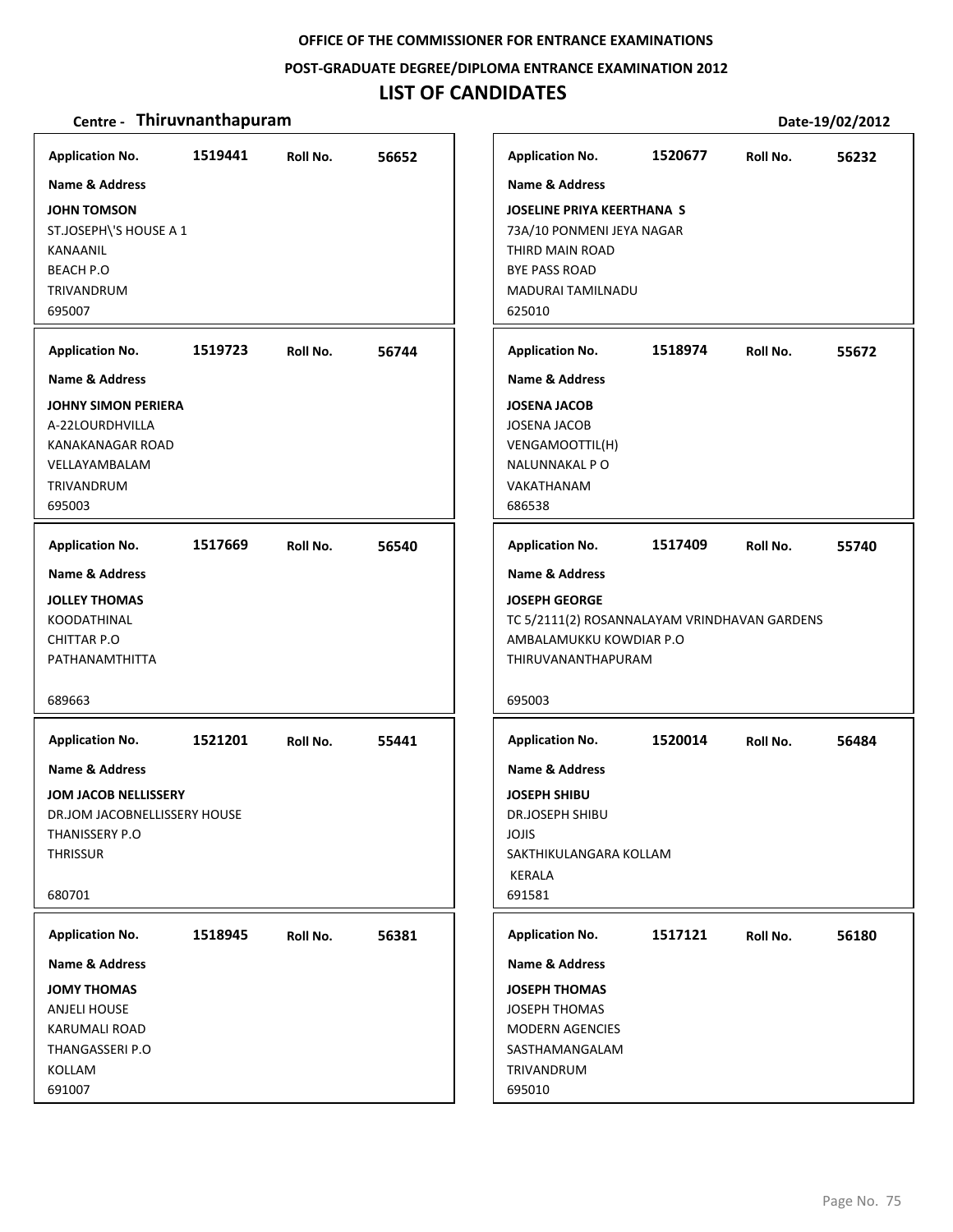#### **POST‐GRADUATE DEGREE/DIPLOMA ENTRANCE EXAMINATION 2012**

# **LIST OF CANDIDATES**

| <b>Application No.</b>                                                                                              | 1521036 | Roll No. | 55883 | <b>Application No.</b>                                                                                                                  | 1515377 | Roll No. | 55359 |
|---------------------------------------------------------------------------------------------------------------------|---------|----------|-------|-----------------------------------------------------------------------------------------------------------------------------------------|---------|----------|-------|
| Name & Address                                                                                                      |         |          |       | <b>Name &amp; Address</b>                                                                                                               |         |          |       |
| JOVIN GEORGE MATHEW<br>PARAMKIMAM VILA HOUSE<br>UMANOOR PO<br>PARAMKODE<br>KOTTARAKARA<br>691547                    |         |          |       | <b>JUMANA ABDUL KHADER</b><br>AL-AMEEN COTTAGE<br><b>CMC-22</b><br><b>CHERTHALA</b><br>ALAPPUZHA<br>688524                              |         |          |       |
| <b>Application No.</b>                                                                                              | 1520151 | Roll No. | 56398 | <b>Application No.</b>                                                                                                                  | 1521162 | Roll No. | 55796 |
| <b>Name &amp; Address</b>                                                                                           |         |          |       | <b>Name &amp; Address</b>                                                                                                               |         |          |       |
| JOY S<br>SOUPARNIKA<br>KOMANA AMBALAPUZHA.P.O<br>ALAPPUZHA<br><b>KERALA</b><br>688561                               |         |          |       | <b>JUSTIN BAZEL T S</b><br><b>BETHEL</b><br><b>OPPOSITE TOWN MASJID</b><br>NEYYATTINKARA<br>NEYYATTINKARA P O<br>695121                 |         |          |       |
| <b>Application No.</b>                                                                                              | 1516799 | Roll No. | 56087 | <b>Application No.</b>                                                                                                                  | 1520610 | Roll No. | 55430 |
| <b>Name &amp; Address</b>                                                                                           |         |          |       | Name & Address                                                                                                                          |         |          |       |
| <b>JOYAL JOSE</b><br>ELUVATHINGAL HOUSE<br>ANAKKAL PO<br>KANJIRAPALLY<br><b>KOTTAYAM</b><br>686508                  |         |          |       | <b>JUSTIN JOSE S J</b><br>ANGEL VILLA T C 21/130(10)<br>ANDIYIRAKKAM KARAMANA P O<br>THIRUVANANTHAPURAM<br>695002                       |         |          |       |
| <b>Application No.</b>                                                                                              | 1515354 | Roll No. | 56423 | <b>Application No.</b>                                                                                                                  | 1521102 | Roll No. | 56062 |
| <b>Name &amp; Address</b><br><b>JUBIN KAMAR</b><br>\\\'JUBINER\\\'<br>TKM COLLEGE P.O.<br>KARICODE KOLLAM<br>691005 |         |          |       | <b>Name &amp; Address</b><br><b>JYOTHEENDRAN S</b><br><b>JYOTHEEBHAVANAM</b><br>MEENTHALAKKARA<br>MANJADI. P. O<br>THIRUVALLA<br>689105 |         |          |       |
| <b>Application No.</b>                                                                                              | 1517319 | Roll No. | 55827 | <b>Application No.</b>                                                                                                                  | 1519295 | Roll No. | 56386 |
| Name & Address                                                                                                      |         |          |       | <b>Name &amp; Address</b>                                                                                                               |         |          |       |
| <b>JULIUS JAMES GEORGE</b><br>KOCHIDAYADIYIL HOUSE<br>PRAKKANAM P.O. ELANTHOOR VIA<br>PATHANAMTHITTA                |         |          |       | <b>JYOTHILEKSHMIKS</b><br>KOTTAKATTUVILAYIL<br>ANAYADI P O<br>KOLLAM                                                                    |         |          |       |
| 689643                                                                                                              |         |          |       | 690522                                                                                                                                  |         |          |       |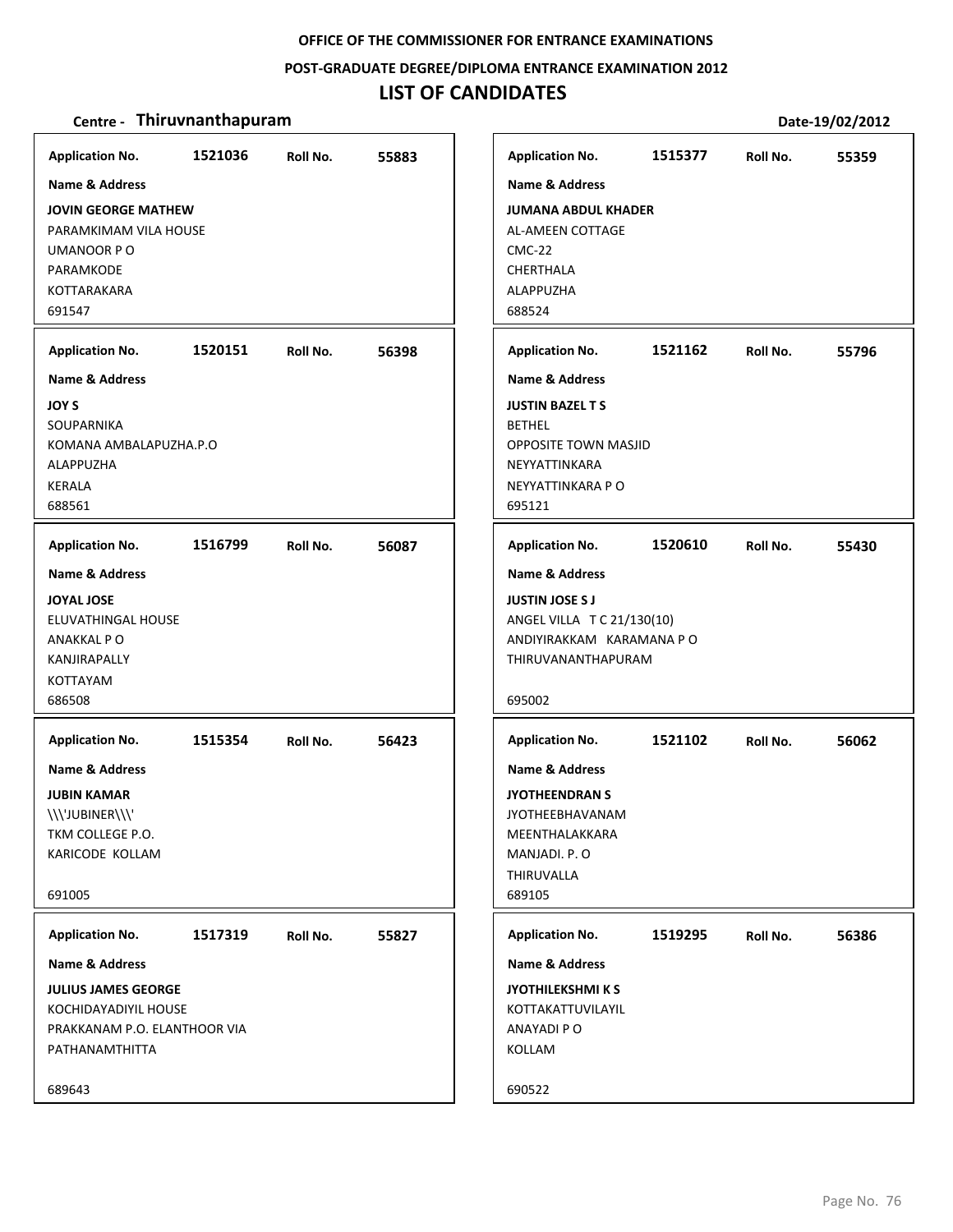#### **POST‐GRADUATE DEGREE/DIPLOMA ENTRANCE EXAMINATION 2012**

### **LIST OF CANDIDATES**

| <b>Application No.</b>                                                                                                                                          | 1519680 | Roll No. | 55504 | <b>Application No.</b>                                                                                                                                            | 1517347 | Roll No. | 55294 |
|-----------------------------------------------------------------------------------------------------------------------------------------------------------------|---------|----------|-------|-------------------------------------------------------------------------------------------------------------------------------------------------------------------|---------|----------|-------|
| Name & Address<br>JYOTHISANKAR R<br><b>MEDAYIL SANKAR NIVAS</b><br>PARAKODE PO<br>PATHANAMTHITTA<br>691554                                                      |         |          |       | Name & Address<br><b>KANAKA KUMAR R</b><br>TC 30/497 LAKSHMI NARAYANA<br>ALTHARA NAGAR SASTHAMANGALAM.P O<br>VELLAYAMBALAM<br>THIRUVANANTHAPURAM KERALA<br>695010 |         |          |       |
| <b>Application No.</b>                                                                                                                                          | 1517080 | Roll No. | 56619 | <b>Application No.</b>                                                                                                                                            | 1518013 | Roll No. | 55215 |
| <b>Name &amp; Address</b><br>JYOTHSNA S<br>PADMA SUGANDH<br>ENGINEERING COLLEGE PO<br>TRIVANDRUM<br><b>KERALA</b><br>695016                                     |         |          |       | <b>Name &amp; Address</b><br><b>KANNAN B A</b><br><b>MEVARATHU VEEDU</b><br><b>KADAKOM PO</b><br>CHIRAYINKEEZHU<br>THIRUVANANTHAPURAM<br>695304                   |         |          |       |
| <b>Application No.</b>                                                                                                                                          | 1520252 | Roll No. | 56752 | <b>Application No.</b>                                                                                                                                            | 1517628 | Roll No. | 55654 |
| Name & Address<br>JYOTHY VIJAYAN<br>\'SHIVA-KRISHNA\' TC-28/38(6)<br>OTTUKAL STREET KAITHAMUKKU<br>THIRUVANANTHAPURAM<br>695024                                 |         |          |       | <b>Name &amp; Address</b><br>KANNAN D RAJ<br>VANAJOLSNA<br>MAMPALLIKUNNAM<br>CHATHANNOOR PO<br>KOLLAM<br>691572                                                   |         |          |       |
| <b>Application No.</b><br><b>Name &amp; Address</b><br><b>KALYANI G NAIR</b><br>'VRINDAVANAM'NO 43<br>C.P. NAGAR<br>MUTTADA P O<br>THIRUVANANTHAPURAM<br>695025 | 1517757 | Roll No. | 55033 | <b>Application No.</b><br><b>Name &amp; Address</b><br>KANNAN V A<br>SREEVALSAM<br>KOMALAPURAM<br>AVALOOKUNNU P O<br>ALAPPUZHA<br>688006                          | 1521160 | Roll No. | 55707 |
| <b>Application No.</b><br><b>Name &amp; Address</b><br><b>KALYANI S NAIR</b><br>VALIYAVEEDU TC28/629                                                            | 1517293 | Roll No. | 56446 | <b>Application No.</b><br><b>Name &amp; Address</b><br>KANNAN VISWANATH<br>MEN\\\'S HOSTEL SREE GOKULAM MEDICAL COLLEGE                                           | 1521399 | Roll No. | 55356 |
| PUNNAPURAM<br>KAITHAMUKKU PETTAH P O<br>TRIVANDRUM<br>695024                                                                                                    |         |          |       | VENJARAMOODU P O<br>THIRUVANANTHAPURAM<br>695607                                                                                                                  |         |          |       |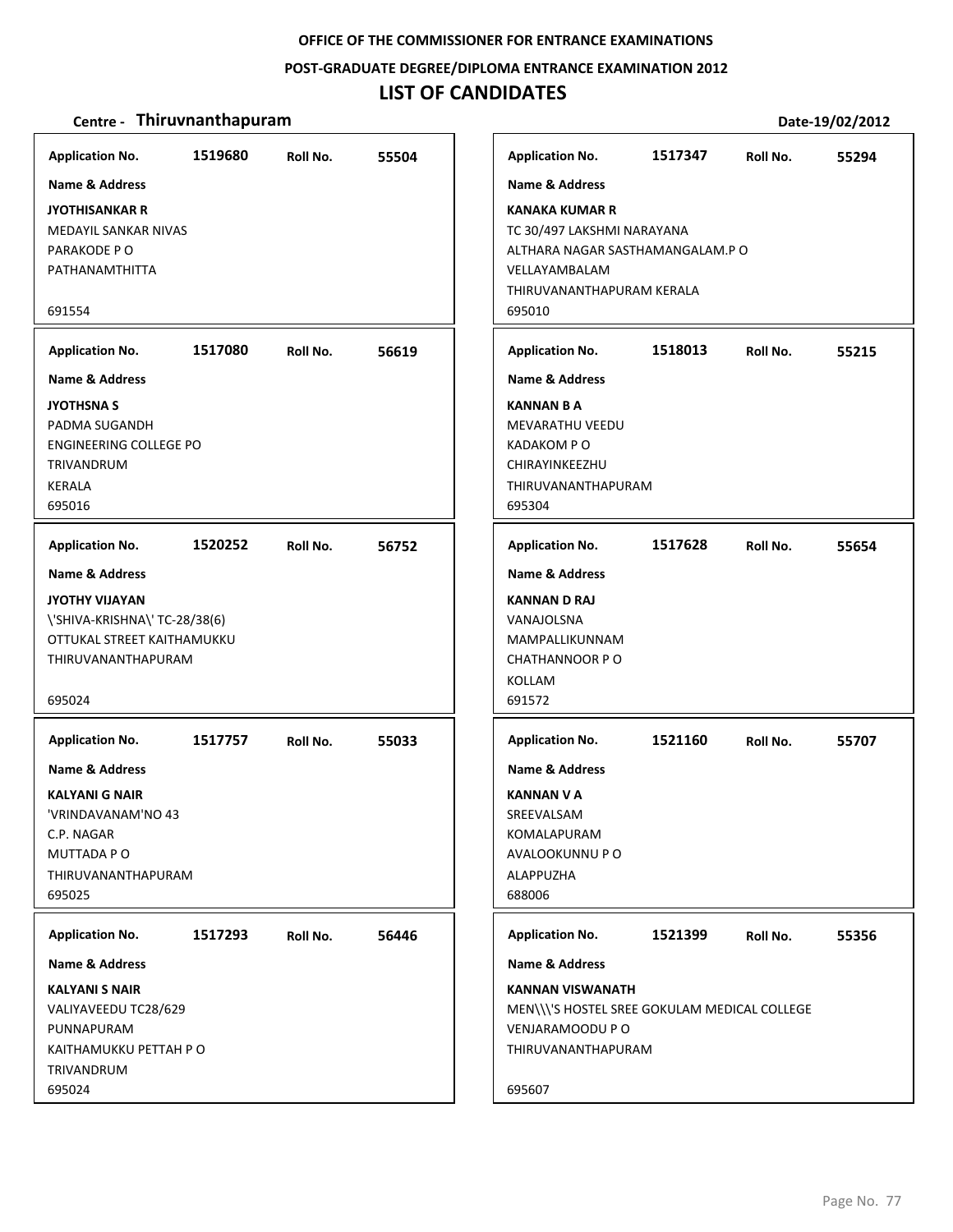**POST‐GRADUATE DEGREE/DIPLOMA ENTRANCE EXAMINATION 2012**

### **LIST OF CANDIDATES**

| <b>Application No.</b>        | 1519495 | Roll No. | 56653 | <b>Application No.</b>         | 1520972 | Roll No. | 55348 |
|-------------------------------|---------|----------|-------|--------------------------------|---------|----------|-------|
| <b>Name &amp; Address</b>     |         |          |       | <b>Name &amp; Address</b>      |         |          |       |
| <b>KARISHMA KRISHNA KURUP</b> |         |          |       | <b>KAVITA JINAN</b>            |         |          |       |
| KEERTHANA                     |         |          |       | ANANTHA SADANAM SRA-196        |         |          |       |
| <b>S.R.V BUNGLOW</b>          |         |          |       | ANCHUMUKKU MUTTADA             |         |          |       |
| THODIYOOR NORTH P.O.          |         |          |       | TRIVANDRUM                     |         |          |       |
| KARUNAGAPALLY                 |         |          |       |                                |         |          |       |
| 690523                        |         |          |       | 695025                         |         |          |       |
|                               |         |          |       |                                |         |          |       |
| <b>Application No.</b>        | 1516211 | Roll No. | 55991 | <b>Application No.</b>         | 1520723 | Roll No. | 56144 |
| <b>Name &amp; Address</b>     |         |          |       | <b>Name &amp; Address</b>      |         |          |       |
| <b>KARTHIK MOHAN</b>          |         |          |       | <b>KAVITHA C</b>               |         |          |       |
| <b>DEVIDHAN</b>               |         |          |       | SRILATHIKA TC 15/993           |         |          |       |
| PONKUNNAM P.O                 |         |          |       | <b>TAGORE NAGAR</b>            |         |          |       |
| <b>PONKUNNAM</b>              |         |          |       | VAZHUTHACAUD                   |         |          |       |
| <b>KOTTAYAM</b>               |         |          |       |                                |         |          |       |
| 686506                        |         |          |       | 695014                         |         |          |       |
| <b>Application No.</b>        | 1520627 | Roll No. | 56053 | <b>Application No.</b>         | 1517157 | Roll No. | 55291 |
| <b>Name &amp; Address</b>     |         |          |       | <b>Name &amp; Address</b>      |         |          |       |
| <b>KARTHIKA ASOKAN</b>        |         |          |       | <b>KAVITHA K</b>               |         |          |       |
| <b>HARITHAM VNRA 55 A</b>     |         |          |       | <b>SUKRUTHAM TC 15/1377(1)</b> |         |          |       |
| <b>VIKAS NAGAR</b>            |         |          |       | TAGORE NAGAR LANE J            |         |          |       |
| PATTATHANAM P O               |         |          |       | VAZHUTHACAUD                   |         |          |       |
| <b>KOLLAM</b>                 |         |          |       | THIRUVANANTHAPURAM KERALA      |         |          |       |
| 691021                        |         |          |       | 695014                         |         |          |       |
| <b>Application No.</b>        | 1515588 | Roll No. | 55984 | <b>Application No.</b>         | 1517808 | Roll No. | 56718 |
| <b>Name &amp; Address</b>     |         |          |       | <b>Name &amp; Address</b>      |         |          |       |
| <b>KARTHIKA G</b>             |         |          |       | <b>KAVITHA MOLS</b>            |         |          |       |
| KALLOOR ILLAM                 |         |          |       | CHAMAKKARA PUTHEN VEEDU        |         |          |       |
| THALAVADY PO                  |         |          |       | <b>KALLAR PO</b>               |         |          |       |
| <b>ALAPPUZHA</b>              |         |          |       | <b>VITHURA VIA</b>             |         |          |       |
|                               |         |          |       | TRIVANDRUM                     |         |          |       |
| 689572                        |         |          |       | 695551                         |         |          |       |
|                               |         |          |       |                                |         |          |       |
| <b>Application No.</b>        | 1516304 | Roll No. | 55903 | <b>Application No.</b>         | 1517916 | Roll No. | 55569 |
| <b>Name &amp; Address</b>     |         |          |       | <b>Name &amp; Address</b>      |         |          |       |
| <b>KARTHIKA NAYANAR S</b>     |         |          |       | <b>KAVITHA P VASU</b>          |         |          |       |
| C/O DR.K.P.SURENDRAN          |         |          |       | PALANIKUNNATHIL HOUSE          |         |          |       |
| VYKHARI GOLF LINK ROAD        |         |          |       | MULAKUZHA P O                  |         |          |       |
| <b>CHEVAYOOR</b>              |         |          |       | CHENGANNUR                     |         |          |       |
| KOZHIKODE                     |         |          |       | ALAPPUZHA (DIST)               |         |          |       |
| 673017                        |         |          |       | 689505                         |         |          |       |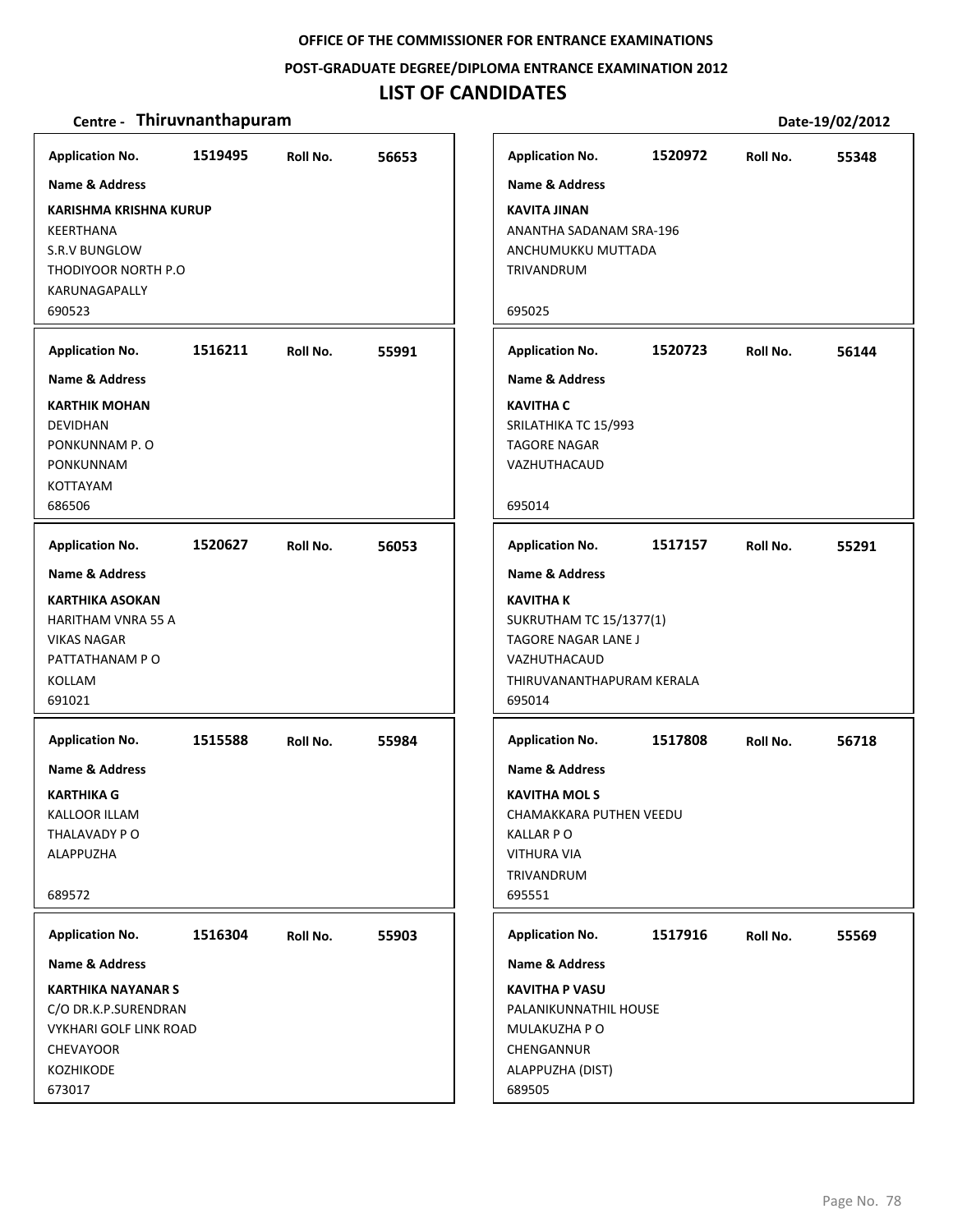#### **POST‐GRADUATE DEGREE/DIPLOMA ENTRANCE EXAMINATION 2012**

### **LIST OF CANDIDATES**

| <b>Application No.</b>                                                                                                                              | 1519523 | Roll No. | 55947 | <b>Application No.</b>                                                                                                                                 | 1518426 | Roll No. | 56021 |
|-----------------------------------------------------------------------------------------------------------------------------------------------------|---------|----------|-------|--------------------------------------------------------------------------------------------------------------------------------------------------------|---------|----------|-------|
| <b>Name &amp; Address</b>                                                                                                                           |         |          |       | <b>Name &amp; Address</b>                                                                                                                              |         |          |       |
| KAVYA M K<br>KEERTHANAJ 44<br>LEKSHMY NAGARLIC LANE<br>PATTOM<br>TRIVANDRUM<br>695004                                                               |         |          |       | <b>KEERTHY S</b><br>SREEVALSOM<br>ANNIYANS HOSPITAL ROAD OACHIRA<br><b>KRISHNAPURAM P O</b><br>ALAPPUZHA<br>690533                                     |         |          |       |
| <b>Application No.</b>                                                                                                                              | 1515231 | Roll No. | 55802 | <b>Application No.</b>                                                                                                                                 | 1519250 | Roll No. | 55142 |
| <b>Name &amp; Address</b>                                                                                                                           |         |          |       | <b>Name &amp; Address</b>                                                                                                                              |         |          |       |
| <b>KAVYA P</b><br>SREEPADMAM<br>SREENIVASAPURAM P O<br>VARKALA<br>THIRUVANANTHAPURAM<br>695145                                                      |         |          |       | <b>KICHU VIJAYAN</b><br>PUSPHAVILASOM BUNGLOW<br>VELLARADA<br><b>VELLARADA PO</b><br>THIRUVANANTHAPURAM<br>695505                                      |         |          |       |
| <b>Application No.</b>                                                                                                                              | 1518148 | Roll No. | 56459 | <b>Application No.</b>                                                                                                                                 | 1515570 | Roll No. | 55806 |
| <b>Name &amp; Address</b><br><b>KEATS V</b><br>VIJAYANILAYAM<br>PERUMPUZHA.P.O<br>KERALAPURAM<br>KOLLAM<br>691504                                   |         |          |       | <b>Name &amp; Address</b><br><b>KIM GEORGE</b><br><b>MANGATTU HOUSE</b><br>POOYAMKUTTY POST OFFICE<br>KOTHAMANGALAM<br>ERNAKULAM<br>686691             |         |          |       |
| <b>Application No.</b>                                                                                                                              | 1521375 | Roll No. | 56333 | <b>Application No.</b>                                                                                                                                 | 1516906 | Roll No. | 55021 |
| <b>Name &amp; Address</b><br><b>KEERTHI SURESH</b><br>\'KEERTHI\'TC15/685(1)<br>PALOTTUKONAM ROAD<br>SASTHAMANGALAM<br>THIRUVANANTHAPURAM<br>695010 |         |          |       | <b>Name &amp; Address</b><br><b>KIRAN KAILAS C</b><br>T C 29/1244(1) ATHIRA ARA 119<br>KOZHIYOTTU LANE<br>PALKULANGARA<br>THIRUVANANTHAPURAM<br>695024 |         |          |       |
| <b>Application No.</b>                                                                                                                              | 1518516 | Roll No. | 55577 | <b>Application No.</b>                                                                                                                                 | 1520559 | Roll No. | 55429 |
| <b>Name &amp; Address</b>                                                                                                                           |         |          |       | <b>Name &amp; Address</b>                                                                                                                              |         |          |       |
| <b>KEERTHY P</b><br><b>CHITHIRA</b><br>NEAR CHOOZHAMPALA TEMPLE<br>MUKKOLAKKAL P O<br>THIRUVANANTHAPURAM<br>695043                                  |         |          |       | <b>KIRAN CHANDRAN B</b><br>MANI MANGALAM KANDIYOOR<br>THATTARAMBALAM P.O<br>MAVELIKKARA<br>690103                                                      |         |          |       |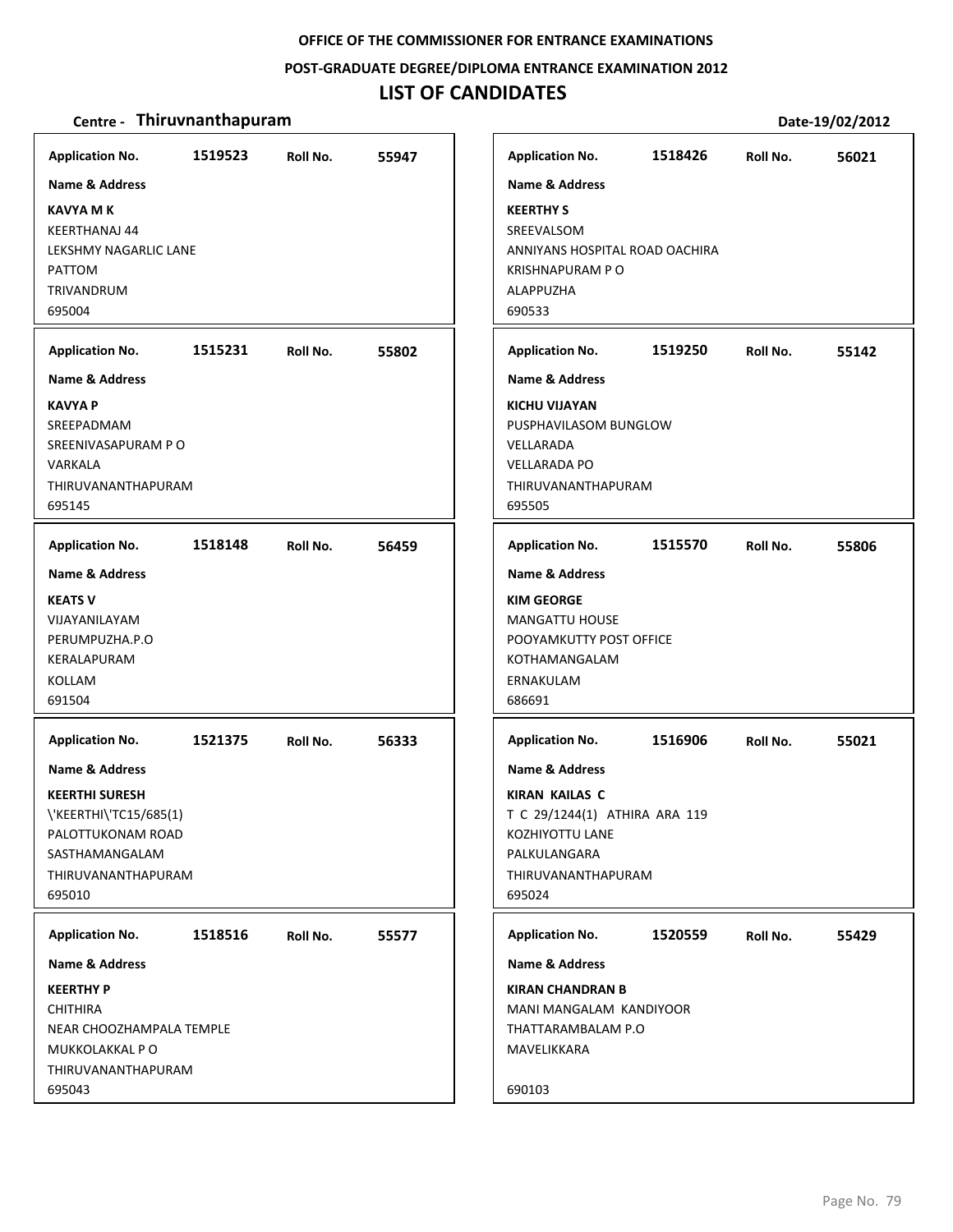#### **POST‐GRADUATE DEGREE/DIPLOMA ENTRANCE EXAMINATION 2012**

### **LIST OF CANDIDATES**

| <b>Application No.</b>                                                                                                                                                         | 1517445 | Roll No. | 55118 | <b>Application No.</b>                                                                                                                                                 | 1520499 | Roll No. | 55517 |
|--------------------------------------------------------------------------------------------------------------------------------------------------------------------------------|---------|----------|-------|------------------------------------------------------------------------------------------------------------------------------------------------------------------------|---------|----------|-------|
| <b>Name &amp; Address</b><br><b>KIRAN K R</b><br>SREESAILAM<br>VALLAMCODU<br>KALLIYOOR. P.O<br>THIRUVANANTHAPURAM<br>695042                                                    |         |          |       | <b>Name &amp; Address</b><br><b>KRISHN SHANKAR S R</b><br><b>SREE MURALIKA</b><br>KANKATH NAGAR H.NO.22<br>TIRUMULLAVARAM P.O<br><b>KOLLAM</b><br>691012               |         |          |       |
| <b>Application No.</b>                                                                                                                                                         | 1516618 | Roll No. | 56702 | <b>Application No.</b>                                                                                                                                                 | 1520593 | Roll No. | 56406 |
| <b>Name &amp; Address</b><br><b>KIRAN KUMAR S</b><br>ATHIRA T C 35/1477<br>SREEKRISHNA LANE KURUVIKKADU<br>VATTIYOORKAVU P.O TRIVANDRUM<br>695013                              |         |          |       | <b>Name &amp; Address</b><br><b>KRISHNA CHANDRAN K R</b><br>TC 7/948(1) EG -35<br><b>ELITE GARDENS</b><br>PONGUMOODU ULLOOR<br>MEDICAL COLLEG P O TRIVANDRUM<br>695011 |         |          |       |
| <b>Application No.</b>                                                                                                                                                         | 1517405 | Roll No. | 55473 | <b>Application No.</b>                                                                                                                                                 | 1518663 | Roll No. | 55401 |
| <b>Name &amp; Address</b><br><b>KIRON K G</b><br>SREE GANGA TC 7/1720(7)<br>SRICHITRANAGAR PANGODE<br>THIRUMALA P O<br>THIRUVANATHAPURAM<br>695006                             |         |          |       | <b>Name &amp; Address</b><br>KRISHNA DAS PRABHU D<br><b>BHAGAVATHBNRA 17</b><br>NCC ROADAMBALAMUKKU<br>PEROORKADA<br>TRIVANDRUM<br>695005                              |         |          |       |
| <b>Application No.</b><br>Name & Address<br><b>KIRTHI NATH K V</b><br>KIRTHI NATH K V T C 10/2203 6<br>'KARIYIL' KPNRA-173<br>KANJIRAMPARA P O<br>THIRUVANANTHAPURAM<br>695030 | 1517247 | Roll No. | 55292 | <b>Application No.</b><br><b>Name &amp; Address</b><br>KRISHNA KUMAR K<br>PULIMOOTTIL VEEDU<br>CHADAYAMANGALAM P O<br>KOLLAM<br>691534                                 | 1516392 | Roll No. | 55637 |
| <b>Application No.</b>                                                                                                                                                         | 1519610 | Roll No. | 55948 | <b>Application No.</b>                                                                                                                                                 | 1517559 | Roll No. | 56009 |
| <b>Name &amp; Address</b><br><b>KOSHY JOHN P</b><br>PALAVILA HOUSE<br>KAMPAMCODE<br>VAYAKKAL PO<br>KOLLAM<br>691548                                                            |         |          |       | <b>Name &amp; Address</b><br><b>KRISHNA MAHADEVAN</b><br>A-2 QTRS<br>MEDICAL COLLEGE CAMPUS<br><b>GANDHINAGAR P.O</b><br>KOTTAYAM<br>686008                            |         |          |       |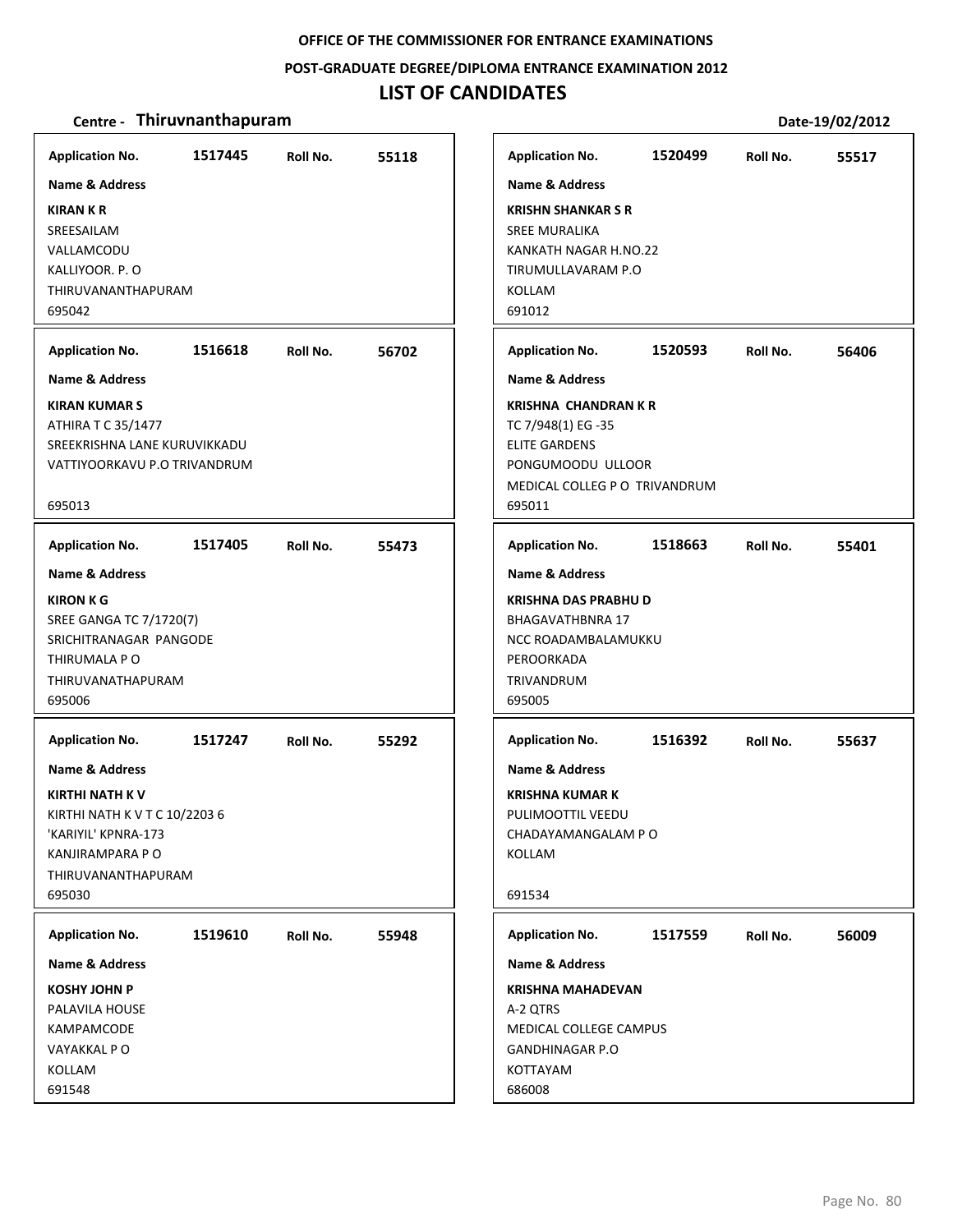#### **POST‐GRADUATE DEGREE/DIPLOMA ENTRANCE EXAMINATION 2012**

# **LIST OF CANDIDATES**

| <b>Application No.</b>                                                                                                      | 1515619 | Roll No. | 56514 | <b>Application No.</b>                                                                                                                                               | 1516122 | Roll No. | 55901 |
|-----------------------------------------------------------------------------------------------------------------------------|---------|----------|-------|----------------------------------------------------------------------------------------------------------------------------------------------------------------------|---------|----------|-------|
| <b>Name &amp; Address</b>                                                                                                   |         |          |       | <b>Name &amp; Address</b>                                                                                                                                            |         |          |       |
| <b>KRISHNA S</b><br>KRISHNA KRIPA JAYAN NAGAR 112<br>OLAIL THEVALLY.PO.<br>KOLLAM<br>691009                                 |         |          |       | LAIKANGBAM SUBHALAXMI<br>KHWAI NAGAMAPAL KANGJABI LEIRAK<br>LAIKANGBAM LEIKAI<br><b>IMPHAL WEST</b><br><b>MANIPUR</b><br>795004                                      |         |          |       |
|                                                                                                                             |         |          |       |                                                                                                                                                                      |         |          |       |
| <b>Application No.</b>                                                                                                      | 1516091 | Roll No. | 55189 | <b>Application No.</b>                                                                                                                                               | 1515928 | Roll No. | 55365 |
| <b>Name &amp; Address</b>                                                                                                   |         |          |       | <b>Name &amp; Address</b>                                                                                                                                            |         |          |       |
| KRISHNA SURESH<br>KRISHNA KRIPA<br>NO 13 MAHATHMA NAGAR<br>VENDER MUKKUVADAKKEVILA P.O<br>KOLLAM<br>691010                  |         |          |       | <b>LAISHRAM SOPHIA</b><br>T-7 C.W.C PALIKA HOUSING COMPLEX<br>LODHI COLONY<br><b>NEW DELHI</b><br>110003                                                             |         |          |       |
| <b>Application No.</b>                                                                                                      | 1515817 | Roll No. | 56340 | <b>Application No.</b>                                                                                                                                               | 1517398 | Roll No. | 55206 |
| Name & Address                                                                                                              |         |          |       | <b>Name &amp; Address</b>                                                                                                                                            |         |          |       |
| <b>KRISHNABABU S</b><br>KIZHAKKEVILAYIL<br><b>MURUNTHAL B</b><br>PERINADU.P.O.<br>KOLLAM<br>691601                          |         |          |       | LAKSHMI G G<br>SREELAKSHMI<br>MELE ELAMON MADOM EKRA-70<br>KARIYAM POWDIKONAM<br>THIRUVANANTHAPURAM<br>695587                                                        |         |          |       |
| <b>Application No.</b>                                                                                                      | 1515230 | Roll No. | 55713 | <b>Application No.</b>                                                                                                                                               | 1520334 | Roll No. | 55336 |
| Name & Address<br>KUMARY VALLY B<br><b>HOUSE NO 1A</b><br><b>SANTI NAGAR</b><br><b>CANTONMENT NORTH</b><br>KOLLAM<br>691001 |         |          |       | <b>Name &amp; Address</b><br>LAKSHMI N V N S VENKATESH<br>A 153 JOLLY MAKER APARTEMENTS<br>OPP. WORLD TRADE CENTRE<br><b>CUFFE PARADE</b><br><b>MUMBAI</b><br>400005 |         |          |       |
| <b>Application No.</b>                                                                                                      | 1519365 | Roll No. | 56739 | <b>Application No.</b>                                                                                                                                               | 1517110 | Roll No. | 55735 |
| Name & Address                                                                                                              |         |          |       | <b>Name &amp; Address</b>                                                                                                                                            |         |          |       |
| <b>KURUP SOUMYA SHREEKUMAR</b><br>A/22/87SUNDER NAGARKALINASANTACRUZ(EAST)MUMBAI<br><b>MAHARASHTRA</b>                      |         |          |       | <b>LAKSHMI NAIR R</b><br><b>KRISHNAGIRI KODUMON</b><br>ATTINGAL P.O                                                                                                  |         |          |       |
| 400098                                                                                                                      |         |          |       | 695101                                                                                                                                                               |         |          |       |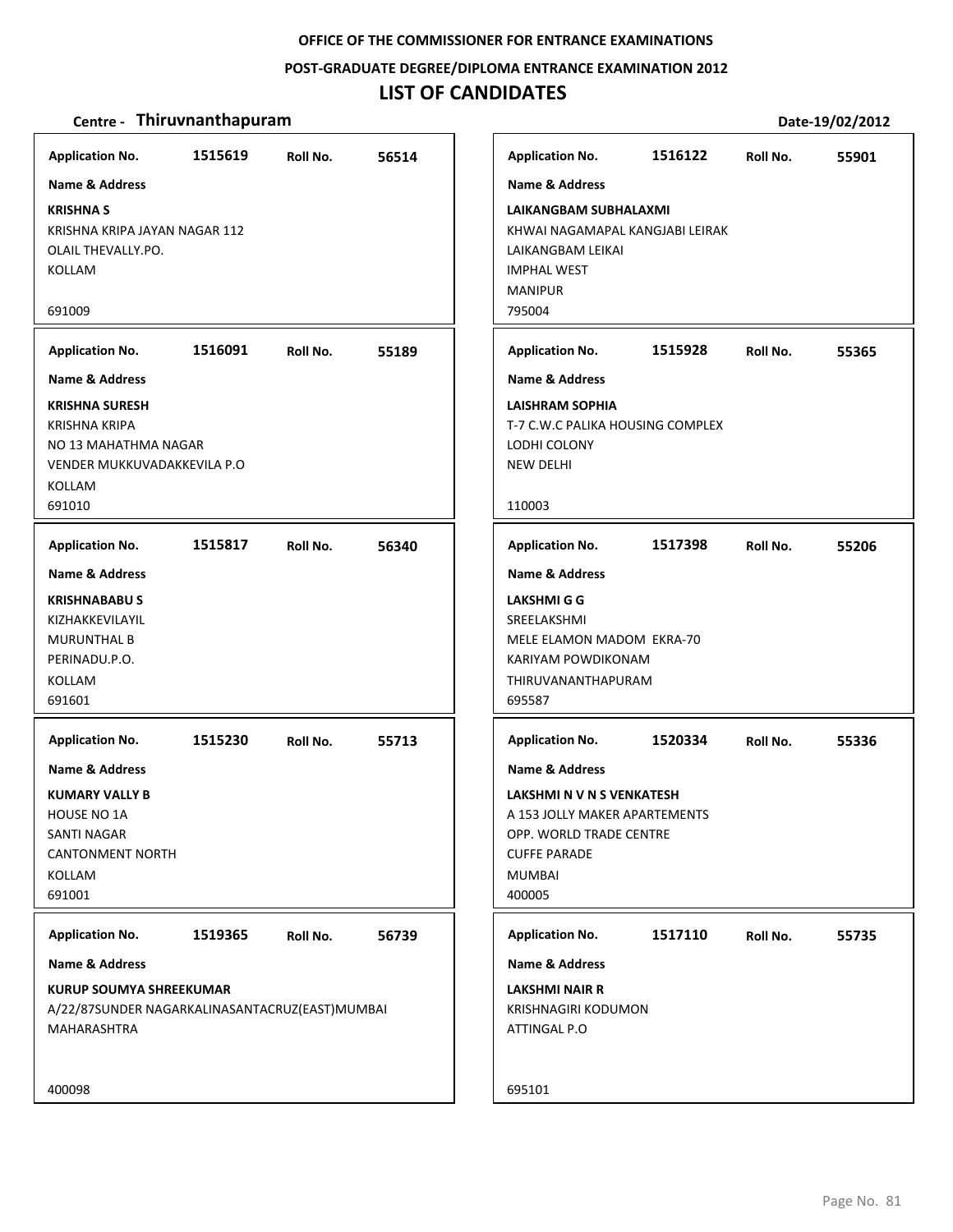#### **POST‐GRADUATE DEGREE/DIPLOMA ENTRANCE EXAMINATION 2012**

### **LIST OF CANDIDATES**

#### **Centre** • **Thiruvnanthapuram Date-19/02/2012**

**1517066 56355 LAKSHMI P L** LAKSHMIDEVI NIVAS MUHAMMA KAYIPURAM ALAPPUZHA 688525 **Application No. Name & Address 1517678 56716 LAKSHMI PRASENAJITH** QUARTER NO 6B M G M MUTHOOT MEDICAL CENTRE RING ROAD PATHANAMTHITTA 689645 **Application No. Name & Address 1520768 55789 LAKSHMI RAJAGOPAL** LAKSHMI N P P ROAD ORUVATHILKOTTA ANAYARA TRIVANDRUM 695029 **Application No. Name & Address 1518518 55666 LAKSHMI S** TC27/397 1 KARUNALAYA LANE GENERAL HOSPITAL ROAD TRIVANDRUM 695035 **Application No. Name & Address 1521028 55438 LAKSHMY R** C/O MAJ JAYADEVAN G MILITARY HOSPITAL **PANGODE** THIRUVANANTHAPURAM 695006 **Application No. Name & Address 1518923 55938 LALU SUNDER S S** SREEPADHAMKONATHU NEAR ARUMANOOR MARKET THIRUPURAM P ONEYYATTINKARA THIRUVANANTHAPURAM 695133 **Application No. Name & Address 1520155 56574 LAVANYA B S** SAJI NIVAS KIDARAKUZHI KIDARAKUZHI PO TRIVANDRUM 695523 **Application No. Name & Address 1518023 55660 LAVANYA L** TC 76 2613 4 ANUGRAHA MOOKAD LANE ANAYARA PO TRIVANDRUM 695029 **Application No. Name & Address 1520238 56224 LAXMI MOHAN** DWARAKA GURUVIHAR LANE KADAKKAVUR PO THIRUVANANTHAPURAM 695306 **Application No. Name & Address 1520509 55873 LEE MOHAN** METHILA TC 9/549 MRA B 248 KANIYANKONAM KALLAMPALLY SREEKARYAM(PO) THIRUVANANTHAPURAM. 695017 **Application No. Name & Address**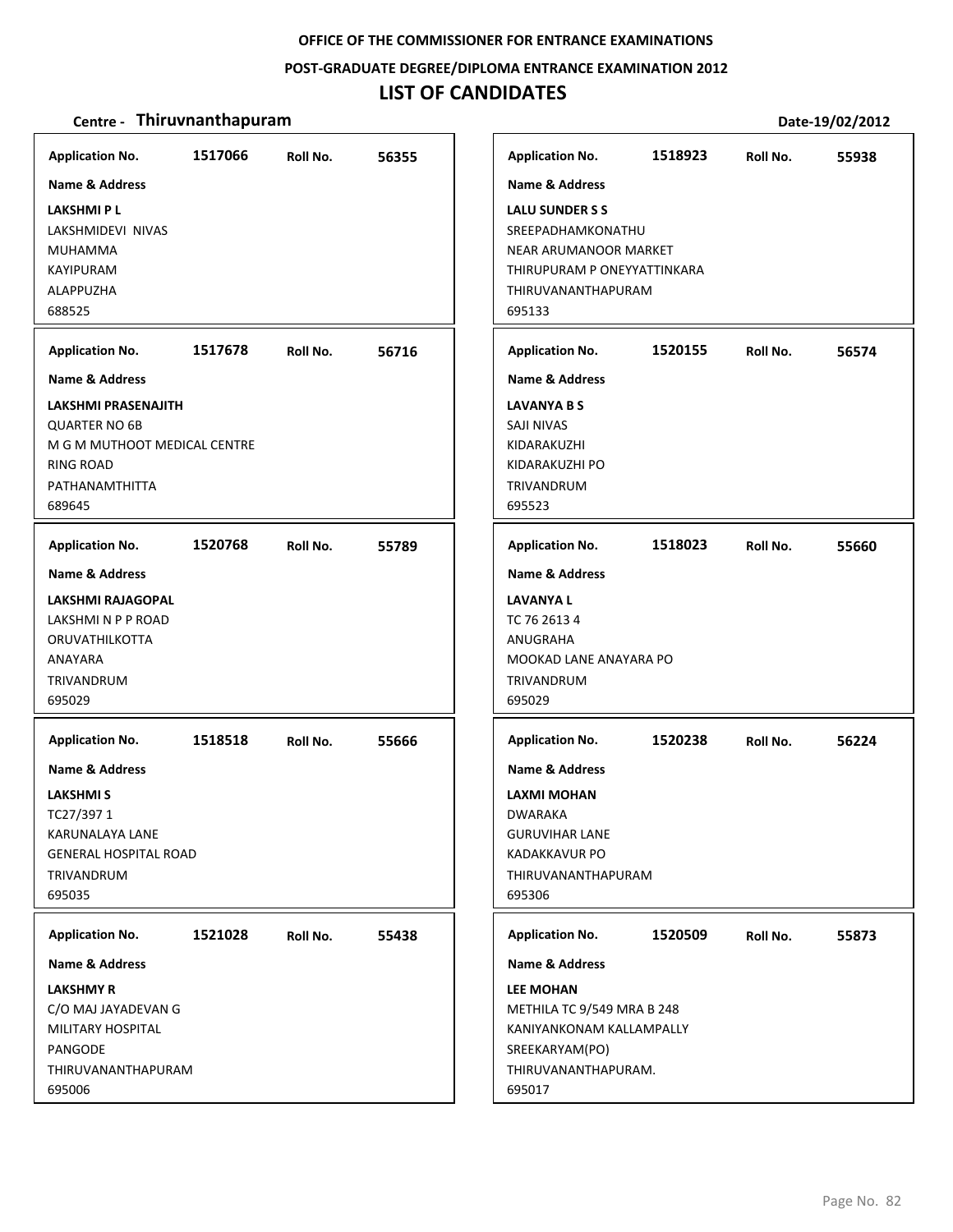#### **POST‐GRADUATE DEGREE/DIPLOMA ENTRANCE EXAMINATION 2012**

### **LIST OF CANDIDATES**

| <b>Application No.</b>                                                                                                                                                      | 1518771 | Roll No. | 56643 |
|-----------------------------------------------------------------------------------------------------------------------------------------------------------------------------|---------|----------|-------|
| Name & Address<br><b>LEEJA LATHEEF L</b><br>LEHNASH VILLA PANIMOOLA<br>ANDOORKONAM P.O<br><b>POTHENCODE</b><br>THIRUVANANTHAPURM                                            |         |          |       |
| 695584                                                                                                                                                                      | 1517279 |          | 56093 |
| <b>Application No.</b><br><b>Name &amp; Address</b>                                                                                                                         |         | Roll No. |       |
| <b>LEEJA MARY SIMON</b><br>TC 11/1512(1) D.B.R.A-33<br>SATHMAM<br><b>NANTHANCODE</b><br>THIRUVANANTHAPURAM<br>695003                                                        |         |          |       |
| <b>Application No.</b>                                                                                                                                                      | 1520896 | Roll No. | 56324 |
| <b>Name &amp; Address</b><br><b>LEENA A</b><br>LEENA.A<br>VALIYA VILA HOUSECHATHAMPARA<br>THOTTAKKADU.P.OKALLAMBALAM<br>TRIVANDRUM<br>695605                                |         |          |       |
| <b>Application No.</b><br><b>Name &amp; Address</b><br><b>LEENA VISWAN</b><br><b>AMBILY BHAVAN</b><br>NEAR N.S.S COLLEGE<br>DHANUVACHAPURAM<br>THIRUVANANTHAPURAM<br>695503 | 1518333 | Roll No. | 55753 |
| <b>Application No.</b>                                                                                                                                                      | 1516352 | Roll No. | 55014 |
| Name & Address                                                                                                                                                              |         |          |       |
| <b>LEKHA M NAIR</b><br>VATHIYAZHIKATHU PUTHEN VEEDU<br><b>KOTTARA</b><br>MIYYANNOOR PO<br>KOLLAM<br>691537                                                                  |         |          |       |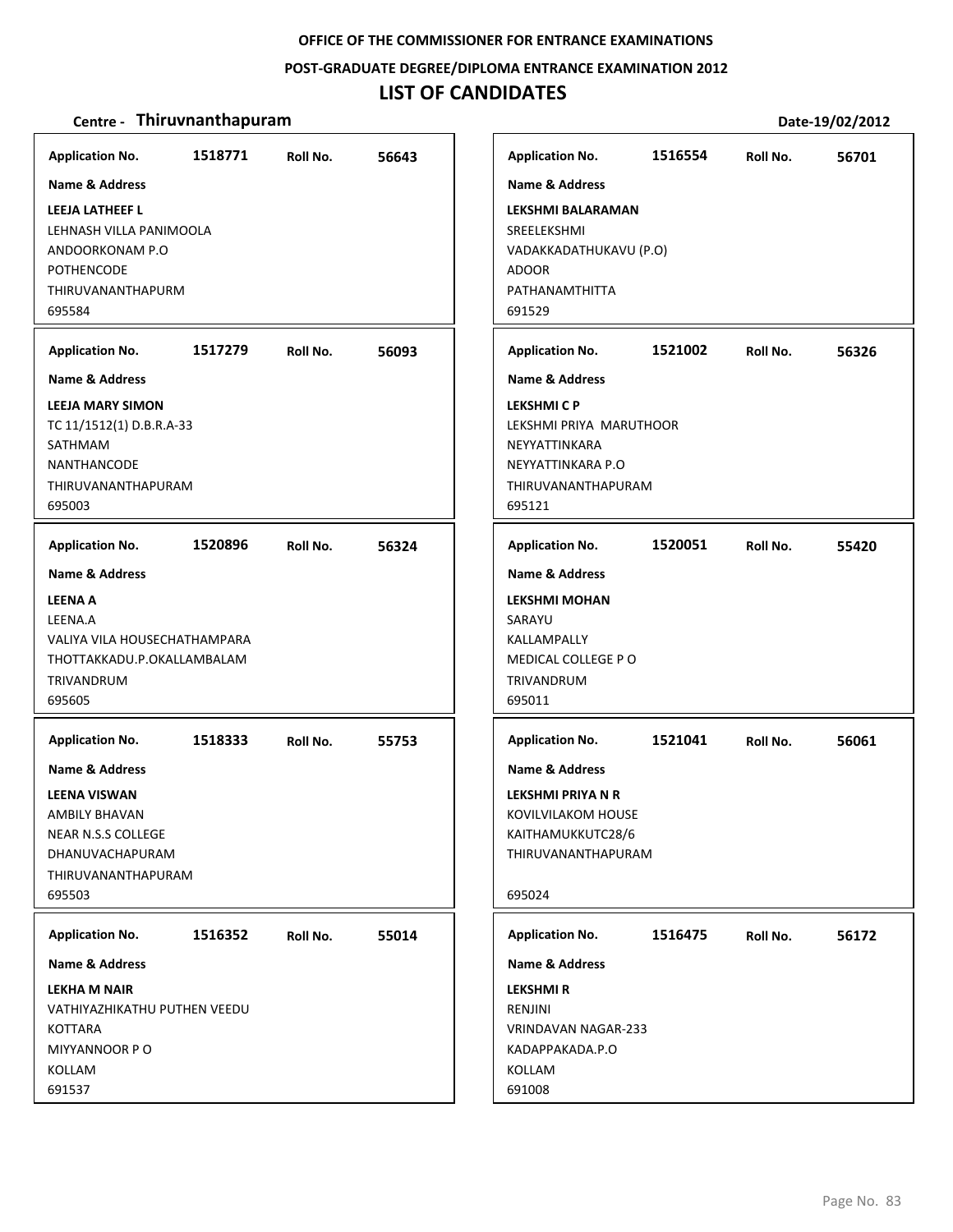#### **POST‐GRADUATE DEGREE/DIPLOMA ENTRANCE EXAMINATION 2012**

# **LIST OF CANDIDATES**

| <b>Application No.</b><br><b>Name &amp; Address</b><br><b>LEKSHMIS</b><br>KAMALADALAM<br><b>MANNAR P.O</b><br>ALAPPUZHA<br>689622                                   | 1516625 | Roll No. | 55107 | <b>Application No.</b><br>Name & Address<br><b>LEKSHMI V K</b><br>VAISHNAVAM EDAYILAVEEDU<br>PERUMKOOR KONCHIRA.P.O.<br><b>VEMBAYAM</b><br>THIRUVANANTHAPURAM<br>695615           | 1515718 | Roll No. | 56515 |
|---------------------------------------------------------------------------------------------------------------------------------------------------------------------|---------|----------|-------|-----------------------------------------------------------------------------------------------------------------------------------------------------------------------------------|---------|----------|-------|
| <b>Application No.</b><br><b>Name &amp; Address</b><br><b>LEKSHMI SANTHOSH</b><br><b>POORNIMA</b><br>NANTHENCODE ROAD<br><b>KOWDIAR P.O</b><br>TRIVANDRUM<br>695003 | 1518552 | Roll No. | 56288 | <b>Application No.</b><br><b>Name &amp; Address</b><br>LEKSHMISREE O C<br>KAITHAVILAKOM<br><b>CHOOTTAYIL</b><br>KILIMANOOR PO<br>THIRUVANANTHAPURAM<br>695601                     | 1520465 | Roll No. | 56492 |
| <b>Application No.</b><br><b>Name &amp; Address</b><br><b>LEKSHMI SREE S J</b><br>ANJANEYAM<br>KULAKKODU<br>VELLANAD.P.O<br>TRIVANDRUM.<br>695543                   | 1520249 | Roll No. | 56576 | <b>Application No.</b><br>Name & Address<br><b>LEKSHMY KRISHNAN J</b><br>JYOTHIST.C 7 405<br>P.S.C NAGARNEERAZHILANE<br>ULLOORMEDICAL COLLEGE P.O<br>THIRUVANANTHAPURAM<br>695011 | 1517313 | Roll No. | 55560 |
| <b>Application No.</b><br><b>Name &amp; Address</b><br><b>LEKSHMI THANKACHAN</b><br><b>THEJUS</b><br><b>VELLIMONE PO</b><br>KERALAPURAM<br>KOLLAM<br>691511         | 1521127 | Roll No. | 56592 | <b>Application No.</b><br><b>Name &amp; Address</b><br><b>LEKSHMY V</b><br>KARTHIKA<br>KADATHOORKULASHEKARAPURAM<br>KULASHEKARAPURAM P OKARUNAGAPPALLY<br>KOLLAM<br>690544        | 1518754 | Roll No. | 56203 |
| <b>Application No.</b><br>Name & Address<br><b>LEKSHMIV</b><br>THIRUVONAM KRRA-292<br>THRIVIKRAMANGALAM<br>POOJAPPURA.P.O<br>THIRUVANANTHAPURAM.<br>695012          | 1516997 | Roll No. | 56530 | <b>Application No.</b><br>Name & Address<br><b>LEO BENNETT</b><br>KULATHINKARA<br>OPP. SHOPPING COMPLEX<br>VALIATHURA<br>THIRUVANANTHAPURAM<br>695008                             | 1515355 | Roll No. | 56511 |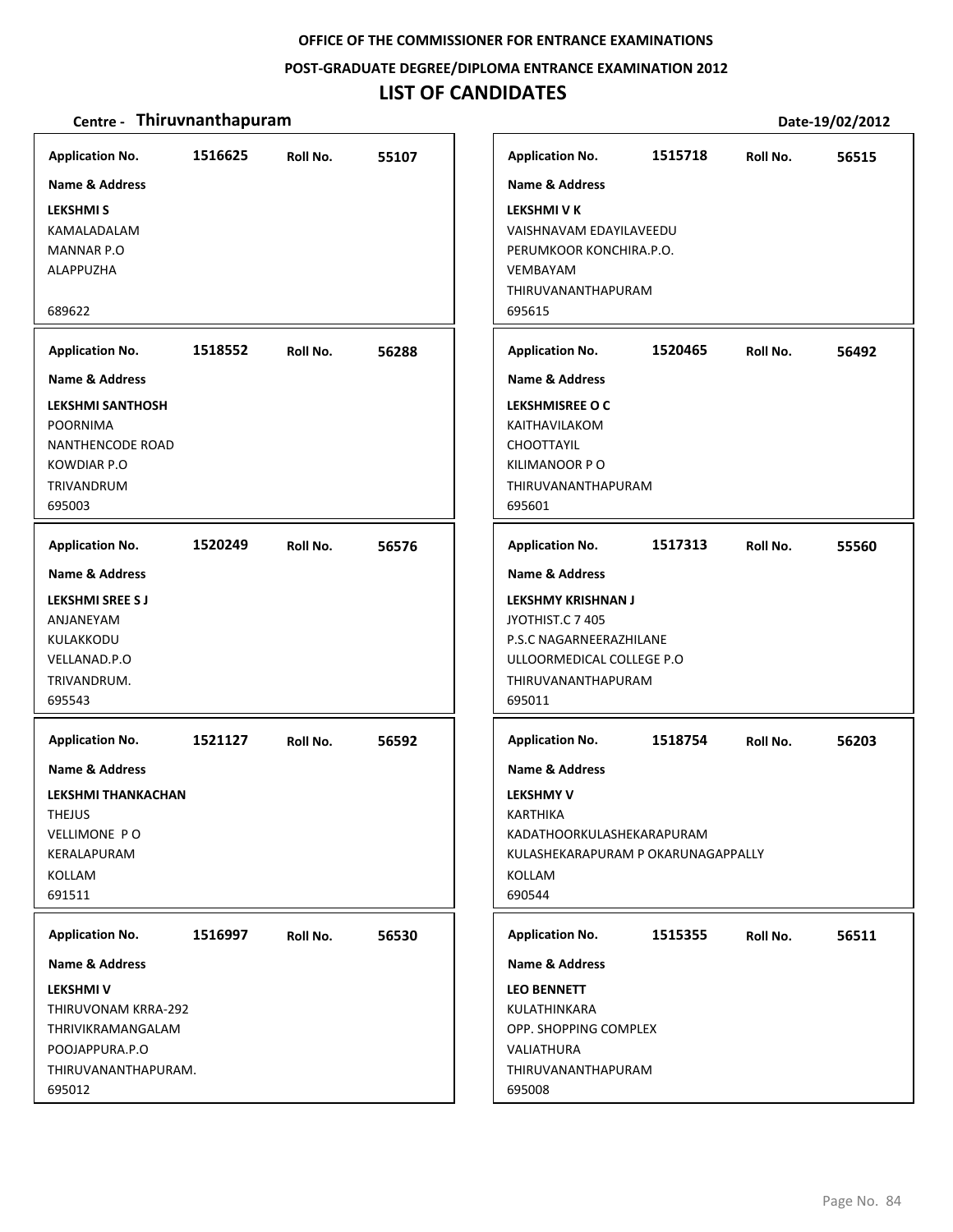#### **POST‐GRADUATE DEGREE/DIPLOMA ENTRANCE EXAMINATION 2012**

# **LIST OF CANDIDATES**

| <b>Application No.</b>                                                                                                                        | 1519389 | Roll No. | 55856 | <b>Application No.</b>                                                                                                                               | 1517189 | Roll No. | 56181 |
|-----------------------------------------------------------------------------------------------------------------------------------------------|---------|----------|-------|------------------------------------------------------------------------------------------------------------------------------------------------------|---------|----------|-------|
| <b>Name &amp; Address</b><br><b>LESITHAT</b><br>KIDAKKOTTU PUTHENPURAYIL<br>KADATHOOR.PO<br>THAZHAVA KARUNAGAPPALLY<br>KOLLAM<br>690523       |         |          |       | <b>Name &amp; Address</b><br>LIKHIN S P<br>SOPANAM<br><b>PEROOR</b><br>T.K.M.C.(P.O)<br>KOLLAM.<br>691005                                            |         |          |       |
| <b>Application No.</b>                                                                                                                        | 1517287 | Roll No. | 56270 | <b>Application No.</b>                                                                                                                               | 1516022 | Roll No. | 55900 |
| <b>Name &amp; Address</b><br>LIJA S L<br>SEILOW<br>UDIYANKULANGARA<br>AMARAVILA P O<br>TRIVANDRUM<br>695122                                   |         |          |       | <b>Name &amp; Address</b><br>LIKHITHA C B<br><b>VIJAYA BHAVAN</b><br><b>KARICODE</b><br>T.K.M.COLLEGE.P.O<br>KOLLAM<br>691005                        |         |          |       |
| <b>Application No.</b>                                                                                                                        | 1516401 | Roll No. | 55904 | <b>Application No.</b>                                                                                                                               | 1519540 | Roll No. | 56742 |
| <b>Name &amp; Address</b><br>LIJI MOL B<br>LIJI BHAVAN<br><b>BHOOTHAKULAM PO</b><br>KOLLAM<br>691302                                          |         |          |       | <b>Name &amp; Address</b><br><b>LINCY VARGHESE</b><br>PAWATHIL KUNNIL HOUSE<br>ANAND NAGAR<br>KALLEKULLANGARA P O<br>PALAKKAD<br>678009              |         |          |       |
| <b>Application No.</b>                                                                                                                        | 1518056 | Roll No. | 56458 | <b>Application No.</b>                                                                                                                               | 1520689 | Roll No. | 55165 |
| Name & Address<br>LIJI PREMLAL PULIPARAMBIL<br>C/O JIBI RAJENDRAN KP IV/603<br>AVITTOM PURAVOORKONAM<br>KARAKULAM P.O<br>TRIVANDRUM<br>695564 |         |          |       | <b>Name &amp; Address</b><br><b>LINDA SHERINE A</b><br>113 NORTH STREETMARAVANKUDYERUPPU<br>NAGERCOIL<br>KANYAKUMARI DISTRICT<br>TAMILNADU<br>629002 |         |          |       |
| <b>Application No.</b>                                                                                                                        | 1518788 | Roll No. | 55581 | <b>Application No.</b>                                                                                                                               | 1520803 | Roll No. | 55345 |
| <b>Name &amp; Address</b><br>LIJITHA MARY RAJ<br>LIJIN NIVAS<br>PULAMON.P.O<br>KOTTARAKARA<br>691531                                          |         |          |       | <b>Name &amp; Address</b><br>LINU S M<br><b>PULARI VP-9/1082</b><br>VELLAIKADAVU KODUNGANOOR P.O<br>TRIVANDRUM.<br>695013                            |         |          |       |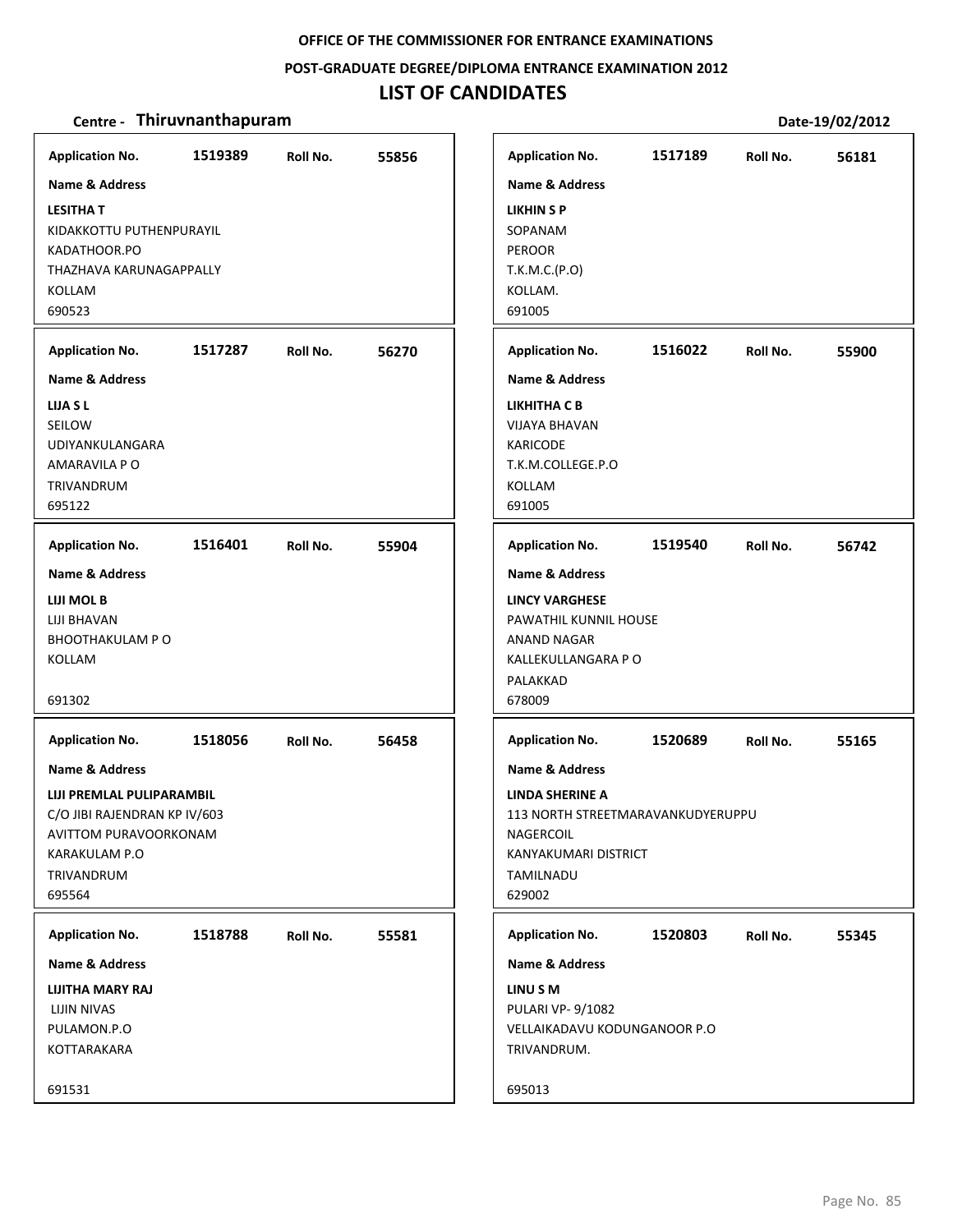#### **POST‐GRADUATE DEGREE/DIPLOMA ENTRANCE EXAMINATION 2012**

### **LIST OF CANDIDATES**

| <b>Application No.</b>                                                                                                         | 1517594 | Roll No. | 55031 | <b>Application No.</b>                                                                                                     | 1519320 | Roll No. | 55321 |
|--------------------------------------------------------------------------------------------------------------------------------|---------|----------|-------|----------------------------------------------------------------------------------------------------------------------------|---------|----------|-------|
| Name & Address<br>LISHA J DAS<br><b>DASS VILLA</b><br>EANTHIKALA<br>ARAYOOR PO<br>TRIVANDRUM<br>695122                         |         |          |       | <b>Name &amp; Address</b><br><b>LOVELY SUDHEESHLAL</b><br>SHIJI COTTAGE SNRA-70<br>KAZHAKUTTOM<br>TRIVANDRUM<br>695582     |         |          |       |
| <b>Application No.</b>                                                                                                         | 1515698 | Roll No. | 56074 | <b>Application No.</b>                                                                                                     | 1518420 | Roll No. | 55843 |
| Name & Address                                                                                                                 |         |          |       | <b>Name &amp; Address</b>                                                                                                  |         |          |       |
| LISHA K M<br>KALAMANDIRAM<br>KIZHAKKANELA P O<br>PARIPPALLY<br>KOLLAM<br>691574                                                |         |          |       | <b>LOVELY THOMAS</b><br>LOVELY THOMAS<br>THUNDIPARAMPIL HOUSE<br>TIRUVALLA-R.S-P.O<br>DIST-PATHANAMTHITTA<br>689111        |         |          |       |
| <b>Application No.</b>                                                                                                         | 1515894 | Roll No. | 56341 | <b>Application No.</b>                                                                                                     | 1517763 | Roll No. | 55211 |
| <b>Name &amp; Address</b>                                                                                                      |         |          |       | <b>Name &amp; Address</b>                                                                                                  |         |          |       |
| <b>LISHA S RAJ</b><br>DREAMS TC 4/1542(3)<br>PANDIT COLONY<br><b>KOWDIAR</b><br>THIRUVANANTHAPURAM<br>695003                   |         |          |       | <b>M GEORGE KOSHY</b><br>MARUCOICKAL HOUSE<br><b>BRIGADE ROAD BLRA 5</b><br><b>VIKAS BHAVAN PO</b><br>TRIVANDRUM<br>695033 |         |          |       |
| <b>Application No.</b>                                                                                                         | 1521319 | Roll No. | 55977 | <b>Application No.</b>                                                                                                     | 1517464 | Roll No. | 55563 |
| Name & Address                                                                                                                 |         |          |       | Name & Address                                                                                                             |         |          |       |
| <b>LISSA PRABHAKARAN</b><br>T.C-3/1224(5) KPRA-259<br>MARACKAL KUNNU<br>EAST PATTOM PATTOM.P.O<br>THIRUVANANTHAPURAM<br>695004 |         |          |       | MADEEHA HABEEBULLA<br>PERCH<br>NN 67 MENONS LANE<br><b>INDIRA NAGAR</b><br>PEROORKADA TRIVANDRUM<br>695005                 |         |          |       |
| <b>Application No.</b>                                                                                                         | 1518480 | Roll No. | 56463 | <b>Application No.</b>                                                                                                     | 1515415 | Roll No. | 56512 |
| <b>Name &amp; Address</b>                                                                                                      |         |          |       | <b>Name &amp; Address</b>                                                                                                  |         |          |       |
| <b>LOVELY</b><br>YESAR<br><b>PUTHOOR</b><br>KOTTARAKARA<br>KOLLAM<br>691505                                                    |         |          |       | <b>MADHAVI R</b><br><b>MATHEVAN AGENCIES</b><br>VADAKKUMBHAGOM<br>WEST OF DISTRICT HOSPITAL<br>KOLLAM<br>691001            |         |          |       |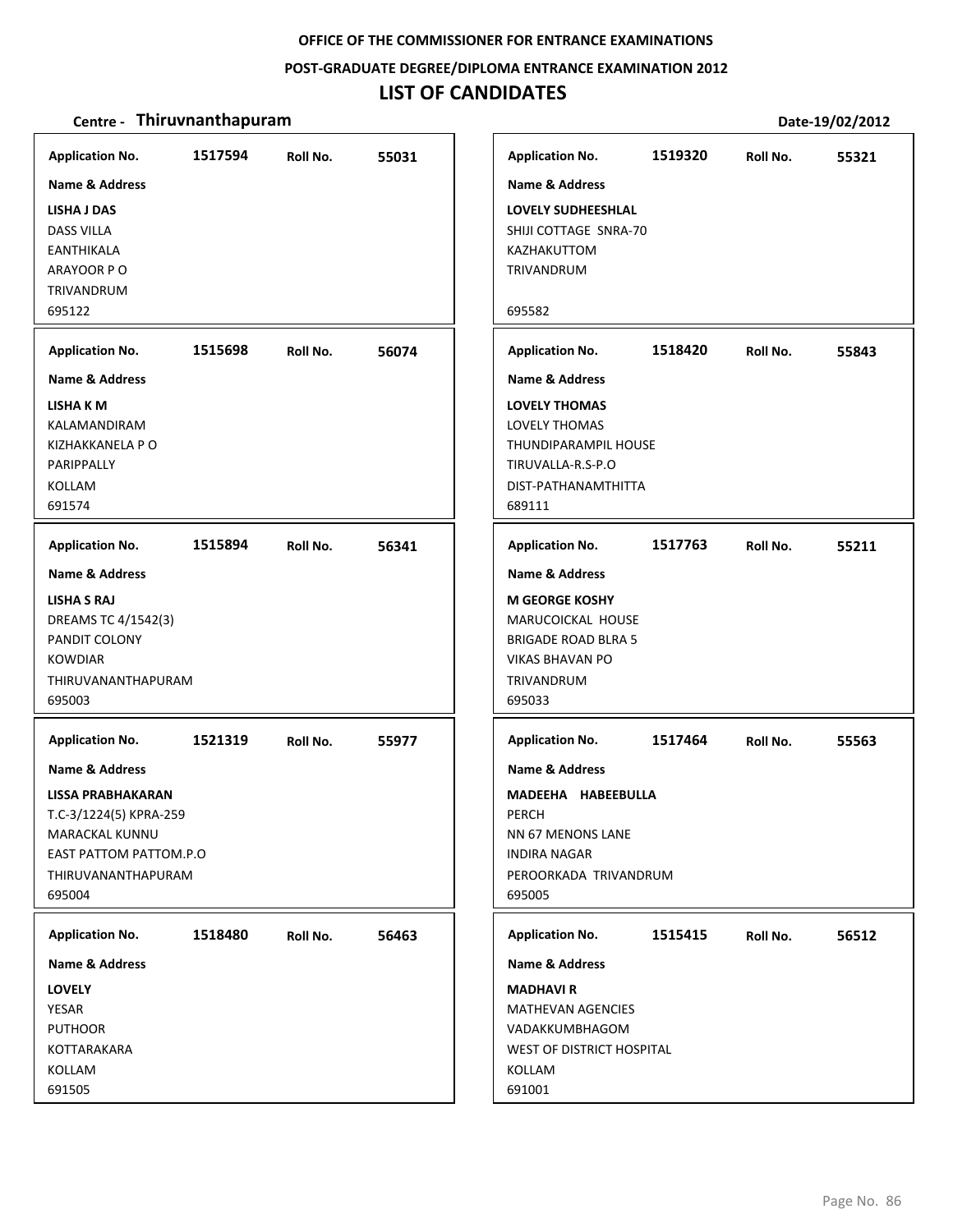**POST‐GRADUATE DEGREE/DIPLOMA ENTRANCE EXAMINATION 2012**

### **LIST OF CANDIDATES**

| <b>Application No.</b>        | 1517207 | Roll No. | 56533 | <b>Application No.</b>         | 1515612 | Roll No. | 56338 |
|-------------------------------|---------|----------|-------|--------------------------------|---------|----------|-------|
| Name & Address                |         |          |       | <b>Name &amp; Address</b>      |         |          |       |
| <b>MAHESH N</b>               |         |          |       | <b>MAJITHA M P</b>             |         |          |       |
| KRISHNATHEERTHAM              |         |          |       | <b>MANIPARAMBATH HOUSE</b>     |         |          |       |
| POOVANGAVILAKOM THALAYAL      |         |          |       | P O VENNIYUR                   |         |          |       |
| ARALUMMOODU P.O NEYYATTINKARA |         |          |       | MALAPPURAM                     |         |          |       |
| THIRUVANANTHAPURAM            |         |          |       |                                |         |          |       |
| 695123                        |         |          |       | 676508                         |         |          |       |
|                               |         |          |       |                                |         |          |       |
| <b>Application No.</b>        | 1516780 | Roll No. | 55820 | <b>Application No.</b>         | 1520966 | Roll No. | 55081 |
| <b>Name &amp; Address</b>     |         |          |       | <b>Name &amp; Address</b>      |         |          |       |
| <b>MAHESH NARAYAN S</b>       |         |          |       | <b>MAJUBIN M B</b>             |         |          |       |
| TC-48/149(3) UPSLRA 53        |         |          |       | <b>MB SADANAM</b>              |         |          |       |
| AMBALATHARA                   |         |          |       | PAZHUKKADU AYIRA P.O           |         |          |       |
| POONTHURA PO                  |         |          |       | PARASSALA                      |         |          |       |
| THIRUVANANTHAPURAM            |         |          |       | <b>TRIVANDRUM</b>              |         |          |       |
| 695026                        |         |          |       | 695502                         |         |          |       |
| <b>Application No.</b>        | 1520865 | Roll No. | 55346 | <b>Application No.</b>         | 1518001 | Roll No. | 56633 |
| <b>Name &amp; Address</b>     |         |          |       | <b>Name &amp; Address</b>      |         |          |       |
| <b>MAHESWAR VIJAY</b>         |         |          |       | <b>MALAVIKA B</b>              |         |          |       |
| PADMASREE                     |         |          |       | <b>BHARANI</b>                 |         |          |       |
| T.C. 13/238 PRA 183           |         |          |       | 34-PEOPLES NAGAR               |         |          |       |
| MOONUMUKKU PETTAH             |         |          |       | <b>NEAR FIRE STATION</b>       |         |          |       |
| <b>TRIVANDRUM</b>             |         |          |       | <b>KOLLAM</b>                  |         |          |       |
| 695024                        |         |          |       | 691001                         |         |          |       |
|                               |         |          |       |                                |         |          |       |
| <b>Application No.</b>        | 1519340 | Roll No. | 55855 | <b>Application No.</b>         | 1520217 | Roll No. | 55690 |
| <b>Name &amp; Address</b>     |         |          |       | <b>Name &amp; Address</b>      |         |          |       |
| <b>MAHIMA JOHN</b>            |         |          |       | <b>MALINI AJAYAN</b>           |         |          |       |
| 197 B RAILWAY QUARTERS        |         |          |       | SUBHASREE                      |         |          |       |
| NEAR RAILWAY HOSPITAL         |         |          |       | T.C.5/2430.1                   |         |          |       |
| KOLLAM                        |         |          |       | AMBALAMUKKU KOWDIAR P.O.       |         |          |       |
|                               |         |          |       | THIRUVANANTHAPURAM KERALA      |         |          |       |
| 691001                        |         |          |       | 695003                         |         |          |       |
| <b>Application No.</b>        | 1521203 | Roll No. | 55619 | <b>Application No.</b>         | 1521010 | Roll No. | 56590 |
| Name & Address                |         |          |       | <b>Name &amp; Address</b>      |         |          |       |
| <b>MAHIMA MUNAF</b>           |         |          |       | <b>MALINI B</b>                |         |          |       |
| SAIJU MANZIL                  |         |          |       | THUSHARA VP1/93 A              |         |          |       |
| <b>MEKONE</b>                 |         |          |       | <b>GAZETTED OFFICERS NAGAR</b> |         |          |       |
| CHANDANATHOPE PO              |         |          |       | PEROORKADA                     |         |          |       |
| KOLLAM                        |         |          |       | THIRUVANANTHAPURAM             |         |          |       |
| 691014                        |         |          |       | 695005                         |         |          |       |
|                               |         |          |       |                                |         |          |       |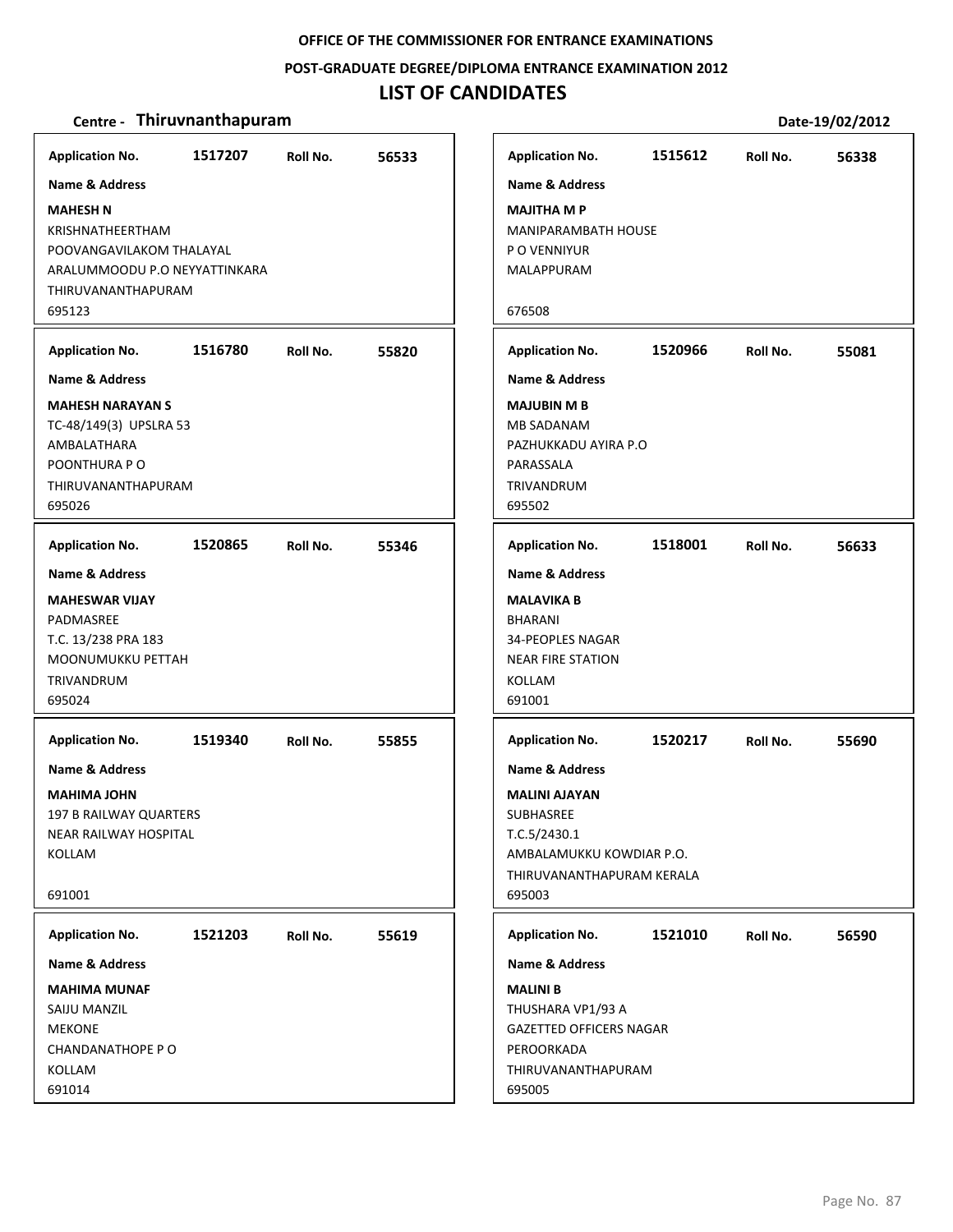**POST‐GRADUATE DEGREE/DIPLOMA ENTRANCE EXAMINATION 2012**

### **LIST OF CANDIDATES**

| <b>Application No.</b>                                                                                                                                       | 1520083 | Roll No. | 56749 |
|--------------------------------------------------------------------------------------------------------------------------------------------------------------|---------|----------|-------|
| <b>Name &amp; Address</b>                                                                                                                                    |         |          |       |
| <b>MALINY MOHAN</b><br>TC 43/586(8)- H.NO.NGRA-76<br>NAMBI GARDENS STREET-7<br>KAMALESWARAMMANACAUD.P.O<br>TRIVANDRUM<br>695009                              |         |          |       |
|                                                                                                                                                              | 1518732 |          |       |
| <b>Application No.</b><br>Name & Address                                                                                                                     |         | Roll No. | 55491 |
| <b>MALU V</b><br>VAISHNAVAM<br><b>KALLUMALA P O</b><br>MAVELIKARA<br>ALLAPUZHA<br>690110                                                                     |         |          |       |
| <b>Application No.</b>                                                                                                                                       | 1515211 | Roll No. | 55090 |
| <b>Name &amp; Address</b><br><b>MANAF M A</b><br>VADAKEKATTUNGAL<br>THONDANKULANGARA<br>AVLUKUNNU P O<br>ALAPPUZHA<br>688006                                 |         |          |       |
| <b>Application No.</b><br>Name & Address<br><b>MANJU VK</b><br>VADAKINAZHIKATHU<br><b>HOUSE NO 54 KSEB NAGAR</b><br>KANNIMEL KAVANAD P O<br>KOLLAM<br>691003 | 1520806 | Roll No. | 55523 |
|                                                                                                                                                              |         |          |       |
| <b>Application No.</b><br>Name & Address                                                                                                                     | 1518012 | Roll No. | 55126 |
| <b>MANJU JANARDHANAN</b><br>KUMARABHAVAN<br><b>CONVENT ROAD</b><br>KOLLAM<br>691001                                                                          |         |          |       |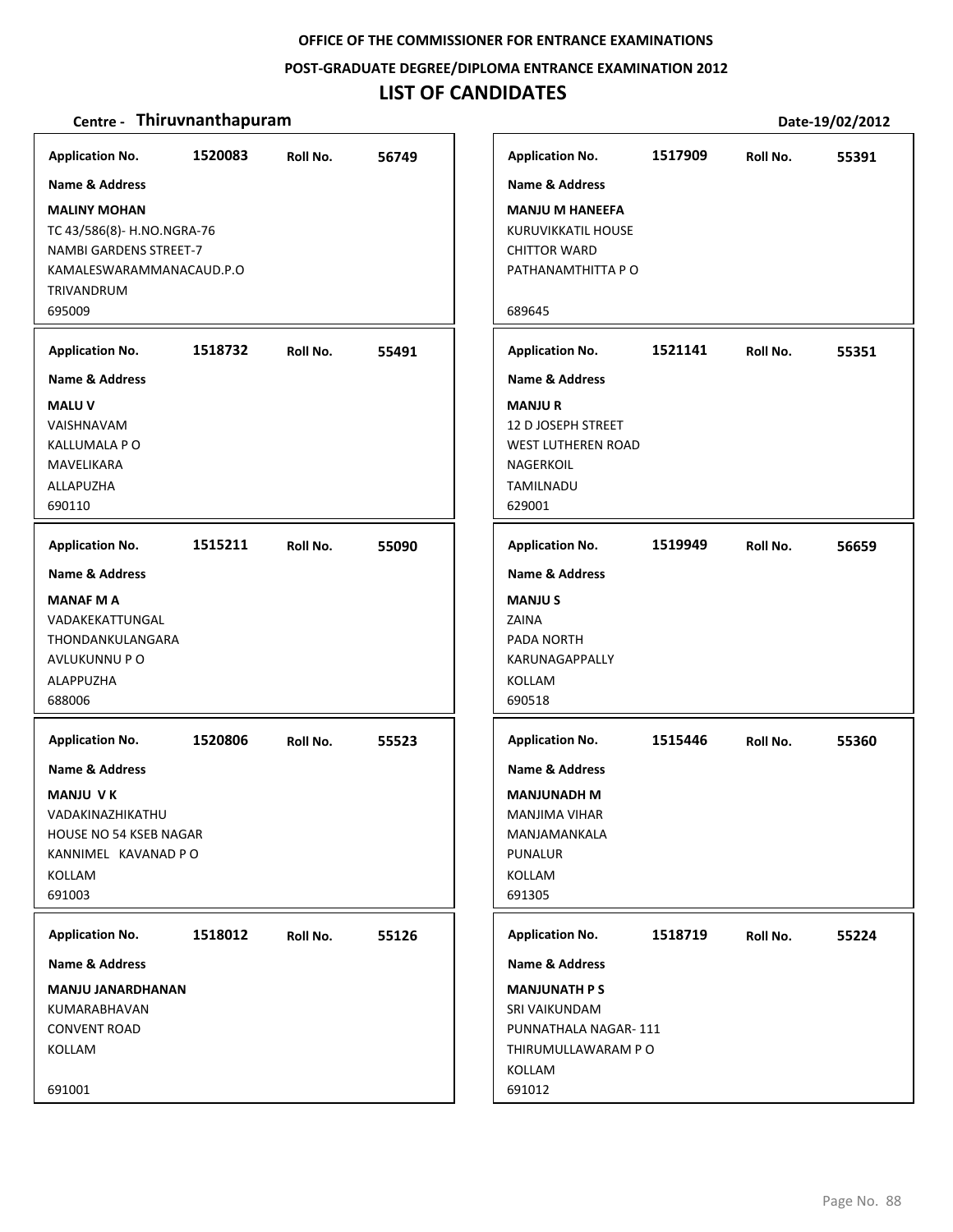**POST‐GRADUATE DEGREE/DIPLOMA ENTRANCE EXAMINATION 2012**

### **LIST OF CANDIDATES**

| <b>Application No.</b><br>Name & Address<br><b>MANJUSHA S</b><br>TC 36/1039 16-KAIRALI NAGAR<br>ENCHAKKAL VALLAKADAVU.P.O<br>THIRUVANANTHAPURAM<br><b>KERALA</b><br>695008   | 1518617 | Roll No. | 56289 | <b>Application No.</b><br><b>Name &amp; Address</b><br><b>MANOJ L</b><br>VRINDAVANAM<br>KALLELI BHAGAM<br>KARUNAGAPALLY<br>KOLLAM<br>690546                            | 1521405 | Roll No. | 55801 |
|------------------------------------------------------------------------------------------------------------------------------------------------------------------------------|---------|----------|-------|------------------------------------------------------------------------------------------------------------------------------------------------------------------------|---------|----------|-------|
| <b>Application No.</b><br><b>Name &amp; Address</b><br><b>MANO ZAC MATHEWS</b><br><b>OPTIMA</b><br><b>CHENNEERKARA P.O</b><br>PATHANAMTHITTA<br>689503                       | 1516938 | Roll No. | 55555 | <b>Application No.</b><br><b>Name &amp; Address</b><br><b>MANOJ MATHEW</b><br><b>MANOJ MATHEW</b><br>EBENEZER HOME PERINGODU<br>ELAMPAL PO PUNALUR<br>KOLLAM<br>691322 | 1521053 | Roll No. | 56415 |
| <b>Application No.</b><br>Name & Address<br><b>MANOJ C</b><br>TC 13/95 MANUGOKULAM KAKKANAD LANE<br>KESAVADASAPURAM PATTOM PO<br>TRIVANDRUM.<br>695004                       | 1515859 | Roll No. | 55720 | <b>Application No.</b><br><b>Name &amp; Address</b><br><b>MANOJ S</b><br>MANJUSHA<br>MULAYARA P O<br>VELLANADU<br>695543                                               | 1520096 | Roll No. | 55510 |
| <b>Application No.</b><br>Name & Address<br><b>MANOJ KUMAR M</b><br>KOCHUKURUMBELIVEEDU<br>CHANGA P O<br>ARYANAD<br>THIRUVANANTHAPURAM<br>695542                             | 1519910 | Roll No. | 55952 | <b>Application No.</b><br><b>Name &amp; Address</b><br><b>MANOJ S L</b><br>MANJUSHA BHAVAN<br>KALLAMPALLY<br>SREEKARYAM PO<br>THIRUVANANTHAPURAM<br>695017             | 1517202 | Roll No. | 56445 |
| <b>Application No.</b><br><b>Name &amp; Address</b><br><b>MANOJ KUMAR P K</b><br>DR MANOJ KUMAR P K<br>PAZHAYEDATH HOUSE<br>EVENOOR CHEROOR P O<br><b>THRISSUR</b><br>680008 | 1519507 | Roll No. | 55324 | <b>Application No.</b><br><b>Name &amp; Address</b><br><b>MANOJ SHARMA</b><br>C.C.R.I<br>P.O. - KALAVOOR<br>DIST - ALLEPPEY<br>KERALA<br>688522                        | 1516429 | Roll No. | 55104 |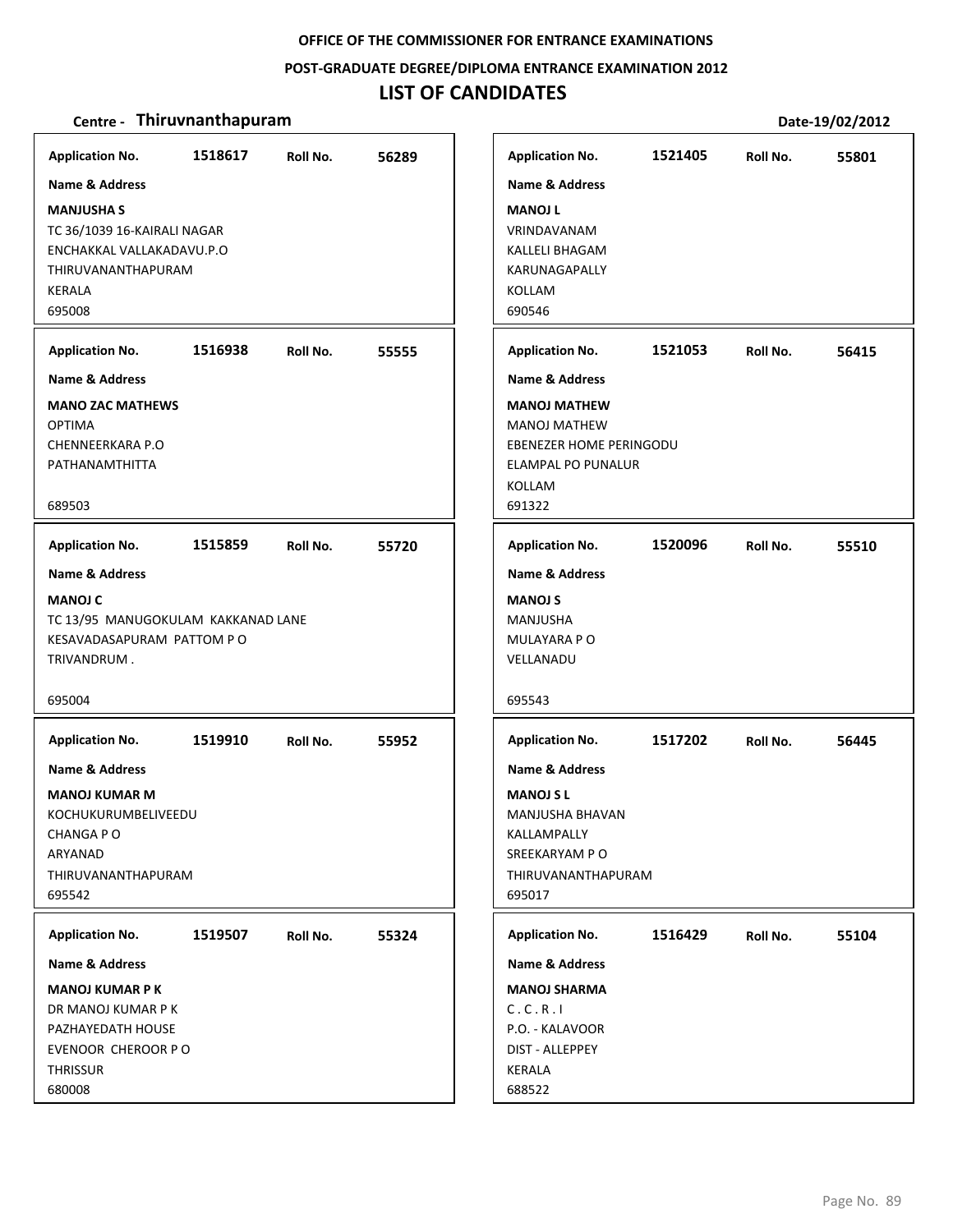#### **POST‐GRADUATE DEGREE/DIPLOMA ENTRANCE EXAMINATION 2012**

# **LIST OF CANDIDATES**

| <b>Application No.</b>                                                                                                                                                    | 1515472 | Roll No. | 55983 | <b>Application No.</b>                                                                                                                            | 1519308 | Roll No. | 55143 |
|---------------------------------------------------------------------------------------------------------------------------------------------------------------------------|---------|----------|-------|---------------------------------------------------------------------------------------------------------------------------------------------------|---------|----------|-------|
| Name & Address<br><b>MANOJ THOMAS MATHEW</b><br>PATTASSERIL<br><b>KARTHIGAPPALLY P.O</b><br>ALAPPUZHA<br>690516                                                           |         |          |       | <b>Name &amp; Address</b><br><b>MANU MURALI</b><br><b>MANU VIHAR</b><br>POONTHAL NAGAR<br>HOUSE NO-12<br>KOLLAM<br>691013                         |         |          |       |
| <b>Application No.</b>                                                                                                                                                    | 1517945 | Roll No. | 56280 | <b>Application No.</b>                                                                                                                            | 1515400 | Roll No. | 55982 |
| <b>Name &amp; Address</b><br><b>MANOOP B</b><br><b>GAYATHRI</b><br>THATTARAMBALAM P.O<br>MAVELIKARA<br>ALAPPUZHA<br>690103                                                |         |          |       | <b>Name &amp; Address</b><br><b>MANU PRABHAKARAN</b><br>ARCHANA<br>CLAPPANA PO<br>KARUNAGAPPALLY<br>KOLLAM<br>690525                              |         |          |       |
| <b>Application No.</b>                                                                                                                                                    | 1517719 | Roll No. | 56011 | <b>Application No.</b>                                                                                                                            | 1518112 | Roll No. | 55661 |
| <b>Name &amp; Address</b><br><b>MANORANJAN LAIPHRAKPAM</b><br>DR.KUNAL KRISHNA<br><b>FLAT NO-BF 6/236</b><br>PT CHACKO NAGAR<br>P.O. MEDICAL COLLEGE TRIVANDRUM<br>695011 |         |          |       | <b>Name &amp; Address</b><br><b>MANUS</b><br>MATHALATHIL (H)<br><b>THEVIYODE</b><br><b>VITHURA PO</b><br>THIRUVANANTHAPURAM<br>695551             |         |          |       |
| <b>Application No.</b>                                                                                                                                                    | 1516604 | Roll No. | 56174 | <b>Application No.</b>                                                                                                                            | 1520626 | Roll No. | 55964 |
| Name & Address<br><b>MANU MANAMEL</b><br>THIRUVATHIRA HOUSE NO 69 A<br>MARKET ROAD MAMATHA NAGAR<br>KAZHAKKUTTOM<br>TRIVANDRUM<br>695582                                  |         |          |       | <b>Name &amp; Address</b><br><b>MANU SUDHAKAR</b><br><b>SURYA</b><br>KRISHNA GARDENS<br><b>GOLF LINKSKAWDIAR</b><br>TRIVANDRUM<br>695041          |         |          |       |
| <b>Application No.</b>                                                                                                                                                    | 1520682 | Roll No. | 56584 | <b>Application No.</b>                                                                                                                            | 1519719 | Roll No. | 56656 |
| <b>Name &amp; Address</b><br><b>MANU MURALEEDHARAN</b><br>ASSISTANT SURGEON PHC THAZHAKARA<br>ERAVANAKARA PO KUNNAM<br>MAVELIKARA ALAPPUZHA<br>690108                     |         |          |       | <b>Name &amp; Address</b><br><b>MANU THOMAS</b><br>CHALLIRIKAL HOUSE TC 11/1274<br>YMR-31 CLIFF HOUSE ROAD<br>NANTHENCODE<br>TRIVANDRUM<br>695003 |         |          |       |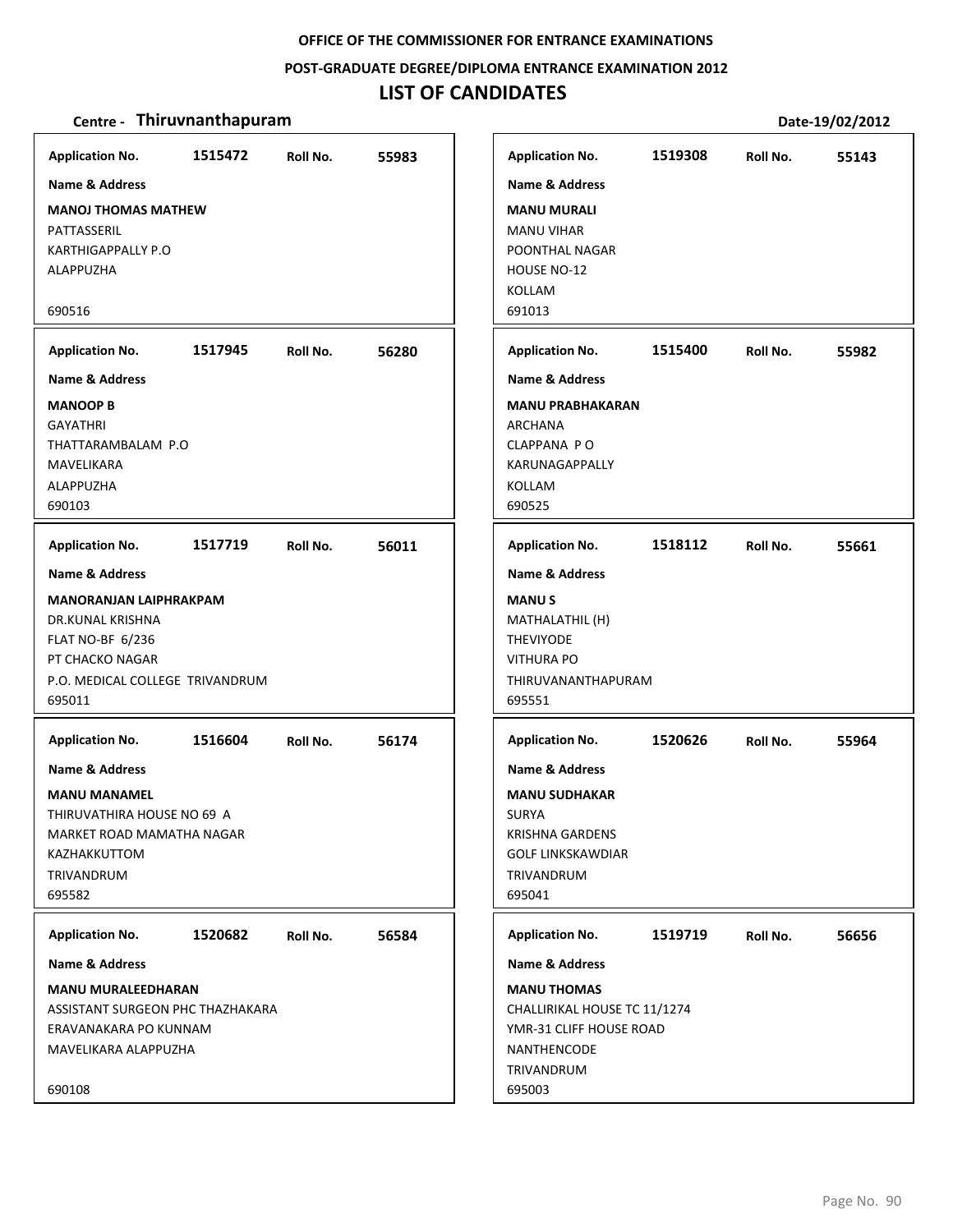**POST‐GRADUATE DEGREE/DIPLOMA ENTRANCE EXAMINATION 2012**

### **LIST OF CANDIDATES**

| <b>Application No.</b>                                                                                                                                                   | 1519297 | Roll No. | 56562 |
|--------------------------------------------------------------------------------------------------------------------------------------------------------------------------|---------|----------|-------|
| <b>Name &amp; Address</b>                                                                                                                                                |         |          |       |
| <b>MANURAJ V S</b><br>VRINDAVANAM<br>KARALI JUNCTION PO<br>SASTHAM COTTA<br>KOLLAM                                                                                       |         |          |       |
| 690521                                                                                                                                                                   |         |          |       |
| <b>Application No.</b>                                                                                                                                                   | 1517743 | Roll No. | 56541 |
| <b>Name &amp; Address</b><br><b>MARIA JOHN</b><br><b>KUKUVILLE</b><br>TC11/1629 CHARACHIRA ROAD<br>KAWADIYAR P.O<br><b>TRIVANDRUM</b><br>695003                          |         |          |       |
| <b>Application No.</b>                                                                                                                                                   | 1520628 | Roll No. | 56142 |
| <b>Name &amp; Address</b><br><b>MARY CHRISTAL INFANT M</b><br><b>JEBENEM</b><br>SHAW WALLACE - THATTINAKAM ROAD<br>NALANCHIRA P O<br>TRIVANDRUM<br>695015                |         |          |       |
| <b>Application No.</b><br><b>Name &amp; Address</b><br><b>MARY CRYSTAL VIANEY</b><br><b>PUTHEN VILA</b><br>NAMBARATHU JUNCTION<br><b>MATHILIL PO</b><br>KOLLAM<br>691601 | 1516999 | Roll No. | 56618 |
| <b>Application No.</b>                                                                                                                                                   | 1516207 | Roll No. | 55813 |
| Name & Address<br><b>MARY SANSHYA P F</b><br><b>BIJU BHAVAN</b><br>CHEMMAKKAD P O<br>KOLLAM<br>KERALA<br>691603                                                          |         |          |       |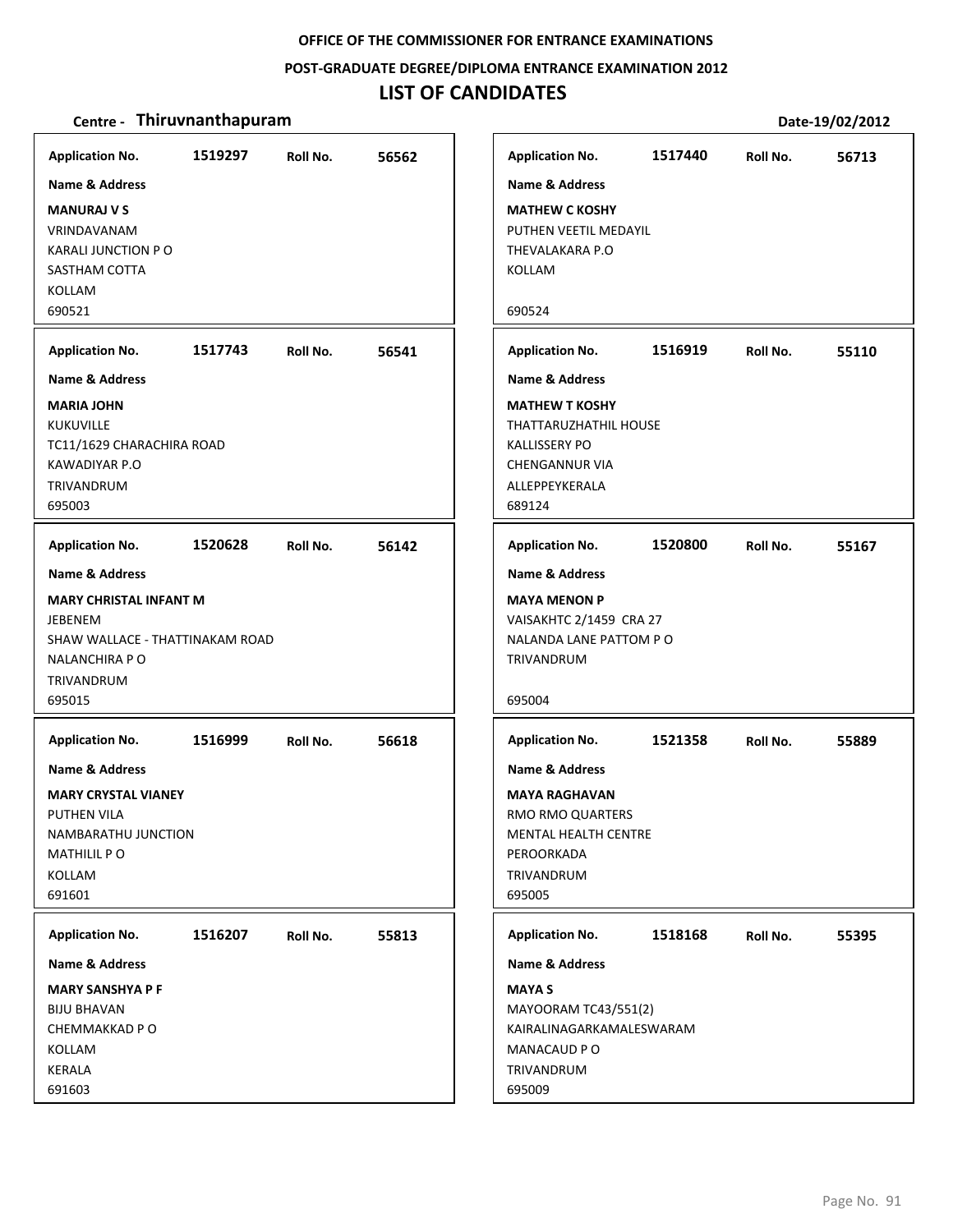#### **POST‐GRADUATE DEGREE/DIPLOMA ENTRANCE EXAMINATION 2012**

# **LIST OF CANDIDATES**

| <b>Application No.</b>                                                                                                   | 1519029 | Roll No. | 55762 | <b>Application No.</b>                                                                                                                | 1516058 | Roll No. | 56343 |
|--------------------------------------------------------------------------------------------------------------------------|---------|----------|-------|---------------------------------------------------------------------------------------------------------------------------------------|---------|----------|-------|
| Name & Address<br><b>MAYA T K</b><br>AMAN HOUSE<br>CHETTIPEEDIKA<br>PALLIKUNNU P 0<br><b>KANNUR</b><br>670004            |         |          |       | Name & Address<br><b>MEERA K MURALEEDHARAN</b><br>ELLUM VILA HOUSE<br>KARIYARA PO<br>KAMUKUMCHERY<br>PUNALUR (VIA)<br>691332          |         |          |       |
| <b>Application No.</b>                                                                                                   | 1517518 | Roll No. | 56714 | <b>Application No.</b>                                                                                                                | 1515608 | Roll No. | 56162 |
| <b>Name &amp; Address</b>                                                                                                |         |          |       | <b>Name &amp; Address</b>                                                                                                             |         |          |       |
| <b>MEBU JOSEPH THOMAS</b><br>VALLILALIL PUTHEN VEED<br>VELLIYARA P.O.<br><b>AYROOR NORTH</b><br>PATHANAMTHITTA<br>689612 |         |          |       | <b>MEERA JAYAKUMAR</b><br>SREEKRISHNA BN 19-A<br>SREEKRISHNA NAGAR<br>PONGUMOODU MEDICAL COLLEGE P.O<br>THIRUVANANTHAPURAM<br>695011  |         |          |       |
| <b>Application No.</b>                                                                                                   | 1520990 | Roll No. | 55793 | <b>Application No.</b>                                                                                                                | 1517679 | Roll No. | 55032 |
| <b>Name &amp; Address</b>                                                                                                |         |          |       | <b>Name &amp; Address</b>                                                                                                             |         |          |       |
| <b>MEENU MOHAN</b><br>GOKULAM TC 77/485<br>CHACKAI PETTAH PO<br>TRIVANDRUM<br>695024                                     |         |          |       | <b>MEERA NAIR R</b><br>PRAYAG<br>T.C. 15/139<br>AALTHARA ROAD VELLAYAMBALAM<br>THIRUVANANTHAPURAM<br>695010                           |         |          |       |
| <b>Application No.</b>                                                                                                   | 1520619 | Roll No. | 55697 | <b>Application No.</b>                                                                                                                | 1515851 | Roll No. | 55542 |
| <b>Name &amp; Address</b><br><b>MEENUS</b><br>KALIYILIL<br>MATHILIL P.O<br>PERINAD<br>KOLLAM.<br>691601                  |         |          |       | <b>Name &amp; Address</b><br><b>MEERA PILLAI</b><br>E-31ANUVIJAY<br>TOWNSHIP PO<br>RADHAPURAM TALUK<br>TIRUNELVELI DISTRICT<br>627120 |         |          |       |
| <b>Application No.</b>                                                                                                   | 1519048 | Roll No. | 56559 | <b>Application No.</b>                                                                                                                | 1521324 | Roll No. | 56155 |
| <b>Name &amp; Address</b>                                                                                                |         |          |       | Name & Address                                                                                                                        |         |          |       |
| MEERA R<br>KULANGARA HOUSE<br>VALANCHERRY<br>KILIMANOOR(P.O)<br>THIRUVANANTHAPURAM<br>695601                             |         |          |       | <b>MEETTU MATHEW</b><br>C-2 SREE VILAS LANE<br>TOLL JUNCTION<br>KOWDIYAR P.O<br>TRIVANDRUM<br>695003                                  |         |          |       |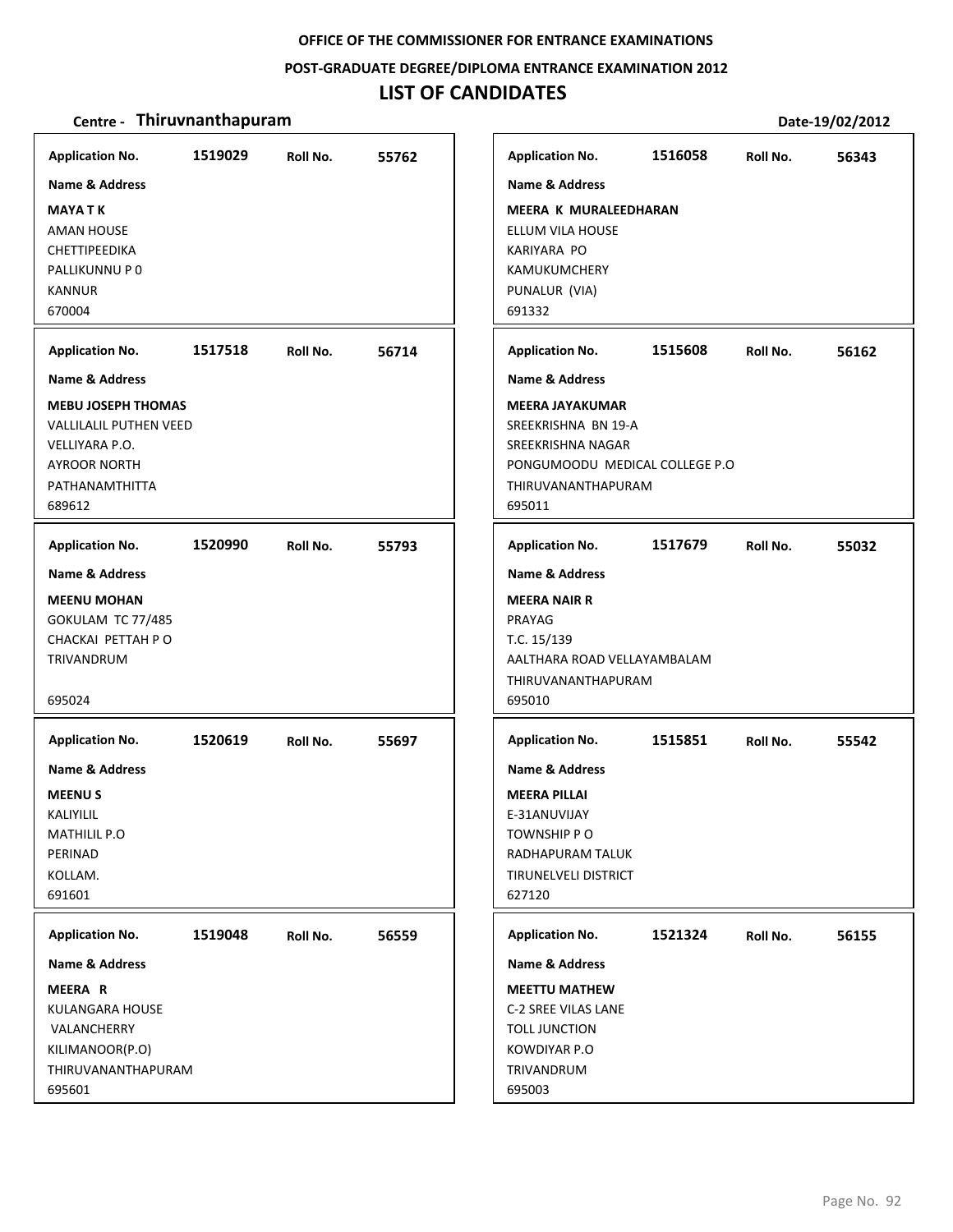**POST‐GRADUATE DEGREE/DIPLOMA ENTRANCE EXAMINATION 2012**

# **LIST OF CANDIDATES**

| <b>Application No.</b>                                                                                                                                                      | 1517268 | Roll No. | 55826 | <b>Application No.</b>                                                                                                             |                                                                                          | 1516645 | Roll No. | 55641 |
|-----------------------------------------------------------------------------------------------------------------------------------------------------------------------------|---------|----------|-------|------------------------------------------------------------------------------------------------------------------------------------|------------------------------------------------------------------------------------------|---------|----------|-------|
| <b>Name &amp; Address</b><br><b>MELVI ALBERT</b><br>C/O LUCY C.C<br>THE CATHOLIC SYRIAN BANK LIMITED<br>MAR IVANIOS COLLEGE MAIN GATE<br>NALANCHIRA P.OTRIVANDRUM<br>690015 |         |          |       | <b>Name &amp; Address</b><br><b>MERRY CS</b><br>ARSHAM<br><b>PEROOR</b><br>TKMC P.O.<br><b>KOLLAM</b><br>691005                    |                                                                                          |         |          |       |
| <b>Application No.</b>                                                                                                                                                      | 1521311 | Roll No. | 55621 | <b>Application No.</b>                                                                                                             |                                                                                          | 1518987 | Roll No. | 55939 |
| <b>Name &amp; Address</b><br><b>MERCY WILLIAMS E</b><br>HOUSE NO 37<br>SAGARA NAGAR<br>ULIYAKOVIL P O<br><b>KOLLAM</b><br>691019                                            |         |          |       | <b>Name &amp; Address</b><br><b>MICHAEL THOMAS</b><br><b>THAYIL HOUSE</b><br>KALATH WARD<br>AVALUKUNNU .P.O<br>ALAPPUZHA<br>688006 |                                                                                          |         |          |       |
| <b>Application No.</b>                                                                                                                                                      | 1517438 | Roll No. | 56625 | <b>Application No.</b>                                                                                                             |                                                                                          | 1519057 | Roll No. | 55051 |
| <b>Name &amp; Address</b><br><b>MEREENA JOHNSON</b><br>PUTHUPARAMBIL HOUSE<br>MOOLAVATTOM PO<br><b>KOTTAYAM</b><br><b>KERALA</b><br>686026                                  |         |          |       | <b>Name &amp; Address</b><br><b>MIDHUN C R</b><br>VAZHUTHACAUD<br>695014                                                           | \'VAISAK\' TC 15/1089 HOUSE NUMBER 155<br>FIRST STREET GANDHINAGAR<br>THIRUVANANTHAPURAM |         |          |       |
| <b>Application No.</b>                                                                                                                                                      | 1520344 | Roll No. | 55603 | <b>Application No.</b>                                                                                                             |                                                                                          | 1518015 | Roll No. | 55304 |
| Name & Address<br><b>MERIN THOMAS</b><br>DR.MERIN THOMASD/O THOMAS T DANIEL<br>KALLOOR CHICKU VILLA<br>VETTICODE PO<br>KATTANAM<br>690499                                   |         |          |       | <b>Name &amp; Address</b><br><b>MIDHUN J N</b><br>KANNANKUZHI<br>AMARAVILA P.O<br>TRIVANDRUM<br>695122                             | KARIYIL THOTTATHU VEEDU                                                                  |         |          |       |
| <b>Application No.</b>                                                                                                                                                      | 1518689 | Roll No. | 56113 | <b>Application No.</b>                                                                                                             |                                                                                          | 1516854 | Roll No. | 55643 |
| Name & Address<br><b>MERLIN LEENA RAJAN</b><br><b>MERLIN VILLA</b><br>UZHAVOOR P.O.<br>KOTTAYAM<br>686634                                                                   |         |          |       | <b>Name &amp; Address</b><br><b>MIDHUN RAJ</b><br><b>KUNNIL HOUSE</b><br>TRIVANDRUM<br>695029                                      | TC 76/2341(1) ANAYARA P O                                                                |         |          |       |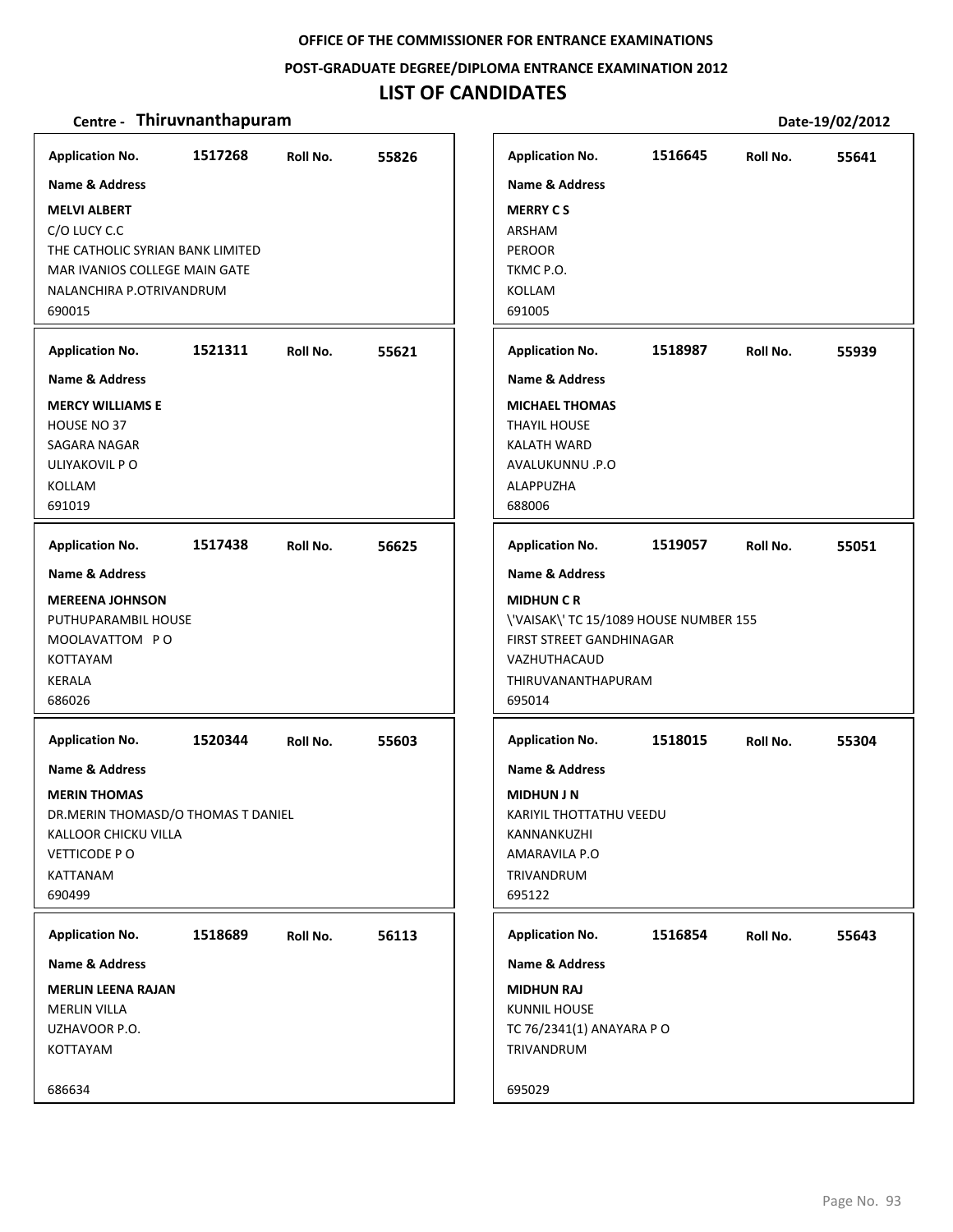#### **POST‐GRADUATE DEGREE/DIPLOMA ENTRANCE EXAMINATION 2012**

# **LIST OF CANDIDATES**

| <b>Application No.</b>       | 1516837 | Roll No. | 55465 | <b>Application No.</b>    | 1521107 | Roll No. | 56151 |
|------------------------------|---------|----------|-------|---------------------------|---------|----------|-------|
| <b>Name &amp; Address</b>    |         |          |       | <b>Name &amp; Address</b> |         |          |       |
| <b>MILAN MALIK THAHA</b>     |         |          |       | <b>MINI XAVIER</b>        |         |          |       |
| SHABNAMHOUSE NO.19           |         |          |       | <b>MARUTHOOR</b>          |         |          |       |
| T.K.M. NAGART.K.M.C. P.O     |         |          |       | NTV NAGAR 1D              |         |          |       |
| <b>KARICODE</b>              |         |          |       | KADAPPAKADA               |         |          |       |
| KOLLAM                       |         |          |       | KOLLAM                    |         |          |       |
| 691005                       |         |          |       | 691008                    |         |          |       |
|                              |         |          |       |                           |         |          |       |
| <b>Application No.</b>       | 1515773 | Roll No. | 55452 | <b>Application No.</b>    | 1518375 | Roll No. | 56726 |
| <b>Name &amp; Address</b>    |         |          |       | <b>Name &amp; Address</b> |         |          |       |
| <b>MILAN RAJU</b>            |         |          |       | <b>MINIJA NAIR D</b>      |         |          |       |
| <b>MANIMALA HOUSE</b>        |         |          |       | ARANGATHU HOUSE           |         |          |       |
| THIRUVANVANDOOR P.O          |         |          |       | <b>MARIYATHURUTHU P O</b> |         |          |       |
| CHENGANNUR                   |         |          |       | KOTTAYAM                  |         |          |       |
| 689109                       |         |          |       | 686027                    |         |          |       |
| <b>Application No.</b>       | 1520669 | Roll No. | 55965 | <b>Application No.</b>    | 1515353 | Roll No. | 56335 |
| <b>Name &amp; Address</b>    |         |          |       | <b>Name &amp; Address</b> |         |          |       |
| <b>MILTA KURIAKOSE</b>       |         |          |       | <b>MIRIAM JOSEPH</b>      |         |          |       |
| KURUTTUKULATHIL              |         |          |       | CHAZHIKATTU HOUSE         |         |          |       |
| CHETTAPPALAM PO              |         |          |       | <b>OLAMATTOM</b>          |         |          |       |
| PULPALLY                     |         |          |       | THODUPUZHA P.O            |         |          |       |
| WAYANAD                      |         |          |       | <b>IDUKKI KERALA</b>      |         |          |       |
| 673579                       |         |          |       | 685584                    |         |          |       |
| <b>Application No.</b>       | 1518948 | Roll No. | 56469 | <b>Application No.</b>    | 1517764 | Roll No. | 55300 |
| <b>Name &amp; Address</b>    |         |          |       | <b>Name &amp; Address</b> |         |          |       |
| <b>MINIL</b>                 |         |          |       | <b>MIRZA M R</b>          |         |          |       |
| <b>GEETHAM</b>               |         |          |       | TC 15/78(1)               |         |          |       |
| PUTHANMADAM                  |         |          |       | <b>UMMULLU</b>            |         |          |       |
| THEVALLY P.O                 |         |          |       | VELLAYAMBALAMEDAPAZANCHI  |         |          |       |
| KOLLAM                       |         |          |       | <b>TRIVANDRUM</b>         |         |          |       |
| 691009                       |         |          |       | 695010                    |         |          |       |
|                              |         |          |       |                           |         |          |       |
| <b>Application No.</b>       | 1519566 | Roll No. | 55414 | <b>Application No.</b>    | 1515890 | Roll No. | 56253 |
| <b>Name &amp; Address</b>    |         |          |       | <b>Name &amp; Address</b> |         |          |       |
| <b>MINI M M</b>              |         |          |       | <b>MISHA ANU JOHN</b>     |         |          |       |
| TC 29/398                    |         |          |       | <b>VAZHATHOPPIL HOUSE</b> |         |          |       |
| MINISREE                     |         |          |       | MUTTAMBALAM PO            |         |          |       |
| KAVARADI JUNCTION PETTAH P.O |         |          |       | KOTTAYAM                  |         |          |       |
| TRIVANDRUM                   |         |          |       |                           |         |          |       |
| 695024                       |         |          |       | 686004                    |         |          |       |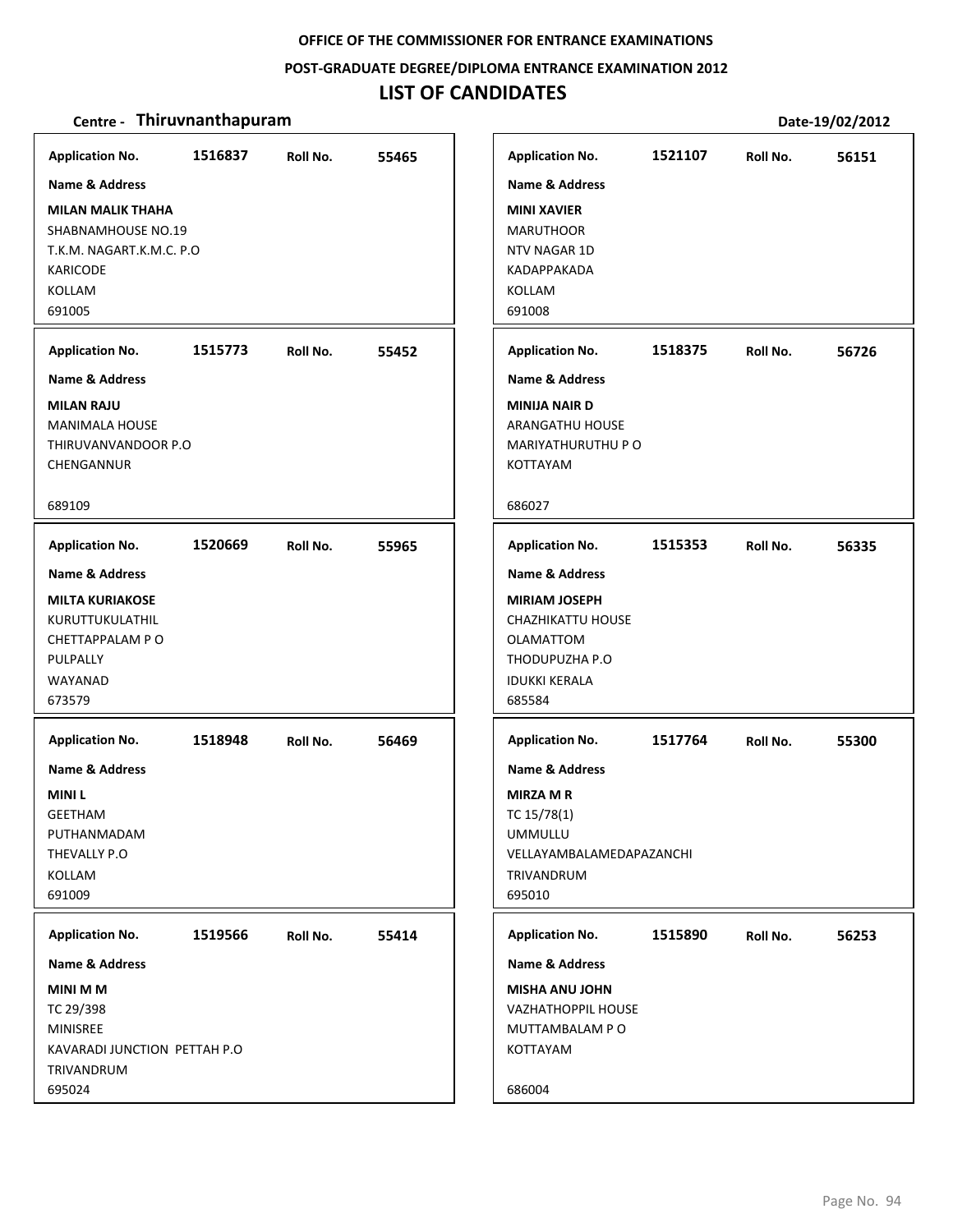#### **POST‐GRADUATE DEGREE/DIPLOMA ENTRANCE EXAMINATION 2012**

# **LIST OF CANDIDATES**

| <b>Application No.</b>                                                                                                                                     | 1516124 | Roll No. | 55990 | <b>Application No.</b>                                                                                                                        | 1521344 | Roll No. | 55266 |
|------------------------------------------------------------------------------------------------------------------------------------------------------------|---------|----------|-------|-----------------------------------------------------------------------------------------------------------------------------------------------|---------|----------|-------|
| <b>Name &amp; Address</b><br><b>MITHUMG</b><br>FLAT NO B-13 POLICE QUARTERS<br>CONTORNMENT LANE PALAYAM<br><b>VIKAS BHAVAN P.O</b><br>TRIVANDRUM<br>695033 |         |          |       | <b>Name &amp; Address</b><br><b>MOHAMED SHAMNAD N</b><br>TC-43/424NAJEEB MANZIL<br>KAMALESWARAM<br><b>MANACAUD PO</b><br>TRIVANDRUM<br>695009 |         |          |       |
| <b>Application No.</b>                                                                                                                                     | 1520017 | Roll No. | 56660 | <b>Application No.</b>                                                                                                                        | 1521157 | Roll No. | 55529 |
| <b>Name &amp; Address</b>                                                                                                                                  |         |          |       | <b>Name &amp; Address</b>                                                                                                                     |         |          |       |
| <b>MITHUN J</b><br><b>POURNAMI</b><br><b>HOUSE NO. 7/150(A)</b><br><b>CHEROOR</b><br><b>THRISSUR</b><br>680008                                             |         |          |       | <b>MOHAMED SHIJI A</b><br>TC 3/2777<br>RAZIA BHAVAN<br>PATTOM PALACE PO<br>TRIVANDRUM<br>695004                                               |         |          |       |
| <b>Application No.</b>                                                                                                                                     | 1515975 | Roll No. | 56518 | <b>Application No.</b>                                                                                                                        | 1515398 | Roll No. | 55893 |
| <b>Name &amp; Address</b>                                                                                                                                  |         |          |       | <b>Name &amp; Address</b>                                                                                                                     |         |          |       |
| <b>MITU C SHANKAR</b><br>CHIRAKKALTHAZHATH<br>S.P 18/173<br>PANGAPPARA . P.O<br>THIRUVANANTHAPURAM<br>695581                                               |         |          |       | <b>MOHAMMED KUTTY L R</b><br>NOORMAHAL<br>NEAR FEDERAL BANK<br>MUDAPURAM PO<br>CHIRAYINKEEZHU<br>695304                                       |         |          |       |
| <b>Application No.</b>                                                                                                                                     | 1515810 | Roll No. | 56075 | <b>Application No.</b>                                                                                                                        | 1520979 | Roll No. | 55615 |
| Name & Address                                                                                                                                             |         |          |       | Name & Address                                                                                                                                |         |          |       |
| <b>MOHAMED SAHEER CHERUKARA PAREMMEL</b><br>C/O USMANKUTTY P<br>C/O PARAVAKKAL HOUSE<br><b>B.H.ROAD KOTTAKKAL</b><br>MALAPPURAM<br>676503                  |         |          |       | <b>MOHAMMED RAFIS</b><br>M P HOUSE<br>L S P O NOORANAD<br>KOTTAKKATTUSSERY<br>ALAPPUZHA<br>690571                                             |         |          |       |
| <b>Application No.</b>                                                                                                                                     | 1516471 | Roll No. | 55994 | <b>Application No.</b>                                                                                                                        | 1516800 | Roll No. | 56176 |
| Name & Address                                                                                                                                             |         |          |       | Name & Address                                                                                                                                |         |          |       |
| <b>MOHAMED SHAJAS S</b><br><b>SHAN VILLA</b><br>MURUKKUMON<br>NILAMEL-PO<br>KOLLAM<br>691535                                                               |         |          |       | <b>MOHAN P NELSON</b><br>PALLIKKADAVIL<br>TILLERY NAGAR 14 TILLERY<br>KOLLAM<br>691001                                                        |         |          |       |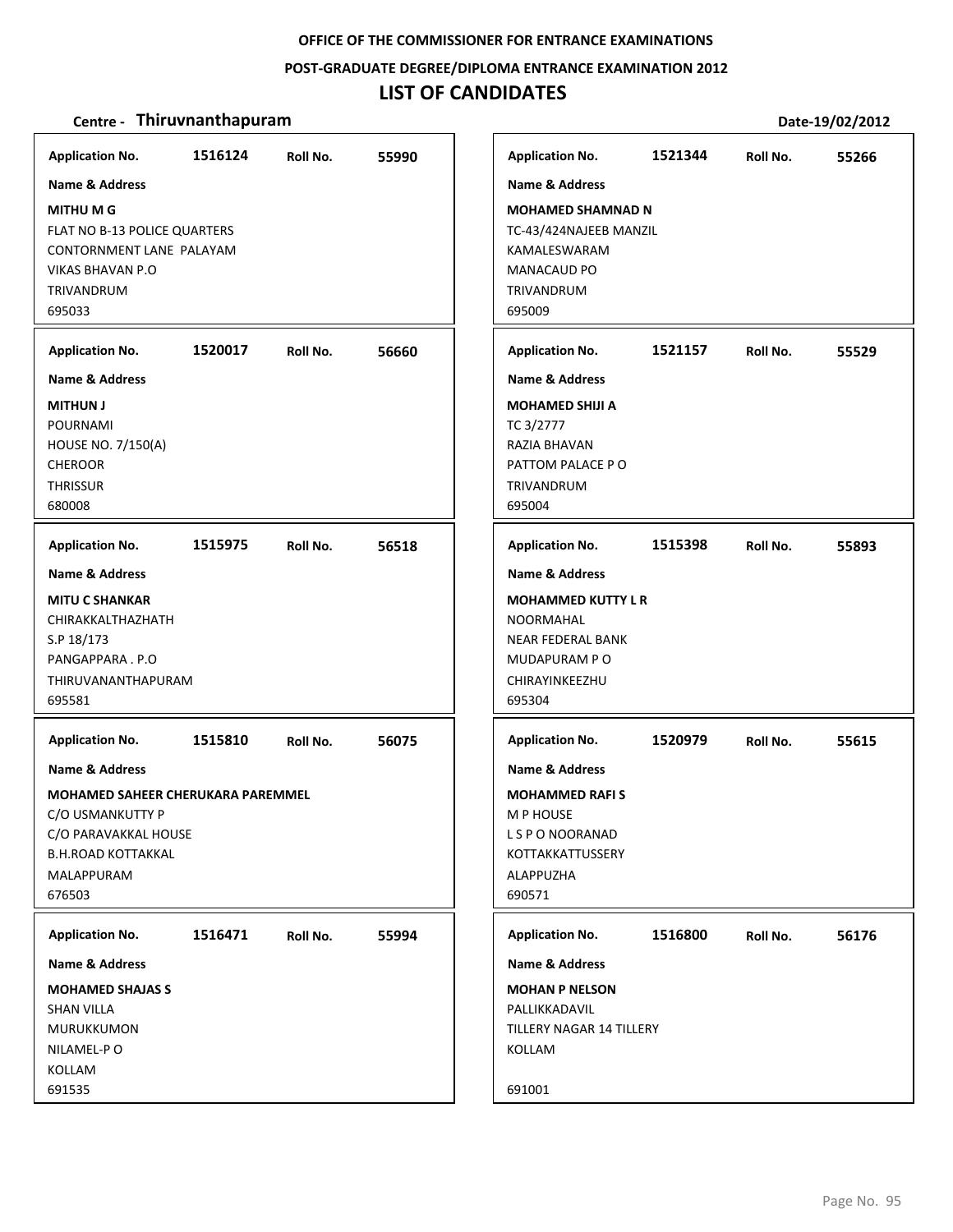#### **POST‐GRADUATE DEGREE/DIPLOMA ENTRANCE EXAMINATION 2012**

### **LIST OF CANDIDATES**

| <b>Application No.</b>                                                                                                                                                | 1517258 | Roll No. | 55648 | <b>Application No.</b>                                                                                                                                | 1516873 | Roll No. | 55999 |
|-----------------------------------------------------------------------------------------------------------------------------------------------------------------------|---------|----------|-------|-------------------------------------------------------------------------------------------------------------------------------------------------------|---------|----------|-------|
| <b>Name &amp; Address</b><br><b>MOHIN GEORGEE GEORGE</b><br>MANNIL DN-530<br>DARSHAN NAGAR<br>KUDAPPANAKUNNU PO<br>TRIVANDRUM<br>695043                               |         |          |       | <b>Name &amp; Address</b><br><b>MRIDULADEVI A</b><br><b>MATHRUSMRITHI</b><br>NRA E34<br>NEDUMBRAM LANE PEEROORKADA PO<br>THIRUVANANTHAPURAM<br>695005 |         |          |       |
| <b>Application No.</b>                                                                                                                                                | 1516532 | Roll No. | 56084 | <b>Application No.</b>                                                                                                                                | 1519673 | Roll No. | 55326 |
| <b>Name &amp; Address</b><br><b>MONISH P R</b><br>VARUVILA VEEDU<br>KULAKUDIYOORKONAM<br>NEMOM PO<br>THIRUVANANTHAPURAM<br>695020                                     |         |          |       | <b>Name &amp; Address</b><br><b>MUBIN A</b><br><b>AL MUBIN</b><br><b>HOUSE NO B 5</b><br><b>VADAKKEVILA NAGAR</b><br>VADAKKEVILA P O KOLLAM<br>691010 |         |          |       |
| <b>Application No.</b>                                                                                                                                                | 1520004 | Roll No. | 56042 | <b>Application No.</b>                                                                                                                                | 1515221 | Roll No. | 55446 |
| <b>Name &amp; Address</b><br><b>MONUSHA M</b><br>PURUSHOTHAM<br>TC 15/610-1U.S.R.A -163<br>VELLAYAMBALAM<br>THIRUVANANTHAPURAM<br>695010                              |         |          |       | <b>Name &amp; Address</b><br><b>MUHAMMED ANAS A</b><br>ANASMAHAL<br>MADANTHAPACHA<br>PUTHUSSERIMUKKU P.O<br>KALLAMBALAM TRIVANDRUM<br>695605          |         |          |       |
| <b>Application No.</b><br><b>Name &amp; Address</b><br><b>MOONA ABDUL KADIRU</b><br><b>VISHNUMADOM</b><br>TD NAGAR 33<br><b>NEAR COLLECTORATE</b><br>KOLLAM<br>691013 | 1517667 | Roll No. | 56452 | <b>Application No.</b><br><b>Name &amp; Address</b><br><b>MUHAMMED MINSHAD</b><br>KOTTAPURATHU HOUSE<br>MELILA P O<br>KUNNIKODU<br>KOLLAM<br>691508   | 1520448 | Roll No. | 55783 |
| <b>Application No.</b><br><b>Name &amp; Address</b>                                                                                                                   | 1517175 | Roll No. | 55825 | <b>Application No.</b><br><b>Name &amp; Address</b>                                                                                                   | 1516244 | Roll No. | 56433 |
| <b>MRIDUL VINOTH L</b><br>T C 3/792(3) HOUSE NO 34A<br>SAI APARTMENTS THOPPIL NAGAR<br>MUTTADA P O<br>THIRUVANANTHAPURAM<br>695025                                    |         |          |       | <b>MUHAMMED NIYAS V K</b><br><b>GALIYA</b><br>PERUNTHOTTUMANNIL<br><b>POONOOR</b><br>UNNIKULAM P O<br>673574                                          |         |          |       |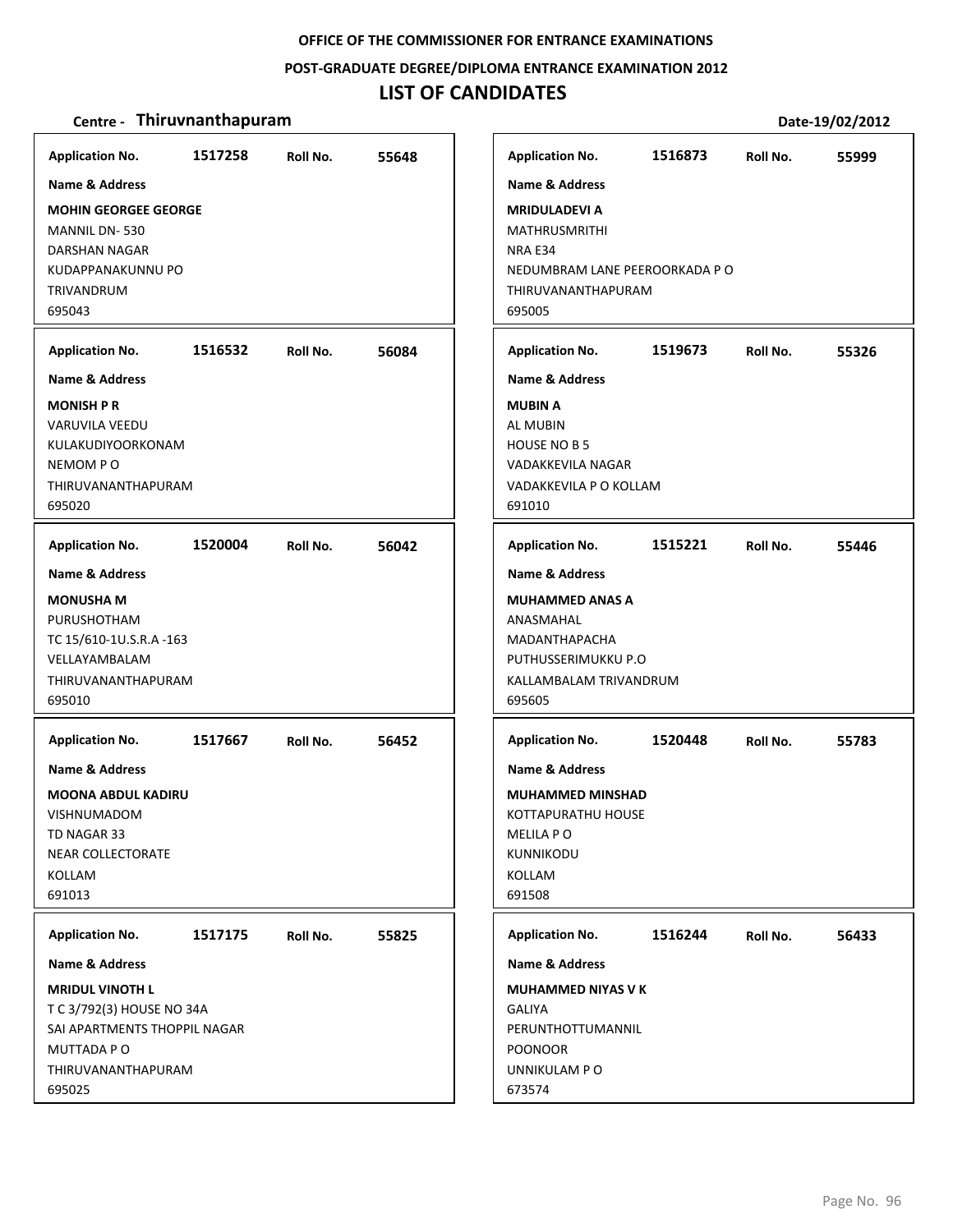#### **POST‐GRADUATE DEGREE/DIPLOMA ENTRANCE EXAMINATION 2012**

# **LIST OF CANDIDATES**

| <b>Application No.</b>                                 | 1519531 | Roll No. | 56390 | <b>Application No.</b>        | 1520655 | Roll No. | 55431 |
|--------------------------------------------------------|---------|----------|-------|-------------------------------|---------|----------|-------|
| <b>Name &amp; Address</b>                              |         |          |       | <b>Name &amp; Address</b>     |         |          |       |
| <b>MUHSIN MUHAMMED M R</b>                             |         |          |       | <b>NAFINA JASMINE</b>         |         |          |       |
| KALEECKAL                                              |         |          |       | M.S.BHAVAN                    |         |          |       |
| EVANGELICKAL CHURCH ROAD                               |         |          |       | T.C. 42/228 GHS LANE          |         |          |       |
| M O WARD                                               |         |          |       | MANACAUD P.O                  |         |          |       |
| <b>ALAPPUZHA</b>                                       |         |          |       | TRIVANDRUM                    |         |          |       |
| 688001                                                 |         |          |       | 695009                        |         |          |       |
| <b>Application No.</b>                                 | 1516019 | Roll No. | 55811 | <b>Application No.</b>        | 1519764 | Roll No. | 55772 |
| <b>Name &amp; Address</b>                              |         |          |       | <b>Name &amp; Address</b>     |         |          |       |
| <b>MUMTHAS A</b>                                       |         |          |       | <b>NAG SANJEEV K</b>          |         |          |       |
| KARIMPANACKAL HOUSE                                    |         |          |       | <b>SHIVA</b>                  |         |          |       |
| KOMPAYAR P O KOMPAYAR<br><b>IDUKKI DIST K P COLONY</b> |         |          |       | VGRA 19                       |         |          |       |
| KERALA                                                 |         |          |       | THIRUMULLAVARAM PO<br>KOLLAM  |         |          |       |
| 685552                                                 |         |          |       | 691012                        |         |          |       |
|                                                        |         |          |       |                               |         |          |       |
| <b>Application No.</b>                                 | 1516365 | Roll No. | 55281 | <b>Application No.</b>        | 1520421 | Roll No. | 56315 |
| <b>Name &amp; Address</b>                              |         |          |       | <b>Name &amp; Address</b>     |         |          |       |
| <b>MUNEER K</b>                                        |         |          |       | NAGA KRISHNA PRABA            |         |          |       |
| MUNEER MANZIL VADAKKEVILA                              |         |          |       | T C 28/1502                   |         |          |       |
| BALARAMAPURAM P.O                                      |         |          |       | THAKARAPARAMBU ROAD           |         |          |       |
| THIRUVANANTHAPURAM                                     |         |          |       | FORT PO<br>THIRUVANANTHAPURAM |         |          |       |
| 695501                                                 |         |          |       | 695023                        |         |          |       |
|                                                        |         |          |       |                               |         |          |       |
| <b>Application No.</b>                                 | 1520679 | Roll No. | 56320 | <b>Application No.</b>        | 1516904 | Roll No. | 56705 |
| Name & Address                                         |         |          |       | Name & Address                |         |          |       |
| <b>NADEER SAVAD</b>                                    |         |          |       | <b>NAMITA NAZEER</b>          |         |          |       |
| MAS BUILDING                                           |         |          |       | HOUSE NO. 32                  |         |          |       |
| MAITHANAM                                              |         |          |       | PEOPLES NAGAR                 |         |          |       |
| VARKALA P.O                                            |         |          |       | KADAPPAKADA                   |         |          |       |
| TRIVANDRUM<br>695141                                   |         |          |       | KOLLAM<br>691001              |         |          |       |
|                                                        |         |          |       |                               |         |          |       |
| <b>Application No.</b>                                 | 1519746 | Roll No. | 55238 | <b>Application No.</b>        | 1518998 | Roll No. | 56382 |
| Name & Address                                         |         |          |       | Name & Address                |         |          |       |
| <b>NADEERA A</b>                                       |         |          |       | <b>NAMITHA M DAS</b>          |         |          |       |
| AL FAJAR                                               |         |          |       | PATHUPPALLIL HOUSE            |         |          |       |
| MEKKADU                                                |         |          |       | <b>SUBSTATION ROAD</b>        |         |          |       |
| <b>CHAVARA PO</b>                                      |         |          |       | THODUPUZHA P O                |         |          |       |
| KOLLAM<br>691583                                       |         |          |       | <b>IDUKKI</b><br>685584       |         |          |       |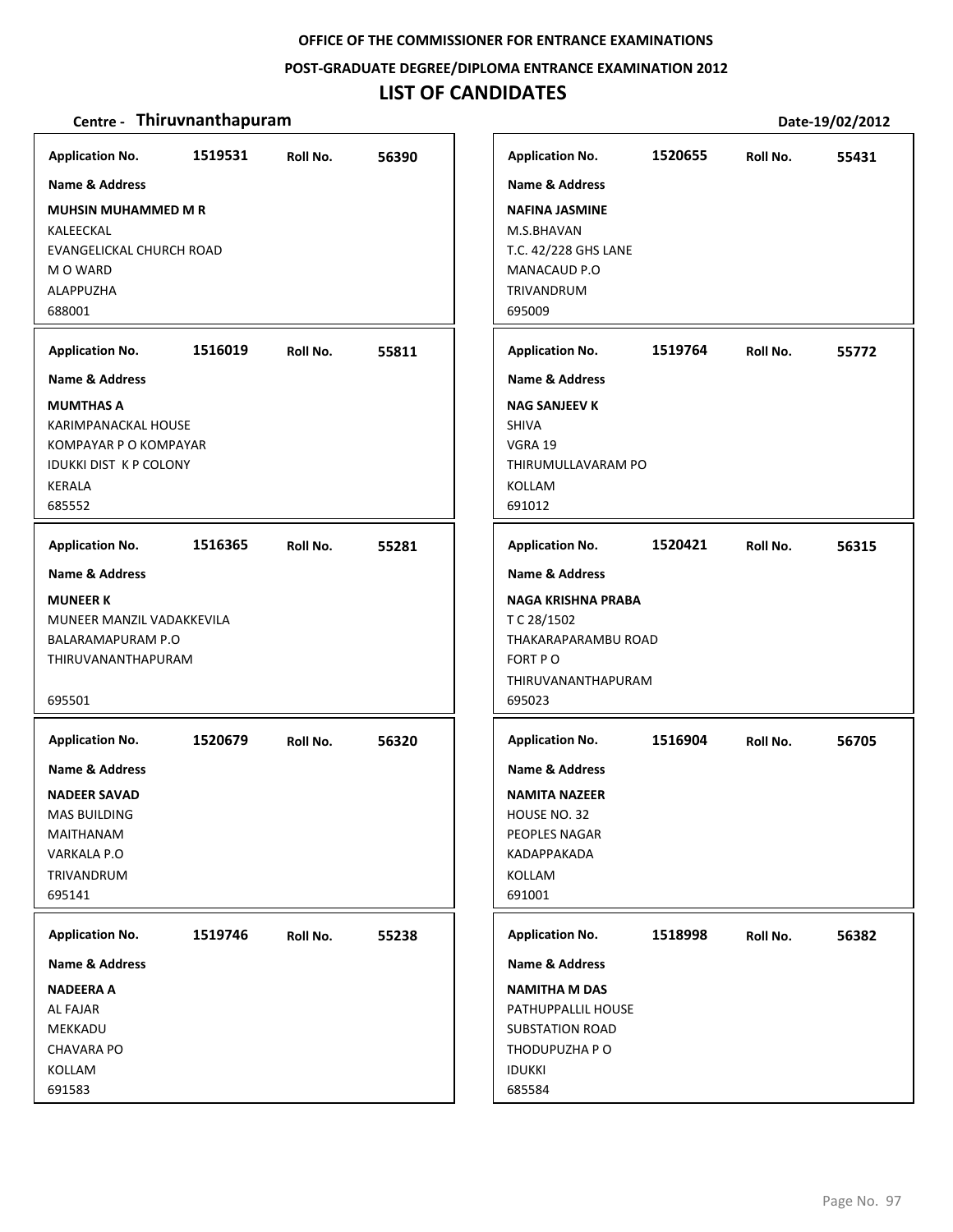#### **POST‐GRADUATE DEGREE/DIPLOMA ENTRANCE EXAMINATION 2012**

### **LIST OF CANDIDATES**

| <b>Application No.</b>                                                                                                                                                                                                                                                                                                             | 1519903 |          | WITHHELD | <b>Application No.</b>                                                                                                                                                                                                                                                     | 1515587 | Roll No. | 55895 |
|------------------------------------------------------------------------------------------------------------------------------------------------------------------------------------------------------------------------------------------------------------------------------------------------------------------------------------|---------|----------|----------|----------------------------------------------------------------------------------------------------------------------------------------------------------------------------------------------------------------------------------------------------------------------------|---------|----------|-------|
| Name & Address<br><b>NANDAKUMAR M N</b><br>NANDANAM<br>CHEMEMKODE<br>CHEMPZHANTHY.P.O<br><b>TRIVANDRUM</b><br>695587                                                                                                                                                                                                               |         |          |          | <b>Name &amp; Address</b><br><b>NAVEEN D</b><br>ANJALI<br><b>EASTKALLADA P O</b><br>CHITTUMALA<br><b>KOLLAM</b><br>691502                                                                                                                                                  |         |          |       |
| <b>Application No.</b>                                                                                                                                                                                                                                                                                                             | 1521018 | Roll No. | 55082    | <b>Application No.</b>                                                                                                                                                                                                                                                     | 1520413 | Roll No. | 56049 |
| <b>Name &amp; Address</b>                                                                                                                                                                                                                                                                                                          |         |          |          | <b>Name &amp; Address</b>                                                                                                                                                                                                                                                  |         |          |       |
| NANDAKUMAR SARADAMMA VALSALAKUMAR<br>PULIYOOR HOUSEERAYANCODE<br>CHERIYAKONNI P. O<br>TRIVANDRUM<br>695013                                                                                                                                                                                                                         |         |          |          | <b>NAVEENA SASEENDRAN</b><br>SARANG<br>VAYYETTU<br><b>VENJARAMOOD</b><br>THIRUVANANTHAPURAM<br>695607                                                                                                                                                                      |         |          |       |
| <b>Application No.</b>                                                                                                                                                                                                                                                                                                             | 1519607 | Roll No. | 55859    | <b>Application No.</b>                                                                                                                                                                                                                                                     | 1519714 | Roll No. | 56480 |
| <b>Name &amp; Address</b><br><b>NANDINICS</b><br>MAYAPPALLIL<br>NEAR MUNCIPAL BUS STAND<br>PARAKODE P.O. ADOOR<br>PATHANAMTHITTA<br>691554<br><b>Application No.</b><br><b>Name &amp; Address</b><br><b>NASARUDHEEN K</b><br>KUZHIKKATT HOUSE<br>ATHANIKKAL<br><b>NEAR OLD KRISHIBHAVAN</b><br>VALLUVAMBRAM POMALAPPURAM<br>673651 | 1518383 | Roll No. | 55220    | <b>Name &amp; Address</b><br><b>NAVIN C DURAI</b><br>561 P PLEASANT COTTAGES<br><b>MS ROAD</b><br><b>VETOORNIMADAM</b><br>629003<br><b>Application No.</b><br><b>Name &amp; Address</b><br><b>NAYANA S</b><br>NEERAJAM<br>KULANGARALANE<br>KONNAMANKARA<br>ADOOR<br>691523 | 1517044 | Roll No. | 55912 |
| <b>Application No.</b><br>Name & Address<br><b>NATASHA KRISHNA</b><br>MANGALATHU PUTHAN VEEDU<br>THRIKKANNAMANGALNEAR SKVHS<br>KOTTARAKARA<br>KOLLAM<br>691506                                                                                                                                                                     | 1515590 | Roll No. | 56073    | <b>Application No.</b><br><b>Name &amp; Address</b><br><b>NAZNEEN AMEER</b><br>KALLATTUNAGAR 144<br>KALLATTUMUKKU.<br>MANACAUD PO<br>THIRUVANANTHAPURAM<br>695009                                                                                                          | 1517388 | Roll No. | 56536 |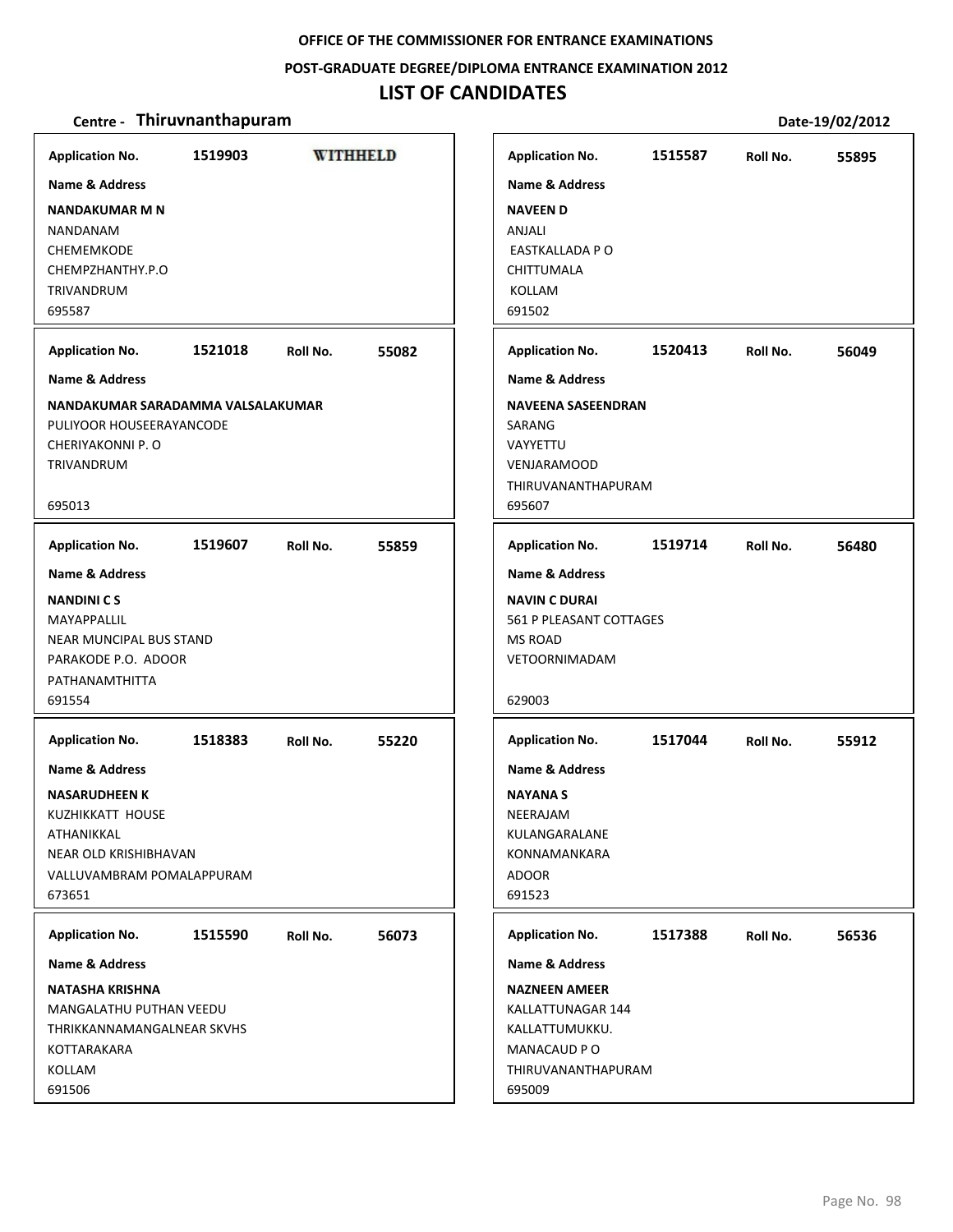#### **POST‐GRADUATE DEGREE/DIPLOMA ENTRANCE EXAMINATION 2012**

### **LIST OF CANDIDATES**

| <b>Application No.</b><br>Name & Address<br><b>NEBU JOHN VARGHESE</b><br>VP / 571(A) BETHANIA<br>SANKARAN NAIR ROAD<br>PERUKAVE P.O.<br>THIRUVANANTHAPURAM<br>695573 | 1521409 | Roll No. | 56068 | <b>Application No.</b><br><b>Name &amp; Address</b><br>NEENU CHERUKARA JOHN<br>FLAT G. E WINDBROOK PLACE<br>VELLAYAMBALAM<br>SASTHAMANGALAM P.O<br>THIRUVANANTHAPURAM<br>695010 | 1515932 | Roll No. | 55543 |
|----------------------------------------------------------------------------------------------------------------------------------------------------------------------|---------|----------|-------|---------------------------------------------------------------------------------------------------------------------------------------------------------------------------------|---------|----------|-------|
| <b>Application No.</b><br><b>Name &amp; Address</b><br><b>NEELIMA CHAKRAPANI</b><br>EANAM<br>THEKKEVILA PO<br>KOLLAM<br>691016                                       | 1515375 | Roll No. | 55270 | <b>Application No.</b><br><b>Name &amp; Address</b><br><b>NEENU JOJAN</b><br><b>VETTICAD HOUSE</b><br>KERALADITHYAPURAM<br>POUDICONAM P O<br>THIRUVANANTHAPIRAM<br>695587       | 1518676 | Roll No. | 55757 |
| <b>Application No.</b><br><b>Name &amp; Address</b><br><b>NEELIMAS</b><br>KALEECKAL<br>T.C.27/1741(2)<br>RISHIMANGALAM<br>VANCHIYOOR TRIVANDRUM<br>695035            | 1518102 | Roll No. | 55483 | <b>Application No.</b><br><b>Name &amp; Address</b><br><b>NEENU SUNIL A</b><br><b>ASMA NIVAS</b><br>THEKKEVILAP.O.<br>MADANNADA JN.<br>KOLLAM<br>691016                         | 1519017 | Roll No. | 55139 |
| <b>Application No.</b><br><b>Name &amp; Address</b><br><b>NEENA CHANDRAN</b><br>NEENA GARDENST C 27/727<br>AMBALATHUMUKKUVANCHIYOOR<br>TRIVANDRUM<br>695035          | 1515342 | Roll No. | 56247 | <b>Application No.</b><br><b>Name &amp; Address</b><br><b>NEEPAJATC</b><br>AF 548/1<br>SALMAS ROYAL RESIDENCY<br>MUTHUKUMARIYAPPA STREET<br>CHENNAI<br>600093                   | 1521199 | Roll No. | 55263 |
| <b>Application No.</b><br>Name & Address<br><b>NEENA ELIZEBETH LUKE</b><br>PUSHPAVILASOM<br>KARAMCODE P O<br>KOLLAM<br>KERALA<br>691579                              | 1516737 | Roll No. | 55197 | <b>Application No.</b><br><b>Name &amp; Address</b><br><b>NEERAJ R</b><br>KALPAKA<br><b>HOLYCROSS JUNCTION</b><br>ADOOR<br>PATHANAMTHITTA<br>691523                             | 1520402 | Roll No. | 55515 |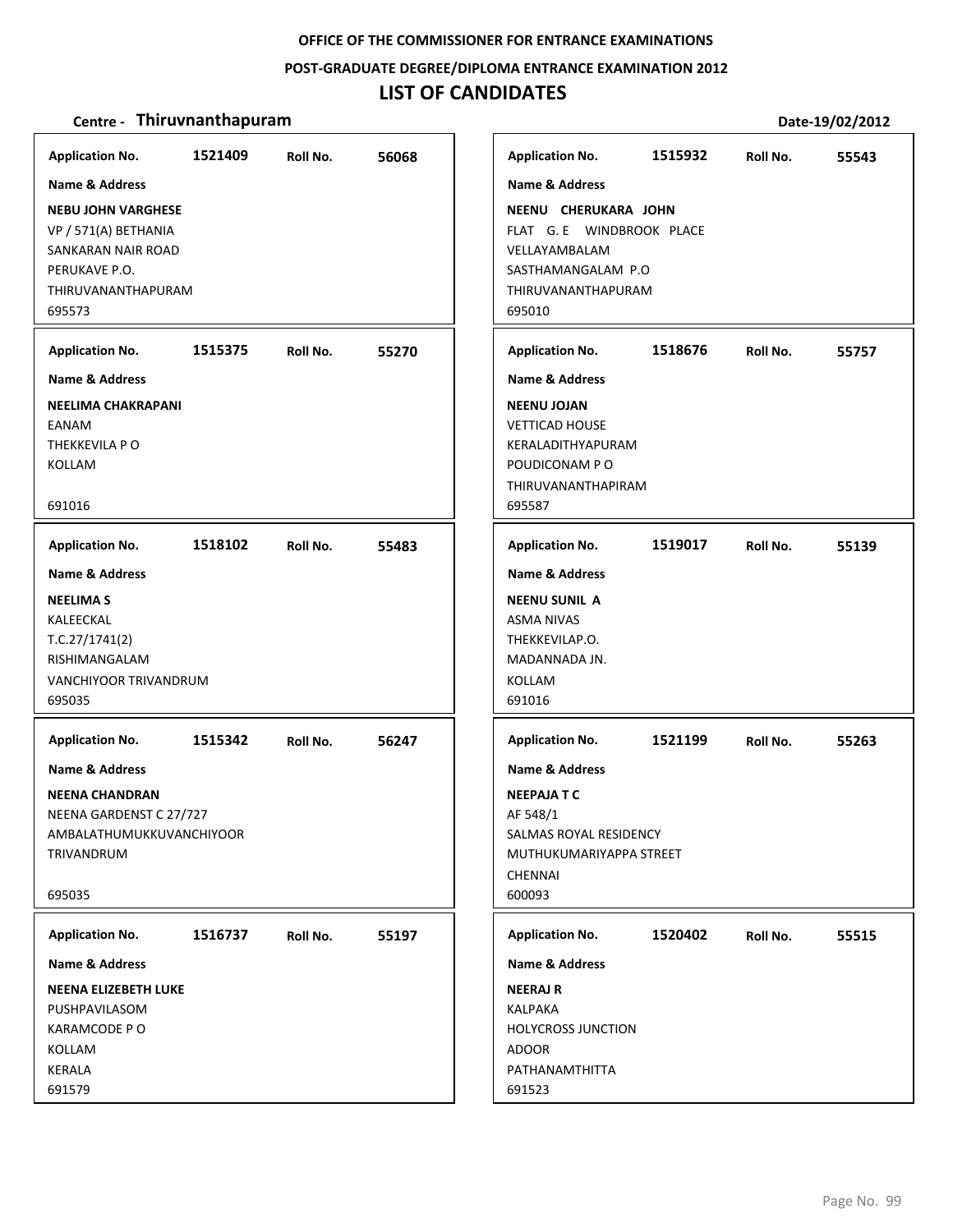#### **POST‐GRADUATE DEGREE/DIPLOMA ENTRANCE EXAMINATION 2012**

### **LIST OF CANDIDATES**

#### **Centre** • **Thiruvnanthapuram Date-19/02/2012**

**Application No. 1518359 56198 Application No. 1519901 55685 Name & Address Name & Address NEERAJA BALACHANDRAN NEETHU S** TC 13/1827(32)ARRA‐166 B SREELAKSHMI AVITTOM ROAD PERUNNA P O MEDICAL COLLEGE P.O NEAR KARTHIKA MILL CHANGANACHERRY THIRUVANANTHAPURAM KOTTAYAM 695011 686102 **Application No. 1519784 56305 Application No. 1518538 56111 Name & Address Name & Address NEETHA JOSE NEETHURANI V K** NAVIA BHAVAN VIJAY SREE HOUSE NO. 42 103‐MOSQUE LANE N P P NAGAR LANE 2 PATTOM P.O PEROORKADA P O THIRUVANANTHAPURAM. THIRUVANANTHAPURAM 695004 695005 **Application No. 1515362 56599 Application No. 1517929 56014 Name & Address Name & Address NEETHU MOHAN NEETU DATHAN S** VAISHNAVAM APARA TC 5/2170 1 MGN‐50 MG NAGAR MAHARAJA GARDENS VAZHAYILA PEROORKADA P.O KAWDIAR TRIVANDRUM THIRUVANANTHAPURAM 695003 695005 **Application No. Application No. 1519693 55771 1519190 55853 Name & Address Name & Address NEETHU ANN KURIEN NEETU A** THERAKATHU JYOTI MAVELIKARA PUTHIYAVILA PO KAYAMKULAM ALAPPUZHA 690101 690531 **WITHHELD Application No. Application No. 1520200 1520159 55155 Name & Address Name & Address NEETHU ELEMMA JIMSON NEHA GUPTA** CHERUPUSHPAM C/O PRANESH JAIN SURYA NAGAR 128 A‐114SECTOR 30 MUNDAKKAL WEST NOIDA UTTAR PRADESH KOLLAM 691001 201303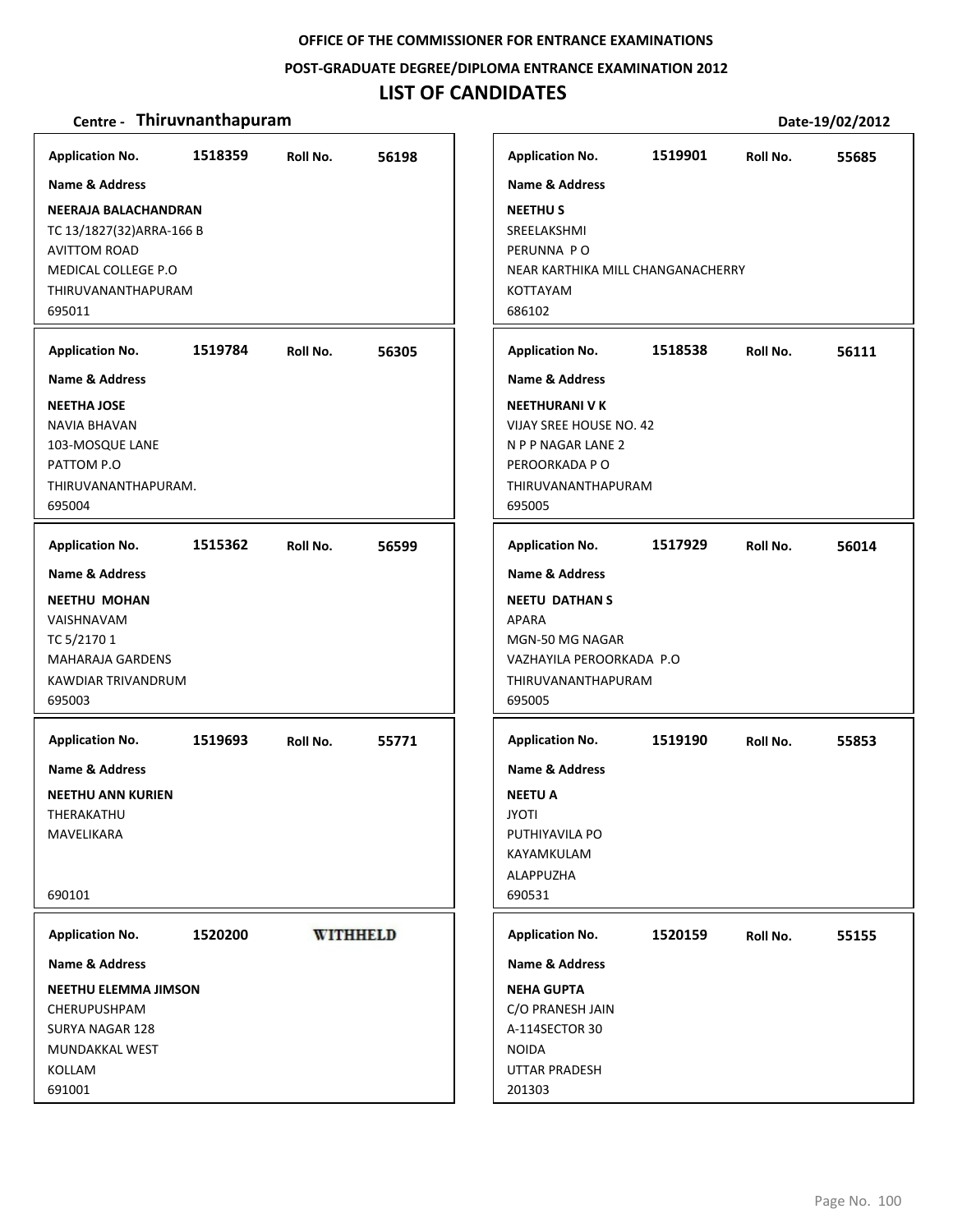#### **POST‐GRADUATE DEGREE/DIPLOMA ENTRANCE EXAMINATION 2012**

# **LIST OF CANDIDATES**

| <b>Application No.</b><br>Name & Address<br><b>NIBU MAMMEN KURIAN</b><br>KOLLAKUZHYLE HOUSE                               | 1517306 | Roll No. | 55115 | <b>Application No.</b><br><b>Name &amp; Address</b><br><b>NIETZSCHE M</b><br>NIETZSCHE M                                                | 1517208 | Roll No. | 56621 |
|---------------------------------------------------------------------------------------------------------------------------|---------|----------|-------|-----------------------------------------------------------------------------------------------------------------------------------------|---------|----------|-------|
| VAZHUVADY<br>THAZHAKARA P.O<br>MAVELIKARA<br>690102                                                                       |         |          |       | <b>NEW DALE</b><br><b>MANGAD PO</b><br>KOLLAM<br>691015                                                                                 |         |          |       |
| <b>Application No.</b>                                                                                                    | 1520867 | Roll No. | 55524 | <b>Application No.</b>                                                                                                                  | 1517854 | Roll No. | 55835 |
| <b>Name &amp; Address</b>                                                                                                 |         |          |       | <b>Name &amp; Address</b>                                                                                                               |         |          |       |
| <b>NIDHA RAJ A</b><br><b>NIDHI</b><br>TC11/2190(1)<br>R K V ROAD<br><b>VIKAS BHAVAN P.O</b><br>695033                     |         |          |       | NIHAD AMANULLAH A<br>PUTHEN VEEDU<br>NILAKKAMUKKU<br>KADAKKAVOOR PO<br>TRIVANDRUM<br>695306                                             |         |          |       |
| <b>Application No.</b>                                                                                                    | 1519483 | Roll No. | 56213 | <b>Application No.</b>                                                                                                                  | 1521122 | Roll No. | 56416 |
| <b>Name &amp; Address</b>                                                                                                 |         |          |       | <b>Name &amp; Address</b>                                                                                                               |         |          |       |
| <b>NIDHI ANU RAJ L</b><br>KRA B 40 VASANTHAM<br><b>KAWDIAR</b><br>TRIVANDRUM<br>695003                                    |         |          |       | <b>NIJI VALSAN</b><br>SREERENJINI<br>TC 14/1272(1)<br>PALAYAM<br>TRIVANDRUM.<br>695033                                                  |         |          |       |
| <b>Application No.</b>                                                                                                    | 1520898 | Roll No. | 56412 | <b>Application No.</b>                                                                                                                  | 1520377 | Roll No. | 56490 |
| <b>Name &amp; Address</b><br><b>NIDHIRS</b><br>KARIMPUVILA<br>KODUVAZHANNOOR.P.O<br>PULIMATH VIA<br>TRIVANDRUM<br>695612  |         |          |       | <b>Name &amp; Address</b><br><b>NIJO JOSEPH K</b><br>C/O MR. CHACKO VARKEY<br>KOCHUPURACKAL HOUSE<br>MANARCAD P.O<br>KOTTAYAM<br>686019 |         |          |       |
| <b>Application No.</b>                                                                                                    | 1521242 | Roll No. | 55175 | <b>Application No.</b>                                                                                                                  | 1519536 | Roll No. | 56566 |
| <b>Name &amp; Address</b>                                                                                                 |         |          |       | <b>Name &amp; Address</b>                                                                                                               |         |          |       |
| <b>NIDHIN A SALAM</b><br>TC 2/453 (4) PLOT NO 28<br>NISHANTH PT CHACKONAGAR<br>MEDICAL COLLEGE PO<br>TRIVANDRUM<br>695011 |         |          |       | <b>NIJU G</b><br>NARAYANEEYAM<br>OPP. I.O.C. PUMP<br>KATTAKADA P O<br>THIRUVANANTHAPURAM<br>695572                                      |         |          |       |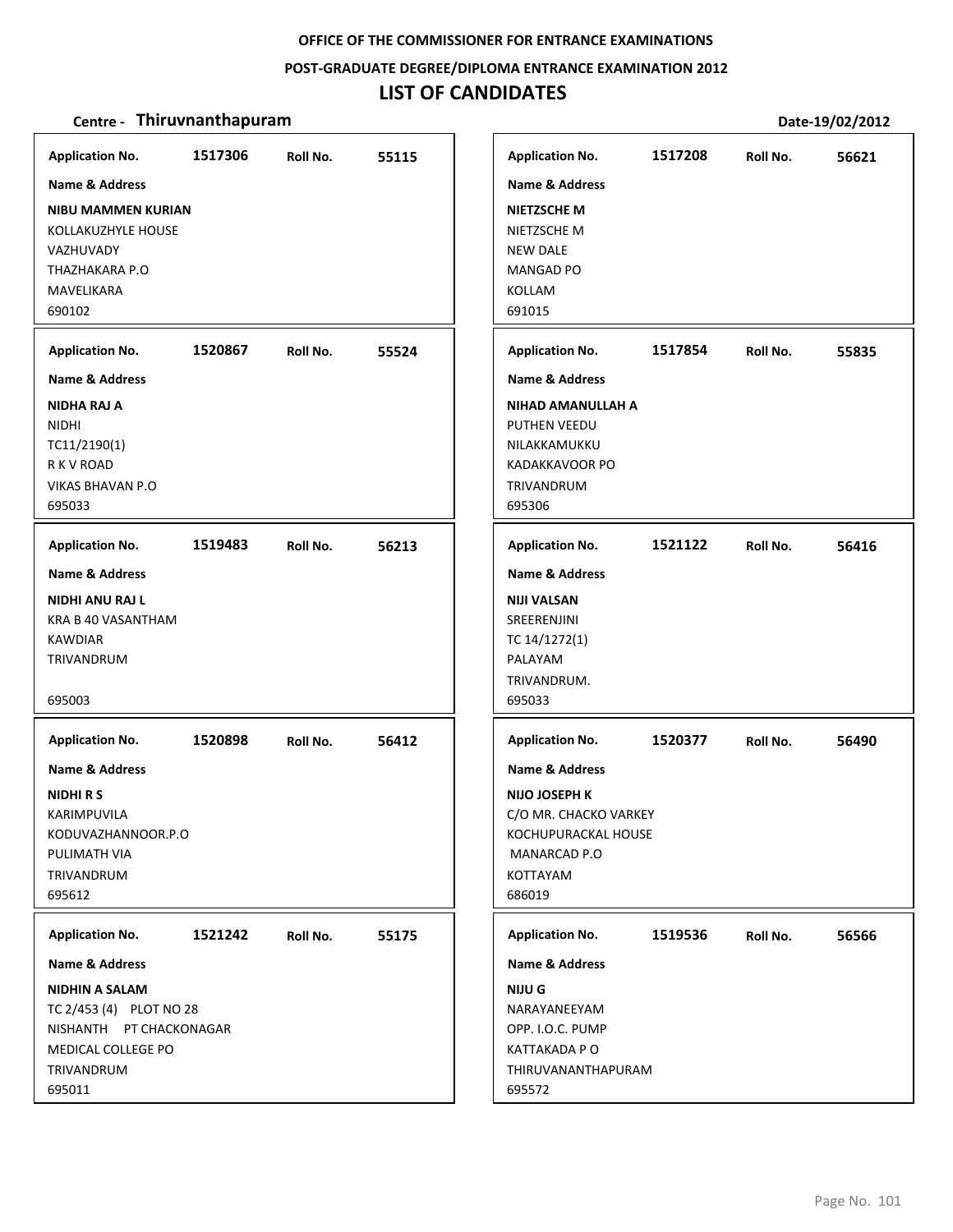#### **POST‐GRADUATE DEGREE/DIPLOMA ENTRANCE EXAMINATION 2012**

### **LIST OF CANDIDATES**

| <b>Application No.</b>         | 1519550 | Roll No. | 55058 | <b>Application No.</b>                 | 1516980 | Roll No. | 56178 |
|--------------------------------|---------|----------|-------|----------------------------------------|---------|----------|-------|
| <b>Name &amp; Address</b>      |         |          |       | <b>Name &amp; Address</b>              |         |          |       |
| NIJU M L                       |         |          |       | NIKHILRAJAGOPAL                        |         |          |       |
| SAFA                           |         |          |       | <b>SREEDURGA</b>                       |         |          |       |
| THANDRAMPOIKA                  |         |          |       | CHERUVAKKAL                            |         |          |       |
| VENJARAMOODU P O               |         |          |       | SREEKARYAM P O TRIVANDRUM              |         |          |       |
| THIRUVANANTHAPURAM             |         |          |       |                                        |         |          |       |
| 695607                         |         |          |       | 695017                                 |         |          |       |
|                                |         |          |       |                                        |         |          |       |
| <b>Application No.</b>         | 1521351 | Roll No. | 55622 | <b>Application No.</b>                 | 1520176 | Roll No. | 55867 |
| Name & Address                 |         |          |       | <b>Name &amp; Address</b>              |         |          |       |
| <b>NIKHIL MADHURIPAN</b>       |         |          |       | <b>NIMIN</b>                           |         |          |       |
| TC 27/676 MRRA-23 MALLOOR ROAD |         |          |       | <b>SUNRISE PVRA-38B</b>                |         |          |       |
| <b>VANCHIYOOR</b>              |         |          |       | KP X 151(1) PALAMVILA LANE AMBALAMUKKU |         |          |       |
| <b>TRIVANDRUM</b>              |         |          |       | PERURKADA P O                          |         |          |       |
| KERALA                         |         |          |       | TRIVANDRUM                             |         |          |       |
| 695035                         |         |          |       | 695005                                 |         |          |       |
| <b>Application No.</b>         | 1517426 | Roll No. | 56096 | <b>Application No.</b>                 | 1519128 | Roll No. | 56560 |
| <b>Name &amp; Address</b>      |         |          |       | <b>Name &amp; Address</b>              |         |          |       |
| <b>NIKHIL NANDAN</b>           |         |          |       | <b>NIMIN HAFEEZ</b>                    |         |          |       |
| TC 24 / 1755                   |         |          |       | <b>SAFIRE</b>                          |         |          |       |
| <b>TENRA - 56</b>              |         |          |       | KOTTARAM NAGAR-1 KOTTAKKAKOM           |         |          |       |
| <b>THYCAUD</b>                 |         |          |       | KOLLAM                                 |         |          |       |
| THIRUVANANTHAPURAM             |         |          |       |                                        |         |          |       |
| 695014                         |         |          |       | 691013                                 |         |          |       |
| <b>Application No.</b>         | 1520450 | Roll No. | 55872 | <b>Application No.</b>                 | 1520193 | Roll No. | 56399 |
| <b>Name &amp; Address</b>      |         |          |       | <b>Name &amp; Address</b>              |         |          |       |
|                                |         |          |       |                                        |         |          |       |
| <b>NIKHIL RAJ</b>              |         |          |       | <b>NIMMI RAJ</b>                       |         |          |       |
| TC4/2632(1) RNRA 14            |         |          |       | NIRMALYA UG-16                         |         |          |       |
| ELAYIDATH                      |         |          |       | <b>ULLOOR GARDENS</b>                  |         |          |       |
| <b>KOWDIYAR P O</b>            |         |          |       | MEDICAL COLLEGE PO                     |         |          |       |
| THIRUVANANTHAPURM              |         |          |       | THIRUVANANTHAPURAM                     |         |          |       |
| 695003                         |         |          |       | 695011                                 |         |          |       |
| <b>Application No.</b>         | 1516738 | Roll No. | 55286 | <b>Application No.</b>                 | 1515778 | Roll No. | 55630 |
| <b>Name &amp; Address</b>      |         |          |       | <b>Name &amp; Address</b>              |         |          |       |
| <b>NIKHIL S</b>                |         |          |       | <b>NIMMY RAJU</b>                      |         |          |       |
| THEJUS THEKKETHAYIL HOUSE      |         |          |       | KATADIYIL HOUSE NRA-11                 |         |          |       |
| THUMPOLY P O                   |         |          |       | NAVARANGAM LANE                        |         |          |       |
| ALAPPUZHA                      |         |          |       | MEDICAL COLLEGE P.O                    |         |          |       |
| KERALA                         |         |          |       | THIRUVANANTHAPURAM                     |         |          |       |
| 688008                         |         |          |       | 695011                                 |         |          |       |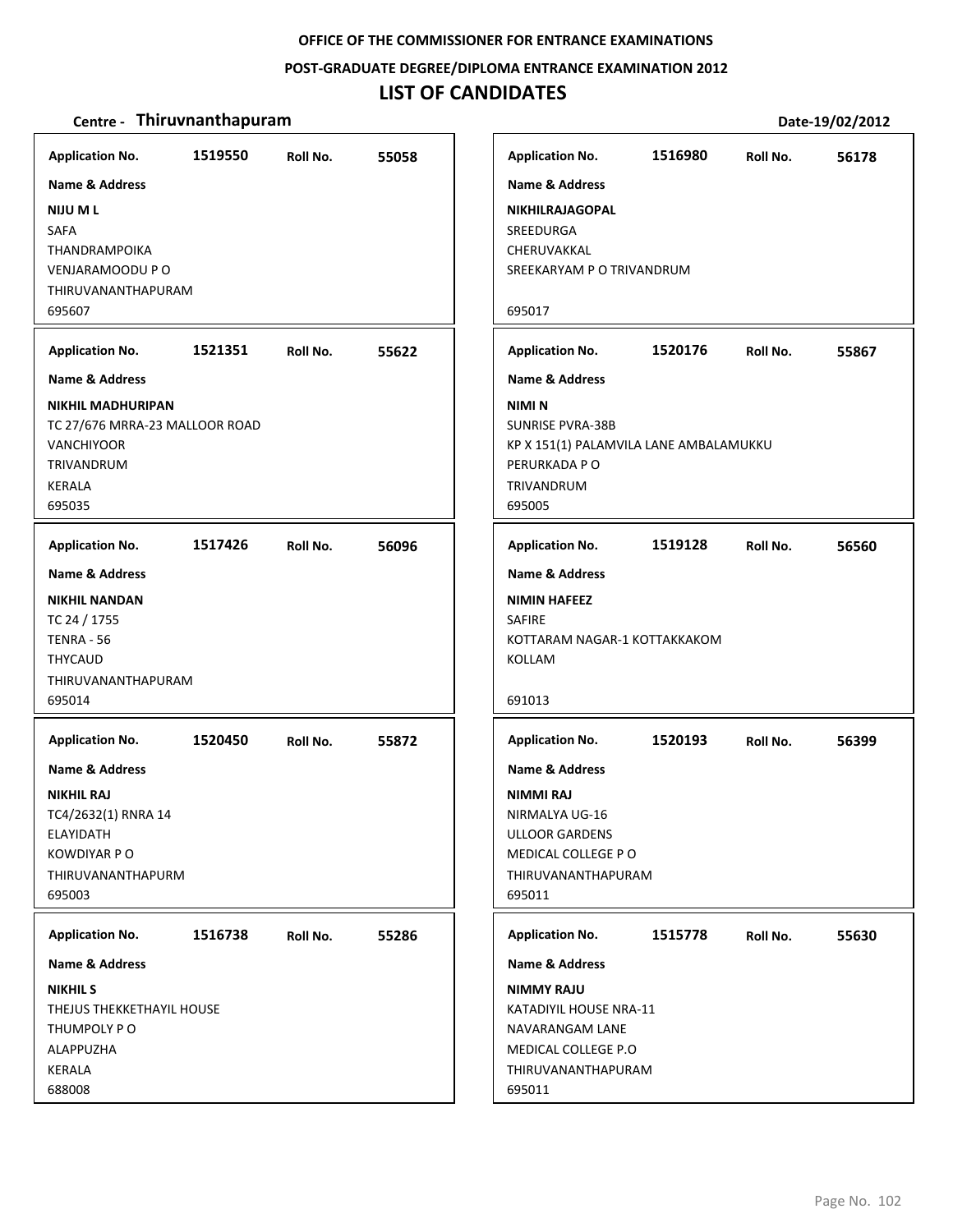#### **POST‐GRADUATE DEGREE/DIPLOMA ENTRANCE EXAMINATION 2012**

# **LIST OF CANDIDATES**

| <b>Application No.</b>           | 1517988 | Roll No.        | 56281 | <b>Application No.</b>    | 1517244 | Roll No. | 55114 |
|----------------------------------|---------|-----------------|-------|---------------------------|---------|----------|-------|
| <b>Name &amp; Address</b>        |         |                 |       | <b>Name &amp; Address</b> |         |          |       |
| <b>NINA NAVAKUMAR</b>            |         |                 |       | <b>NISHA P HARI</b>       |         |          |       |
| TC 5/2091 OPP SRI KRISHNA TEMPLE |         |                 |       | NISHA NILAYAM             |         |          |       |
| CHERUVIKKAL                      |         |                 |       | CHITTAYAM                 |         |          |       |
| SREEKARYAM                       |         |                 |       | PANAYAM P O               |         |          |       |
| TRIVANDRUM                       |         |                 |       | PERINADKOLLAM             |         |          |       |
| 696017                           |         |                 |       | 691601                    |         |          |       |
| <b>Application No.</b>           | 1518547 | Roll No.        | 56200 | <b>Application No.</b>    | 1516249 | Roll No. | 56609 |
| <b>Name &amp; Address</b>        |         |                 |       | <b>Name &amp; Address</b> |         |          |       |
| NIRANJANA A                      |         |                 |       | <b>NISHA BHASKAR</b>      |         |          |       |
| <b>KAUSTHUBHOM</b>               |         |                 |       | <b>NISHA NIVAS</b>        |         |          |       |
| KURATTIKADU                      |         |                 |       | <b>KODUMON</b>            |         |          |       |
| <b>MANNAR PO</b>                 |         |                 |       | ATTINGAL P.O.             |         |          |       |
| ALAPPUZHA                        |         |                 |       | THIRUVANANTHAPURAM        |         |          |       |
| 689622                           |         |                 |       | 695101                    |         |          |       |
| <b>Application No.</b>           | 1518984 | Roll No.        | 55761 | <b>Application No.</b>    | 1521350 | Roll No. | 55533 |
| <b>Name &amp; Address</b>        |         |                 |       | <b>Name &amp; Address</b> |         |          |       |
| <b>NIRMAL J</b>                  |         |                 |       | <b>NISHA FRANCIS</b>      |         |          |       |
| SURYAMANGALAM                    |         |                 |       | <b>RAJ NIVAS</b>          |         |          |       |
| PAVITHRESWARAM PO                |         |                 |       | PALLIMUKKU                |         |          |       |
| <b>PUTHOOR</b>                   |         |                 |       | PEYAD PO                  |         |          |       |
| KOLLAM                           |         |                 |       | TRIVANDRUM                |         |          |       |
| 691524                           |         |                 |       | 695573                    |         |          |       |
| <b>Application No.</b>           | 1518208 | Roll No.        | 56372 | <b>Application No.</b>    | 1515320 | Roll No. | 55714 |
| <b>Name &amp; Address</b>        |         |                 |       | <b>Name &amp; Address</b> |         |          |       |
| <b>NIRPIN CLEETUS</b>            |         |                 |       | <b>NISHA HASHIM</b>       |         |          |       |
| VEIPURAYIDOM                     |         |                 |       | POOMUGHAM                 |         |          |       |
| SHAKTIKULANGARA P.O              |         |                 |       | T K M COLLEGE P.O         |         |          |       |
| KOLLAM                           |         |                 |       | <b>KARICODE</b>           |         |          |       |
|                                  |         |                 |       | KOLLAM                    |         |          |       |
| 691581                           |         |                 |       | 691005                    |         |          |       |
| <b>Application No.</b>           | 1519087 | <b>WITHHELD</b> |       | <b>Application No.</b>    | 1520355 | Roll No. | 55870 |
| Name & Address                   |         |                 |       | Name & Address            |         |          |       |
| <b>NISHA G NAIR</b>              |         |                 |       | <b>NISHA JOSEPH</b>       |         |          |       |
| <b>USHA MALAR</b>                |         |                 |       | FLAT 5A2 NIKUNJAM RETREAT |         |          |       |
| KUNNATHUKAL                      |         |                 |       | KUMARAPURAM               |         |          |       |
| KARAKKONAM P O                   |         |                 |       | MEDICAL COLLEGE P.O       |         |          |       |
| TRIVANDRUM                       |         |                 |       | TRIVANDRUM                |         |          |       |
| 695504                           |         |                 |       | 695011                    |         |          |       |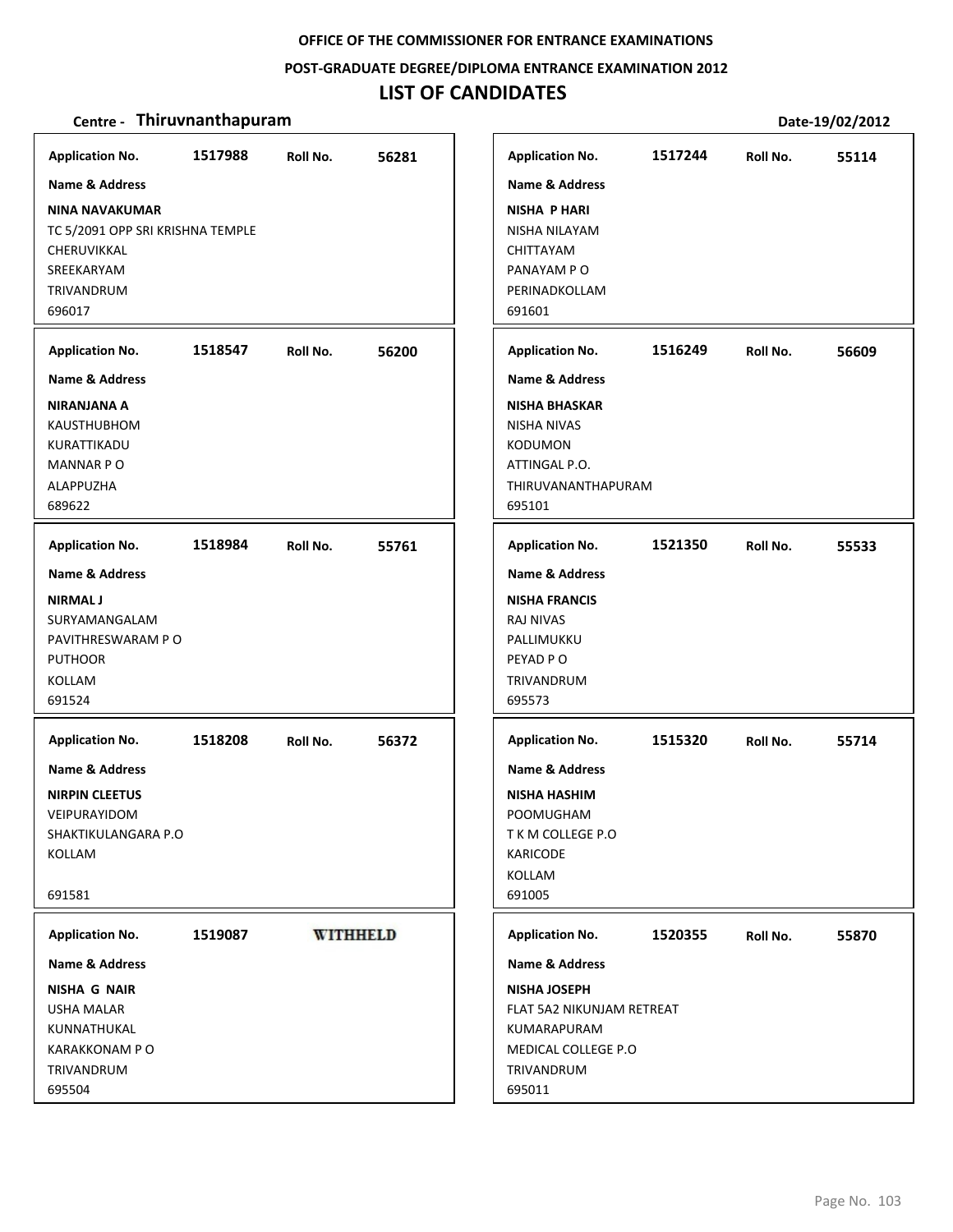#### **POST‐GRADUATE DEGREE/DIPLOMA ENTRANCE EXAMINATION 2012**

# **LIST OF CANDIDATES**

| <b>Application No.</b>     | 1516416 | Roll No.        | 56523 | <b>Application No.</b>    | 1521257 | Roll No. | 55620 |
|----------------------------|---------|-----------------|-------|---------------------------|---------|----------|-------|
| <b>Name &amp; Address</b>  |         |                 |       | <b>Name &amp; Address</b> |         |          |       |
| <b>NISHA MATHEW</b>        |         |                 |       | <b>NISHAD R</b>           |         |          |       |
| <b>MANILETHU HOUSE</b>     |         |                 |       | <b>NISHAD R</b>           |         |          |       |
| PANDALAM                   |         |                 |       | R.D.BUILDING              |         |          |       |
| PATHANAMTHITTA DIST        |         |                 |       | VAKKOM(P.O.)              |         |          |       |
| <b>KERALA</b>              |         |                 |       | THIRUVANANTHAPURAM        |         |          |       |
| 689501                     |         |                 |       | 695308                    |         |          |       |
|                            |         |                 |       |                           |         |          |       |
| <b>Application No.</b>     | 1516812 | Roll No.        | 56704 | <b>Application No.</b>    | 1517536 | Roll No. | 55386 |
| Name & Address             |         |                 |       | Name & Address            |         |          |       |
| <b>NISHAPL</b>             |         |                 |       | <b>NISHANTH S NAIR</b>    |         |          |       |
| PRASANNA VIHAR             |         |                 |       | <b>JAYA NIVAS</b>         |         |          |       |
| <b>PROGRESS</b>            |         |                 |       | VALATHUNGAL PO            |         |          |       |
| PALLICHAL PO               |         |                 |       | KOLLAM 18                 |         |          |       |
| <b>THIRUVANANTHAPURAM</b>  |         |                 |       | <b>KERALA</b>             |         |          |       |
| 695020                     |         |                 |       | 691018                    |         |          |       |
| <b>Application No.</b>     | 1517923 | Roll No.        | 55836 | <b>Application No.</b>    | 1518736 | Roll No. | 55580 |
|                            |         |                 |       |                           |         |          |       |
| <b>Name &amp; Address</b>  |         |                 |       | <b>Name &amp; Address</b> |         |          |       |
| <b>NISHA PRASANNAN</b>     |         |                 |       | <b>NISHI MARY JOSEPH</b>  |         |          |       |
| PADMASARAS TC 2/149        |         |                 |       | <b>EATTICAL HOUSE</b>     |         |          |       |
| MOSQUE LANE                |         |                 |       | THURUTHICAD P.O.          |         |          |       |
| KESAVADASAPURAM PATTOM P.O |         |                 |       | THIRUVALLA                |         |          |       |
| THIRUVANANTHAPURAM         |         |                 |       | PATHANAMTHITTA            |         |          |       |
| 695004                     |         |                 |       | 689597                    |         |          |       |
| <b>Application No.</b>     | 1518200 | <b>WITHHELD</b> |       | <b>Application No.</b>    | 1517959 | Roll No. | 55125 |
| <b>Name &amp; Address</b>  |         |                 |       | <b>Name &amp; Address</b> |         |          |       |
| <b>NISHA S</b>             |         |                 |       | NISHITA MOHAN PHILIP      |         |          |       |
| SATHI VILASAM              |         |                 |       | THUNDIATHU NISHITA NIVAS  |         |          |       |
| KARAKULAM PALAM            |         |                 |       | NEAR T.K.M.ARTS COLLEGE   |         |          |       |
| KARAKULAM.P.O              |         |                 |       | T.K.M.C.E(P.O) KARICODE   |         |          |       |
| <b>TRIVANDRUM</b>          |         |                 |       | KOLLAM                    |         |          |       |
| 695564                     |         |                 |       | 691005                    |         |          |       |
|                            |         |                 |       |                           |         |          |       |
| <b>Application No.</b>     | 1517128 | Roll No.        | 56268 | <b>Application No.</b>    | 1517867 | Roll No. | 56191 |
| Name & Address             |         |                 |       | <b>Name &amp; Address</b> |         |          |       |
| <b>NISHAD B N</b>          |         |                 |       | <b>NITA FAZIL</b>         |         |          |       |
| TV HOUSE                   |         |                 |       | PUTHENVEEDU               |         |          |       |
| MANNOORKONAM PO            |         |                 |       | <b>CHANDANATHOPPE P.O</b> |         |          |       |
| NEDUMANGAD                 |         |                 |       | KOLLAM                    |         |          |       |
| TRIVANDRUM                 |         |                 |       |                           |         |          |       |
| 695541                     |         |                 |       | 691014                    |         |          |       |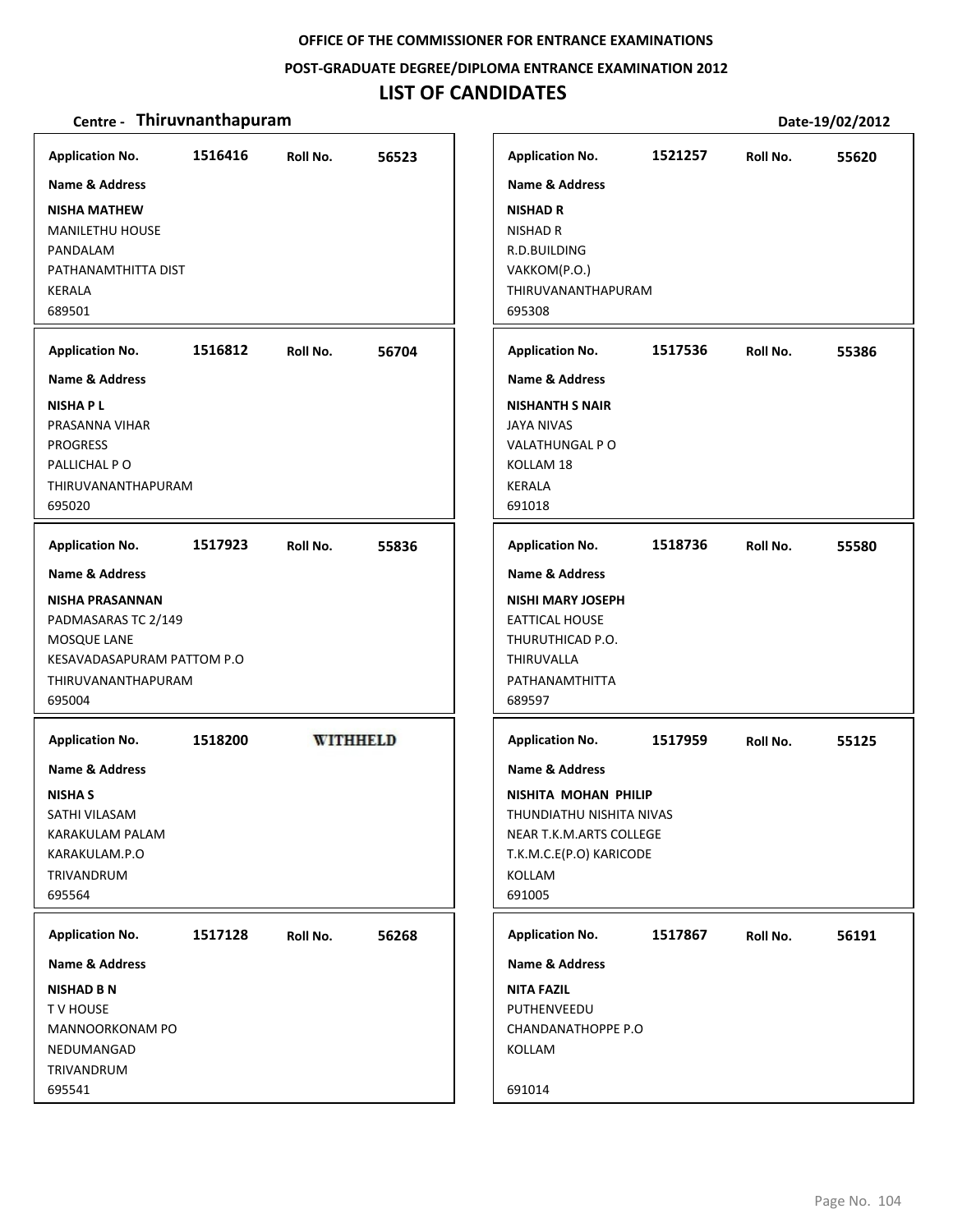**POST‐GRADUATE DEGREE/DIPLOMA ENTRANCE EXAMINATION 2012**

### **LIST OF CANDIDATES**

| <b>Application No.</b>                                                                                                                           | 1517339 | Roll No. | 56535 | <b>Application No.</b>                                                                                                                                              | 1521338 | Roll No. | 56596 |
|--------------------------------------------------------------------------------------------------------------------------------------------------|---------|----------|-------|---------------------------------------------------------------------------------------------------------------------------------------------------------------------|---------|----------|-------|
| <b>Name &amp; Address</b><br><b>NITHA J</b><br>SANTHI HOUSE NO 11<br>SANTHI NAGAR<br>SREEKARIYAM PO<br><b>TRIVANDRUM</b><br>695017               |         |          |       | <b>Name &amp; Address</b><br><b>NITHYA RAJ</b><br><b>S.L VILLA</b><br>T.C 3/2435T.K.D ROADPATTOM P.O<br>TRIVANDRUM<br>695004                                        |         |          |       |
| <b>Application No.</b>                                                                                                                           | 1518352 | Roll No. | 56109 | <b>Application No.</b>                                                                                                                                              | 1519238 | Roll No. | 55053 |
| Name & Address<br><b>NITHIN HUMAYOON</b><br><b>ANU GRIHAMKTN-325</b><br>MALIKAVAYAL<br><b>VADAKKEVILA .P.O</b><br>KOLLAM<br>691010               |         |          |       | <b>Name &amp; Address</b><br><b>NITHYA RAMESH</b><br>NITHYA RAMESH<br>RAJASADANAM<br>KALLUVATHUKKAL.P.O.<br>KOLLAM.<br>691578                                       |         |          |       |
| <b>Application No.</b>                                                                                                                           | 1517415 | Roll No. | 55918 | <b>Application No.</b>                                                                                                                                              | 1520645 | Roll No. | 56671 |
| <b>Name &amp; Address</b><br><b>NITHIN JAYAN</b><br>THIRUVATHIRA PUNNATHANAM<br>ASRAMAM<br>KOLLAM<br>691002                                      |         |          |       | <b>Name &amp; Address</b><br><b>NITIN DEVAPAL</b><br><b>HOUSE NO 59 ANUGRAHA</b><br><b>SREE NAGAR</b><br>KADAPAKKADA<br>KOLLAM<br>691008                            |         |          |       |
| <b>Application No.</b><br>Name & Address<br><b>NITHIN MATHEW</b><br>KALLIKANATHU NIBIN VILLA<br>CHERUKOLE P.O.<br>MAVELIKARA<br>KERALA<br>690104 | 1515822 | Roll No. | 56516 | <b>Application No.</b><br><b>Name &amp; Address</b><br><b>NITIN LUKE MATHEW</b><br><b>KUNNIL</b><br>OPPOSITE P.W.D. OFFICE<br><b>BEACH ROAD</b><br>KOLLAM<br>691001 | 1515289 | Roll No. | 55091 |
| <b>Application No.</b><br>Name & Address                                                                                                         | 1518003 | Roll No. | 56721 | <b>Application No.</b><br><b>Name &amp; Address</b>                                                                                                                 | 1517557 | Roll No. | 55920 |
| <b>NITHIN THOMAS TERENCE</b><br>THEVALAPURATHU HOUSE<br><b>CHEMMANTHOOR</b><br>PUNALUR<br>KOLLAM<br>691305                                       |         |          |       | <b>NIVEDITA NAIR</b><br>GRA 126 GOWREESHAPATTOM<br>PATTOM PALACE .P.O<br>TRIVANDRUM<br>695004                                                                       |         |          |       |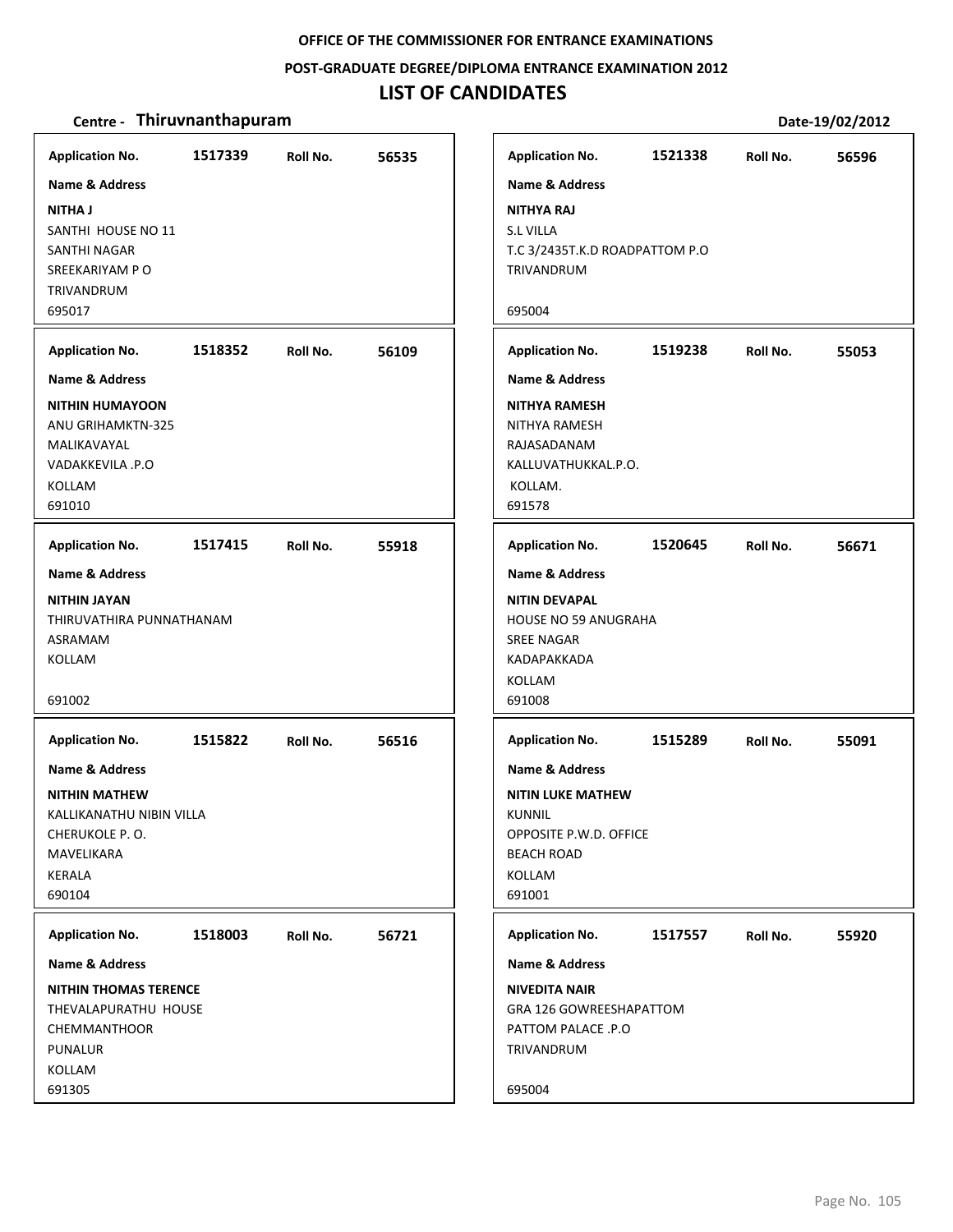**POST‐GRADUATE DEGREE/DIPLOMA ENTRANCE EXAMINATION 2012**

### **LIST OF CANDIDATES**

| <b>Application No.</b>                                                                                                                                | 1521376 | Roll No. | 56421 |
|-------------------------------------------------------------------------------------------------------------------------------------------------------|---------|----------|-------|
| <b>Name &amp; Address</b><br><b>NIYATHI JUNIOR M C</b><br>ALLIMALARKAVU. AN B-42<br>PONGUMMOODU<br>MEDICAL COLLEGE PO<br>THIRUVANANTHAPURAM<br>695011 |         |          |       |
| <b>Application No.</b>                                                                                                                                | 1516383 | Roll No. | 55370 |
| Name & Address                                                                                                                                        |         |          |       |
| NIYAZ MUHAMMED<br>NIYAZ NIVAS<br>ELAMPALLOOR<br><b>KUNDARA P O</b><br>KOLLAM<br>691501                                                                |         |          |       |
| <b>Application No.</b>                                                                                                                                | 1520749 | Roll No. | 55077 |
| <b>Name &amp; Address</b><br><b>NIZA B</b><br>KOTTAYADIYIL HOUSE<br>EDAPPALLYKOTTA P O<br>CHAVARA<br>KOLLAM<br>691583                                 |         |          |       |
| <b>Application No.</b><br>Name & Address<br><b>NIZAM ALI</b><br>NIZAM ALI<br>NIZAM MANZIL<br><b>CHINGOLI POST</b><br>ALAPPUZHA<br>690532              | 1521320 | Roll No. | 56066 |
| <b>Application No.</b>                                                                                                                                | 1517624 | Roll No. | 55565 |
| <b>Name &amp; Address</b>                                                                                                                             |         |          |       |
| <b>NOBBY M</b><br>SREYAS<br>PULLOORMUKKU<br>KALLAMBALAM PO<br>TRIVANDRUM<br>695605                                                                    |         |          |       |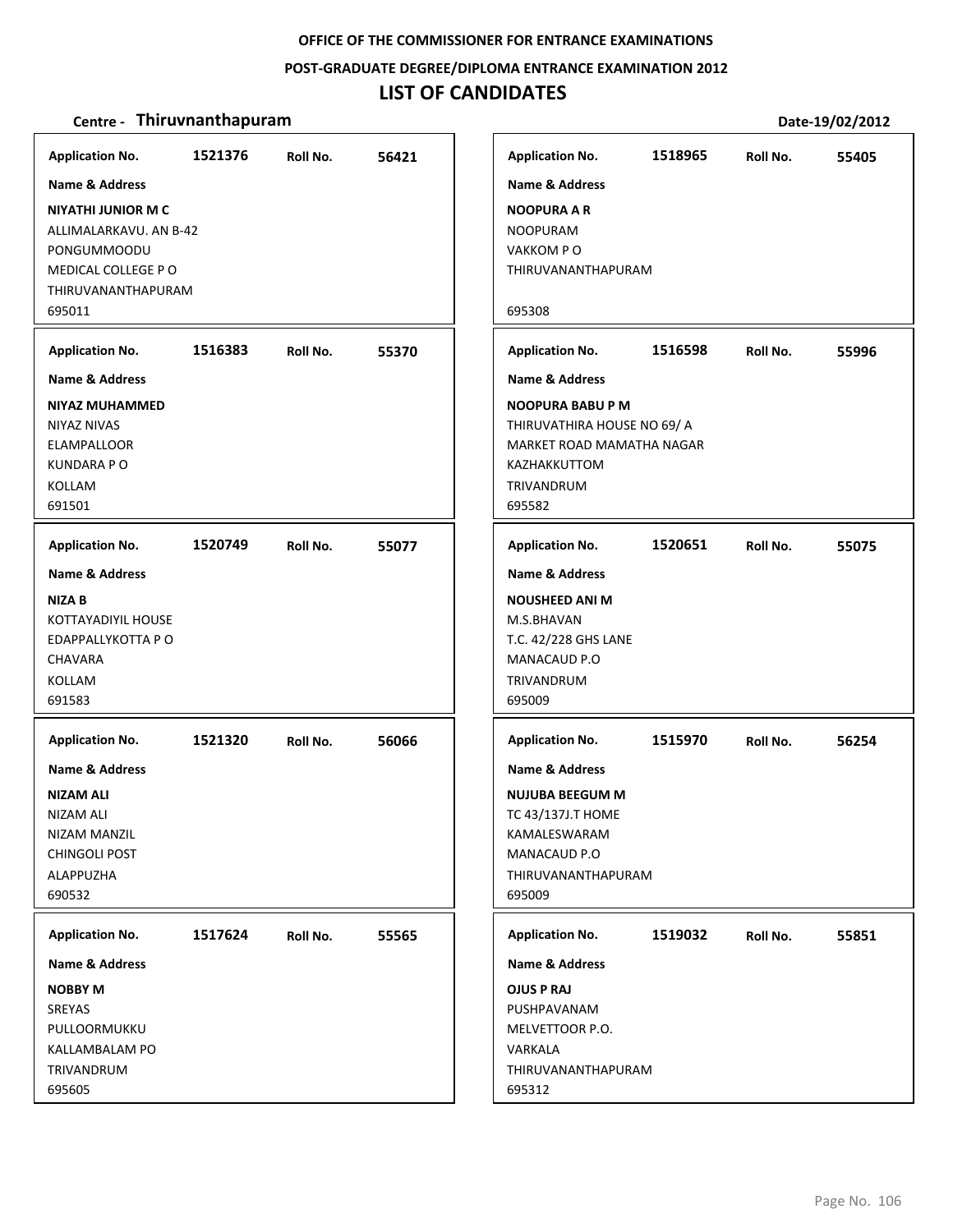**POST‐GRADUATE DEGREE/DIPLOMA ENTRANCE EXAMINATION 2012**

### **LIST OF CANDIDATES**

### **Centre** - Thiruvnanthapuram

| Application No. 1520190 Roll No.             |         |          | 56311 |
|----------------------------------------------|---------|----------|-------|
| <b>Name &amp; Address</b>                    |         |          |       |
| <b>OSWIN SATHIAMOSES L</b>                   |         |          |       |
| \\\\\\\'SHARON\\\\\\\'TC 11/553(4) MBC 26(B) |         |          |       |
| MUSEUM BAINS COMPOUND                        |         |          |       |
| KODWDIAR P.O.                                |         |          |       |
| <b>THIRUVANANTHAPURAM</b>                    |         |          |       |
| 695003                                       |         |          |       |
| Application No. 1517609                      |         | Roll No. | 55209 |
| <b>Name &amp; Address</b>                    |         |          |       |
| <b>PADMAJP</b>                               |         |          |       |
| <b>WILLS HOUSE</b>                           |         |          |       |
| AZHAKULAM                                    |         |          |       |
| <b>VIZHINJAM PO</b>                          |         |          |       |
| THIRUVANANTHAPURAMKERALA.                    |         |          |       |
| 695521                                       |         |          |       |
| Application No. 1517844 Roll No.             |         |          | 55746 |
| <b>Name &amp; Address</b>                    |         |          |       |
| <b>PADMAPRASAD PS</b>                        |         |          |       |
| PADMAPRASAD P S                              |         |          |       |
| SAI BHADRAMTHENNOORKUNNATHU                  |         |          |       |
| VILAYILMOOLA ATTINGAL P O                    |         |          |       |
| THIRUVANANTHAPURAM                           |         |          |       |
| 695101                                       |         |          |       |
| Application No. 1519747                      |         | Roll No. | 55327 |
| <b>Name &amp; Address</b>                    |         |          |       |
| <b>PALLAVI G</b>                             |         |          |       |
| \'SOPANAM\'T.C 8/1159(1)                     |         |          |       |
| GOSALA ROAD VALIYAVILA                       |         |          |       |
| THIRUMALA P.O                                |         |          |       |
| <b>THIRUVANANTHAPURAM</b>                    |         |          |       |
| 695006                                       |         |          |       |
| <b>Application No.</b>                       | 1519766 | Roll No. | 55861 |
| <b>Name &amp; Address</b>                    |         |          |       |
| <b>PAMEELA RANI T M</b>                      |         |          |       |
| PAMEELA RANI T MPAMEELA COTTAGE              |         |          |       |
| <b>NEAR RAILWAY OVER BRIDGE</b>              |         |          |       |
| NEYYATTINKARA P.O                            |         |          |       |
| <b>THIRUVANTHAPURAM</b>                      |         |          |       |
|                                              |         |          |       |

|                                                                                                            |         |                 | Date-19/02/2012 |
|------------------------------------------------------------------------------------------------------------|---------|-----------------|-----------------|
| <b>Application No.</b>                                                                                     | 1520319 | <b>WITHHELD</b> |                 |
| <b>Name &amp; Address</b>                                                                                  |         |                 |                 |
| PANOOR JIBY MOHAN<br>AJITH BHAVAN<br>MANAYILPANMANA P.O.<br>CHAVARAKOLLAM                                  |         |                 |                 |
| 691583                                                                                                     |         |                 |                 |
| <b>Application No.</b>                                                                                     | 1517018 | Roll No.        | 55378           |
| <b>Name &amp; Address</b>                                                                                  |         |                 |                 |
| PARTHASARATHY B<br>NARAYANEEYAM<br>VADAKKEVILA P.O<br>PAZHAYATTINKUZHI<br>KOLLAM<br>691010                 |         |                 |                 |
| Application No. 1521302 Roll No.                                                                           |         |                 | 55265           |
| <b>Name &amp; Address</b>                                                                                  |         |                 |                 |
| PARVATHI CHANDRAN<br>TC 2/3396/1 KRA 28<br>KEDARAM NAGAR CHALAKUZHY ROAD<br>PATTOM<br>TRIVANDRUM<br>695004 |         |                 |                 |
| <b>Application No.</b>                                                                                     | 1521303 | <b>WITHHELD</b> |                 |
| <b>Name &amp; Address</b>                                                                                  |         |                 |                 |
| PARVATHY ANILKUMAR<br>SANTHA MANDIRAM<br>L.M.S JN.<br>ATTINGAL P.O<br>TRIVANDRUM<br>695101                 |         |                 |                 |
| <b>Application No.</b>                                                                                     | 1518412 | Roll No.        | 55487           |
| <b>Name &amp; Address</b>                                                                                  |         |                 |                 |
| PARVATHY G<br>SRUTHY<br>PALIYEKARA EAST<br>PALACE ROAD<br>THIRUVALLA P O<br>689101                         |         |                 |                 |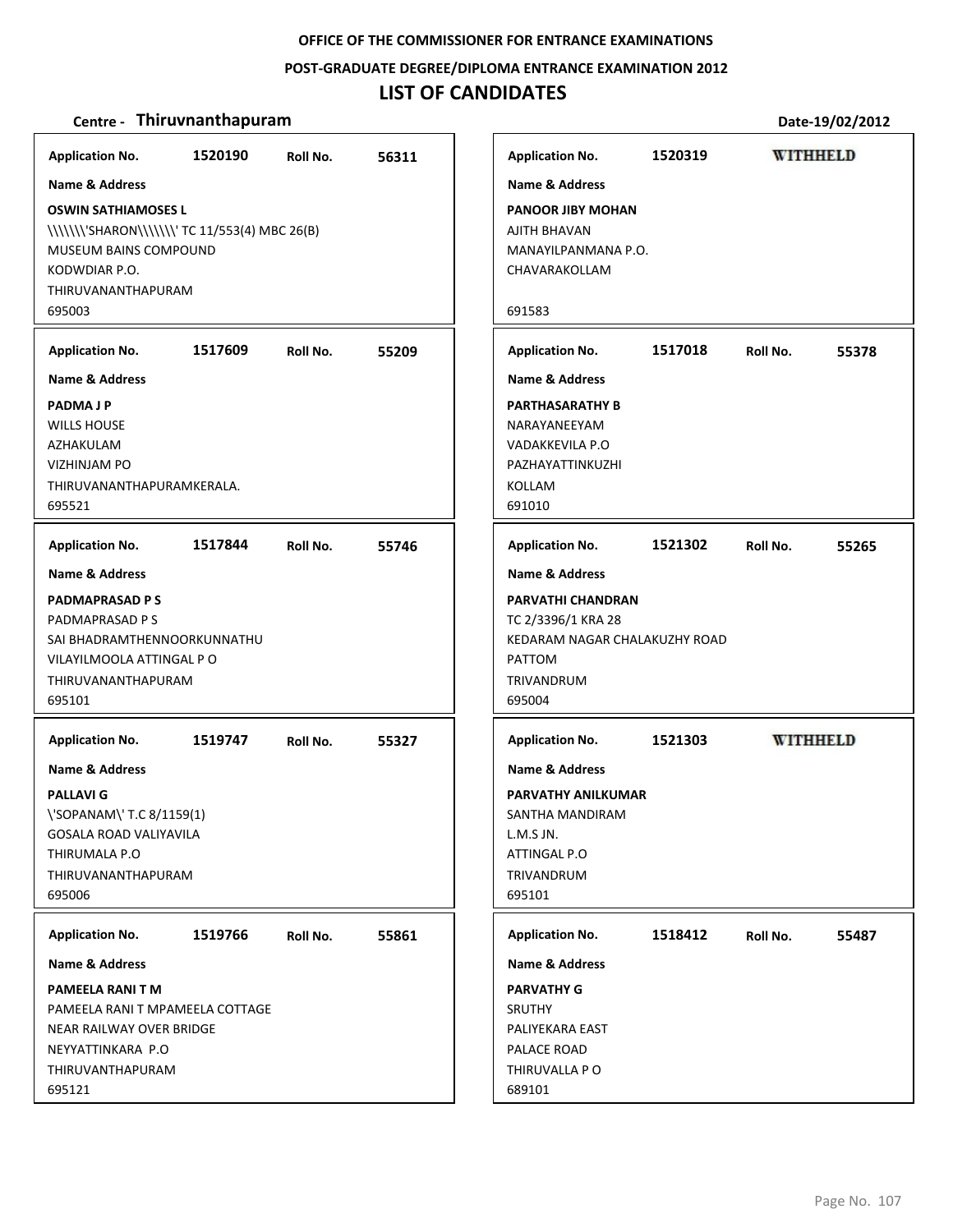**POST‐GRADUATE DEGREE/DIPLOMA ENTRANCE EXAMINATION 2012**

### **LIST OF CANDIDATES**

# **Centre** • **Thiruvnanthapuram Date-19/02/2012**

| <b>Application No.</b>      | 1515905 | Roll No. | 55009 | <b>Application No.</b>          | 1515189 | Roll No. | 550             |
|-----------------------------|---------|----------|-------|---------------------------------|---------|----------|-----------------|
| <b>Name &amp; Address</b>   |         |          |       | <b>Name &amp; Address</b>       |         |          |                 |
| <b>PARVATHY J RAVIKUMAR</b> |         |          |       | <b>PARVATHY R</b>               |         |          |                 |
| NIRMALYAM                   |         |          |       | ASWATHYVALACODE P.O             |         |          |                 |
| <b>VIKAS NAGAR 33</b>       |         |          |       | PUNALUR KOLLAM                  |         |          |                 |
| PATTATHANAM PO              |         |          |       |                                 |         |          |                 |
| KOLLAM                      |         |          |       |                                 |         |          |                 |
| 691021                      |         |          |       | 691331                          |         |          |                 |
| <b>Application No.</b>      | 1521173 | Roll No. | 56152 | <b>Application No.</b>          | 1516860 | Roll No. | 557             |
| <b>Name &amp; Address</b>   |         |          |       | <b>Name &amp; Address</b>       |         |          |                 |
| PARVATHY JAYAPAL            |         |          |       | <b>PAUL T RAJAN</b>             |         |          |                 |
| <b>CHAKRAVARTHY</b>         |         |          |       | CG 107 KALLUVILA                |         |          |                 |
| KANGATHUMUKKU               |         |          |       | <b>OPPOSITE SBT HEAD OFFICE</b> |         |          |                 |
| THIRUMULLAVARAM P O         |         |          |       | POOJAPURA                       |         |          |                 |
| KOLLAM<br>691012            |         |          |       | <b>TRIVANDRUM</b><br>695012     |         |          |                 |
|                             |         |          |       |                                 |         |          |                 |
| <b>Application No.</b>      | 1517210 | Roll No. | 56709 | <b>Application No.</b>          | 1519477 | Roll No. | 558             |
| <b>Name &amp; Address</b>   |         |          |       | <b>Name &amp; Address</b>       |         |          |                 |
| <b>PARVATHY NAIR S</b>      |         |          |       | PHILIP THOMAS VAIDYAN           |         |          |                 |
| \\\'SOUBHAGYA\\\' KRA1      |         |          |       | DR. PHILIP THOMAS VAIDYAN       |         |          |                 |
| KULASEKHARAM                |         |          |       | NADUVILE THEKKE PUTHEN VEEDU    |         |          |                 |
| KODUNGANOOR P.O             |         |          |       | MYNAGAPPALLY P.O                |         |          |                 |
| THIRUVANANTHAPURAM          |         |          |       | KOLLAM                          |         |          |                 |
| 695013                      |         |          |       | 690519                          |         |          |                 |
| <b>Application No.</b>      | 1518677 | Roll No. | 55846 | <b>Application No.</b>          | 1519377 |          | <b>WITHHELD</b> |
| <b>Name &amp; Address</b>   |         |          |       | <b>Name &amp; Address</b>       |         |          |                 |
| <b>PARVATHY P</b>           |         |          |       | <b>PLESSAN JOY</b>              |         |          |                 |
| PARVANENDU KLRA85           |         |          |       | CHERUMTHADATHIL HOUSE           |         |          |                 |
| KAILASLANE                  |         |          |       | CHERUMTHADAM                    |         |          |                 |
| KUDAPPANAKUNNU P.O          |         |          |       | ELANJI PO                       |         |          |                 |
| TRIVANDRUM                  |         |          |       | ERNAKULAM                       |         |          |                 |
| 695043                      |         |          |       | 686665                          |         |          |                 |
| <b>Application No.</b>      | 1520906 | Roll No. | 56764 | <b>Application No.</b>          | 1515857 | Roll No. | 556             |
| <b>Name &amp; Address</b>   |         |          |       | Name & Address                  |         |          |                 |
| <b>PARVATHY P</b>           |         |          |       | POOJA P S                       |         |          |                 |
| T C15-1193KLRA-112          |         |          |       | POOJALAND                       |         |          |                 |
| KUKKILIALANE THYCAUD PO     |         |          |       | <b>SP XV-50</b>                 |         |          |                 |
| TRIVANDRUM                  |         |          |       | CHEKKALAMUKKUSREEKARIYAM        |         |          |                 |
|                             |         |          |       | THIRUVANANTHAPURAM              |         |          |                 |
| 695014                      |         |          |       | 695017                          |         |          |                 |

**1515857 55631**

**1515189 55001**

**1516860 55732**

**1519477 55857**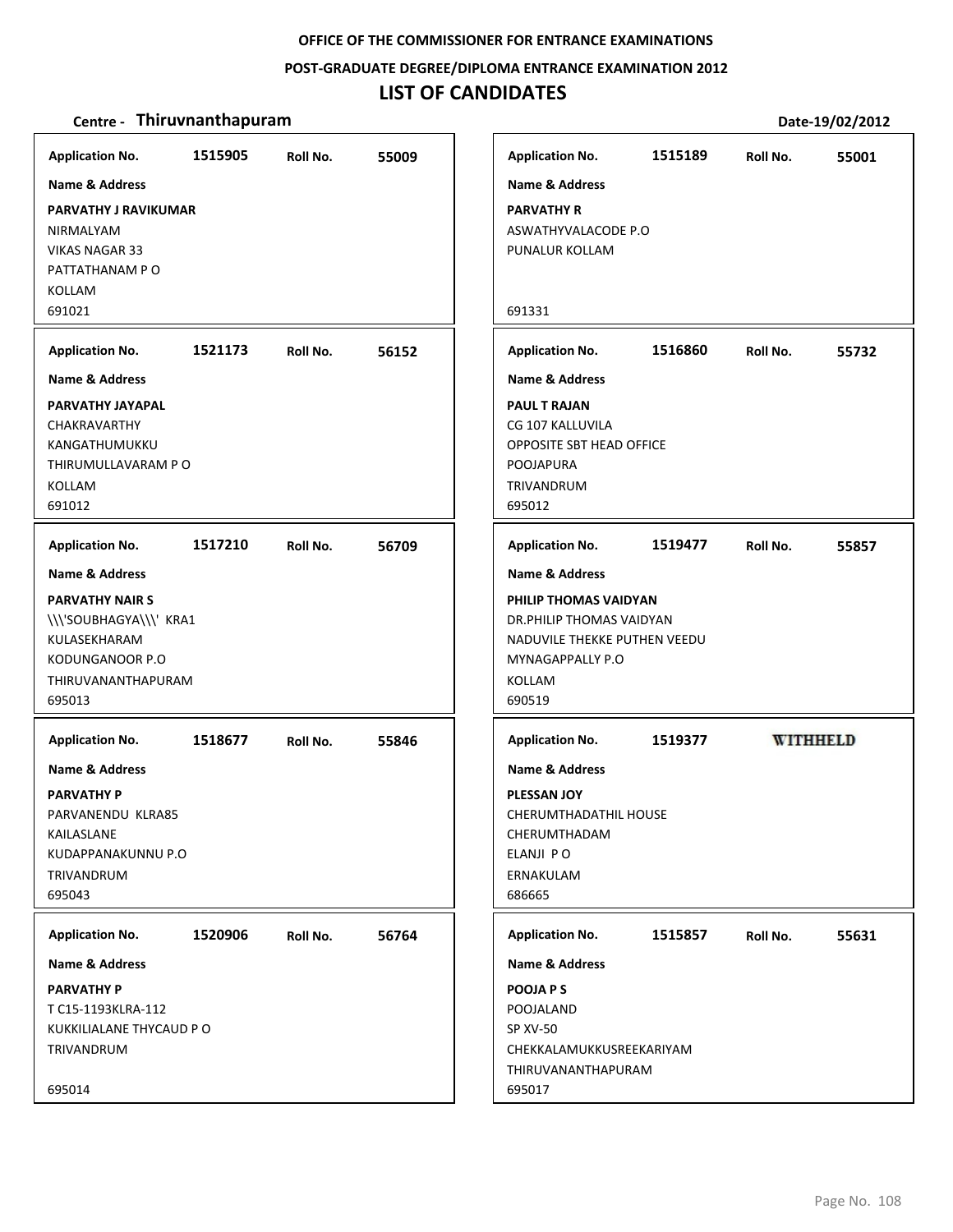### **POST‐GRADUATE DEGREE/DIPLOMA ENTRANCE EXAMINATION 2012**

# **LIST OF CANDIDATES**

| <b>Application No.</b><br><b>Name &amp; Address</b><br>POOJA PRAKASH S<br><b>BLUE BIRD</b><br>SREE KRISHNA LANE<br><b>KOWDIAR</b><br>THIRUVANANTHAPURAM<br>695003    | 1517610 | Roll No. | 55298 | <b>Application No.</b><br><b>Name &amp; Address</b><br><b>PRABHASH P</b><br>KAMALA BHAVAN<br><b>KONCHIRA P.O</b><br>VEMBAYAM<br><b>TRIVANDRUM</b><br>695615                     | 1520850 | Roll No. | 56763 |
|----------------------------------------------------------------------------------------------------------------------------------------------------------------------|---------|----------|-------|---------------------------------------------------------------------------------------------------------------------------------------------------------------------------------|---------|----------|-------|
| <b>Application No.</b><br><b>Name &amp; Address</b><br><b>POORNA T MONY</b><br>ACHUTHAMANDIRAM<br><b>VENGANOOR P.O</b><br>THIRUVANANTHAPURAM<br>695523               | 1515384 | Roll No. | 55537 | <b>Application No.</b><br><b>Name &amp; Address</b><br>PRABHU NAMBOOTHIRI K<br>PRABHU NAMBOOTHIRI K<br>VAIKUNDAM<br>PADINJATTINKARAKOTTARAKARA<br>KOLLAMKERALA<br>691506        | 1515452 | Roll No. | 55449 |
| <b>Application No.</b><br><b>Name &amp; Address</b><br><b>POORNIMA A P</b><br>SRUTHY TC-31/455(1)<br>MADHUMUKKU ANAYARA (PO)<br>TRIVANDRUM<br>695029                 | 1518010 | Roll No. | 55037 | <b>Application No.</b><br><b>Name &amp; Address</b><br><b>PRADEEP A P</b><br><b>ARISSERIL HOUSE</b><br><b>MARANGOLY</b><br>NEEZHOOR PO<br><b>KOTTAYAM</b><br>686612             | 1517589 | Roll No. | 56715 |
| <b>Application No.</b><br><b>Name &amp; Address</b><br>POORNIMA VENUGOPAL<br><b>VISHNU BHAVAN</b><br>TC 3/2468(5)<br><b>EAST PATTOM P.O</b><br>TRIVANDRUM<br>695004  | 1517017 | Roll No. | 55289 | <b>Application No.</b><br><b>Name &amp; Address</b><br><b>PRADEEP EDWIN PAUL E</b><br>NO.6 BLOCK 121 TYPE 3<br>C.P.W.D QUARTERS<br><b>K.K NAGAR</b><br><b>CHENNAI</b><br>600078 | 1519505 | Roll No. | 55235 |
| <b>Application No.</b><br><b>Name &amp; Address</b><br><b>POURNAMISV</b><br>GOVINDASADANAM<br>NJEKKADE<br>VADASSERIKONAM PO<br>THIRUVANANTHAPURAM DISTRICT<br>695143 | 1517434 | Roll No. | 56537 | <b>Application No.</b><br>Name & Address<br><b>PRADEEP TT</b><br>RASHMI HOUSE<br>NARUVAMOODU PO<br>THIRUVANANTHAPURAM<br>695020                                                 | 1521109 | Roll No. | 56240 |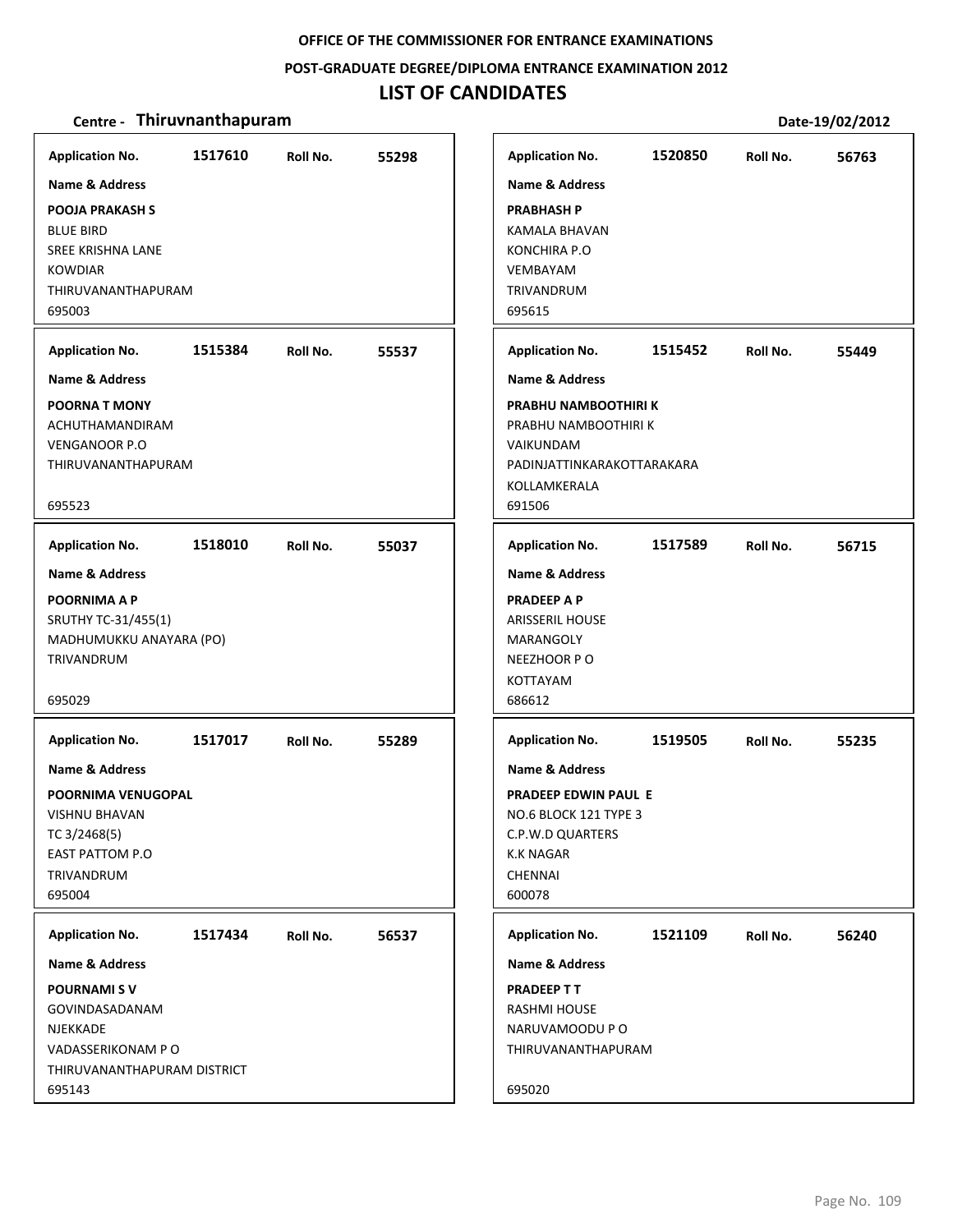## **POST‐GRADUATE DEGREE/DIPLOMA ENTRANCE EXAMINATION 2012**

# **LIST OF CANDIDATES**

| <b>Application No.</b>                             | 1521308 | Roll No. | 55443 |
|----------------------------------------------------|---------|----------|-------|
| Name & Address                                     |         |          |       |
| <b>PRADEEPKUMAR P B</b>                            |         |          |       |
| VENKUZHYPUTHENVEEDU (UPSTAIRS)<br>CHUNDAMUKAL LANE |         |          |       |
| AYUR .P.O                                          |         |          |       |
| <b>KOLLAM</b>                                      |         |          |       |
| 691533                                             |         |          |       |
| <b>Application No.</b>                             | 1519867 | Roll No. | 56570 |
| <b>Name &amp; Address</b>                          |         |          |       |
| <b>PRAJI S PRASAD</b>                              |         |          |       |
| PADINJATTETHIL HOUSE                               |         |          |       |
| ELANTHOOR PO                                       |         |          |       |
| PATHANAMTHITTA                                     |         |          |       |
| 689643                                             |         |          |       |
|                                                    |         |          |       |
| <b>Application No.</b>                             | 1515333 | Roll No. | 55892 |
| <b>Name &amp; Address</b>                          |         |          |       |
| <b>PRAKASH P</b>                                   |         |          |       |
| PRAKASH BHAVAN                                     |         |          |       |
| MUKKOLAKKAL<br>NEDUMANGAD P.O                      |         |          |       |
| TRIVANDRUM.                                        |         |          |       |
| 695541                                             |         |          |       |
| <b>Application No.</b>                             | 1517968 |          |       |
|                                                    |         | Roll No. | 55659 |
| <b>Name &amp; Address</b>                          |         |          |       |
| <b>PRASANTH A P</b><br><b>PRUTHVI</b>              |         |          |       |
| KACHERIPARAMBU P O                                 |         |          |       |
| ALANALLUR VIA                                      |         |          |       |
| PALAKKAD                                           |         |          |       |
| 678601                                             |         |          |       |
| <b>Application No.</b>                             | 1517312 | Roll No. | 55471 |
| Name & Address                                     |         |          |       |
| <b>PRASANTH G</b>                                  |         |          |       |
| PATTOOSSERIL HOUSE                                 |         |          |       |
| THUVAYOOR SOUTH P.O.                               |         |          |       |
| <b>ADOOR TALUK</b>                                 |         |          |       |
| PATHANAMTHITTA                                     |         |          |       |
| 691552                                             |         |          |       |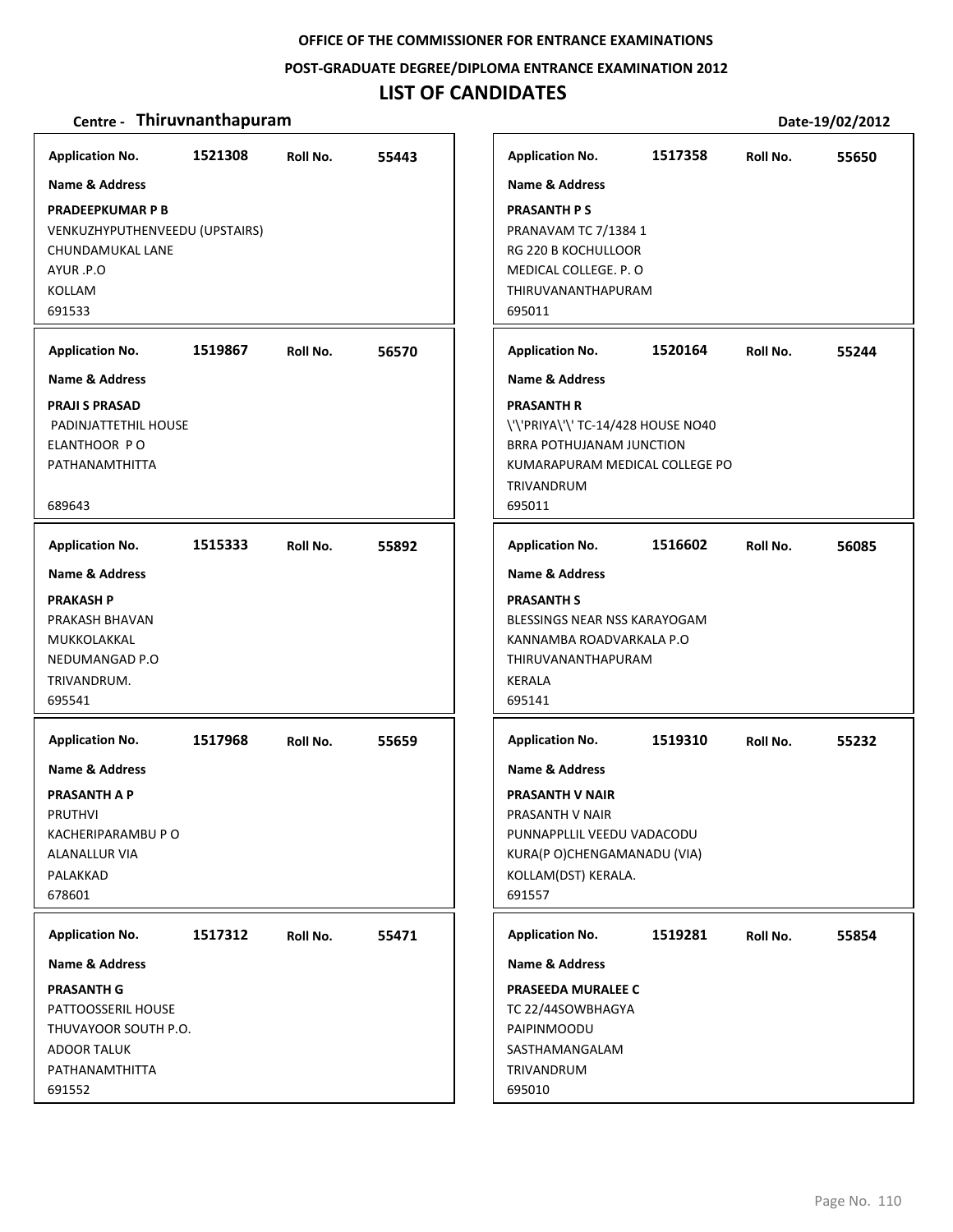#### **POST‐GRADUATE DEGREE/DIPLOMA ENTRANCE EXAMINATION 2012**

## **LIST OF CANDIDATES**

### **Centre** • **Thiruvnanthapuram Date-19/02/2012**

**1518667 55490 PRASEETH K R** LEKSHMI MANDIR NEAR FIRE STATION KOLLAM 691001 **Application No. Name & Address 1518338 55842 PRASHANTH P BHASKAR** PRABHASDIAMOND ENCLAVE GOWREESHAPATTOM PATTOM P.O THIRUVANANTHAPURAM 695004 **Application No. Name & Address 1520378 56578 PRASOB E** AMBADIPARUVILA MURIYANKARA PARASSALA.P.O TRIVANDRUM 695502 **Application No. Name & Address 1518717 55135 PRASOBH S** SREE NIVAS PERINGALA PO KAYAMKULAM ALAPUZHA 690559 **Application No. Name & Address 1515800 55808 PRASOBH V A** ASHTAPATHYT.C‐20/50(27) HOUSE NO.52PREMNAGAR KARAMANA.P.O THIRUVANANTHAPURAM 695002 **Application No. Name & Address 1517067 56443 PRATHEESH GEORGE MATHEN** VH 107 TC 4/2314 DREAMZ UPPER MERIDIAN ROAD KURAVANKONAM KAWDIAR THIRUVANANTHAPURAM 695003 **Application No. Name & Address 1515372 55092 PRATHEESH M C** CHANDRODAYA IRA‐59 UCHAKKADA PAYATTUVILLA.P.O BALARAMAPURAM THIRUVANANTHAPURAM 695501 **Application No. Name & Address 1517940 56192 PRATHIBHA M T** SOUPARNIKA NEELESWARAM P O KILLOOR KOTTARAKARA KOLLAM 691506 **Application No. Name & Address 1517666 56364 PRATHIBHA P** PULARI KADATHOOR KULASHEKARAPURAM P.O KARUNAGAPPALLY 690544 **Application No. Name & Address 1520658 55520 PRATHIBHA RAJ M R** DWARAKA UG‐52A ULLOOR MEDICAL COLLEGE.P.O THIRUVANANTHAPURAM 695011 **Application No. Name & Address**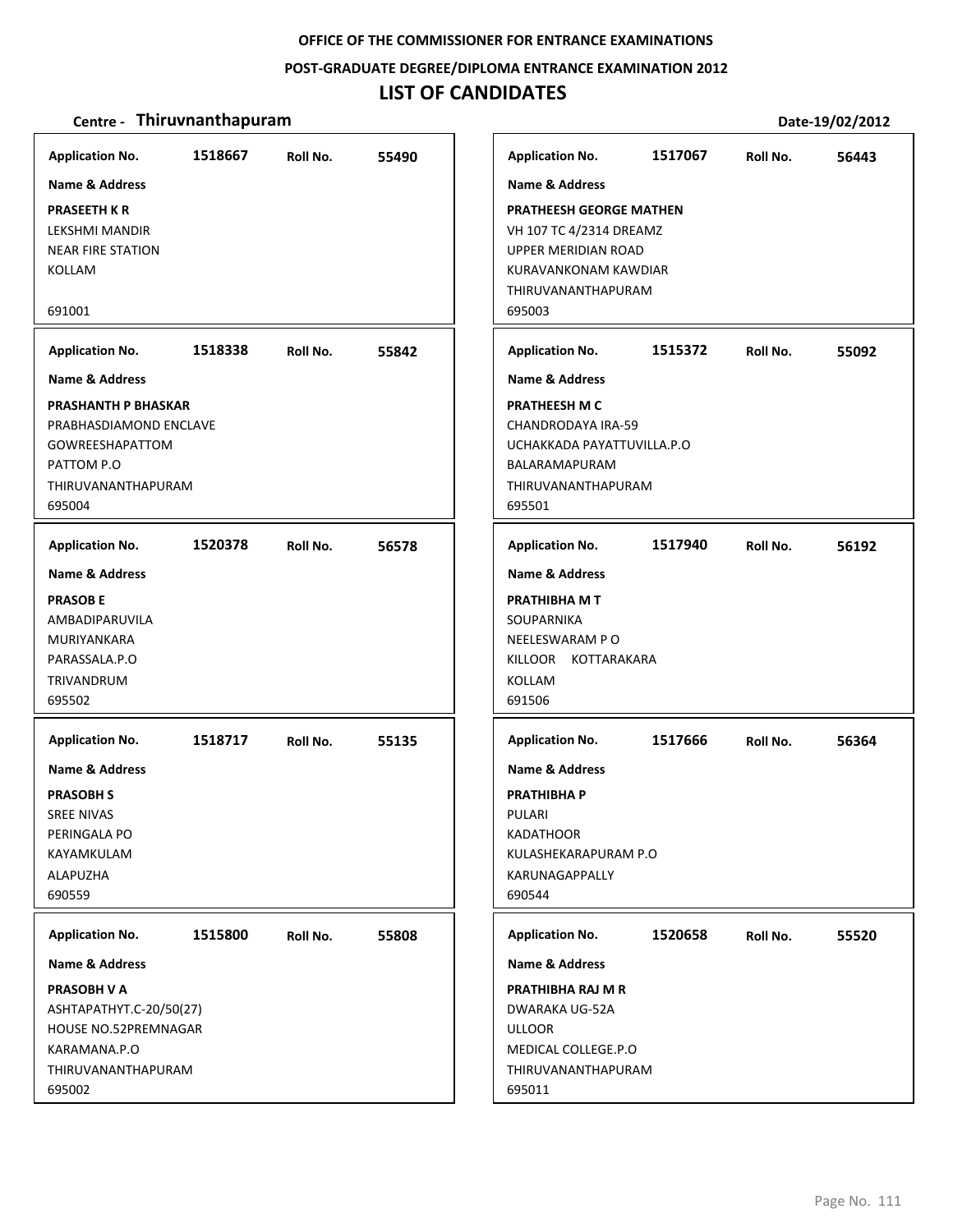**POST‐GRADUATE DEGREE/DIPLOMA ENTRANCE EXAMINATION 2012**

## **LIST OF CANDIDATES**

### **Centre** • **Thiruvnanthapuram Date-19/02/2012**

**1519096 55941 PRAVEEN DAS MD** G 28 ST JOHNS MEDICAL COLLEGE HOSPITAL STAFF QUARTERS KORAMANGALA BANGALORE KARNATAKA 560034 **Application No. Name & Address 1520262 55335 PRAVEEN ALEXANDER MATHEW** NO.15 4TH CROSS RAJAJI NAGAR LAWSPET PUDUCHERRY 605008 **Application No. Name & Address 1520246 56488 PRAVEEN G L** ANJANEYAM KULAKKODU VELLANAD.P.O TRIVANDRUM 695543 **Application No. Name & Address 1515381 55448 PRAVEEN M C** CHANDRODAYA IRA‐59 UCHAKKADA PAYATTUVILLA.P.O BALARAMAPURAM THIRUVANANTHAPURAM KERALA 695501 **Application No. Name & Address 1520088 55154 PRAVEEN MATHEW ALEXANDER** MARVALLIL SHALOM KRA 414 KALAKAUMUDHI ROAD KUMARAPURAM MEDICAL COLLEGE P.O. TRIVANDRUM 695011 **Application No. Name & Address 1516355 55103 PRAVEEN R** TC 14/1545 NEW 29/2130 FOREST OFFICE LANE VAZHUTHACAUD THYCAUD PO THIRUVANANTHAPURAM 695014 **Application No. Name & Address 1515335 56070 PRAVEEN S BABU** VEENA VIHAR BANDADKA P O CHENGALA VIA KASARAGOD 671541 **Application No. Name & Address 1517930 56103 PRAVEEN V** VISWAMANGALAM VTRA57 VELLANAD VELLANAD P O THIRUVANANTHAPURAM 695543 **Application No. Name & Address 1517007 55022 PREETHA J** TC 4/2205 VH 319 NANDANAM EAST PATTOM 695004 **Application No. Name & Address 1520255 55157 PREETHA P T** PRAKRITHA POONKODU BHAGAVATHINADA P O BALARAMAPURAM TRIVANDRUM. 695501 **Application No. Name & Address**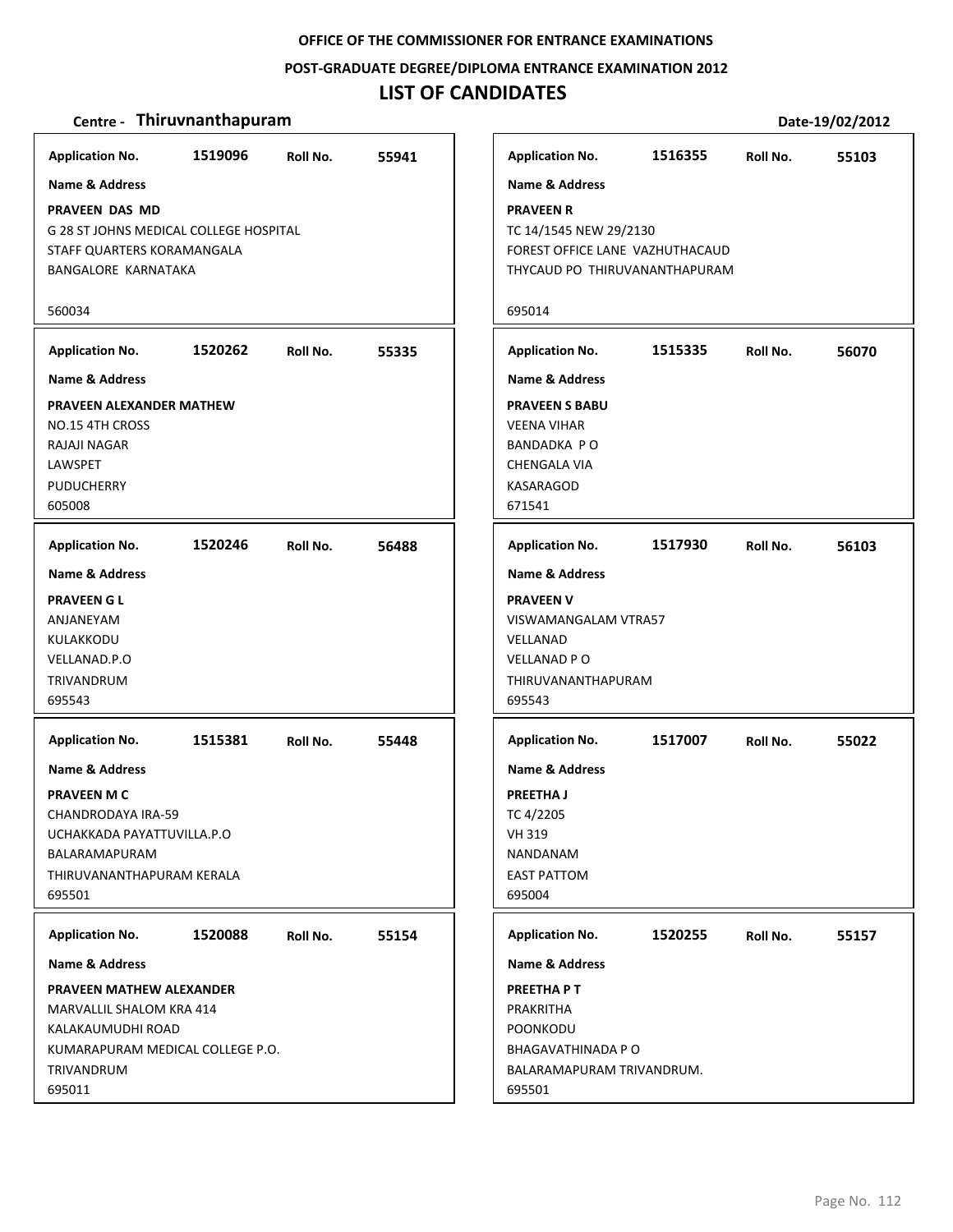## **POST‐GRADUATE DEGREE/DIPLOMA ENTRANCE EXAMINATION 2012**

# **LIST OF CANDIDATES**

| <b>Application No.</b>                                                                                                    | 1515642 | Roll No. | 55095 | <b>Application No.</b>                                                                                                              | 1516832 | Roll No.        | 55287 |
|---------------------------------------------------------------------------------------------------------------------------|---------|----------|-------|-------------------------------------------------------------------------------------------------------------------------------------|---------|-----------------|-------|
| <b>Name &amp; Address</b><br>PREETHA PRASAD<br>PALLIYADI MELATHIL<br>EDAVATTOM<br>VELLIMON.P.OKUNDARA<br>KOLLAM<br>691511 |         |          |       | <b>Name &amp; Address</b><br><b>PREETI MATHEW</b><br>$7 - E - 2$<br>J.N.V.COLONY<br><b>BIKANER</b><br>RAJASTHAN<br>334003           |         |                 |       |
| <b>Application No.</b>                                                                                                    | 1516405 | Roll No. | 56082 | <b>Application No.</b>                                                                                                              | 1516631 | Roll No.        | 55196 |
| Name & Address<br>PREETHA R PILLAI<br>KADACKAL HOUSE<br>NARANGANAM WEST PO<br>PATHANAMTHITTA<br>689642                    |         |          |       | <b>Name &amp; Address</b><br><b>PREMJ</b><br>SREERENJINI TC14/1272(1)<br><b>OBSERVATORY LANE</b><br>PALAYAM<br>TRIVANDRUM<br>695033 |         |                 |       |
| <b>Application No.</b>                                                                                                    | 1517298 | Roll No. | 56710 | <b>Application No.</b>                                                                                                              | 1520067 | Roll No.        | 56132 |
| <b>Name &amp; Address</b><br><b>PREETHA S R</b><br>S V SADANAM<br>SANTHIVILA<br>NEMOM P O TRIVANDRUM<br>KERALA<br>695020  |         |          |       | <b>Name &amp; Address</b><br><b>PREMJITH CHANDRAN</b><br>SOWGANDHIKA<br>KUNNAMTHANAM P O<br>TIRUVALLA<br>PATHANAMTHITTA<br>689581   |         |                 |       |
| <b>Application No.</b>                                                                                                    | 1516290 | Roll No. | 55636 | <b>Application No.</b>                                                                                                              | 1520053 | Roll No.        | 55509 |
| <b>Name &amp; Address</b><br><b>PREETHI THOMAS</b><br>THEKEKUTTU HOUSE<br>RANNY P.O<br>PATHANAMTHITTA<br>689672           |         |          |       | <b>Name &amp; Address</b><br><b>PREMLAL SREEKUMAR</b><br>PATTATHUVILASRINAGAR61<br>KADAPPAKADA<br>KOLLAM<br>691008                  |         |                 |       |
| <b>Application No.</b>                                                                                                    | 1520174 | Roll No. | 55778 | <b>Application No.</b>                                                                                                              | 1518630 | <b>WITHHELD</b> |       |
| Name & Address<br>PREETHY A AHAD<br><b>ANWAR MANZIL</b><br>TKM COLLEGE P.O.<br>KARICODE<br>KOLLAM<br>691005               |         |          |       | Name & Address<br>PRESTINA ALPHONSA<br><b>RANI DALE</b><br>CHAVARA BRIDGE P.O<br>KOLLAM<br>691583                                   |         |                 |       |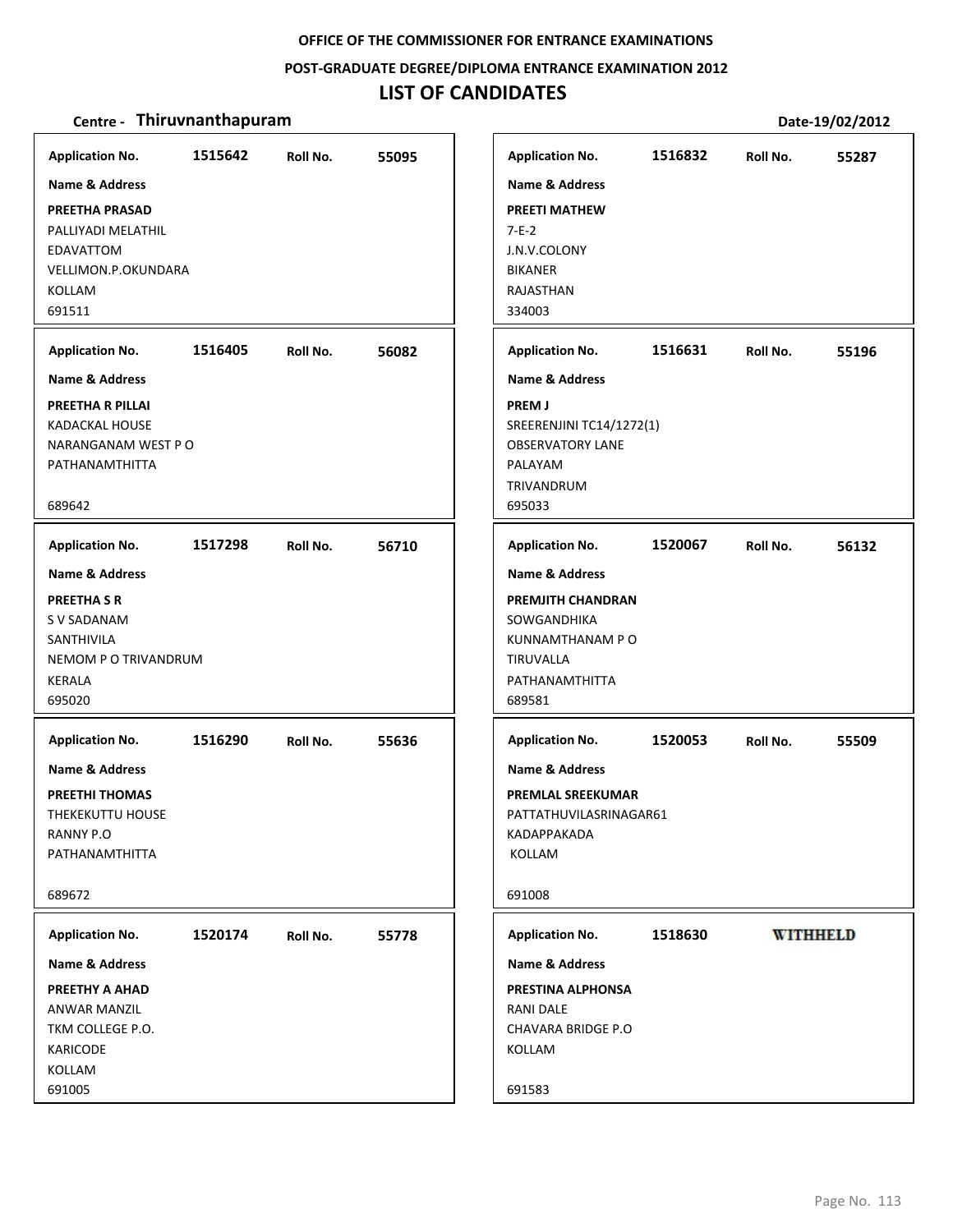### **POST‐GRADUATE DEGREE/DIPLOMA ENTRANCE EXAMINATION 2012**

# **LIST OF CANDIDATES**

| <b>Application No.</b><br><b>Name &amp; Address</b><br><b>PRINCE PJ</b><br><b>PRIJI NIVAS</b><br>PALAYAMKUNNU P O<br>VARKALA<br>TRIVANDRUM<br>695146   | 1519586 | Roll No. | 55592 | <b>Application No.</b><br><b>Name &amp; Address</b><br><b>PRIYA PS</b><br><b>KANJIRATHIL HOUSE</b><br><b>VERUVALLY BHAGOM</b><br>KAYAMKULAM<br><b>ALAPPUZHA</b><br>690502                                 | 1516331 | Roll No. | 56346 |
|--------------------------------------------------------------------------------------------------------------------------------------------------------|---------|----------|-------|-----------------------------------------------------------------------------------------------------------------------------------------------------------------------------------------------------------|---------|----------|-------|
| <b>Application No.</b><br>Name & Address<br><b>PRINCY CHANDRAN</b><br>SAYOOJYAM<br><b>MAMBAPO</b><br><b>KANNUR</b><br>670611                           | 1515334 | Roll No. | 55981 | <b>Application No.</b><br><b>Name &amp; Address</b><br>PRIYA PRASANDAN NANU<br>\'\'PRIYA\'\' T C-14/428 HOUSE NO 40<br>BRRA POTHUJANAM JUNCTION<br>KUMARAPURAM MEDICAL COLLEGE PO<br>TRIVANDRUM<br>605011 | 1520158 | Roll No. | 55066 |
| <b>Application No.</b><br><b>Name &amp; Address</b><br><b>PRISCILLA S</b><br><b>KRIPA HOUSE</b><br>KAITHAKKADU<br>KULATHUPUZHA P O<br>KOLLAM<br>691310 | 1520980 | Roll No. | 55704 | <b>Application No.</b><br><b>Name &amp; Address</b><br>PRIYA SENAN<br>A-22ARRANU VILA AISWARYA NAGAR<br>KESAVADASAPURAM<br>PATTOM P.O<br>TRIVANDRUM<br>695004                                             | 1519035 | Roll No. | 56029 |
| <b>Application No.</b><br><b>Name &amp; Address</b><br>PRIYA G KRISHNAN<br>HARIMANGALAM<br>PAZHAVILA<br>PANTALACODE PO<br>VATTAPPARA<br>695028         | 1521159 | Roll No. | 55618 | <b>Application No.</b><br><b>Name &amp; Address</b><br>PRIYA SOSA JAMES<br>KAROTT<br>SANTHI NAGAR<br>SREEKARIYAM P.O<br>TRIVANDRUM<br>695017                                                              | 1516757 | Roll No. | 55553 |
| <b>Application No.</b><br><b>Name &amp; Address</b><br><b>PRIYAK</b><br>MANILA PLOT NO 18<br>INDIRANAGAR PEROORKADA<br>TRIVANDRUM<br>695005            | 1520266 | Roll No. | 55513 | <b>Application No.</b><br><b>Name &amp; Address</b><br><b>PRIYA SREERAJ</b><br>TC/13/1568/6BRERA 96<br>KALA KAUMUDI ROAD<br>MEDICAL COLLEGE P.O.<br>THIRUVANANTHAPURAM<br>695011                          | 1519493 | Roll No. | 56565 |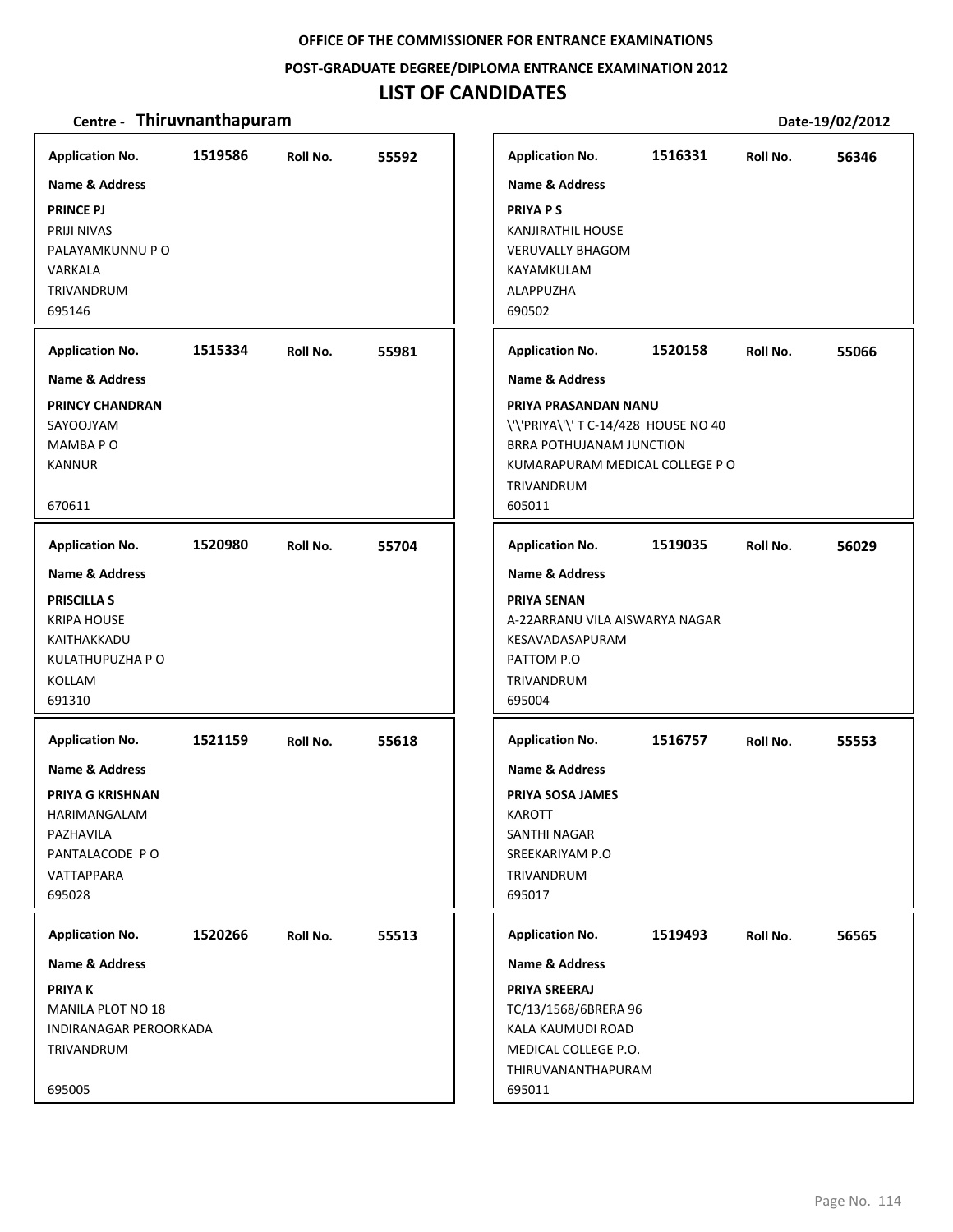### **POST‐GRADUATE DEGREE/DIPLOMA ENTRANCE EXAMINATION 2012**

## **LIST OF CANDIDATES**

| <b>Application No.</b>                                                                                                             | 1516473 | Roll No. | 56083 | <b>Application No.</b>                                                                                                                         | 1519521 | Roll No.        | 55858 |
|------------------------------------------------------------------------------------------------------------------------------------|---------|----------|-------|------------------------------------------------------------------------------------------------------------------------------------------------|---------|-----------------|-------|
| <b>Name &amp; Address</b><br>PRIYA THOMAS<br><b>VIJAYA BHAVAN</b><br>MANGADU<br>ELAMANNOOR .P. O<br>ADOOR PATHANAMTHITTA<br>691524 |         |          |       | <b>Name &amp; Address</b><br>PRIYANKA RAJU<br>PERUMATHAMPPALLIL<br>PUTHUPPALLY P.O<br>KAYAMKULAM<br>ALAPPUZHA<br>690527                        |         |                 |       |
| <b>Application No.</b>                                                                                                             | 1516572 | Roll No. | 55284 | <b>Application No.</b>                                                                                                                         | 1515898 | Roll No.        | 56605 |
| Name & Address                                                                                                                     |         |          |       | <b>Name &amp; Address</b>                                                                                                                      |         |                 |       |
| PRIYANKA CHANDRAN<br>PRABHATH<br>POST THIRUVANGAD<br><b>TELLICHERRY</b><br><b>KANNUR</b><br>670103                                 |         |          |       | PRIYANKA SHYAM<br>USHA MANDIRAM<br>KARINADA<br>NEYYATINKARA P.O<br>THIRUVANANTHAPURAM<br>695121                                                |         |                 |       |
| <b>Application No.</b>                                                                                                             | 1520652 | Roll No. | 55164 | <b>Application No.</b>                                                                                                                         | 1519920 | Roll No.        | 56219 |
| <b>Name &amp; Address</b>                                                                                                          |         |          |       | <b>Name &amp; Address</b>                                                                                                                      |         |                 |       |
| <b>PRIYANKA NAIR</b><br>$G - 50$<br>SECTOR - 41<br><b>NOIDA</b><br><b>UTTAR PRADESH</b><br>201303                                  |         |          |       | <b>RACHANA CHANDRAN</b><br>B-54/214<br>HNL COLONY<br><b>NEWS PRINT NAGAR PO</b><br>KOTTAYAM<br>686616                                          |         |                 |       |
| <b>Application No.</b>                                                                                                             | 1521066 | Roll No. | 55083 | <b>Application No.</b>                                                                                                                         | 1519570 | Roll No.        | 55503 |
| Name & Address                                                                                                                     |         |          |       | Name & Address                                                                                                                                 |         |                 |       |
| <b>PRIYANKA P G</b><br>TC 29/936-1 PRAYAG<br>TANK VIEW LANE PALKULANGARA<br>PETTAH PO<br>TRIVANDRUM<br>695024                      |         |          |       | RACHNA CHIDAMBARAM<br>ALUVILAYIL<br>ANGADICKAL<br><b>KODUMON</b><br>PATHANAMTHITTA<br>691555                                                   |         |                 |       |
| <b>Application No.</b>                                                                                                             | 1518537 | Roll No. | 56022 | <b>Application No.</b>                                                                                                                         | 1519338 | <b>WITHHELD</b> |       |
| <b>Name &amp; Address</b><br>PRIYANKA R NAIR<br>REVATHY<br><b>EXTRA POLICE ROAD</b><br>PALAYAM<br>TRIVANDRUM<br>695033             |         |          |       | <b>Name &amp; Address</b><br><b>RADHAKRISHNAN S</b><br>VILAS TC 21/215(18) SCRA-62B<br>KAILAS ROAD<br>KARAMANA<br>THIRUVANANTHAPURAM<br>695002 |         |                 |       |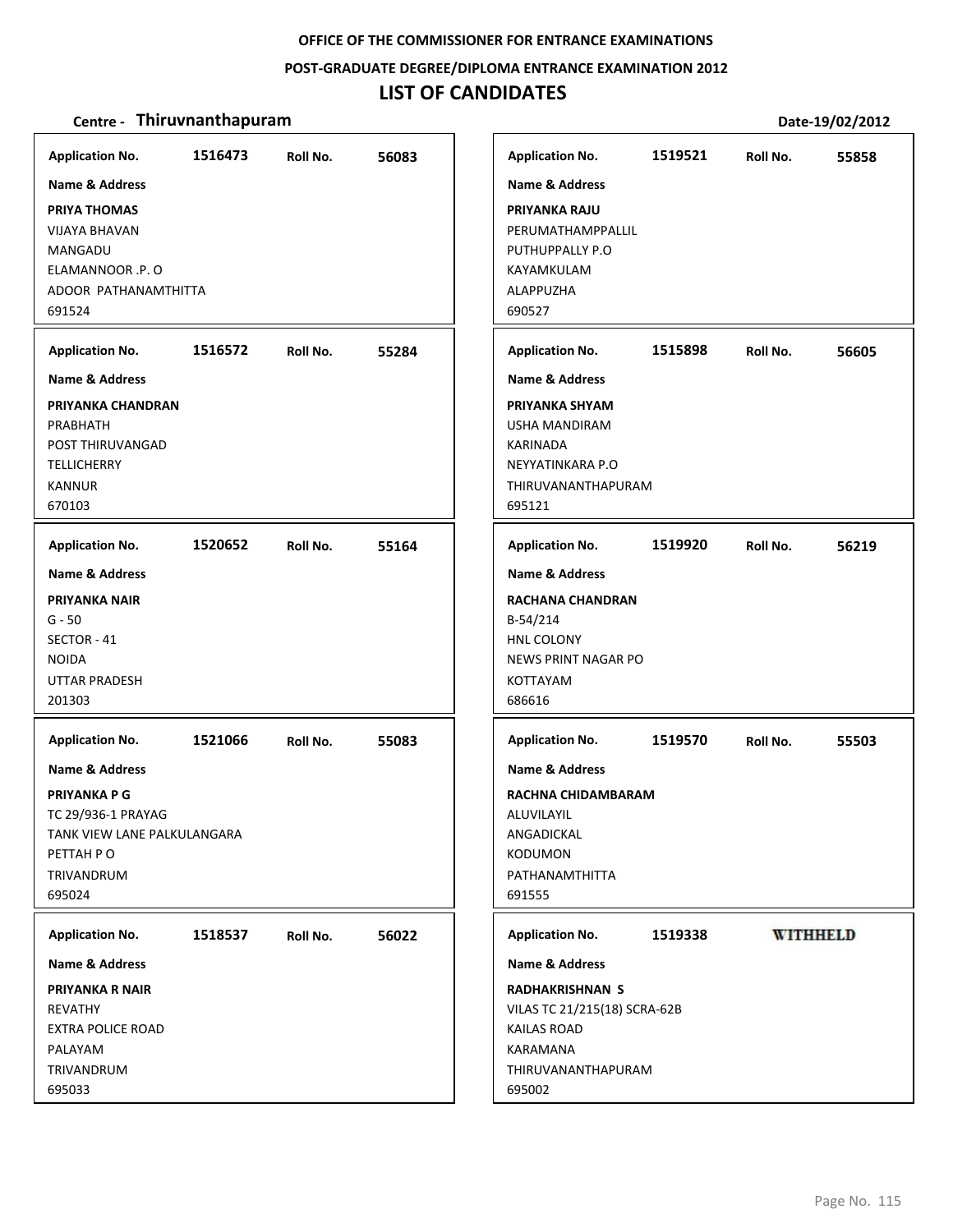#### **POST‐GRADUATE DEGREE/DIPLOMA ENTRANCE EXAMINATION 2012**

## **LIST OF CANDIDATES**

### **Centre** • **Thiruvnanthapuram Date-19/02/2012**

**1521349 55444 RADHAKRISHNAN P** PADMALAYAM 245 LAKSHMI NAGAR MUNDAKKAL EAST P O KOLLAM 691001 **Application No. Name & Address 1519797 56393 RADHAKRISHNAPILLAI R** NARAYANA MANDIRAM EDAMULACKAL P O ANCHAL KOLLAM 691506 **Application No. Name & Address 1519237 56737 RADHAMONY K** ARADHANA SREERAMAPURAM KALLUVATHUKKAL P.O. KOLLAM 691578 **Application No. Name & Address 1520738 56585 RADHIKA C** V P HOUSE KULAPPADA P.O ARYANADU THIRUVANATHAPURAM 695542 **Application No. Name & Address 1516641 55463 RADHIKA R** SANKARA NIVAS HSRA B‐8 KALADY KARAMANA P O THIRUVANANTHAPURAM 695002 **Application No. Name & Address 1517449 55296 RAEEZ MOHAMMED BASHEER** MAHEENS T.C 48/679 AMBALATHARA POONTHURA P.O TRIVANDRUM KERALA 695026 **Application No. Name & Address 1517408 55651 RAFIK ANZAR A S** AICKARA HOUSE NEAR CHEMMANAMPADY GANDHINAGAR P O KOTTAYAM 686008 **Application No. Name & Address 1520681 56496 RAGEETH R G** TC 28/1179‐2 RAGEETH CHANDRASEKHARAN NAIR ROAD SREEKANTESWARAM THIRUVANANTHAPURAM 695023 **Application No. Name & Address 1517325 56094 RAGESH R** REKHA BHAVAN MANIYAR P O PUNALUR KOLLAM DT 691333 **Application No. Name & Address 1518069 55038 RAGITHA BINU KRISHNAN** C/O DR. BINU KRISHNAN BRINDAVAN 3 2361 CHITRA NAGAR PATTOM THIRUVANANTHAPURAM 695004 **Application No. Name & Address**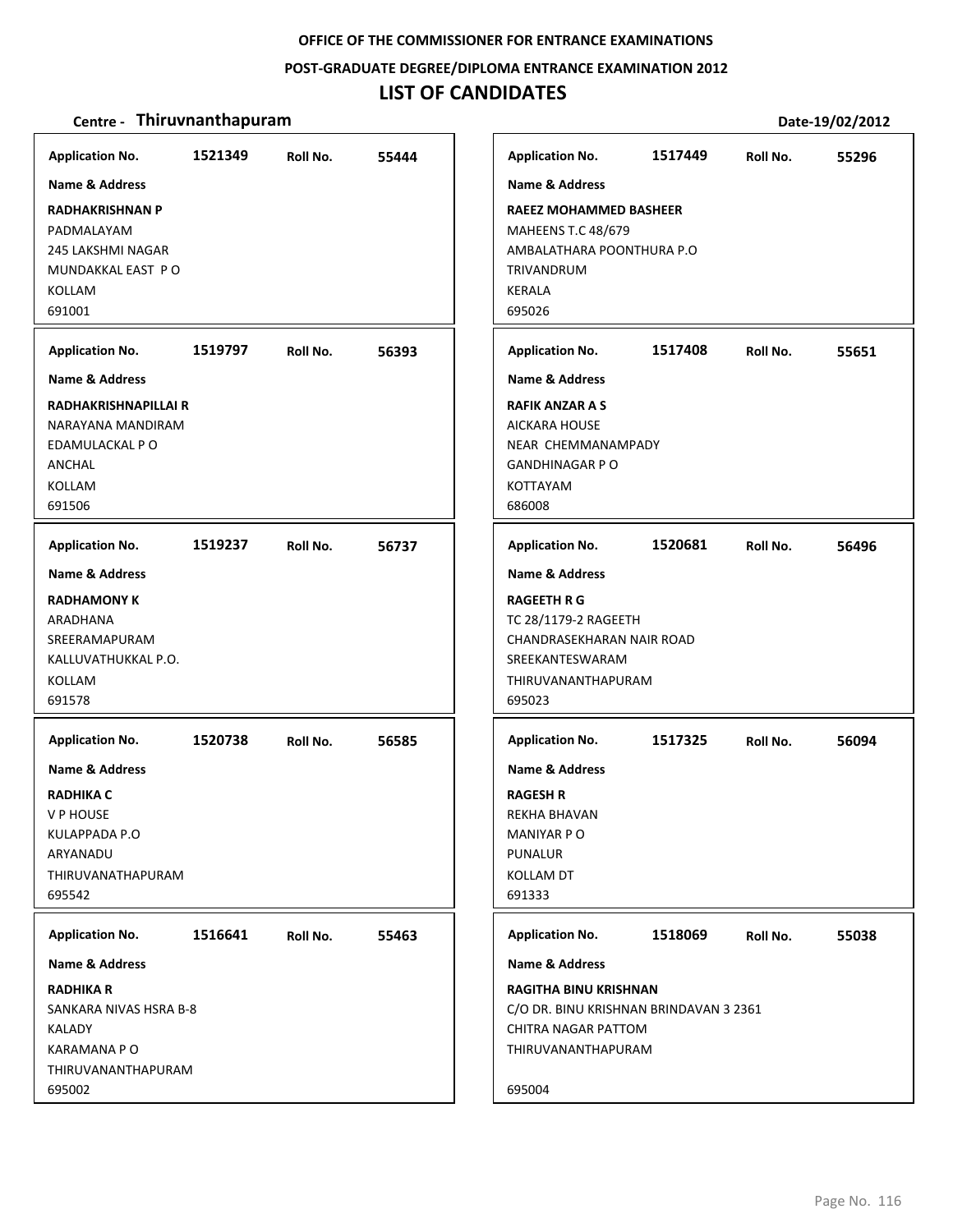#### **POST‐GRADUATE DEGREE/DIPLOMA ENTRANCE EXAMINATION 2012**

## **LIST OF CANDIDATES**

### **Centre** • **Thiruvnanthapuram Date-19/02/2012**

**Application No. 1517963 55481 Application No. 1515495 56337 Name & Address Name & Address RAGITHA T G RAHUL MATHEW** SREERAGAM NANDANAMBRIDGE LANE HOUSE.NO.7 KANJIRAMKULAM KANJIRAMKULAM P O MEDICAL COLLEGE P.OULOOR THIRUVANANTHAPURAM TRIVANDRUM 695524 695011 **Application No. 1516543 56437 Application No. 1520208 55334 Name & Address Name & Address RAHANA R RAHUL RAGHAVAN** KOIPPALLIL VEEDU THANNICKAL HOUSE KADAVOOR KANJIRAMATTOM PERINADU P O THODUPUZHA EAST P.O KOLLAM IDUKKI 691601 685585 **Application No. Application No. 1516495 WITHHELD 1520290 55958 Name & Address Name & Address RAHUL K RAHUL RAVIND** THATTATHUKALA HOUSE T.C.4/1702SAMANUAYAM KULAKADA P O BELLHEAVEN GARDENS KOTTARAKARA KOWDIAR P.O KOLLAM THIRUVANANTHAPURAM 691521 695003 **Application No. Application No. 1518272 56197 1518991 56206 Name & Address Name & Address RAHUL KUNJU D RAHUL VR** USHES RAJEEVAMT.C.11/1559 ELANGAMANGALAM PAROTTUKONAM ENATHU P O NALANCHIRA.P.O PATHANAMTHITTA DISTRICT THIRUVANANTHAPURAM 691526 695015 **Application No. Application No. 1515775 55541 1516393 55726 Name & Address Name & Address RAHUL M R RAJALAKSHMY K M** MANGALATH VRINDAVAN SRA 10 NJEKKAD KUNNUVILA THOZHUKKAL VADASSERIKONAM P O NEYYATTINKARA.P.O. VARKALA THIRUVANANTHAPURAM 695143 695121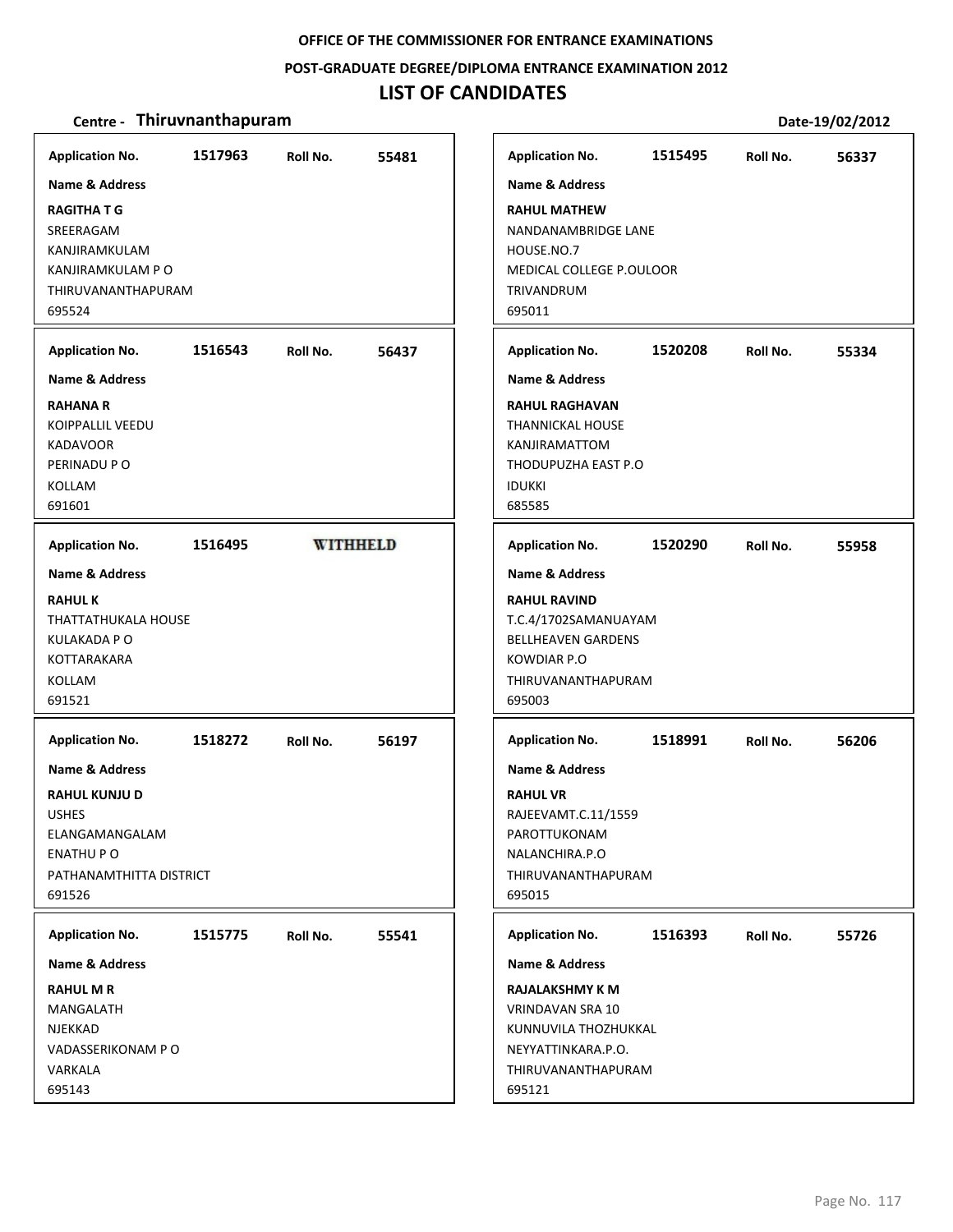## **POST‐GRADUATE DEGREE/DIPLOMA ENTRANCE EXAMINATION 2012**

# **LIST OF CANDIDATES**

| <b>Application No.</b>                                                                                                                                  | 1520458 | Roll No. | 56316 | <b>Application No.</b>                                                                                                                       | 1519020 | Roll No. | 55317 |
|---------------------------------------------------------------------------------------------------------------------------------------------------------|---------|----------|-------|----------------------------------------------------------------------------------------------------------------------------------------------|---------|----------|-------|
| <b>Name &amp; Address</b><br><b>RAJANI LILLY CHERIYAN</b><br>WALEL<br>HOUSE NO 43<br>PATTATHANAM NAGAR<br>KOLLAM<br>691021                              |         |          |       | <b>Name &amp; Address</b><br><b>RAJEEV RAJENDRAN</b><br>AMBADY<br>EX SERVICE NAGAR<br>PERUKAVU P.O<br>PEYAD TRIVANDRUM<br>695573             |         |          |       |
| <b>Application No.</b>                                                                                                                                  | 1515212 | Roll No. | 55179 | <b>Application No.</b>                                                                                                                       | 1521335 | Roll No. | 56508 |
| <b>Name &amp; Address</b>                                                                                                                               |         |          |       | <b>Name &amp; Address</b>                                                                                                                    |         |          |       |
| <b>RAJANI RAJU</b><br>HOUSE NO.15<br><b>INDIRA NAGAR</b><br>PEROORKADA<br>THIRUVANANTHAPURAM<br>695005                                                  |         |          |       | <b>RAJEEV S</b><br>VRINDAVANAM PILAPPUZHA NEAR TELEPHONE EXCHANGE<br>HARIPAD P.O.<br><b>ALAPPUZHA</b><br>690514                              |         |          |       |
|                                                                                                                                                         |         |          |       |                                                                                                                                              |         |          |       |
| <b>Application No.</b>                                                                                                                                  | 1517991 | Roll No. | 56457 | <b>Application No.</b>                                                                                                                       | 1520839 | Roll No. | 56587 |
| <b>Name &amp; Address</b><br><b>RAJEEV C</b><br><b>MERRY DALE</b><br>NO. 8 CHRIST NAGAR<br>KAWDIAR P.O.<br>TRIVANDRUM<br>695003                         |         |          |       | <b>Name &amp; Address</b><br><b>RAJEEV S R</b><br>CHARANATH GARDENS EDAGRAMOM<br><b>KARUMOM PO</b><br>TRIVANDRUM<br>695002                   |         |          |       |
| <b>Application No.</b>                                                                                                                                  | 1519501 | Roll No. | 55146 | <b>Application No.</b>                                                                                                                       | 1517027 | Roll No. | 55556 |
| <b>Name &amp; Address</b><br><b>RAJEEV D S</b><br><b>GANGA</b><br>MGRA-26 MKK NAIR ROAD<br>MEPPALLY LANE PALKULANGARA<br>PETTAH PO TRIVANDRUM<br>695024 |         |          |       | <b>Name &amp; Address</b><br><b>RAJESH S</b><br><b>CHRIST NIVA S</b><br><b>AITHY</b><br>PARANDODE PO<br>ARYANAD THIRUVANANTHAPURAM<br>695542 |         |          |       |
| <b>Application No.</b>                                                                                                                                  | 1519007 | Roll No. | 56734 | <b>Application No.</b>                                                                                                                       | 1518506 | Roll No. | 55399 |
| <b>Name &amp; Address</b><br><b>RAJEEV K M</b><br><b>GOURISADANAM NANNOOR</b><br>VALLAMKULAM P.O.<br>THIRUVALLA<br>PATHANAMTHITTA<br>689541             |         |          |       | <b>Name &amp; Address</b><br><b>RAJESH CHANDRAN R</b><br><b>REKHAS</b><br>PALLICHAL<br><b>NEMOM PO</b><br>THIRUVANANTHAPURAM<br>695020       |         |          |       |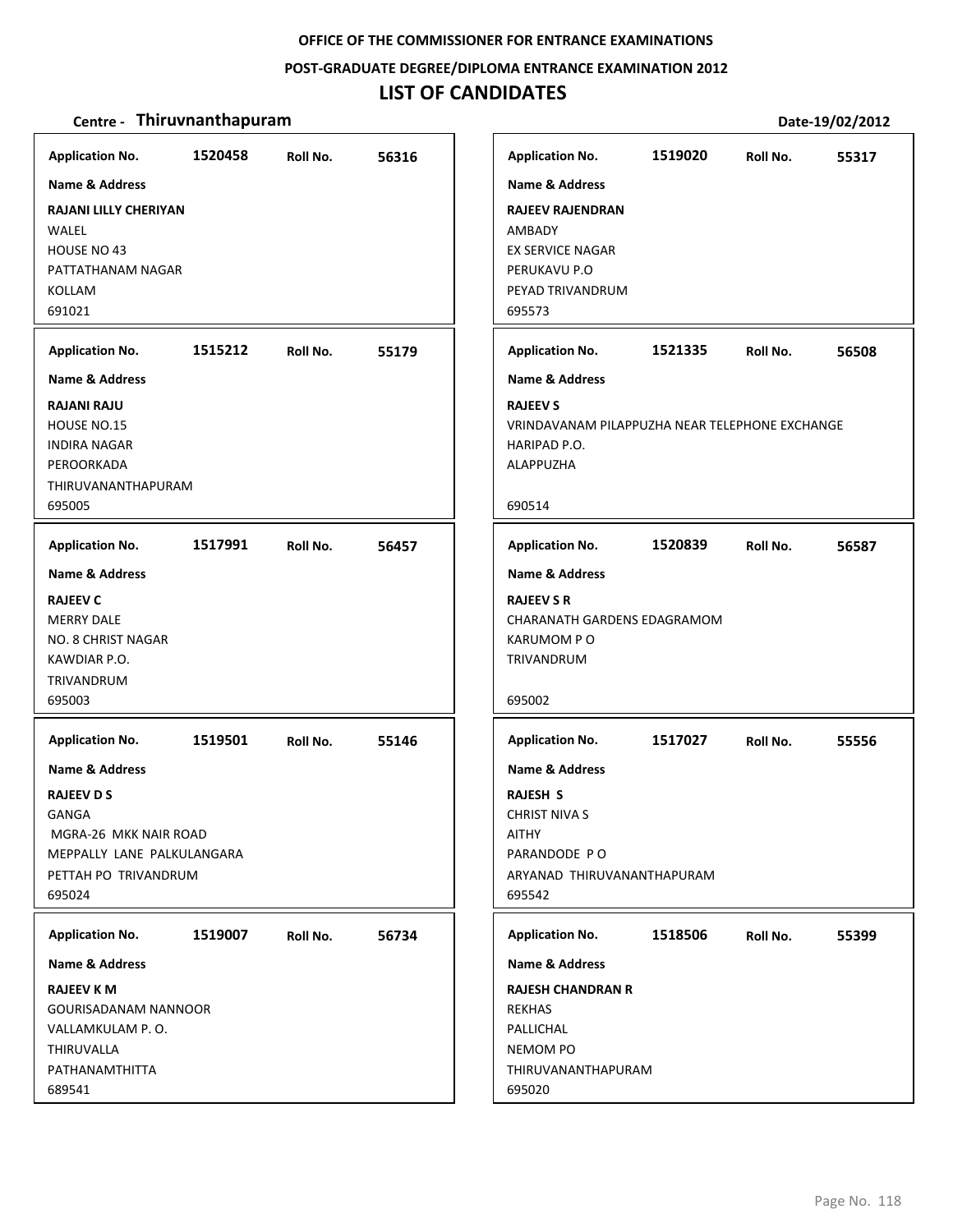### **POST‐GRADUATE DEGREE/DIPLOMA ENTRANCE EXAMINATION 2012**

# **LIST OF CANDIDATES**

| <b>Application No.</b>               | 1515418 | Roll No. | 56600 |
|--------------------------------------|---------|----------|-------|
| <b>Name &amp; Address</b>            |         |          |       |
| <b>RAJESH K P</b>                    |         |          |       |
| T C 24/676 SREEPAMAM                 |         |          |       |
| THYCAUD P O                          |         |          |       |
| METTUKADA                            |         |          |       |
| THIRUVANANTHAPURAM<br>695014         |         |          |       |
|                                      |         |          |       |
| <b>Application No.</b>               | 1517113 | Roll No. | 55824 |
| Name & Address                       |         |          |       |
| <b>RAJESH RAMAKRISHNAN</b>           |         |          |       |
| SAGARA KIZHAKKEDATH                  |         |          |       |
| THIRUNAKKARA<br><b>KOTTAYAM</b>      |         |          |       |
|                                      |         |          |       |
| 686001                               |         |          |       |
| <b>Application No.</b>               | 1515388 | Roll No. | 55715 |
| <b>Name &amp; Address</b>            |         |          |       |
| <b>RAJESHKUMAR R</b>                 |         |          |       |
| KOOZHAMKULANGARA THEKKATHIL          |         |          |       |
| PALAKKAL                             |         |          |       |
| THEVALAKKARA PO                      |         |          |       |
| KOLLAM<br>690524                     |         |          |       |
|                                      |         |          |       |
| <b>Application No.</b>               | 1520828 | Roll No. | 56146 |
| Name & Address                       |         |          |       |
| <b>RAJESWAR VIJAY</b>                |         |          |       |
| PADMASREE                            |         |          |       |
| T.C. 13/238 PRA 183                  |         |          |       |
| MOONUMUKKU PETTAH P.O.<br>TRIVANDRUM |         |          |       |
| 695024                               |         |          |       |
|                                      |         |          |       |
| <b>Application No.</b>               | 1517073 | Roll No. | 56531 |
| Name & Address                       |         |          |       |
| <b>RAJESWARI P MOORTHY</b>           |         |          |       |
| TC 26/1857                           |         |          |       |
| <b>GPO LANE</b><br><b>STATUE</b>     |         |          |       |
| THIRUVANANTHAPURAM                   |         |          |       |
| 695001                               |         |          |       |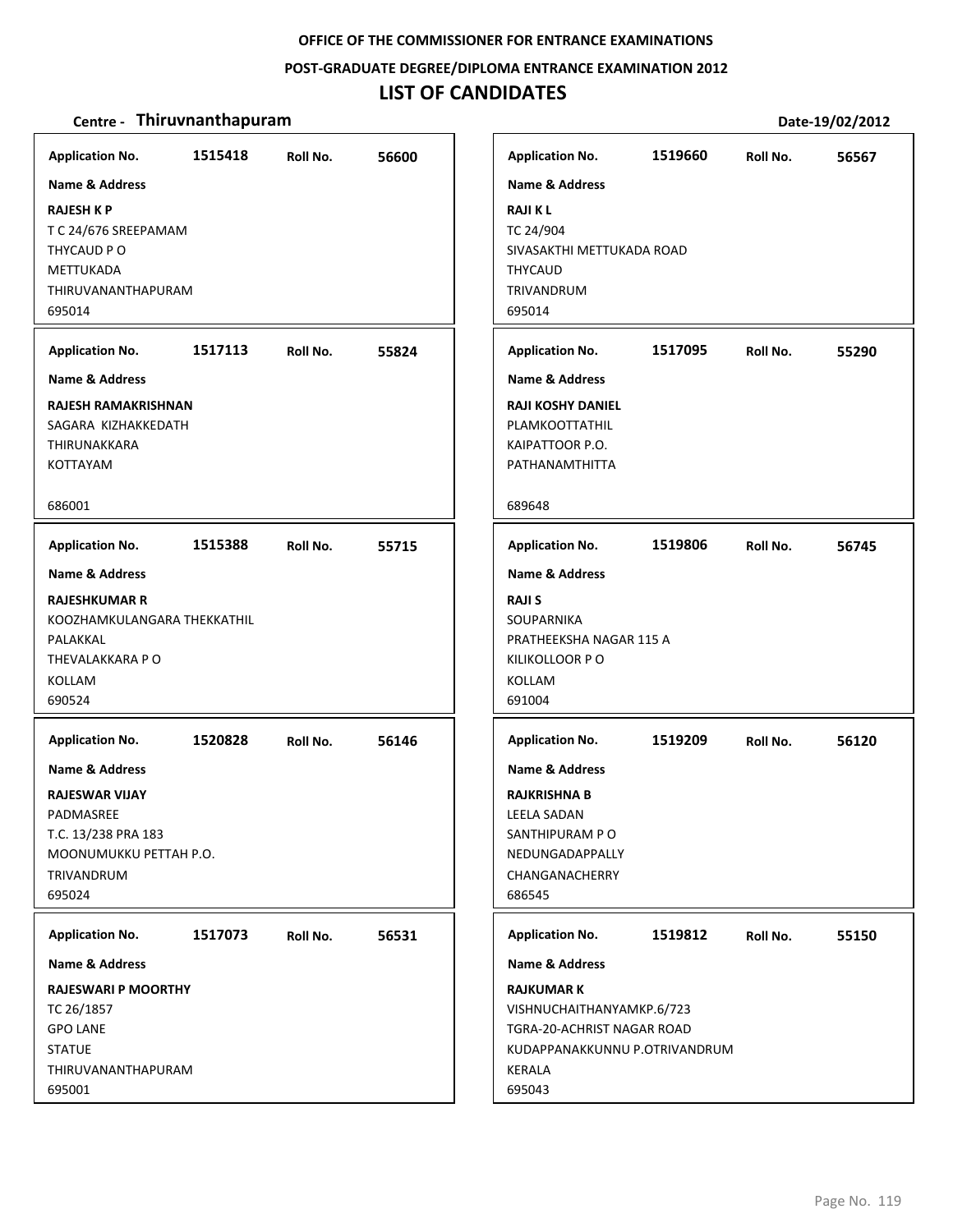### **POST‐GRADUATE DEGREE/DIPLOMA ENTRANCE EXAMINATION 2012**

# **LIST OF CANDIDATES**

| <b>Application No.</b>          | 1516636 | Roll No. | 55285 |                     | <b>Application No.</b>    | 1517260 | Roll No. | 55737 |
|---------------------------------|---------|----------|-------|---------------------|---------------------------|---------|----------|-------|
| Name & Address                  |         |          |       |                     | <b>Name &amp; Address</b> |         |          |       |
| RAJU RAJAGOPALAN NAIR CHIRAYATH |         |          |       | <b>RAKHI MR</b>     |                           |         |          |       |
| K.S.NAGAR A-31                  |         |          |       |                     | RAMAVILASOM               |         |          |       |
| PADINJATTINKARA                 |         |          |       | MANGAD              |                           |         |          |       |
| KOTTARAKARA P.O                 |         |          |       |                     | THIRUMALA PO              |         |          |       |
| <b>KOLLAM</b>                   |         |          |       | TRIVANDRUM          |                           |         |          |       |
| 691506                          |         |          |       | 695006              |                           |         |          |       |
| <b>Application No.</b>          | 1520171 | Roll No. | 55511 |                     | <b>Application No.</b>    | 1517180 | Roll No. | 56003 |
| <b>Name &amp; Address</b>       |         |          |       |                     | <b>Name &amp; Address</b> |         |          |       |
| <b>RAKESH CHANDRU K</b>         |         |          |       | <b>RAKHIP</b>       |                           |         |          |       |
| <b>36 PULIYADI STREET</b>       |         |          |       | ANUGRAHA            |                           |         |          |       |
| VADASERY                        |         |          |       |                     | NEAR MAYYANAD HIGH SCHOOL |         |          |       |
| NAGERCOIL                       |         |          |       |                     | MAYYANAD P O              |         |          |       |
| <b>TAMIL NADU</b>               |         |          |       | <b>KOLLAM</b>       |                           |         |          |       |
| 629001                          |         |          |       | 691303              |                           |         |          |       |
| <b>Application No.</b>          | 1517215 | Roll No. | 55025 |                     | <b>Application No.</b>    | 1518653 | Roll No. | 55045 |
| <b>Name &amp; Address</b>       |         |          |       |                     | <b>Name &amp; Address</b> |         |          |       |
| <b>RAKESH S R</b>               |         |          |       | <b>RAKHISP</b>      |                           |         |          |       |
| THENNOOR VEEDUPUTHIYAKAVU       |         |          |       | RAJ NIVAS           |                           |         |          |       |
| KILIMANOOR(PO)                  |         |          |       |                     | THADATHIKKULAM            |         |          |       |
| THIRUVANANTHAPURAM              |         |          |       |                     | KANJIRAMKULAM P.O         |         |          |       |
| 695601                          |         |          |       | 695020              | THIRUVANANTHAPURAM        |         |          |       |
|                                 |         |          |       |                     |                           |         |          |       |
| <b>Application No.</b>          | 1519818 | Roll No. | 55417 |                     | <b>Application No.</b>    | 1515505 | Roll No. | 56689 |
| <b>Name &amp; Address</b>       |         |          |       |                     | <b>Name &amp; Address</b> |         |          |       |
| <b>RAKESH THAMPI R S</b>        |         |          |       |                     | <b>RAM NAMPOOTHIRI V</b>  |         |          |       |
| $TC-27/1147(1)$                 |         |          |       | HOUSE NO 5          |                           |         |          |       |
| ANJITHAM                        |         |          |       |                     | <b>VISHNU NAGAR</b>       |         |          |       |
| <b>EARATH LANE</b>              |         |          |       |                     | PAPPANAMCODE PO           |         |          |       |
| VANCHIYUR P.O                   |         |          |       | TRIVANDRUM          |                           |         |          |       |
| 695035                          |         |          |       | 695018              |                           |         |          |       |
| <b>Application No.</b>          | 1517639 | Roll No. | 55921 |                     | <b>Application No.</b>    | 1520284 | Roll No. | 55869 |
| Name & Address                  |         |          |       |                     | <b>Name &amp; Address</b> |         |          |       |
| <b>RAKHE JAYAMOHANAN</b>        |         |          |       | <b>RAMIZ RAJA A</b> |                           |         |          |       |
| HOUSE NO.10                     |         |          |       |                     | PADAPPARAMBIL             |         |          |       |
| <b>HIGHLAND PARK</b>            |         |          |       |                     | TC-2/582(2)RNRA-64        |         |          |       |
| KUDAPPANAKUNNU.P.O              |         |          |       |                     | MEDICAL COLLEGE P.O       |         |          |       |
| TRIVANDRUM                      |         |          |       | TRIVANDRUM          |                           |         |          |       |
| 695043                          |         |          |       | 695011              |                           |         |          |       |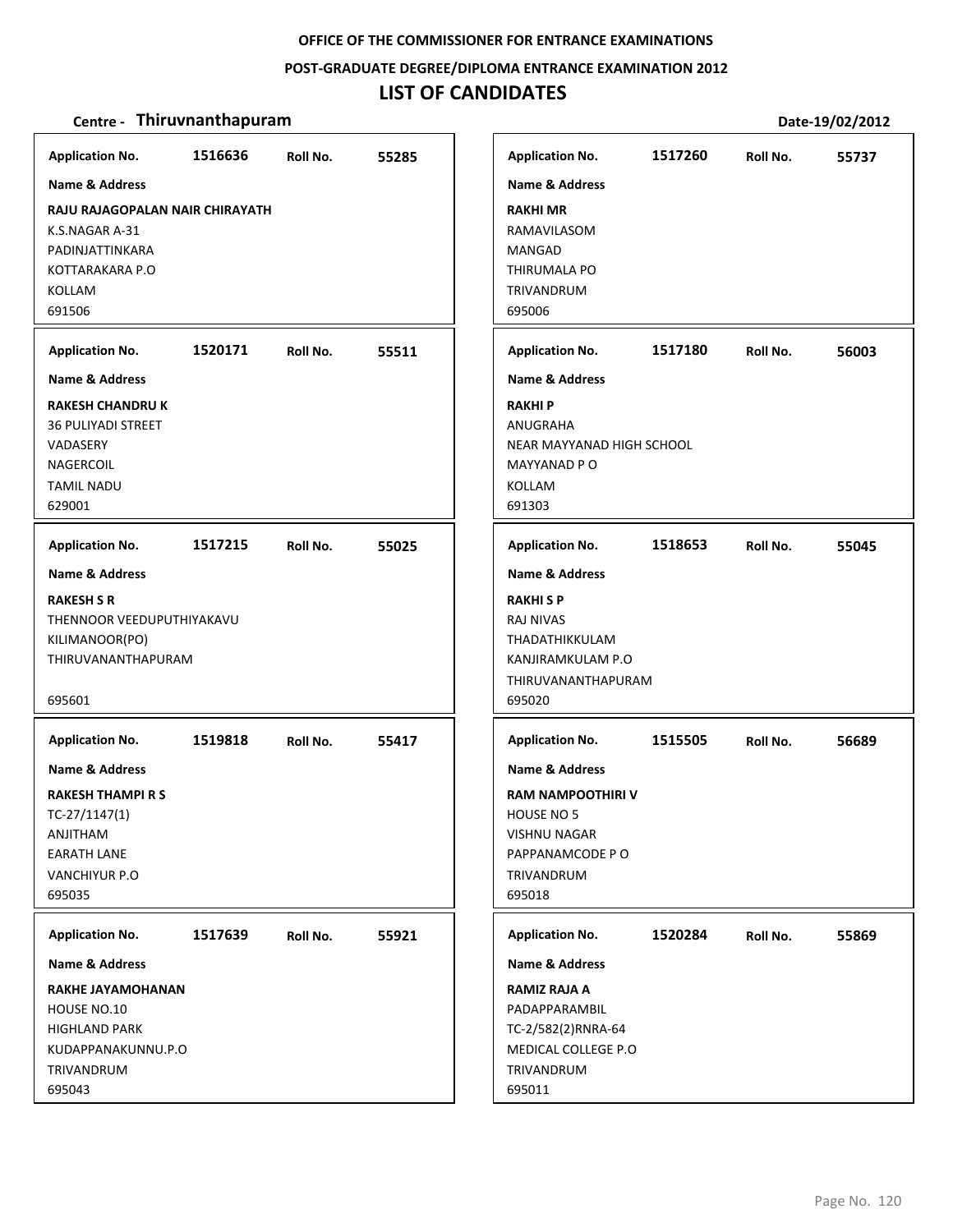#### **POST‐GRADUATE DEGREE/DIPLOMA ENTRANCE EXAMINATION 2012**

## **LIST OF CANDIDATES**

### **Centre** • **Thiruvnanthapuram Date-19/02/2012**

**1519058 55140 RAMSHAD NALAKATH** NAAKATH HOUSE PUTHALAMAREACODE(P.O) MALAPPURAM 673639 **Application No. Name & Address 1517908 55302 RAMU V V** SUMATHI MANDIRAM MANGAD PO KOLLAM 691015 **Application No. Name & Address 1519068 55407 RAMYA R** NANDANAMTC 28/2800(2) KRA C‐8 CHETTIKULANGARA TRIVANDRUM 695001 **Application No. Name & Address 1521256 55531 RANA B MODI** RANA B MODIC/O DR M BASHEER NORTH CONTONMENT NAGAR CHINNAKADA KOLLAM 691001 **Application No. Name & Address 1520430 55071 RANA M C** PADANAMATTEL PUTHENVEEDU PATTOM THURUTHU P.O MUNDRO THURUTHU KOLLAM 691601 **Application No. Name & Address 1518583 55311 RANI R** VAISAKHAM NIRA 80 PANAYAPPALLI LANE KURISSADI NALANCHIRA . P.O THIRUVANANTHAPURAM 695015 **Application No. Name & Address 1518968 55494 RANI R NATH** ROHINI SANTHI NAGAR NO 8 RAMANKULANGARA KAVANAD P O KOLLAM 691003 **Application No. Name & Address 1516204 55724 RANI SUHRA S** SIYAD MANZIL KARIMBUVILA POONTHURA P O TRIVANDRUM 695026 **Application No. Name & Address 1517993 56545 RANI V S** NANDAVANAM PIRA A‐16 PALLIMUKKU PEYAD.P.O TRIVANDRUM 695573 **Application No. Name & Address 1517160 55380 RANILAKSHMI V K** V K BHAVAN THEKKUMKARA MUKKOLAKAL NEDUMANGAD NEDUMANGAD P O TRIVANDRUM 695541 **Application No. Name & Address**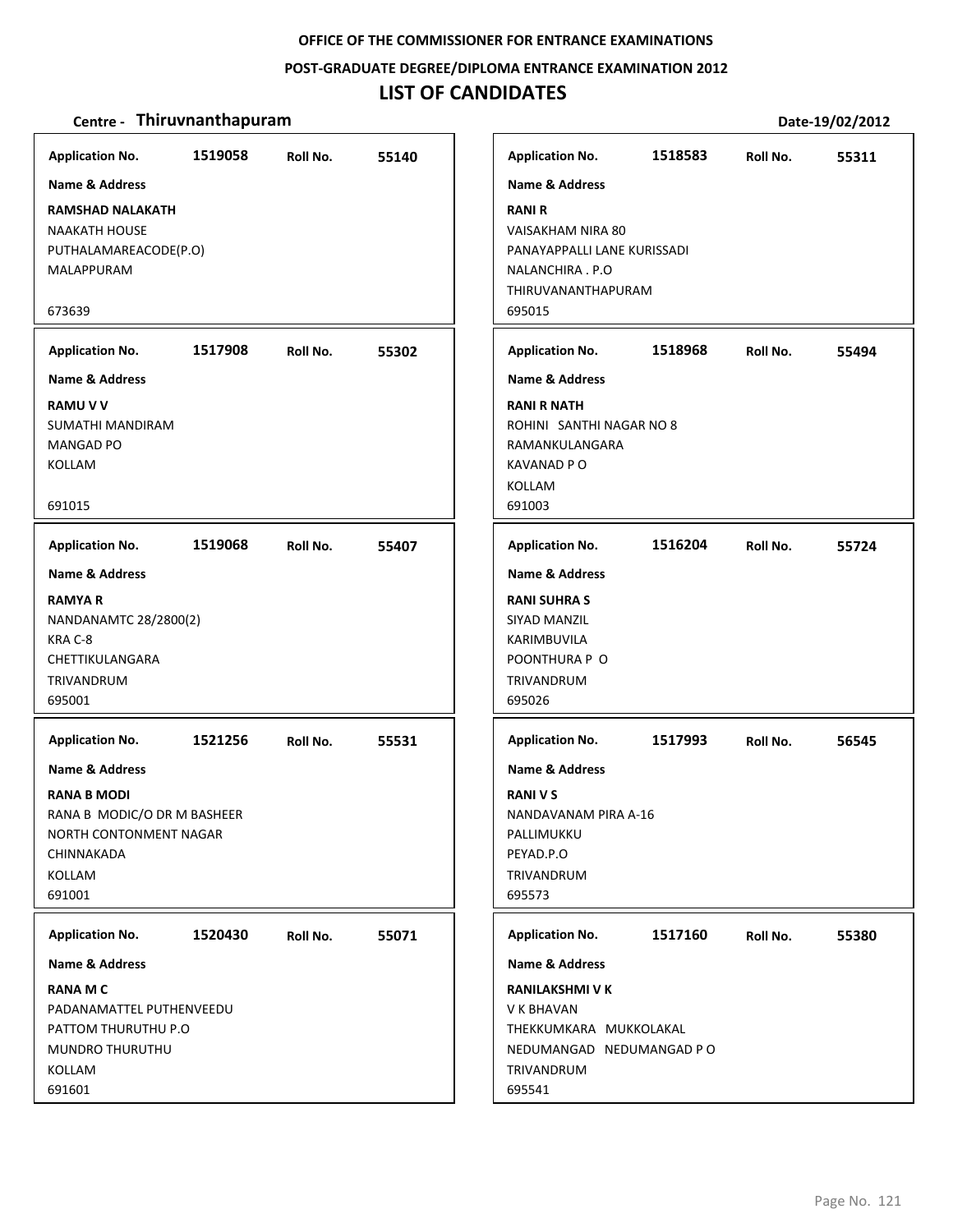## **POST‐GRADUATE DEGREE/DIPLOMA ENTRANCE EXAMINATION 2012**

# **LIST OF CANDIDATES**

| <b>Application No.</b><br><b>Name &amp; Address</b><br><b>RANIMOL V V</b><br>VIJAYABHAVANAM<br><b>CLAPPANA PO</b><br>VALLICKAVU<br>KOLLAM<br>690525                  | 1516408 | Roll No. | 56171 | <b>Application No.</b><br><b>Name &amp; Address</b><br><b>RATEESH RAGHUNATHAN</b><br><b>KUNNINPURAM</b><br>T.C 11/1924(3) THATTINAKAM<br>PAROTTUKONAM NALANCHIRA P.O<br>TRIVANDRUM<br>695015 | 1520514 | Roll No. | 56051 |
|----------------------------------------------------------------------------------------------------------------------------------------------------------------------|---------|----------|-------|----------------------------------------------------------------------------------------------------------------------------------------------------------------------------------------------|---------|----------|-------|
| <b>Application No.</b><br><b>Name &amp; Address</b><br><b>RANJANA J</b><br>MATHILAKAM PONVILA<br>AYIRA PO PARASSALA(VIA)<br>TRIVANDRUM<br>695502                     | 1520590 | Roll No. | 56230 | <b>Application No.</b><br><b>Name &amp; Address</b><br><b>RATHEESH KUMAR V R</b><br>V R BHAVAN<br>NETHAJIPURAM NETHAJIPURAM PO<br>SANTHIGIRI POTHENCODE<br>THIRUVANANTHAPURAM<br>695589      | 1519052 | Roll No. | 56735 |
| <b>Application No.</b><br><b>Name &amp; Address</b><br>RANJITA KRISHNAN M<br>KAMALASRI TC 4/1780-128<br>PANDIT COLONY ROAD<br><b>KOWDIAR</b><br>TRIVANDRUM<br>695003 | 1521312 | Roll No. | 55710 | <b>Application No.</b><br><b>Name &amp; Address</b><br><b>RATHEESH R</b><br><b>ELLATH HOUSE</b><br>PALLANA PO<br>THRIKKUNNAPPUZHA<br>ALAPPUZHA<br>690515                                     | 1517784 | Roll No. | 56190 |
| <b>Application No.</b><br><b>Name &amp; Address</b><br><b>RANJITH PS</b><br>POURNAMI HOUSE<br>KOZHUVALLUR P O<br><b>CHENGANNUR TALUK</b><br>ALAPUZHA<br>689521       | 1517297 | Roll No. | 56622 | <b>Application No.</b><br><b>Name &amp; Address</b><br><b>RATHEESH R S</b><br>ROHINI TC 17/282-1<br>KALKURICHICHADIYARA<br>POOJAPPURA<br>THIRUVANANTHAPURAM<br>695012                        | 1517856 | Roll No. | 55924 |
| <b>Application No.</b><br><b>Name &amp; Address</b><br><b>RANJURL</b><br>KOLLIYOTTIL HOUSE<br>EDACODE NEMOM.P.O<br>THIRUVANANTHAPURAM<br>KERALA<br>695020            | 1518187 | Roll No. | 55751 | <b>Application No.</b><br><b>Name &amp; Address</b><br><b>RAVI KUMAR V</b><br>C/O DR.U.S.SHARMA<br>C.C.R.I<br>P.O. KALAVOOR<br>ALAPPUZHA<br>688522                                           | 1516685 | Roll No. | 56351 |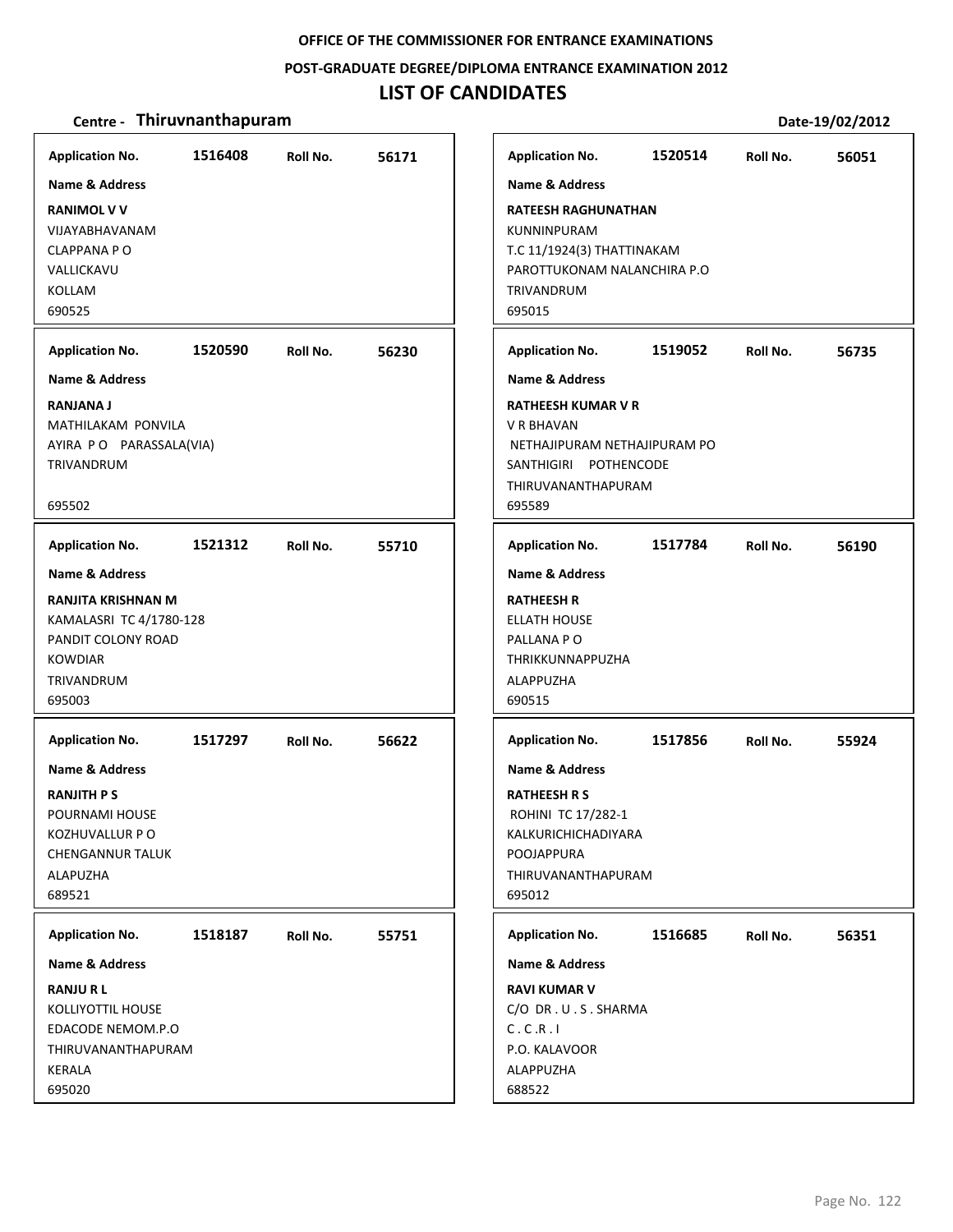### **POST‐GRADUATE DEGREE/DIPLOMA ENTRANCE EXAMINATION 2012**

# **LIST OF CANDIDATES**

| <b>Application No.</b><br>Name & Address<br><b>REEM AZIZ</b><br><b>FLAT 7A</b><br><b>SFS SYMPHONY</b><br>VAZHUTHACAUD<br>TRIVANDRUM                                | 1516480 | Roll No. | 56260 |
|--------------------------------------------------------------------------------------------------------------------------------------------------------------------|---------|----------|-------|
| 695014<br><b>Application No.</b><br><b>Name &amp; Address</b><br><b>REEMA KURIAN</b><br>FLAT NO. 4G<br>SFS PATTOM SQUARE<br>PATTOM<br>THIRUVANANTHAPURAM<br>695004 | 1519114 | Roll No. | 56296 |
| <b>Application No.</b><br>Name & Address<br><b>REEMA MATHEW</b><br>KUTHUVILA HOUSE<br>PULLICHIRA (P.O)<br>KOLLAM<br>691304                                         | 1520323 | Roll No. | 55069 |
| <b>Application No.</b><br><b>Name &amp; Address</b><br><b>REENA J SATHYAN</b><br>SHARON<br>TC 28/2831<br><b>PANAVILA</b><br>THIRUVANANTHAPURAM<br>695001           | 1521276 | Roll No. | 56507 |
| <b>Application No.</b><br>Name & Address<br>REENA VALSAMMA GEORGE<br>FATHIMA SADANAM<br>AGASTHYACODU<br>ANCHAL P.O<br>KOLLAM<br>691306                             | 1520728 | Roll No. | 56409 |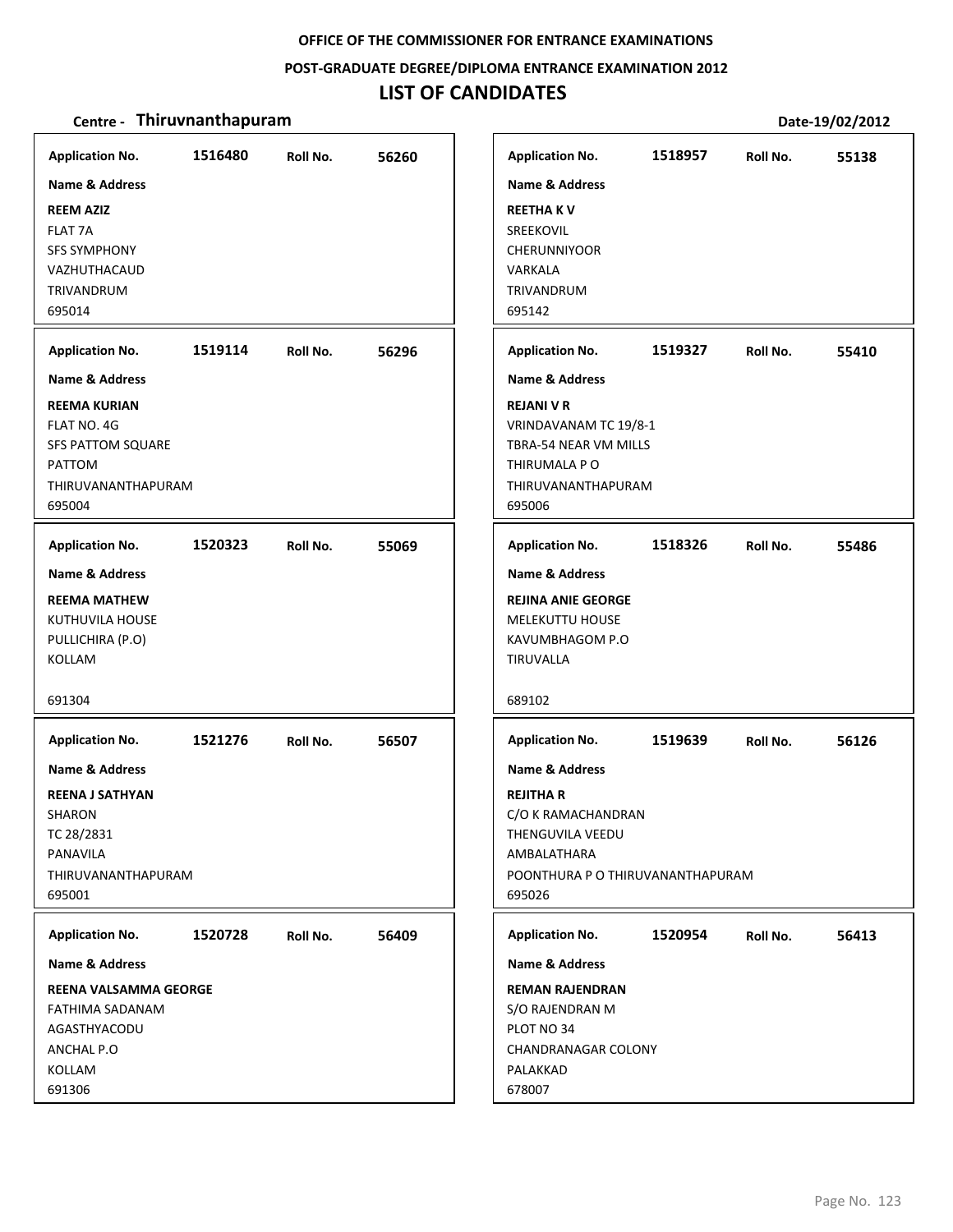**POST‐GRADUATE DEGREE/DIPLOMA ENTRANCE EXAMINATION 2012**

## **LIST OF CANDIDATES**

| <b>Application No.</b>                                                                                                                               | 1520417 | Roll No. | 56227 | <b>Application No.</b>                                                                                                                             | 1517040 | Roll No. | 55823 |
|------------------------------------------------------------------------------------------------------------------------------------------------------|---------|----------|-------|----------------------------------------------------------------------------------------------------------------------------------------------------|---------|----------|-------|
| Name & Address<br><b>REMI ABDUL SHUKUR</b><br>EF-7/127<br>P.T CHACKO NAGAR<br>MEDICAL COLLEGE P.O<br><b>ULLOOR</b><br>695011                         |         |          |       | Name & Address<br><b>REMYAP</b><br>FLAT NO.318 BLOCK FF 9<br>P T CHACKO NAGAR<br>MEDICAL COLLEGE P.O.<br>THIRUVANANTHAPURAM<br>695011              |         |          |       |
| <b>Application No.</b>                                                                                                                               | 1519382 | Roll No. | 55589 | <b>Application No.</b>                                                                                                                             | 1520264 | Roll No. | 55424 |
| <b>Name &amp; Address</b><br><b>REMITHAKR</b><br>ANJALY<br><b>KUZHIYAM SOUTH</b><br>CHANDANATHOPE P O<br>KOLLAM 14<br>691014                         |         |          |       | <b>Name &amp; Address</b><br><b>REMYA PARVATHY R</b><br><b>THIRUVATHIRA</b><br><b>MAMOOD</b><br><b>CHANDANATHOPE PO</b><br><b>KOLLAM</b><br>691014 |         |          |       |
| <b>Application No.</b>                                                                                                                               | 1517862 | Roll No. | 56102 | <b>Application No.</b>                                                                                                                             | 1518203 | Roll No. | 56284 |
| <b>Name &amp; Address</b>                                                                                                                            |         |          |       | <b>Name &amp; Address</b>                                                                                                                          |         |          |       |
| <b>REMYA P R</b><br>P R NIVAS<br>VALIYA VEEDU LANEARA 118<br>KAMALESWARAMMANACAUD P O<br>THIRUVANANTHAPURAM<br>695009                                |         |          |       | <b>REMYAR</b><br>PRASANTHY<br>PENNUKARA P.O<br>CHENGANNUR<br>ALAPPUZHA<br>689520                                                                   |         |          |       |
| <b>Application No.</b>                                                                                                                               | 1517665 | Roll No. | 56276 | <b>Application No.</b>                                                                                                                             | 1516880 | Roll No. | 56088 |
| <b>Name &amp; Address</b><br><b>REMYA NAIR S</b><br>C/O DR GOPALAKRISHNAN PILLAI<br>KAIRALI KSEB NAGAR<br>HOUSE NO 25<br>KAVANAD P OKOLLAM<br>691003 |         |          |       | <b>Name &amp; Address</b><br><b>REMYARP</b><br>KAILAS AIKYA NAGAR-20<br>VADAKKEVILA P O<br>PALLIMUKKU<br>KOLLAM<br>691010                          |         |          |       |
| <b>Application No.</b>                                                                                                                               | 1520172 | Roll No. | 55600 | <b>Application No.</b>                                                                                                                             | 1520872 | Roll No. | 55791 |
| <b>Name &amp; Address</b>                                                                                                                            |         |          |       | <b>Name &amp; Address</b>                                                                                                                          |         |          |       |
| <b>REMYA NATESH</b><br>W/O JAYKRISHNAN M.J<br>MADHUVILA (H)NJETTOOR<br>KULANADA P.O<br>PATHANAMTHITTA<br>689503                                      |         |          |       | <b>REMYA RAJKUMAR</b><br>RAJASHREE TC13/2158(1)<br>VANCHIYOOR PO<br>THIRUVANANTHAPURAM<br>KERALA<br>695035                                         |         |          |       |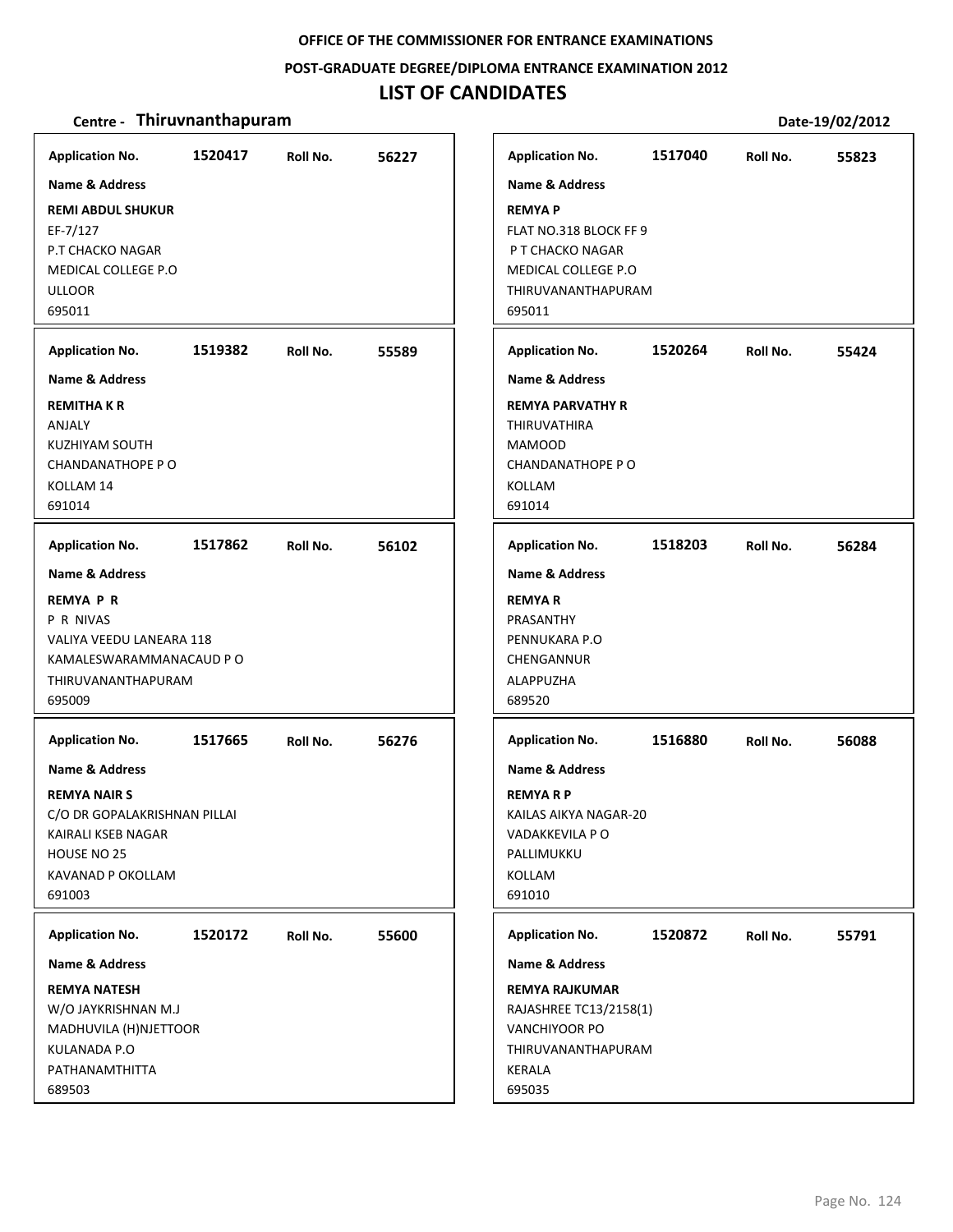#### **POST‐GRADUATE DEGREE/DIPLOMA ENTRANCE EXAMINATION 2012**

## **LIST OF CANDIDATES**

### **Centre** • **Thiruvnanthapuram Date-19/02/2012**

**1519942 56483 REMYA SUNDARASAN** VETTATHETHU VEEDU VENMONY P.O CHENGANNUR ALAPUZHA 689509 **Application No. Name & Address 1519197 55942 REMYA V K** BHAVYA ERAYAMCODE CHERIAKONNI P O THIRUVANANTHAPURAM 695013 **Application No. Name & Address 1519478 55946 REMYAMOL P R** PUTHENPURAYIL HOUSE PEERMADE P O PEERMADE IDUKKI. 685531 **Application No. Name & Address 1517500 56538 RENCY KOSHY** 6A MANSIONS PRAGATI PALLIMUKKU PETTAH P.O THIRUVANANTHAPURAM 695024 **Application No. Name & Address 1521400 55445 RENJI K RAJAN** TC 9/2003 K‐4 CHENNANKARI KOCHAR ROAD SASTHAMANGALAM THIRUVANANTHAPURAM 695010 **Application No. Name & Address 1516108 55723 RENJI MATHEW** C/O MATHEWS JOHN THEKKEDATHU HOUSE NADUKUNNU PATHANAPURAM P O KOLLAM 689695 **Application No. Name & Address 1515865 55809 RENJIMA RAJ CHANDRIMA** PODIYADI P O THIRUVALLA PATHANAMTHITTA 689110 **Application No. Name & Address 1517813 55034 RENJINI R I** RENJANA VKRA 136 POLICE QUATERS LANE NEYYATTINKARA NEYYATTINKARA P O 695121 **Application No. Name & Address 1520927 55792 RENJITH S** MOHANA CHANTHAVILA SAINIK SCHOOL P O KAZHAKUTTAM TRIVANDRUM 695585 **Application No. Name & Address 1520165 55333 RENJITHA SUBHASH** JAYA BHAVAN T C 29/48 M K K NAIR ROAD PETTAH P O THIRUVANANTHAPURAM 695024 **Application No. Name & Address**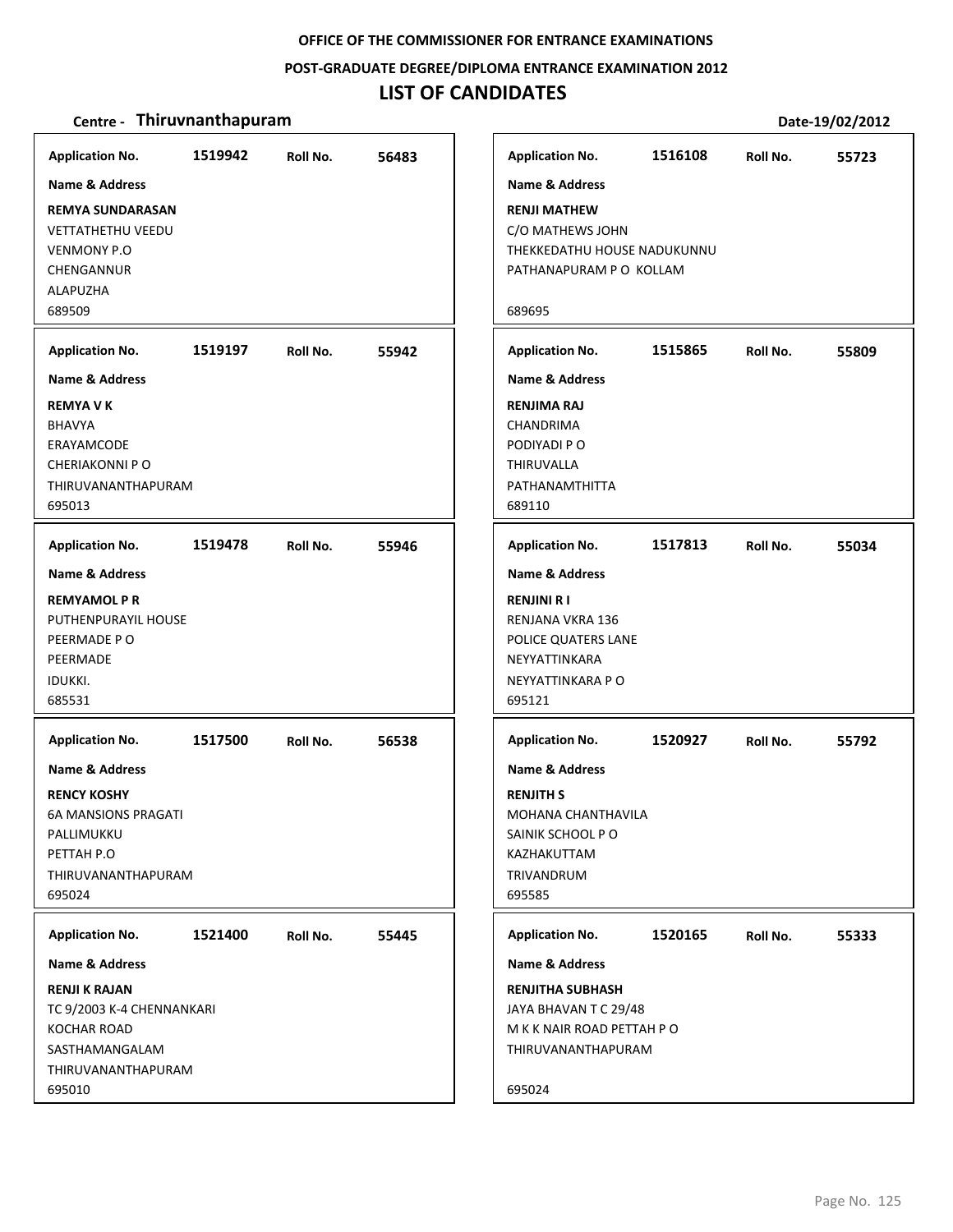### **POST‐GRADUATE DEGREE/DIPLOMA ENTRANCE EXAMINATION 2012**

## **LIST OF CANDIDATES**

| <b>Application No.</b><br><b>Name &amp; Address</b><br><b>RENJITHLAL A N</b><br><b>NISHI BHAVAN</b><br>MANCHANKUZHI<br><b>KAZHIVOOR PO</b><br>THIRUVANANTHAPURAM | 1519305 | Roll No. | 55054 | <b>Application No.</b><br><b>Name &amp; Address</b><br><b>RESHMIR</b><br>RAVI VILASAM<br>KANAKAKUNNU<br>MUTHUKULAM SOUTH PO<br>ALAPPUZHA                             | 1519189 | Roll No. | 55764 |
|------------------------------------------------------------------------------------------------------------------------------------------------------------------|---------|----------|-------|----------------------------------------------------------------------------------------------------------------------------------------------------------------------|---------|----------|-------|
| 695526                                                                                                                                                           |         |          |       | 690506                                                                                                                                                               |         |          |       |
| <b>Application No.</b>                                                                                                                                           | 1520173 | Roll No. | 55689 | <b>Application No.</b>                                                                                                                                               | 1519649 | Roll No. | 56303 |
| <b>Name &amp; Address</b>                                                                                                                                        |         |          |       | <b>Name &amp; Address</b>                                                                                                                                            |         |          |       |
| <b>RENJUS RAVI</b><br><b>RENJU MANOR</b><br>THANNIKKAMUKKU<br>PERINAD PO<br>KOLLAM<br>691601                                                                     |         |          |       | <b>RESHMIYS</b><br>RESHMIPRIYA VNRA-107<br>VIVEKANANDA NAGAR PANGODE<br>THIRUMALA P O<br>THIRUVANANTHAPURAM<br>685006                                                |         |          |       |
| <b>Application No.</b>                                                                                                                                           | 1517898 | Roll No. | 55035 | <b>Application No.</b>                                                                                                                                               | 1519354 | Roll No. | 56387 |
| <b>Name &amp; Address</b>                                                                                                                                        |         |          |       | <b>Name &amp; Address</b>                                                                                                                                            |         |          |       |
| <b>RENU SWAMIDAS</b><br><b>7 BCLIFF DALE</b><br><b>NANTHANCODE</b><br><b>KOWDIAR PO</b><br>THIRUVANANTHAPURAM<br>695003                                          |         |          |       | <b>RESHMY SADANANDAN</b><br>SOORYA MRA 237 TC 13/355<br>MOOLAVILAKOM JN VANCHIYOOR PO<br>THIRUVANANTHAPURAM<br>695035                                                |         |          |       |
| <b>Application No.</b>                                                                                                                                           | 1517526 | Roll No. | 55208 | <b>Application No.</b>                                                                                                                                               | 1516884 | Roll No. | 56265 |
| <b>Name &amp; Address</b><br><b>RESHMI G</b><br><b>RESHMI NIVAS</b><br>EDAYAR<br>THIRUVALLOM P.O.<br>THIRUVANANTHAPURAM<br>695027                                |         |          |       | <b>Name &amp; Address</b><br><b>RESMIAR</b><br><b>ASWINI BHAVAN</b><br>T.C.- 40/457-5 TPSRA-17<br>THIRD PUTHEN STREET MANACAUD P.O.<br>THIRUVANANTHAPURAM.<br>695009 |         |          |       |
| <b>Application No.</b>                                                                                                                                           | 1520189 | Roll No. | 56223 | <b>Application No.</b>                                                                                                                                               | 1518192 | Roll No. | 56018 |
| <b>Name &amp; Address</b>                                                                                                                                        |         |          |       | <b>Name &amp; Address</b>                                                                                                                                            |         |          |       |
| <b>RESHMI M</b><br><b>F-4 AKSHATHA CASTLE</b><br>NO.28 RAMALINGAM 2ND CROSS STREET<br>GANDHINAGAR AVADI<br>CHENNAI TAMILNADU<br>600054                           |         |          |       | <b>RESMI MATHEW</b><br>OTTAPLAKAL HOUSE<br>ANGADIKADAVU P O<br>KILIYANTHARA VIA<br><b>KANNUR</b><br>670706                                                           |         |          |       |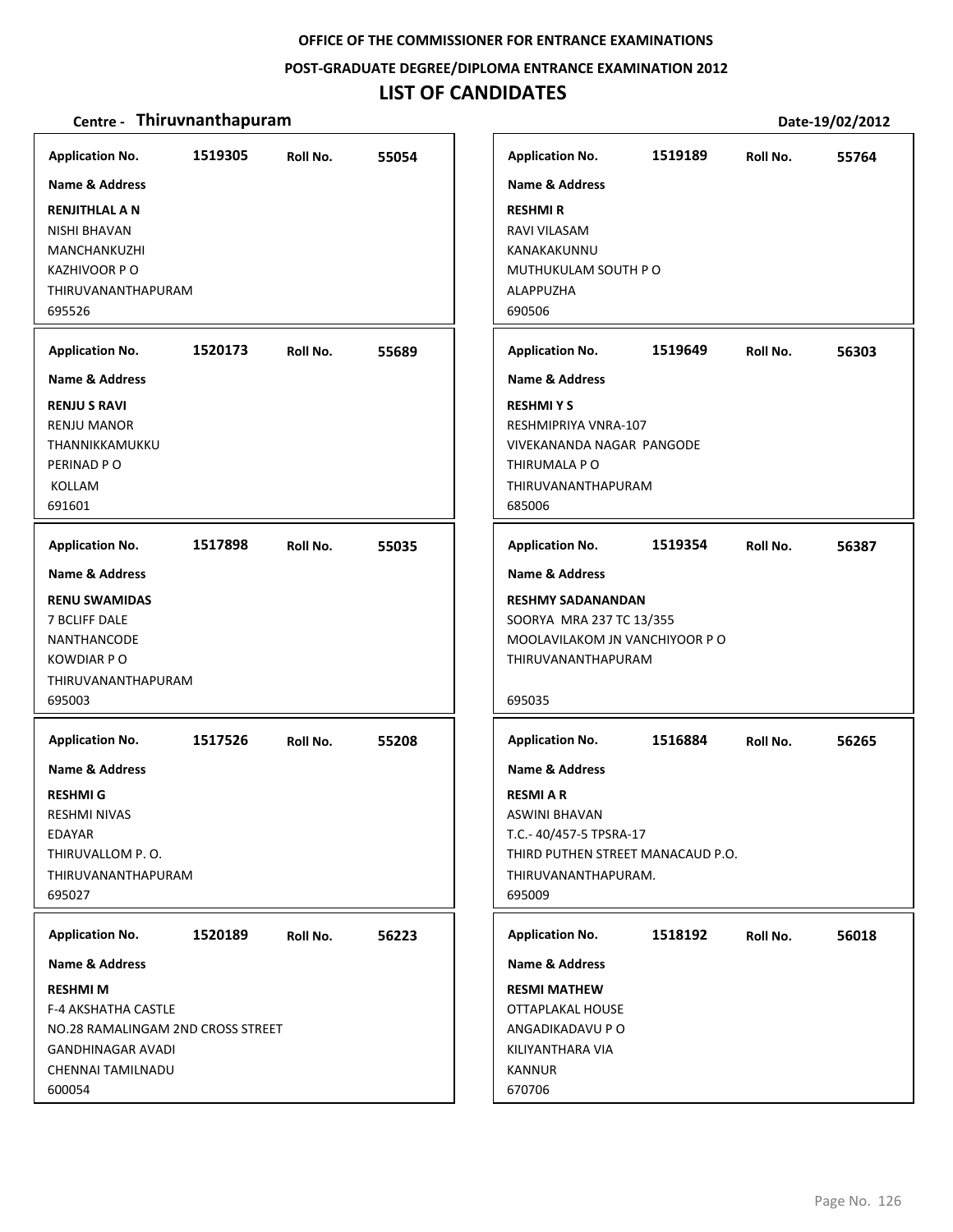### **POST‐GRADUATE DEGREE/DIPLOMA ENTRANCE EXAMINATION 2012**

## **LIST OF CANDIDATES**

| <b>Application No.</b>                                                                                                              | 1519488 | Roll No. | 56389 |
|-------------------------------------------------------------------------------------------------------------------------------------|---------|----------|-------|
| <b>Name &amp; Address</b>                                                                                                           |         |          |       |
| <b>RESMIR</b><br>TC 9/1925 2 RENJINI<br>PULLAIKONAM P-57KOCHAR ROAD<br>SASTHAMANGALAM.P O<br>THIRUVANANTHAPURAM                     |         |          |       |
| 695010                                                                                                                              |         |          |       |
| <b>Application No.</b>                                                                                                              | 1520660 | Roll No. | 55609 |
| <b>Name &amp; Address</b>                                                                                                           |         |          |       |
| <b>RESMIS</b><br>\'KUNNINPURAM\'<br>TC 11/1924(3) THATTINAKAM<br>PAROTTUKONAM NALANCHIRA P O<br><b>THIRUVANANTHAPURAM</b><br>695015 |         |          |       |
| <b>Application No.</b>                                                                                                              | 1517552 | Roll No. | 55653 |
| Name & Address                                                                                                                      |         |          |       |
| <b>RESMI SUSAN MATHEW</b><br>RESMI SUSAN MATHEW<br>KUZHINJA VILAYIL<br>KALLUMALA P.O<br>MAVELIKARA<br>690110                        |         |          |       |
| <b>Application No.</b>                                                                                                              | 1520726 | Roll No. | 56321 |
| <b>Name &amp; Address</b>                                                                                                           |         |          |       |
| <b>RESMY RAJAN</b><br>TC - 11/721 RESMI<br><b>P.M.G JUNCTION</b><br>TRIVANDRUM                                                      |         |          |       |
| 695033                                                                                                                              |         |          |       |
| <b>Application No.</b>                                                                                                              | 1516201 | Roll No. | 55546 |
| <b>Name &amp; Address</b>                                                                                                           |         |          |       |
| <b>RESMY TN</b><br>T C 15/356 HOUSE NO 199<br>C S M NAGAREDAPPAZHANJI<br>SASTHAMANGALAM P O<br>TRIVANDRUM<br>695010                 |         |          |       |

|                                                                                                                  |         |          | PULL 19, 04, 4014 |
|------------------------------------------------------------------------------------------------------------------|---------|----------|-------------------|
| <b>Application No.</b>                                                                                           | 1516342 | Roll No. | 56522             |
| <b>Name &amp; Address</b>                                                                                        |         |          |                   |
| <b>REVATHI RU</b><br><b>GANGA BHAVAN NEAR SBT</b><br>PRAVACHAMBALAM<br>NEMOM PO<br>THIRUVANANTHAPURAM.<br>695020 |         |          |                   |
| <b>Application No.</b>                                                                                           | 1520057 | Roll No. | 55687             |
| <b>Name &amp; Address</b>                                                                                        |         |          |                   |
| <b>REVATHY KUMAR S</b><br>K.P 10/464REVATHYDWARAKA LANE<br>NCC ROADPEROORKDA P.O.<br>THIRUVANANTHAPURAM.         |         |          |                   |
| 695005                                                                                                           |         |          |                   |
| <b>Application No.</b>                                                                                           | 1515409 | Roll No. | 56424             |
| <b>Name &amp; Address</b>                                                                                        |         |          |                   |
| <b>REVATHY MS</b><br>SAMERAE TC 17 1273 5<br>VIVEKANANDA NAGAR PANGODE<br>THIRUMALA P O<br>TRIVANDRUM<br>695006  |         |          |                   |
| <b>Application No.</b>                                                                                           | 1516106 | Roll No. | 55545             |
| <b>Name &amp; Address</b>                                                                                        |         |          |                   |
| <b>REVATHY T R</b><br><b>ISWARYA</b><br>MADATHARA ROAD<br>PARIPPALLY P O PARIPPALLY<br><b>KOLLAM</b><br>691574   |         |          |                   |
| <b>Application No.</b>                                                                                           | 1519780 | Roll No. | 56128             |
| <b>Name &amp; Address</b>                                                                                        |         |          |                   |
| <b>REVATHY V SURESH</b><br><b>REVATHY</b><br>PALLIPAD PO<br><b>HARIPAD</b><br><b>ALAPUZHA</b>                    |         |          |                   |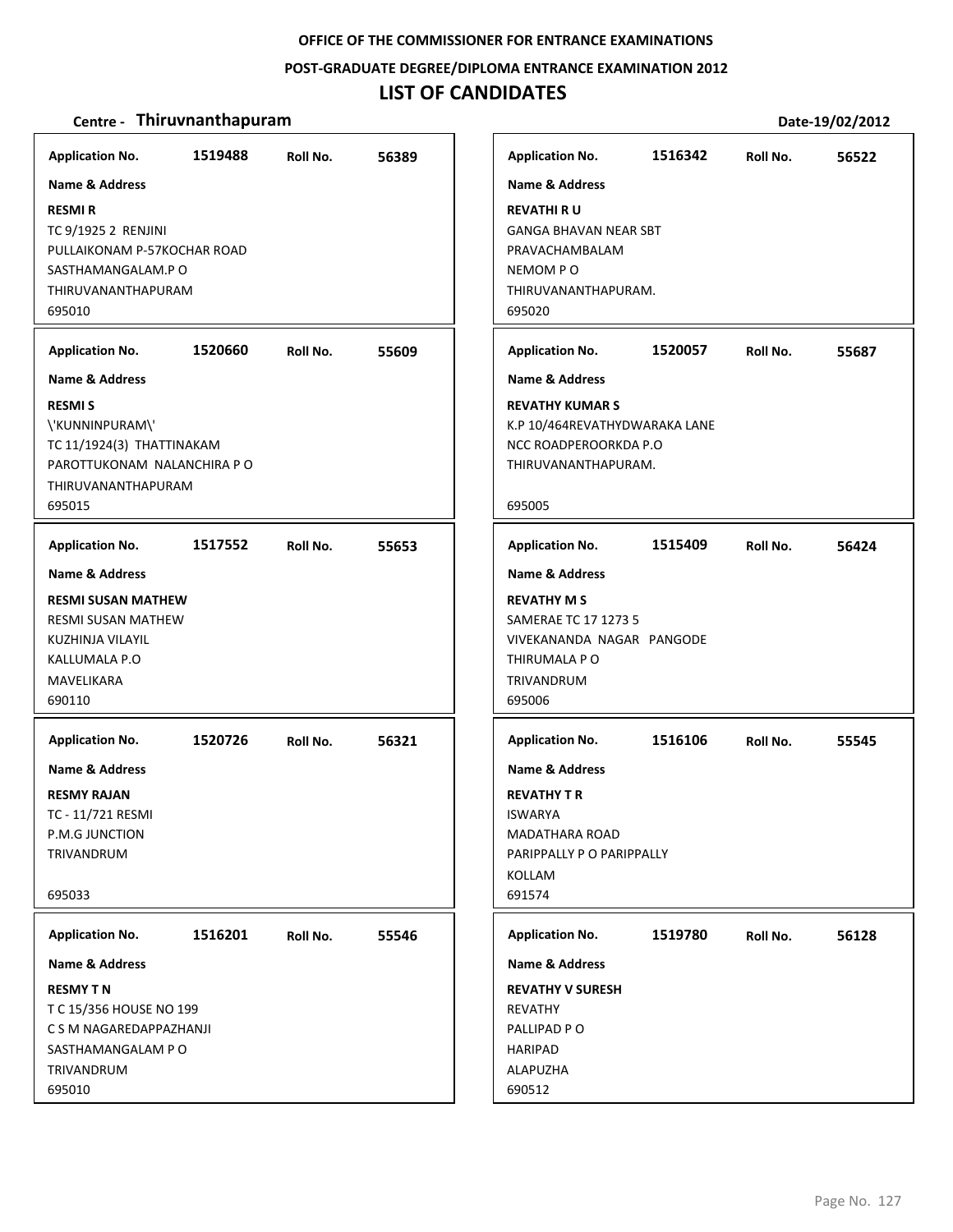#### **POST‐GRADUATE DEGREE/DIPLOMA ENTRANCE EXAMINATION 2012**

## **LIST OF CANDIDATES**

### **Centre** • **Thiruvnanthapuram Date-19/02/2012**

**1516549 56613 RICKY KOSHY BENJAMIN** MAMPALLIL KP 11/920 GSSNRA 20 MANGALATHU LANE OPPOSITE SANTHWANA HOSPITAL AMBALAMUKKU TRIVANDRUM 695005 **Application No. Name & Address 1521147 55440 RIJI PHILIPOSE** BETHEL RINJU DALE ELAMPAL P.O PUNALUR KOLLAM 691322 **Application No. Name & Address 1521238 55086 RIJO KOSHY MATHEW** AREEKUZHY MELATHIL HOUSE KOZHUVALLOOR P O CHENGANNUR ALLEPPEY 689521 **Application No. Name & Address 1517376 56184 RIJU R** \'SURAJ\' NEAR GOVT. HIGH SCHOOL NAVAIKULAM THIRUVANANTHAPURAM 695603 **Application No. Name & Address 1516492 56612 RINCY M** AMC 2/406 LEKSHMI BEHIND PARVATHIPURAM GRAMOM **ATTINGAL** THIRUVANANTHAPURAM 695101 **Application No. Name & Address 1520340 55425 RINJU KRISHNAN** PALAKUZHY VEEDU TC‐2/2306(3)TPJ NAGAR‐100(A) PATTOM P.O THIRUVANANTHAPURAM 695004 **Application No. Name & Address 1521270 56154 RIYAS A MAROTTIPOIKA** MULAKKALATHUKAVU P.O KILIMANOOR TRIVANDRUM 695614 **Application No. Name & Address 1517950 56544 RIYAS R S** ISMAIL COTTAGE NARIKKALLIL THOKKADU P.O VARKALA 695143 **Application No. Name & Address 1520866 55435 ROBIN MATHEW MICHAEL** KOCHUZHATHIL ANUGRAHA PNRA V‐23 NEAR GOVERNMENT PRESS MANNANTHALA P.O TRIVANDRUM 695015 **Application No. Name & Address 1520468 56580 ROBY DAS** V. C BHAVAN T.C 33/499 VETTUCAUD T.T.P P.O TRIVANDRUM 695021 **Application No. Name & Address**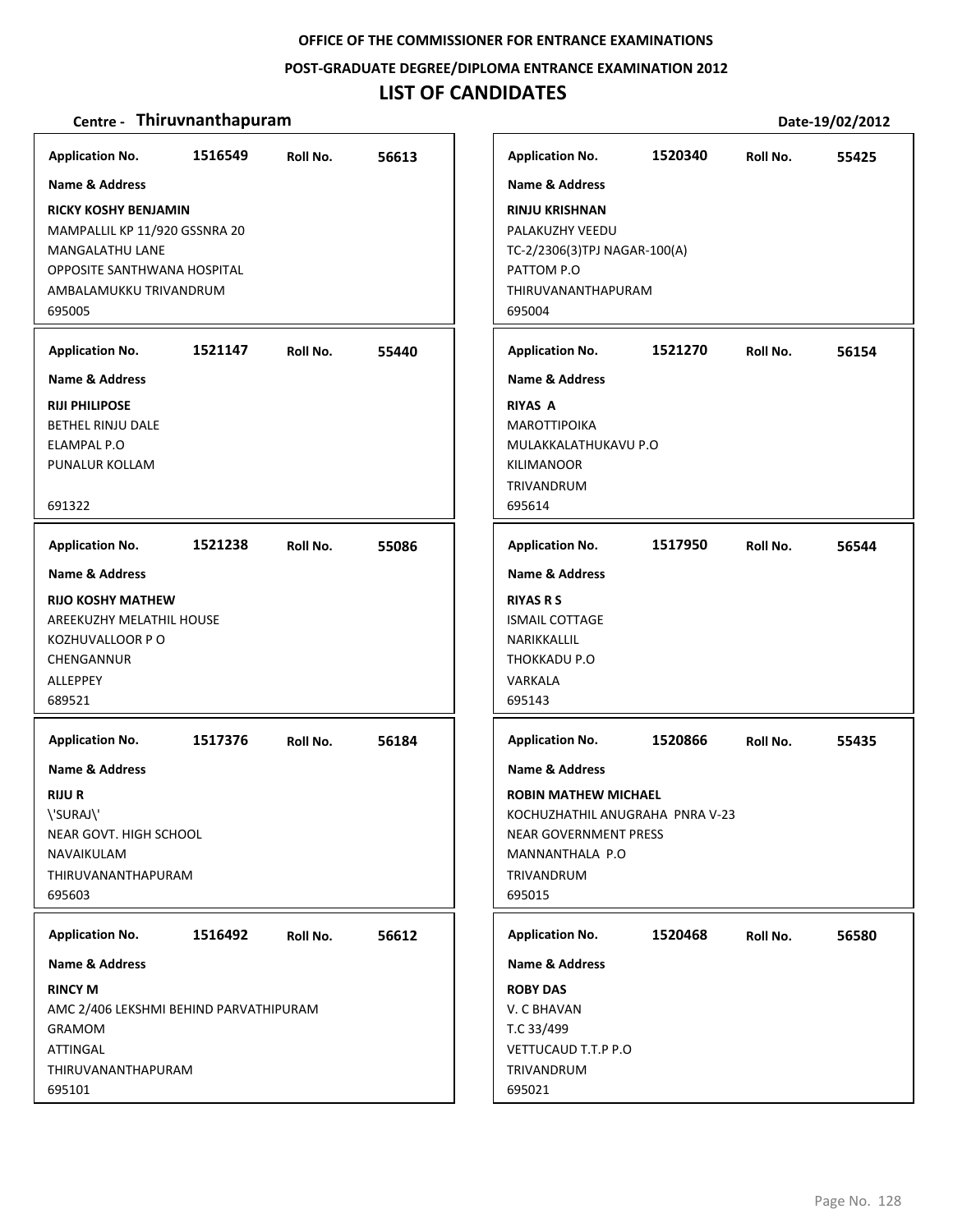**POST‐GRADUATE DEGREE/DIPLOMA ENTRANCE EXAMINATION 2012**

## **LIST OF CANDIDATES**

| <b>Application No.</b>                                                     | 1518704 | Roll No. | 56466 |
|----------------------------------------------------------------------------|---------|----------|-------|
| Name & Address<br><b>ROHINI JAYAKUMAR B</b>                                |         |          |       |
| ASWATHYT C 3/1996HOUSE NO 21<br>SIVAMANGALAM LANE<br><b>NEAR LICPATTOM</b> |         |          |       |
| THIRUVANANTHAPURAM<br>695004                                               |         |          |       |
| <b>Application No.</b>                                                     | 1519136 | Roll No. | 56648 |
| <b>Name &amp; Address</b>                                                  |         |          |       |
| <b>ROHIT PRABHASH</b><br><b>UNNIKRISHNA</b><br>ASRAMOM PO<br>KOLLAM        |         |          |       |
| 691002                                                                     |         |          |       |
| <b>Application No.</b>                                                     | 1520387 | Roll No. | 55248 |
| Name & Address                                                             |         |          |       |
| <b>ROHIT RAJ G R</b>                                                       |         |          |       |
| <b>SHYALA</b>                                                              |         |          |       |
| MANGAD P.O                                                                 |         |          |       |
| KOLLAM                                                                     |         |          |       |
| 691015                                                                     |         |          |       |
| <b>Application No.</b>                                                     | 1520012 | Roll No. | 56396 |
| <b>Name &amp; Address</b>                                                  |         |          |       |
| <b>ROHIT SUBRAMONIAN R</b>                                                 |         |          |       |
| TC 9/1734(2) KARAKKATTU MADOM                                              |         |          |       |
| LT. COL. SUBRAMANIAN LANE<br>SASTHAMANGALAM                                |         |          |       |
| THIRUVANANTHAPURAM                                                         |         |          |       |
| 695010                                                                     |         |          |       |
| <b>Application No.</b>                                                     | 1519831 | Roll No. | 55773 |
| <b>Name &amp; Address</b>                                                  |         |          |       |
| <b>ROMY R</b>                                                              |         |          |       |
| RAJA RAM                                                                   |         |          |       |
| <b>KADAPPA</b>                                                             |         |          |       |
| MYNAGAPPALLY P.O.<br>KOLLAM                                                |         |          |       |
| 690519                                                                     |         |          |       |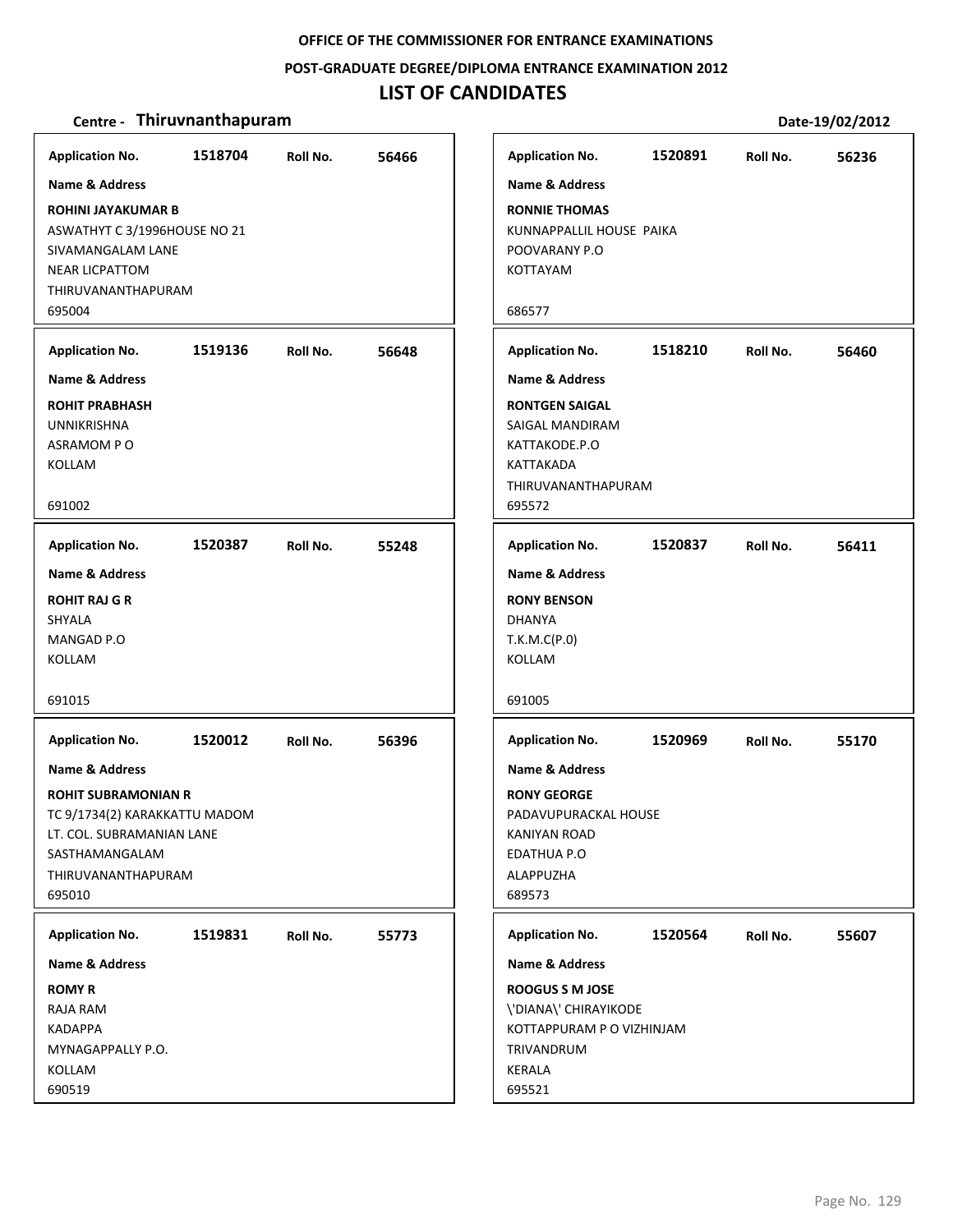**POST‐GRADUATE DEGREE/DIPLOMA ENTRANCE EXAMINATION 2012**

## **LIST OF CANDIDATES**

| <b>Application No.</b><br><b>Name &amp; Address</b><br><b>ROOPASREE GOPINATH</b><br>SREERAAGAM<br>VALIYAKULANGARA P O CHERUKOLE VIA<br>MAVELIKKARA<br>ALAPPUZHA<br>690104 | 1518962 | Roll No. | 55316 | <b>Application No.</b><br><b>Name &amp; Address</b><br><b>ROY M</b><br><b>ROY M</b><br>COMPANIKADAYIL<br>SAKTHIKULANGARA<br><b>KOLLAM</b><br>691581         | 1520885 | Roll No. | 55969 |
|---------------------------------------------------------------------------------------------------------------------------------------------------------------------------|---------|----------|-------|-------------------------------------------------------------------------------------------------------------------------------------------------------------|---------|----------|-------|
| <b>Application No.</b><br><b>Name &amp; Address</b><br><b>ROOPICM</b><br>KALIYILAZHIKAM<br>THAZHUTHALA<br>KOTTIYAM P O<br>KOLLAM<br>691571                                | 1520907 | Roll No. | 55080 | <b>Application No.</b><br><b>Name &amp; Address</b><br><b>RUBAIDATH A K</b><br><b>RUBY HOUSE</b><br><b>ANCHALUMMOOD</b><br>PERINAD P.O.<br>KOLLAM<br>691601 | 1519450 | Roll No. | 55323 |
| <b>Application No.</b><br>Name & Address<br><b>ROSHIN ANN JAMES</b><br><b>ANANTHANATHU HOUSE</b><br>PERISSERY P.O<br>CHENGANNUR<br>ALAPPUZHA DT.<br>689121                | 1516411 | Roll No. | 56347 | <b>Application No.</b><br><b>Name &amp; Address</b><br><b>RUBEN PARAYIL JOHN</b><br>PARAYIL THAMPAN HOUSE<br>ARANMULA<br>PATHANAMTHITTA<br>689533           | 1516317 | Roll No. | 56081 |
| <b>Application No.</b><br>Name & Address<br><b>ROSHIN K MATHEW</b><br>KODATHUPARAMPIL<br>ANGADI.P.O<br>RANNI<br>689674                                                    | 1519278 | Roll No. | 55587 | <b>Application No.</b><br><b>Name &amp; Address</b><br><b>RUFUS SAM VARGIS K</b><br>KUTTIKATTU VILLA<br>NEDUMPARAMBU<br>PATHANAPURAM<br>KERALA<br>689695    | 1515257 | Roll No. | 56510 |
| <b>Application No.</b><br>Name & Address<br><b>ROSHNIK</b><br><b>PANICKERSMNRA 5</b><br>MALLOOR NAGAR<br>VELLAYAMBALAM<br>THIRUVANANTHAPURAM<br>695010                    | 1519288 | Roll No. | 56121 | <b>Application No.</b><br>Name & Address<br><b>SABARBA SATHAR LOTUS</b><br>PATTARU THOPPIL HOUSE<br>SANKARAMANGALAM<br>CHAVARA PO<br>KOLLAM<br>691583       | 1520311 | Roll No. | 56313 |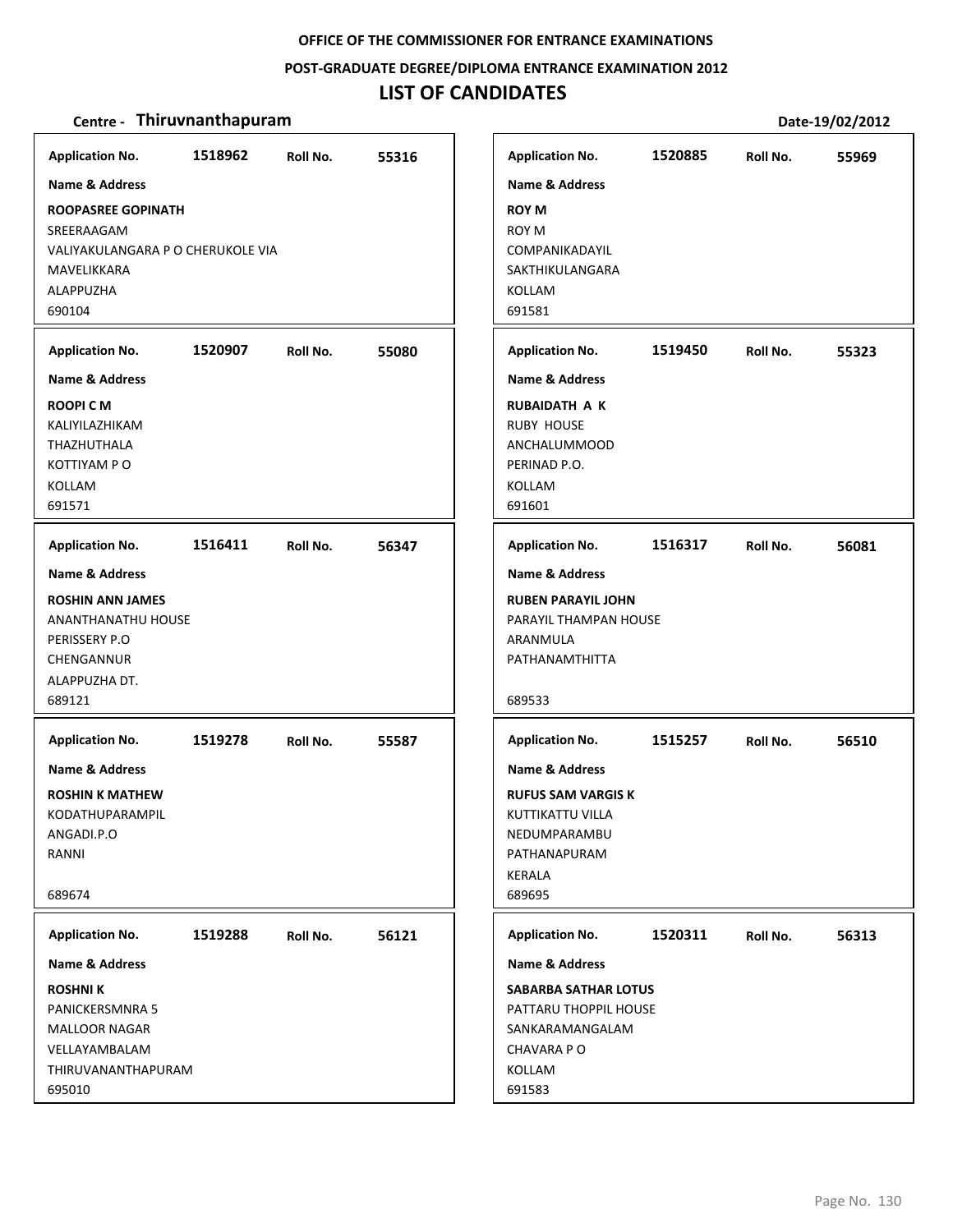**POST‐GRADUATE DEGREE/DIPLOMA ENTRANCE EXAMINATION 2012**

## **LIST OF CANDIDATES**

| <b>Application No.</b><br><b>Name &amp; Address</b><br>SABARI S<br><b>RATNAS</b><br>DALAVAPURAM<br>CHERUNNIYOOR P O VARKALA<br>THIRUVANANTHAPURAM<br>695142                          | 1518152 | Roll No. | 56723 | <b>Application No.</b><br><b>Name &amp; Address</b><br><b>SABUDAS D</b><br>DEEPU BHAVANAM<br>MULLUCADU<br>POOYAPPALLY<br><b>KOLLAM</b><br>691537              | 1516187 | Roll No. | 55101 |
|--------------------------------------------------------------------------------------------------------------------------------------------------------------------------------------|---------|----------|-------|---------------------------------------------------------------------------------------------------------------------------------------------------------------|---------|----------|-------|
| <b>Application No.</b><br><b>Name &amp; Address</b><br>SABARI JAYARAM<br><b>GAUTHAMA</b><br>RAILWAY STATION ROAD<br>PETTAH PO<br>THIRUVANANTHAPURAM<br>695024                        | 1515246 | Roll No. | 56069 | <b>Application No.</b><br><b>Name &amp; Address</b><br><b>SACHIN JOSEPH</b><br><b>HARITHA</b><br>P.K. NAGAR 47<br>VADAKKEVILA P.O.<br><b>KOLLAM</b><br>691010 | 1518730 | Roll No. | 55402 |
| <b>Application No.</b><br><b>Name &amp; Address</b><br><b>SABARI NATH H S</b><br><b>VYSAKH</b><br>OPP. K.K.P. CAMPUS KATTAKADA ROAD<br>BALARAMAPURAM<br>THIRUVANANTHAPURAM<br>695501 | 1517300 | Roll No. | 55026 | <b>Application No.</b><br><b>Name &amp; Address</b><br><b>SAFEER MOHAMMED</b><br><b>THARAMEL HOUSE</b><br>PARATHODE P.O<br>KANJIRAPALLY<br>686512             | 1520404 | Roll No. | 55604 |
| <b>Application No.</b><br><b>Name &amp; Address</b><br><b>SABARINATH P S</b><br>SABARI<br>PERUNNA PO<br>CHANGANACHERRY<br>KOTTAYAM<br>686102                                         | 1515528 | Roll No. | 55272 | <b>Application No.</b><br><b>Name &amp; Address</b><br><b>SAFEERA KHALID</b><br>RAYAMARAKKAR HOUSE<br>VADANAPALLY P.O.<br><b>THRISSUR</b><br>680614           | 1520684 | Roll No. | 56760 |
| <b>Application No.</b><br>Name & Address<br>SABITH MUHAMMAD T<br><b>BAITHUL AMAL</b><br>S V MARKET PO<br>KARUNAGAPPALLY<br>KOLLAM<br>690573                                          | 1516351 | Roll No. | 56698 | <b>Application No.</b><br>Name & Address<br><b>SAGART</b><br>ABHI ADARSH GSSNRA-112 NCC ROAD<br>PEROORKADA.P.O<br>THIRUVANANTHAPURAM<br>695005                | 1521380 | Roll No. | 56597 |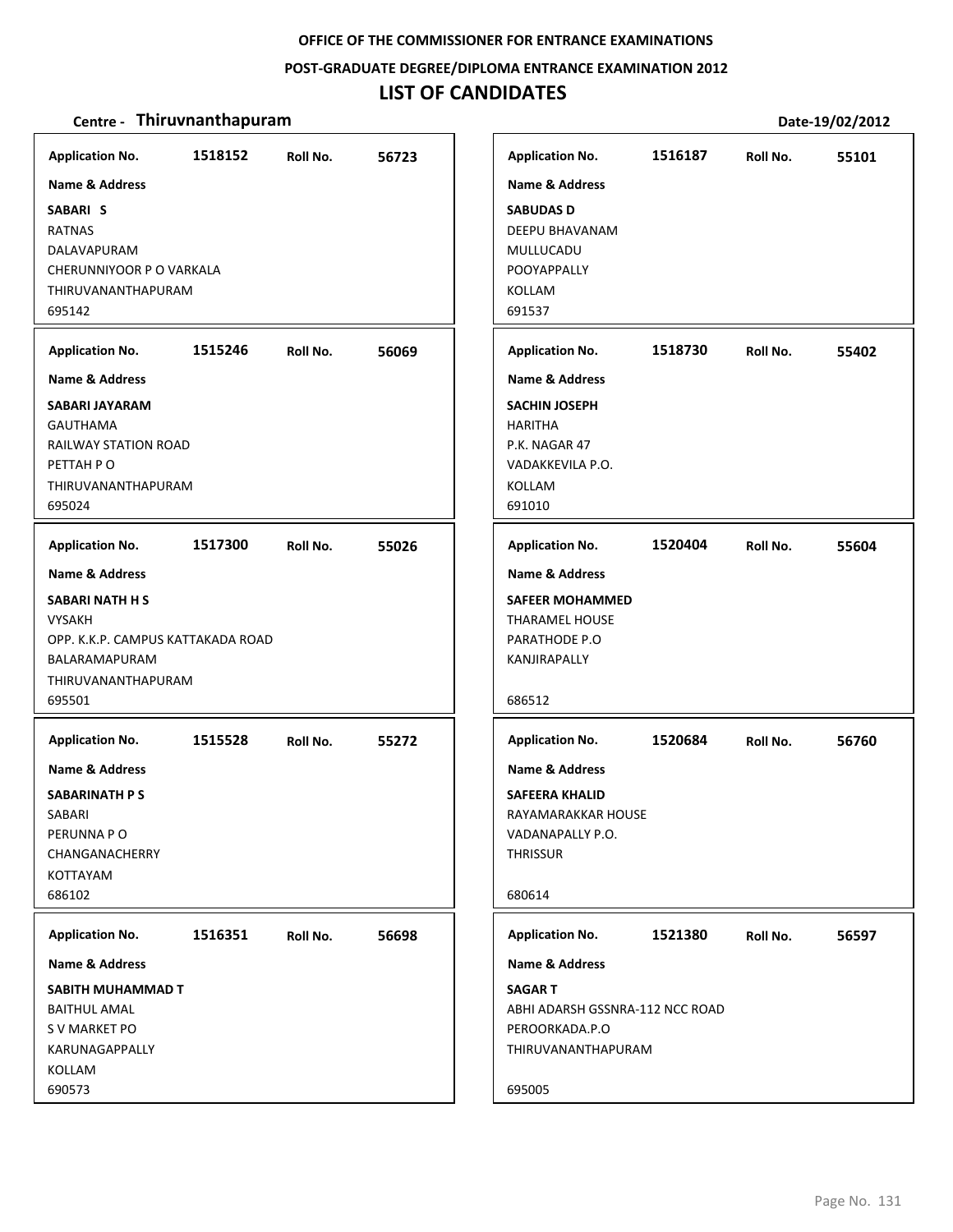### **POST‐GRADUATE DEGREE/DIPLOMA ENTRANCE EXAMINATION 2012**

# **LIST OF CANDIDATES**

| <b>Application No.</b>                                                                                                                                   | 1519336 | <b>WITHHELD</b> |       | <b>Application No.</b>                                                                                                                                                     | 1517396 | Roll No. | 55117 |
|----------------------------------------------------------------------------------------------------------------------------------------------------------|---------|-----------------|-------|----------------------------------------------------------------------------------------------------------------------------------------------------------------------------|---------|----------|-------|
| Name & Address<br><b>SAHNY M SOMAN</b><br>AARAMAM<br>KURUMANDAL<br><b>PARAVUR</b><br>KOLLAM<br>691301                                                    |         |                 |       | <b>Name &amp; Address</b><br><b>SAJEESH KUMAR K B</b><br>PNRA G7 YAMUNA<br><b>PONGUMOOD</b><br><b>MEDCAL COLLEGE</b><br>TRIVANDRUM<br>695011                               |         |          |       |
| <b>Application No.</b>                                                                                                                                   | 1519231 | Roll No.        | 56561 | <b>Application No.</b>                                                                                                                                                     | 1519512 | Roll No. | 55591 |
| <b>Name &amp; Address</b><br><b>SAIRA SAIF</b><br>SAIRA COTTAGE<br>KARALI JUNCTION P.O.<br><b>SASTHAMCOTTA</b><br>KOLLAM<br>690543                       |         |                 |       | <b>Name &amp; Address</b><br><b>SAJIKUMAR P N</b><br><b>KRISHNA KRIPA</b><br>TC 31/205<br>NEAR ITI JUNCTION CHACKAI PO<br>THIRUVANATHAPURAM<br>695024                      |         |          |       |
| <b>Application No.</b>                                                                                                                                   | 1520804 | Roll No.        | 55434 | <b>Application No.</b>                                                                                                                                                     | 1518121 | Roll No. | 55928 |
| <b>Name &amp; Address</b><br><b>SAJAN G N</b><br>TC 79/1345<br><b>GOURI BHAVAN</b><br>KARIKKAKOM<br>THIRUVANANTHAPURAM<br>695007                         |         |                 |       | <b>Name &amp; Address</b><br>SAJILA S PILLAI<br>SIVAM KIZHAKKE KUTTATHI VEEDU<br>CHARAMANGALAM<br>MUHAMMA PO<br>ALAPPUZHA<br>688525                                        |         |          |       |
| <b>Application No.</b><br>Name & Address<br><b>SAJEER N S</b><br><b>MURUKKUM VEETTIL</b><br><b>CHANDANATHOPE PO</b><br>KOLLAM<br><b>MEKONE</b><br>691014 | 1520814 | Roll No.        | 55790 | <b>Application No.</b><br><b>Name &amp; Address</b><br><b>SAJIN SADATH</b><br><b>JEYES VILLA</b><br><b>MARKET JUNCTION</b><br><b>NEDUMANGAD PO</b><br>TRIVANDRUM<br>695541 | 1517473 | Roll No. | 55919 |
| <b>Application No.</b><br>Name & Address                                                                                                                 | 1521007 | Roll No.        | 56502 | <b>Application No.</b><br>Name & Address                                                                                                                                   | 1517859 | Roll No. | 56013 |
| <b>SAJEERAN</b><br>SAJEERA MANZIL<br>KANIYAPURAM P O<br>KANIYAPURAM<br>THIRUVANANTHAPURAM<br>695301                                                      |         |                 |       | <b>SAJITH J S</b><br>R.P.NILAYAM<br>PADANILAM<br>CHIRAYINKIL<br>TRIVANDRUM<br>695304                                                                                       |         |          |       |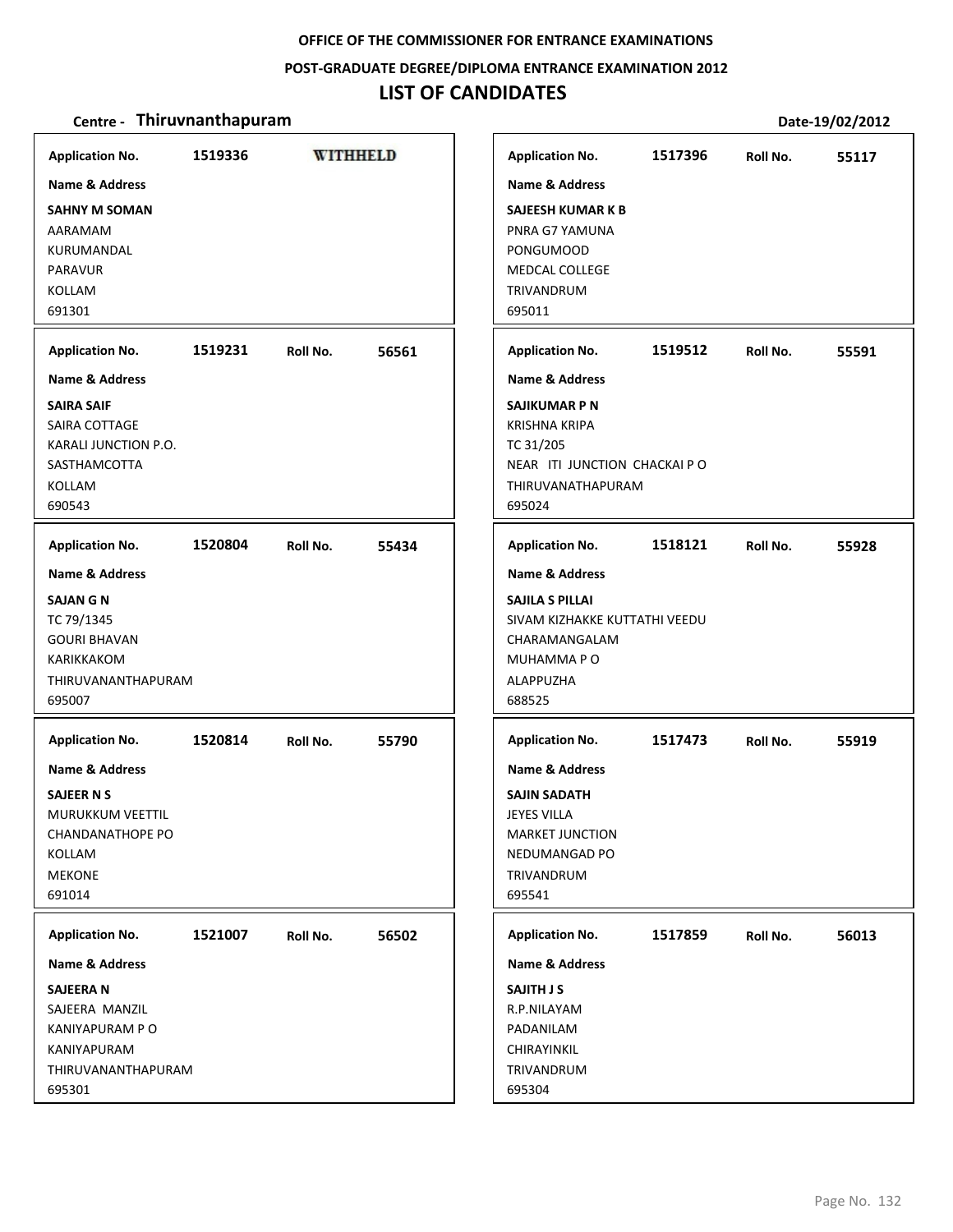### **POST‐GRADUATE DEGREE/DIPLOMA ENTRANCE EXAMINATION 2012**

# **LIST OF CANDIDATES**

| <b>Application No.</b><br>Name & Address<br><b>SAJITH SL</b><br><b>SUJITH BHAVAN</b><br>MULAVANA PO<br><b>KUNDARA</b><br>KOLLAM<br><b>KERALA</b><br>691503 | 1518871 | Roll No. | 55315 | <b>Application No.</b><br><b>Name &amp; Address</b><br>SAJU A S<br><b>SUMI NIVAS</b><br>VADAYILMUKKU<br>PALLIPPURAM. P.O<br>TRIVANDRUM<br>695316                   | 1521056 | Roll No. | 56591 |
|------------------------------------------------------------------------------------------------------------------------------------------------------------|---------|----------|-------|--------------------------------------------------------------------------------------------------------------------------------------------------------------------|---------|----------|-------|
| <b>Application No.</b>                                                                                                                                     | 1517803 | Roll No. | 56454 | <b>Application No.</b>                                                                                                                                             | 1518566 | Roll No. | 56640 |
| <b>Name &amp; Address</b><br>SAJITH SREEKUMAR<br>LEKSHMY MANDIRAM<br>PAYATTUVILA.P.O<br>BALARAMAPURAM<br>THIRUVANANTHAPURAM<br>695501                      |         |          |       | <b>Name &amp; Address</b><br><b>SAJU H</b><br><b>ATTUPURATH</b><br>TC 13/682 (7)<br>KUNNUKUZHYPOST VANCHIYOOR<br>THIRUVANANTHAPURAM<br>695035                      |         |          |       |
| <b>Application No.</b>                                                                                                                                     | 1519164 | Roll No. | 55230 | <b>Application No.</b>                                                                                                                                             | 1518186 | Roll No. | 55662 |
| <b>Name &amp; Address</b><br>SAJITHA N<br>SRISAILAM T.C. 7/728<br>KOCHULLOOR JN<br>MEDICAL COLLEGE PO<br>THIRUVANANTHAPURAM<br>695011                      |         |          |       | <b>Name &amp; Address</b><br>SALEENA BEEVI A R<br>RABEEH<br>S R P MARKET P O<br>KARUNAGAPPALLY<br>KOLLAM<br>690539                                                 |         |          |       |
| <b>Application No.</b><br>Name & Address<br>SAJITHA SURENDRAN<br>KOTTAYATHU HOUSE<br>KUTTEMPEROOR P.O<br>MANNAR<br>ALAPPUZHA.<br>689623                    | 1518233 | Roll No. | 56724 | <b>Application No.</b><br><b>Name &amp; Address</b><br><b>SALEENA V</b><br>D/O MOHAMMED.V<br>VAYANKARA HOUSEALUMKUNNU<br>PAPPINIPPARA.P.O<br>MALAPPURAM.<br>676122 | 1521277 | Roll No. | 56595 |
| <b>Application No.</b><br>Name & Address<br><b>SAJMI SHAJI S</b><br><b>VILAYIL VEEDU</b><br><b>MUSLIM STREET</b><br>KOTTARAKARA<br>KOLLAM<br>691506        | 1519500 | Roll No. | 55057 | <b>Application No.</b><br>Name & Address<br><b>SALILADEVI P R</b><br>KARTHIKA PULIYILA<br><b>NALLILA PO</b><br>KOLLAM<br>691515                                    | 1518973 | Roll No. | 55583 |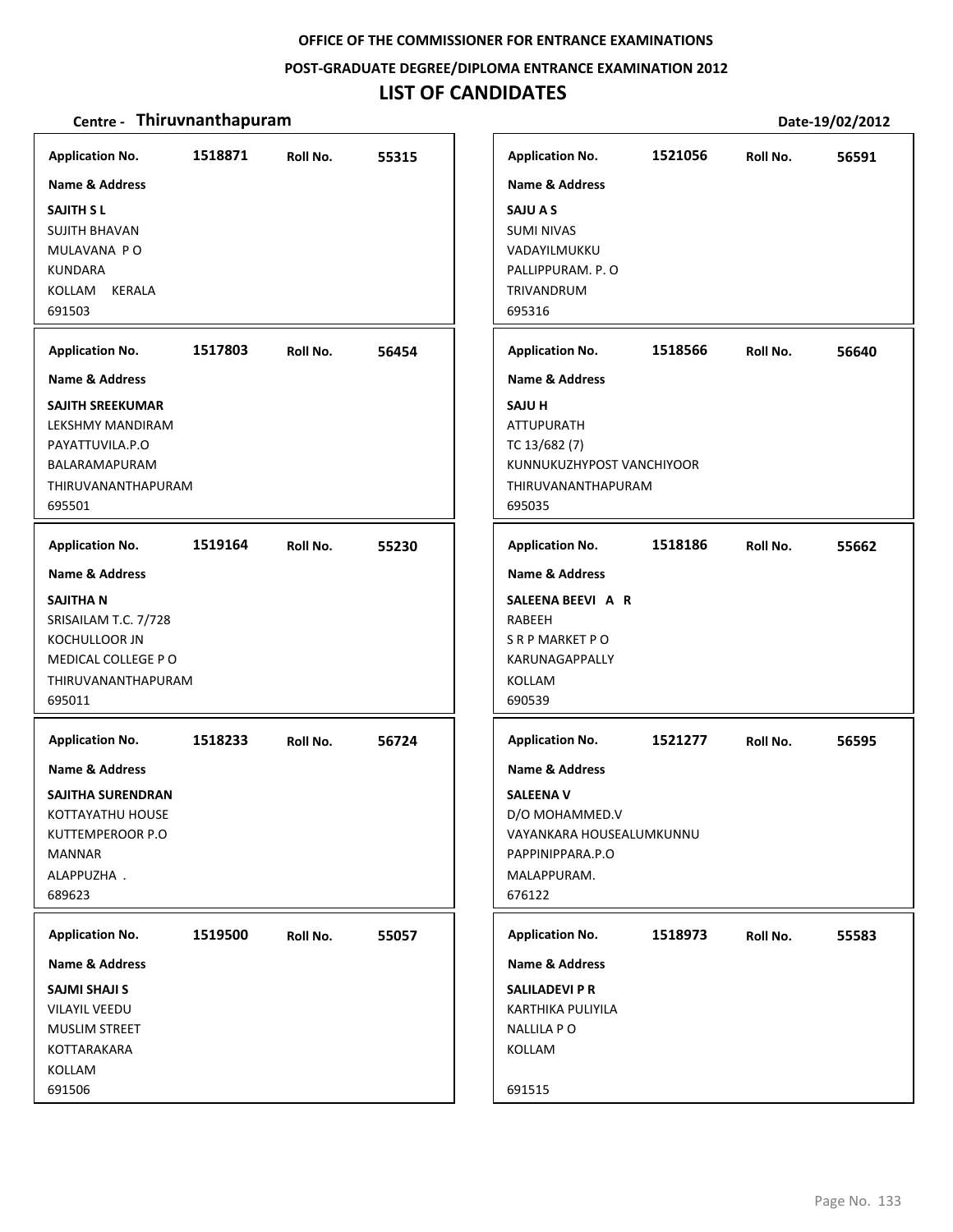## **POST‐GRADUATE DEGREE/DIPLOMA ENTRANCE EXAMINATION 2012**

# **LIST OF CANDIDATES**

| <b>Application No.</b>                                                                                                                  | 1518608 | Roll No. | 56112 | <b>Application No.</b>                                                                                                                             | 1515766 | Roll No. | 55363 |
|-----------------------------------------------------------------------------------------------------------------------------------------|---------|----------|-------|----------------------------------------------------------------------------------------------------------------------------------------------------|---------|----------|-------|
| Name & Address<br>SALIMA FATHIMA M<br>27/360 A MACHINGAL HOUSE<br><b>NEAR WATER TANK</b><br>PUTHIYARA P.O<br><b>KOZHIKODE</b><br>673004 |         |          |       | <b>Name &amp; Address</b><br><b>SAM MATHEW</b><br>NANDANAM HOUSE NO. 7<br><b>BRIDGELANE ULLOOR</b><br>MEDICAL COLLEGE P.O.<br>TRIVANDRUM<br>695011 |         |          |       |
| <b>Application No.</b>                                                                                                                  | 1517832 | Roll No. | 55657 | <b>Application No.</b>                                                                                                                             | 1517895 | Roll No. | 56719 |
| <b>Name &amp; Address</b>                                                                                                               |         |          |       | <b>Name &amp; Address</b>                                                                                                                          |         |          |       |
| <b>SALINI N R</b><br>INDIRAVILASAM<br><b>BODHI NAGAR 35</b><br>THATTAMALA P O<br>KOLLAM<br>691020                                       |         |          |       | <b>SAM P MATHEW</b><br>PEEDIKAYIL HOUSE<br>PARUMALA PO<br>TIRUVALLA<br>689626                                                                      |         |          |       |
|                                                                                                                                         |         |          |       |                                                                                                                                                    |         |          |       |
| <b>Application No.</b>                                                                                                                  | 1515916 | Roll No. | 55276 | <b>Application No.</b>                                                                                                                             | 1520953 | Roll No. | 56325 |
| <b>Name &amp; Address</b>                                                                                                               |         |          |       | <b>Name &amp; Address</b>                                                                                                                          |         |          |       |
| <b>SALINI S</b><br><b>SALINI S</b><br>THALAYAM VEEDU<br><b>KADAKKADU SOUTH</b><br>PANDALAM<br>689501                                    |         |          |       | <b>SAMEER S</b><br>SIDAB HOUSE<br>KALLAMBALAM P O<br>TRIVANDRUM<br>695605                                                                          |         |          |       |
| <b>Application No.</b>                                                                                                                  | 1521390 | Roll No. | 55178 | <b>Application No.</b>                                                                                                                             | 1519479 | Roll No. | 56035 |
| <b>Name &amp; Address</b><br><b>SALINI S</b><br>LEKSHMI A-3<br>KANAKA NAGAR<br>VELLAYAMBALAM<br>THIRUVANANTHAPURAM<br>695003            |         |          |       | <b>Name &amp; Address</b><br><b>SAMEERANGS</b><br><b>KOYIPPALLIL HOUSE</b><br>PUTHIYAVILA P O<br>KAYAMKULAM<br>ALAPPUZHA<br>690531                 |         |          |       |
| <b>Application No.</b>                                                                                                                  | 1521334 | Roll No. | 56420 | <b>Application No.</b>                                                                                                                             | 1520105 | Roll No. | 55777 |
| Name & Address                                                                                                                          |         |          |       | <b>Name &amp; Address</b>                                                                                                                          |         |          |       |
| <b>SALO THOMAS</b><br>PRATHYUSHA.<br>ULLOOR GARDENS NO.21<br>MEDICAL COLLEGE P.O<br>TRIVANDRUM<br>695011                                |         |          |       | <b>SAMITHA NAIR</b><br>C-26 VS NIVAS<br>T V NAGAR<br>THIRUMALA P O<br>THIRUVANANTHAPURAM<br>695006                                                 |         |          |       |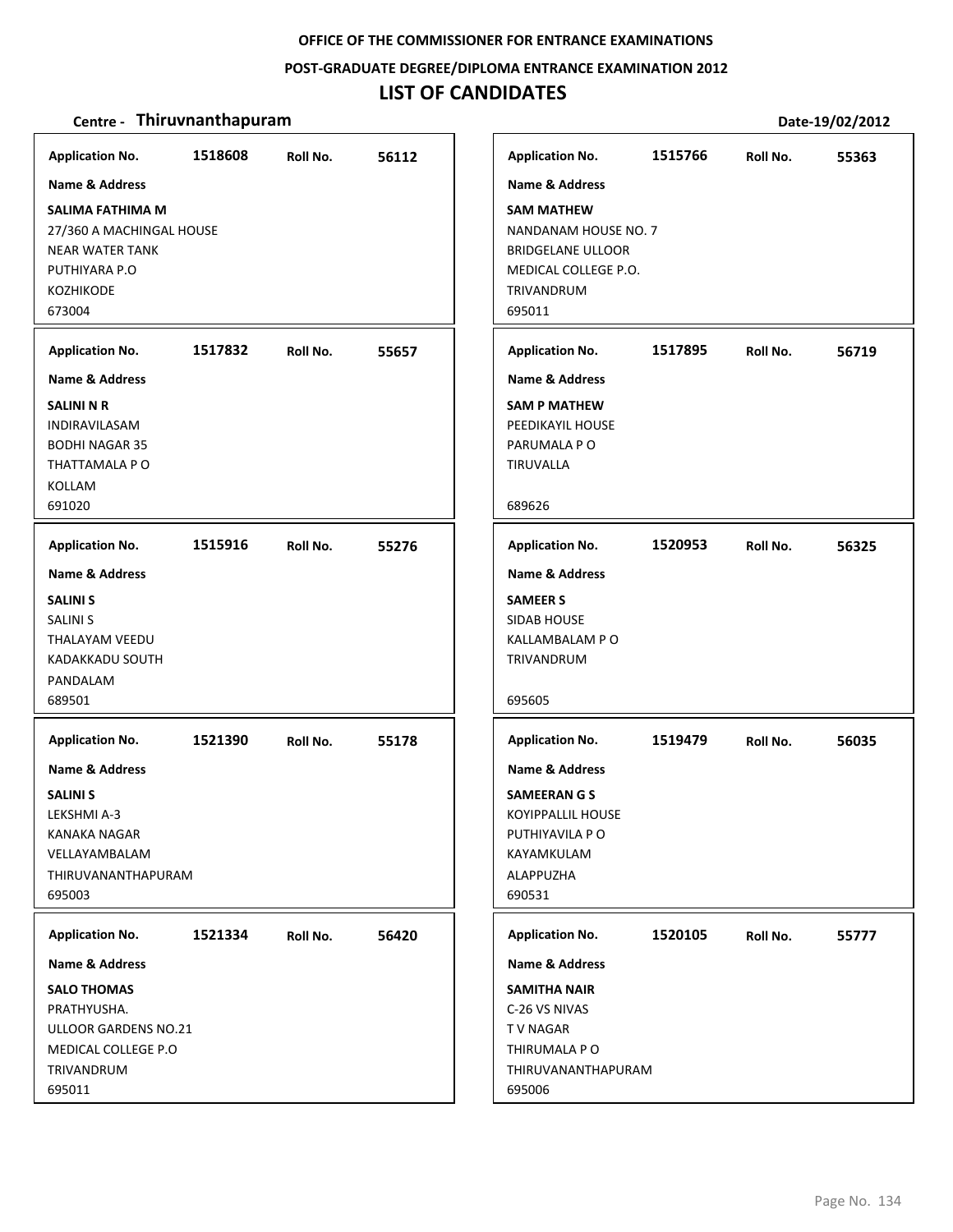## **POST‐GRADUATE DEGREE/DIPLOMA ENTRANCE EXAMINATION 2012**

# **LIST OF CANDIDATES**

| <b>Application No.</b>                                                                                                                            | 1518329 | Roll No. | 55575 |
|---------------------------------------------------------------------------------------------------------------------------------------------------|---------|----------|-------|
| Name & Address<br>SAMYUKTA SADASIVAN K<br>PP 4/1468SNRA 121DEVIKRIPA<br>SWATHY NAGARMOTTAMOODU<br>NARUVAMOODU.P.O<br>THIRUVANANTHAPURAM<br>695020 |         |          |       |
| <b>Application No.</b><br><b>Name &amp; Address</b><br>SANAL KUMAR L T<br>R C 18/2135(4) MANGALATHU<br><b>MANGADU ANOOR</b>                       | 1521205 | Roll No. | 55708 |
| THIRUMALA P O<br>TRIVANDRUM<br>695006<br><b>Application No.</b>                                                                                   | 1516236 | Roll No. | 56345 |
| <b>Name &amp; Address</b><br>SANDEEP K RAJ<br><b>KARTHIKA</b><br><b>PONVILA</b><br>AYIRA.P.O<br>PARASSALA<br>695502                               |         |          |       |
| <b>Application No.</b><br><b>Name &amp; Address</b><br><b>SANDEEP S</b><br>ARADHANA<br>LEKSHMI NADA<br>KOLLAM<br>691013                           | 1516191 | Roll No. | 55368 |
| <b>Application No.</b>                                                                                                                            | 1521177 | Roll No. | 56241 |
| Name & Address<br><b>SANDEEP S</b><br>T.C.13/1919<br>KUMARAPURAM<br>MEDICAL COLLEGE P.O.<br>TRIVANDRUM<br>695011                                  |         |          |       |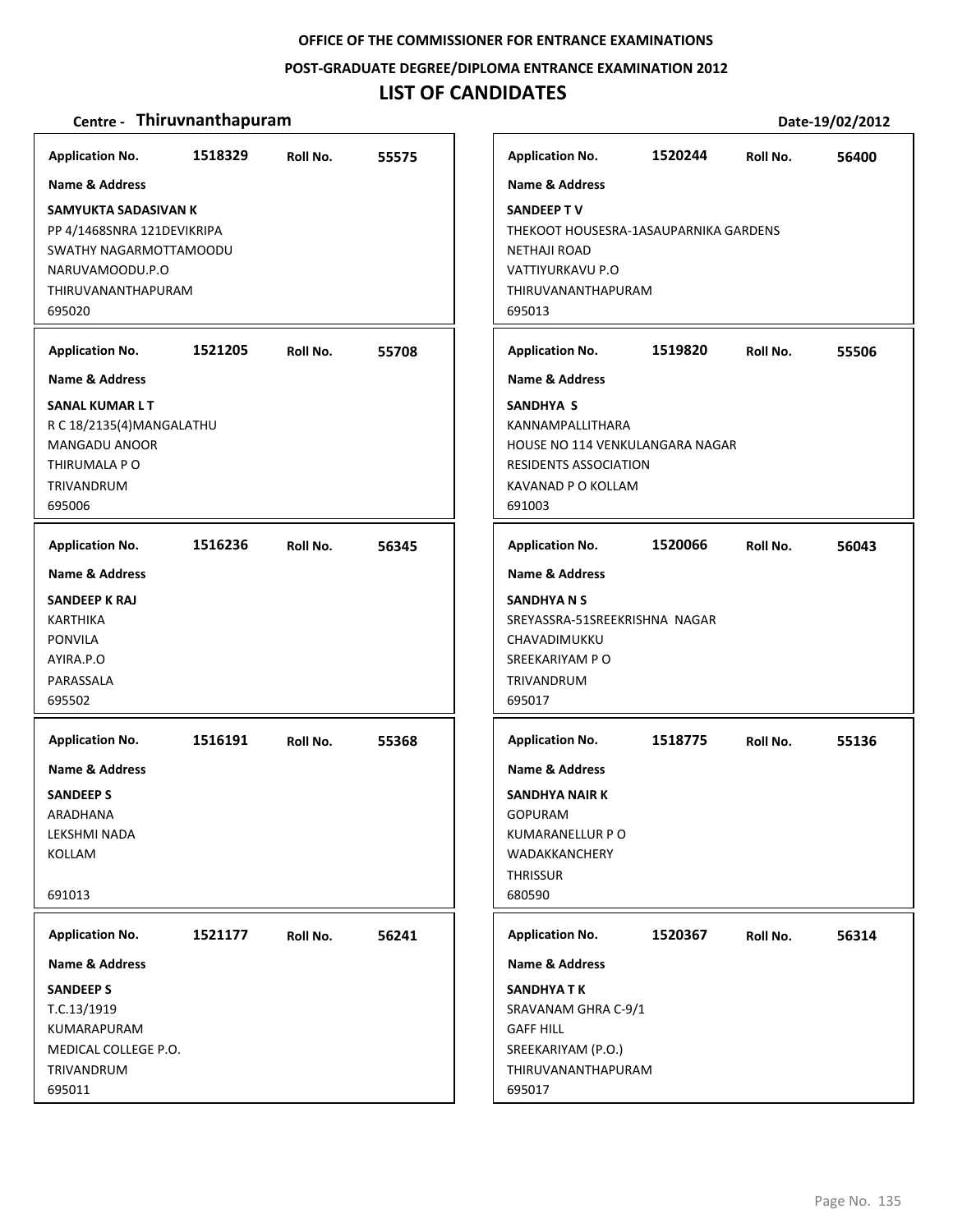**POST‐GRADUATE DEGREE/DIPLOMA ENTRANCE EXAMINATION 2012**

## **LIST OF CANDIDATES**

| <b>Application No.</b>                                                                                                                                                | 1516935 | Roll No.        | 55466 | <b>Application No.</b>                                                                                                                                 | 1521138 | Roll No. | 55262 |
|-----------------------------------------------------------------------------------------------------------------------------------------------------------------------|---------|-----------------|-------|--------------------------------------------------------------------------------------------------------------------------------------------------------|---------|----------|-------|
| <b>Name &amp; Address</b><br><b>SANDHYA V V</b><br>THIRUVONAM GRA B 129/2<br><b>SREE KRISHNA LANE</b><br>KURUVIKADU VATTIYOORCAVE.P.O<br>THIRUVANANTHAPURAM<br>695013 |         |                 |       | <b>Name &amp; Address</b><br><b>SANITHA A</b><br><b>BETHEL</b><br><b>OPPOSITE TOWN MASJID</b><br>NEYYATTINKARA<br>NEYYATTINKARA P O<br>695121          |         |          |       |
| <b>Application No.</b>                                                                                                                                                | 1517014 | Roll No.        | 55200 | <b>Application No.</b>                                                                                                                                 | 1516547 | Roll No. | 56525 |
| <b>Name &amp; Address</b><br><b>SANESH KUMAR S</b><br>KOCHUVEETILTHAMARAKULAM PO<br>THAMARAKULAMALAPPUZHA<br>KERALAINDIA.<br>690530                                   |         |                 |       | <b>Name &amp; Address</b><br>SANJAY SAHADEVAN<br><b>JANAKIMANDIRAM</b><br><b>JANARDHANAPURAM</b><br>VARKALA<br><b>KERALA</b><br>695141                 |         |          |       |
| <b>Application No.</b>                                                                                                                                                | 1521263 | <b>WITHHELD</b> |       | <b>Application No.</b>                                                                                                                                 | 1520518 | Roll No. | 56140 |
| <b>Name &amp; Address</b><br><b>SANGEETHA SV</b><br>LEELA MANDIRAM<br>KUTTICHAL<br>KUTTICHAL.P.O<br>TRIVANDRUM<br>695574                                              |         |                 |       | <b>Name &amp; Address</b><br><b>SANJEEV KUMAR S</b><br>C/O V S C BOSETC 38/335 1<br>'VENU NIVAS'SCRA(5)<br>VALIASALAKILLIPALAM<br>TRIVANDRUM<br>695036 |         |          |       |
| <b>Application No.</b><br>Name & Address<br>SANGEETHA SOMAKUMAR<br>SOUPARNIKA<br>NEAR RAILWAY STATION<br>CHENGANUR<br>689121                                          | 1518119 | Roll No.        | 55839 | <b>Application No.</b><br><b>Name &amp; Address</b><br><b>SANJITH THOMAS</b><br>ELLAMPALLY<br>PATTATHANAM.P.O<br>KOLLAM<br>KERALA<br>691021            | 1515297 | Roll No. | 55358 |
| <b>Application No.</b>                                                                                                                                                | 1520470 | Roll No.        | 56668 | <b>Application No.</b>                                                                                                                                 | 1517371 | Roll No. | 56006 |
| Name & Address<br>SANILKUMAR J G<br>AISHWARYA TC 66/1261<br>PUNKULAM<br>VELLAYANI.P.O<br>THIRUVANANTHAPURAM<br>695522                                                 |         |                 |       | <b>Name &amp; Address</b><br><b>SANJU DANIEL JOHN</b><br>PAMPOORETHU HOUSEVNRA-325<br><b>VIKAS NAGAR</b><br>SREEKARYAM<br>TRIVANDRUM<br>695017         |         |          |       |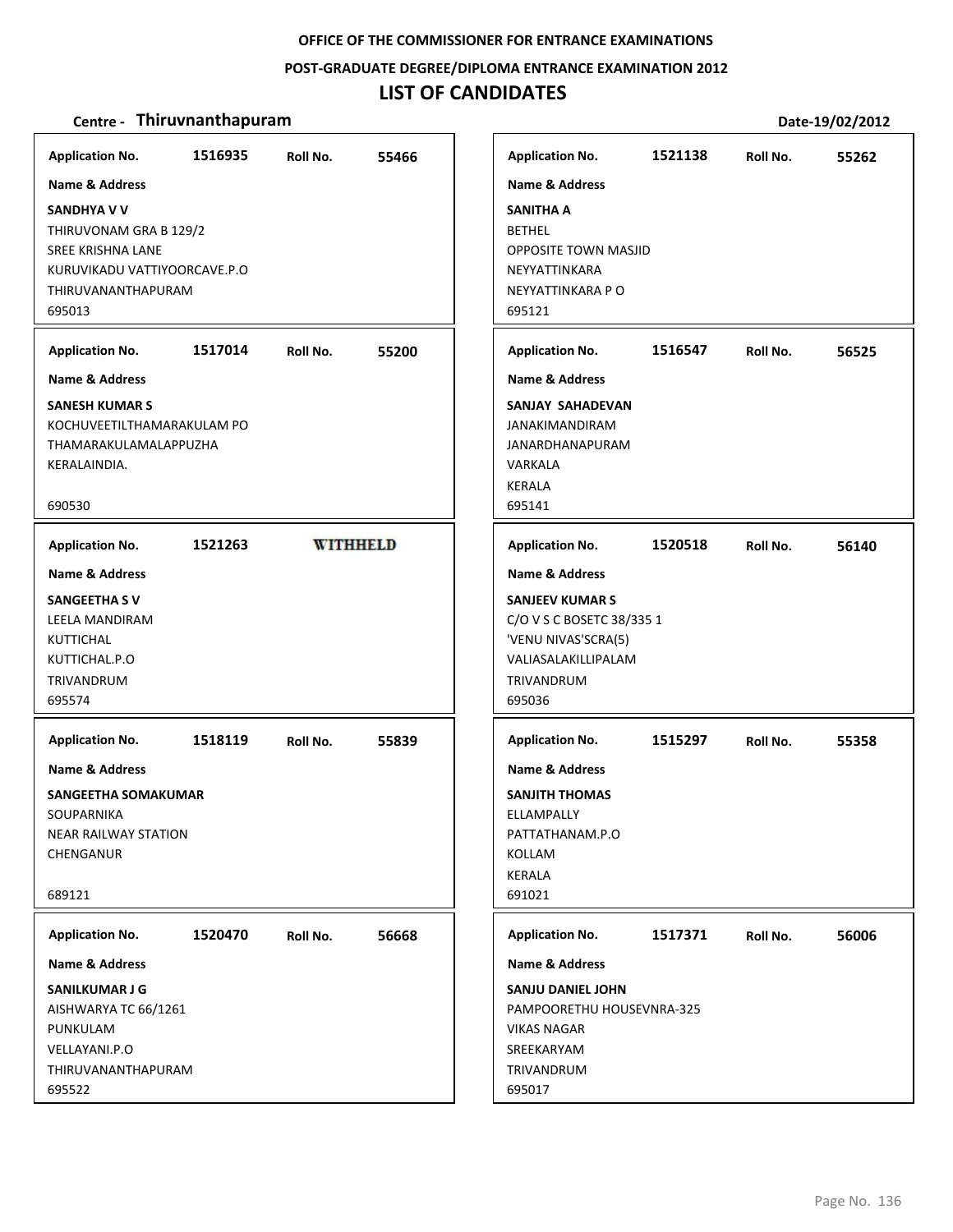### **POST‐GRADUATE DEGREE/DIPLOMA ENTRANCE EXAMINATION 2012**

# **LIST OF CANDIDATES**

| <b>Application No.</b><br><b>Name &amp; Address</b><br><b>SANJUS</b><br><b>DALIA</b><br><b>KALLIYOOR</b><br>KALLIYOOR.P.O<br>THIRUVANANTHAPURAM<br>695042 | 1519462 | Roll No. | 55679 | <b>Application No.</b><br><b>Name &amp; Address</b><br><b>SANOOJ S</b><br>SANOOJ MANZIL<br><b>MEMANA</b><br>OACHIRA P.O<br>KOLLAM<br>690526 | 1520503 | Roll No. | 55695 |
|-----------------------------------------------------------------------------------------------------------------------------------------------------------|---------|----------|-------|---------------------------------------------------------------------------------------------------------------------------------------------|---------|----------|-------|
| <b>Application No.</b>                                                                                                                                    | 1515471 | Roll No. | 55894 | <b>Application No.</b>                                                                                                                      | 1519023 | Roll No. | 55495 |
| <b>Name &amp; Address</b><br><b>SANKAR MOHAN</b><br>S/O S MOHANAKUMARAN PILLAI<br>MANGALYA NEERAVIL<br>PERINAD PO<br><b>KOLLAM DISTRICT</b><br>691601     |         |          |       | <b>Name &amp; Address</b><br><b>SANTHOSH B</b><br><b>AMAN HOUSE</b><br><b>CHETTIPEEDIKA</b><br>PALLIKUNNU P O<br><b>KANNUR</b><br>670004    |         |          |       |
| <b>Application No.</b>                                                                                                                                    | 1518519 | Roll No. | 55755 | <b>Application No.</b>                                                                                                                      | 1519452 | Roll No. | 55412 |
| <b>Name &amp; Address</b><br><b>SANKER S</b><br>KAIRALI VRA-117<br>VADAKKUM BHAGUM<br>KOLLAM<br>691001                                                    |         |          |       | <b>Name &amp; Address</b><br><b>SANTHOSH T</b><br>SANTHOSH BHAVAN<br><b>KOTTANAD PO</b><br>PATHANAMTHITTA<br>689615                         |         |          |       |
| <b>Application No.</b>                                                                                                                                    | 1516246 | Roll No. | 56521 | <b>Application No.</b>                                                                                                                      | 1521084 | Roll No. | 55439 |
| Name & Address                                                                                                                                            |         |          |       | <b>Name &amp; Address</b>                                                                                                                   |         |          |       |
| SANOJ ABDUL VAHAB ALIKANNU<br>SHAJAHAN MANZIL<br>THATTATHUMALA P.O.<br>KILIMANOOR<br>THIRUVANANTHAPURAM<br>695614                                         |         |          |       | <b>SANTY ANTONY P</b><br>CHAITHANYA<br>SANTHIGIRI P O<br><b>POTHENCODE</b><br>THIRUVANANTHAPURAM<br>695589                                  |         |          |       |
| <b>Application No.</b>                                                                                                                                    | 1520411 | Roll No. | 55871 | <b>Application No.</b>                                                                                                                      | 1518902 | Roll No. | 55493 |
| Name & Address<br><b>SANOOJ S</b><br>ANOOJ MANZIL<br>KULATHUPUZHA P O<br>KULATHUPUZHA<br>KOLLAM<br>691310                                                 |         |          |       | Name & Address<br>SANUJ KHADIJA JAIN<br>GREESHMAM<br><b>ORIENT NAGAR-117</b><br>PATTATHANAM PO<br>KOLLAM<br>691021                          |         |          |       |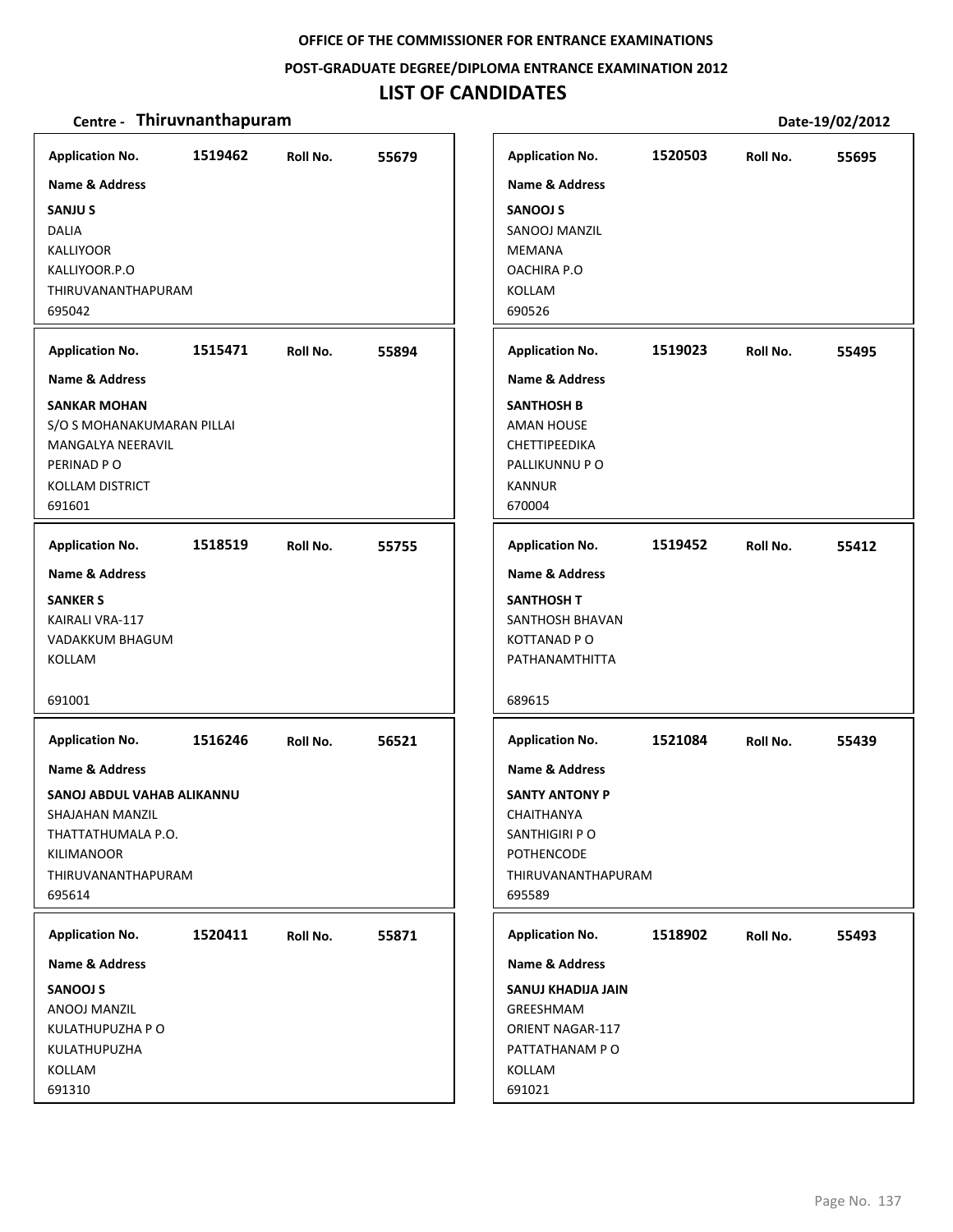**POST‐GRADUATE DEGREE/DIPLOMA ENTRANCE EXAMINATION 2012**

## **LIST OF CANDIDATES**

| <b>Application No.</b>     | 1518016 | Roll No. | 55393 |
|----------------------------|---------|----------|-------|
| <b>Name &amp; Address</b>  |         |          |       |
| <b>SARADA SREENATH</b>     |         |          |       |
| ANJALI ARAYOOR P O         |         |          |       |
| VIA AMARAVILA              |         |          |       |
| NEYATTINKARA               |         |          |       |
| THIRUVANANTHAPURAM.        |         |          |       |
| 695122                     |         |          |       |
| <b>Application No.</b>     | 1520775 | Roll No. | 56145 |
| <b>Name &amp; Address</b>  |         |          |       |
| SARANYA KRISHNAN G         |         |          |       |
| ARCHANA                    |         |          |       |
| TC 19/383 VPS 238          |         |          |       |
| VATTAVILA THIRUMALA P O    |         |          |       |
| THIRUVANANTHAPURAM         |         |          |       |
| 695006                     |         |          |       |
| <b>Application No.</b>     | 1521169 | Roll No. | 55974 |
| <b>Name &amp; Address</b>  |         |          |       |
| <b>SARANYA P</b>           |         |          |       |
| A-5 SARANYA HOUSE          |         |          |       |
| PILLAVEEDU NAGAR           |         |          |       |
| KESAVADASAPURAM            |         |          |       |
| PATTOM P.O TVM.            |         |          |       |
| 695004                     |         |          |       |
| <b>Application No.</b>     | 1516483 | Roll No. | 56348 |
|                            |         |          |       |
| <b>Name &amp; Address</b>  |         |          |       |
| <b>SARATH BABU S M</b>     |         |          |       |
| <b>THIRUVONAM</b>          |         |          |       |
| PANACHAMOODU               |         |          |       |
| PANACHAMOODU P O           |         |          |       |
| THIRUVANANTHAPURAM         |         |          |       |
| 695505                     |         |          |       |
| <b>Application No.</b>     | 1520224 | Roll No. | 55868 |
| Name & Address             |         |          |       |
| <b>SARATH CHANDRAN C R</b> |         |          |       |
| KALILAZHIYAM               |         |          |       |
| KOTTUKKAL P.O              |         |          |       |
| ANCHAL(VIA)                |         |          |       |
| KOLLAM                     |         |          |       |
| 691519                     |         |          |       |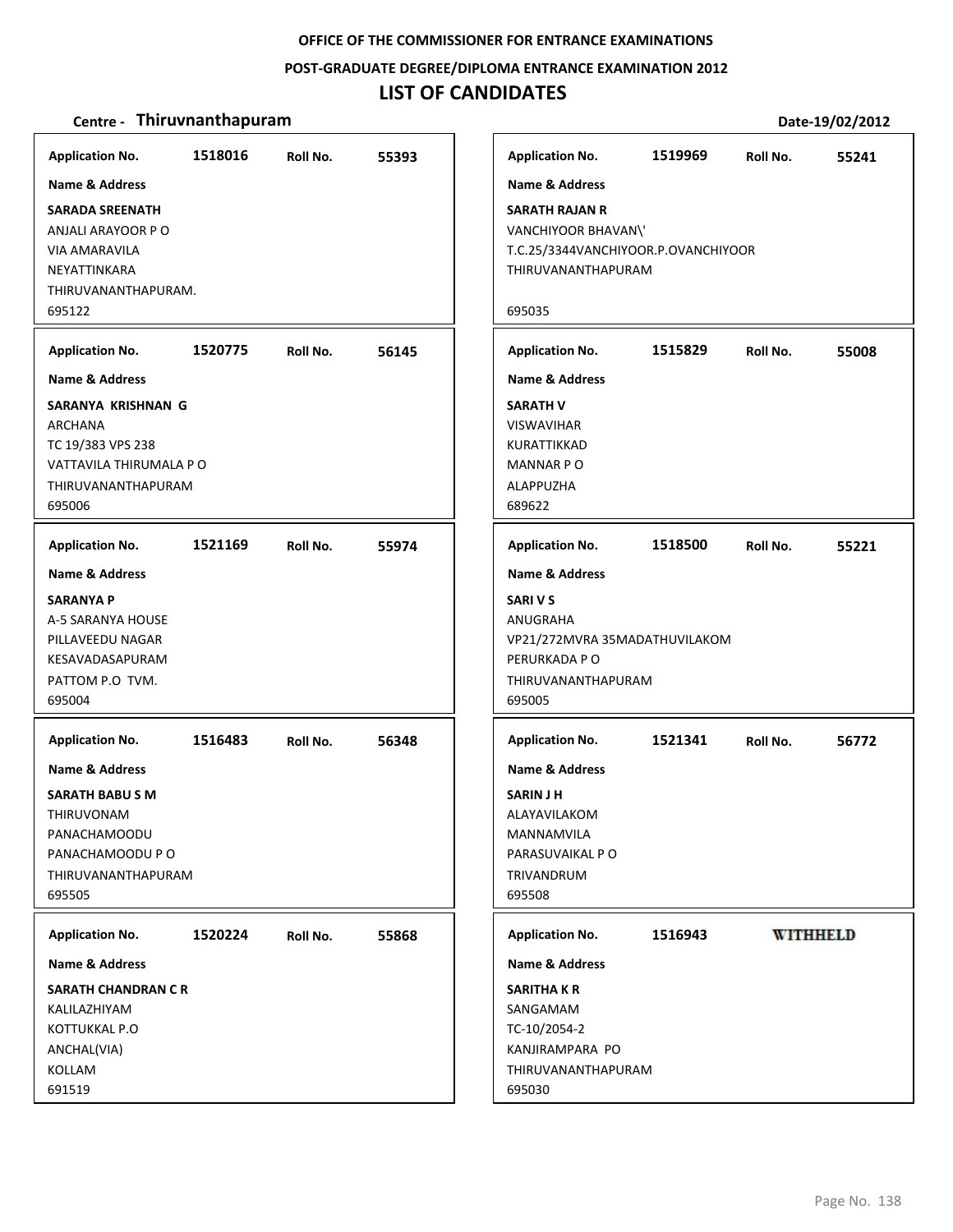### **POST‐GRADUATE DEGREE/DIPLOMA ENTRANCE EXAMINATION 2012**

# **LIST OF CANDIDATES**

| <b>Application No.</b>                                                                                                                           | 1520993 | Roll No. | 55971           |
|--------------------------------------------------------------------------------------------------------------------------------------------------|---------|----------|-----------------|
| <b>Name &amp; Address</b>                                                                                                                        |         |          |                 |
| <b>SARITHA KUMARI LT</b><br>NIKUNJAMRRA 31NCC ROAD<br>RAMAPURAM LANE AMBALAMUKKU<br>PEROORKADA.P.O.<br>THIRUVANANTHAPURAM<br>695005              |         |          |                 |
| <b>Application No.</b>                                                                                                                           | 1519423 | Roll No. | 56300           |
| <b>Name &amp; Address</b><br><b>SARITHA'S</b><br>CHAITHANYA<br><b>USHAS NAGAR-40</b><br><b>AYATHIL P.O</b><br><b>KOLLAM</b><br>691017            |         |          |                 |
| <b>Application No.</b>                                                                                                                           | 1521013 | Roll No. | 56766           |
| Name & Address<br><b>SARUN GHOSH</b><br>TC-XIII/1469KAMALASREEKUMARAPURAM<br>MEDICAL COLLEGE P.O.<br>TRIVANDRUM<br>695011                        |         |          |                 |
| <b>Application No.</b><br><b>Name &amp; Address</b><br><b>SASHA SS</b><br><b>INDIRA NIVAS</b><br>MANACAUD<br>VADAKKEVILA P O<br>KOLLAM<br>691010 | 1519916 |          | <b>WITHHELD</b> |
|                                                                                                                                                  |         |          | <b>WITHHELD</b> |
| <b>Application No.</b><br>Name & Address                                                                                                         | 1518597 |          |                 |
| <b>SASI KUMAR A</b><br>DR.A.SASI KUMAR(CMO)<br>PERIYAR HOSPITAL<br><b>KUMILY</b><br><b>IDUKKI</b><br>685531                                      |         |          |                 |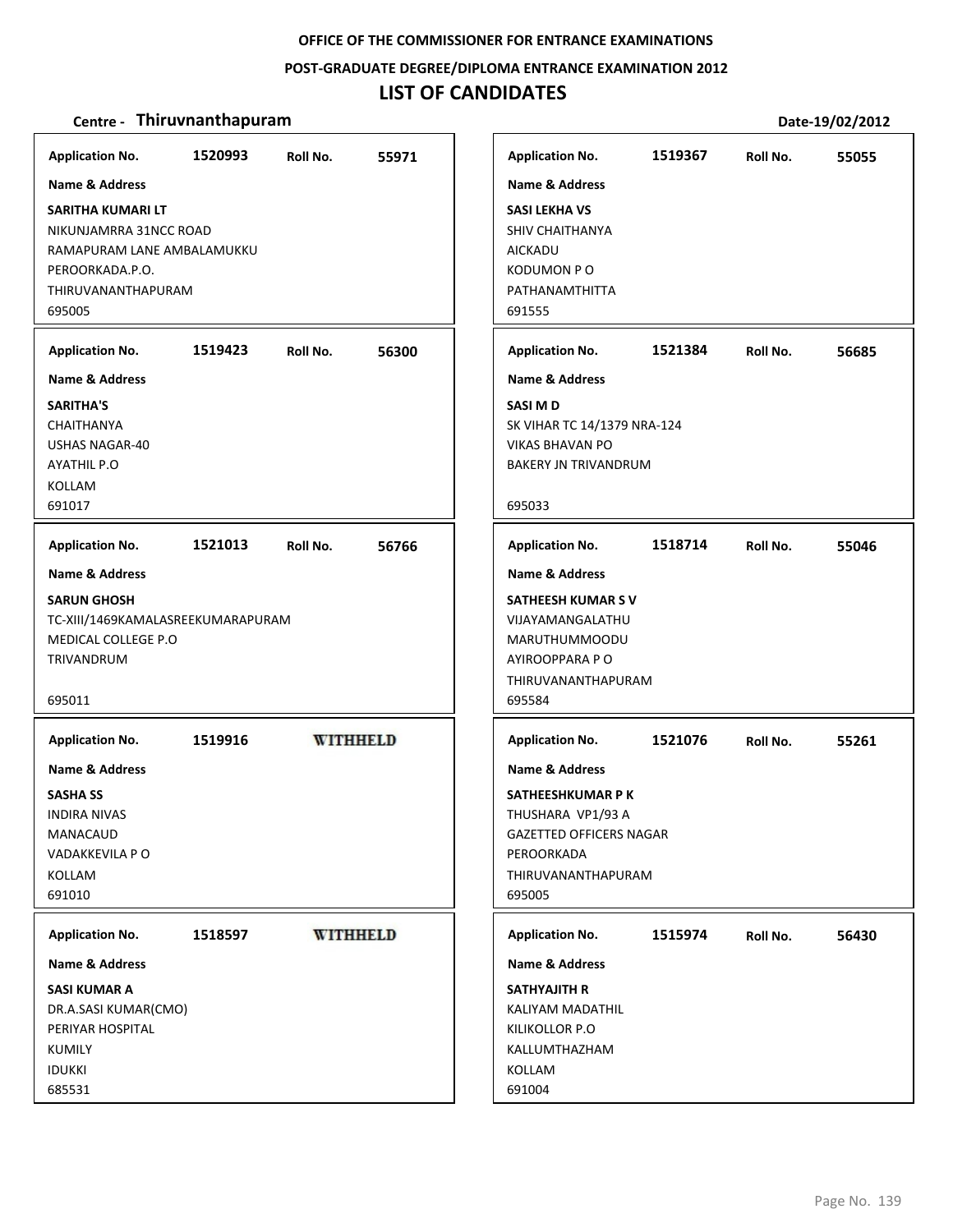## **POST‐GRADUATE DEGREE/DIPLOMA ENTRANCE EXAMINATION 2012**

# **LIST OF CANDIDATES**

| <b>Application No.</b>          | 1517956 | Roll No. | 56720 | <b>Application No.</b>       | 1517766 | Roll No. | 55478 |
|---------------------------------|---------|----------|-------|------------------------------|---------|----------|-------|
| Name & Address                  |         |          |       | <b>Name &amp; Address</b>    |         |          |       |
| <b>SATHYAJITH R</b>             |         |          |       | <b>SEEBAMOL T B</b>          |         |          |       |
| ANITHA BHAVAN MARAYAMUTTOM P.O. |         |          |       | QTR NO B-63 NTPC TOWNSHIP    |         |          |       |
| NEYYATTINKARA                   |         |          |       | PO CHEPPAD                   |         |          |       |
| THIRUVANANTHAPURAM              |         |          |       | ALAPPUZHA                    |         |          |       |
|                                 |         |          |       |                              |         |          |       |
| 695131                          |         |          |       | 690507                       |         |          |       |
| <b>Application No.</b>          | 1520816 | Roll No. | 55879 | <b>Application No.</b>       | 1517456 | Roll No. | 55474 |
| <b>Name &amp; Address</b>       |         |          |       | <b>Name &amp; Address</b>    |         |          |       |
| SATHYAJITH THYAGU               |         |          |       | <b>SEEMA S</b>               |         |          |       |
| FF-2/301                        |         |          |       | <b>THAMANNA</b>              |         |          |       |
| <b>VRINDAVAN GARDENS</b>        |         |          |       | CGRA 26                      |         |          |       |
| PATTOM PO                       |         |          |       | <b>CITYGARDENS</b>           |         |          |       |
| <b>TRIVANDRUM</b>               |         |          |       | ANAYARA P O TRIVANDRUM       |         |          |       |
| 695004                          |         |          |       | 695029                       |         |          |       |
|                                 |         |          |       |                              |         |          |       |
| <b>Application No.</b>          | 1516115 | Roll No. | 55812 | <b>Application No.</b>       | 1517375 | Roll No. | 56095 |
| <b>Name &amp; Address</b>       |         |          |       | Name & Address               |         |          |       |
| <b>SAVITHAMOL K</b>             |         |          |       | <b>SEENAS</b>                |         |          |       |
| KADIYANATTU HOUSE               |         |          |       | <b>DEVADAS TYRE AGENCIES</b> |         |          |       |
| MOOZHOOR P.O                    |         |          |       | MAIN ROAD MARTHANDAM         |         |          |       |
| MANJAMATTAM                     |         |          |       | KANYAKUMARI                  |         |          |       |
| <b>KOTTAYAM</b>                 |         |          |       | TAMILNADU                    |         |          |       |
| 686503                          |         |          |       | 629165                       |         |          |       |
|                                 |         |          |       |                              |         |          |       |
| <b>Application No.</b>          | 1519293 | Roll No. | 56298 | <b>Application No.</b>       | 1520602 | Roll No. | 55074 |
| <b>Name &amp; Address</b>       |         |          |       | <b>Name &amp; Address</b>    |         |          |       |
| <b>SAVYA SOMAN</b>              |         |          |       | <b>SEETHA LEKSHMI B</b>      |         |          |       |
| MOOLAEKKADAVIL                  |         |          |       | \'LEKSHMI\'                  |         |          |       |
| NSS KARAYOGAM ROAD              |         |          |       | POOTHAMKARA EAST             |         |          |       |
| ANAYARA.P.O                     |         |          |       | ELAMANNOOR PO                |         |          |       |
| THIRUVANANTHAPURAM              |         |          |       | PATHANAMTHITTA               |         |          |       |
| 695029                          |         |          |       | 691524                       |         |          |       |
|                                 |         |          |       |                              |         |          |       |
| <b>Application No.</b>          | 1516325 | Roll No. | 56170 | <b>Application No.</b>       | 1516979 | Roll No. | 56089 |
| Name & Address                  |         |          |       | <b>Name &amp; Address</b>    |         |          |       |
| <b>SAYAM SUBHASH</b>            |         |          |       | <b>SEETHA MOHANDAS</b>       |         |          |       |
| SADOM                           |         |          |       | TC 1/871/2                   |         |          |       |
| <b>NEAR RAILWAY STATION</b>     |         |          |       | MYNAKAM KMLRA 42KUMARAPURAM  |         |          |       |
| KADAKAVOUR                      |         |          |       | MEDICAL COLLEGE.P.O          |         |          |       |
| TRIVANDRUM                      |         |          |       | THIRUVANANTHAPURAM           |         |          |       |
| 695306                          |         |          |       | 695011                       |         |          |       |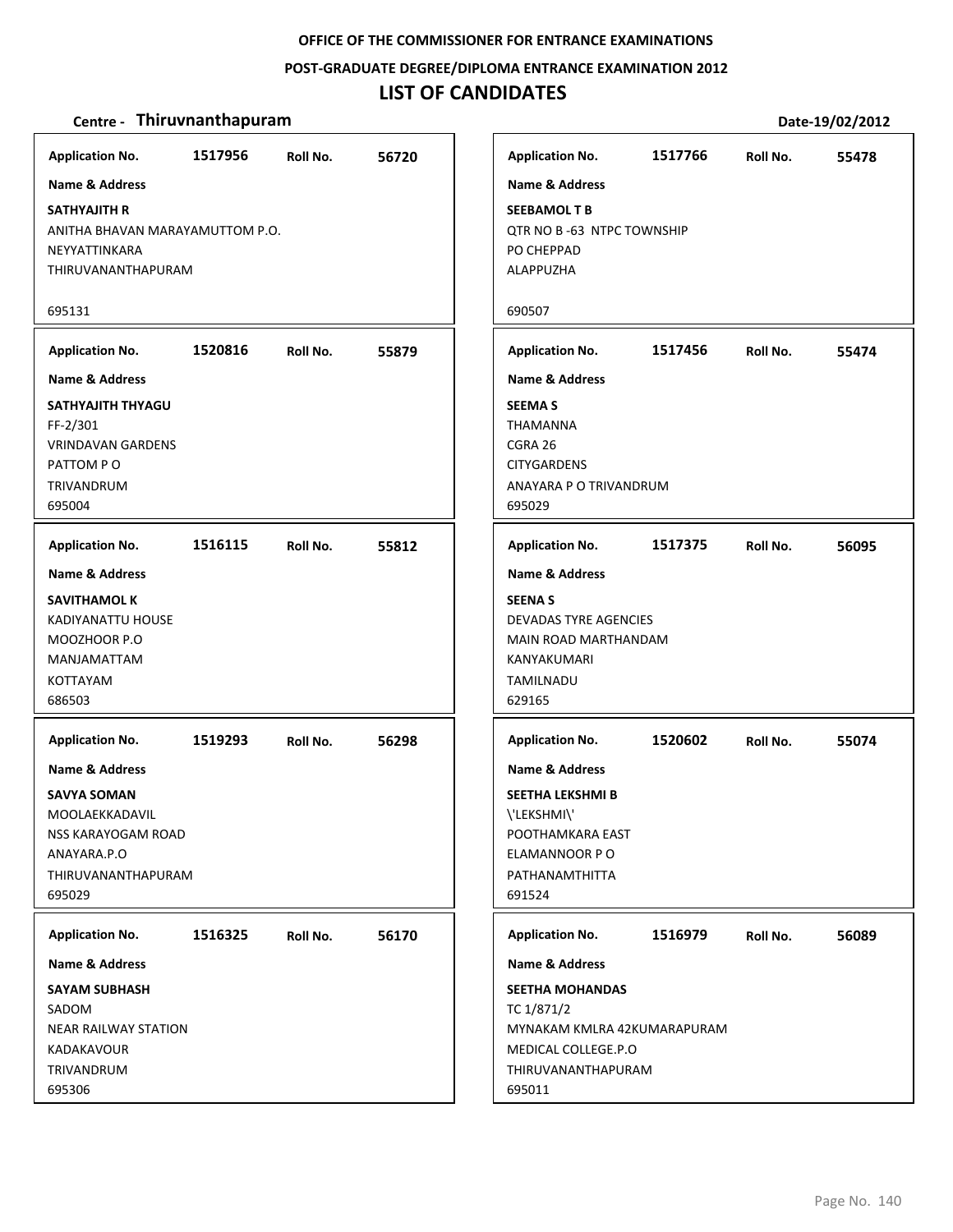#### **POST‐GRADUATE DEGREE/DIPLOMA ENTRANCE EXAMINATION 2012**

## **LIST OF CANDIDATES**

### **Centre** • **Thiruvnanthapuram Date-19/02/2012**

**1515814 56252 SEETHA MURALI** USHUS TC 28 1275 1 SREEKANTESWARAM FORT P.O TRIVANDRUM 695023 **Application No. Name & Address 1520453 56050 SEETHALAKSHMI K** TC 28/1294 SARANYA KAILAS NAGAR THAKARAPPARAMBU ROAD FORT THIRUVANANTHAPURAM 695023 **Application No. Name & Address 1517469 55830 SESH S** CHAITRAM KC/13‐496 VRINDAVAN NAGAR‐117 KADAPPAKADA.P.O KOLLAM 691008 **Application No. Name & Address 1515427 55182 SHABNA A** AL‐MUHAJIRA NEAR MUHIYIDEEN MOSQUE KAYAMKULAM P O 690502 **Application No. Name & Address 1518227 56548 SHABNA BASHEER** T C NO.9/2038(6) DARUL AMANKOCHAR ROAD SASTHAMANGALAM P.O THIRUVANANTHAPURAM 695010 **Application No. Name & Address 1516150 56432 SHABNA IBRAHIM** SHABNAM / HOUSE NO 19 / PSC NAGAR / NEERAZHI LANE / ULLOOR / MEDICAL COLLEGE POST/ THIRUVANANTHAPURAM 695011 **Application No. Name & Address 1519603 55681 SHABNA MOHAMMED** TC 12/1234 LAW COLLEGE JUNCTION KUNNUKUZHY TRIVANDRUM 695037 **Application No. Name & Address 1520992 55882 SHABNAM VENKAT** 24/730 \'SREE SRINIVAS\' CLIFF HOUSE ROAD NANTHANCODE TRIVANDRUM 695003 **Application No. Name & Address 1519965 55152 SHABU A** KAILAYATHU KUNNUM PURATHU HOUSE AZHIKODE P O KARAKULAM THIRUVANANTHAPURAM 695564 **Application No. Name & Address 1516768 55642 SHAHANAS HASSAN H** SHAHANAS HASSAN H H NO 7/384 G DARUSALAAM ROAD MATTANCHERRY P.O COCHIN 2 682002 **Application No. Name & Address**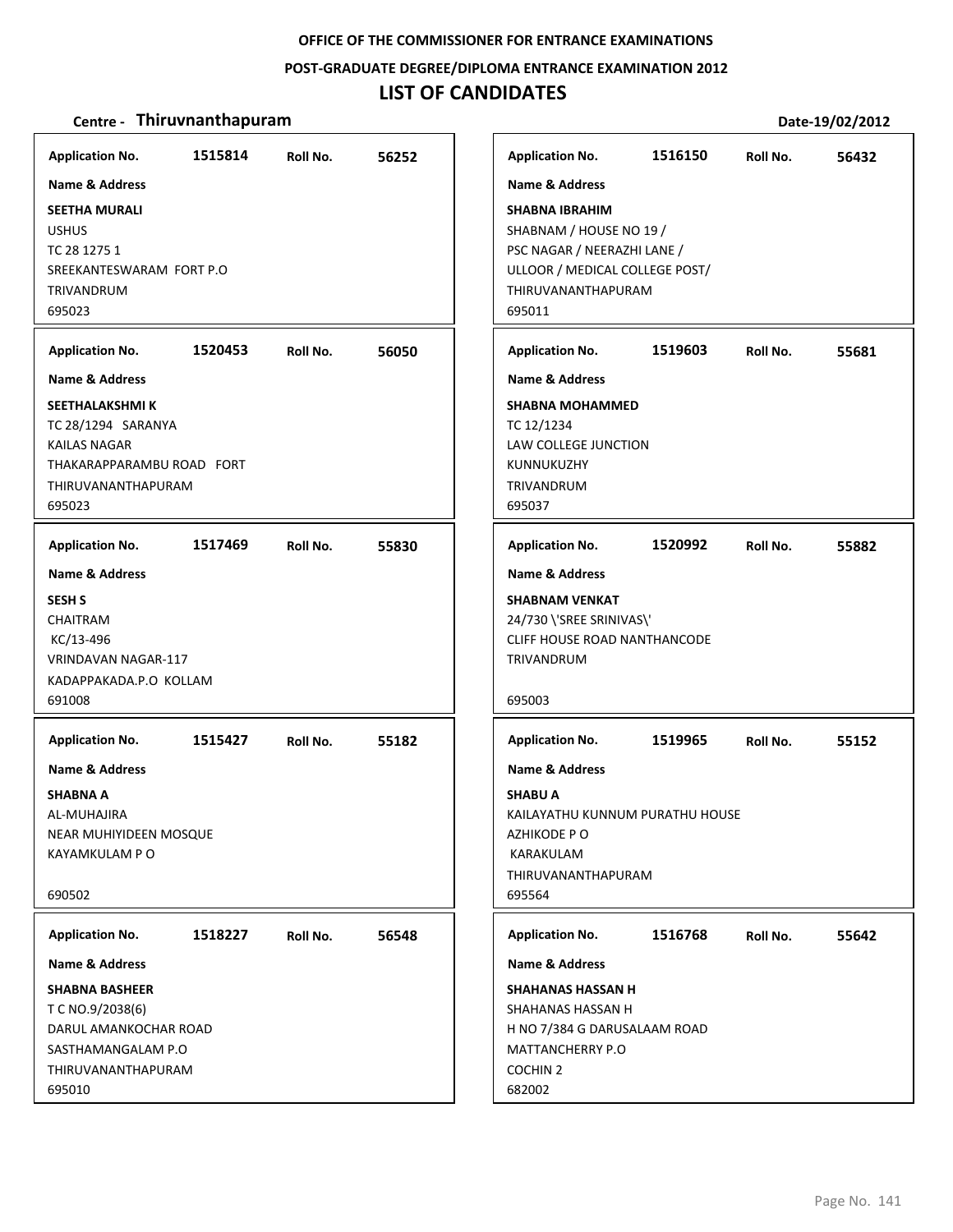## **POST‐GRADUATE DEGREE/DIPLOMA ENTRANCE EXAMINATION 2012**

# **LIST OF CANDIDATES**

| <b>Application No.</b>                                                                                                 | 1518656 | Roll No. | 55134 | <b>Application No.</b>                                                                                                  | 1518527 | Roll No. | 55933 |
|------------------------------------------------------------------------------------------------------------------------|---------|----------|-------|-------------------------------------------------------------------------------------------------------------------------|---------|----------|-------|
| <b>Name &amp; Address</b><br><b>SHAHIDA V</b><br>PARAVILA<br>NEDUMON PO<br>EZHAMKULAM<br>PATHANAMTHITTA<br>691556      |         |          |       | <b>Name &amp; Address</b><br><b>SHAIRAN</b><br>SHAIRA MANZIL<br>PALACHIRA PO<br>VARKALA<br>THIRUVANANTHAPURAM<br>695143 |         |          |       |
|                                                                                                                        |         |          |       |                                                                                                                         |         |          |       |
| <b>Application No.</b><br><b>Name &amp; Address</b>                                                                    | 1515988 | Roll No. | 55010 | <b>Application No.</b><br><b>Name &amp; Address</b>                                                                     | 1520757 | Roll No. | 55522 |
| <b>SHAHIN A</b><br>TC 9/2346(1) A 17<br>SREERANGAM LANE<br>SASTHAMANGALAM TRIVANDRUM<br>695010                         |         |          |       | <b>SHAJI B S</b><br>NANDANAM<br>KADAPPAKADA<br>KOLLAM<br><b>KERALA</b><br>691008                                        |         |          |       |
| <b>Application No.</b>                                                                                                 | 1516064 | Roll No. | 56519 | <b>Application No.</b>                                                                                                  | 1520157 | Roll No. | 56750 |
| <b>Name &amp; Address</b>                                                                                              |         |          |       | <b>Name &amp; Address</b>                                                                                               |         |          |       |
| SHAHINA ABDUL LATHEEF<br>SHABNAMHOUSE NO 31<br>POURNAMI NAGAR 2 ST<br>KALLATTUMUKKUMANACAUD PO<br>TRIVANDRUM<br>695009 |         |          |       | <b>SHAJI E B</b><br><b>BETHEL BHAVAN</b><br>CHERIYAKONNI<br>CHERIYA KONNI P.O<br>THIRUVANANTHAPURAM<br>695013           |         |          |       |
| <b>Application No.</b>                                                                                                 | 1521315 | Roll No. | 55799 | <b>Application No.</b>                                                                                                  | 1520494 | Roll No. | 55339 |
| Name & Address<br><b>SHAHIR SHA R</b><br><b>HRIDYAM</b><br>KARAVALUR<br><b>PUNALUR</b><br>KOLLAM DIST.<br>691318       |         |          |       | <b>Name &amp; Address</b><br><b>SHAJUS</b><br><b>SHAJU S</b><br>SHANIN BUNGLOW<br>KALLAMPALAM<br>TRIVANDRUM<br>695605   |         |          |       |
| <b>Application No.</b>                                                                                                 | 1519534 | Roll No. | 56478 | <b>Application No.</b>                                                                                                  | 1517140 | Roll No. | 55024 |
| <b>Name &amp; Address</b>                                                                                              |         |          |       | <b>Name &amp; Address</b>                                                                                               |         |          |       |
| <b>SHAINY P</b><br>SAJI NIVAS<br>$T.C - 6/1905$<br>(VIA) VATTIYURKAVU PO<br>THIRUVANANTHAPURAM<br>695013               |         |          |       | <b>SHALINA CV</b><br><b>MAHIMA</b><br>PATTATHANAM NAGAR 198<br>PATTATHANAM PO<br>KOLLAM<br>691021                       |         |          |       |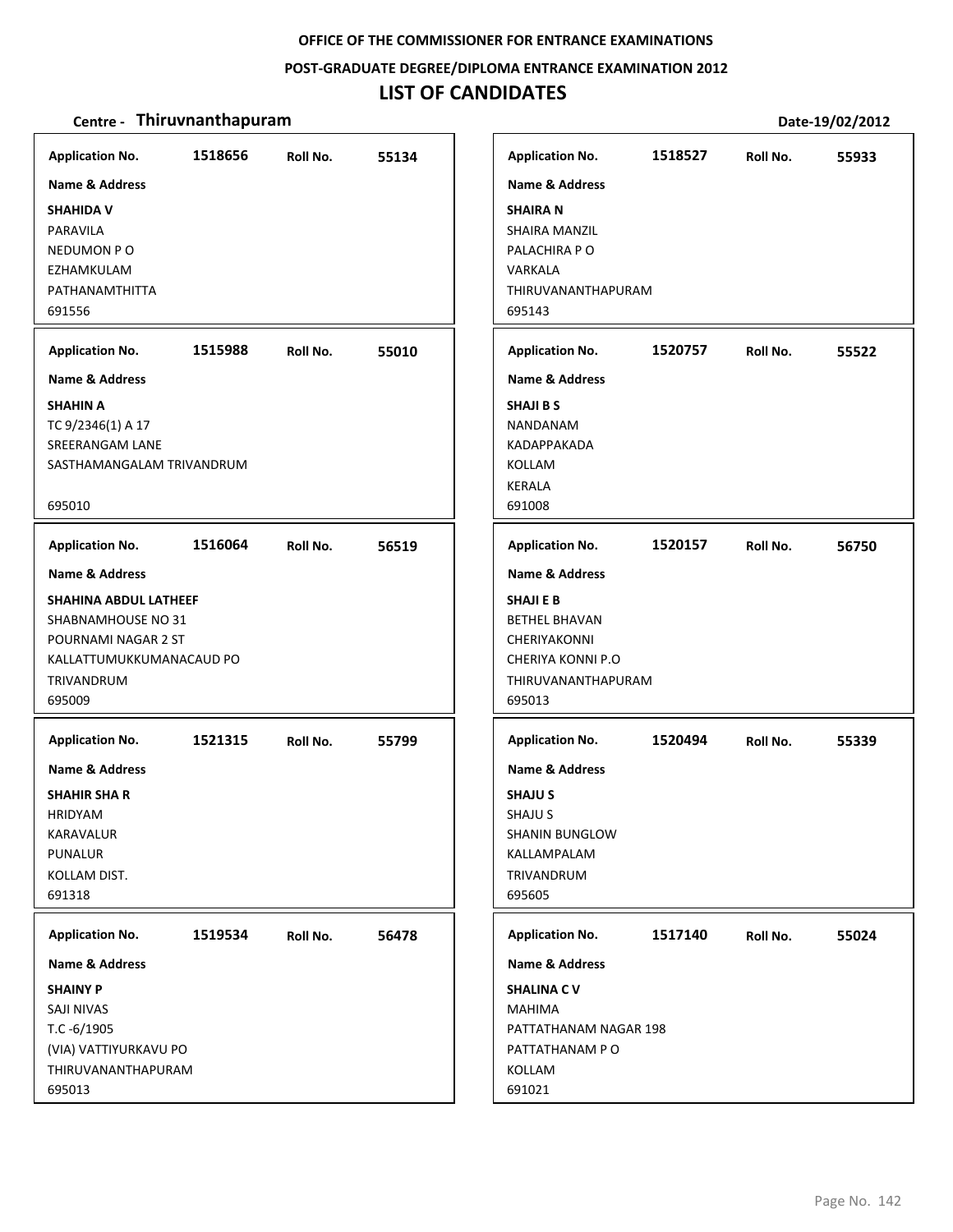**POST‐GRADUATE DEGREE/DIPLOMA ENTRANCE EXAMINATION 2012**

## **LIST OF CANDIDATES**

| <b>Application No.</b>        | 1515226                       | Roll No. | 55535 |  |  |  |  |  |  |
|-------------------------------|-------------------------------|----------|-------|--|--|--|--|--|--|
| <b>Name &amp; Address</b>     |                               |          |       |  |  |  |  |  |  |
| <b>SHALU SUSAN MATHEW</b>     |                               |          |       |  |  |  |  |  |  |
|                               | KUTTIYILKIZHAKATHIL GEO VILLA |          |       |  |  |  |  |  |  |
| KOTTAARKAVU                   |                               |          |       |  |  |  |  |  |  |
| MAVELIKARA                    |                               |          |       |  |  |  |  |  |  |
| ALAPUZHA                      |                               |          |       |  |  |  |  |  |  |
| 690101                        |                               |          |       |  |  |  |  |  |  |
|                               |                               |          |       |  |  |  |  |  |  |
| <b>Application No.</b>        | 1520599                       | Roll No. | 56582 |  |  |  |  |  |  |
| <b>Name &amp; Address</b>     |                               |          |       |  |  |  |  |  |  |
| <b>SHAMBU SUGATHAN</b>        |                               |          |       |  |  |  |  |  |  |
| VAISHAKHOM                    |                               |          |       |  |  |  |  |  |  |
| VAYAKKAL P O                  |                               |          |       |  |  |  |  |  |  |
| <b>VALAKOM KOTTARAKKARA</b>   |                               |          |       |  |  |  |  |  |  |
| KOLLAM                        |                               |          |       |  |  |  |  |  |  |
| 691532                        |                               |          |       |  |  |  |  |  |  |
| <b>Application No.</b>        | 1520711                       | Roll No. | 55699 |  |  |  |  |  |  |
|                               |                               |          |       |  |  |  |  |  |  |
| <b>Name &amp; Address</b>     |                               |          |       |  |  |  |  |  |  |
| <b>SHAMEER SIDDIKH</b>        |                               |          |       |  |  |  |  |  |  |
| KAIPPALLIL KIZHAKKATHIL       |                               |          |       |  |  |  |  |  |  |
| NEAR T.B HOSPITAL JUNCTION    |                               |          |       |  |  |  |  |  |  |
| PADA NORTH KARUNAGAPPALLY     |                               |          |       |  |  |  |  |  |  |
| KOLLAM                        |                               |          |       |  |  |  |  |  |  |
| 690518                        |                               |          |       |  |  |  |  |  |  |
| <b>Application No.</b>        | 1518939                       | Roll No. | 56205 |  |  |  |  |  |  |
| <b>Name &amp; Address</b>     |                               |          |       |  |  |  |  |  |  |
| <b>SHAMEJ PETER A S</b>       |                               |          |       |  |  |  |  |  |  |
| CANAANN.C.C.ROADPRA64         |                               |          |       |  |  |  |  |  |  |
| POOMALYOORKONAM               |                               |          |       |  |  |  |  |  |  |
| PEROORKADA                    |                               |          |       |  |  |  |  |  |  |
| THIRUVANANTHAPURAM            |                               |          |       |  |  |  |  |  |  |
| 695005                        |                               |          |       |  |  |  |  |  |  |
|                               |                               |          |       |  |  |  |  |  |  |
| <b>Application No.</b>        | 1518576                       | Roll No. | 55133 |  |  |  |  |  |  |
| <b>Name &amp; Address</b>     |                               |          |       |  |  |  |  |  |  |
| <b>SHAMILA MOHAMED ALI</b>    |                               |          |       |  |  |  |  |  |  |
| <b>2C SFS PALACE COURT</b>    |                               |          |       |  |  |  |  |  |  |
| NEAR NARMADA SHOPPING COMPLEX |                               |          |       |  |  |  |  |  |  |
| KOWDIAR.P O                   |                               |          |       |  |  |  |  |  |  |
| TRIVANDRUM                    |                               |          |       |  |  |  |  |  |  |
| 695000                        |                               |          |       |  |  |  |  |  |  |

| <b>Application No.</b>              | 1520605 | Roll No. | 55163 |  |  |  |  |
|-------------------------------------|---------|----------|-------|--|--|--|--|
| <b>Name &amp; Address</b>           |         |          |       |  |  |  |  |
| <b>SHAMIN E</b>                     |         |          |       |  |  |  |  |
|                                     |         |          |       |  |  |  |  |
| \'SARIGA\' T.C 5/2624(5) BNRA 115-A |         |          |       |  |  |  |  |
| KOWDIAR P.O TRIVANDRUM              |         |          |       |  |  |  |  |
|                                     |         |          |       |  |  |  |  |
|                                     |         |          |       |  |  |  |  |
| 695003                              |         |          |       |  |  |  |  |
| <b>Application No.</b>              | 1519990 | Roll No. | 55686 |  |  |  |  |
|                                     |         |          |       |  |  |  |  |
| <b>Name &amp; Address</b>           |         |          |       |  |  |  |  |
| <b>SHAMNA KASIM</b>                 |         |          |       |  |  |  |  |
| SHIYAS MANZIL(VARANIYIL)            |         |          |       |  |  |  |  |
| PADA-NORTH                          |         |          |       |  |  |  |  |
| <b>KARUNAGAPPALLY</b>               |         |          |       |  |  |  |  |
| KOLLAM                              |         |          |       |  |  |  |  |
| 690518                              |         |          |       |  |  |  |  |
|                                     |         |          |       |  |  |  |  |
| <b>Application No.</b>              | 1521101 | Roll No. | 55973 |  |  |  |  |
| <b>Name &amp; Address</b>           |         |          |       |  |  |  |  |
| <b>SHANI J</b>                      |         |          |       |  |  |  |  |
| <b>SHALIMAR</b>                     |         |          |       |  |  |  |  |
| <b>KACHANI</b>                      |         |          |       |  |  |  |  |
| NETTAYAM P.O                        |         |          |       |  |  |  |  |
|                                     |         |          |       |  |  |  |  |
| <b>TRIVANDRUM</b>                   |         |          |       |  |  |  |  |
| 695013                              |         |          |       |  |  |  |  |
| <b>Application No.</b>              | 1520359 | Roll No. | 56048 |  |  |  |  |
|                                     |         |          |       |  |  |  |  |
| <b>Name &amp; Address</b>           |         |          |       |  |  |  |  |
| <b>SHANMUGA PRIYA M</b>             |         |          |       |  |  |  |  |
| <b>HOUSE NO.1 PADMANAGAR</b>        |         |          |       |  |  |  |  |
| EAST FORT TRIVANDRUM                |         |          |       |  |  |  |  |
|                                     |         |          |       |  |  |  |  |
|                                     |         |          |       |  |  |  |  |
| 695023                              |         |          |       |  |  |  |  |
| <b>Application No.</b>              | 1517775 | Roll No. | 55745 |  |  |  |  |
|                                     |         |          |       |  |  |  |  |
| <b>Name &amp; Address</b>           |         |          |       |  |  |  |  |
| <b>SHANTINA MARIEM CHACKO</b>       |         |          |       |  |  |  |  |
| KATTIPARAMPIL HOUSE                 |         |          |       |  |  |  |  |
| VAKATHANAM P.O                      |         |          |       |  |  |  |  |
| NJALIAKUZHY                         |         |          |       |  |  |  |  |
| KOTTAYAMKERALA                      |         |          |       |  |  |  |  |
| 686538                              |         |          |       |  |  |  |  |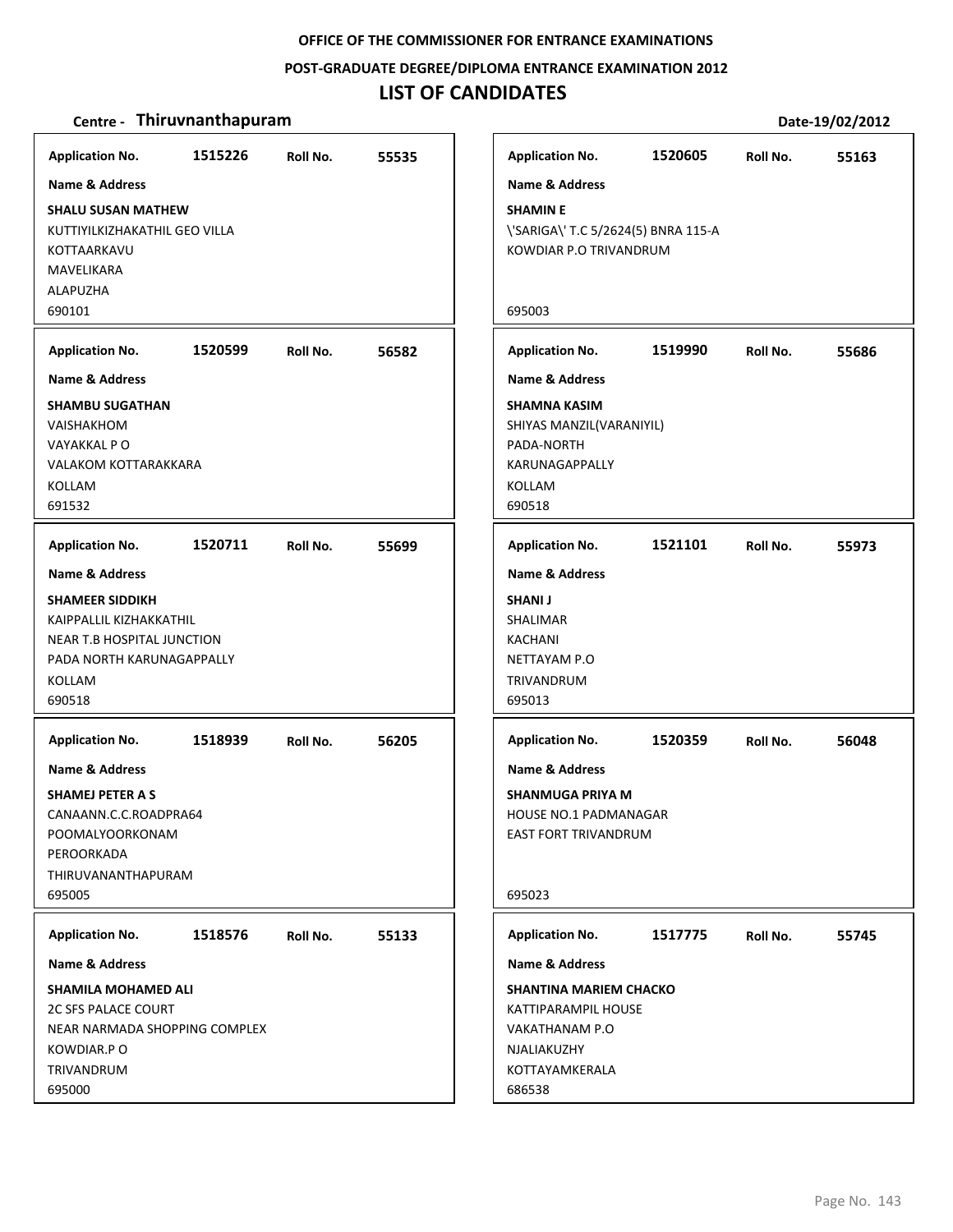## **POST‐GRADUATE DEGREE/DIPLOMA ENTRANCE EXAMINATION 2012**

# **LIST OF CANDIDATES**

| <b>Application No.</b>                                                                                                                    | 1515290 | Roll No. | 55180 | <b>Application No.</b>                                                                                                                              | 1517555 | Roll No. | 55831 |
|-------------------------------------------------------------------------------------------------------------------------------------------|---------|----------|-------|-----------------------------------------------------------------------------------------------------------------------------------------------------|---------|----------|-------|
| <b>Name &amp; Address</b><br><b>SHANY HAMEED</b><br>POTTANKAL CHARIVUPARAMPIL<br>MANDIRAM P.O<br><b>RANNY</b><br>PATHANAMTHITTA<br>689672 |         |          |       | Name & Address<br><b>SHARIKA CHANDRAN</b><br>T.C 26 362<br>ATHANI LANE<br><b>VANCHIYOOR</b><br>TRIVANDRUM<br>695035                                 |         |          |       |
| <b>Application No.</b>                                                                                                                    | 1521137 | Roll No. | 55173 | <b>Application No.</b>                                                                                                                              | 1519349 | Roll No. | 56211 |
| <b>Name &amp; Address</b>                                                                                                                 |         |          |       | <b>Name &amp; Address</b>                                                                                                                           |         |          |       |
| <b>SHARA B</b><br>CHANDRODAYAM<br><b>KILIKOLLOOR</b><br>KOLLAM<br>691004                                                                  |         |          |       | <b>SHARON MARIAM PHILIP</b><br>MUNDAMATTOM HOUSE<br>AMALLOOR<br>MANJADI P.O.<br>THIRUVALLA<br>689105                                                |         |          |       |
| <b>Application No.</b>                                                                                                                    | 1517488 | Roll No. | 56186 | <b>Application No.</b>                                                                                                                              | 1518365 | Roll No. | 56374 |
| <b>Name &amp; Address</b>                                                                                                                 |         |          |       | <b>Name &amp; Address</b>                                                                                                                           |         |          |       |
| <b>SHARAN G SOMAN</b><br>KAMALDALAM<br>PAZHAYAKADATHIRUPURAM P.O<br>NEYYATTINKARA<br>THIRUVANANTHAPURAM<br>695133                         |         |          |       | <b>SHARON S JOHN</b><br>PEACE HOUSE<br>NEENDAKARA P.O<br>KOLLAM<br><b>KERALA</b><br>691582                                                          |         |          |       |
| <b>Application No.</b>                                                                                                                    | 1515686 | Roll No. | 55896 | <b>Application No.</b>                                                                                                                              | 1519873 | Roll No. | 56658 |
| Name & Address<br><b>SHARATH J N</b><br>SARITHA<br>MUNDAKKAL EAST<br><b>KOLLAM</b><br>691001                                              |         |          |       | <b>Name &amp; Address</b><br><b>SHARON SAM</b><br>T.C.14/343 KAILAS DALAWA ROAD<br>KUMARAPURAM MEDICAL COLLEGE P.O.<br>THIRUVANANTHAPURAM<br>695011 |         |          |       |
|                                                                                                                                           |         |          |       |                                                                                                                                                     |         |          |       |
| <b>Application No.</b>                                                                                                                    | 1519177 | Roll No. | 55319 | <b>Application No.</b>                                                                                                                              | 1516898 | Roll No. | 56529 |
| Name & Address                                                                                                                            |         |          |       | Name & Address                                                                                                                                      |         |          |       |
| <b>SHARIPJ</b><br>TC 17/491(2)<br>NANDANAM PRA-151A<br>OPP NADUTHALA TEMPLE<br>POOJAPPPURA<br>695012                                      |         |          |       | SHEEBA PJ<br>SHEEBA BHAVANNEAR ENGINEERING COLLEGE<br>PANGAPPARA PO<br>KARIYAVATTOM<br>THIRUVANANTHAPURAM<br>695581                                 |         |          |       |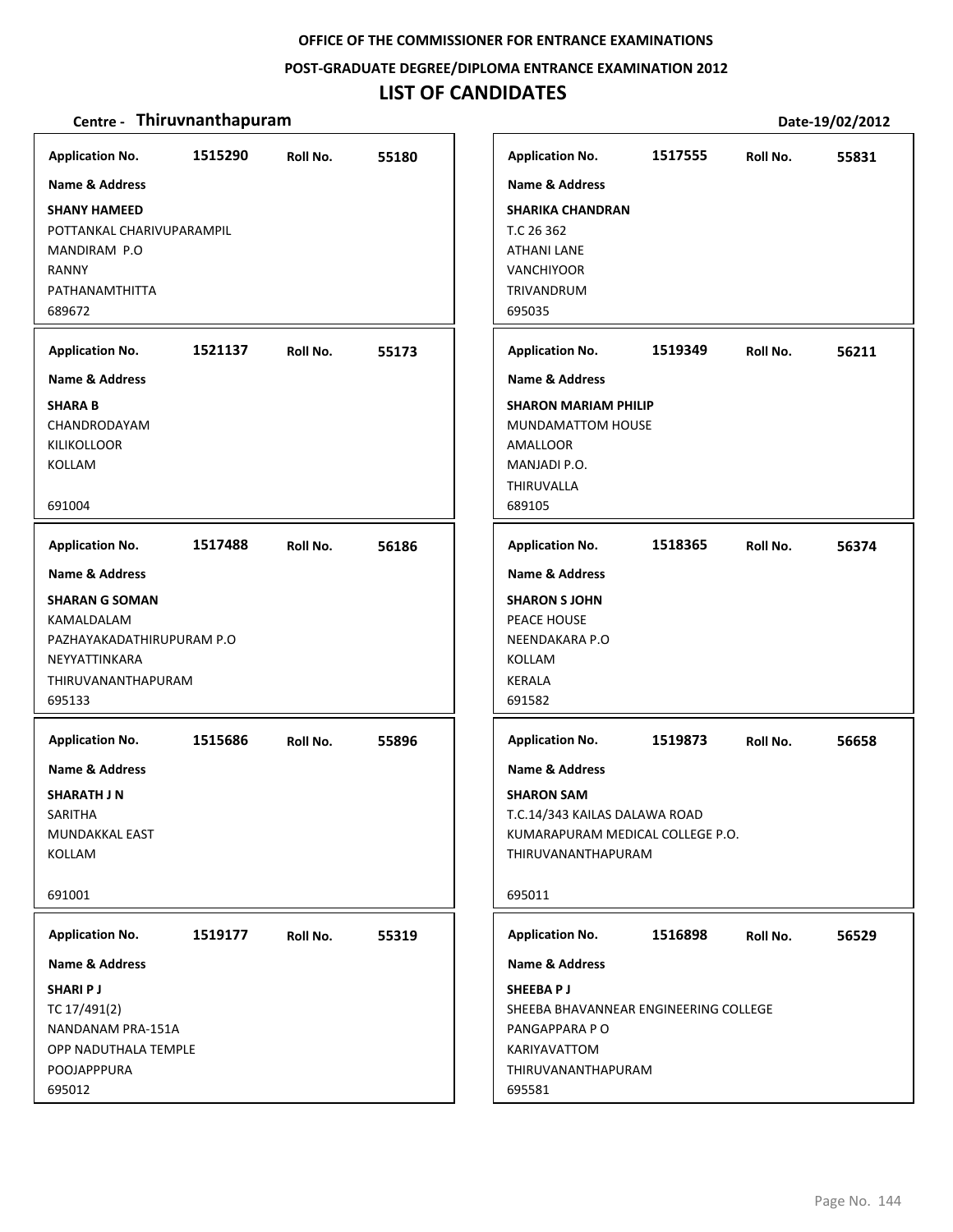**POST‐GRADUATE DEGREE/DIPLOMA ENTRANCE EXAMINATION 2012**

### **LIST OF CANDIDATES**

| <b>Application No.</b>                                                                                                                                    | 1520177 | Roll No. | 55956 |
|-----------------------------------------------------------------------------------------------------------------------------------------------------------|---------|----------|-------|
| <b>Name &amp; Address</b><br><b>SHEEBASL</b><br>SHEEBA BHVAN<br><b>VILAVOORKAL</b><br>MALAYINKEEZHU P O<br>TRIVANDRUM<br>695571                           |         |          |       |
| <b>Application No.</b>                                                                                                                                    | 1518986 | Roll No. | 55850 |
| Name & Address                                                                                                                                            |         |          |       |
| SHEEJA M P<br>SHEEJA COTTAGE<br>VAYALARIKATHU<br><b>KOLIOCODE</b><br>KARAKKAMANDAPAM NEMOM P O<br>695020                                                  |         |          |       |
| <b>Application No.</b>                                                                                                                                    | 1516576 | Roll No. | 55373 |
| <b>Name &amp; Address</b><br>SHEEJA P K<br>PUTHENVILA VEEDU<br><b>THARATTA</b><br>VADASSERIKKONAM PO<br>VARKALA<br>695143                                 |         |          |       |
| <b>Application No.</b><br><b>Name &amp; Address</b><br>SHEEJA PHILIP<br>KAVULLATHIL AJITH BHAVAN<br><b>KARICKOM PO</b><br>KOTTARAKARA<br>KOLLAM<br>691531 | 1520772 | Roll No. | 55967 |
| <b>Application No.</b>                                                                                                                                    | 1521209 | Roll No. | 55797 |
| Name & Address                                                                                                                                            |         |          |       |
| <b>SHEEJA RK</b><br><b>MEDAYIL HOUSE</b><br><b>ULLOOR</b><br>MEDICAL COLLEGE PO<br>THIRUVANANTHAPURAM<br>695011                                           |         |          |       |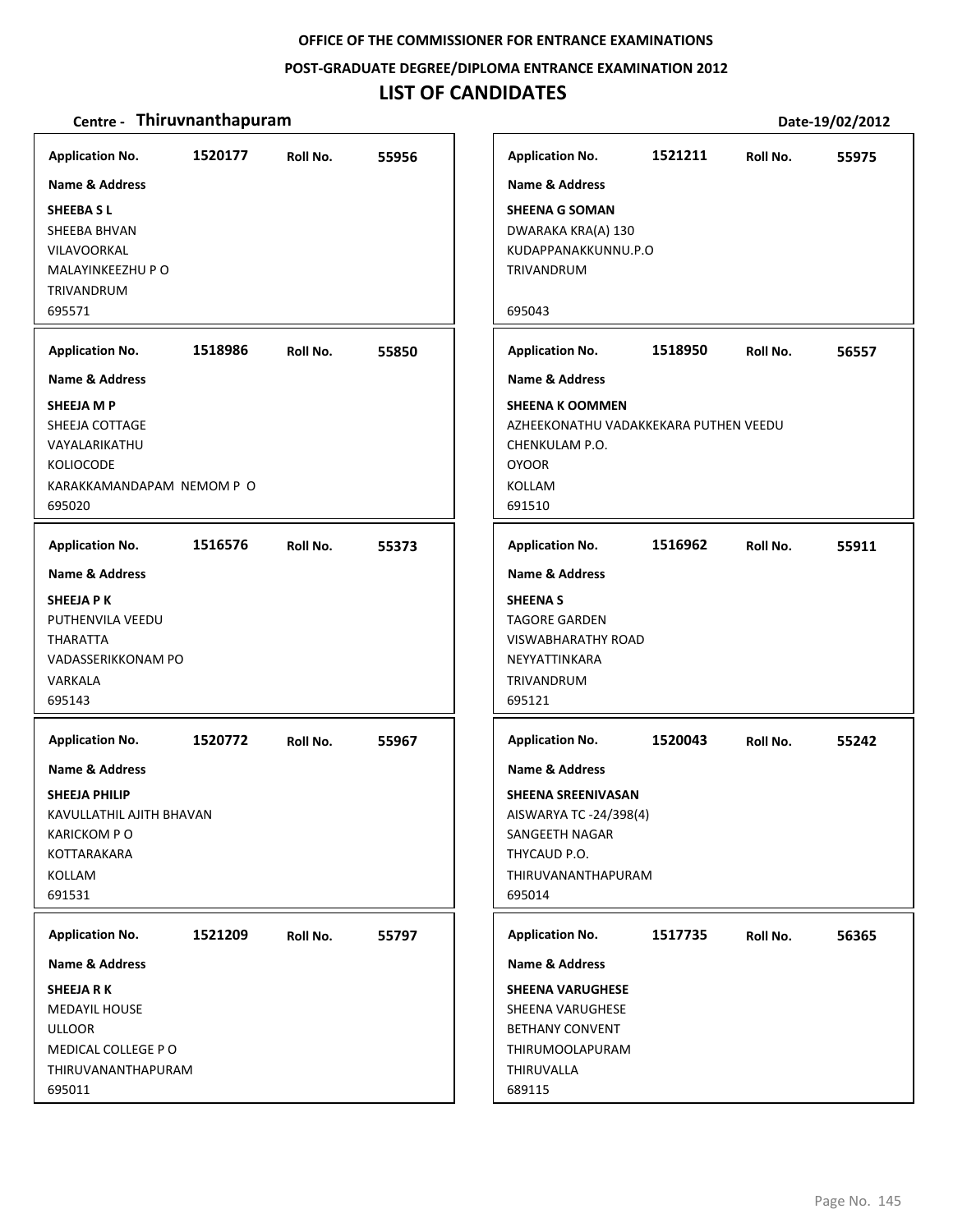### **POST‐GRADUATE DEGREE/DIPLOMA ENTRANCE EXAMINATION 2012**

## **LIST OF CANDIDATES**

| 1516667                                                                                                                                                        | 1521011                                                                                                                     |
|----------------------------------------------------------------------------------------------------------------------------------------------------------------|-----------------------------------------------------------------------------------------------------------------------------|
| <b>Application No.</b>                                                                                                                                         | <b>Application No.</b>                                                                                                      |
| Roll No.                                                                                                                                                       | Roll No.                                                                                                                    |
| 55908                                                                                                                                                          | 56678                                                                                                                       |
| <b>Name &amp; Address</b>                                                                                                                                      | Name & Address                                                                                                              |
| <b>SHEERAKR</b>                                                                                                                                                | <b>SHERIN MARY THOMAS</b>                                                                                                   |
| <b>KALATHIL HOUSE</b>                                                                                                                                          | KODUMULATHU PUTHENVEEDU                                                                                                     |
| PATTANAKKAD P.O.                                                                                                                                               | AKAMKUDY NANGIARKULANGARA P.O                                                                                               |
| CHERTHALA                                                                                                                                                      | HARIPAD                                                                                                                     |
| ALAPPUZHA                                                                                                                                                      | ALAPUZHA                                                                                                                    |
| 688531                                                                                                                                                         | 690513                                                                                                                      |
| 1521332                                                                                                                                                        | 1519612                                                                                                                     |
| <b>Application No.</b>                                                                                                                                         | <b>Application No.</b>                                                                                                      |
| 56332                                                                                                                                                          | 56037                                                                                                                       |
| Roll No.                                                                                                                                                       | Roll No.                                                                                                                    |
| <b>Name &amp; Address</b>                                                                                                                                      | <b>Name &amp; Address</b>                                                                                                   |
| SHEHANAAZ BEGUM T A<br>ARFAN TC 3/1307 KPRA 98<br>TKD ROAD PATTOM PALACE.P.O<br>THIRUVANANTHAPURAM<br>695004                                                   | <b>SHERIN SHAJAHAN</b><br>TC 35/2376 ENRA C-38<br>VALIYAVILA<br>THIRUMALA P O<br>TRIVANDRUM<br>695006                       |
| 1516490                                                                                                                                                        | 1519833                                                                                                                     |
| <b>Application No.</b>                                                                                                                                         | <b>Application No.</b>                                                                                                      |
| 56524                                                                                                                                                          | Roll No.                                                                                                                    |
| Roll No.                                                                                                                                                       | 55951                                                                                                                       |
| <b>Name &amp; Address</b>                                                                                                                                      | <b>Name &amp; Address</b>                                                                                                   |
| <b>SHEMI SHERIFF</b>                                                                                                                                           | <b>SHERIN SUSAN ABRAHAM</b>                                                                                                 |
| AKBAR MANZIL                                                                                                                                                   | <b>MANIYATTU HOUSE</b>                                                                                                      |
| PADINJATTINKARA                                                                                                                                                | <b>THENMALA WEST</b>                                                                                                        |
| KOTTARAKKARA PO                                                                                                                                                | THENMALA PO                                                                                                                 |
| KOLLAM                                                                                                                                                         | KOLLAM                                                                                                                      |
| 691506                                                                                                                                                         | 691308                                                                                                                      |
| 1516833                                                                                                                                                        | 1518361                                                                                                                     |
| <b>Application No.</b>                                                                                                                                         | <b>Application No.</b>                                                                                                      |
| 55376                                                                                                                                                          | Roll No.                                                                                                                    |
| Roll No.                                                                                                                                                       | 56286                                                                                                                       |
| <b>Name &amp; Address</b><br><b>SHEREENE DHANESH</b><br>DEVIPADMAMTC 75-1028HOUSE NO 302<br>SIKAMANI LANECHAYAKKUDY ROAD<br>PETTAHTHIRUVANANTHAPURAM<br>695024 | <b>Name &amp; Address</b><br><b>SHERIN THOMAS</b><br>PEEDIKAYIL HOUSE<br>MELPADOM PO<br><b>MANNAR</b><br>ALLEPPEY<br>689627 |
| <b>WITHHELD</b><br>1519251<br><b>Application No.</b>                                                                                                           | <b>Application No.</b><br>1517446<br>Roll No.<br>55207                                                                      |
| <b>Name &amp; Address</b>                                                                                                                                      | Name & Address                                                                                                              |
| <b>SHERIN JOSE</b>                                                                                                                                             | <b>SHERIN VIMAL</b>                                                                                                         |
| AGRA-51 AKSHAYA GARDENS                                                                                                                                        | TC-50/369CHERUVATTATTU MELE PUTHEN VEEDU                                                                                    |
| NALANCHIRA                                                                                                                                                     | DRA-123DAS NAGARKUNNAPUZHA                                                                                                  |
| NALANCHIRA.P.O                                                                                                                                                 | ARAMADA.P.O                                                                                                                 |
| THIRUVANANTHAPURAM                                                                                                                                             | THIRUVANANTHAPURAM                                                                                                          |
| 695015                                                                                                                                                         | 695032                                                                                                                      |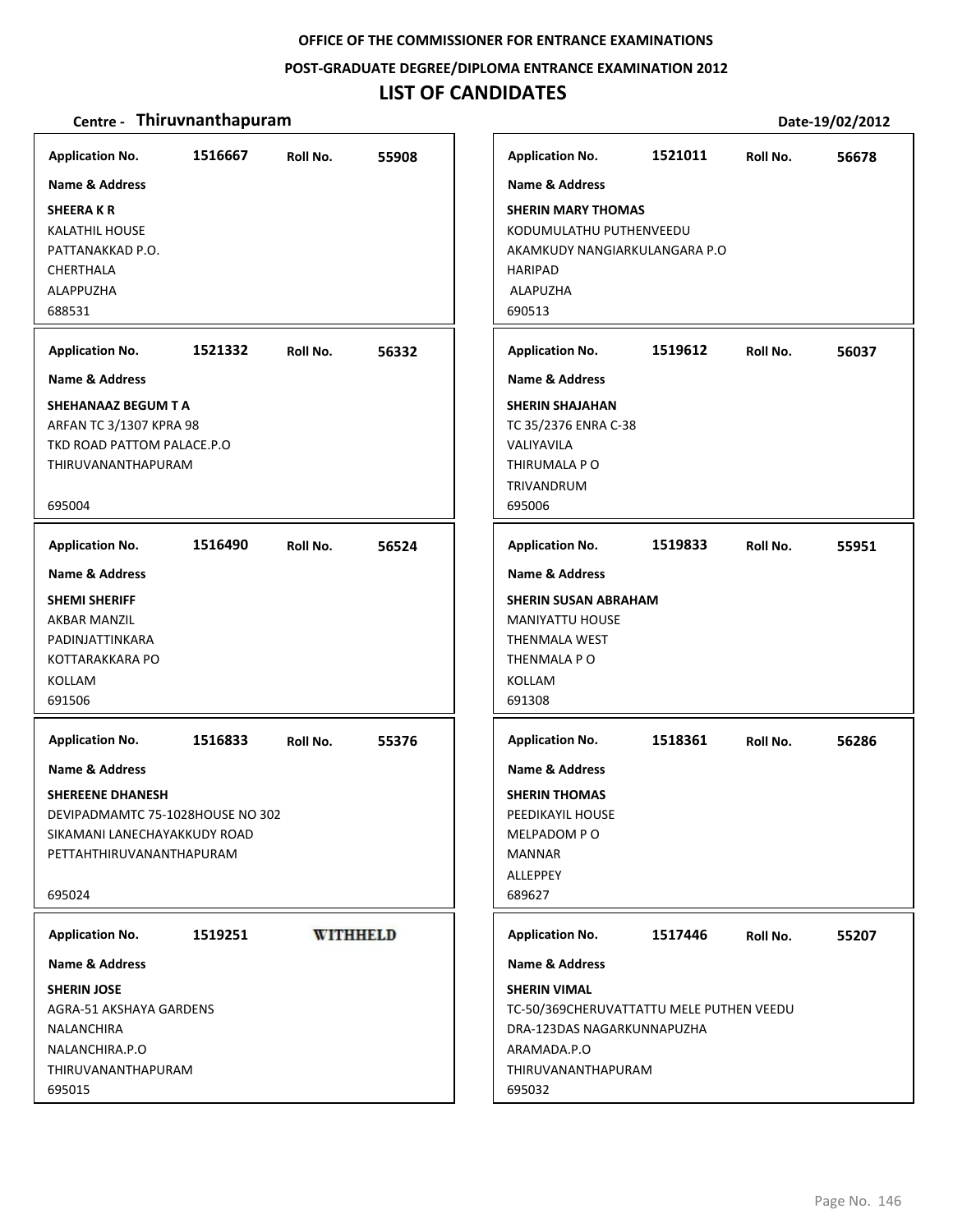#### **POST‐GRADUATE DEGREE/DIPLOMA ENTRANCE EXAMINATION 2012**

### **LIST OF CANDIDATES**

#### **Centre** • **Thiruvnanthapuram Date-19/02/2012**

**Application No. 1518958 55227 Application No. 1515227 55624 Name & Address Name & Address SHERLY ANTONY SHIBILY RUHMAN M** NEDUMPARAMBIL HOUSE FLAT 7BTC 7/212(36) BEACON GREEN LEAVES APARTMENT MALAKUNNAM P.O CHANGANACHERRY KANJIRAMPARA P.O VATTIYOORKAVU KOTTAYAM TRIVANDRUM 686552 695030 **Application No. 1517004 56706 Application No. 1519539 56654 Name & Address Name & Address SHIBU S SHERLY C M** SHERLY VILLA MELEKALLUVILA EDAKKARA KANJIRACODE PAROTTUKONAM KUNDARA P.O. NALANCHIRA PO KOLLAM THIRUVANANTHAPURAM 691501 695015 **Application No. 1520207 55245 Application No. 1520924 55614 Name & Address Name & Address SHERRY ABRAHAM S SHIBU S K SUNRISE** RAGAM PLAVILA TC 11/2429 POST OFFICE LANENALANCHIRA P O THANNIMOODU P O TRIVANDRUM THIRUVANANTHAPURAM KERALA 695015 695123 **Application No. Application No. 1519337 55677 1521044 56150 Name & Address Name & Address SHIBI A F SHIBUKHAN M** SHIBI MANZIL VASOONTAYYATHU HOUSE AZHIKODE VADAKKUMTHALA EAST P.O CHEKKAKONAM P O KARUNAGAPALLY KARAKULAM KOLLAM 695564 690536 **WITHHELD Application No. Application No. 1520150 1517430 56273 Name & Address Name & Address SHIBI CHIRAKKAROT SHIFFI FAZAL** CHIRAKKAROT HOUSE SHIFA NEAR CHIRAPPALAM **ALUMMOODU** AMAYANNOOR P.O KANIYAPURAM TRIVANDRUM KOTTAYAM 686025 695301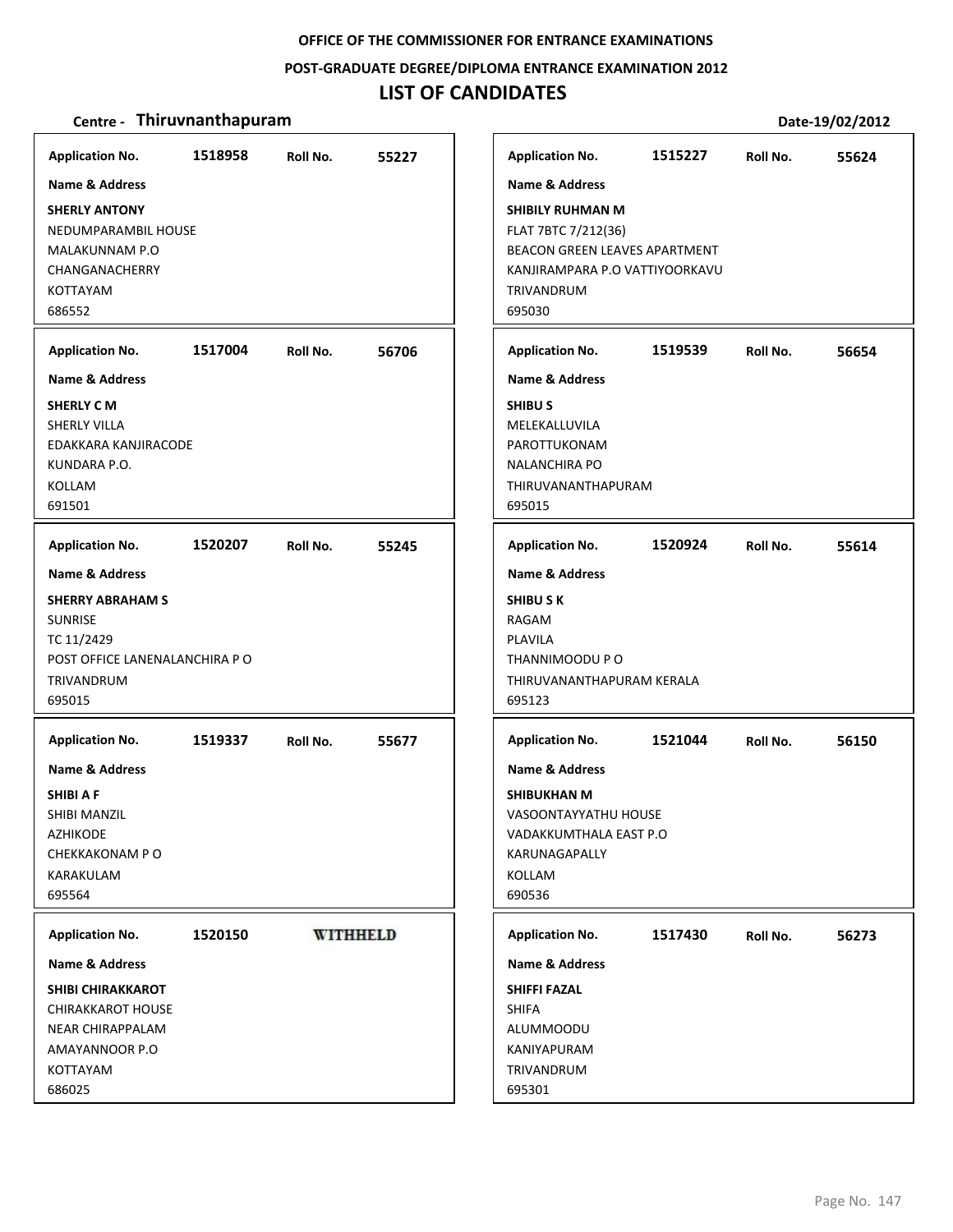### **POST‐GRADUATE DEGREE/DIPLOMA ENTRANCE EXAMINATION 2012**

## **LIST OF CANDIDATES**

| <b>Application No.</b>                                                                                                                                            | 1520210 | Roll No. | 55423 |
|-------------------------------------------------------------------------------------------------------------------------------------------------------------------|---------|----------|-------|
| <b>Name &amp; Address</b><br><b>SHIHAB K K</b><br>S/O ABDURAHIMAN K K<br>KATTUKULATHIL HOUSE<br>POST KLARI VIA EDARIKODE<br>MALAPPURAM<br>676501                  |         |          |       |
| <b>Application No.</b>                                                                                                                                            | 1519777 | Roll No. | 56039 |
| <b>Name &amp; Address</b><br>SHIJA M S<br>W/O DR SAJEEV KUMAR PHYSICIAN<br>SKP HOSPITAL KANDIYOOR<br>MAVELIKARA<br>ALAPPUZHA<br>690103                            |         |          |       |
| <b>Application No.</b>                                                                                                                                            | 1521033 | Roll No. | 55616 |
| <b>SHIJINA A</b><br>AL AMAL<br><b>KADATHOOR PO</b><br>THAZHAVAKARUNAGA PALLY<br>KOLLAM<br>690523                                                                  |         |          |       |
| <b>Application No.</b><br>Name & Address<br><b>SHIJU JESUDAS WILLS</b><br><b>WILLS HOUSE</b><br>AZHAKULAM<br><b>VIZHINJAM P O</b><br>THIRUVANANTHAPURAM<br>695521 | 1517581 | Roll No. | 56539 |
| <b>Application No.</b><br><b>Name &amp; Address</b><br><b>SHILA RAJ L T</b>                                                                                       | 1518988 | Roll No. | 56028 |
| <b>BETHEL SHALOM</b><br>PERUKAVE PO<br>PEYAD VIA<br>TRIVANDRUM<br>695573                                                                                          |         |          |       |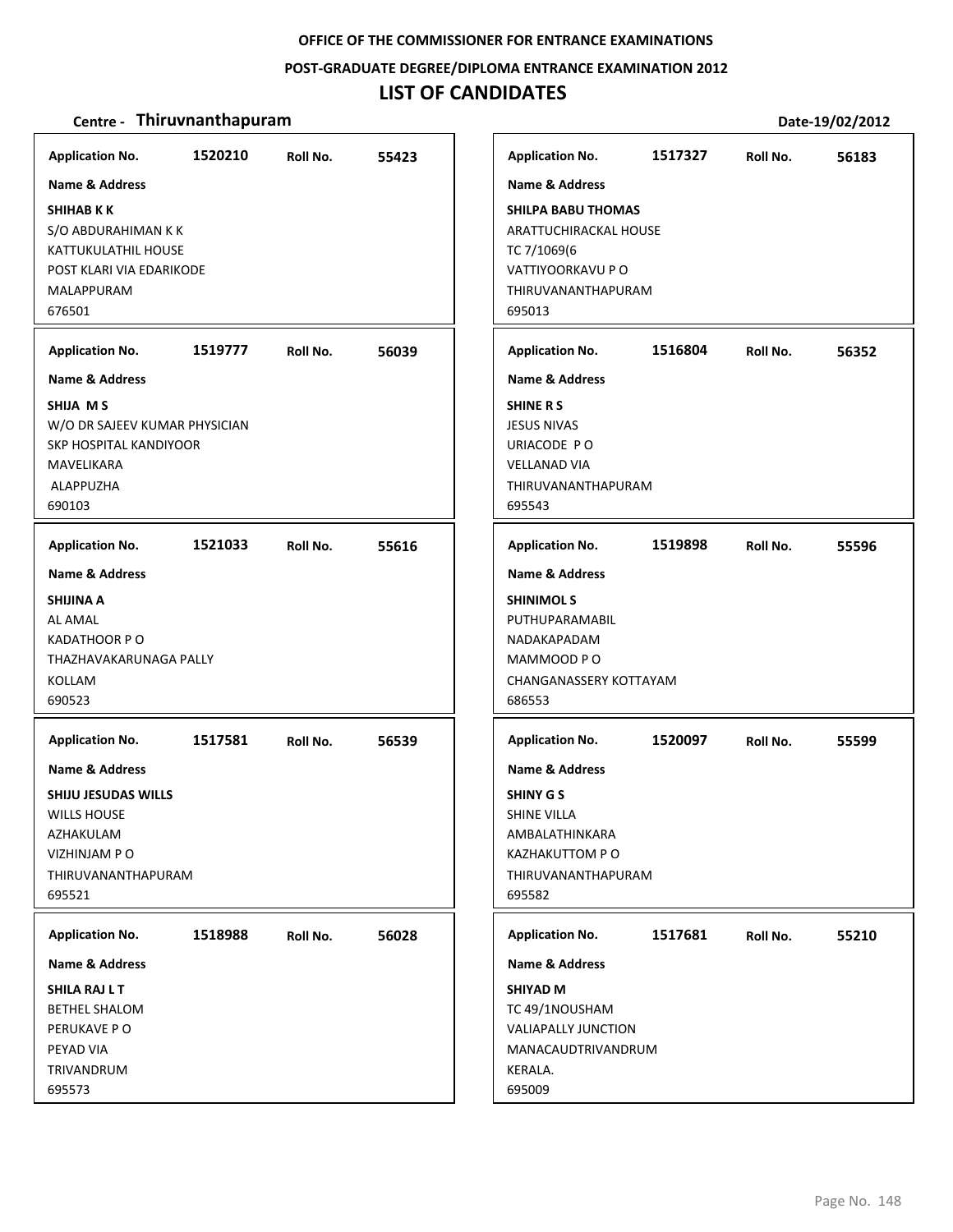### **POST‐GRADUATE DEGREE/DIPLOMA ENTRANCE EXAMINATION 2012**

## **LIST OF CANDIDATES**

| <b>Application No.</b><br>Name & Address                                                                                  | 1519996 | Roll No. | 55864 | <b>Application No.</b><br><b>Name &amp; Address</b>                                                     | 1516419 | Roll No. | 56611 |
|---------------------------------------------------------------------------------------------------------------------------|---------|----------|-------|---------------------------------------------------------------------------------------------------------|---------|----------|-------|
| <b>SHIYAS BASHEER</b><br>SHIYAS MANZIL(VARANIYIL)<br>PADA - NORTH<br>KARUNAGAPPALLY<br>KOLLAM<br>690518                   |         |          |       | <b>SHYAM KRISHNAN</b><br><b>KRISHNAS</b><br>AYYANKOVIL<br>KANUL P.O<br><b>KANNUR DISTRICT</b><br>670562 |         |          |       |
| <b>Application No.</b>                                                                                                    | 1520291 | Roll No. | 56047 | <b>Application No.</b>                                                                                  | 1517739 | Roll No. | 56453 |
| <b>Name &amp; Address</b>                                                                                                 |         |          |       | <b>Name &amp; Address</b>                                                                               |         |          |       |
| <b>SHOBANA SUSAN JOYKUTTY</b><br><b>VALIAPARAMPIL HOUSE</b><br>ELAKOLLOOR P O<br><b>KONNY</b><br>PATHANAMTHITTA<br>689703 |         |          |       | <b>SHYJAJS</b><br>A-12 A K G NAGAR<br><b>MURIKAVU</b><br><b>WEST YAKKARA</b><br>PALAKKAD<br>678001      |         |          |       |
| <b>Application No.</b>                                                                                                    | 1520575 | Roll No. | 55874 | <b>Application No.</b>                                                                                  | 1521051 | Roll No. | 56327 |
| <b>Name &amp; Address</b>                                                                                                 |         |          |       | <b>Name &amp; Address</b>                                                                               |         |          |       |
| <b>SHREEKALA V</b><br>NANDANAM<br>NEAR KRISHI BHAVAN<br>CHOOTTAYIL<br>KILIMANOOR PO TRIVANDRUM<br>695601                  |         |          |       | <b>SHYLA MATHEW</b><br><b>USHA MANDIRAM</b><br>MANAKKARA<br>SASTHAMCOTTA PO<br>KOLLAM<br>690521         |         |          |       |
| <b>Application No.</b>                                                                                                    | 1520507 | Roll No. | 55784 | <b>Application No.</b>                                                                                  | 1518060 | Roll No. | 56634 |
| <b>Name &amp; Address</b>                                                                                                 |         |          |       | <b>Name &amp; Address</b>                                                                               |         |          |       |
| <b>SHWETHA</b><br><b>RAJ</b><br>AMPALATHIVILA VEEDU<br>NEDUMPANA P.O<br>KOLLAM                                            |         |          |       | <b>SIBI GK</b><br><b>KARTHIKA</b><br>TKMC(PO)<br><b>KARICODE</b><br>KOLLAM                              |         |          |       |
| 691580                                                                                                                    |         |          |       | 691005                                                                                                  |         |          |       |
| <b>Application No.</b>                                                                                                    | 1516007 | Roll No. | 55455 | <b>Application No.</b>                                                                                  | 1519404 | Roll No. | 56034 |
| Name & Address                                                                                                            |         |          |       | Name & Address                                                                                          |         |          |       |
| <b>SHYAM GOPAL V</b><br>K.V MADOM<br>KANDIYOOR<br>MAVELIKARA<br>690103                                                    |         |          |       | SIBI <sub>S</sub><br>SIBI NIVAS<br>PULAKIL KONAM<br>DALUMMUGHOM.P.O<br>TRIVANDRUM DIST<br>695125        |         |          |       |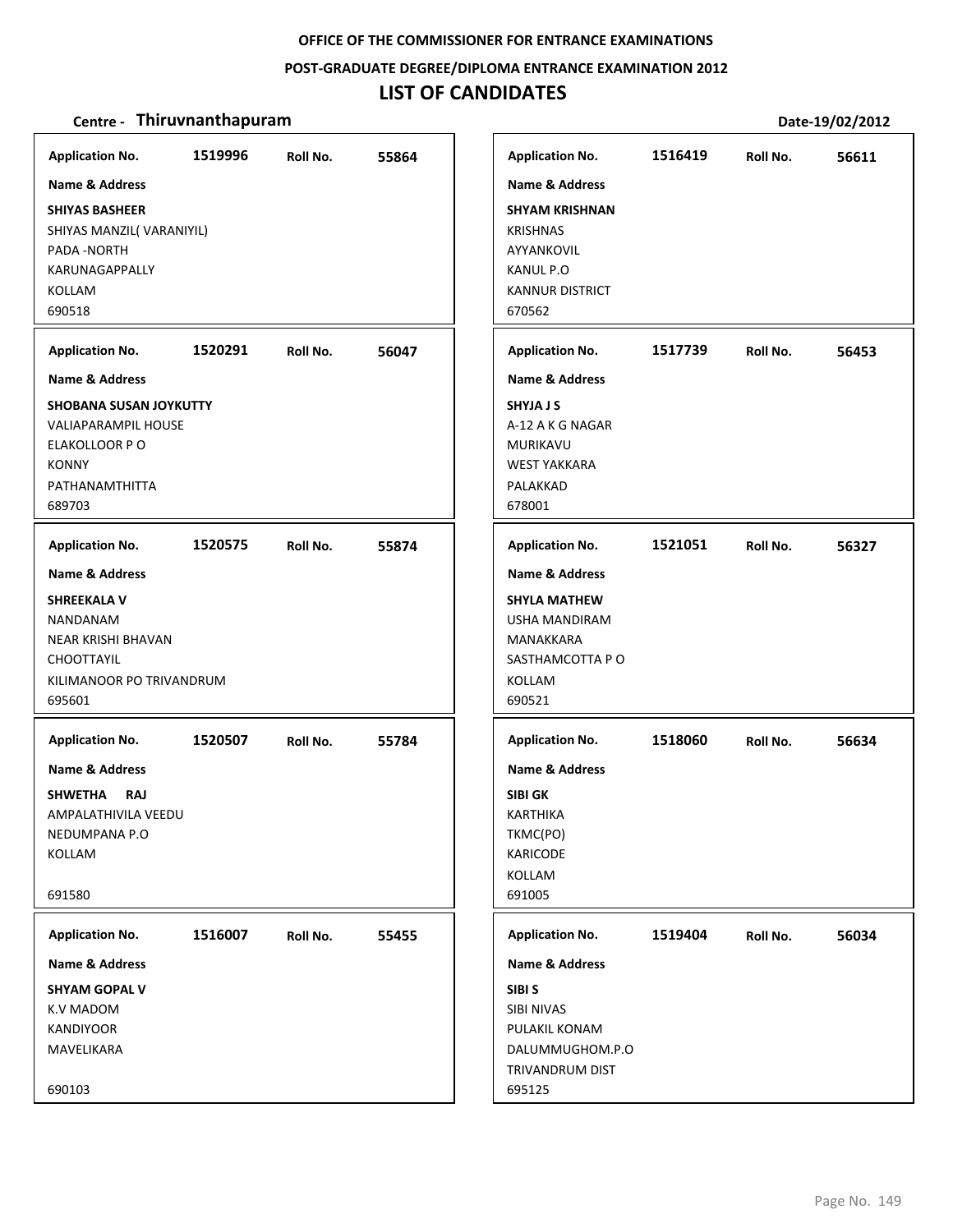### **POST‐GRADUATE DEGREE/DIPLOMA ENTRANCE EXAMINATION 2012**

## **LIST OF CANDIDATES**

| <b>Application No.</b><br><b>Name &amp; Address</b><br><b>SIBIN MATHEW</b><br>PUTHUCHIRA HOUSE<br>THUKALASSERY<br>THIRUVALLA<br>689101            | 1521034 | Roll No.                                                                                                      | 55705 | <b>Application No.</b><br><b>Name &amp; Address</b><br><b>SILPA SP</b><br>KUMPAZHA S P HOUSE<br>S R P MARKET P O<br>KARUNAGAPPALLY<br>KOLLAM<br>690539 | 1518509 | Roll No. | 55488 |
|---------------------------------------------------------------------------------------------------------------------------------------------------|---------|---------------------------------------------------------------------------------------------------------------|-------|--------------------------------------------------------------------------------------------------------------------------------------------------------|---------|----------|-------|
| <b>Application No.</b>                                                                                                                            | 1515895 | Roll No.                                                                                                      | 56429 | <b>Application No.</b>                                                                                                                                 | 1520951 | Roll No. | 56237 |
| <b>Name &amp; Address</b>                                                                                                                         |         |                                                                                                               |       | <b>Name &amp; Address</b>                                                                                                                              |         |          |       |
| SIBU RAJ R A<br>CHAANDNI<br>SANTHIGIRI P O<br><b>KOLIYAKODE</b><br>THIRUVANANTAPURAM<br>695589                                                    |         |                                                                                                               |       | <b>SILVY ANNA VARUGHESE</b><br>23TYPE4<br><b>E.S.I COLONY</b><br>BASAIDARAPUR<br><b>NEW DELHI</b><br>110015                                            |         |          |       |
| <b>Application No.</b>                                                                                                                            | 1516744 | Roll No.                                                                                                      | 55464 | <b>Application No.</b>                                                                                                                                 | 1516583 | Roll No. | 55462 |
| <b>Name &amp; Address</b>                                                                                                                         |         |                                                                                                               |       | <b>Name &amp; Address</b>                                                                                                                              |         |          |       |
| <b>SICY JOHN</b><br>KAYALAKAKATHU MRA-63<br>MANNADI LANEAMBALAMUKKU<br>TRIVANDRUM<br>695005                                                       |         |                                                                                                               |       | SIMI F<br>TRIOS T.C.48/488MNRA-46<br>KALLATTUMUKKU<br>MANACAUD.P.O.<br>THIRUVANANTHAPURAM.<br>695009                                                   |         |          |       |
| <b>Application No.</b>                                                                                                                            | 1519814 | Roll No.                                                                                                      | 55239 | <b>Application No.</b>                                                                                                                                 | 1520095 | Roll No. | 55421 |
| Name & Address<br><b>SIJA CHANDRAN LJ</b><br>SIJASANB-38ARCHANA NAGAR<br>PONGUMMOODU<br>MEDICAL COLLEGE P.O<br>THIRUVANANTHAPURAMKERALA<br>695011 |         | Name & Address<br>SIMI G N<br>\'NANDANA\'TC-9/2633<br>EDAVACODE EAST<br>SREEKARYAM PO<br>TRIVANDRUM<br>695017 |       |                                                                                                                                                        |         |          |       |
| <b>Application No.</b>                                                                                                                            | 1516209 | Roll No.                                                                                                      | 55902 | <b>Application No.</b>                                                                                                                                 | 1518250 | Roll No. | 55307 |
| Name & Address                                                                                                                                    |         |                                                                                                               |       | Name & Address                                                                                                                                         |         |          |       |
| SIJU N S<br><b>REVATHY</b><br>MANAMBOOR PO<br>ATTINGAL VIA<br>THIRUVANANTHAPURAM<br>695611                                                        |         |                                                                                                               |       | <b>SIMI LALI</b><br><b>LAL VIHAR</b><br>KANDACHIRA<br>PERINAD P.O<br>KOLLAM<br>691601                                                                  |         |          |       |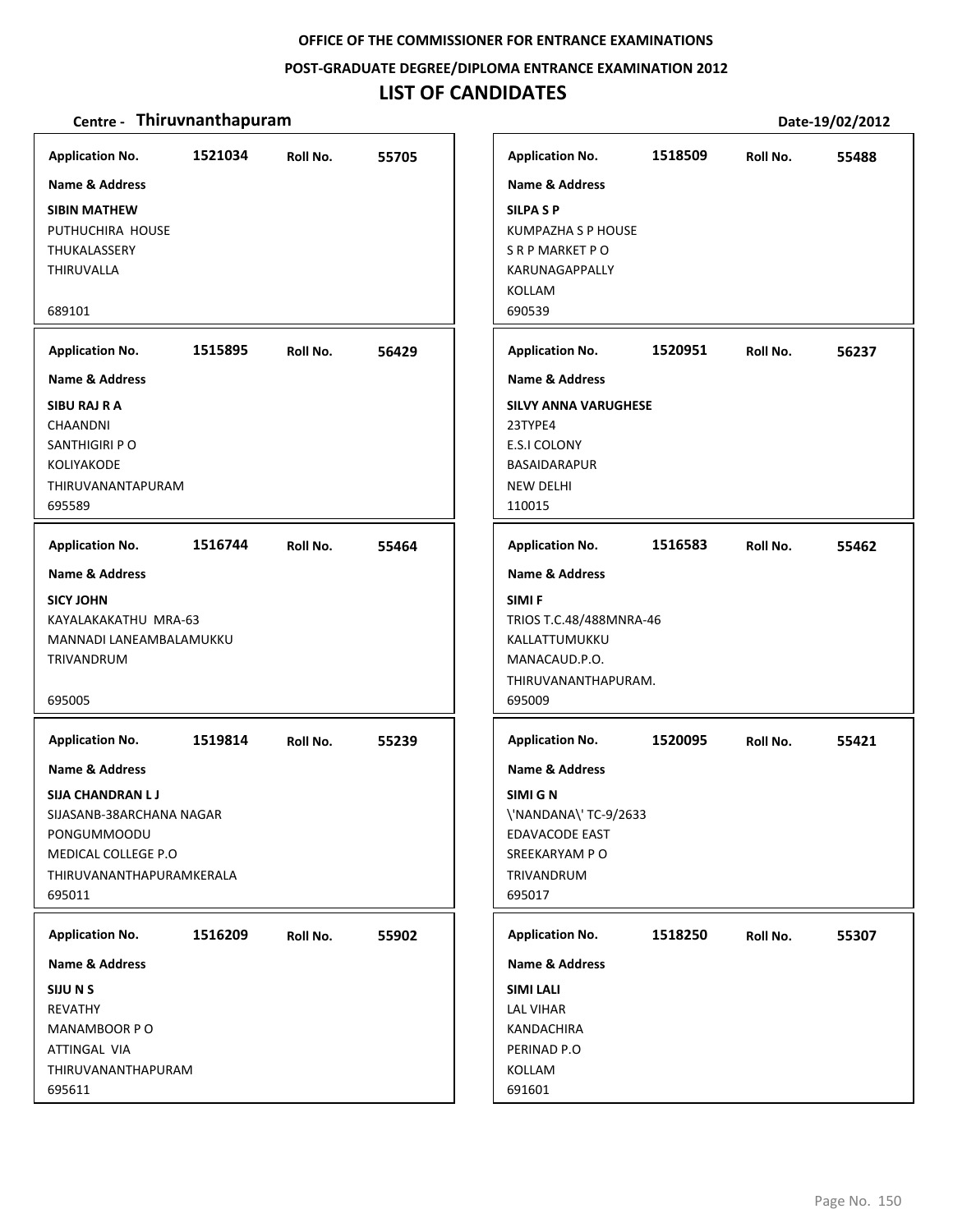**POST‐GRADUATE DEGREE/DIPLOMA ENTRANCE EXAMINATION 2012**

## **LIST OF CANDIDATES**

| <b>Application No.</b>              | 1518181 | Roll No. | 55573 |  | <b>Application No.</b>                              | 1518039 | Roll No.        | 56194 |  |  |
|-------------------------------------|---------|----------|-------|--|-----------------------------------------------------|---------|-----------------|-------|--|--|
| <b>Name &amp; Address</b>           |         |          |       |  | <b>Name &amp; Address</b>                           |         |                 |       |  |  |
| SIMI <sub>R</sub>                   |         |          |       |  | <b>SIMY MATHEW</b>                                  |         |                 |       |  |  |
| VASANTHA VILASAM                    |         |          |       |  | PARACKAMANNIL HOUSEMANJADI POMEENTHALAKARA          |         |                 |       |  |  |
| CHENNANCODE VADASSERIKONAM PO       |         |          |       |  | THIRUVALLA                                          |         |                 |       |  |  |
| TRIVANDRUM                          |         |          |       |  | PATHANAMTHITTA DIST                                 |         |                 |       |  |  |
| 695143                              |         |          |       |  | 689105                                              |         |                 |       |  |  |
| <b>Application No.</b>              | 1517201 | Roll No. | 56357 |  | <b>Application No.</b>                              | 1520578 | <b>WITHHELD</b> |       |  |  |
| <b>Name &amp; Address</b>           |         |          |       |  | <b>Name &amp; Address</b>                           |         |                 |       |  |  |
| <b>SIMI THOMAS</b>                  |         |          |       |  | <b>SINDHUKS</b>                                     |         |                 |       |  |  |
| PARAYIL HOUSE                       |         |          |       |  | FLAT NO-1BGREEN HEIGHTS                             |         |                 |       |  |  |
| KUZHIMATTAM P.O.<br><b>KOTTAYAM</b> |         |          |       |  | APARTMENTSPAZHAYA ROAD<br>MEDICAL COLLEGETRIVANDRUM |         |                 |       |  |  |
| <b>KERALA</b>                       |         |          |       |  |                                                     |         |                 |       |  |  |
| 686533                              |         |          |       |  | 695011                                              |         |                 |       |  |  |
| <b>Application No.</b>              | 1520056 | Roll No. | 55598 |  | <b>Application No.</b>                              | 1519664 | Roll No.        | 55059 |  |  |
| <b>Name &amp; Address</b>           |         |          |       |  | <b>Name &amp; Address</b>                           |         |                 |       |  |  |
| <b>SIMI YOOSUF H</b>                |         |          |       |  | <b>SINI VIJAYAN</b>                                 |         |                 |       |  |  |
| <b>SIMI MANZIL</b>                  |         |          |       |  | <b>VIJAYA BHAVAN</b>                                |         |                 |       |  |  |
| VELLOMKETTUVILA                     |         |          |       |  | PUTHENKULAM P.O                                     |         |                 |       |  |  |
| EDACODENEMOM.P.O<br>TRIVANDRUM      |         |          |       |  | MEENAMBALAM<br>KOLLAM                               |         |                 |       |  |  |
| 695020                              |         |          |       |  | 691302                                              |         |                 |       |  |  |
| <b>Application No.</b>              | 1516447 | Roll No. | 55549 |  | <b>Application No.</b>                              | 1517097 | Roll No.        | 55468 |  |  |
| <b>Name &amp; Address</b>           |         |          |       |  | <b>Name &amp; Address</b>                           |         |                 |       |  |  |
| <b>SIMNAL</b>                       |         |          |       |  | <b>SINJU SANKAR P</b>                               |         |                 |       |  |  |
| SIMNA L                             |         |          |       |  | <b>MOHANNIVAS</b>                                   |         |                 |       |  |  |
| EF-C-7/111PANDITS COLONY            |         |          |       |  | MOSQUE LANE                                         |         |                 |       |  |  |
| DEVASOMBOARD JNKAUDIAR.P.O          |         |          |       |  | KESAVADASAPURAM                                     |         |                 |       |  |  |
| THIRUVANANTHAPURAM<br>695003        |         |          |       |  | TRIVANDRUM<br>695004                                |         |                 |       |  |  |
|                                     |         |          |       |  |                                                     |         |                 |       |  |  |
| <b>Application No.</b>              | 1519448 | Roll No. | 55145 |  | <b>Application No.</b>                              | 1517309 | Roll No.        | 55293 |  |  |
| Name & Address                      |         |          |       |  | Name & Address                                      |         |                 |       |  |  |
| <b>SIMNA RAJAN</b>                  |         |          |       |  | <b>SIVA SURESH</b>                                  |         |                 |       |  |  |
| ANUGRAHA<br>KARINGANNOOR PO         |         |          |       |  | THAZHATHAYIL<br>KADAKAVUR.P.O                       |         |                 |       |  |  |
| KOLLAM                              |         |          |       |  | TRIVANDRUM                                          |         |                 |       |  |  |
| 691516                              |         |          |       |  | 695306                                              |         |                 |       |  |  |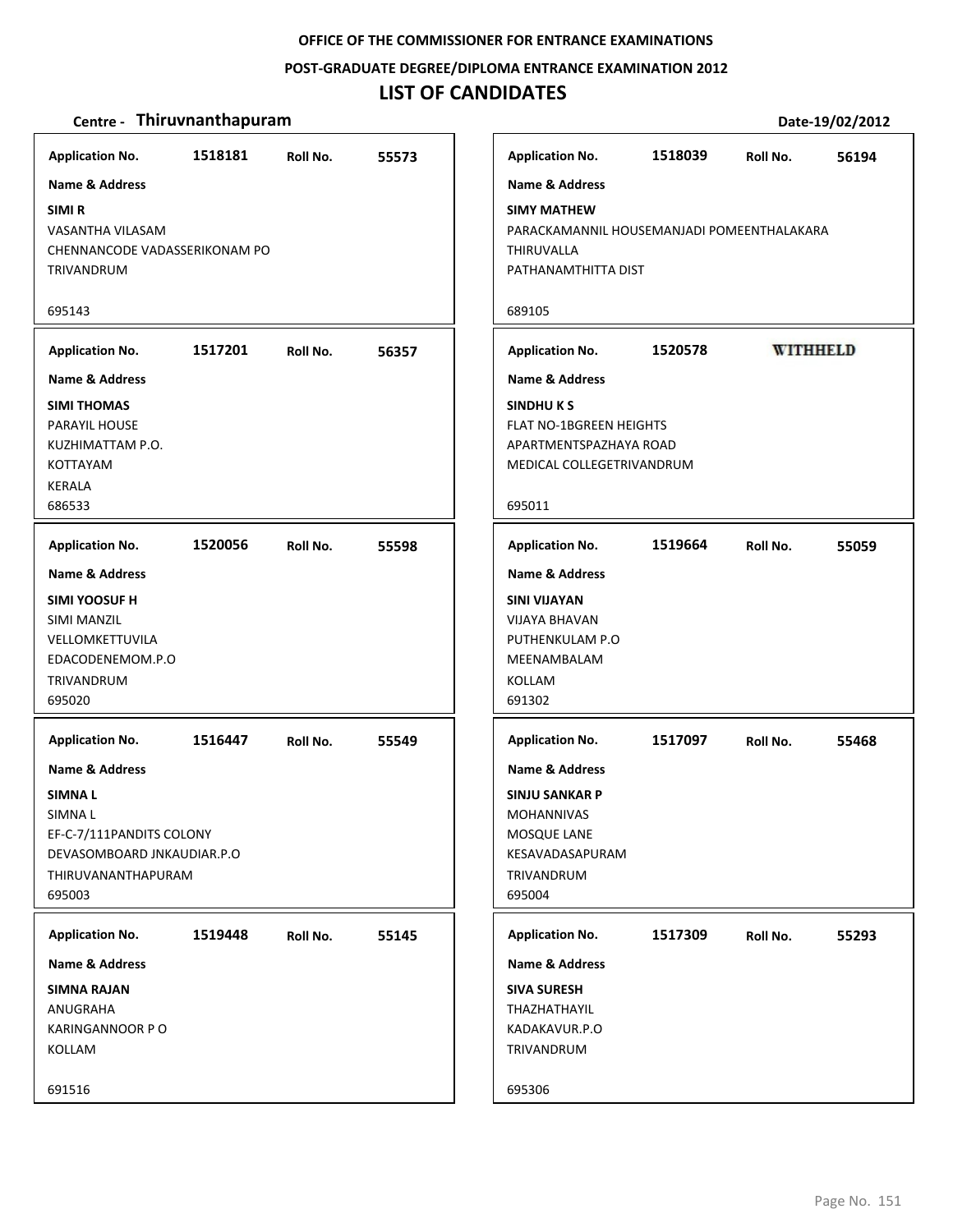### **POST‐GRADUATE DEGREE/DIPLOMA ENTRANCE EXAMINATION 2012**

## **LIST OF CANDIDATES**

| <b>Application No.</b>                                                                                                                                 | 1520480 | Roll No. | 55161 | <b>Application No.</b>                                                                                                                     | 1517133 | Roll No. | 56532 |
|--------------------------------------------------------------------------------------------------------------------------------------------------------|---------|----------|-------|--------------------------------------------------------------------------------------------------------------------------------------------|---------|----------|-------|
| <b>Name &amp; Address</b><br>SIVAJITH V<br>PUTHENPURAYIL HOUSE MADUKKA P.O<br>MUNDAKAYAM KOTTAYAM<br>686513                                            |         |          |       | <b>Name &amp; Address</b><br>SMITHA ALICE JACOB<br>438/DGULMOHAR PARK<br>LINGAMPALLY<br><b>HYDERABAD</b><br>ANDHRA PRADESH<br>500019       |         |          |       |
| <b>Application No.</b>                                                                                                                                 | 1520047 | Roll No. | 55331 | <b>Application No.</b>                                                                                                                     | 1521065 | Roll No. | 56767 |
| <b>Name &amp; Address</b><br><b>SIVAKUMAR MS</b><br>MULLASSERIL HOUSE<br><b>ITHITHANAM POST</b><br>CHANGANASSERY<br><b>KOTTAYAM DISTRICT</b><br>686535 |         |          |       | <b>Name &amp; Address</b><br><b>SMITHAKC</b><br>TC 29/936-1 PRAYAG<br>TANK VIEW LANE PALKULANGARA<br>PETTAH P O<br>TRIVANDRUM<br>695024    |         |          |       |
| <b>Application No.</b>                                                                                                                                 | 1517871 | Roll No. | 56367 | <b>Application No.</b>                                                                                                                     | 1518777 | Roll No. | 55225 |
| Name & Address<br>SIVAPRASAD P S<br>SIVAPRASAD P S<br>SAI BHADRAMTHENNOORKUNNATHU<br>VILAYILMOOLA ATTINGAL P O<br>TRIVANDRAM<br>695101                 |         |          |       | Name & Address<br>SMITHA MADHAVAN P<br>AYODHYA<br>NEAR LP.G.S<br>VARKALA.P.O.<br>THIRUVANANTHAPURAM<br>695141                              |         |          |       |
| <b>Application No.</b>                                                                                                                                 | 1516987 | Roll No. | 56266 | <b>Application No.</b>                                                                                                                     | 1517390 | Roll No. | 56624 |
| <b>Name &amp; Address</b><br><b>SIVARAM P</b><br>TC 1/871/2<br>MYNAKAM KMLRA 42KUMARAPURAM<br>MEDICAL COLLEGE.P.O<br>THIRUVANANTHAPURAM<br>695011      |         |          |       | Name & Address<br><b>SMITHA NAIR P G</b><br>93BAIJIUM<br>CHEMPAKA NAGAR-SOUTH<br><b>TRIVANDRUM</b><br>695001                               |         |          |       |
| <b>Application No.</b>                                                                                                                                 | 1520759 | Roll No. | 55611 | <b>Application No.</b>                                                                                                                     | 1518108 | Roll No. | 55572 |
| Name & Address<br>SIVARANJINI K<br>T C 24/676 SREEPADMAM<br>THYCAUD PO<br>METTUKADA<br>THIRUVANANTHAPURAM<br>695014                                    |         |          |       | Name & Address<br><b>SMITHAPS</b><br>TC 55/2111(2) NANDHANAM<br>KG-174 KALPAKA GARDENS<br>PAPPANAMCODE P.O<br>THIRUVANANTHAPURAM<br>695018 |         |          |       |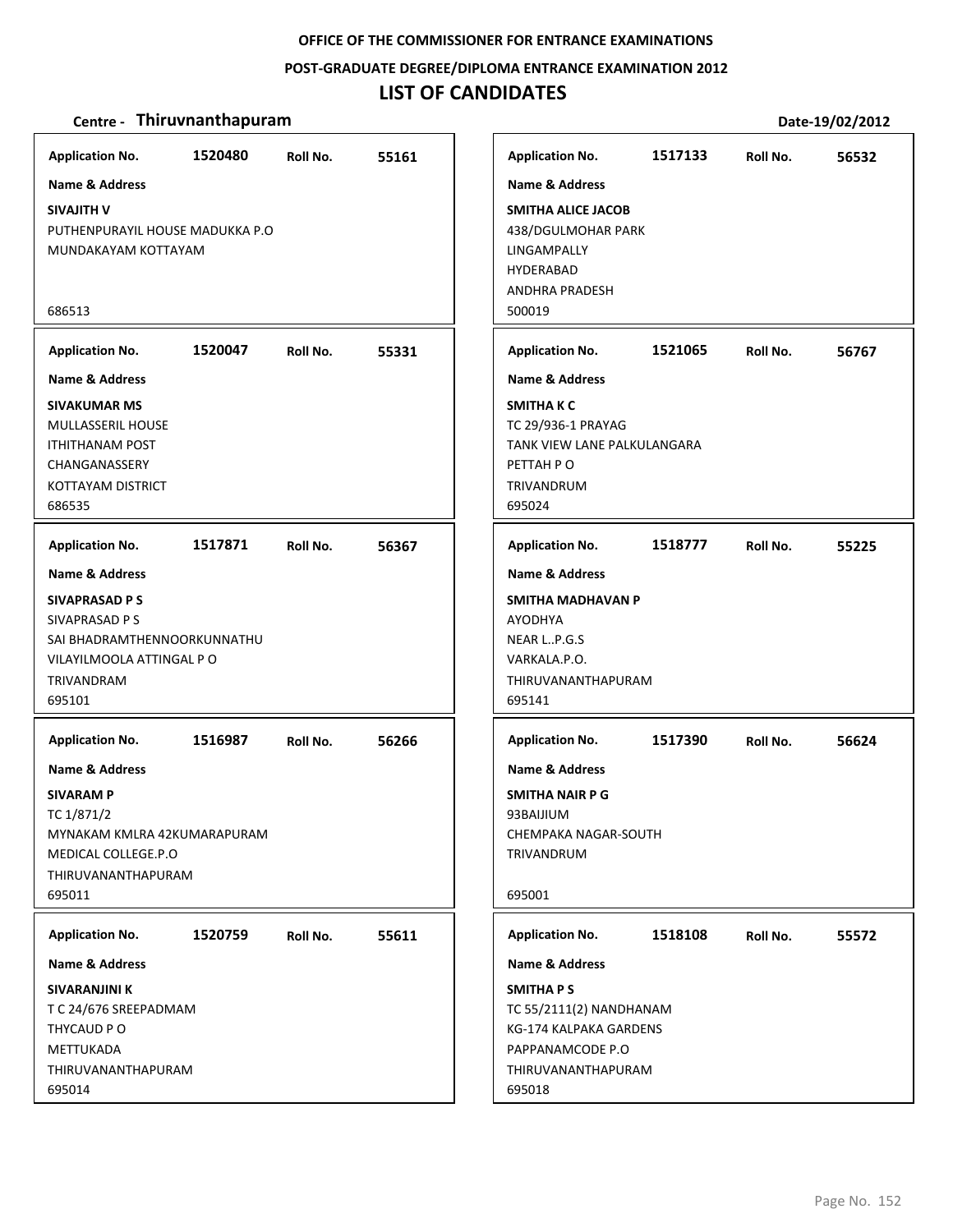**POST‐GRADUATE DEGREE/DIPLOMA ENTRANCE EXAMINATION 2012**

### **LIST OF CANDIDATES**

| <b>Application No.</b>                                                                                                                                       | 1520502 | Roll No. | 55606 | <b>Application No.</b>                                                                                                                   | 1519416 | Roll No. | 56212 |
|--------------------------------------------------------------------------------------------------------------------------------------------------------------|---------|----------|-------|------------------------------------------------------------------------------------------------------------------------------------------|---------|----------|-------|
| <b>Name &amp; Address</b><br><b>SMITHA PIOUS FRANCIS</b><br>TC 14/1367(1)<br>PARIS ROADBAKERY JUNCTION<br>THIRUVANANTHAPURAM<br>THIRUVANANTHAPURAM<br>695033 |         |          |       | Name & Address<br><b>SOBHAK</b><br>SHANMUKHAPRIYA<br>MERA NAGAR 31-A<br>MUNDAKKAL EAST<br>KOLLAM<br>691001                               |         |          |       |
| <b>Application No.</b>                                                                                                                                       | 1518300 | Roll No. | 56637 | <b>Application No.</b>                                                                                                                   | 1515220 | Roll No. | 55357 |
| <b>Name &amp; Address</b>                                                                                                                                    |         |          |       | <b>Name &amp; Address</b>                                                                                                                |         |          |       |
| SMITHA PRABHAKARAN PILLAI<br>AMBIKA NIVAS<br><b>KUNCHUKONAM</b><br>CHEMPAZHANTHY PO<br>TRIVANDRUM<br>695587                                                  |         |          |       | SOFIA A S<br><b>ANSARI MANSIL</b><br>THRIPPILAZHIKOM PO<br>KUZHIMATHICADU<br><b>KOLLAM</b><br>691509                                     |         |          |       |
| <b>Application No.</b>                                                                                                                                       | 1518156 | Roll No. | 55039 | <b>Application No.</b>                                                                                                                   | 1520890 | Roll No. | 56147 |
| <b>Name &amp; Address</b>                                                                                                                                    |         |          |       | Name & Address                                                                                                                           |         |          |       |
| SMITHA SHARNGAN<br>NANDANAM<br><b>GANDHINAGAR P O</b><br>KOTTAYAM<br>686008                                                                                  |         |          |       | SOJA STEPHEN<br>KALLUKADAYIL<br><b>MATHILIL P.O</b><br>PERINAD<br><b>KOLLAM</b><br>691601                                                |         |          |       |
| <b>Application No.</b>                                                                                                                                       | 1516450 | Roll No. | 55638 | <b>Application No.</b>                                                                                                                   | 1520997 | Roll No. | 56238 |
| Name & Address                                                                                                                                               |         |          |       | <b>Name &amp; Address</b>                                                                                                                |         |          |       |
| SNEHA SARA JAIBOI K<br>C/O DR ABRAHAM MATHEW<br><b>OLICKEL HOUSE</b><br>MUDAVOOR POST<br>MUVATTUPUZHA<br>686669                                              |         |          |       | <b>SOMNATH DAS</b><br>C/O- DR. KUNAL KRISHNA<br><b>FLAT NO. BF-6/236</b><br>P.T. CHACKO NAGAR<br>MEDICAL COLLEGE P OTRIVANDRUM<br>695011 |         |          |       |
| <b>Application No.</b>                                                                                                                                       | 1515669 | Roll No. | 55629 | <b>Application No.</b>                                                                                                                   | 1519021 | Roll No. | 55406 |
| Name & Address                                                                                                                                               |         |          |       | Name & Address                                                                                                                           |         |          |       |
| SNIGDHA PARVATHY MOHAN<br>THONDIYATH OMKARAM<br>KEEZHCHERIMEL<br><b>CHENGANNUR PO</b><br>ALAPPUZHA<br>689121                                                 |         |          |       | <b>SOMNATH S KUMAR</b><br>RAJ BHAVAN<br><b>VRA - 63</b><br>VADAKUMBHAGAM<br>KOLLAM<br>691001                                             |         |          |       |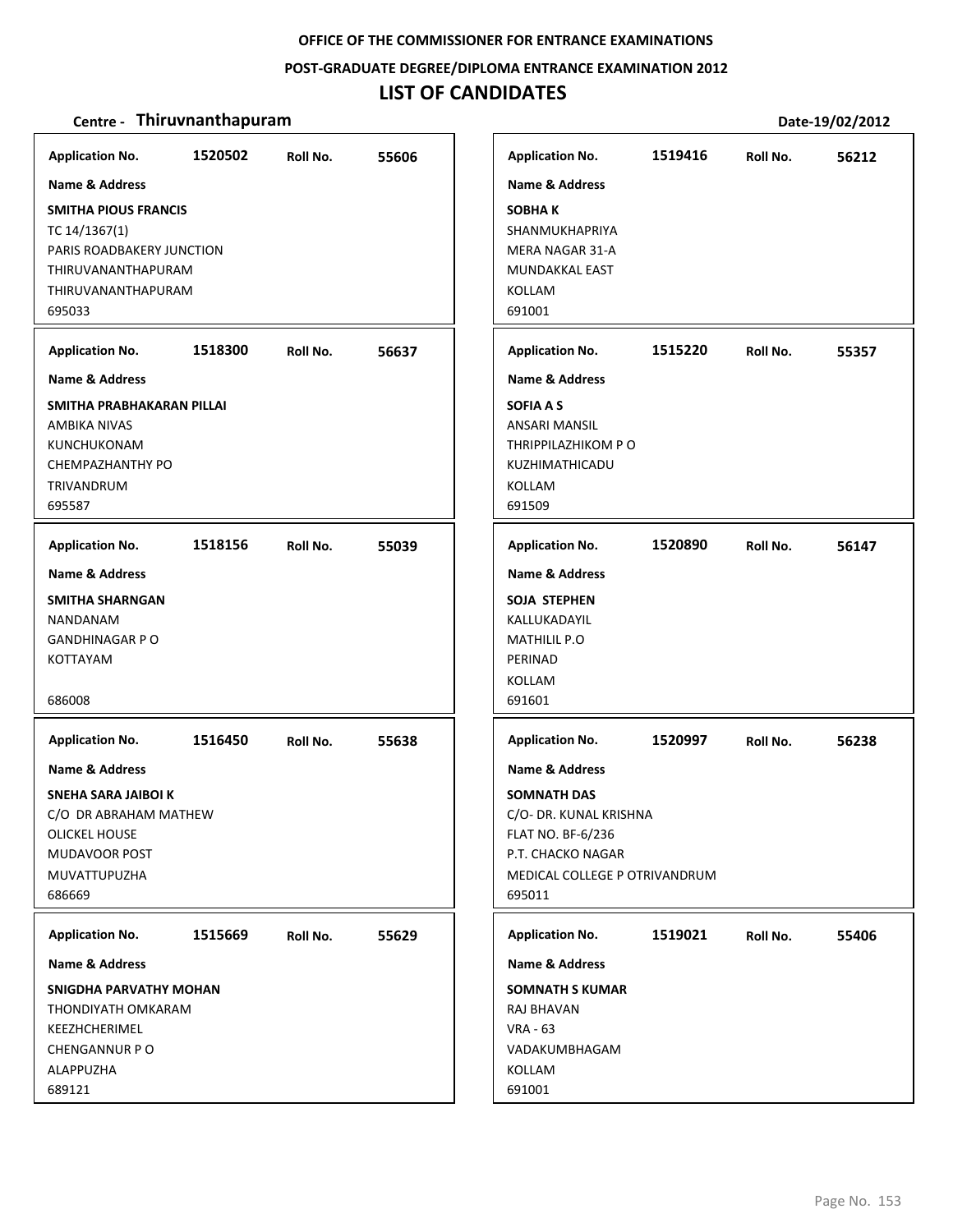#### **POST‐GRADUATE DEGREE/DIPLOMA ENTRANCE EXAMINATION 2012**

### **LIST OF CANDIDATES**

#### **Centre** • **Thiruvnanthapuram Date-19/02/2012**

**1521219 56242 SONA ELSA THOMAS** SONA BHAVAN PUNNATHADAM MULAVANA KUNDARA KOLLAM 691503 **Application No. Name & Address 1518339 55931 SONEY MUSTHAFA** SONY MANZIL MAYYANAD P O KOLLAM 691303 **Application No. Name & Address 1515367 56687 SONIA ABRAHAM** POOVANNUMMOOTTIL KMRA 183 CONVENT ROAD MUTTADA P O TRIVANDRUM 695025 **Application No. Name & Address 1520428 56667 SONIA M LAL** ELAYIDATH RNRA14 KOWDIYAR P O THIRUVANANTHAPURM 695003 **Application No. Name & Address 1516514 55728 SONIC V S** CHARUVILA PUTHEN VEEDU KIZHAVOOR MUKHATHALA P.O. KOLLAM. 691577 **Application No. Name & Address 1521215 56064 SONIYA SL** JOYSHALOME T.C 65/1039 (4) MOSQUE LANE PACHALOOR THIRUVALLAM.P.O THIRUVANANTHAPURAM 695027 **Application No. Name & Address 1519663 56743 SONU MANUEL** PANTHALANICKAL HOUSE THEKKEMALA P.O THEKKEMALA IDUKKI 685532 **Application No. Name & Address 1516734 55019 SONU MOHAN M S** POURNAMI D10‐ SRKPRA NETTAYAM P O TRIVANDRUM 695013 **Application No. Name & Address 1516797 55998 SONY SALAM N A** TC 27/513 HOUSE NO 5 ARCADE APARTMENTS THAMPURANMUKKU PATTOOR P O TRIVANDRUM 695035 **Application No. Name & Address 1520936 55970 SONY T KURIAN** NAMBUMADATHIL HOUSE KALLISSERY P O **CHENGANNUR** ALAPUZHA 689124 **Application No. Name & Address**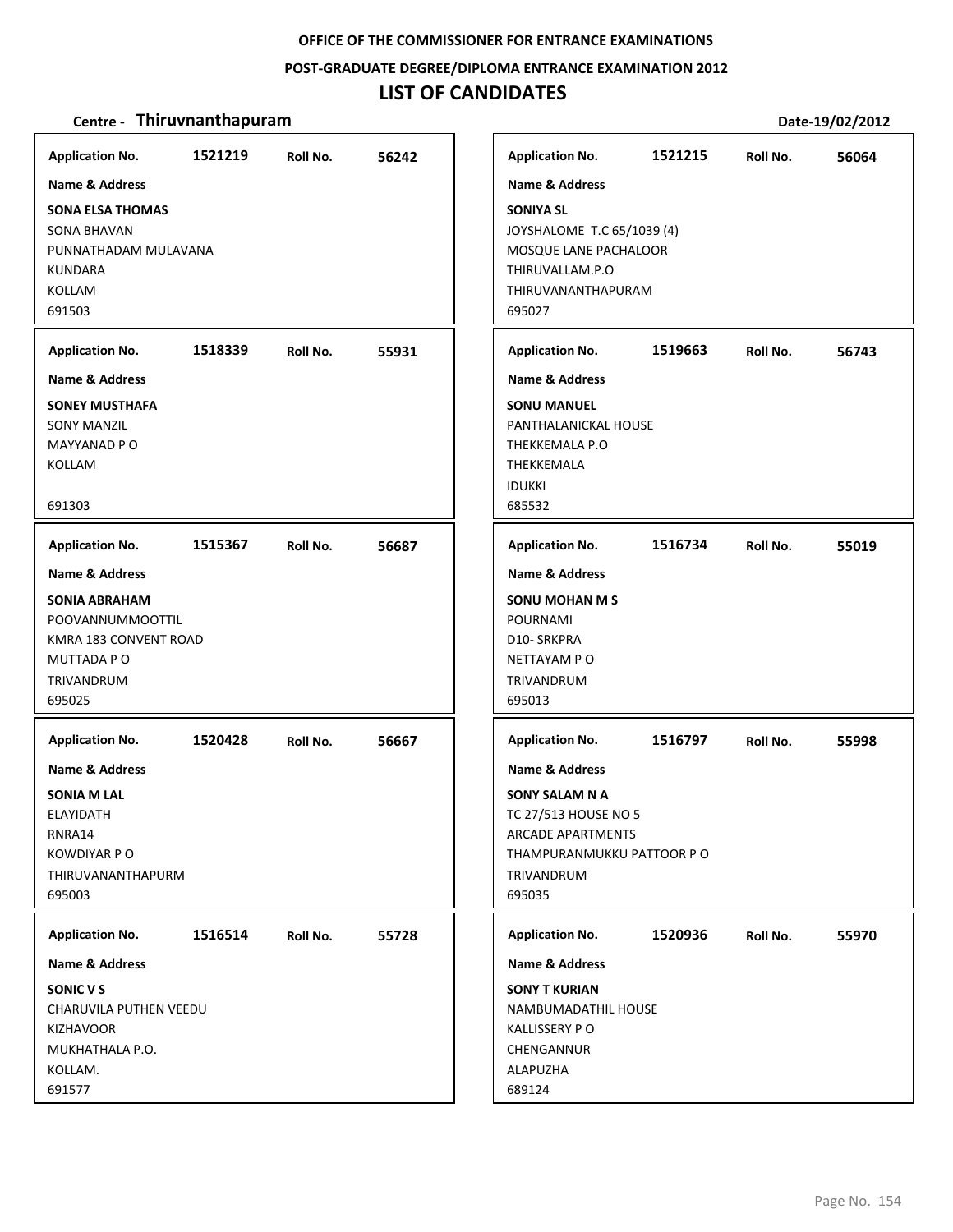### **POST‐GRADUATE DEGREE/DIPLOMA ENTRANCE EXAMINATION 2012**

## **LIST OF CANDIDATES**

| <b>Application No.</b>                                                                                                                             | 1516349 | Roll No. | 56610 | <b>Application No.</b>                                                                                                                             | 1519141 | Roll No. | 55141 |
|----------------------------------------------------------------------------------------------------------------------------------------------------|---------|----------|-------|----------------------------------------------------------------------------------------------------------------------------------------------------|---------|----------|-------|
| Name & Address<br>SOONAM JOHN<br>POOMANGALAM<br>ANANDAVALLESWARAM<br>COLLECTORATE.P.O.<br>KOLLAM-13<br>691013                                      |         |          |       | <b>Name &amp; Address</b><br><b>SOUMYA G</b><br>POYILIL HOUSE<br>PALLIKULAM<br>CHIRAKKAL P.O<br><b>KANNUR</b><br>670011                            |         |          |       |
| <b>Application No.</b>                                                                                                                             | 1521125 | Roll No. | 56504 | <b>Application No.</b>                                                                                                                             | 1519524 | Roll No. | 56036 |
| <b>Name &amp; Address</b><br><b>SOORAJ B S</b><br>LAKSHMY<br>MALAYADY<br>VINOBANIKETAN PO<br>THIRUVANANTHAPURAM<br>695542                          |         |          |       | <b>Name &amp; Address</b><br><b>SOUMYA JAGADISH</b><br><b>SREE</b><br><b>KALADY</b><br><b>KARAMANA P O</b><br>TRIVANDRUM-2<br>695002               |         |          |       |
| <b>Application No.</b>                                                                                                                             | 1518779 | Roll No. | 55314 | <b>Application No.</b>                                                                                                                             | 1517107 | Roll No. | 55646 |
| <b>Name &amp; Address</b><br><b>SOORAJ VIJAYAN</b><br><b>B-6 JEEVAN JYOT</b><br>SETALVAD LANE<br><b>NAPEAN SEA ROAD</b><br><b>MUMBAI</b><br>400026 |         |          |       | <b>Name &amp; Address</b><br><b>SOUMYA P THOMAS</b><br>PARAPPADY KIZHAKKATHIL<br>MUTHUPILAKADU WEST<br>MUTHUPILAKADU P O<br>SASTHAMKOTTA<br>690520 |         |          |       |
| <b>Application No.</b>                                                                                                                             | 1515551 | Roll No. | 55628 | <b>Application No.</b>                                                                                                                             | 1520203 | Roll No. | 55067 |
| <b>Name &amp; Address</b><br><b>SOUMIA S</b><br>KUNNUMPURATHU HOUSE<br>VADAKKUMMURI<br>THODUPUZHA EAST PO<br>THODUPUZHA<br>685584                  |         |          |       | <b>Name &amp; Address</b><br><b>SOUMYAS</b><br>TC 65/1981<br>VIHAYAS<br>THIRUVALLOM P.O<br>THIRUVANANTHAPURAM<br>695027                            |         |          |       |
| <b>Application No.</b>                                                                                                                             | 1518586 | Roll No. | 55400 | <b>Application No.</b>                                                                                                                             | 1516735 | Roll No. | 55108 |
| Name & Address<br>SOUMYA PRAKASH<br>CHIDAMBARAM<br><b>HARITAGIRI</b><br>KANJIRAMPARA PO<br>THIRUVANANTHAPURAM<br>695030                            |         |          |       | Name & Address<br><b>SOUMYATG</b><br>THUMPONATHU HOUSE<br>VELLAPPADU<br>PALA (PO)<br>KOTTAYAM<br>686575                                            |         |          |       |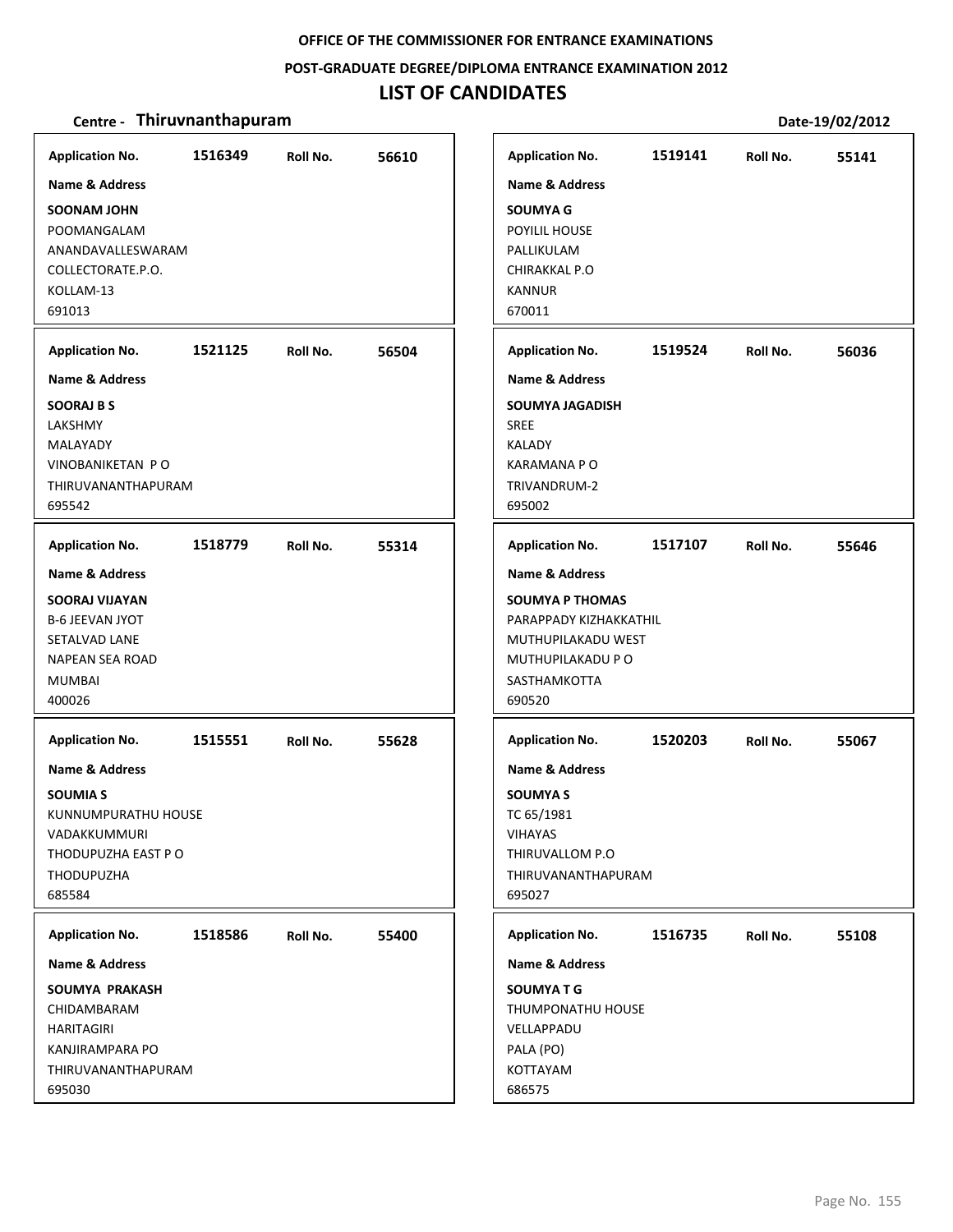### **POST‐GRADUATE DEGREE/DIPLOMA ENTRANCE EXAMINATION 2012**

## **LIST OF CANDIDATES**

| <b>Application No.</b>                                                                          | 1519652 | Roll No. | 56479 |
|-------------------------------------------------------------------------------------------------|---------|----------|-------|
| <b>Name &amp; Address</b>                                                                       |         |          |       |
| <b>SOUMYA V</b><br>ARUNODAYAM<br>MUNDAKKAL WEST<br>KOLLAM                                       |         |          |       |
| 691001                                                                                          |         |          |       |
| <b>Application No.</b>                                                                          | 1516436 | Roll No. | 55282 |
| <b>Name &amp; Address</b>                                                                       |         |          |       |
| SOUMYA V C<br>TC-19/1813<br>KAVINPURAMCHURCH ROAD<br>POOJAPPURA<br>THIRUVANANTHAPURAM<br>695012 |         |          |       |
| <b>Application No.</b>                                                                          | 1519378 | Roll No. | 55411 |
| <b>Name &amp; Address</b>                                                                       |         |          |       |
| SOWMYA J                                                                                        |         |          |       |
| <b>SREE CHAKRAM</b><br>TC 52/2331                                                               |         |          |       |
| NEMOM PO                                                                                        |         |          |       |
| THIRUVANANTHAPURAM<br>695020                                                                    |         |          |       |
|                                                                                                 |         |          |       |
| <b>Application No.</b>                                                                          | 1519178 | Roll No. | 55408 |
| Name & Address                                                                                  |         |          |       |
| <b>SREE RAJ V</b>                                                                               |         |          |       |
| SREERAGAM<br>MULAMKUNNATHUKAVU (PO)                                                             |         |          |       |
| <b>THRISSUR</b>                                                                                 |         |          |       |
|                                                                                                 |         |          |       |
| 680581                                                                                          |         |          |       |
| <b>Application No.</b>                                                                          | 1515294 | Roll No. | 55269 |
| Name & Address                                                                                  |         |          |       |
| <b>SREEDHANYA SREEHARI</b>                                                                      |         |          |       |
| TRA-121SREEKRISHNABHAVAN                                                                        |         |          |       |
| NEAR MALLEZHATH KAVU<br>SATHIKULANGARA P.O.                                                     |         |          |       |
| KOLLAM                                                                                          |         |          |       |
| 691581                                                                                          |         |          |       |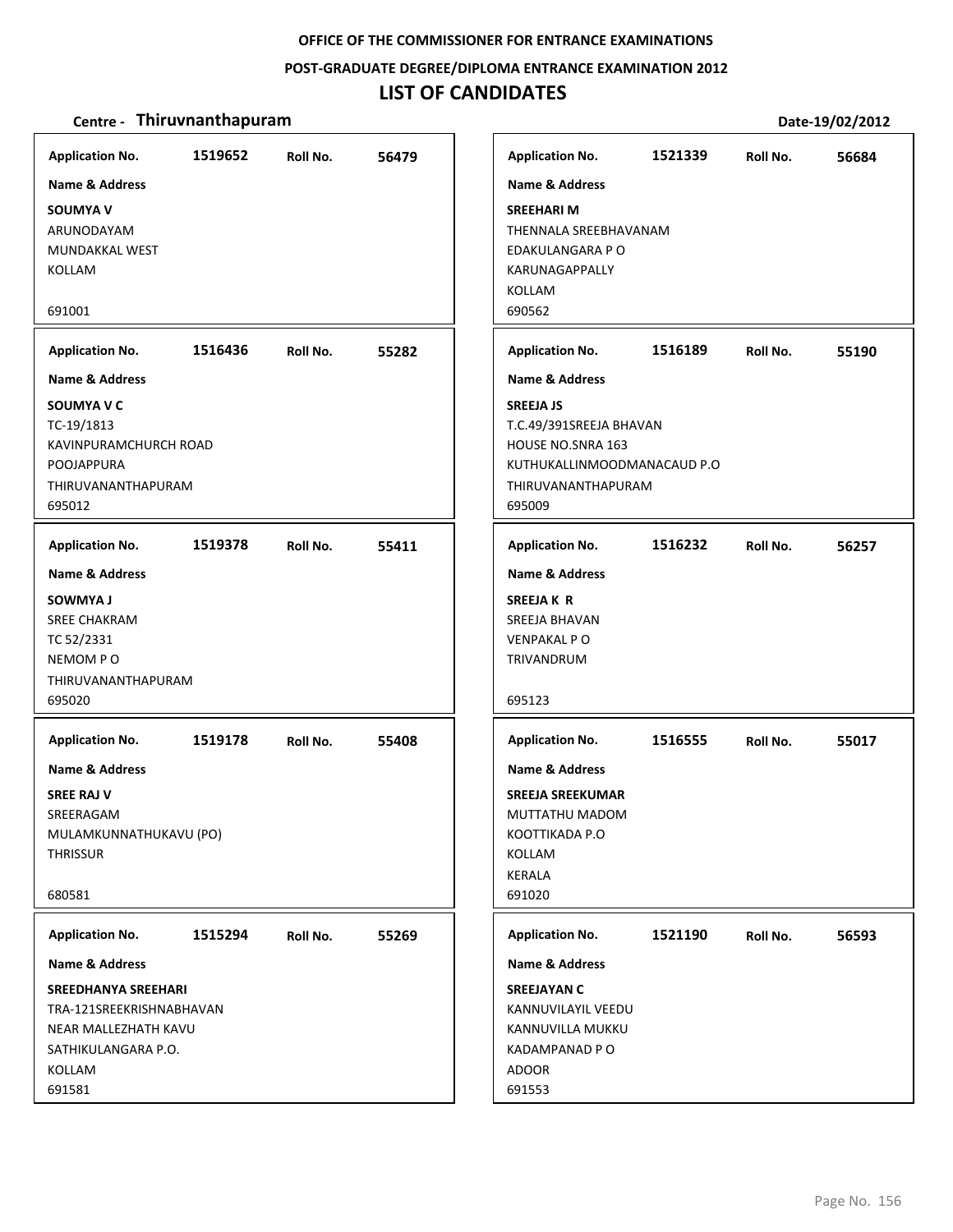**POST‐GRADUATE DEGREE/DIPLOMA ENTRANCE EXAMINATION 2012**

### **LIST OF CANDIDATES**

| <b>Application No.</b>                                                                                                                | 1517720 | Roll No. | 56100 | <b>Application No.</b>                                                                                   | 1516441                                                 | Roll No. | 55371 |
|---------------------------------------------------------------------------------------------------------------------------------------|---------|----------|-------|----------------------------------------------------------------------------------------------------------|---------------------------------------------------------|----------|-------|
| Name & Address<br><b>SREEJITH H</b><br><b>HARISREE</b><br>PANDARAVILAKOM<br>VENGANOOR.P.O<br>TRIVANDRUM                               |         |          |       | Name & Address<br><b>SREEJITH S</b><br><b>ELAMPALLY P.O</b><br>KOTTAYAM                                  | SREYASPULLANITHAKIDY                                    |          |       |
| 699523                                                                                                                                |         |          |       | 686503                                                                                                   |                                                         |          |       |
| <b>Application No.</b>                                                                                                                | 1520087 | Roll No. | 55065 | <b>Application No.</b>                                                                                   | 1516045                                                 | Roll No. | 56078 |
| <b>Name &amp; Address</b><br><b>SREEJITH HARIDAS</b><br><b>MEDAYIL HOUSE</b><br>VALIYAKADA<br>CHIRAYINKIL P O<br>TRIVANDRUM<br>695304 |         |          |       | <b>Name &amp; Address</b><br><b>SREEJITH V S</b><br>VALLAKKADAVU P O<br>TRIVANDRUM.<br>695008            | VAIKUNDAM TC 43/1535 (4)<br><b>GANGA NAGAR MANACAUD</b> |          |       |
| <b>Application No.</b>                                                                                                                | 1518722 | Roll No. | 55313 | <b>Application No.</b>                                                                                   | 1519267                                                 | Roll No. | 55498 |
| <b>Name &amp; Address</b><br><b>SREEJITH KAMAL</b><br>PARIJATHAM HOUSE<br>ANJILITHANAMA P O<br><b>THIRUVALLA</b><br>689582            |         |          |       | <b>Name &amp; Address</b><br><b>SREEKANTH K</b><br>AMBADY<br>THAZHAVA P.O<br><b>KOLLAM</b><br>690523     |                                                         |          |       |
| <b>Application No.</b>                                                                                                                | 1520527 | Roll No. | 56405 | <b>Application No.</b>                                                                                   | 1521081                                                 | Roll No. | 55350 |
| <b>Name &amp; Address</b>                                                                                                             |         |          |       | <b>Name &amp; Address</b>                                                                                |                                                         |          |       |
| <b>SREEJITH KANNUMMAL VEETIL</b><br><b>USHAS</b><br>KOVVALPALLI<br>KANHANGAD<br><b>KASARGOD</b><br>671315                             |         |          |       | <b>SREEKANTH K B</b><br>SREEBHAVAN<br>PUTHUKKADU P O<br>CHAVARA<br>KOLLAM<br>691585                      |                                                         |          |       |
| <b>Application No.</b>                                                                                                                | 1515402 | Roll No. | 56071 | <b>Application No.</b>                                                                                   | 1520445                                                 | Roll No. | 55694 |
| Name & Address<br><b>SREEJITH KRISHNAN</b><br>KRISHNENDU KUMBALAPPALLY<br>PERIYANGANAM P O NILESHWAR VIA<br>KASARGOD                  |         |          |       | <b>Name &amp; Address</b><br><b>SREEKANTH R</b><br><b>KARTHIKA NIVAS</b><br>KAIKULANGARA NORTH<br>KOLLAM |                                                         |          |       |
| 671314                                                                                                                                |         |          |       | 691012                                                                                                   |                                                         |          |       |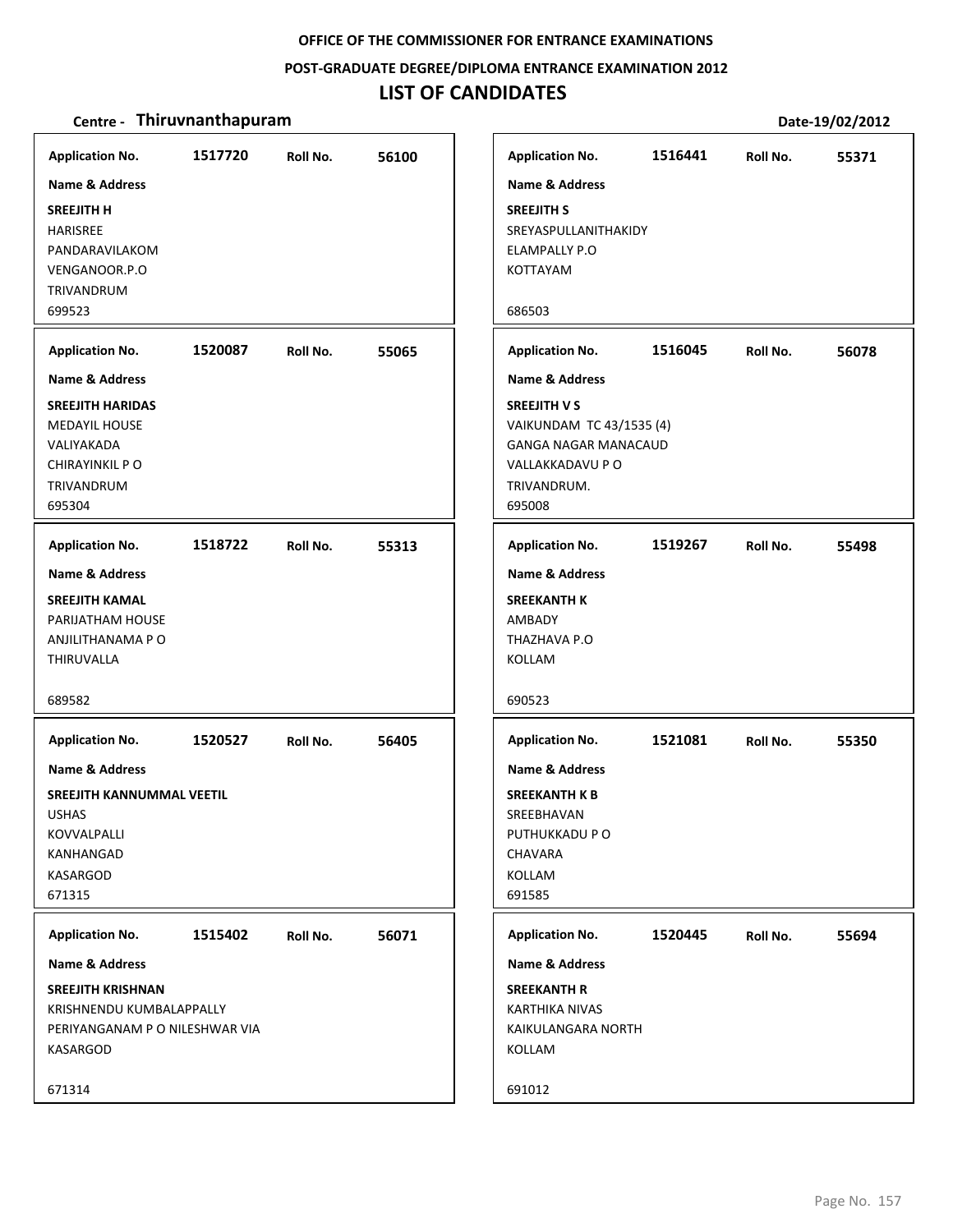### **POST‐GRADUATE DEGREE/DIPLOMA ENTRANCE EXAMINATION 2012**

## **LIST OF CANDIDATES**

| <b>Application No.</b><br>Name & Address<br><b>SREEKANTH T</b><br><b>KRISHNANJANA</b><br><b>NEHRU NAGAR</b><br>KUNNAMKULAM<br><b>THRISSUR</b><br>680503 | 1519709 | Roll No.        | 56038 | <b>Application No.</b><br>Name & Address<br><b>SREELAKSHMI S</b><br><b>PREMNIVAS</b><br>VEDIVACHANCOIL PO<br>VIA BALARAMAPURAM<br>THIRUVANATHAPURAM<br>695501 | 1515386                  | Roll No. | 55626 |
|---------------------------------------------------------------------------------------------------------------------------------------------------------|---------|-----------------|-------|---------------------------------------------------------------------------------------------------------------------------------------------------------------|--------------------------|----------|-------|
| <b>Application No.</b>                                                                                                                                  | 1519105 | Roll No.        | 56030 | <b>Application No.</b>                                                                                                                                        | 1518232                  | Roll No. | 56636 |
| <b>Name &amp; Address</b><br><b>SREEKRISHNA R</b><br><b>HARI SREE</b><br>KOMALLOOR PO<br><b>CHARUMMOOD</b><br>ALAPPUZHA<br>690505                       |         |                 |       | <b>Name &amp; Address</b><br><b>SREELEKSHMIJ</b><br>KRISHNASREE<br><b>OLAYIL</b><br>THEVALLY PO<br>KOLLAM<br>691009                                           |                          |          |       |
| <b>Application No.</b>                                                                                                                                  | 1519280 | <b>REJECTED</b> |       | <b>Application No.</b>                                                                                                                                        | 1519481                  | Roll No. | 56124 |
| Name & Address<br><b>SREEKUMAR G S</b><br>AMBADI<br>T C 14/1714(3)<br>BEHIND FOREST OFFICEVAZHUTHACAUD<br>THYCAUD P OTHIRUVANANTHAPURAM<br>695014       |         |                 |       | <b>Name &amp; Address</b><br><b>SREENADH S P</b><br>PADMASREE<br><b>KUDAVATTOR P O</b><br><b>ODANAVATTOM</b><br>KOLLAM<br>691512                              |                          |          |       |
| <b>Application No.</b>                                                                                                                                  | 1521388 | <b>REJECTED</b> |       | <b>Application No.</b>                                                                                                                                        | 1519518                  | Roll No. | 55769 |
| <b>Name &amp; Address</b>                                                                                                                               |         |                 |       | <b>Name &amp; Address</b>                                                                                                                                     |                          |          |       |
| <b>SREEKUMAR G S</b><br><b>AMBADI</b><br>TC 14/1714(3)<br>BEHIND FOREST OFFICE VAZHUTHACAUD<br>THYCAUD PO THIRUVANANTHAPURAM<br>695014                  |         |                 |       | <b>SREEPRIYAK</b><br>CHAITHANYA HS NO 36<br>UDAYASREENAGAR<br>VADAKKEVILA P O<br>KOLLAM<br>691010                                                             |                          |          |       |
| <b>Application No.</b>                                                                                                                                  | 1521128 | Roll No.        | 56680 | <b>Application No.</b>                                                                                                                                        | 1517962                  | Roll No. | 55392 |
| Name & Address<br><b>SREEKUMAR S</b><br><b>3AMADHAV RESIDENCY</b><br>KOWDIAR P.O<br>THIRUVANANTHAPURAM<br>695003                                        |         |                 |       | Name & Address<br><b>SREEREKHAV</b><br><b>MARUTHOOR</b><br>VATTAPPARA .P.O<br>TRIVANDRUM<br>695028                                                            | PRAPANCHAMMARUTHWA HILLS |          |       |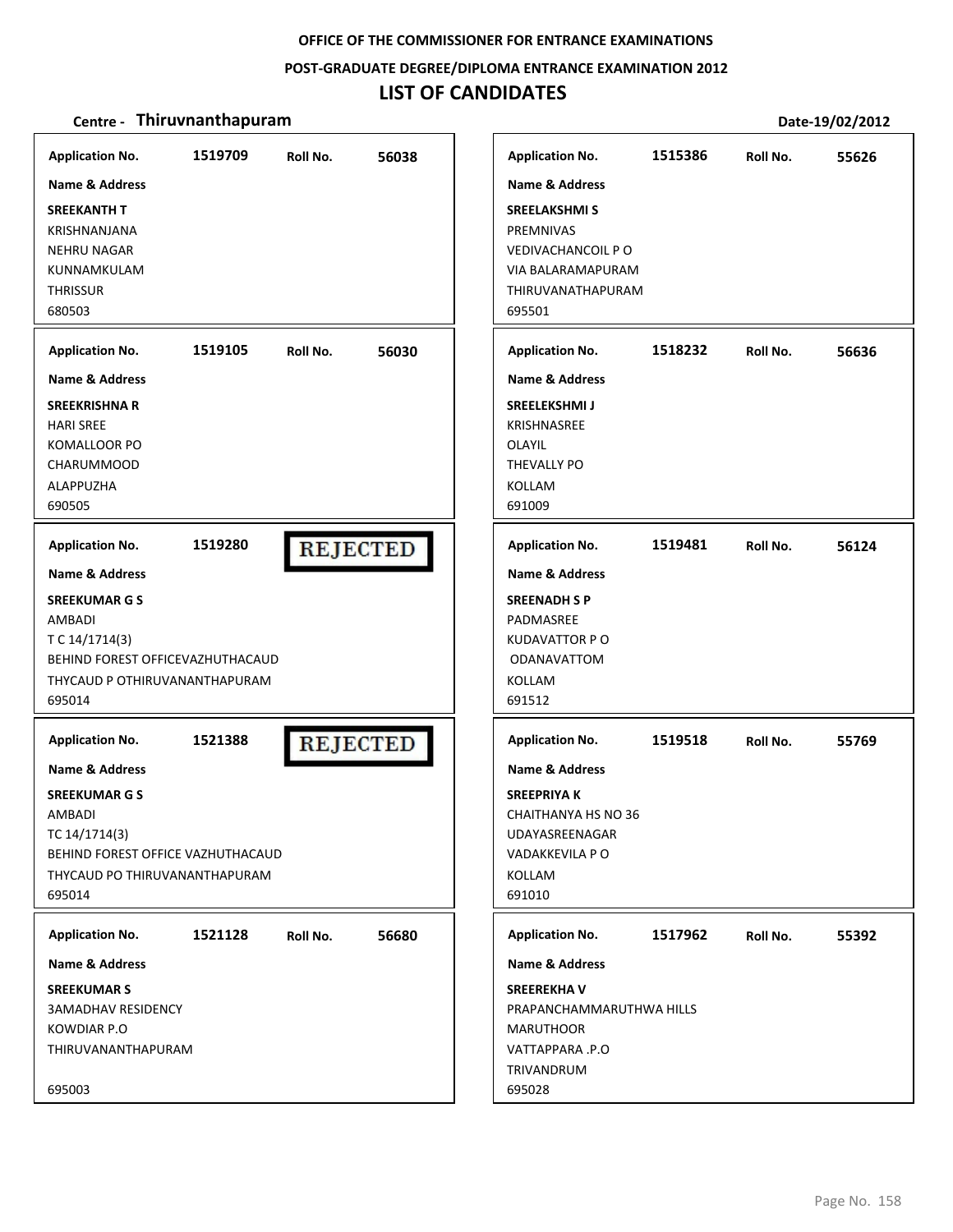**POST‐GRADUATE DEGREE/DIPLOMA ENTRANCE EXAMINATION 2012**

### **LIST OF CANDIDATES**

| <b>Application No.</b>    | 1519922 | Roll No. | 56307 | <b>Application No.</b>      | 1515869 | Roll No. | 55898 |
|---------------------------|---------|----------|-------|-----------------------------|---------|----------|-------|
| <b>Name &amp; Address</b> |         |          |       | <b>Name &amp; Address</b>   |         |          |       |
| <b>SREESHA N SREEDHAR</b> |         |          |       | <b>SRUTHI SUDHAKAR K</b>    |         |          |       |
| SREEPUSHPAM VARA - 298    |         |          |       | <b>CHAITHRAM</b>            |         |          |       |
| <b>ARAPPURA GARDENS</b>   |         |          |       | KARINGANNOOR P.O            |         |          |       |
| VATTIYOORKAVU.P.O         |         |          |       | KOLLAM                      |         |          |       |
| TRIVANDRUM                |         |          |       |                             |         |          |       |
| 695013                    |         |          |       | 691516                      |         |          |       |
| <b>Application No.</b>    | 1518920 | Roll No. | 55849 | <b>Application No.</b>      | 1516060 | Roll No. | 56431 |
| <b>Name &amp; Address</b> |         |          |       | <b>Name &amp; Address</b>   |         |          |       |
| <b>SREEVIDYA B PILLAI</b> |         |          |       | <b>SRUTHI THOMAS</b>        |         |          |       |
| <b>SREE LAKSHMI</b>       |         |          |       | PARAYIL HOUSE               |         |          |       |
| <b>MUDIYOORKKARA</b>      |         |          |       | KUZHIMATTOM (P.O)           |         |          |       |
| <b>GANDHI NAGAR P O</b>   |         |          |       | <b>KOTTAYAM</b>             |         |          |       |
| <b>KOTTAYAM</b>           |         |          |       | <b>KERALA</b>               |         |          |       |
| 686008                    |         |          |       | 686533                      |         |          |       |
| <b>Application No.</b>    | 1517386 | Roll No. | 56448 | <b>Application No.</b>      | 1521269 | Roll No. | 56065 |
| <b>Name &amp; Address</b> |         |          |       | <b>Name &amp; Address</b>   |         |          |       |
| <b>SRUTHI A</b>           |         |          |       | <b>STANLEY S</b>            |         |          |       |
| T.C 14/1691DEVIPRIYA      |         |          |       | POTTAKANAYATH - SARANYA     |         |          |       |
| FORA- C7 VAZHUTHACAUD     |         |          |       | KAYAMKULAM P O              |         |          |       |
| THIRUVANANTHAPURAM-14     |         |          |       | ALAPPUZHA                   |         |          |       |
| 695014                    |         |          |       | 690502                      |         |          |       |
|                           |         |          |       |                             |         |          |       |
| <b>Application No.</b>    | 1520094 | Roll No. | 55332 | <b>Application No.</b>      | 1515422 | Roll No. | 55004 |
| Name & Address            |         |          |       | <b>Name &amp; Address</b>   |         |          |       |
| <b>SRUTHI A</b>           |         |          |       | <b>SUBASH SUBIN</b>         |         |          |       |
| <b>SRUTHI</b>             |         |          |       | SAMERAE TC 17 1273 5        |         |          |       |
| SIVANKOVIL                |         |          |       | VIVEKANANDA NAGAR PANGODE   |         |          |       |
| PIRAYIRI PO               |         |          |       | THIRUMALA P O               |         |          |       |
| PALAKKAD                  |         |          |       | TRIVANDRUM                  |         |          |       |
| 678004                    |         |          |       | 695006                      |         |          |       |
| <b>Application No.</b>    | 1516674 | Roll No. | 55997 | <b>Application No.</b>      | 1519551 | Roll No. | 55147 |
| <b>Name &amp; Address</b> |         |          |       | <b>Name &amp; Address</b>   |         |          |       |
| <b>SRUTHI SATISH S</b>    |         |          |       | <b>SUBIVP</b>               |         |          |       |
| <b>SUKRITHI</b>           |         |          |       | ANUNILAYAM                  |         |          |       |
| <b>RIVER GARDENS</b>      |         |          |       | KALLUNATTY                  |         |          |       |
| ENIKKARA KARAKULAM P.O    |         |          |       | OLATHANNI NEYYATTINKARA P O |         |          |       |
| TRIVANDRUM                |         |          |       | THIRUVANANTHAPURAM          |         |          |       |
| 695564                    |         |          |       | 695121                      |         |          |       |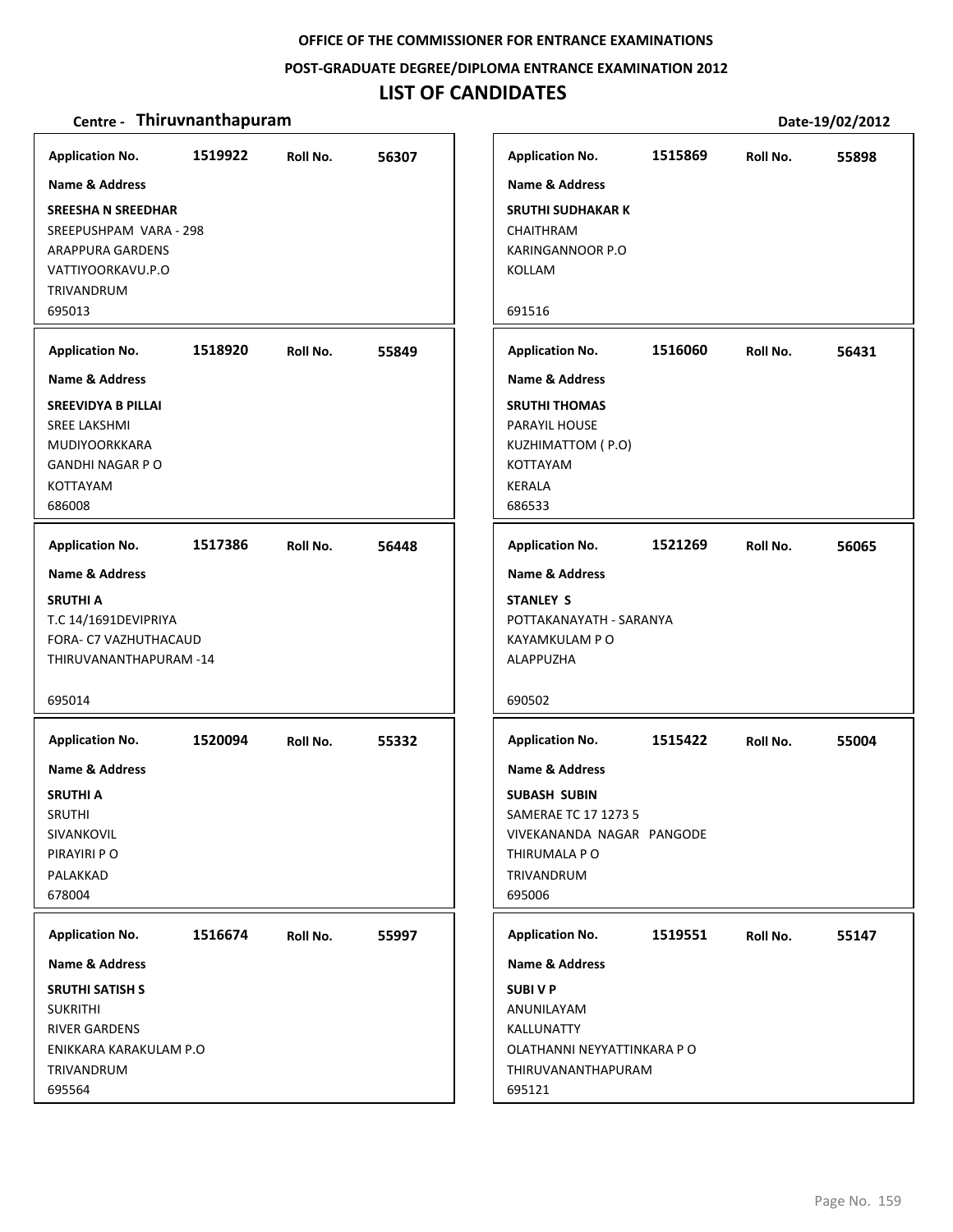**POST‐GRADUATE DEGREE/DIPLOMA ENTRANCE EXAMINATION 2012**

### **LIST OF CANDIDATES**

| <b>Application No.</b><br>Name & Address                                                                                                                               | 1517778 | Roll No. | 55923 |
|------------------------------------------------------------------------------------------------------------------------------------------------------------------------|---------|----------|-------|
| <b>SUDESH KUMAR</b><br><b>KARTHIKA</b><br>GANDHINAGAR.P.O<br>MEDICAL COLLEGE KOTTAYAM<br>KOTTAYAM<br>686008                                                            |         |          |       |
| <b>Application No.</b>                                                                                                                                                 | 1519355 | Roll No. | 56475 |
| <b>Name &amp; Address</b><br><b>SUDHAN KUMAR A</b><br>52 PARTHASARATHI STREET<br>MATTAKKADAI<br><b>TUTICORIN</b><br>TAMILNADU<br>628001                                |         |          |       |
| <b>Application No.</b>                                                                                                                                                 | 1519284 | Roll No. | 55943 |
| <b>SUDHARANI R</b><br>SIVANEELAM<br>H.NO.74 KAKKANAD LANE<br>KESAVADASAPURAM<br><b>TRIVANDRUM</b><br>695004                                                            |         |          |       |
| <b>Application No.</b><br><b>Name &amp; Address</b><br><b>SUGANTHA K</b><br><b>ASVINI HOSPITAL</b><br><b>162CURZON NAGAR</b><br><b>CURZON ROAD</b><br>KOLLAM<br>691013 | 1520196 | Roll No. | 56575 |
| <b>Application No.</b><br>Name & Address<br><b>SUJA THOMAS</b><br><b>MATHILUMKAL HOUSE</b><br>OPPOSITE FEDERAL BANK<br>NEAR S.C.S.<br>THIRUVALLA<br>689101             | 1515563 | Roll No. | 55717 |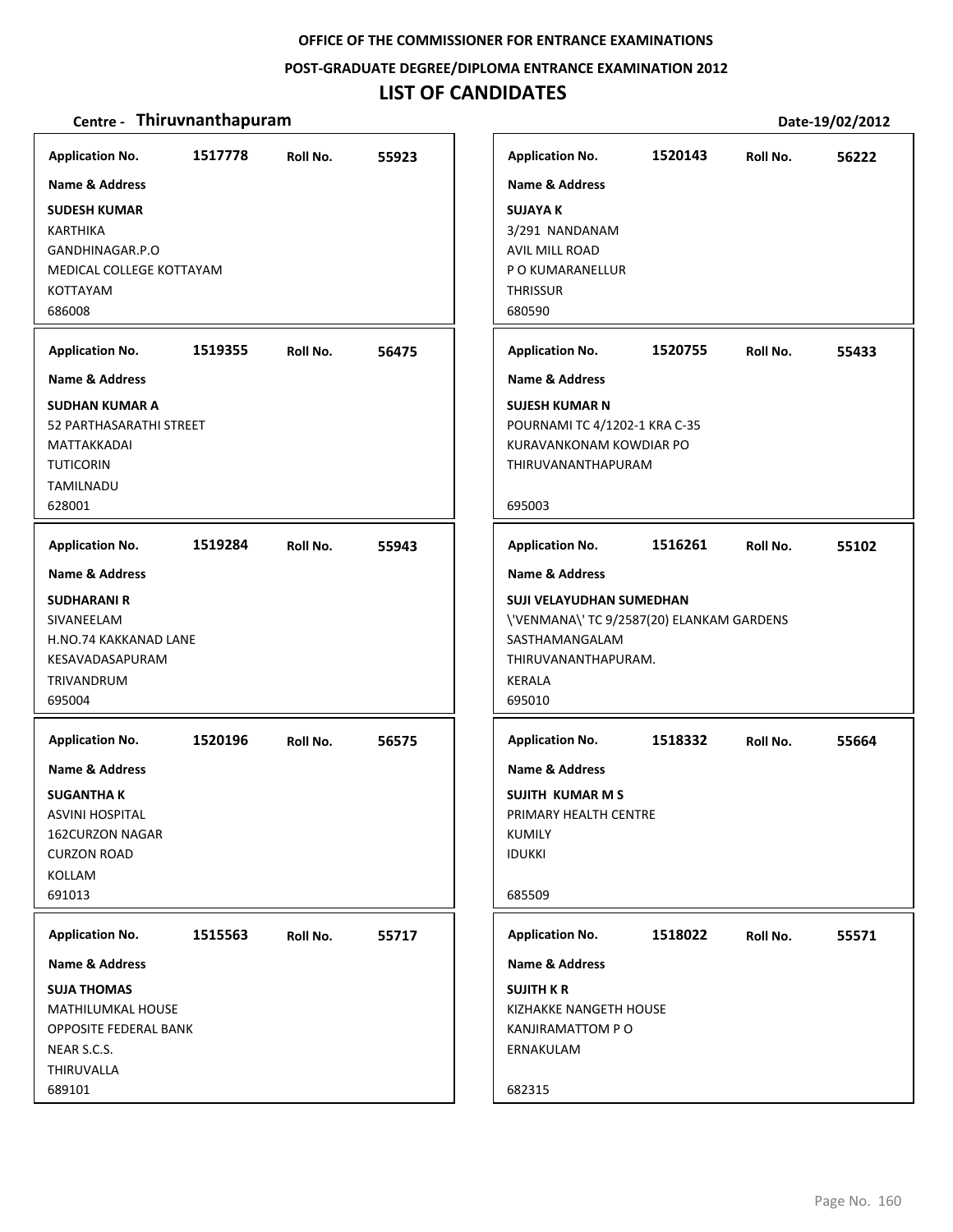### **POST‐GRADUATE DEGREE/DIPLOMA ENTRANCE EXAMINATION 2012**

## **LIST OF CANDIDATES**

| <b>Application No.</b><br>Name & Address<br><b>SUKESH NAIR C</b><br><b>SUKESH C NAIR</b><br>REVATHY<br>THAZHAM MIDDLE<br>CHATHANOOR P O KOLLAM<br>691572                    | 1520621 | Roll No. | 55786 | <b>Application No.</b><br><b>Name &amp; Address</b><br><b>SUMI SOMAN PILLAI</b><br><b>PAZHAVOOR</b><br><b>MARUTHADI</b><br>KAVANADU.P.O.<br><b>KOLLAM</b><br>691003 | 1517554 | Roll No. | 55742 |
|-----------------------------------------------------------------------------------------------------------------------------------------------------------------------------|---------|----------|-------|---------------------------------------------------------------------------------------------------------------------------------------------------------------------|---------|----------|-------|
| <b>Application No.</b><br>Name & Address<br><b>SUMA MONI MATHEW</b><br>SUMANGALAM HOUSE<br>THUMPAMON (P.O)<br>PATHANAMTHITTA<br><b>KERALA</b><br>689502                     | 1517356 | Roll No. | 55561 | <b>Application No.</b><br><b>Name &amp; Address</b><br><b>SUMITH SIVANAND</b><br>SREE NAGAR 58 ULLIRUPIL<br>KADAPPAKADA<br>KOLLAM<br>691008                         | 1519671 | Roll No. | 55237 |
| <b>Application No.</b><br><b>Name &amp; Address</b><br><b>SUMA S</b><br>NTV NAGAR -58<br>KADAPPAKADA<br>KOLLAM<br>691008                                                    | 1520580 | Roll No. | 56052 | <b>Application No.</b><br>Name & Address<br><b>SUMITHA RAMANATHAN</b><br>SUDHEE BHAVAN<br>NILAKKAMUKKU<br>VAKKOM P.O<br>TRIVANDRUM<br>695308                        | 1517567 | Roll No. | 56187 |
| <b>Application No.</b><br><b>Name &amp; Address</b><br><b>SUMESH S P NAIR</b><br><b>MAKAM</b><br>OHM MALAYILKADA<br>KULATHAMMAL CHAIKOTTUKONAM P.O<br>TRIVANDRUM<br>695122  | 1521264 | Roll No. | 55887 | <b>Application No.</b><br><b>Name &amp; Address</b><br><b>SUMIYAN</b><br>HOUSE NO 623<br>PRASANTH NAGAR<br>ULLOORMEDICAL COLLEGE PO<br>THIRUVANANTHAPURAM<br>695011 | 1518255 | Roll No. | 55485 |
| <b>Application No.</b><br><b>Name &amp; Address</b><br><b>SUMISS</b><br>TC 51/1461<br>VS HOUSE SATHYAN NAGAR<br><b>INDUSTRIAL ESTATE PO</b><br>THIRUVANANTHAPURAM<br>695019 | 1520104 | Roll No. | 55688 | <b>Application No.</b><br><b>Name &amp; Address</b><br><b>SUNIJA B</b><br>NIJASS MRA 46<br>MADATHUVILA LANE<br>MEDICAL COLLEGE P.O<br>THIRUVANANTHAPURAM<br>695011  | 1520625 | Roll No. | 55875 |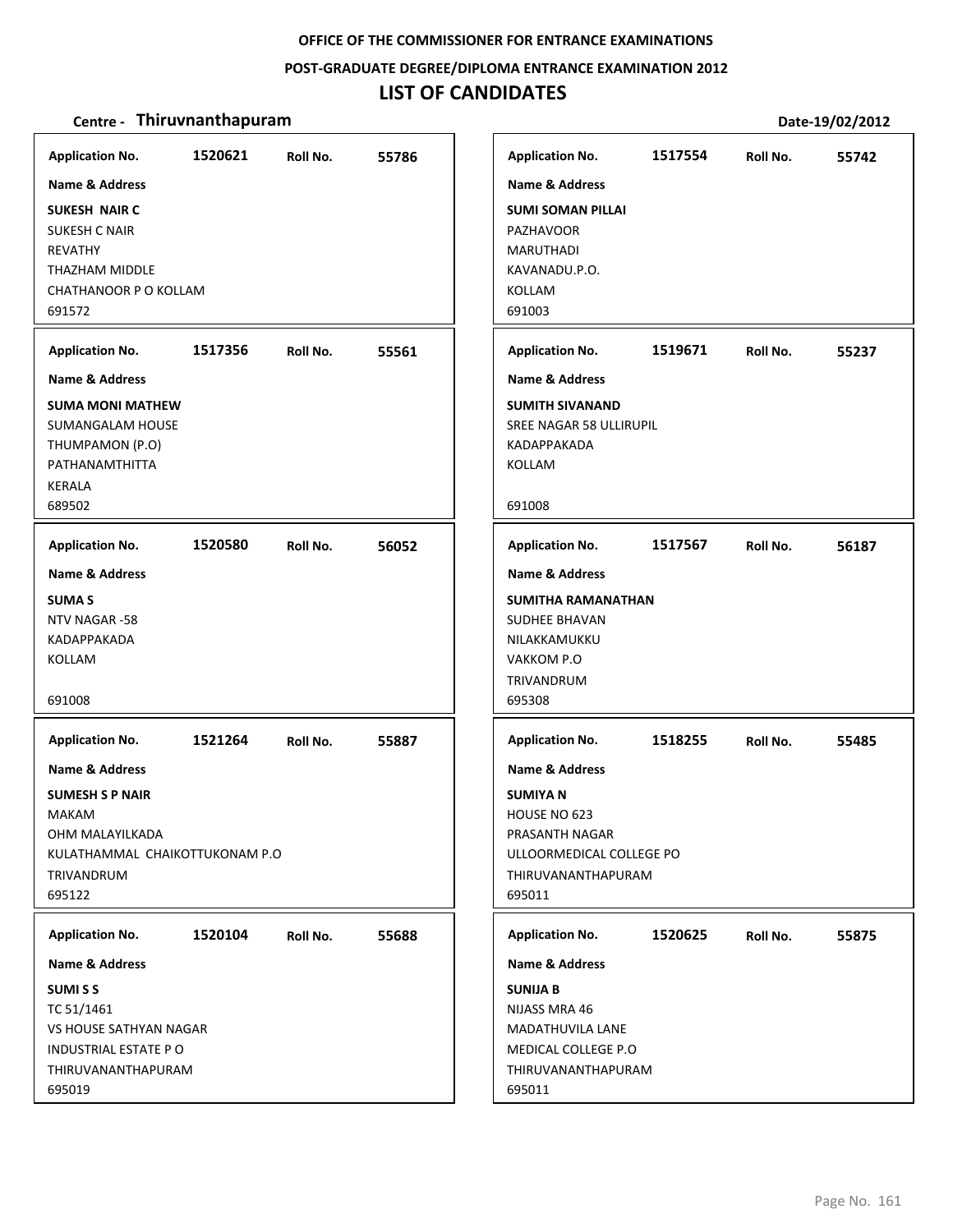#### **POST‐GRADUATE DEGREE/DIPLOMA ENTRANCE EXAMINATION 2012**

### **LIST OF CANDIDATES**

#### **Centre** • **Thiruvnanthapuram Date-19/02/2012**

**1518742 55758 SUNIL KUMAR K G** KRISHNAT C 76/1769 ANAYARA P O TRIVANDRUM 695029 **Application No. Name & Address 1517289 56358 SUNIL R** SEILOW UDIYANKULANGARA AMARAVILA P O TRIVANDRUM 695122 **Application No. Name & Address 1519184 55586 SUNIL R** AMBILI BHAVAN MAHADEVIKAD P O KARTHIKAPPALLY ALAPPUZHA 690516 **Application No. Name & Address 1520777 56322 SUNIL S** EENTHIPARAMPIL KEEZHAMAKAM CHENKAL P.O NEYYATTINKARA THIRUVANANTHAPURAM 689132 **Application No. Name & Address 1518595 55845 SUNILKUMAR D** N V SADANAM THODIYOOR PO KARUNAGAPPALLY KOLLAM 690568 **Application No. Name & Address 1519112 56208 SUNIMOL S** RMO (ASSISTANT SURGEON) RMO QUARTERS WOMEN AND CHILDREN HOSPITAL THYCAUD TRIVANDRUM 695014 **Application No. Name & Address 1519342 55944 SUNITHA N** THOPPIL HOUSE VALICODE NEDUMANGAD P.O THIRUVANANTHAPURAM 695541 **Application No. Name & Address 1521403 55623 SUNITHA S** WILLS BETHEL 19/244 NEAR GOVT.HOSPITAL JN PARASSALA THIRUVANANTHAPURAM 695502 **Application No. Name & Address 1518647 56729 SURAJ SASIDHARAN** SARADA MANDIRAM BAPPUJI NAGAR ‐ 15 ASRAMOM P.O. KOLLAM 691002 **Application No. Name & Address 1516388 55459 SUREJ S** \'GURUMUTTAM\' KOZHIYOTU LANE PETTAH P O THIRUVANANTHAPURAM 695024 **Application No. Name & Address**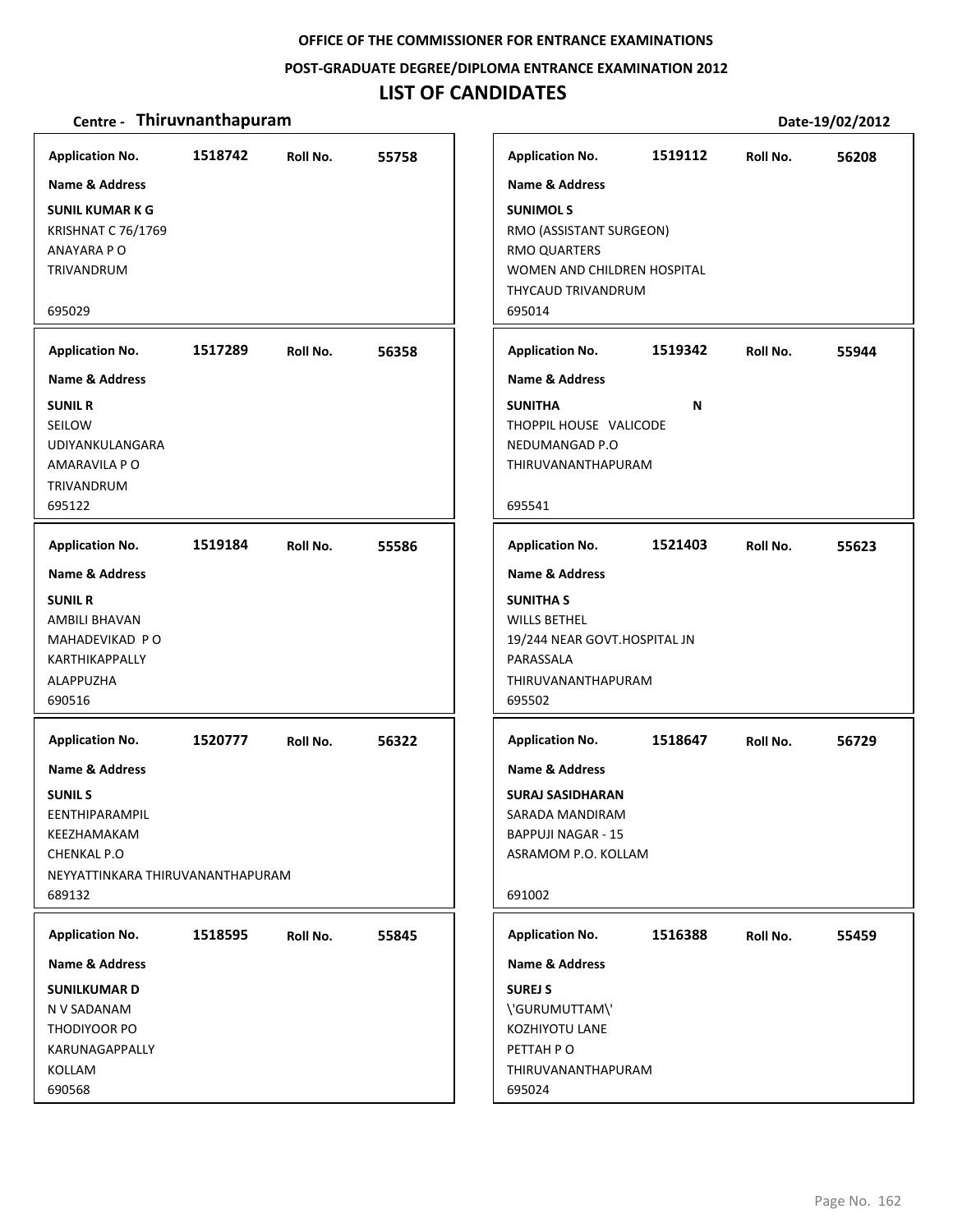#### **POST‐GRADUATE DEGREE/DIPLOMA ENTRANCE EXAMINATION 2012**

### **LIST OF CANDIDATES**

#### **Centre** • **Thiruvnanthapuram Date-19/02/2012**

**1516257 55013 SURESH KUMAR S** SURESH BHAVAN CHALOOKONAM NEDUVATHOOR NEELASWARAM P.O. KOTTARAKKARA KOLLAM 691506 **Application No. Name & Address 1518382 55131 SURESH LAL S** CHARUVILA PUTHEN VEEDU AKKAL P O OYOOR KOTTARAKARA KOLLAM 691516 **Application No. Name & Address 1519140 55052 SURYA A KRISHNAN** MRA A 260VALLUNNI LANE KALLAMPILLY MEDICAL COLLEGE P O TRIVANDRUM 695011 **Application No. Name & Address 1519303 56738 SURYA K S** KALLIDANTHAYIL NADUVATHUCHERRY CHAVARA SOUTH P O KOLLAM 691584 **Application No. Name & Address 1518481 56551 SURYA R CHANDRAN** RESMI NILAYAM KADAKKARAPPALLY P O CHERTHALA ALAPPUZHA 688529 **Application No. Name & Address 1516026 55989 SUSAN VARUGHESE** SUSAN VARUGHESE VAZHAYIL HOUSE PALLIAKARA PALACE ROAD PATHANAMTHITTA DISTRICT KERALA 689101 **Application No. Name & Address 1521045 56239 SUSHA G S** ULLAS HOUSE NO 1 WEST CLIFF GARDENS KAUDIAR.P.O THIRUVANANTHAPURAM 695003 **Application No. Name & Address 1516053 56255 SWAPNA K V** KRWA 23\'AMBADI\' KATTACHIL ROAD VETTAMUKKU THIRUMALA POST TRIVANDRUM 695006 **Application No. Name & Address 1519254 55409 SWAPNA S KUMAR** SREEPRABHA NSP NAGAR 122‐A KESAVADASAPURAM PATTOM. THIRUVANANTHAPURAM 695004 **Application No. Name & Address 1516050 56167 SWARAJ CHERIAN J** SITHARA. CGRA 17 CONTINENTAL GARDENSVAZHOTTUKONAM VATTIYOORKAVU P O TRIVANDRUM 695013 **Application No. Name & Address**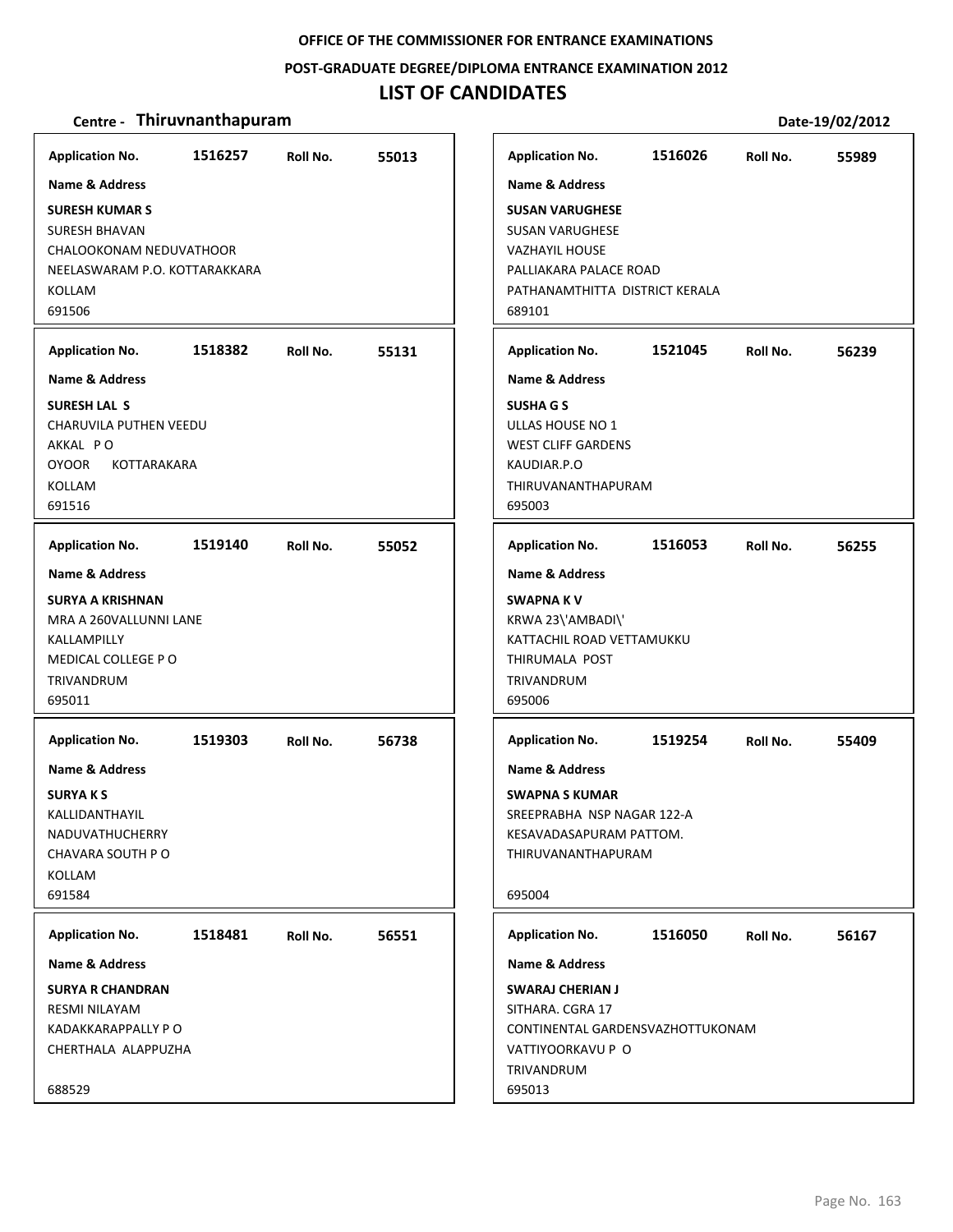### **POST‐GRADUATE DEGREE/DIPLOMA ENTRANCE EXAMINATION 2012**

## **LIST OF CANDIDATES**

| <b>Application No.</b>                                                                                                                    | 1515683 | Roll No. | 55718 | <b>Application No.</b>                                                                                                         | 1518271 | Roll No. | 56108 |
|-------------------------------------------------------------------------------------------------------------------------------------------|---------|----------|-------|--------------------------------------------------------------------------------------------------------------------------------|---------|----------|-------|
| <b>Name &amp; Address</b><br><b>SWATHIS</b><br>SUJATHA MANDIRAM<br>PUTHENKULAM<br><b>PARAVOOR</b><br>KOLLAM<br>691302                     |         |          |       | <b>Name &amp; Address</b><br>SWEDHA SIVADASAN VISWANATHAN<br>SOPANAM<br>SOUTHFORT<br>MAVELIKKARA<br><b>ALAPPUZHA</b><br>690101 |         |          |       |
| <b>Application No.</b>                                                                                                                    | 1521292 | Roll No. | 55087 | <b>Application No.</b>                                                                                                         | 1520360 | Roll No. | 56137 |
| <b>Name &amp; Address</b>                                                                                                                 |         |          |       | <b>Name &amp; Address</b>                                                                                                      |         |          |       |
| SWATHY JAYACHANDRAN<br>EDAVILAKATHU VEEDU<br>THALAYAL<br>PERUMPAZHUTHOOR<br>THIRUVANANTHAPURAM<br>695126                                  |         |          |       | <b>SWETA SUDHAKARAN</b><br>\\\'OMKARAM\\\'B-34<br>PILLAVEEDU NAGAR<br>KESAVADASAPURAM<br>TRIVANDRUM<br>695004                  |         |          |       |
| <b>Application No.</b>                                                                                                                    | 1518593 | Roll No. | 55756 | <b>Application No.</b>                                                                                                         | 1516444 | Roll No. | 55460 |
| <b>Name &amp; Address</b>                                                                                                                 |         |          |       | <b>Name &amp; Address</b>                                                                                                      |         |          |       |
| SWATHY LEKSHMI J L<br>VANDANAM<br>PUTHENCHANTHA P O<br>VALLIKUNNAM<br>ALAPPUZHA<br>690501                                                 |         |          |       | <b>SWETHA REBA MATHEWS</b><br>C/O MR. MATHEWS JOHN THEKKEDATHU HOUSE<br>NADUKKUNNU<br>PATHANAPURAM P.O<br>KOLLAM<br>689695     |         |          |       |
| <b>Application No.</b>                                                                                                                    | 1518955 | Roll No. | 55049 | <b>Application No.</b>                                                                                                         | 1516252 | Roll No. | 56697 |
| Name & Address<br><b>SWATHY SUBHASH</b><br>SWATHY VAZHAYILA<br>PEROORKADA P.O.<br>TRIVANDRUM<br>695005                                    |         |          |       | <b>Name &amp; Address</b><br><b>SYAM KUMAR K K</b><br>KARTHIKA BHAVAN<br>CHERIYANADU P O<br>CHENGANNUR<br>ALAPUZHA<br>689511   |         |          |       |
| <b>Application No.</b>                                                                                                                    | 1517522 | Roll No. | 55030 | <b>Application No.</b>                                                                                                         | 1518793 | Roll No. | 55937 |
| Name & Address                                                                                                                            |         |          |       | <b>Name &amp; Address</b>                                                                                                      |         |          |       |
| <b>SWATI TALARI</b><br>D/O DR.V.S. TALARI<br>EXCEL HOSPITALARANMULA P.O<br>PATHANAMTHITTA DISTRICTKERALA 689533<br><b>INDIA</b><br>689533 |         |          |       | <b>SYAM MOHAN</b><br>SYAM MOHAN<br><b>MOHANAS</b><br>ELAMKULAM KALLUVATHUKKAL PO<br>KOLLAM<br>691578                           |         |          |       |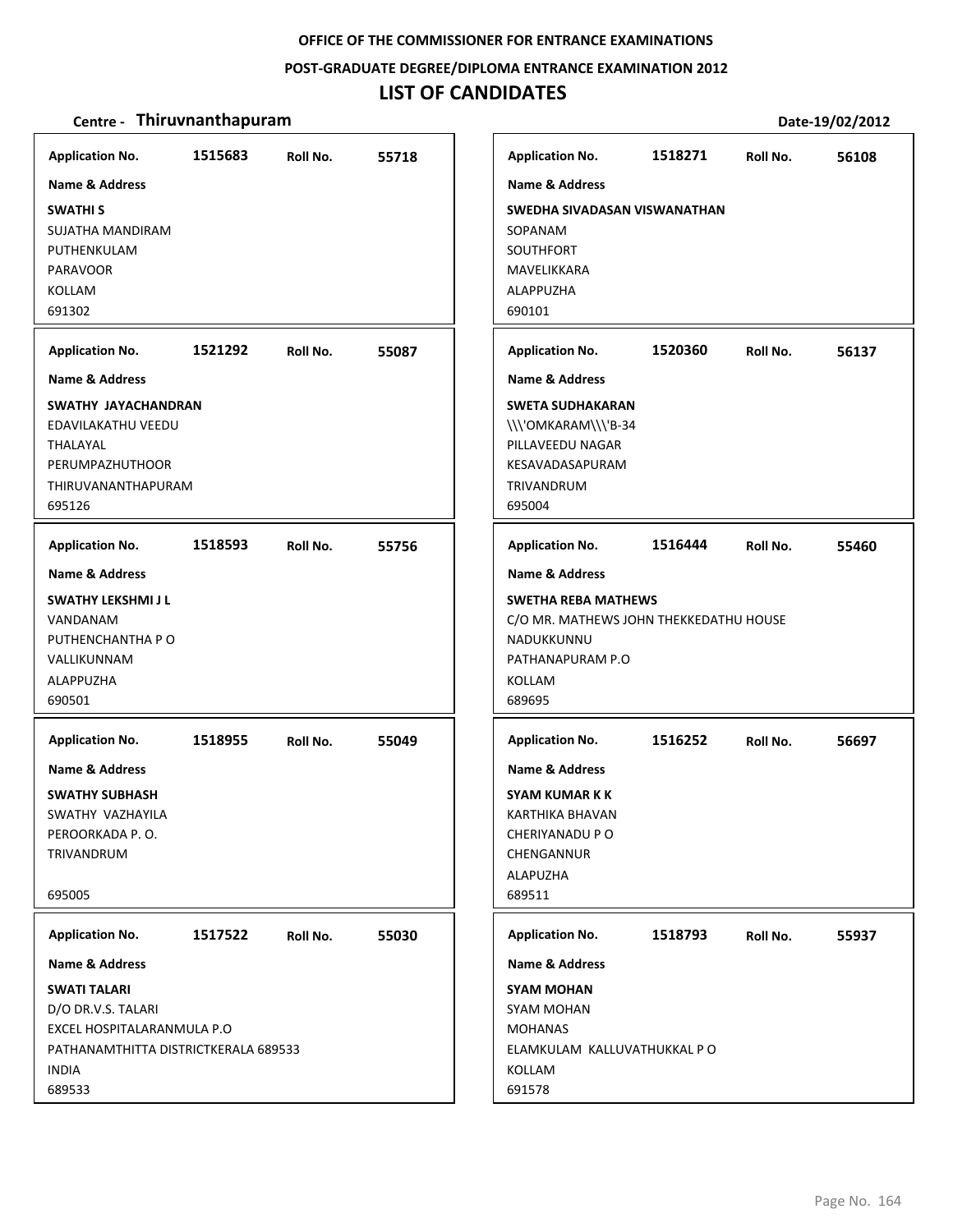### **POST‐GRADUATE DEGREE/DIPLOMA ENTRANCE EXAMINATION 2012**

## **LIST OF CANDIDATES**

| <b>Application No.</b>                                                                                                  | 1521136 | Roll No. | 55084 |
|-------------------------------------------------------------------------------------------------------------------------|---------|----------|-------|
| <b>Name &amp; Address</b>                                                                                               |         |          |       |
| <b>SYAM MOHAN</b><br>REVATHY<br>KOTTUKAL, P.O<br>TRIVANDRUM<br><b>KERALA</b><br>695501                                  |         |          |       |
| <b>Application No.</b>                                                                                                  | 1517952 | Roll No. | 56632 |
| <b>Name &amp; Address</b>                                                                                               |         |          |       |
| SYAM PRASAD P S<br>SREECHAITHRAM<br>RAMAPURAM<br><b>KEERIKAD P O</b><br><b>ALAPPUZHA</b><br>690508                      |         |          |       |
| <b>Application No.</b>                                                                                                  | 1518712 | Roll No. | 56730 |
| <b>Name &amp; Address</b>                                                                                               |         |          |       |
| <b>SYARIPRIYA V</b><br><b>ANANDHAM HOUSE</b><br><b>MATTOM SOUTH</b><br>TH ATTARAMPALAM P.O<br>MAVELIKKARA<br>690103     |         |          |       |
| <b>Application No.</b>                                                                                                  | 1516816 | Roll No. | 55020 |
| Name & Address<br><b>SYED MOHAMMED T</b><br>SAJIDHA MANZIL<br>NEAR GLPS<br>KAVALPURA<br>ERAVIPURAM P O KOLLAM<br>691011 |         |          |       |
| <b>Application No.</b>                                                                                                  | 1516638 | Roll No. | 55374 |
| Name & Address                                                                                                          |         |          |       |
| <b>SYLVIA V</b><br>NEELAMBARI<br>TC 27/1059(1) ARA 160<br>VANCHIYOOR PO<br>THIRUVANANTHAPURAM<br>695035                 |         |          |       |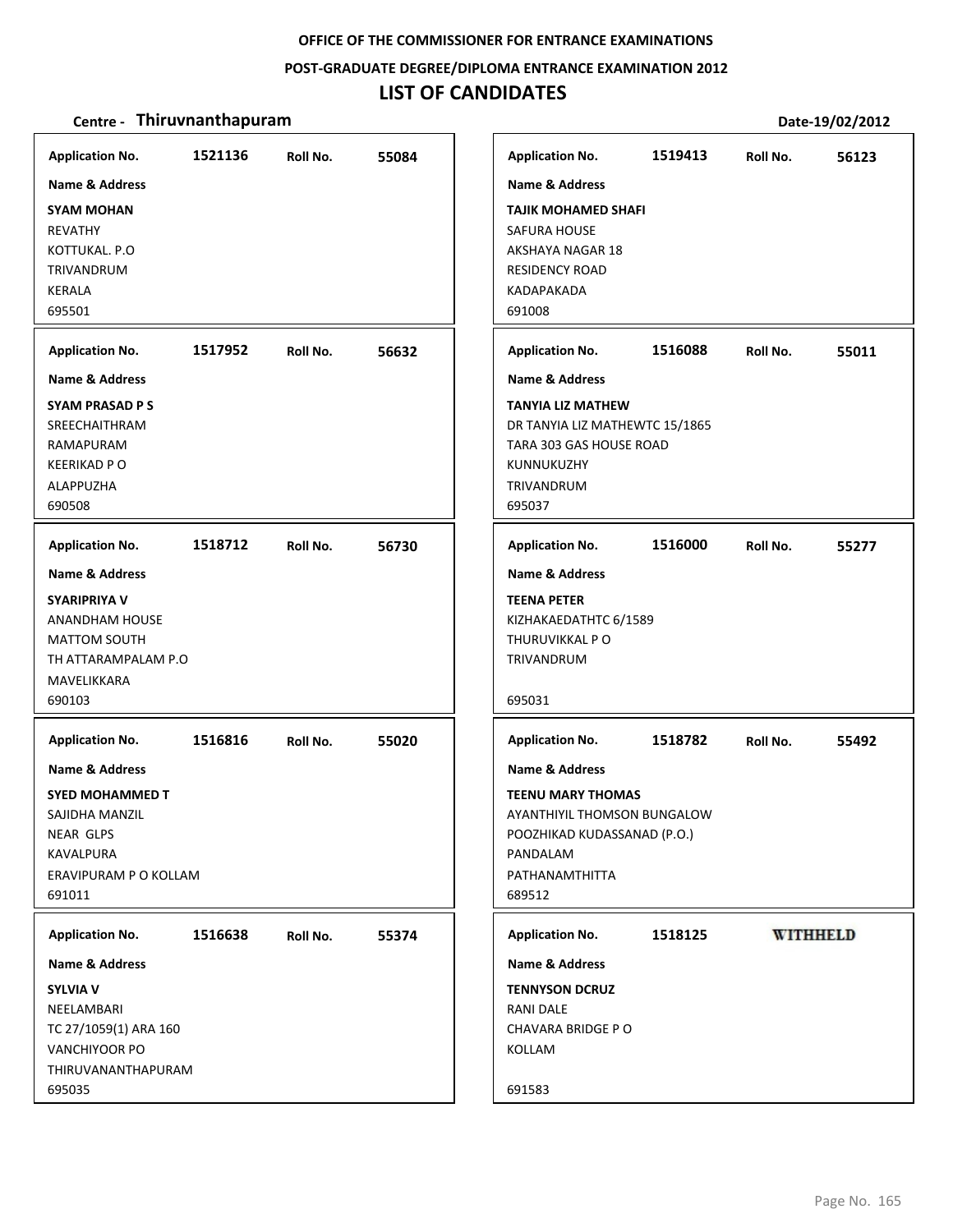### **POST‐GRADUATE DEGREE/DIPLOMA ENTRANCE EXAMINATION 2012**

## **LIST OF CANDIDATES**

| <b>Application No.</b>                                                                                                       | 1519760 | Roll No. | 55594 | <b>Application No.</b>                                                                                                       | 1520016 | Roll No. | 56572 |
|------------------------------------------------------------------------------------------------------------------------------|---------|----------|-------|------------------------------------------------------------------------------------------------------------------------------|---------|----------|-------|
| <b>Name &amp; Address</b>                                                                                                    |         |          |       | <b>Name &amp; Address</b>                                                                                                    |         |          |       |
| <b>TENZIL CHRISTLE GOMEZ</b><br>TC 11/1740(3)<br><b>CRYSTAL VALLEY</b><br>KOWDIAR P.O<br>THIRUVANANTHAPURAM<br>695003        |         |          |       | <b>THOMAS MATHEW THECKEDATH</b><br>THECKEDATHU HOUSE<br><b>KARICKOM PO</b><br>KOTTARAKARA<br>KOLLAM<br>691531                |         |          |       |
| <b>Application No.</b>                                                                                                       | 1516015 | Roll No. | 55633 | <b>Application No.</b>                                                                                                       | 1520251 | Roll No. | 56664 |
| Name & Address                                                                                                               |         |          |       | Name & Address                                                                                                               |         |          |       |
| <b>TERIN THOMAS</b><br><b>TERIN THOMAS</b><br>1 A - QUEENSWAY POINT APARTMENTS<br>KOWDIAR P.O<br><b>TRIVANDRUM</b><br>695003 |         |          |       | <b>THOMAS PAUL</b><br>KP 1/264<br>MUTTADA PO<br>TRIVANDRUM<br>695025                                                         |         |          |       |
| <b>Application No.</b>                                                                                                       | 1517664 | Roll No. | 56188 | <b>Application No.</b>                                                                                                       | 1515934 | Roll No. | 55632 |
| <b>Name &amp; Address</b>                                                                                                    |         |          |       | <b>Name &amp; Address</b>                                                                                                    |         |          |       |
| THANUJA S<br><b>KADAVIL HOUSE</b><br>MEKKADU<br>CHAVARA PO<br>KOLLAM<br>691583                                               |         |          |       | <b>THOMAS VARGHESE ATTUMALIL</b><br>329 BAPUJI NAGAR<br>MEDICAL COLLEGE P.O<br>TRIVANDRUM<br>695011                          |         |          |       |
| <b>Application No.</b>                                                                                                       | 1520672 | Roll No. | 56054 | <b>Application No.</b>                                                                                                       | 1520486 | Roll No. | 55250 |
| Name & Address<br><b>THOMAS ALPHONSE</b><br><b>BUNGLOWIL</b><br>KARALI JUNCTION .P O<br>SASTHAMCOTTA<br>KOLLAM<br>690543     |         |          |       | <b>Name &amp; Address</b><br><b>THOMSON SAM VARGHESE</b><br>FLAT 7A WINDBROOK PLACE<br>VELLAYAMBALAM<br>TRIVANDRUM<br>695010 |         |          |       |
| <b>Application No.</b>                                                                                                       | 1519387 | Roll No. | 55678 | <b>Application No.</b>                                                                                                       | 1520698 | Roll No. | 55521 |
| Name & Address<br><b>THOMAS GEORGE</b><br><b>SARAH VILLA</b><br><b>RESIDENCY ROAD</b><br>KOLLAM<br>691001                    |         |          |       | Name & Address<br>THOUSEEF MAJEED A<br>PUTHEN VEEDU<br>KANNANALLOOR PO<br>KOLLAM<br>691576                                   |         |          |       |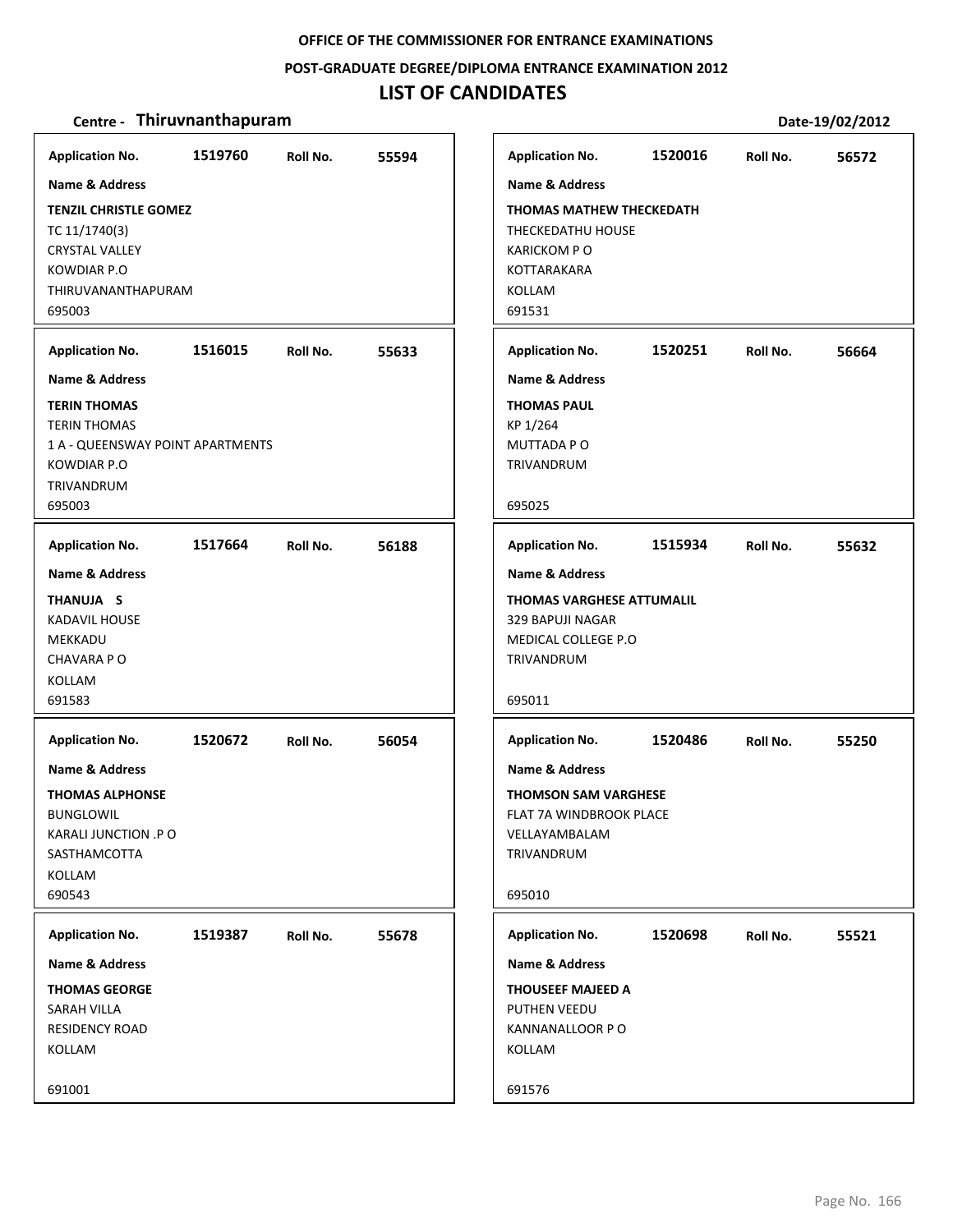**POST‐GRADUATE DEGREE/DIPLOMA ENTRANCE EXAMINATION 2012**

### **LIST OF CANDIDATES**

| <b>Application No.</b>             | 1518628 | Roll No. | 56465 |
|------------------------------------|---------|----------|-------|
| Name & Address                     |         |          |       |
| <b>THRISHA NAIK V</b>              |         |          |       |
| D/O VASANTH NAIK V                 |         |          |       |
| PADA HOUSE POST VORKADY            |         |          |       |
| MANJESHWAR                         |         |          |       |
| KASARAGOD                          |         |          |       |
| 671323                             |         |          |       |
| <b>Application No.</b>             | 1517294 | Roll No. | 56534 |
| <b>Name &amp; Address</b>          |         |          |       |
| THRISHNA CHANDRAN C A              |         |          |       |
| CHAITHRA T C 31/861 (1) PULLY LANE |         |          |       |
| CHACKAI PETTAH P O                 |         |          |       |
| THIRUVAANTHAPURAM                  |         |          |       |
| KERALA<br>695024                   |         |          |       |
|                                    |         |          |       |
| <b>Application No.</b>             | 1517315 | Roll No. | 55649 |
| <b>Name &amp; Address</b>          |         |          |       |
| TIMMY RODRIGUES GEORGE M R         |         |          |       |
| <b>BELLE VUE</b>                   |         |          |       |
| PATTATHANAM EAST                   |         |          |       |
| AMMANNADA P O                      |         |          |       |
| <b>KOLLAM</b>                      |         |          |       |
| 691021                             |         |          |       |
| <b>Application No.</b>             | 1519839 | Roll No. | 56129 |
| <b>Name &amp; Address</b>          |         |          |       |
| <b>TITTY MARY THOMAS</b>           |         |          |       |
| <b>ASSARITHUNDIYIL HOUSE</b>       |         |          |       |
| PUTHUSSERIMALA P.O                 |         |          |       |
| RANNY                              |         |          |       |
| PATHANAMTHITTA                     |         |          |       |
| 689672                             |         |          |       |
| <b>Application No.</b>             | 1515700 | Roll No. | 56163 |
| Name & Address                     |         |          |       |
| TITU DEVARAJ B                     |         |          |       |
| PUTHUKKALA HOUSE                   |         |          |       |
| MERA-5                             |         |          |       |
| MUNDAKKAL EAST                     |         |          |       |
| KOLLAM-1                           |         |          |       |
| 691001                             |         |          |       |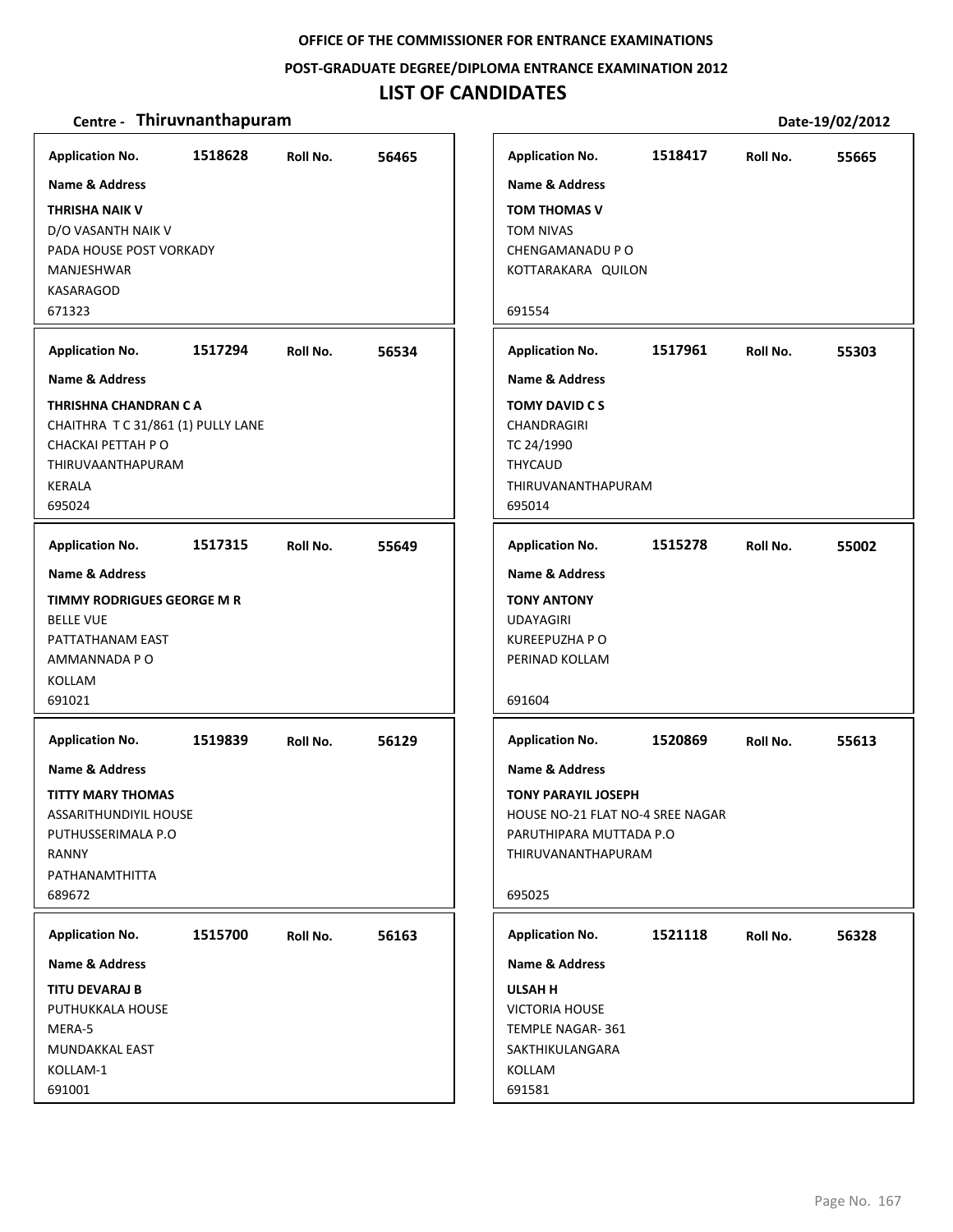### **POST‐GRADUATE DEGREE/DIPLOMA ENTRANCE EXAMINATION 2012**

## **LIST OF CANDIDATES**

| <b>Application No.</b><br><b>Name &amp; Address</b><br><b>UMA S KURUP</b><br>ILLATHU<br>THONNALLOOR<br>PANDALAM<br>PATHANAMTHITTA<br>689501                                              | 1519069 | Roll No. | 55496 | <b>Application No.</b><br>Name & Address<br><b>UNNIKRISHNAN S</b><br><b>VISAKAM</b><br><b>KEERTHI NAGAR 2</b><br>ASHRAMAM P.O.<br>KOLLAM<br>691002                     | 1519044 | Roll No. | 56295 |
|------------------------------------------------------------------------------------------------------------------------------------------------------------------------------------------|---------|----------|-------|------------------------------------------------------------------------------------------------------------------------------------------------------------------------|---------|----------|-------|
| <b>Application No.</b><br><b>Name &amp; Address</b><br><b>UMAMAHESWARY V S</b><br>ARK-58 TC-13/1181(3) V V ROAD<br>MEDICAL COLLEGE PO<br><b>KANNAMOOLA</b><br>TRIVANDRUM<br>695011       | 1520199 | Roll No. | 56663 | <b>Application No.</b><br><b>Name &amp; Address</b><br><b>UNNIKRISHNAN V</b><br>PARAMESWARA MANDIRAM<br>THIRUMULLAVARAM PO<br>KOLLAM<br><b>KERALA</b><br>691012        | 1519456 | Roll No. | 55590 |
| <b>Application No.</b><br>Name & Address<br><b>UNNIKRISHNAN C</b><br>VRINDAVANKAMARAJ NAGAR<br>KNRA E15THAMALAM<br>POOJAPPURA P O<br>THIRUVANANTHAPURAM<br>695012                        | 1520530 | Roll No. | 56493 | <b>Application No.</b><br><b>Name &amp; Address</b><br>UNNIKRISHNAN V M<br>PRANAVAM<br>KKP ROAD KULASEKHARAM<br><b>KODUNGANOOR P O</b><br>THIRUVANANTHAPURAM<br>695013 | 1518257 | Roll No. | 55574 |
| <b>Application No.</b><br>Name & Address<br>UNNIKRISHNAN C P<br>AMPADY<br>VENCODE.P.O<br>THIRUVANANTHAPURAM<br>695028                                                                    | 1516135 | Roll No. | 56168 | <b>Application No.</b><br><b>Name &amp; Address</b><br><b>USHAN</b><br><b>MAYURAM MPRA-14</b><br>PANANVILA<br>NALANCHIRA.P.O<br>THIRUVANANTHAPURAM<br>695015           | 1517381 | Roll No. | 56272 |
| <b>Application No.</b><br><b>Name &amp; Address</b><br>UNNIKRISHNAN REGHUKUMARAN NAIR<br>SREERAGAM TC 7796 2<br>ULLOOR BHASI NAGAR<br>MEDICAL COLLEGE PO<br>THIRUVANANTHAPURAM<br>695011 | 1516586 | Roll No. | 55640 | <b>Application No.</b><br><b>Name &amp; Address</b><br><b>VAIJAYANTHIMALA N</b><br>RAHUL BHAVANAM<br>NEDIYAVILA<br>KUNNATHUR EAST PO<br>KOLLAM<br>690540               | 1518080 | Roll No. | 55127 |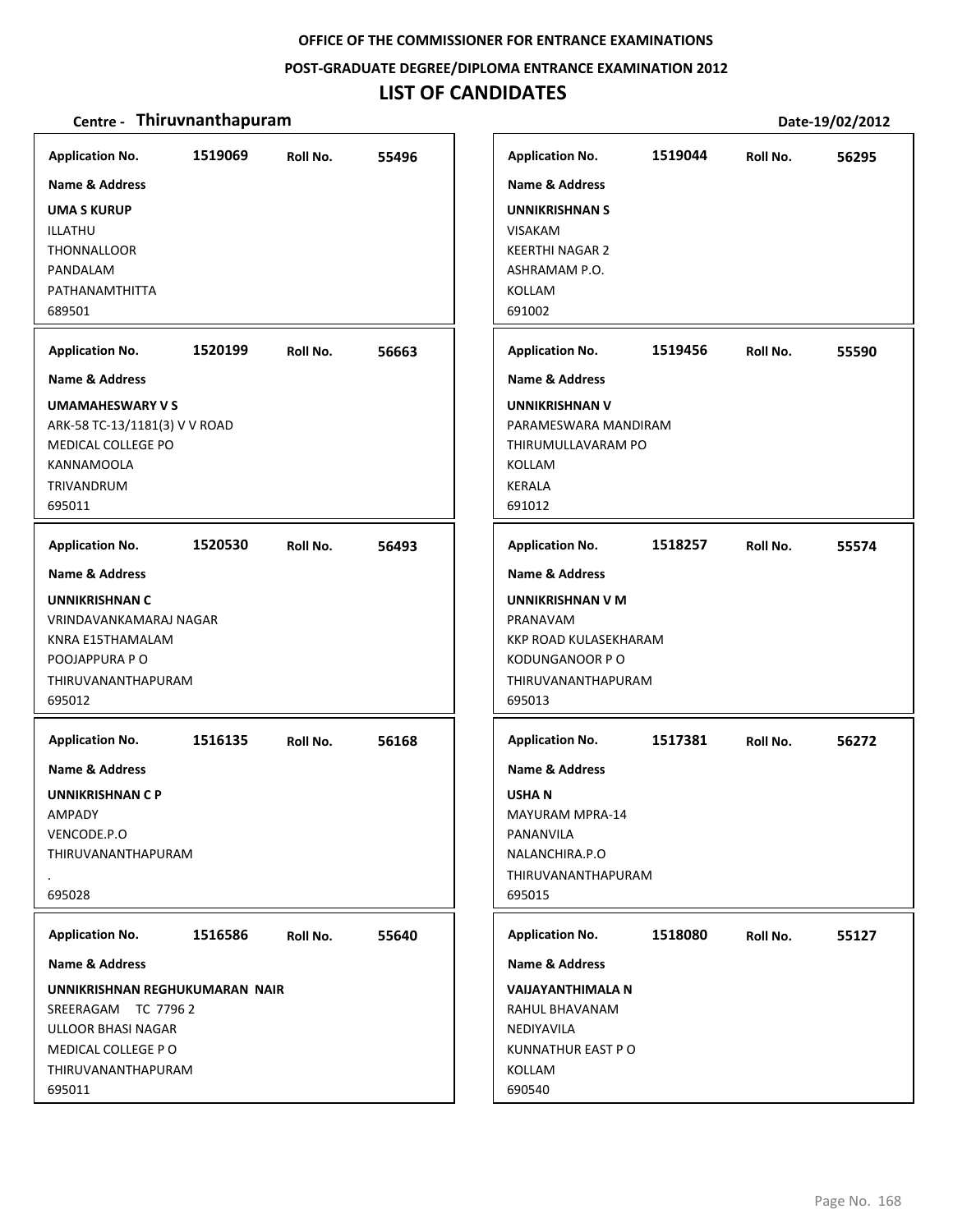### **POST‐GRADUATE DEGREE/DIPLOMA ENTRANCE EXAMINATION 2012**

## **LIST OF CANDIDATES**

| <b>Application No.</b>                                                                                                                                  | 1517973 | Roll No. | 55837           |
|---------------------------------------------------------------------------------------------------------------------------------------------------------|---------|----------|-----------------|
| <b>Name &amp; Address</b><br><b>VAISAKH V</b><br>KUNNUTHARAKIZHAKATHIL HOUSE KURUNGAPALLY<br>VAVAKKAVU(P.O)<br>KARUNAGAPALLY<br><b>KOLLAM</b><br>690528 |         |          |                 |
|                                                                                                                                                         |         |          |                 |
| <b>Application No.</b><br><b>Name &amp; Address</b>                                                                                                     | 1519300 | Roll No. | 56650           |
| <b>VALSALA L</b><br><b>ERATHUMELE VEEDU</b><br>PERUMKADAVILA P O<br>NEYYATTINKARA<br><b>TRIVANDRUM</b><br>695124                                        |         |          |                 |
| <b>Application No.</b>                                                                                                                                  | 1521357 |          | <b>REJECTED</b> |
| <b>Name &amp; Address</b>                                                                                                                               |         |          |                 |
| <b>VALSALA S</b><br>PUTHUVAL PUTHEN VEEDU<br>KARIPRAKONAM<br>PERUMPAZHUTHOOR.P.O<br>695126                                                              |         |          |                 |
| <b>Application No.</b>                                                                                                                                  | 1518167 |          | 55306           |
| <b>Name &amp; Address</b>                                                                                                                               |         | Roll No. |                 |
| <b>VARGHESE ANTONY</b><br>THEKKEDAM HOUSE<br><b>EDATHUA P.O</b><br>ALLEPPEY                                                                             |         |          |                 |
| 689573                                                                                                                                                  |         |          |                 |
| <b>Application No.</b>                                                                                                                                  | 1518270 | Roll No. | 56019           |
| Name & Address                                                                                                                                          |         |          |                 |
| <b>VARSHA VIJAYAN</b><br>JAI VIHAR TC27/78<br>WEST OF OPHTHALMIC HOSPITAL<br>VANCHIYOOR PO<br>THIRUVANANTHAPURAM<br>695035                              |         |          |                 |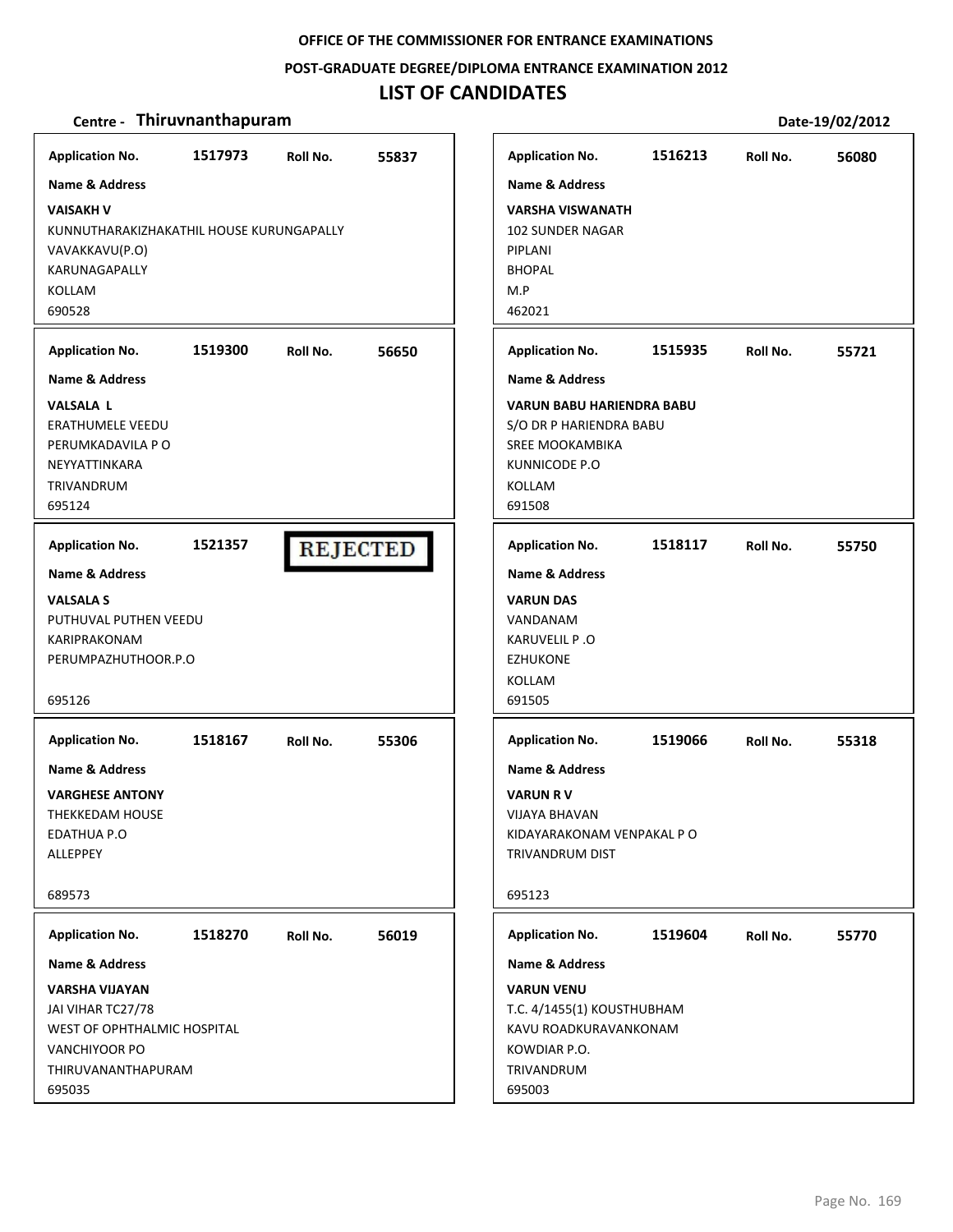### **POST‐GRADUATE DEGREE/DIPLOMA ENTRANCE EXAMINATION 2012**

## **LIST OF CANDIDATES**

| PUTHUMANAKUNNEL HOUSE<br>KUNNACKAL POST OFFICE |                                                                                             |       |
|------------------------------------------------|---------------------------------------------------------------------------------------------|-------|
|                                                |                                                                                             |       |
| 1520633                                        | Roll No.                                                                                    | 56407 |
|                                                |                                                                                             |       |
|                                                |                                                                                             |       |
| 1516650                                        | Roll No.                                                                                    | 55730 |
|                                                |                                                                                             |       |
|                                                |                                                                                             |       |
| 1516713                                        | Roll No.                                                                                    | 56703 |
|                                                |                                                                                             |       |
|                                                |                                                                                             |       |
| 1519296                                        | Roll No.                                                                                    | 56474 |
|                                                |                                                                                             |       |
|                                                |                                                                                             |       |
|                                                | MALLAPPALLY WEST P.O<br>KAPPIL ROADCHALAKUZHY<br>NEAR RAILWAY STATION<br>THIRUVANANTHAPURAM |       |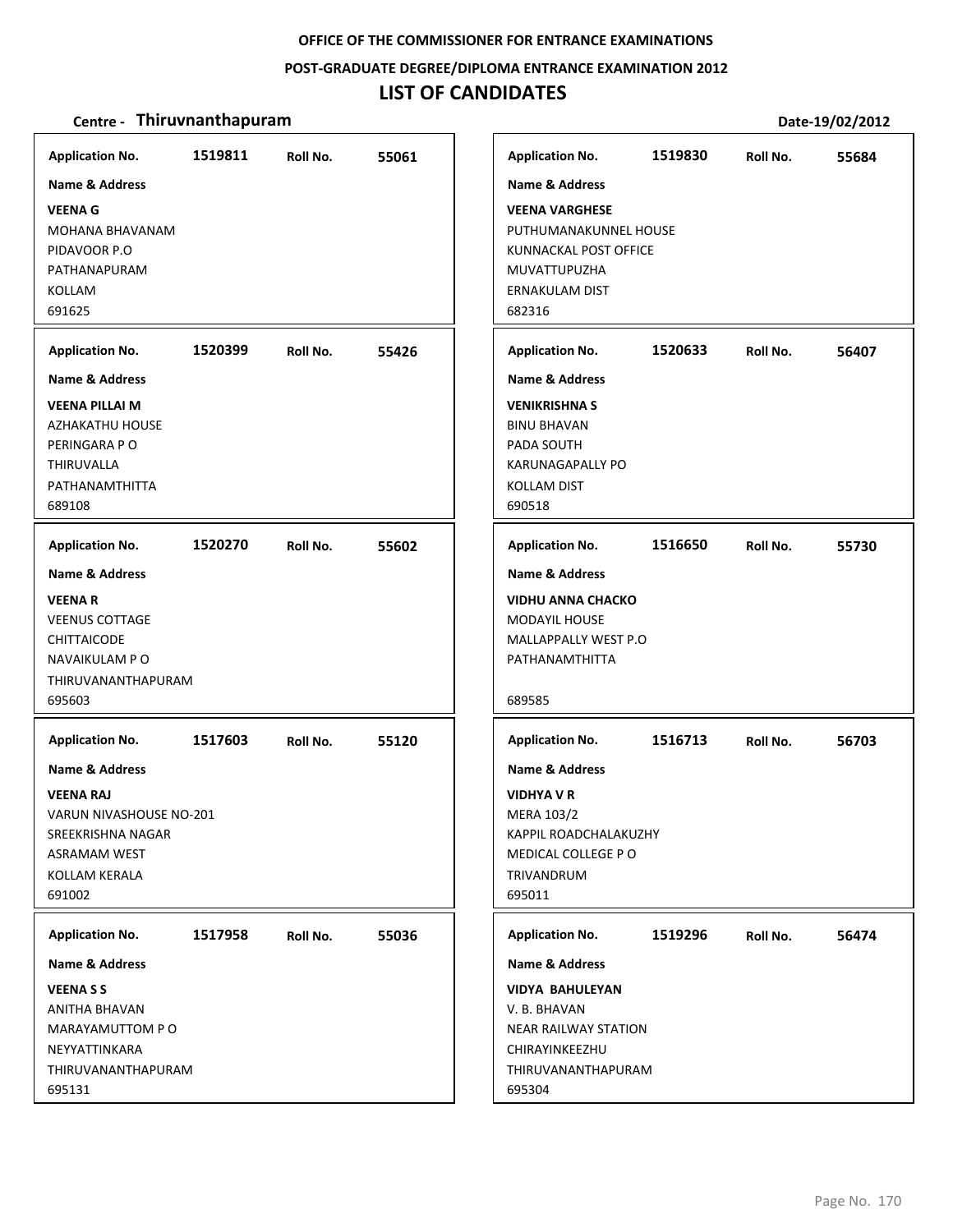### **POST‐GRADUATE DEGREE/DIPLOMA ENTRANCE EXAMINATION 2012**

## **LIST OF CANDIDATES**

| <b>Application No.</b>                                                                                                                                      | 1515906 | Roll No. | 55098 | <b>Application No.</b>                                                                                                                             | 1520819 | Roll No. | 55968 |
|-------------------------------------------------------------------------------------------------------------------------------------------------------------|---------|----------|-------|----------------------------------------------------------------------------------------------------------------------------------------------------|---------|----------|-------|
| <b>Name &amp; Address</b><br><b>VIDYA G</b><br>SREE KRISHNA BHAVAN NRA 44<br>NAVARANGOM LANE<br>MEDICAL COLLEGE PO<br>THIRUVANANTHAPURAM<br>695011          |         |          |       | <b>Name &amp; Address</b><br><b>VIJAYAKRISHNAN G S</b><br>TC 2/786 MERA-52<br>CHALAKUZHY ROAD<br>MEDICALCOLLEGE PO<br>THIRUVANANTHAPURAM<br>695011 |         |          |       |
| <b>Application No.</b>                                                                                                                                      | 1518143 | Roll No. | 56371 | <b>Application No.</b>                                                                                                                             | 1517354 | Roll No. | 55472 |
| <b>Name &amp; Address</b><br><b>VIDYAL</b><br>KUTTIYIL<br>CHANGANKULANGARA<br>OCHIRA P O<br>KARUNAGAPPALLY<br>690526                                        |         |          |       | <b>Name &amp; Address</b><br><b>VIJAYALEKSHMI S</b><br>NANDANAM<br>TC 20/239-1<br><b>MELARANNOOR</b><br>KARAMANA<br>695002                         |         |          |       |
| <b>Application No.</b>                                                                                                                                      | 1515999 | Roll No. | 55188 | <b>Application No.</b>                                                                                                                             | 1520662 | Roll No. | 55787 |
| <b>Name &amp; Address</b><br><b>VIDYA MADHAVAN</b><br>\'SARAS\' TC 19/1007(1)<br>THATTANVILA LANE<br>THAMALAM POOJAPPURA PO<br>THIRUVANANTHAPURAM<br>695012 |         |          |       | <b>Name &amp; Address</b><br><b>VIJAYNATH R</b><br>RAMANILAYAM<br>CHEMMAKKAD PO<br>PERINAD<br>KOLLAM<br>691603                                     |         |          |       |
| <b>Application No.</b><br>Name & Address<br><b>VIDYA R VIJAYAN</b><br>SREE VIDYA<br>SANKAR LANE<br>SASTHAMANGALAM<br><b>TRIVANDRUM</b><br>695010            | 1515504 | Roll No. | 56601 | <b>Application No.</b><br><b>Name &amp; Address</b><br><b>VIJI MOHAN</b><br>TC 14/4 NEAR LANDS DOWN PARK<br>THURUVIKKAL PO<br>TRIVANDRUM<br>695031 | 1519971 | Roll No. | 55330 |
| <b>Application No.</b>                                                                                                                                      | 1520725 | Roll No. | 56233 | <b>Application No.</b>                                                                                                                             | 1520629 | Roll No. | 56231 |
| <b>Name &amp; Address</b><br><b>VIDYA V K</b><br>\'VIDYA\' TC-3/1155<br>VYASANAGAR-11<br>PARUTHIPPARAPATTOM.P.O<br>TRIVANDRUMKERALA.<br>695004              |         |          |       | Name & Address<br><b>VIJI V KUMAR</b><br>HARINDRAM<br>MRA-A97 T.C. 7/501<br>KANJIRAMPARA P.O<br>THIRUVANANTHAPURAM<br>695030                       |         |          |       |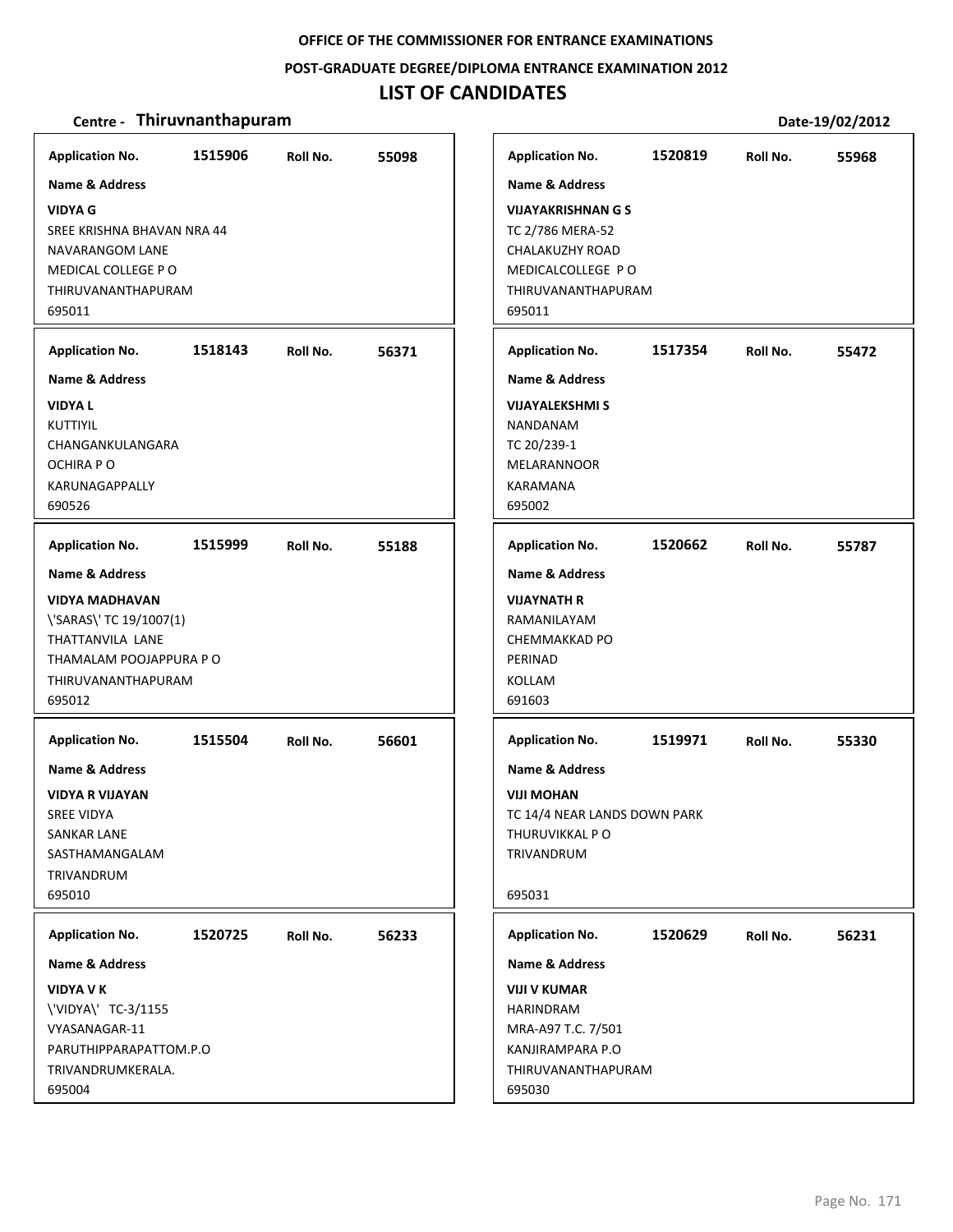### **POST‐GRADUATE DEGREE/DIPLOMA ENTRANCE EXAMINATION 2012**

## **LIST OF CANDIDATES**

| <b>Application No.</b>                                                                                                                             | 1516302 | Roll No. | 55814 | <b>Application No.</b>                                                                                                                         | 1518865 | Roll No. | 55137 |
|----------------------------------------------------------------------------------------------------------------------------------------------------|---------|----------|-------|------------------------------------------------------------------------------------------------------------------------------------------------|---------|----------|-------|
| Name & Address                                                                                                                                     |         |          |       | <b>Name &amp; Address</b>                                                                                                                      |         |          |       |
| <b>VIJOSH V KUMAR</b><br><b>KISSAN</b><br>TC 15/2887 MOONNUMUKKU<br>PETTAH<br>THIRUVANANTHAPURAM.<br>695024                                        |         |          |       | <b>VINCY V S</b><br><b>KOCHU BETHEL</b><br>CHOONDUPALAKA<br><b>KATTAKADA PO</b><br>THIRUVANANTHAPURAM<br>695572                                |         |          |       |
| <b>Application No.</b>                                                                                                                             | 1516502 | Roll No. | 55461 | <b>Application No.</b>                                                                                                                         | 1520722 | Roll No. | 56055 |
| <b>Name &amp; Address</b>                                                                                                                          |         |          |       | <b>Name &amp; Address</b>                                                                                                                      |         |          |       |
| <b>VIMAL KRISHNAN S</b><br>SUNDARAM<br>$TC-24/161(1)$<br><b>THYCAUD</b><br>THIRUVANANTHAPURAM<br>695014                                            |         |          |       | <b>VINEET JAYAKUMAR PILLAI</b><br>TC-2/3414 CRRA E 16<br>CHALAKUZHY ROAD<br>PATTOM P.O<br>TRIVANDRUM<br>695004                                 |         |          |       |
| <b>Application No.</b>                                                                                                                             | 1518953 | Roll No. | 56645 | <b>Application No.</b>                                                                                                                         | 1516493 | Roll No. | 56700 |
| <b>Name &amp; Address</b>                                                                                                                          |         |          |       | <b>Name &amp; Address</b>                                                                                                                      |         |          |       |
| <b>VIMALA DEVI R S</b><br>DR.VIMALA DEVI.R.S<br>ASSISTANT INSURANCE MEDICAL OFFICER<br>ESI DESPENSARY CHATHANOOR.<br>CHATHANOOR POKOLLAM<br>691572 |         |          |       | <b>VINEETH G</b><br>SARANYA<br><b>KERANAGAR NO 19</b><br><b>KAVANAD PO</b><br>KOLLAM<br>691003                                                 |         |          |       |
| <b>Application No.</b>                                                                                                                             | 1519713 | Roll No. | 56392 | <b>Application No.</b>                                                                                                                         | 1520555 | Roll No. | 55340 |
| <b>Name &amp; Address</b><br><b>VINAYAK R NAIR</b><br>VINEETH NIVAS<br>MARANALLOOR<br>KUVALASERRY PO<br>TRIVANDRUM<br>695512                       |         |          |       | <b>Name &amp; Address</b><br><b>VINEETH KURIAN THOMAS</b><br>VALIYAPARAMBIL HOUSE<br>KAVUMBHAGOM P.O.<br>TIRUVALLA<br>PATHANAMTHITTA<br>689102 |         |          |       |
| <b>Application No.</b>                                                                                                                             | 1521353 | Roll No. | 55711 | <b>Application No.</b>                                                                                                                         | 1521210 | Roll No. | 55886 |
| Name & Address                                                                                                                                     |         |          |       | <b>Name &amp; Address</b>                                                                                                                      |         |          |       |
| <b>VINCENT ANDREWS</b><br><b>VINCENT DALE</b><br><b>KARITHURA</b><br>CHAVARA PO<br>KOLLAM<br>691583                                                |         |          |       | <b>VINEETH M B</b><br>MUNDIATH HOUSE<br>PALLISSERY ROAD<br>PALARIVATTOM PO<br>KOCHI<br>682025                                                  |         |          |       |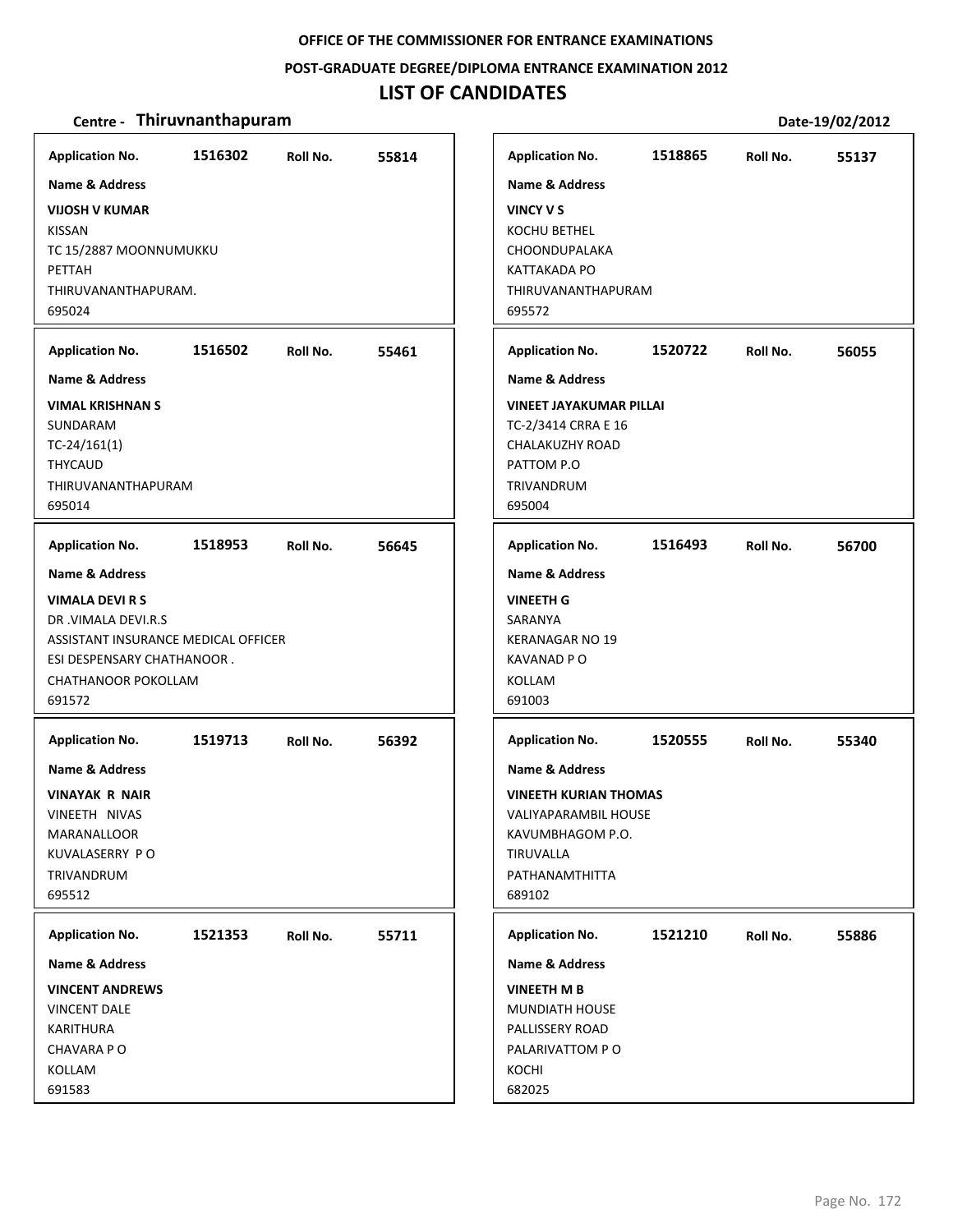### **POST‐GRADUATE DEGREE/DIPLOMA ENTRANCE EXAMINATION 2012**

## **LIST OF CANDIDATES**

| <b>Application No.</b>                                                                                                                                                                 | 1518150 | Roll No. | 56547 | <b>Application No.</b>                                                                                                                                          | 1516924 | Roll No. | 55199 |
|----------------------------------------------------------------------------------------------------------------------------------------------------------------------------------------|---------|----------|-------|-----------------------------------------------------------------------------------------------------------------------------------------------------------------|---------|----------|-------|
| <b>Name &amp; Address</b><br><b>VINEETH RAJAGOPAL</b><br><b>VINEETH RAJAGOPAL</b><br>PUTHAN VEEDU<br>PERINGARA PO<br>THIRUVALLA PATHANAMTHITTA<br>689108                               |         |          |       | <b>Name &amp; Address</b><br><b>VINEETHAR</b><br>VIJAYABHAVAN<br>MENAMKULAM<br>KAZHAKUTTOM P.O<br>TRIVANDRUMKERALA<br>695582                                    |         |          |       |
| <b>Application No.</b>                                                                                                                                                                 | 1519292 | Roll No. | 56210 | <b>Application No.</b>                                                                                                                                          | 1519984 | Roll No. | 55508 |
| Name & Address<br><b>VINEETH S</b><br>SOWPARNIKA<br>PATHANAPURAM<br>KOLLAM<br>689695                                                                                                   |         |          |       | <b>Name &amp; Address</b><br><b>VINEETHA RACHEL PHILIP</b><br>PUTHUPARAMPIL HOUSE<br>ANJILITHANAM P.O<br><b>KAVIYOOR</b><br>THIRUVALLA<br>689582                |         |          |       |
| <b>Application No.</b>                                                                                                                                                                 | 1519881 | Roll No. | 55240 | <b>Application No.</b>                                                                                                                                          | 1516899 | Roll No. | 56617 |
| <b>Name &amp; Address</b><br><b>VINEETHA K</b><br><b>KOLANGAT HOUSE</b><br><b>ENGINEERING COLLEGE</b><br><b>THRISSUR</b><br>680009                                                     |         |          |       | Name & Address<br><b>VINEETHA SUDHEESH</b><br>KAITHAVARAM<br>KANNIMELCHERY<br><b>KAVANAD PO</b><br>KOLLAM<br>691003                                             |         |          |       |
| <b>Application No.</b><br><b>Name &amp; Address</b><br><b>VINEETHA G GOPAL</b><br><b>VINEETHA G GOPAL</b><br>'ANJALI'AN 303 A<br>ADARSH NAGARPATTOM PO<br>THIRUVANANTHAPURAM<br>695004 | 1516534 | Roll No. | 56173 | <b>Application No.</b><br><b>Name &amp; Address</b><br><b>VINEETHATS</b><br>PALLIVATHUKAL<br>KADUVAKULAM<br>KOLLAD P.O<br>KOTTAYAM<br>686029                    | 1518318 | Roll No. | 55397 |
| <b>Application No.</b><br><b>Name &amp; Address</b><br><b>VINEETHA PRAKASAM</b><br>AMBILI KRA 33 TC 75/2332<br>OPPOSITE MUTHARAMMAN KOVIL<br>PETTAH<br>THIRUVANANTHAPURAM<br>695024    | 1516614 | Roll No. | 56526 | <b>Application No.</b><br><b>Name &amp; Address</b><br><b>VINIMOL C</b><br>LEKSHMI VILASAM<br>ADINADU SOUTH KATTILKADAVU P.O<br>KARUNAGAPPALLY KOLLAM<br>690542 | 1515613 | Roll No. | 56426 |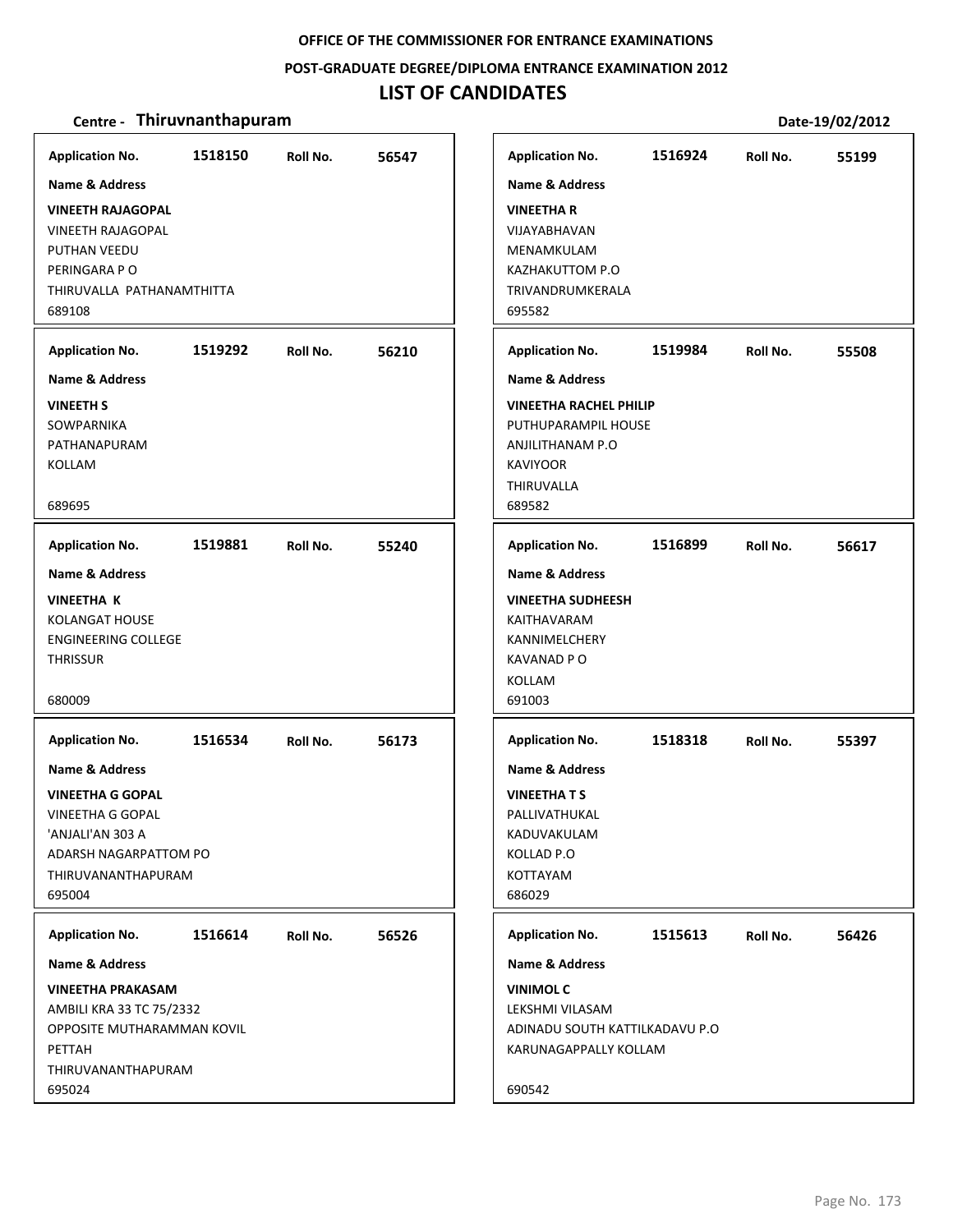#### **POST‐GRADUATE DEGREE/DIPLOMA ENTRANCE EXAMINATION 2012**

### **LIST OF CANDIDATES**

#### **Centre** • **Thiruvnanthapuram Date-19/02/2012**

**1520194 56487 VINOD CHERIAN** MUNDAKATHIL MANGANAM P.O KOTTAYAM 686018 **Application No. Name & Address 1517465 55652 VINOD K** VISAKHAM TC.16/538 JAGATHY THYCAUD PO THIRUVANANTHAPURAM 695014 **Application No. Name & Address 1517253 55381 VINOD KUMAR SUDEVAN** \\\'ROHINI\\\' (PUNNATHOTTAM) MANNANTHALA NALANCHIRA PO TRIVANDRUM 695015 **Application No. Name & Address 1521172 56063 VINOD P** PRANAVAM PERIYAPPURAM P O **ONAKKOOR** ERNAKULAM 686667 **Application No. Name & Address 1521180 56329 VINU M ALI** VANCHIMALA HOUSE MADAN KOVIL LANE MUTTADA P O TRIVANDRUM 695025 **Application No. Name & Address 1519943 56571 VINU M K** GOKULAMWINNERS NAGAR VAZHAYILA PEROORKADA P O THIRUVANANTHAPURAM 695005 **Application No. Name & Address 1517318 55738 VINU SUGATHAN** USHUS NO 71 VIKAS NAGAR PATTATHANAM PO KOLLAM 691021 **Application No. Name & Address 1517546 55475 VIPIN CHANDRAN C** AAYILLIAM TC 48/396 (1)NRA 64 PARAVANKUNNU POONTHURA P. O. THIRUVANANTHAPURAM. 695026 **Application No. Name & Address 1519027 55584 VIPIN GEORGE KURIAKOSE** MALLEL KVRA 211 TC 12/581 VADAYYAKAD JN VANCHIYOOR P O THIRUVANANTHAPURAM 695035 **Application No. Name & Address 1518590 55667 VIPIN J PRADEEPAM** PUSHPA RAGAM PARAMALA ARAMADA P O THIRUVANANTHAPURAM 695032 **Application No. Name & Address**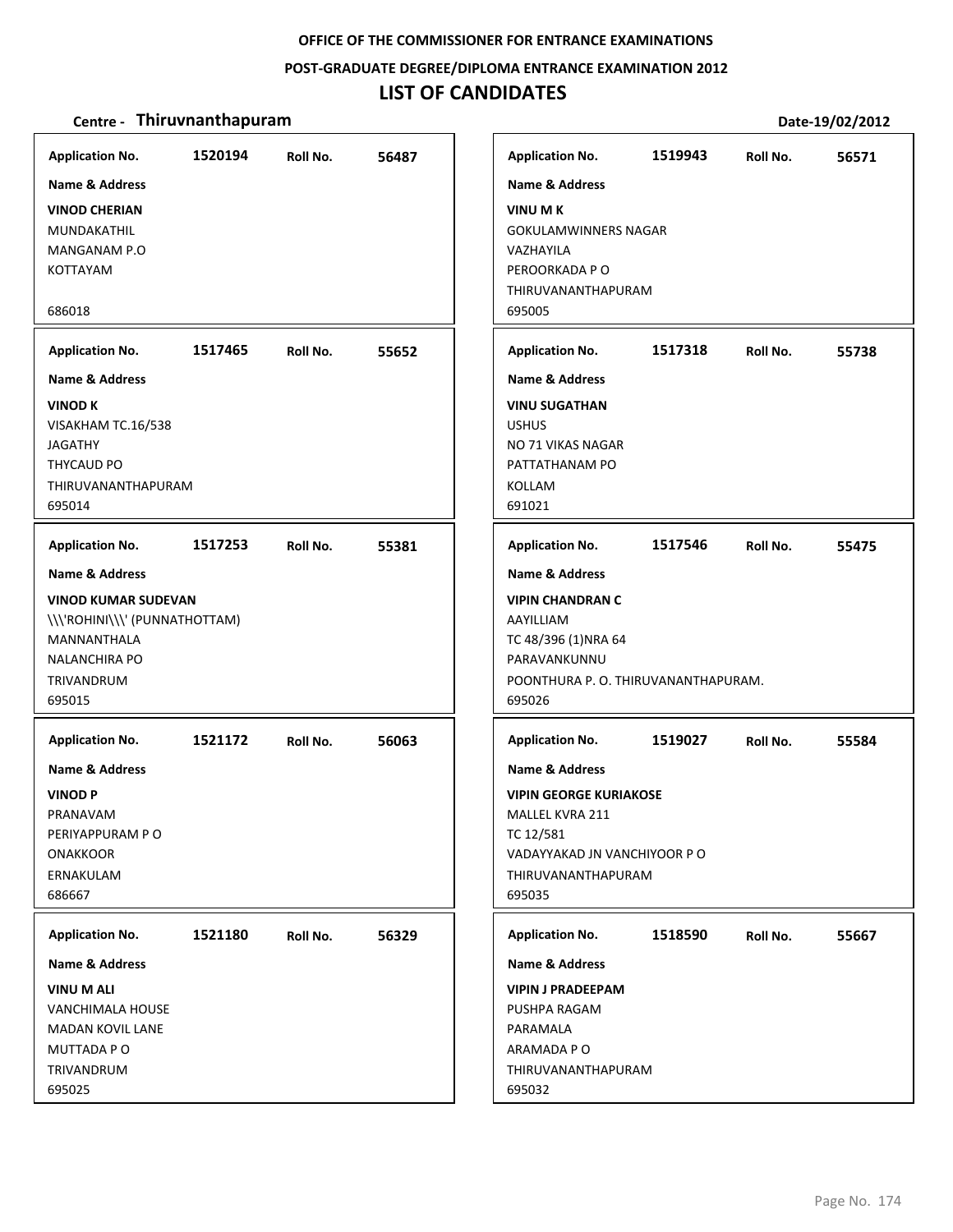### **POST‐GRADUATE DEGREE/DIPLOMA ENTRANCE EXAMINATION 2012**

## **LIST OF CANDIDATES**

| <b>Application No.</b><br>Name & Address<br><b>VIPIN K RAVI</b><br>SANARA<br>MAROOR PO.<br>ELAMANNOOR PATHANAMTHITTA<br><b>KERALA</b><br>691524                        | 1518390                  | Roll No. | 55398 | <b>Application No.</b><br><b>Name &amp; Address</b><br><b>VISHNU ANAND</b><br>PRASANTH<br>VELLAMANAL<br>MAYYANAD<br><b>KOLLAM</b><br>691303                               | 1516133 | Roll No. | 56079 |
|------------------------------------------------------------------------------------------------------------------------------------------------------------------------|--------------------------|----------|-------|---------------------------------------------------------------------------------------------------------------------------------------------------------------------------|---------|----------|-------|
| <b>Application No.</b><br><b>Name &amp; Address</b><br><b>VIPIN KUMAR</b><br>PORICHAMPURATHU HOUSE<br>THURAVOOR SOUTH P.O.<br>ALAPPUZHA DIST<br>KERALA<br>688532       | 1515275                  | Roll No. | 56686 | <b>Application No.</b><br><b>Name &amp; Address</b><br><b>VISHNU B S</b><br>THARANGAM<br><b>MEVARAM</b><br>THATTAMALA P O<br><b>KOLLAM</b><br>691020                      | 1520434 | Roll No. | 55338 |
| <b>Application No.</b><br>Name & Address<br><b>VIPIN MOHAN</b><br>MOHANAVILASAM<br>AREEKKARA P.O MULAKUZHA<br>CHENGANNUR<br>ALAPUZHA<br>689505                         | 1520422                  | Roll No. | 56403 | <b>Application No.</b><br><b>Name &amp; Address</b><br>VISHNU DEVANAND RV<br>T.C 14/351-1 'VYASAPURI'<br>PALAYAM<br>VIKAS BHAVAN.P.O.<br>THIRUVANANTHAPURAM<br>695033     | 1515874 | Roll No. | 55987 |
| <b>Application No.</b><br><b>Name &amp; Address</b><br><b>VIPINS</b><br>SARADA BHAVAN<br>TC 15/1641MINCHIN ROAD<br>VAZHUTHACAUD<br><b>THIRUVANANTHAPURAM</b><br>695014 | 1520970                  | Roll No. | 55259 | <b>Application No.</b><br><b>Name &amp; Address</b><br><b>VISHNU GOPAL</b><br>TC 27/58<br>KIZHAKKATHIL HOUSE<br>KUNNUKUZHY VANCHIYOOR P O<br>THIRUVANANTHAPURAM<br>695037 | 1520011 | Roll No. | 56308 |
| <b>Application No.</b><br>Name & Address<br><b>VISHNU RP</b><br>SOUPARNIKA HOUSE NO 56H<br>MG NAGAR<br>THIRUVANANTHAPURAM<br>695005                                    | 1516592<br>PEROORKADA PO | Roll No. | 55818 | <b>Application No.</b><br><b>Name &amp; Address</b><br><b>VISHNU H</b><br>SREERANGAM<br><b>KARIPUR</b><br>MALAYINKEEZHU .P.O<br>THIRUVANANTHAPURAM<br>695571              | 1516306 | Roll No. | 55992 |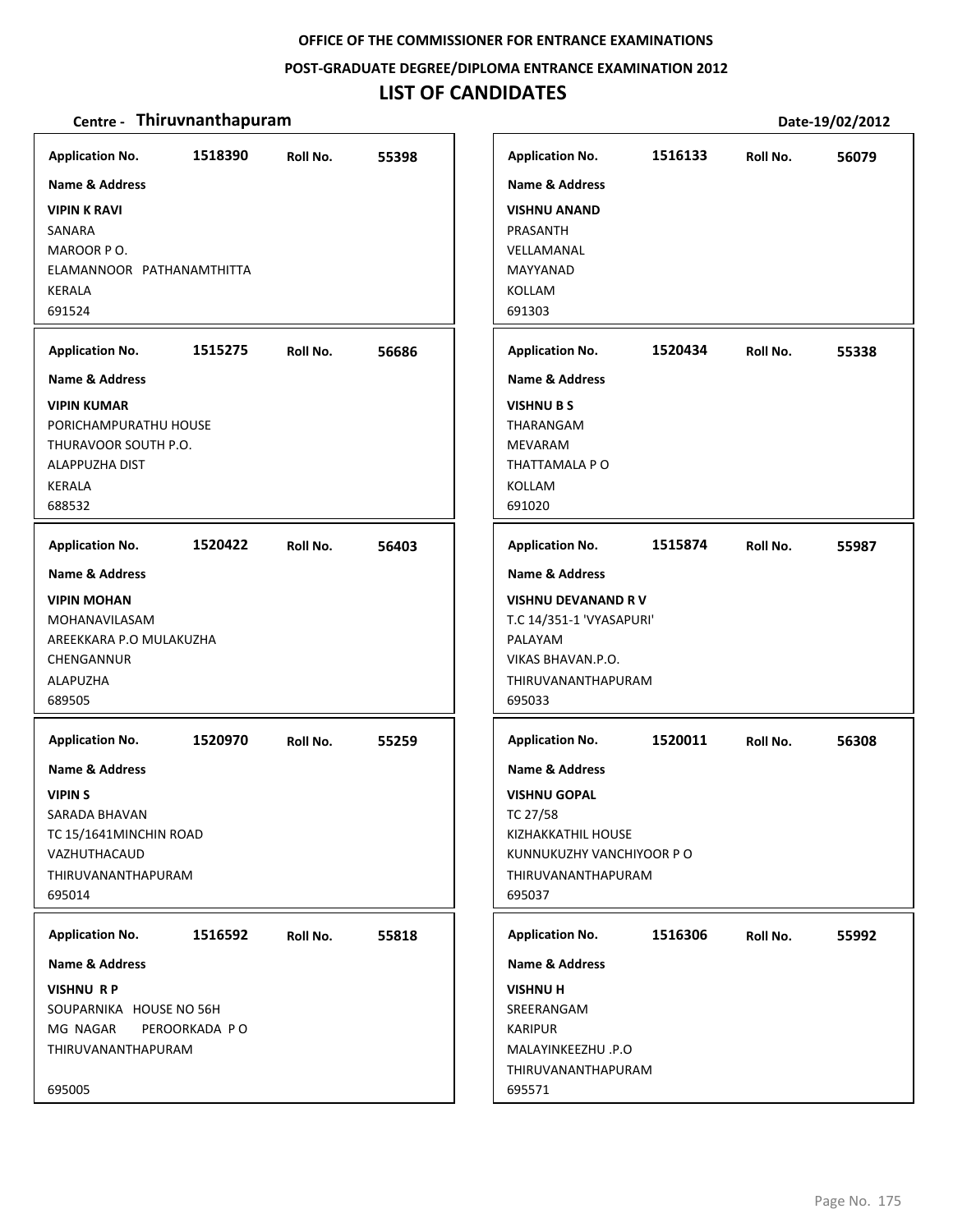#### **POST‐GRADUATE DEGREE/DIPLOMA ENTRANCE EXAMINATION 2012**

### **LIST OF CANDIDATES**

#### **Centre** • **Thiruvnanthapuram Date-19/02/2012**

**1515717 56427 VISHNU K** NKP MANDIRAM MEL VETTOOR PO VARKALA TRIVANDRUM 695312 **Application No. Name & Address 1516932 55288 VISHNU K S** TC 29/21 KNRA 303 THULAYALIL LANE PETTAH P.O TRIVANDRUM 695024 **Application No. Name & Address 1515256 56422 VISHNU M S** VISALA DHANUVACHAPURAM DHANUVACHAPURAM.P.O THIRUVANANTHAPURAM 695503 **Application No. Name & Address 1515500 56513 VISHNU M S** UTHRADAM TC 19/1013 KURAVANKONAM KAUDIAR P O THIRUVANANTHAPURAM 695003 **Application No. Name & Address 1520683 56672 VISHNU M V** POURANAMI KALLIMAL P O MAVELIKARA **ALLEPPEY** 690570 **Application No. Name & Address 1518127 56195 VISHNU R I** MELATHIL VEEDUBSRA D‐4 BHAGATH SINGH ROAD PETTAH THIRUVANANTHAPURAM 695024 **Application No. Name & Address 1520063 55954 VISWANATH V** ARAYALINGAL HOUSE PERUMPETTY P O PATHANAMTHITTA 689592 **Application No. Name & Address 1520680 56408 VIVEK CHANDRAN** CHANDRALAYAM ANATHALAVATTOM P.O. KADAKKAVOOR TRIVANDRUM 695306 **Application No. Name & Address 1520423 56491 VIVEK G NATH** KIZHAKKEKARA HOUSE SEETHATHODUSEETHATHODU P O PATHANAMTHITTA DISTRICT KERALA 68967 **Application No. Name & Address 1517725 56189 VIVEK K** JYOTHI NIVAS KARIYARA P O PUNALUR KOLLAM 691332 **Application No. Name & Address**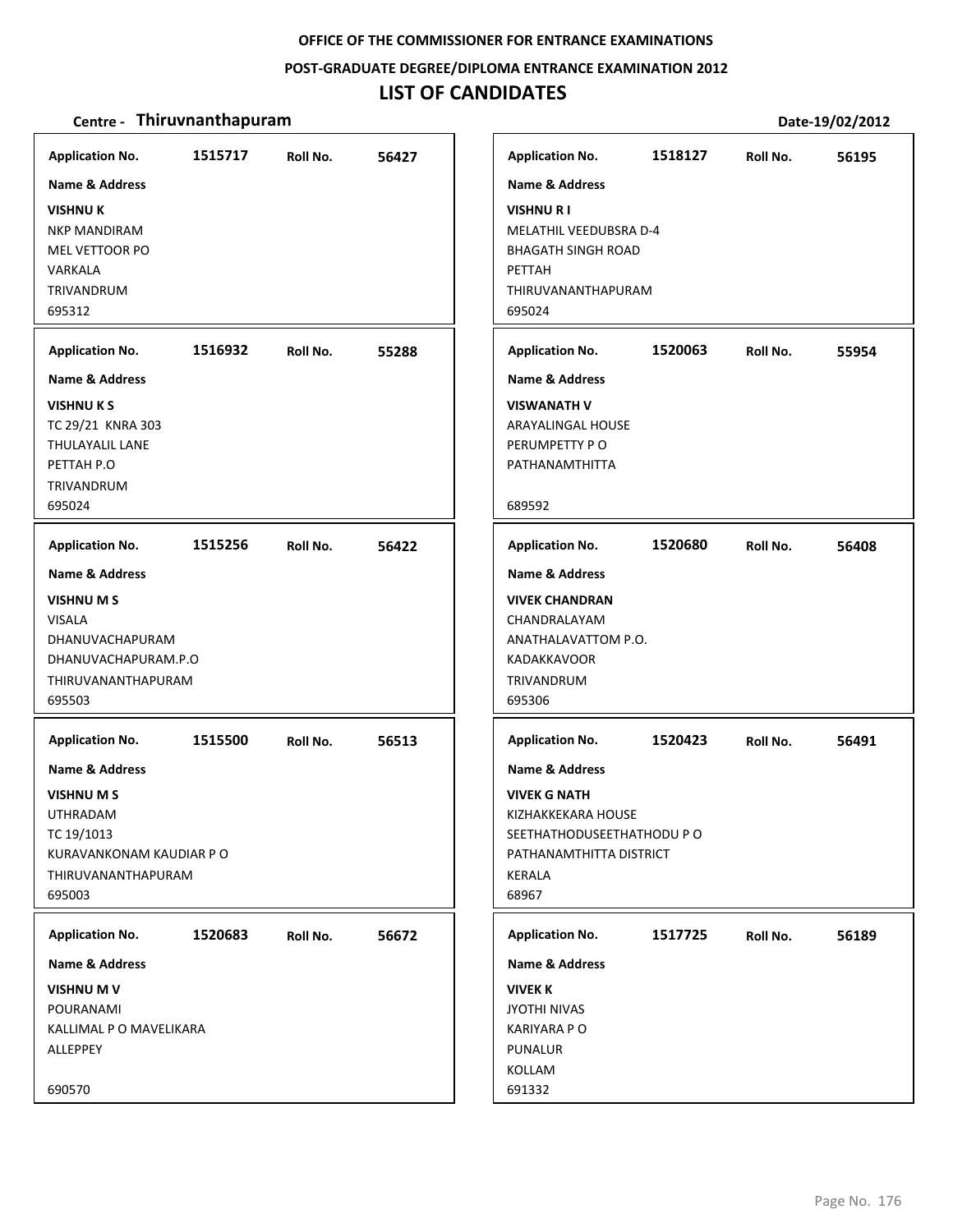### **POST‐GRADUATE DEGREE/DIPLOMA ENTRANCE EXAMINATION 2012**

### **LIST OF CANDIDATES**

| <b>Application No.</b>                                                                                                                                                                                                                                         | 1519379 | Roll No. | 55500 | <b>Application No.</b>                                                                                                                                                                                                                     | 1519050 | Roll No. | 56647 |
|----------------------------------------------------------------------------------------------------------------------------------------------------------------------------------------------------------------------------------------------------------------|---------|----------|-------|--------------------------------------------------------------------------------------------------------------------------------------------------------------------------------------------------------------------------------------------|---------|----------|-------|
| <b>Name &amp; Address</b><br><b>VIVEK MATHEW</b><br>$TC-4/131$ 2<br><b>CHESHIRE HOME LANE B-3</b><br><b>KOWDIAR P.O</b><br>TRIVANDRUM<br>695003<br><b>Application No.</b><br><b>Name &amp; Address</b><br><b>VIVEK MATHEW OOMMEN</b><br>C/O PROF OOMMEN MATHEW | 1516887 | Roll No. | 56353 | <b>Name &amp; Address</b><br><b>VRINDAKS</b><br>VAZHAPPALLIL VEEDU NO.59<br>VIDYA NAGAR KIZHAKKEKARA<br>KOTTARAKARA<br>KOLLAMKERALA<br>691506<br><b>Application No.</b><br><b>Name &amp; Address</b><br><b>VYAS MOHAN</b><br>KAVERINRRA-44 | 1520948 | Roll No. | 56059 |
| THEKKEDATH TOVYA CHRIST SCHOOL ROAD DHARMARAM PO<br><b>BANGALORE KARNATAKA</b><br>560029                                                                                                                                                                       |         |          |       | <b>NETHAJI ROAD</b><br>VATTIYOORKAAVU<br>THIRUVANANTHAPURM<br>695013                                                                                                                                                                       |         |          |       |
| <b>Application No.</b>                                                                                                                                                                                                                                         | 1516167 | Roll No. | 56608 | <b>Application No.</b>                                                                                                                                                                                                                     | 1516499 | Roll No. | 55283 |
| <b>Name &amp; Address</b><br><b>VIVEK OOMMEN VARGHESE</b><br>SEONPURATHIL<br>CHEKKALAMUKKU<br>SREEKARIYAM P.O.<br>THIRUVANANTHAPURAM<br>695017                                                                                                                 |         |          |       | <b>Name &amp; Address</b><br><b>VYSAKHA K V</b><br>KAVADISSERIL PUTHEN VEEDU<br><b>EZHUKONE PO</b><br><b>EZHUKONE</b><br>KOLLAM<br>691505                                                                                                  |         |          |       |
| <b>Application No.</b><br>Name & Address<br><b>VIVEK PRASAD</b><br>VIJAYAPRASTHAM<br>PRA 46 PUTHUPALLY LANE<br>MEDICAL COLLEGE P.O.<br>THIRUVANANTHAPURAM<br>695011                                                                                            | 1518588 | Roll No. | 55489 | <b>Application No.</b><br><b>Name &amp; Address</b><br><b>WILSON N D'CRUZ</b><br>SNEHALAYAM<br>PUNNATHALA SOUTH<br>THANKASSERI<br><b>KOLLAM</b><br>691007                                                                                  | 1521194 | Roll No. | 56769 |
| <b>Application No.</b><br><b>Name &amp; Address</b>                                                                                                                                                                                                            | 1520206 | Roll No. | 55156 | <b>Application No.</b><br>Name & Address                                                                                                                                                                                                   | 1516458 | Roll No. | 55816 |
| <b>VRINDA JAYARAM S</b><br><b>VRINDA JAYARAM S</b><br>VRINDAVANAM KAMAL NAGAR HNO. 32<br>KAMALESWARAM MANACAUD P.O.<br>THIRUVANANTHAPURAM<br>695009                                                                                                            |         |          |       | YADUKRISHNAN P H<br>SREEPADMAM<br><b>KALLIYOOR</b><br>KALLIYOOR P O<br>THIRUVANANTHAPURAM<br>695042                                                                                                                                        |         |          |       |